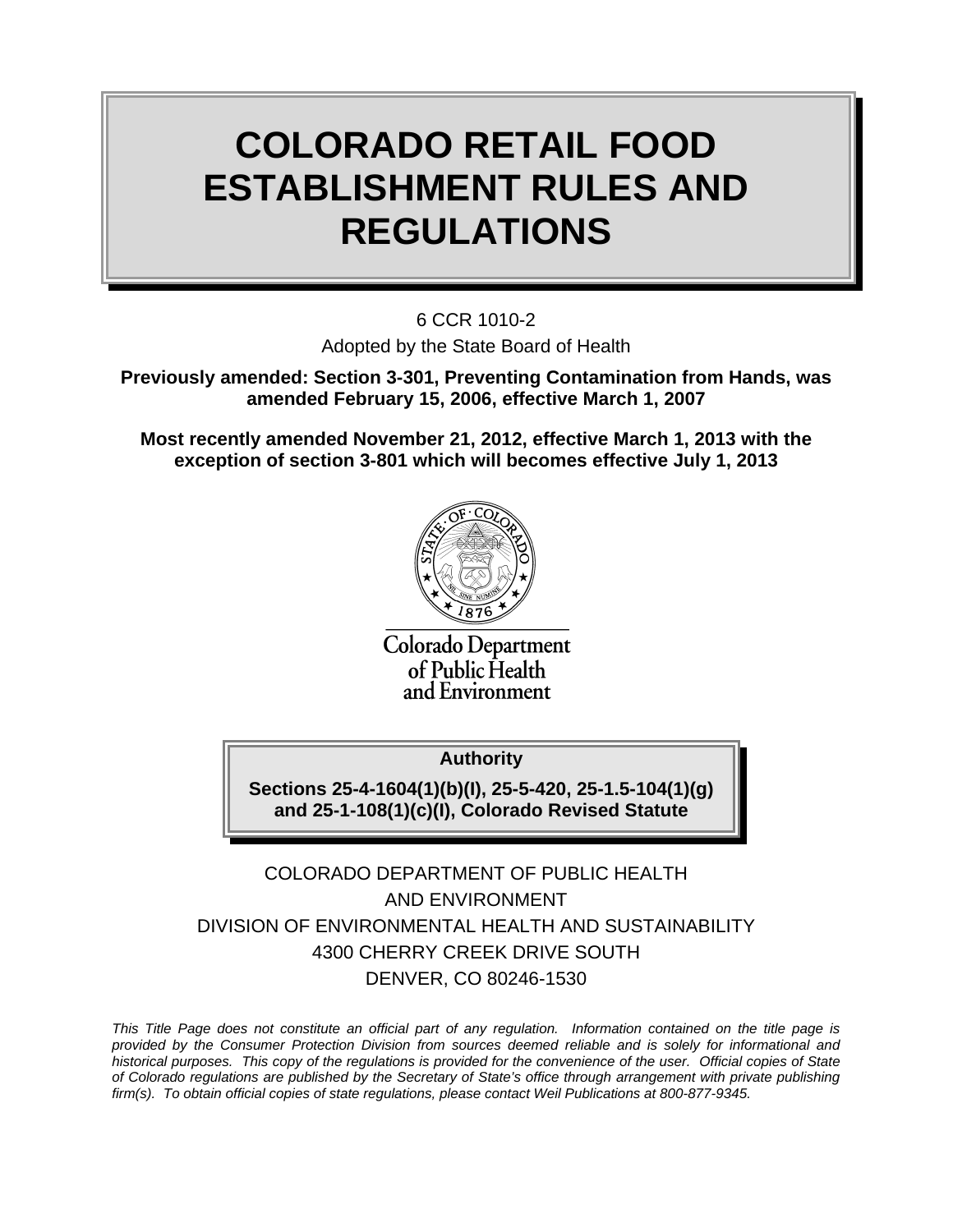## **TABLE OF CONTENTS**

|         | $1 - 101$  |                                                                |  |
|---------|------------|----------------------------------------------------------------|--|
|         | $1 - 202$  |                                                                |  |
|         |            |                                                                |  |
|         |            |                                                                |  |
| $2-1$   |            |                                                                |  |
|         | $2 - 101$  |                                                                |  |
|         | $*2-102$   |                                                                |  |
|         | $*2-103$   |                                                                |  |
| $2 - 2$ |            |                                                                |  |
|         | $*2-201$   | Responsibility of Licensee, Person in Charge, and Employees 19 |  |
|         | $*2-202$   |                                                                |  |
|         | $*2-203$   | Removal, Adjustment, or Retention of Exclusions and            |  |
|         | $2 - 204$  |                                                                |  |
| $2 - 3$ |            |                                                                |  |
| $2 - 4$ |            |                                                                |  |
|         | $*2 - 402$ |                                                                |  |
|         | $*2-403$   |                                                                |  |
|         |            |                                                                |  |
|         | $*2 - 405$ |                                                                |  |
|         | $*2 - 406$ |                                                                |  |
|         | 2-407      |                                                                |  |
|         | 2-408      |                                                                |  |
| $2 - 5$ |            |                                                                |  |
|         | $*2-501$   |                                                                |  |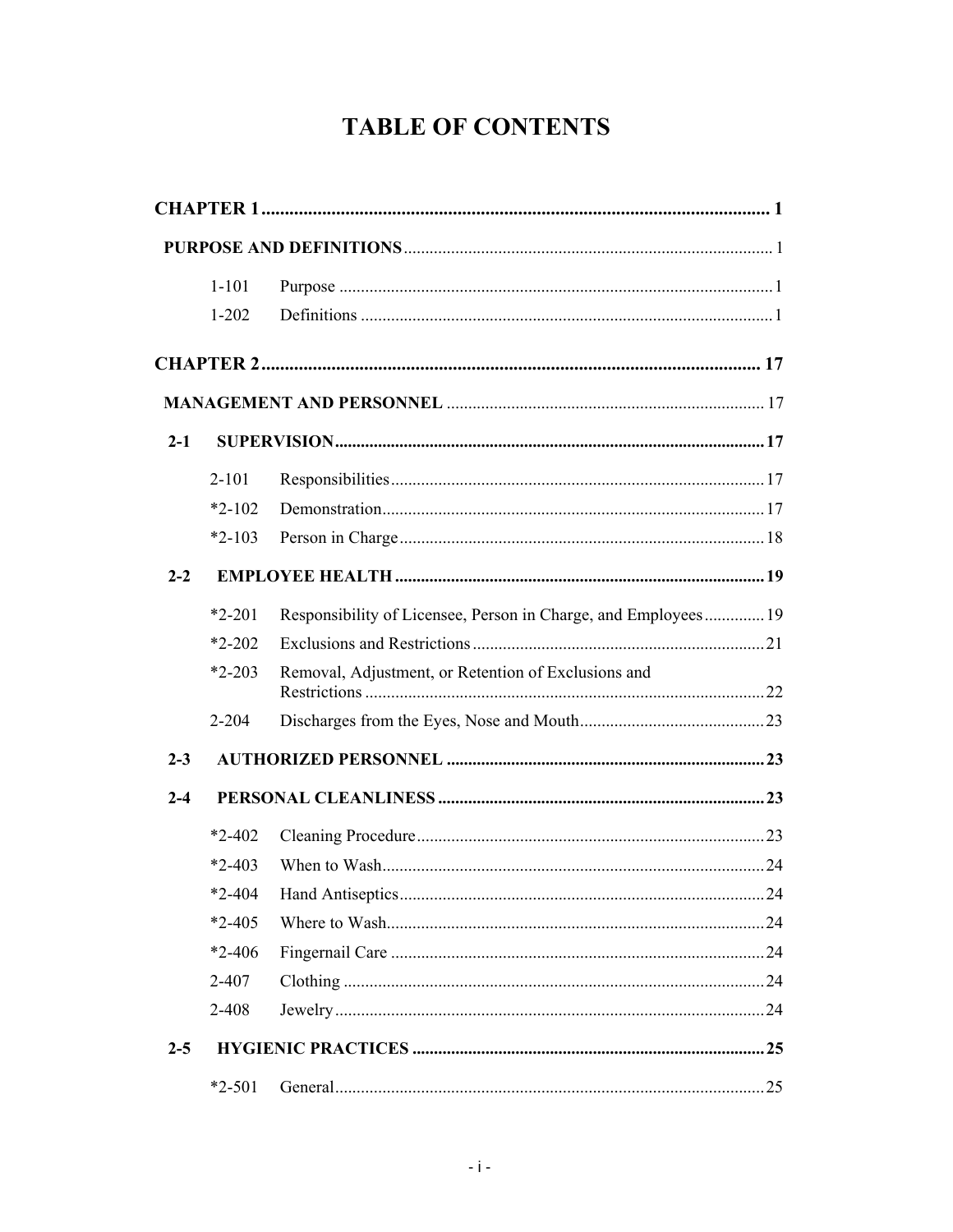|         | $*2 - 502$ |                                                             |  |
|---------|------------|-------------------------------------------------------------|--|
|         | $2 - 503$  |                                                             |  |
|         |            |                                                             |  |
|         |            |                                                             |  |
| $3-1$   |            |                                                             |  |
|         | $*3-101$   |                                                             |  |
| $3 - 2$ |            |                                                             |  |
|         | $3 - 201$  |                                                             |  |
|         | $3 - 202$  |                                                             |  |
| $3 - 3$ |            |                                                             |  |
|         | $*3-301$   |                                                             |  |
|         | $*3-302$   |                                                             |  |
|         | $*3 - 303$ |                                                             |  |
|         | $*3-304$   | Reconstitution of Dry Milk, Dry Milk Products and Non-Dairy |  |
|         | $*3 - 305$ | Fluid Milk, Fluid Milk Products, and Frozen Dessert Mix29   |  |
|         | $*3-306$   |                                                             |  |
|         | $*3-307$   |                                                             |  |
|         | $*3 - 308$ |                                                             |  |
|         | $3 - 309$  |                                                             |  |
|         | $*3 - 310$ |                                                             |  |
|         | $3 - 311$  |                                                             |  |
|         | $*3 - 312$ |                                                             |  |
|         | $*3 - 313$ |                                                             |  |
| $3-4$   |            | PROTECTION FROM CONTAMINATION AFTER RECEIVING32             |  |
|         | $*3-401$   |                                                             |  |
|         | $3-402$    |                                                             |  |
|         | $*3-403$   |                                                             |  |
|         | $*3-404$   |                                                             |  |
|         | $*3-405$   |                                                             |  |
|         | $3 - 406$  | Packaged and Unpackaged Food - Separation, Packaging, and   |  |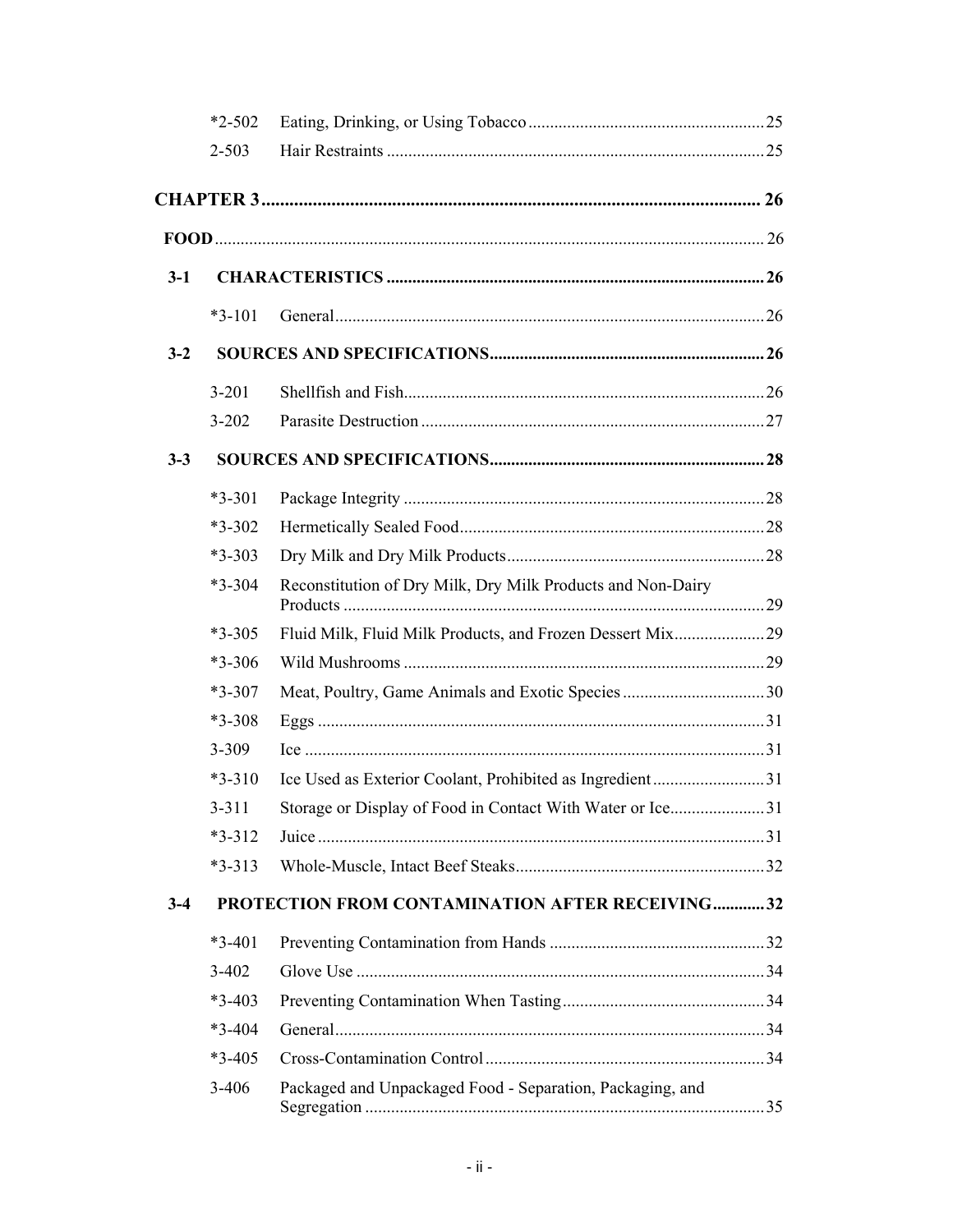|         | $*3-407$   | Pasteurized Eggs, Substitute for Shell Eggs for Certain Recipes 35 |  |
|---------|------------|--------------------------------------------------------------------|--|
|         | $3 - 408$  |                                                                    |  |
|         | 3-409      |                                                                    |  |
|         | $3 - 410$  |                                                                    |  |
|         | $3 - 411$  |                                                                    |  |
|         | $3 - 412$  |                                                                    |  |
|         | $3 - 413$  |                                                                    |  |
|         | $3 - 414$  |                                                                    |  |
|         | $3 - 415$  |                                                                    |  |
|         | $3 - 416$  |                                                                    |  |
|         | $*3-417$   |                                                                    |  |
|         | $*3-418$   |                                                                    |  |
| $3 - 5$ |            | <b>DESTRUCTION OF ORGANISMS OF PUBLIC HEALTH CONCERN39</b>         |  |
|         | $*3-501$   |                                                                    |  |
|         | $*3 - 502$ | Cooking Potentially Hazardous Foods (Time/Temperature              |  |
|         | $*3 - 503$ |                                                                    |  |
|         | $*3 - 504$ |                                                                    |  |
|         | $*3 - 505$ |                                                                    |  |
| $3 - 6$ |            | <b>LIMITATION OF GROWTH OF ORGANISMS OF PUBLIC</b>                 |  |
|         | $3 - 601$  |                                                                    |  |
|         | $3 - 602$  |                                                                    |  |
|         |            |                                                                    |  |
|         | $3 - 604$  |                                                                    |  |
|         | $3 - 605$  |                                                                    |  |
|         | $*3 - 606$ |                                                                    |  |
|         | $*3-607$   |                                                                    |  |
|         | $3 - 608$  |                                                                    |  |
| $3 - 7$ |            |                                                                    |  |
|         | $3 - 701$  |                                                                    |  |
|         | $3 - 702$  | Special Requirements for Highly Susceptible Populations 49         |  |
| $3 - 8$ |            | CONSUMER ADVISORY (Section Effective July 1, 2013) 51              |  |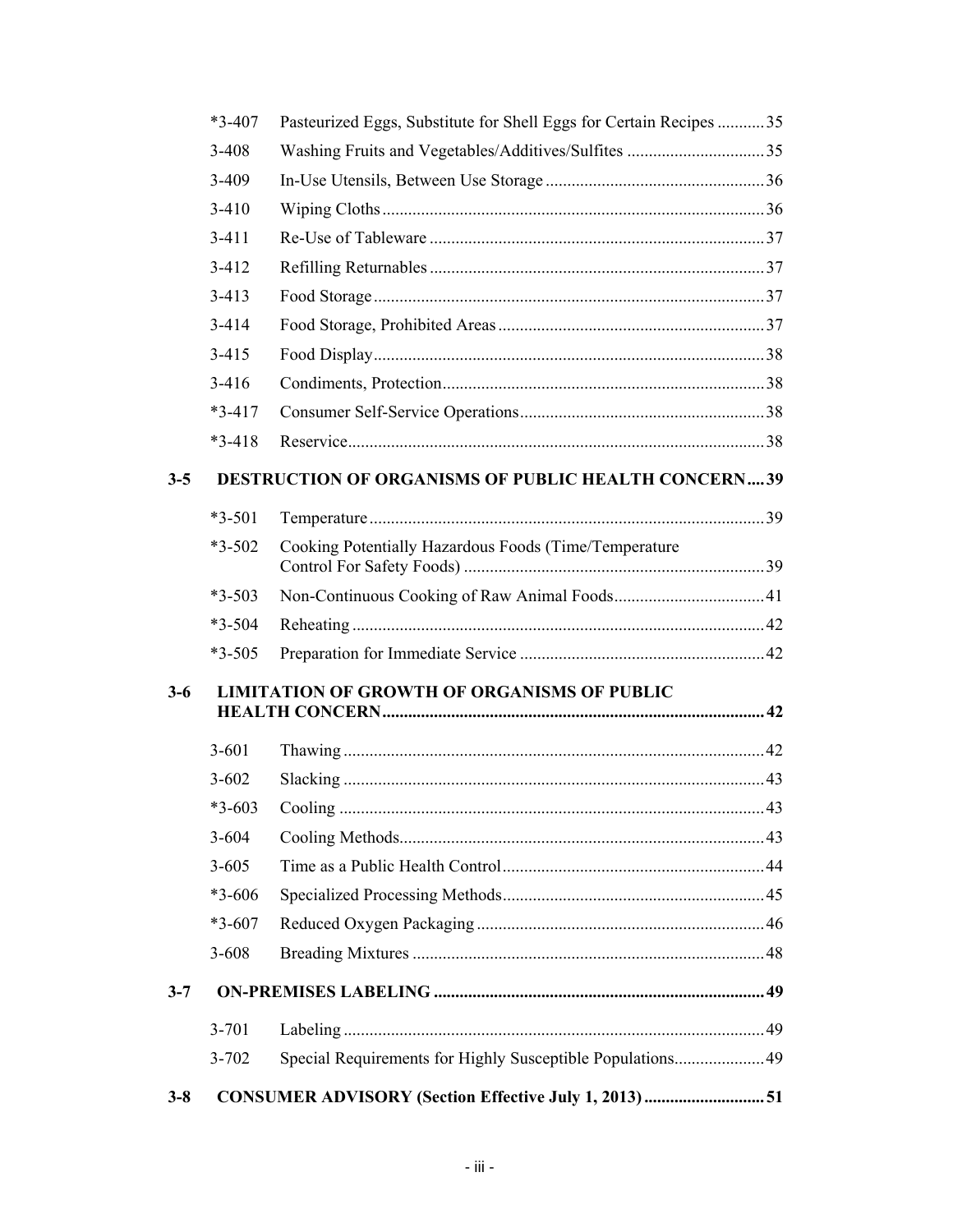|         | $*3 - 801$ | Consumption of Animal Foods That Are Raw, Undercooked, or   |  |
|---------|------------|-------------------------------------------------------------|--|
|         |            |                                                             |  |
|         |            |                                                             |  |
| $4-1$   |            |                                                             |  |
|         |            |                                                             |  |
|         | $4 - 101$  |                                                             |  |
|         | $4 - 102$  |                                                             |  |
| $4 - 2$ |            |                                                             |  |
|         | $4 - 201$  |                                                             |  |
|         | $4 - 202$  |                                                             |  |
|         | $4 - 203$  |                                                             |  |
|         | $4 - 204$  |                                                             |  |
|         | $4 - 205$  |                                                             |  |
|         | 4-206      |                                                             |  |
|         | 4-207      |                                                             |  |
|         | 4-208      |                                                             |  |
|         | 4-209      |                                                             |  |
|         | $4 - 210$  |                                                             |  |
|         | $*4-211$   |                                                             |  |
|         | $4 - 212$  |                                                             |  |
| $4 - 3$ |            |                                                             |  |
|         | 4-301      | Equipment, and Storage Cabinets, Contamination Prevention58 |  |
|         | 4-302      |                                                             |  |
| $4 - 4$ |            | EQUIPMENT AND UTENSIL CLEANING AND SANITIZATION - TESTING   |  |
|         | 4-401      |                                                             |  |
|         | 4-402      |                                                             |  |
|         | 4-403      |                                                             |  |
|         | 4-404      |                                                             |  |
|         | 4-405      |                                                             |  |
|         | 4-406      |                                                             |  |
|         | 4-407      |                                                             |  |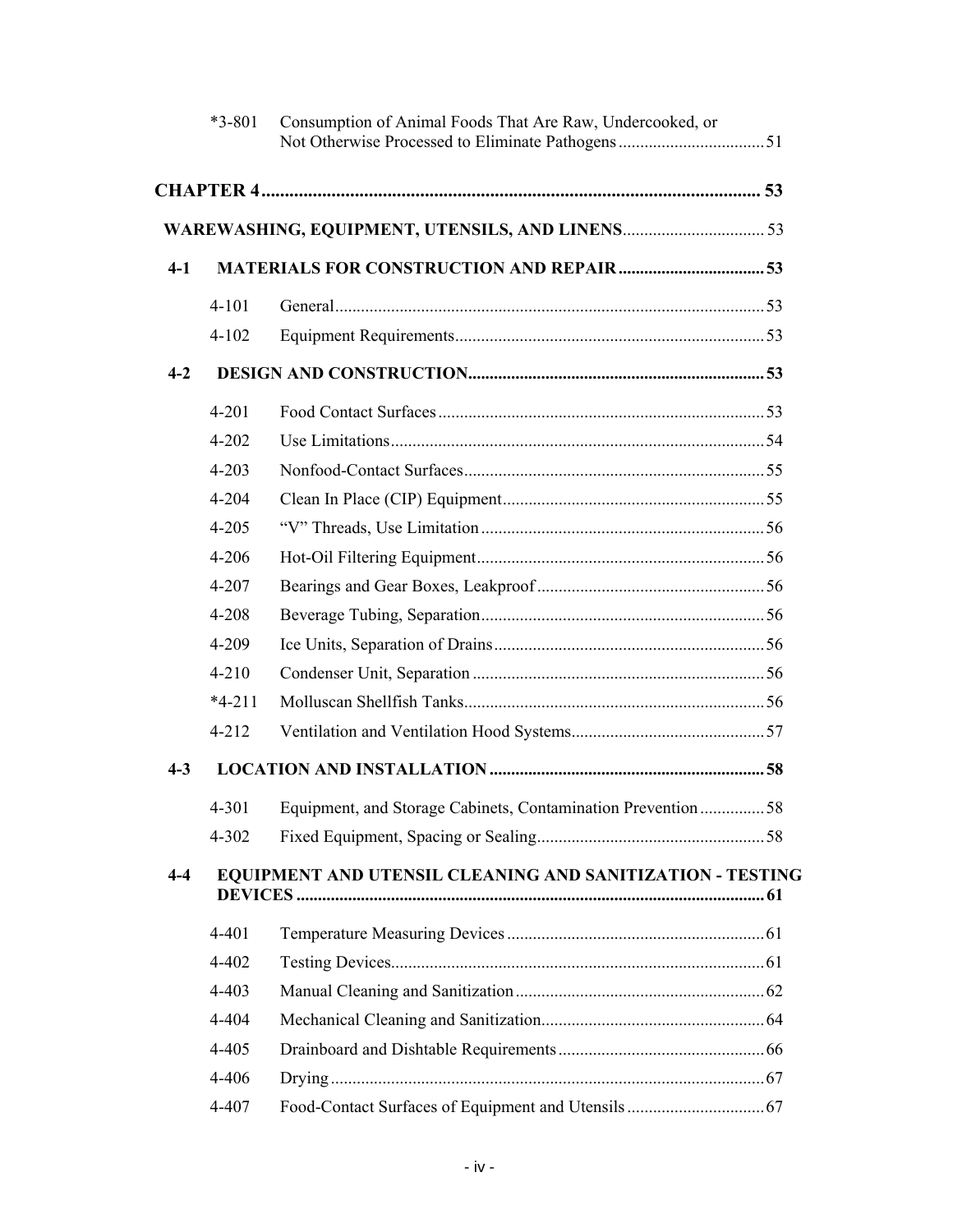|         | 4-408     |                                                      |  |
|---------|-----------|------------------------------------------------------|--|
|         | 4-409     |                                                      |  |
| $4 - 5$ |           |                                                      |  |
|         | 4-501     |                                                      |  |
| $4-6$   |           | EQUIPMENT AND UTENSIL HANDLING AND STORAGE  69       |  |
|         | $4 - 601$ |                                                      |  |
|         | $4 - 602$ |                                                      |  |
|         | $4 - 603$ |                                                      |  |
|         |           |                                                      |  |
|         |           |                                                      |  |
| $5-1$   |           |                                                      |  |
|         | $*5-101$  |                                                      |  |
|         | $*5-102$  |                                                      |  |
|         | $*5-103$  |                                                      |  |
|         | $*5-104$  |                                                      |  |
|         | $*5-105$  |                                                      |  |
|         | $*5-106$  |                                                      |  |
|         | $*5-107$  |                                                      |  |
|         | $*5-108$  |                                                      |  |
|         | $*5-109$  |                                                      |  |
| $5 - 2$ |           |                                                      |  |
|         | $5 - 201$ |                                                      |  |
|         | $*5-202$  |                                                      |  |
|         | $5 - 203$ |                                                      |  |
|         | $5 - 204$ |                                                      |  |
|         | $5 - 205$ |                                                      |  |
|         | $*5-206$  |                                                      |  |
|         | 5-207     |                                                      |  |
|         | 5-208     | Handwashing Lavatory, Water Temperature, and Flow 76 |  |
|         | 5-209     |                                                      |  |
|         | $5 - 210$ |                                                      |  |
|         |           |                                                      |  |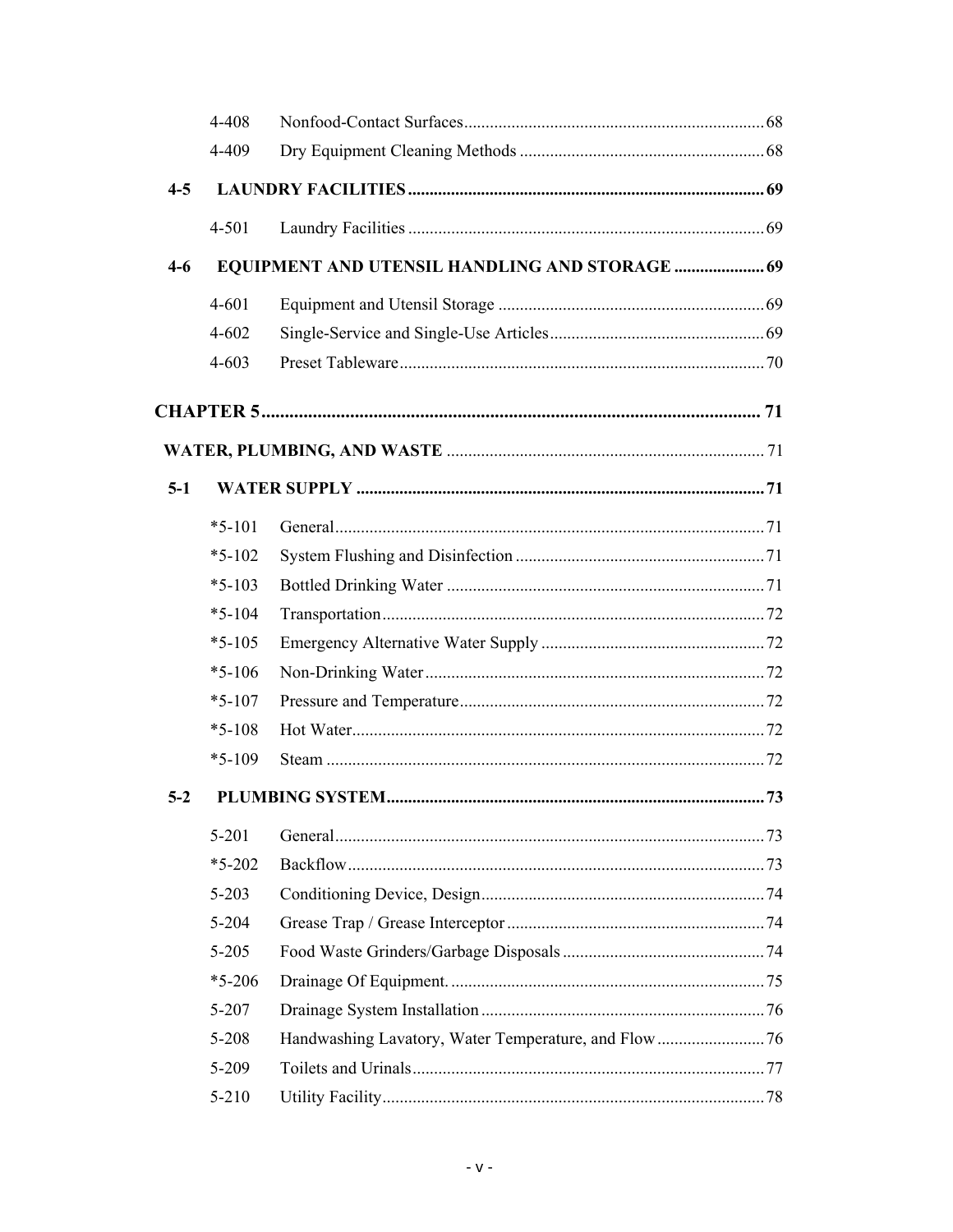|         | $*5-211$   |                                                   |  |
|---------|------------|---------------------------------------------------|--|
|         | $*5 - 212$ |                                                   |  |
| $5 - 3$ |            |                                                   |  |
|         | 5-301      |                                                   |  |
|         | 5-302      |                                                   |  |
|         | 5-303      |                                                   |  |
|         | 5-304      | Storage Areas, Redeeming Machines, Equipment, and |  |
|         |            |                                                   |  |
|         |            |                                                   |  |
| $6-1$   |            |                                                   |  |
|         | $6 - 101$  |                                                   |  |
|         | $6 - 102$  |                                                   |  |
|         | $6 - 103$  |                                                   |  |
|         | $6 - 104$  |                                                   |  |
|         | $6 - 105$  |                                                   |  |
|         | $6 - 106$  |                                                   |  |
| $6 - 2$ |            |                                                   |  |
|         | $6 - 201$  |                                                   |  |
|         | $6 - 202$  |                                                   |  |
| $6 - 3$ |            |                                                   |  |
|         | 6-301      |                                                   |  |
|         | $6 - 302$  |                                                   |  |
| $6-4$   |            |                                                   |  |
|         | $6 - 401$  |                                                   |  |
|         | 6-402      |                                                   |  |
| $6-5$   |            |                                                   |  |
|         | 6-501      |                                                   |  |
|         | $6 - 502$  |                                                   |  |
|         | $6 - 503$  |                                                   |  |
|         |            |                                                   |  |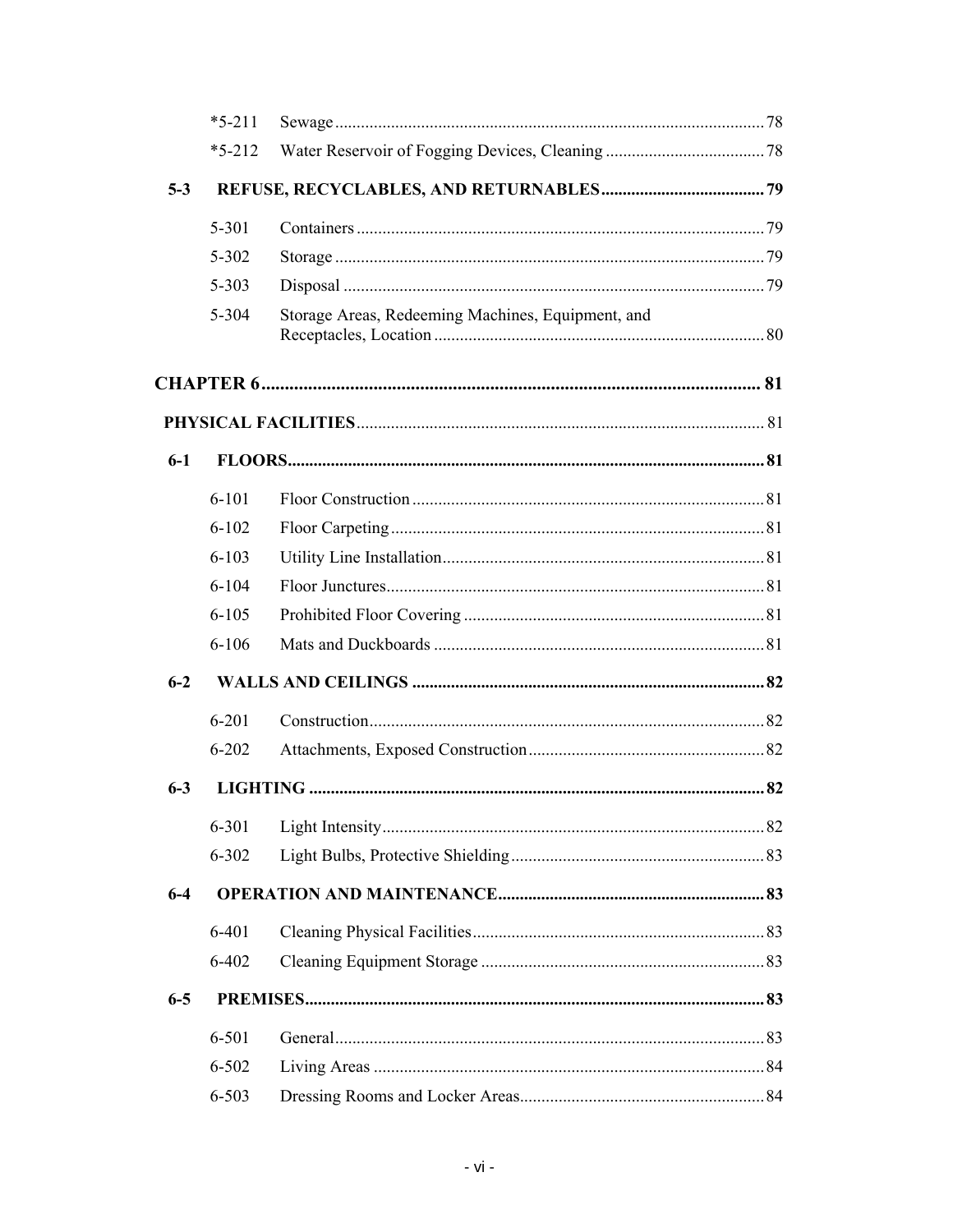| $7-1$ |            |                                                           |  |
|-------|------------|-----------------------------------------------------------|--|
|       | $*7-101$   |                                                           |  |
|       | $*7-102$   |                                                           |  |
|       | $*7-103$   |                                                           |  |
|       | $*7-104$   |                                                           |  |
|       | $*7 - 105$ |                                                           |  |
|       | $*7-106$   |                                                           |  |
|       | $*7-107$   |                                                           |  |
|       | $*7-108$   |                                                           |  |
|       | $*7-109$   |                                                           |  |
|       | $*7-110$   |                                                           |  |
|       | $*7-111$   |                                                           |  |
|       |            |                                                           |  |
|       |            |                                                           |  |
| $8-1$ |            |                                                           |  |
|       | 8-101      |                                                           |  |
|       | $8 - 102$  |                                                           |  |
|       | $8 - 103$  |                                                           |  |
|       | $*8-104$   |                                                           |  |
|       | $*8-105$   |                                                           |  |
|       | $*8-106$   |                                                           |  |
|       |            |                                                           |  |
|       |            | <b>MOBILE RETAIL FOOD ESTABLISHMENTS OR PUSHCARTS  90</b> |  |
| $9-1$ |            |                                                           |  |
|       | 9-101      |                                                           |  |
|       | $9 - 102$  |                                                           |  |
|       | $9 - 103$  |                                                           |  |
|       | $9 - 104$  |                                                           |  |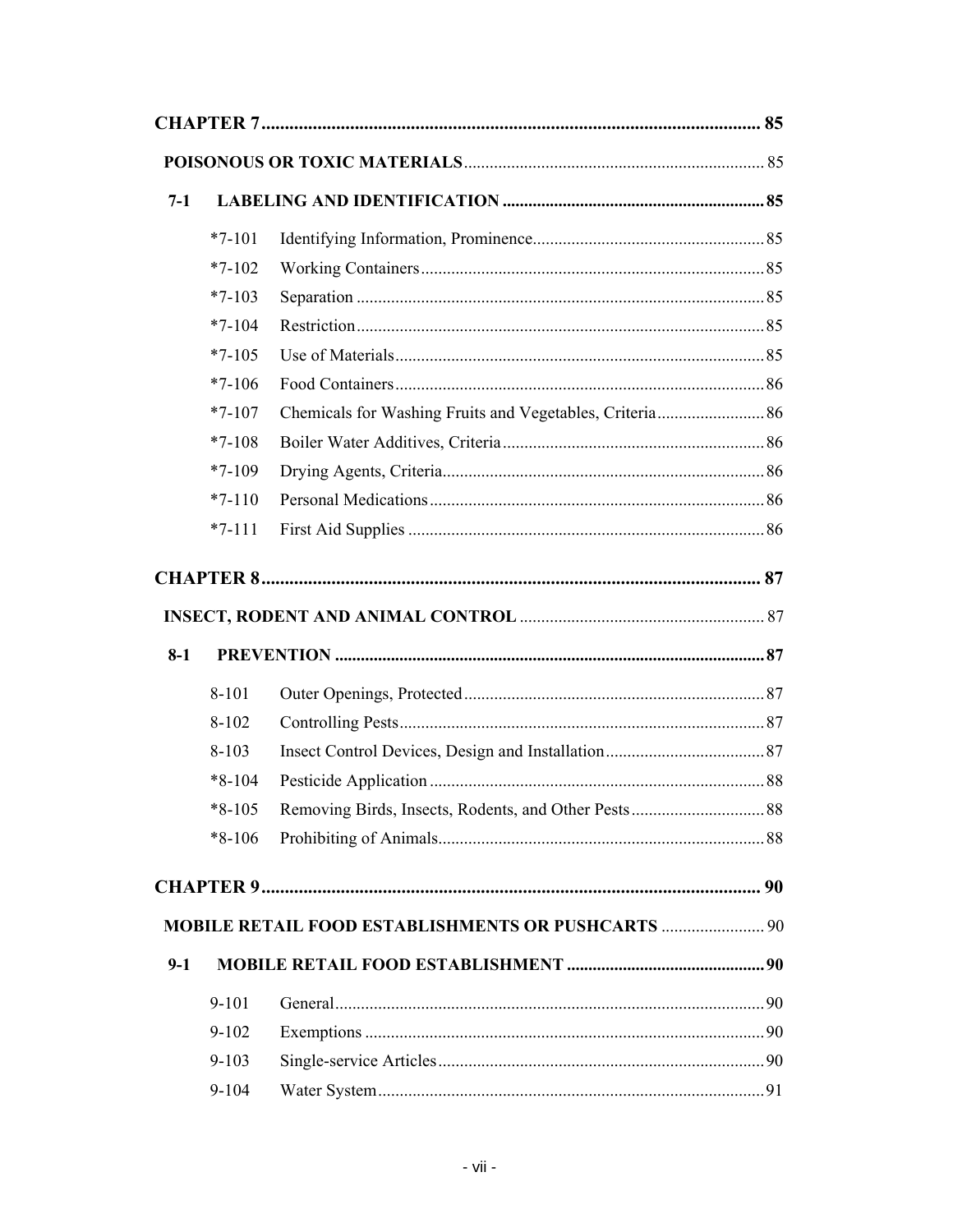|          | $9 - 105$  |  |
|----------|------------|--|
|          | $*9-106$   |  |
|          | $9 - 107$  |  |
|          | $9 - 108$  |  |
|          |            |  |
|          |            |  |
| $10-1$   |            |  |
|          | $10 - 101$ |  |
|          | $10 - 102$ |  |
|          | $10-103$   |  |
|          | 10-104     |  |
|          | $*10-105$  |  |
|          | 10-106     |  |
|          | $*10-107$  |  |
|          | 10-108     |  |
|          | $*10-109$  |  |
|          | $*10-110$  |  |
|          | $*10-111$  |  |
|          |            |  |
|          |            |  |
|          |            |  |
|          |            |  |
| $11 - 1$ |            |  |
|          | 11-101     |  |
|          | 11-102     |  |
|          | $11 - 103$ |  |
|          | 11-104     |  |
|          | $11 - 105$ |  |
|          | 11-106     |  |
| $11-2$   |            |  |
|          | 11-201     |  |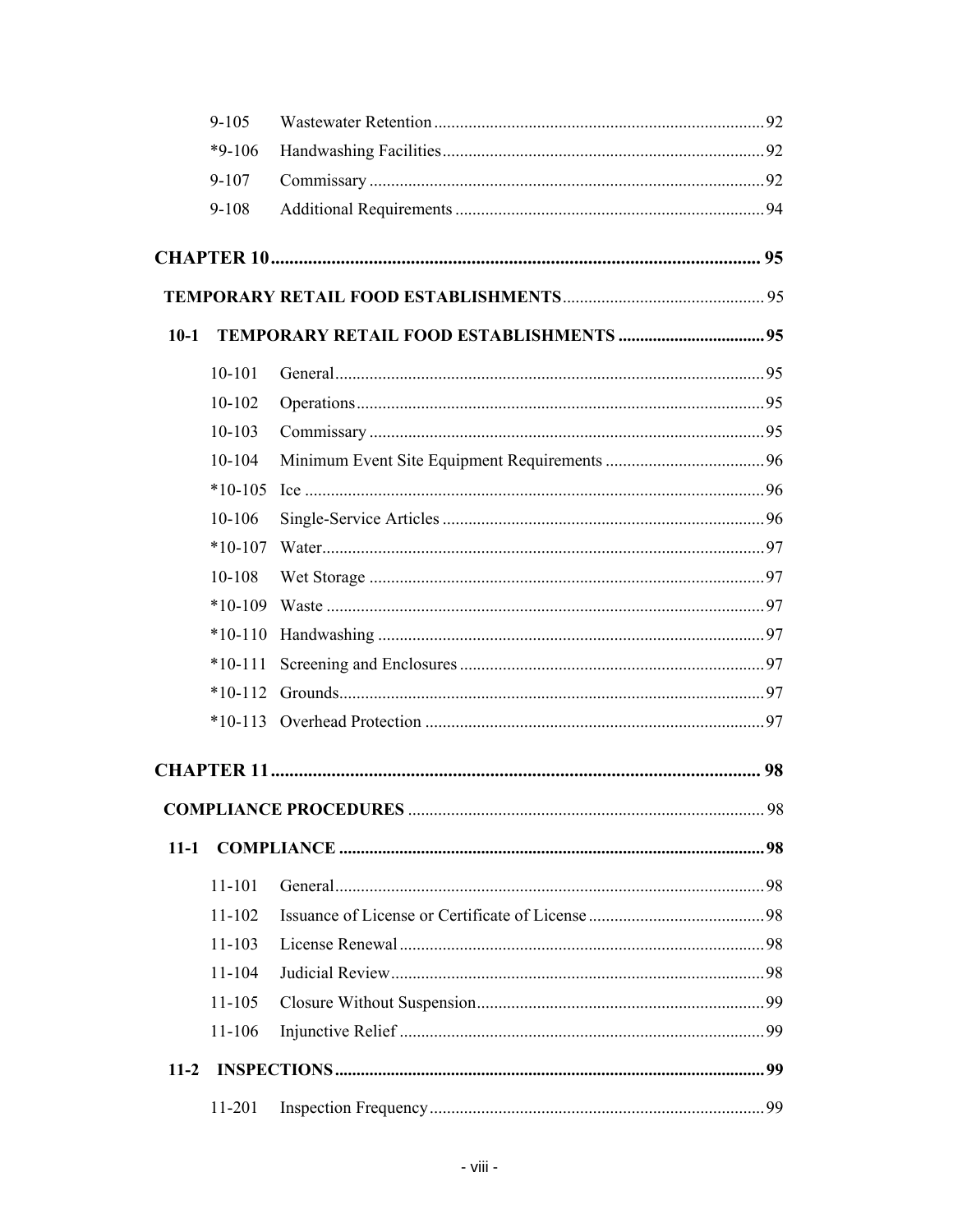|          | 11-202 |  |
|----------|--------|--|
|          | 11-203 |  |
|          | 11-204 |  |
|          | 11-205 |  |
| $11-3$   |        |  |
|          | 11-301 |  |
|          | 11-302 |  |
|          | 11-303 |  |
|          | 11-304 |  |
|          | 11-305 |  |
| $11 - 4$ |        |  |
|          | 11-401 |  |
|          | 11-402 |  |
|          | 11-403 |  |
|          | 11-404 |  |
|          |        |  |
| $11-5$   |        |  |
|          | 11-501 |  |
| $11-6$   |        |  |
|          | 11-601 |  |
| $11 - 7$ |        |  |
|          | 11-701 |  |
|          | 11-702 |  |
|          | 11-703 |  |
|          | 11-704 |  |
|          | 11-705 |  |
|          | 11-706 |  |
|          | 11-707 |  |
|          | 11-708 |  |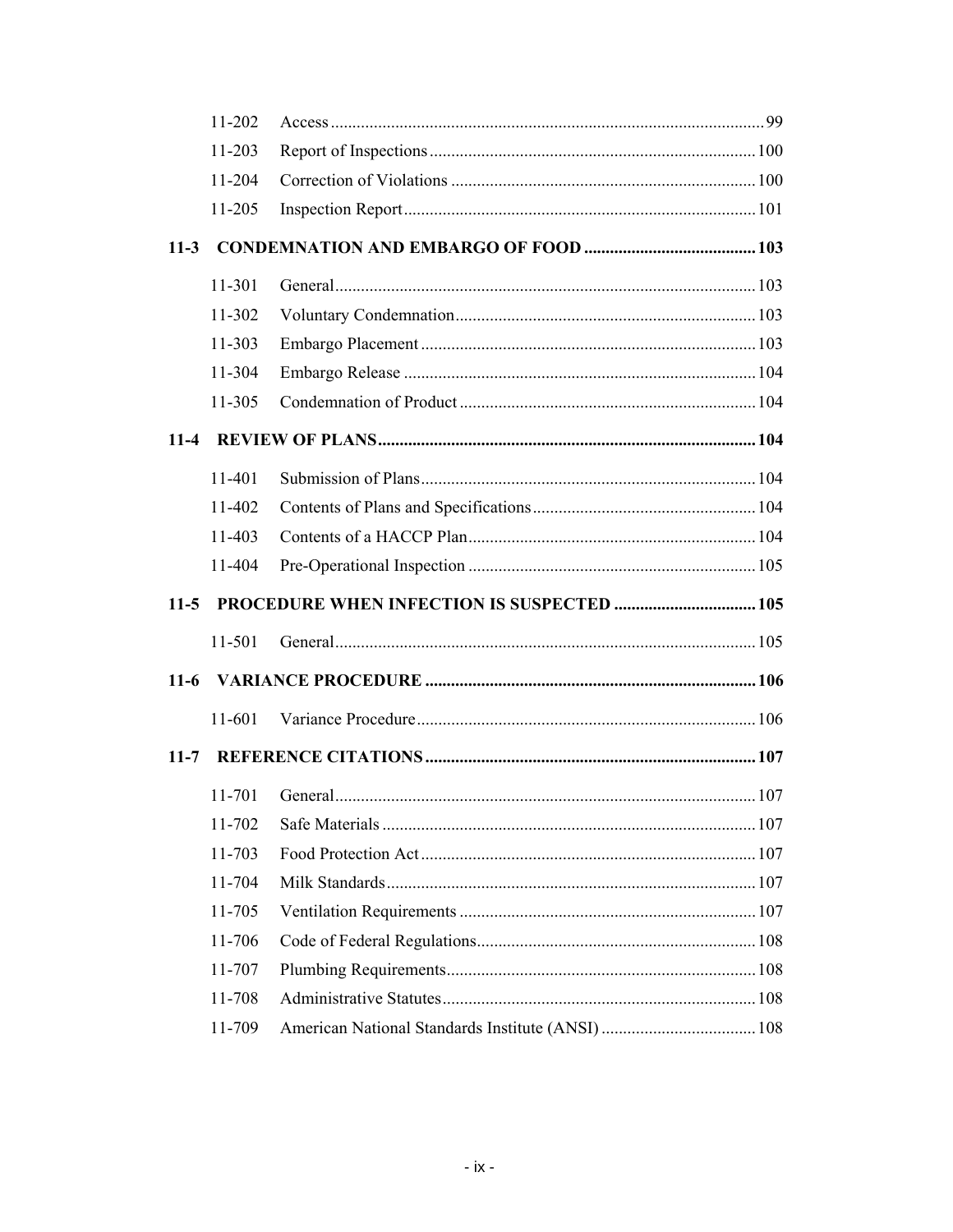## **APPENDICES**

| Appendix C – Worksheet for Calculating Minimum Hot Water Requirements C 1-9 |  |
|-----------------------------------------------------------------------------|--|
|                                                                             |  |
|                                                                             |  |
|                                                                             |  |
|                                                                             |  |
|                                                                             |  |
|                                                                             |  |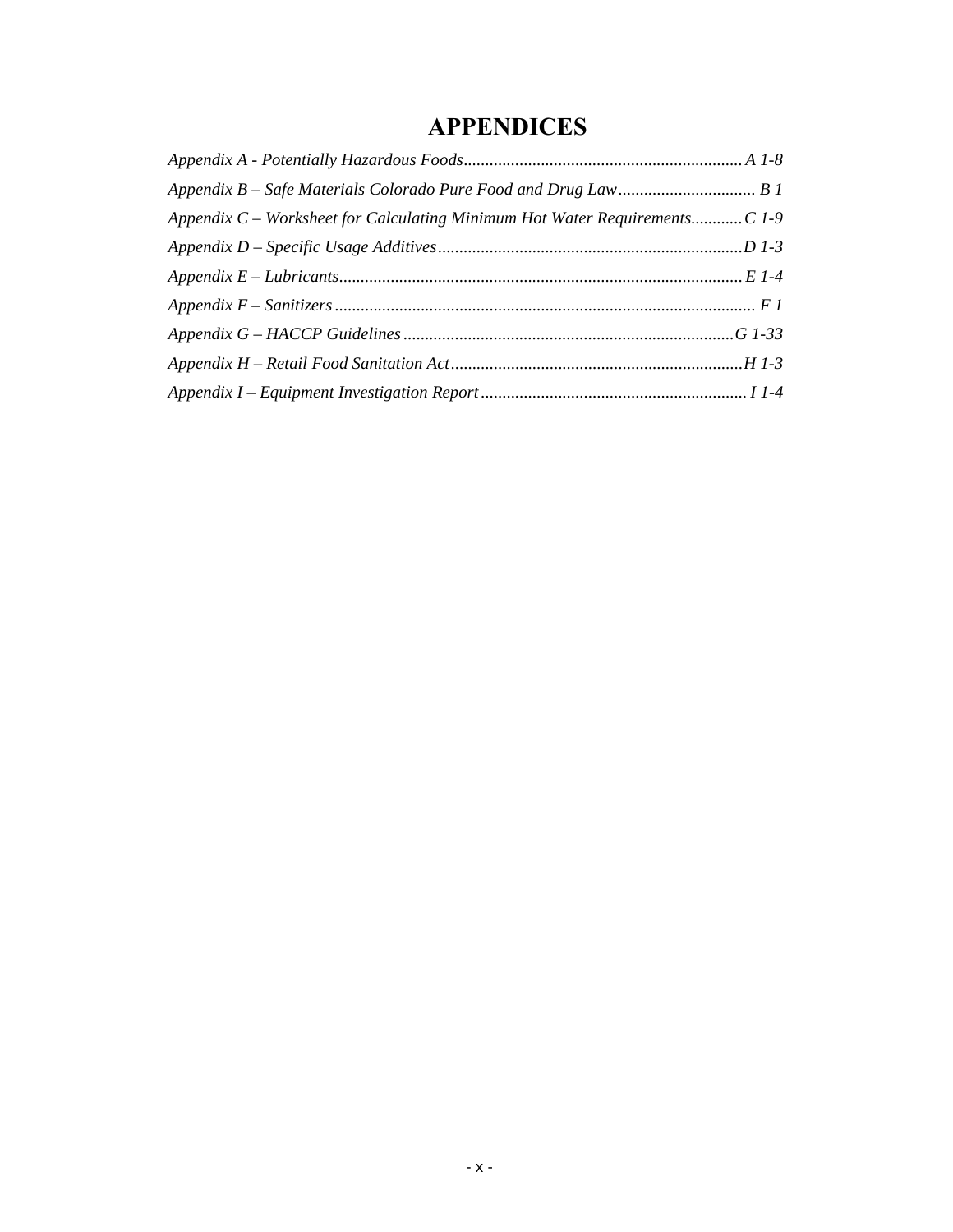## **CHAPTER 1**

## **PURPOSE AND DEFINITIONS**

#### **1-101 Purpose**

The following rules and regulations shall be applied for the protection of public health.

The purpose of this Regulation is to safeguard public health and provide to consumers food that is safe and unadulterated. This Regulation establishes definitions; sets standards for management and personnel, food operations and equipment and facilities; and provides for food establishment plan review, license issuance, inspections, employee restriction and enforcement. This Regulation is intended to be the standard for the Department and its authorized agents and employees, to be applied uniformly by all parties.

#### **1-202 Definitions**

- A. The following terms are defined for the purposes of the rules and regulations.
	- 1. **"Accredited Program"** means a food protection manager certification program that has been evaluated and listed by an accrediting agency as conforming to the national standards for organizations that certify individuals. Accredited Program does not refer to training functions or educational programs.
	- 2. **"Adulterated"** means as stated in the Colorado Pure Food and Drug Act, section 25-5-4, C.R.S.
	- 3. **"Allergens" "-** See major food allergens definition 1-202(66).
	- 4. **"Approved"** means acceptable to the Department, based on determination of conformity with principles, practices, and generally recognized standards that protect public health.
	- 5. **"Asterisk (\*)"** means any section or portion thereof denoted with an \* indicates it is a critical item.
	- 6. **"Asymptomatic":** 
		- a. Means without obvious symptoms; not showing or producing indications of a disease or other medical condition, such as an individual infected with a pathogen but not exhibiting or producing any signs or symptoms of vomiting, diarrhea, or jaundice.
		- b. Includes not showing symptoms because symptoms have resolved or subsided, or because symptoms never manifested.
	- 7. **"aw"** means water activity which is a measure of the free moisture in a food, is the quotient of the water vapor pressure of the substance divided by the vapor pressure of pure water at the same temperature, and is indicated by the symbol  $a_w$ .
	- 8. **"Balut"** means an embryo inside a fertile egg that has been incubated for a period sufficient for the embryo to reach a specific stage of development after which it is removed from incubation before hatching.
	- 9. **"Bulk Foods"** means foods as defined in section 25-4-1302, C.R.S.
	- 10. **"Catering Operation"** means a retail food establishment that provides a contracted, prearranged number of meals and/or food products that are prepared at a licensed retail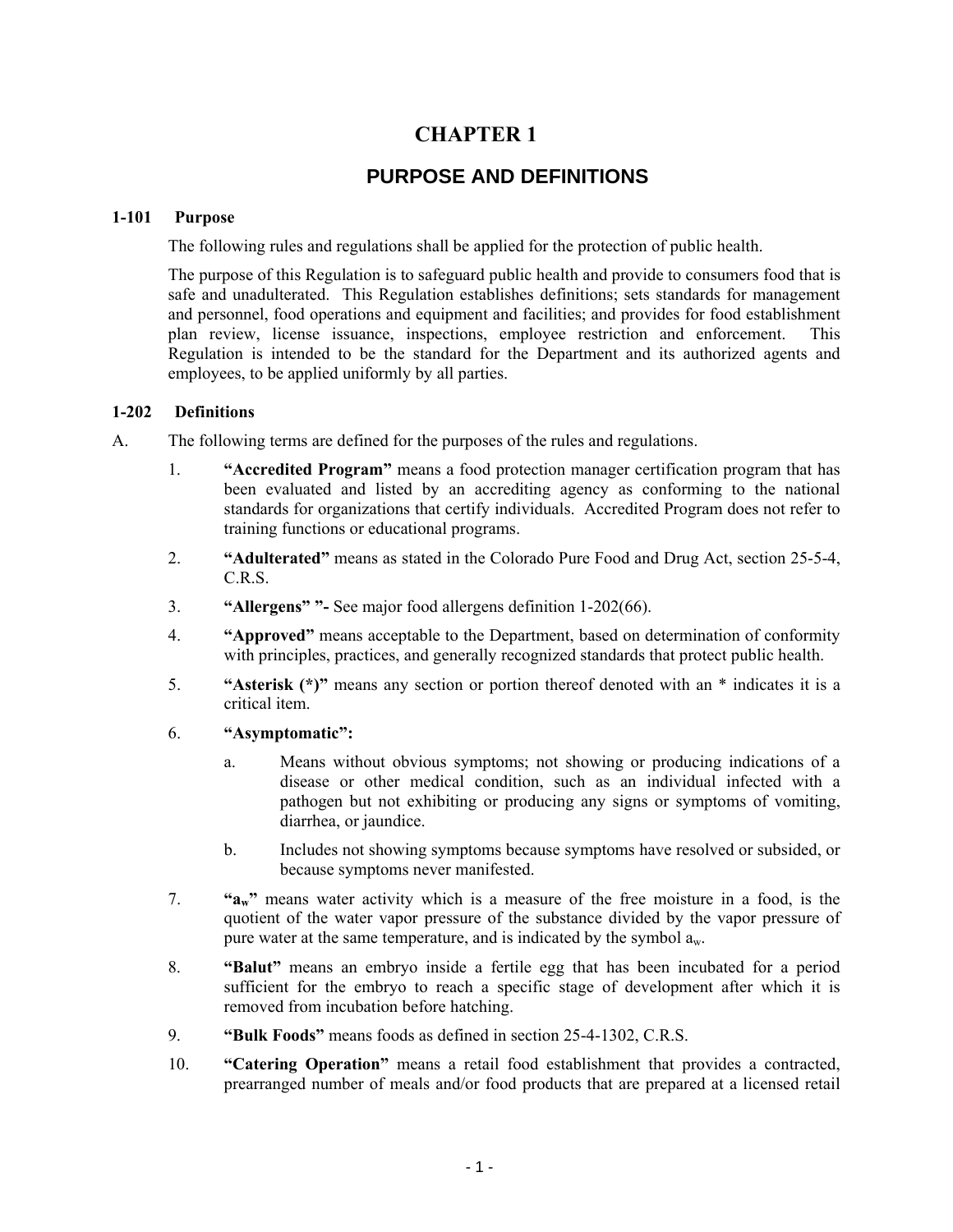food establishment for service and consumed at the same or another prearranged offsite location and not available for individual purchase.

- 11. **"Certified Food Protection Manager"** means a person in charge that is certified by an accredited program for food protection.
- 12. **"CFR"** means Code of Federal Regulations. Citations in this Code to the CFR refer sequentially to the Title, Part, and Section numbers, such as 40 CFR 180.194 refers to Title 40, Part 180, Section 194.
- 13. **"Clean In Place (CIP)"** means cleaned in place by the circulation or flowing by mechanical means through a piping system of a detergent solution, water rinse, and sanitizing solution onto or over equipment surfaces that require cleaning, such as the method used, in part, to clean and sanitize a frozen dessert machine.

 CIP does not include the cleaning and sanitization of equipment such as band saws, cutting boards, slicers or mixers that are subjected to in-place manual cleaning without the use of an automated CIP system.

- 14. **"Commercial Design"** means equipment that is certified or classified by an American National Standards Institute (ANSI) accreditation certification program, such as the National Sanitation Foundation (NSF), Underwriters Laboratories (UL) sanitation standards, Environmental Testing Laboratories, Inc. (ETL) sanitation standards, Baking Industry Sanitation Standards Committee (BISSC), or other comparable design criteria as approved by the Department during a standardized equipment review.
- 15. **"Commingle"** means:
	- a. To combine shellstock harvested on different days or from different growing areas as identified on the tag or label, or
	- b. To combine shucked shellfish from containers with different container codes or different shucking dates.
- 16. **"Comminuted"** means reduced in size by methods including chopping, flaking, grinding, or mincing. This includes fish or meat products that are reduced in size and restructured or reformulated such as gefilte fish, formed roast beef, gyros, ground beef, and sausage; and a mixture of two or more types of meat which have been reduced in size and combined, such as sausages made from two or more meats.
- 17. **"Commissary"** means a facility that is approved by the Department as a base of operation for a temporary retail food establishment, pushcart, or mobile food establishment where food, containers, or supplies are kept, handled, prepared, packaged or stored and is constructed and operated in compliance with the Rules and Regulations.
- 18. **"Conditional Employee"** means a potential food employee to whom a job offer is made, conditional on responses to subsequent medical questions or examinations designed to identify potential food employees who may be suffering from a disease that can be transmitted through food and done in compliance with Title 1 of the Americans with Disabilities Act of 1990.
- 19. **"Contamination"** means exposure to or contact with a contaminant. Actions that may contaminate or cause contamination include: unsanitary food-contact surfaces, coughing, sneezing, spitting, unnecessary handling, flooding, draining, leakage from overhead pipes, and condensation. "Contaminant" means a substance, organism, or entity that might cause disease or threaten public health, and includes soil, dust, insects, rodents, other pests, and poisonous or toxic materials.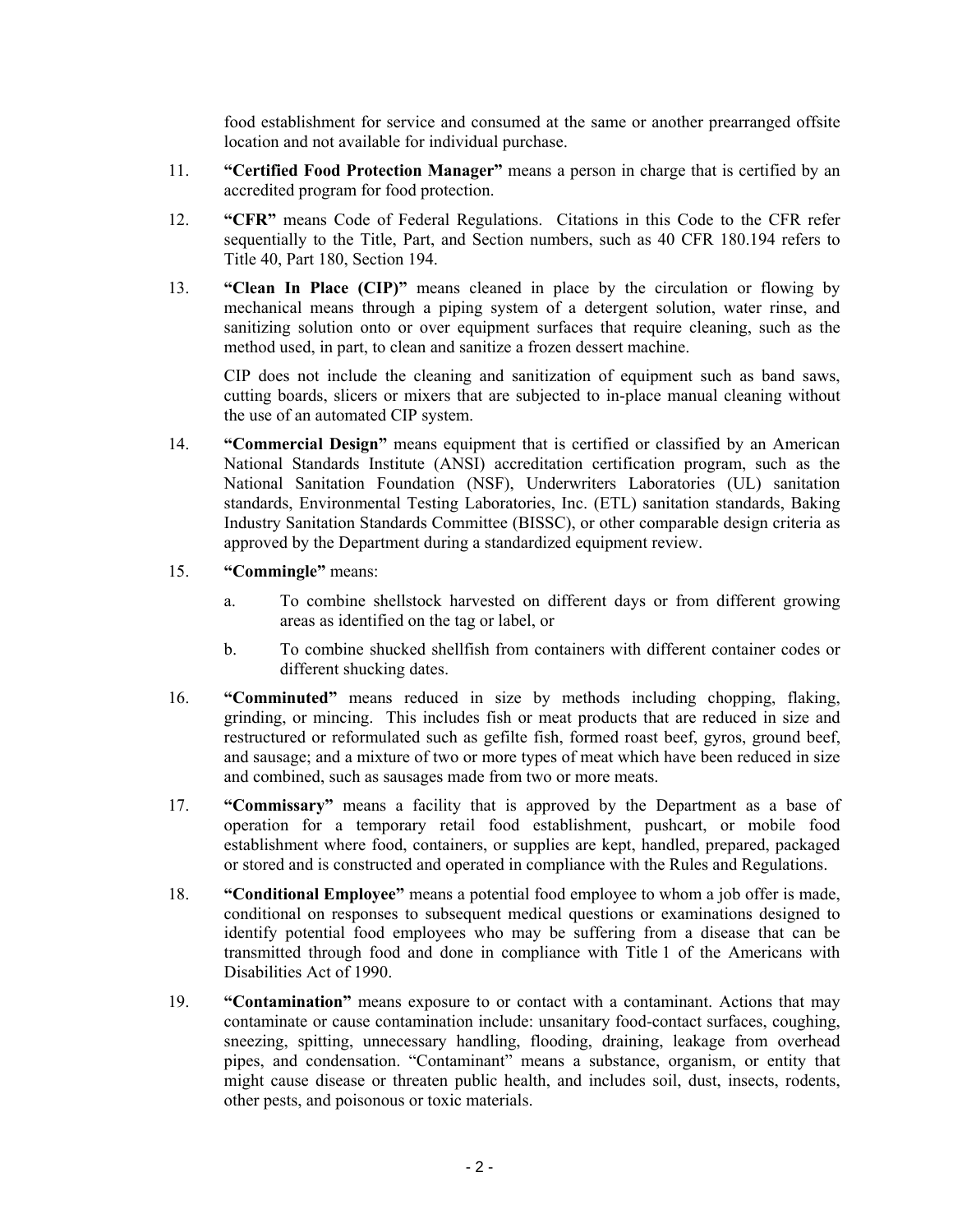- 20. **"Confirmed Disease Outbreak"** means a foodborne disease outbreak in which laboratory analysis of appropriate specimens identifies a causative agent and epidemiological analysis implicates the food as the source of the illness.
- 21. **"Corrosion-Resistant Materials"** means a material that maintains acceptable surface cleanability characteristics under prolonged influence of the food to be contacted, the normal use of cleaning compounds and sanitizing solutions, and other conditions of the use environment.
- 22. **"Critical Control Point"** means any point in a food preparation process at which loss of control might result in an unacceptable consumer health risk.
- 23. **"Critical Item"** means a provision of these rules and regulations that, if in noncompliance, is more likely than other violations to contribute to food contamination, illness, or an environmental health hazard. These are items denoted in these rules and regulations with an asterisk **\***.
- 24. **"Critical Limit"** means the maximum or minimum value to which a physical, biological, or chemical parameter must be controlled at a critical control point to minimize the risk that the identified food safety hazard may occur.
- 25. **"Cross-Connection"** means any connection or arrangement, physical or otherwise, between a potable water supply system and any plumbing fixture or any tank, receptor, equipment or device, to which it may be possible for non-potable, used, unclean, polluted or contaminated water, or other substances, to enter any part in such potable water system under any condition.
- 26. **"Cross Contamination"** means the transfer of harmful bacteria to food from other foods, such as raw or undercooked animal products, to cutting boards, utensils, etc. if they are not handled properly.
- 27. **"Cut Leafy Greens"** means fresh leafy greens whose leaves have been cut, shredded, sliced, chopped, or torn. The term "leafy greens" includes iceberg lettuce, romaine lettuce, leaf lettuce, butter lettuce, baby leaf lettuce (i.e., immature lettuce or leafy greens), escarole, endive, spring mix, spinach, cabbage, kale, arugula and chard. The term "leafy greens" does not include herbs such as cilantro or parsley.
- 28. **"Department"** means the Colorado Department of Public Health and Environment, and its authorized employees as well as any county or district board of health who have been delegated the powers and duties described in Sections  $25-4-1604(1)(a)$ , (c), (d) and (h) C.R.S.
- 29. "**Drinking Water"** 
	- a. **"Drinking Water"** means water that meets criteria as specified in section 25- 1.5-2, C.R.S., *Colorado Primary Drinking Water Regulations*
	- b. **"Drinking Water"** is traditionally known as "potable water."
	- c. **"Drinking Water"** includes the term "water" except where the term used connotes that the water is not potable, such as "boiler water," "mop water," "rainwater," "wastewater," and "nondrinking" water.
- 30. **"Dry Storage Area"** means a room or area designated for the storage of packaged or containerized bulk food that is not potentially hazardous (time and temperature control for food safety) and dry goods such as single-service items.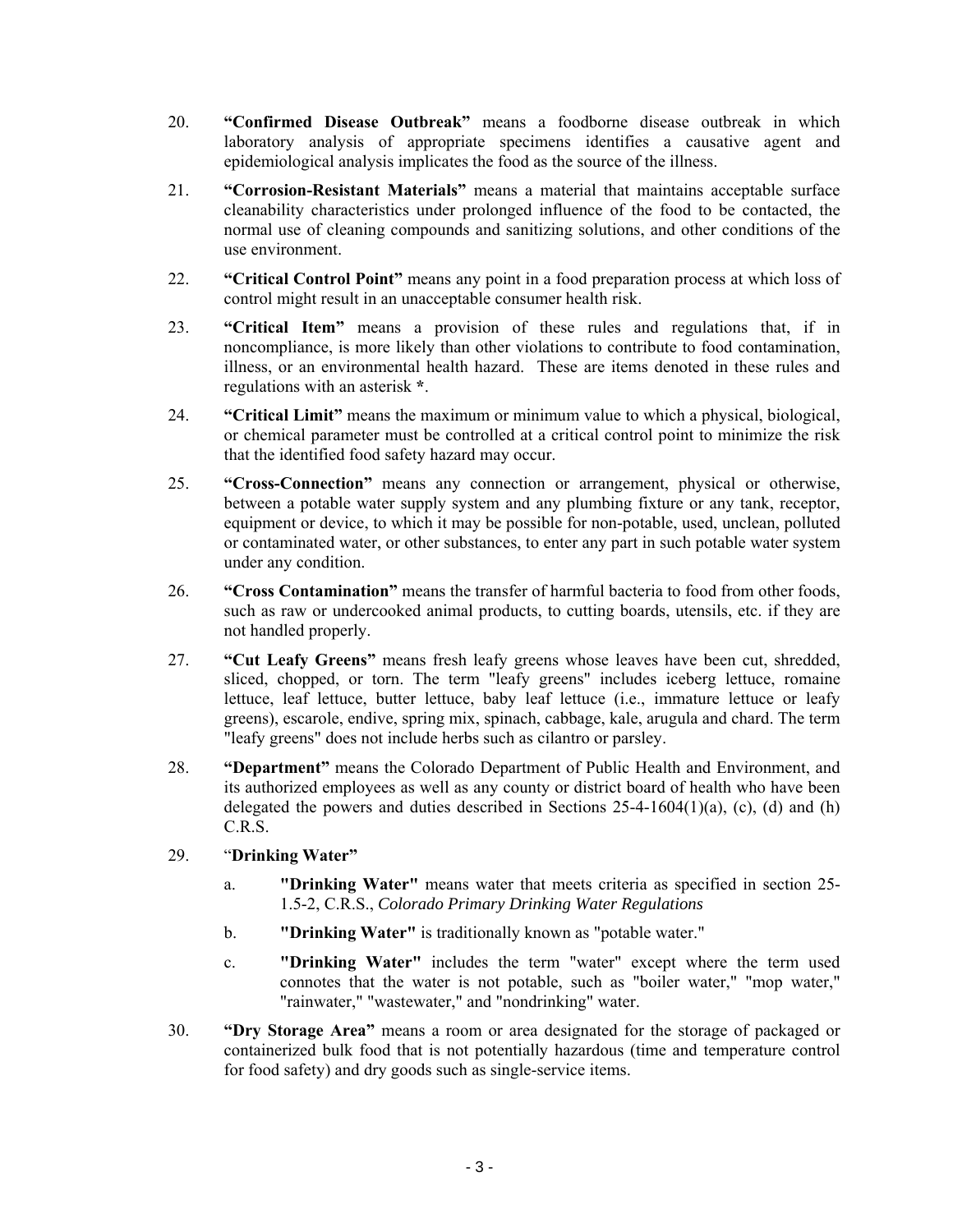- 31. **"Easily Cleanable"** means surfaces are readily accessible and fabricated of such materials and finishes that residue can be effectively removed by normal cleaning methods.
- 32. **"Egg"** means the shell egg of avian species such as chicken, duck, goose, guinea, quail, ratites or turkey.

 **"Egg"** does not include:

- a. A balut;
- b. The egg of reptile species such as alligator; or
- c. An egg product.
- 33. "**Egg Product"** 
	- a. **"Egg Product"** means all, or a portion of, the contents found inside eggs separated from the shell and pasteurized in a food processing plant, with or without added ingredients, intended for human consumption, such as dried, frozen or liquid eggs
	- b. **"Egg Product"** does not include food which contains eggs only in a relatively small proportion such as cake mixes.
- 34. **"Employee"** means the licensee, person in charge, food employee, person having supervisory or management duties, person on the payroll, family member, volunteer, person performing work under contractual agreement, and any person working in a food establishment.
- 35. "**Enterohemorrhagic Escherichia coli**" means E. coli which cause hemorrhagic colitis, meaning bleeding enterically or bleeding from the intestine. The term is typically used in association with E. coli that have the capacity to produce Shiga toxins and to cause attaching and effacing lesions in the intestine. EHEC is a subset of Shiga toxinproducing E. coli (STEC), whose members produce additional virulence factors. Infections with EHEC may be asymptomatic but are classically associated with bloody diarrhea (hemorrhagic colitis) and hemolytic uremic syndrome (HUS) or thrombotic thrombocytopenic purpura (TTP). Examples of serotypes of EHEC include: E. coli O157:H7; E. coli O157:NM; E. coli O26:H11; E. coli O145:NM; E. coli O103:H2; or E. coli O111:NM. Also see Shiga toxin-producing E. coli.
- 36. **"EPA"** means the U.S. Environmental Protection Agency
- 37. **"Equipment"** means an article used in the operation of a food establishment, such as, but not limited to a freezer, grinder, hood, ice maker, meat block, mixer, oven, reach-in refrigerator, range, scale, sink, slicer, stove, table, temperature measuring device, or warewashing machine.

 Equipment does not include items used for handling or storing large quantities of packaged foods received from a supplier in a cased or overwrapped lot, such as hand trucks, forklifts, dollies, pallets, racks, and skids.

- 38. **"Exclude"** means to prevent a person from working as an employee in a food establishment or entering a food establishment as an employee.
- 39. **"Extensively Remodeled"** means any major alteration of an existing configuration in a food establishment which might affect the food operation that results in one or more of the following conditions: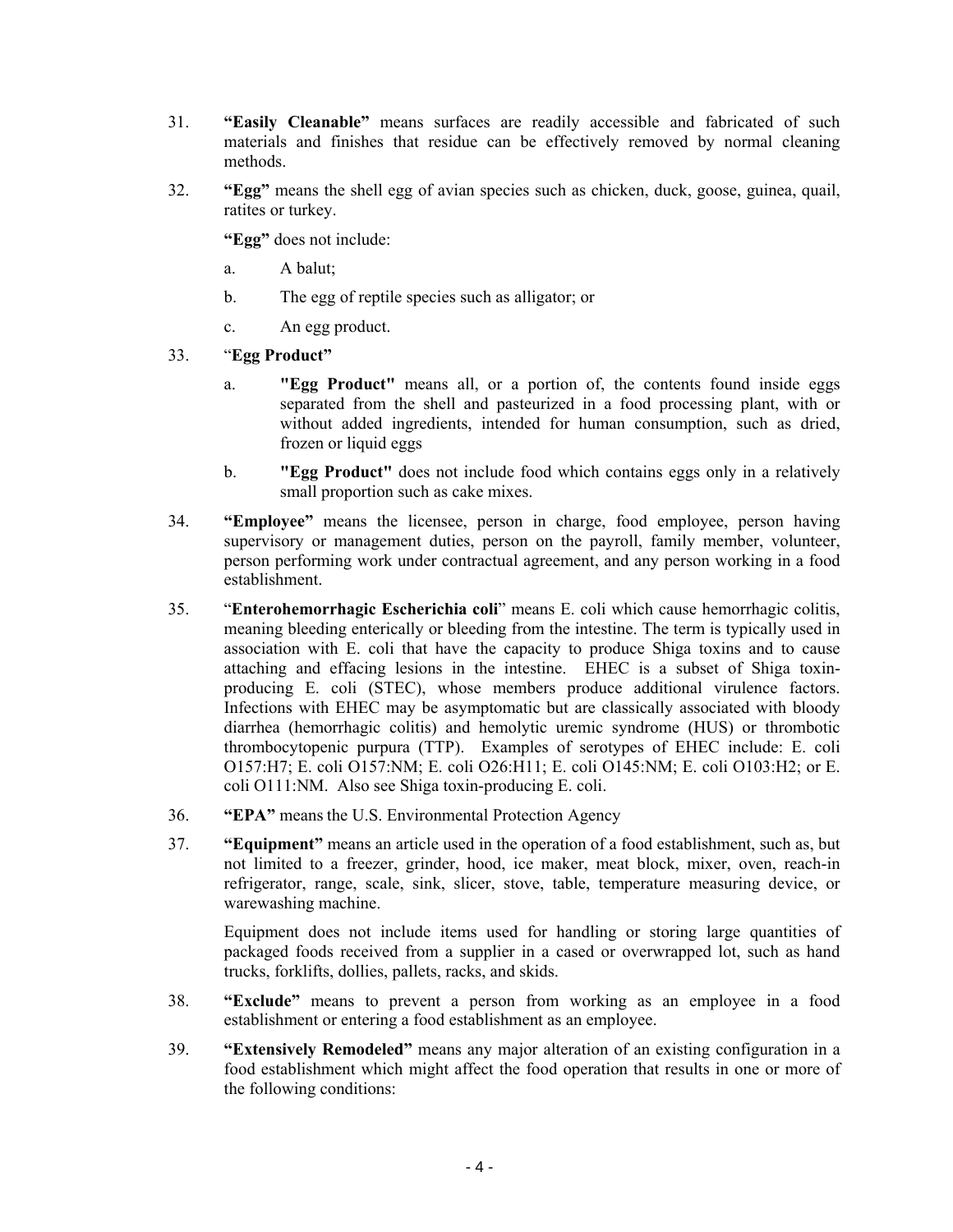- a. Seating capacity, including service provided anywhere on the premises, is increased by a minimum of 15 seats or 20 percent whichever is greater in either a single construction project or an incremental series of construction activities;
- b. Alterations or revisions involving retail food establishments or related equipment that require a building or construction permit by local building authorities. Routine maintenance, repairs or cosmetic changes shall not be defined as extensive remodeling;
- c. Changes or alterations made in the nonpublic areas that result in a reduction or increase of total space by 25 percent or more; or
- d. The facility's capabilities to handle food, equipment, and utensils in a sanitary manner have been diminished due to a food process or significant menu change that introduces new risks for foodborne illness.
- 40. **"Fish"**
	- a. **"Fish"** means fresh or saltwater finfish, crustaceans and other forms of aquatic life (including alligator, frog, aquatic turtle, jellyfish, sea cucumber, and sea urchin and the roe of such animals) other than birds or mammals, and all mollusks, if such animal life is intended for human consumption.
	- b. **"Fish"** includes an edible human food product derived in whole or in part from fish, including fish that have been processed in any manner.
- 41. **"Food"** means a raw, cooked, or processed edible substance, ice, beverage, or ingredient used or intended for use or for sale in whole or in part for human consumption.
- 42. **"Foodborne Disease Outbreak"** means an incident in which:
	- a. Two or more otherwise unrelated persons experience a similar illness after ingestion of a common food; and
	- b. Epidemiological analysis implicates the food as the source of the illness.
- 43. **"Foodborne Illness Risk Factor"** means the five most significant contributing factors, behaviors and practices, which have been determined to contribute directly to foodborne illness within retail food establishments by the Centers for Disease Control and Prevention. The five categories are:
	- a. Food from unsafe sources
	- b. Inadequate cooking
	- c. Improper holding temperatures
	- d. Contaminated equipment
	- e. Poor personal hygiene
- 44. **"Food-Contact Surfaces"** means those surfaces of equipment and utensils with which food normally comes in contact, and those surfaces from which food may drain, drip, or splash back onto surfaces in contact with food. This excludes ventilation hoods.
- 45. **"Food Employee"** means an individual who works directly with unpackaged food, food equipment or utensils, or food-contact surfaces. A food employee does not include employees who are hostesses, servers and/or others who do not directly handle food or clean equipment and utensils.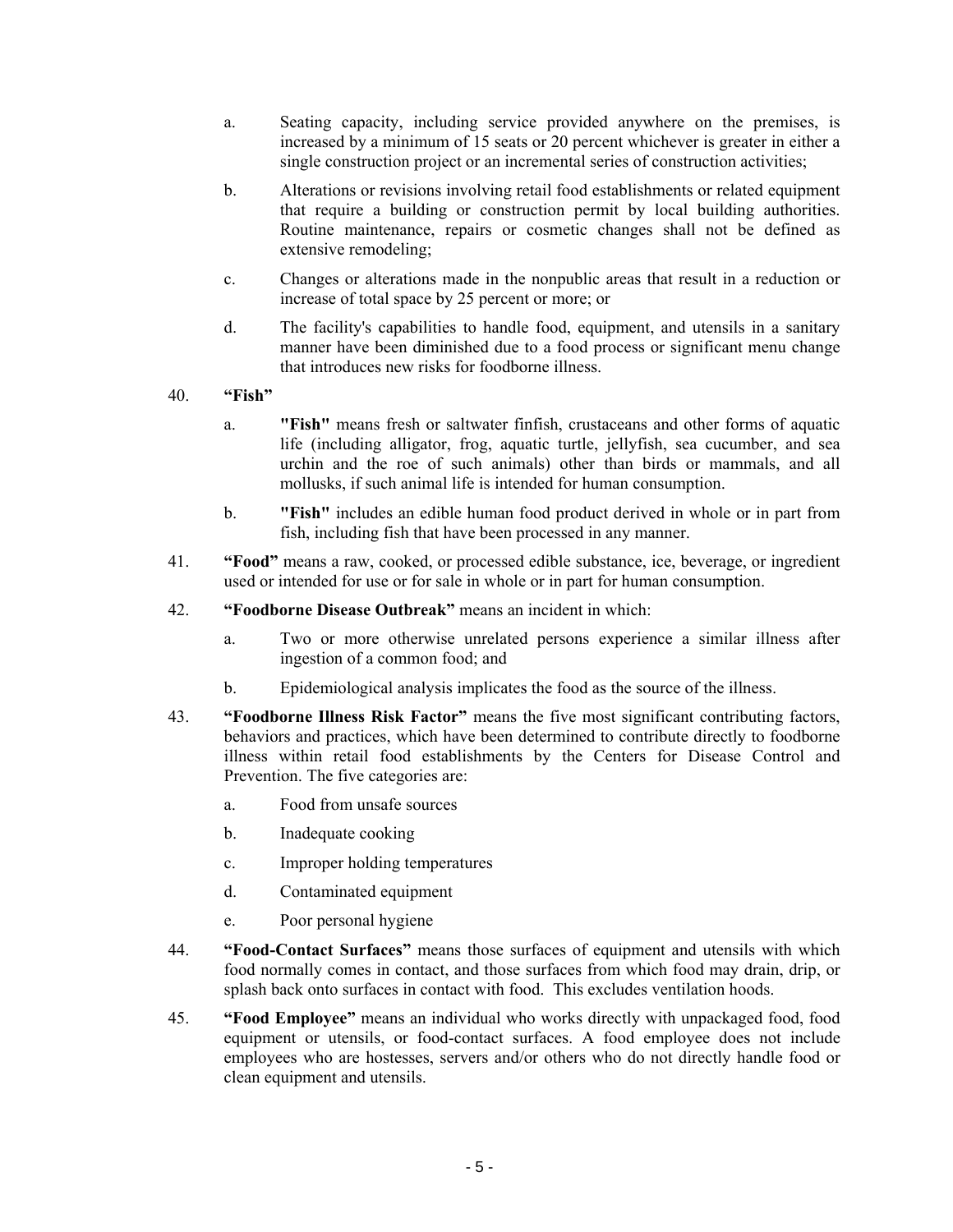- 46. **"Food Preparation"** means packaging, processing, assembling, portioning, or any operation that changes the form, flavor, or consistency of food, but does not include trimming of produce for display prior to sale.
- 47. **"Food Processing Establishment"** means an establishment in which food is processed, prepared, packaged, and distributed for human consumption and approved by the Department.
- 48. **"Game Animal"** 
	- a. **"Game Animal"** means an animal, the products of which are food, that is not classified as livestock, sheep, swine, goat, horse, mule, or other equine in 9 CFR 301.2 Definitions, or as poultry, or fish.
	- b. **"Game Animal"** includes mammals such as reindeer, elk, deer, antelope, water buffalo, bison, rabbit, squirrel, opossum, raccoon, nutria, or muskrat, and nonaquatic reptiles such as land snakes.
	- c. **"Game Animal"** does not include ratites such as emu, ostrich and rhea
- 49. **"Ground Beef"** means meat that is derived from the voluntary striated muscle of beef, with a maximum of thirty percent total fat by weight, with no water, phosphates, extenders, or binders added.
- 50. **"HACCP Plan"** means a written document that delineates the formal procedures for following the Hazard Analysis Critical Control Point principles.
- 51. **"Handwashing Sink"** means a lavatory, a basin or vessel for washing, a wash basin, or a plumbing fixture especially placed for use in personal hygiene and designed for the washing of the hands.
- 52. **"Hazard"** means a biological, chemical, or physical property that might cause an unacceptable consumer health risk.
- 53. **"Health Practitioner"** means a physician licensed to practice medicine, or if allowed by law, a nurse practitioner, physician assistant, or similar medical professional.
- 54. **"Hermetically Sealed Container"** means a container designed and intended to be secure against the entry of microorganisms and to maintain the commercial sterility of its content after processing.
- 55. **"Highly Susceptible Population"** means persons who are more likely than other people in the general population to experience foodborne disease because they are immunocompromised, preschool age children, or older adults; and they obtain food at a facility that provides services such as custodial care, health care, or assisted living, such as a child or adult day care center, kidney dialysis center, hospital or nursing home, or nutritional or socialization services such as a senior center.
- 56. **"Hygroscopic"** means readily taking up and retaining moisture.
- 57. **"Imminent Health Hazard"** means a significant threat or danger to health that is considered to exist when there is evidence sufficient to show that a product, practice, circumstance, or event creates a situation that requires immediate correction or cessation of operation to prevent injury or illness based on:
	- a. The number of potential injuries or illnesses, and
	- b. The nature, severity, and duration of the anticipated injury or illness.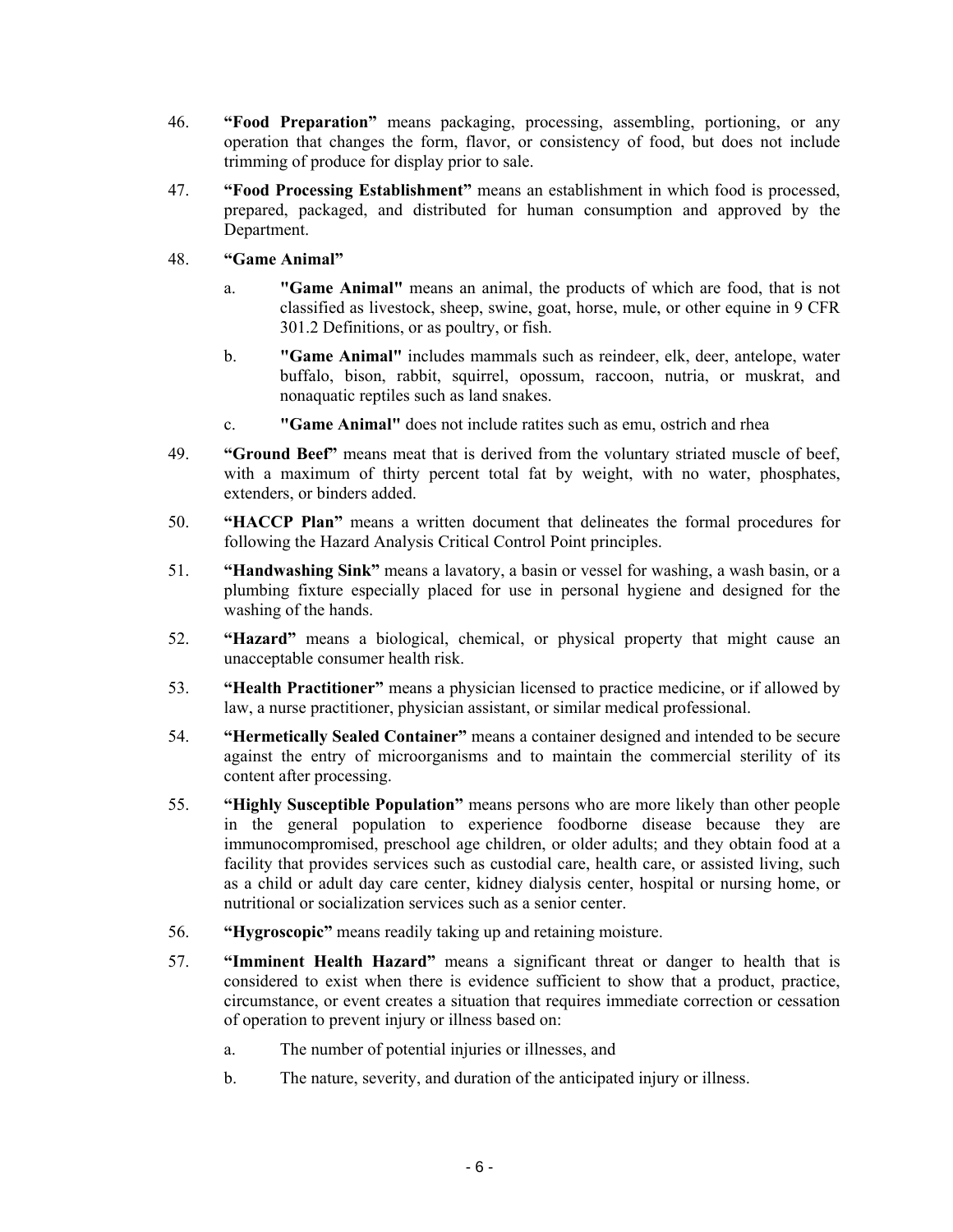- 58. **"Injected"** means manipulating meat to which a solution has been introduced into its interior by processes that are referred to as "injecting," "pump marinating," or "stitch pumping".
- 59. **"Inspection"** means an inspection of a retail food establishment conducted by the department or a county or district board of health to ensure compliance by such establishment with these rules.
- 60. **"Juice"**
	- a. **"Juice"** means the aqueous liquid expressed or extracted from one or more fruits or vegetables, purées of the edible portions of one or more fruits or vegetables, or any concentrates of such liquid or purée.
	- b. "**Juice"** does not include, for purposes of HACCP, liquids, purées, or concentrates that are not used as beverages or ingredients of beverages.
- 61. **"Kitchenware"** means all multi-use utensils other than tableware, used in the storage, preparation, transportation or serving of food.
- 62. **"Law"** means applicable local, state, and federal statutes, regulations, and ordinances.
- 63. **"License"** means a grant to a license to operate a retail food establishment.
- 64. **"Licensee"** means a person that is licensed or who holds a certificate of license and is responsible for the lawful operation of a retail food establishment.
- 65. **"Linens"** means fabric items such as cloth hampers, cloth napkins, tablecloths, wiping cloths, and work garments including cloth gloves.
- 66. **"Major Food Allergen"**
	- a. **"Major Food Allergen"** means: Milk, egg, fish (such as bass, flounder, cod, and including crustacean shellfish such as crab, lobster, or shrimp), tree nuts (such as almonds, pecans, or walnuts), wheat, peanuts, and soybeans; or a food ingredient that contains protein derived from a food, as specified in this paragraph.
	- b. **"Major Food Allergen"** does not include: Any highly refined oil derived from a food specified in paragraph (a) of this definition and any ingredient derived from such highly refined oil; or any ingredient that is exempt under the petition or notification process specified in the Food Allergen Labeling and Consumer Protection Act of 2004 (Public Law 108-282).
- 67. **"Meat"** means the flesh of animals used as food including the dressed flesh of cattle, swine, sheep, or goats and other edible animals, except fish, poultry, and wild game animals.

#### 68. **"Mechanically Tenderized"**

- a. **"Mechanically Tenderized"** means manipulating meat with deep penetration by processes which may be referred to as "blade tenderizing," "jaccarding," "pinning," "needling," or using blades, pins, needles or any mechanical device.
- b. **"Mechanically Tenderized"** does not include processes by which solutions are injected into meat.
- 69. **"mg/L"** means milligrams per liter, which is the metric equivalent of parts per million (ppm).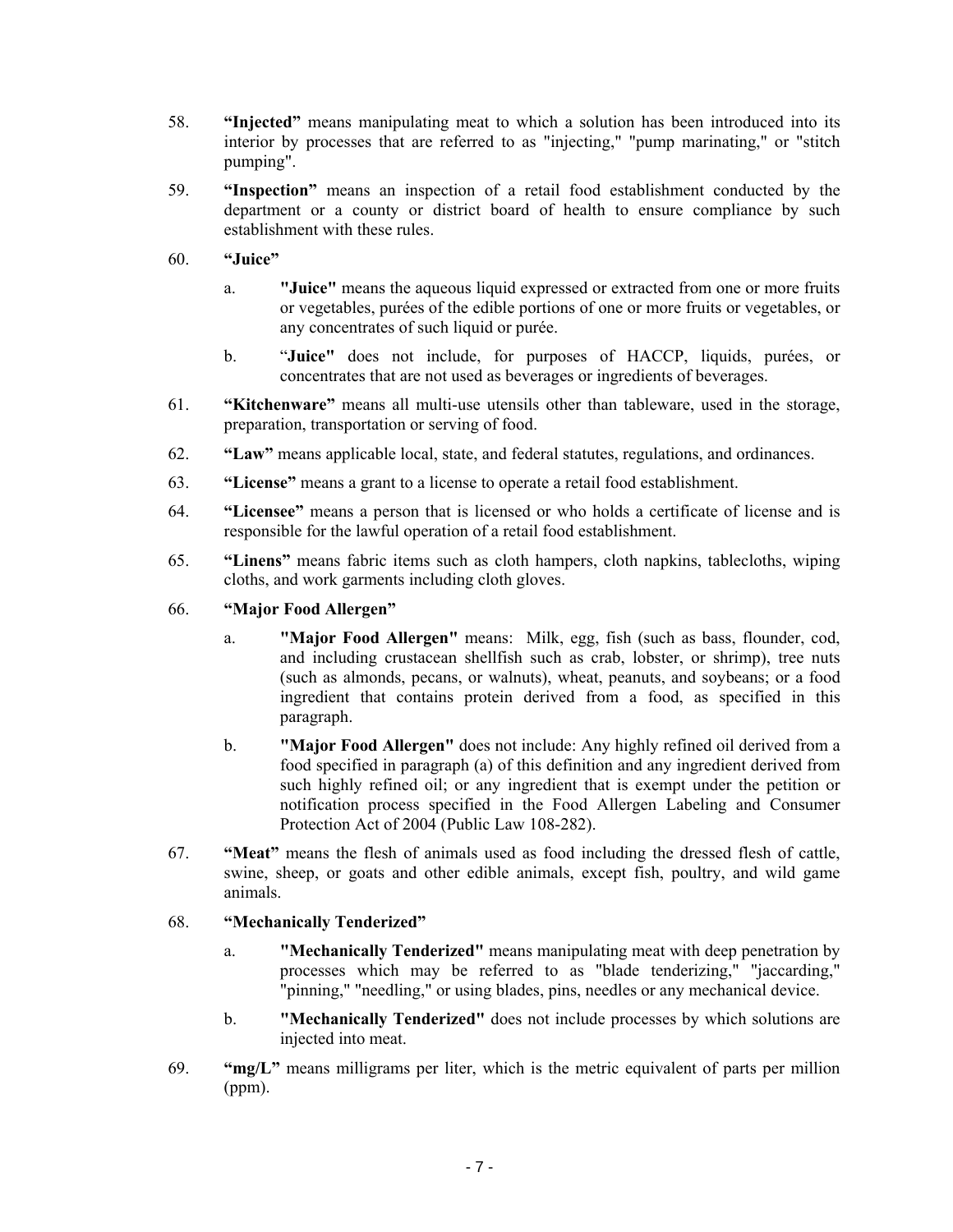- 70. **"Mobile Retail Food Establishment"** means a retail food establishment that is a wheeled vehicle or trailer that is readily moveable and designed for the service of food from the interior of the unit that is intended to physically report to and operate from a commissary for servicing, restocking, and maintenance each operating day.
- 71. **"Molluscan Shellfish"** means any edible species of fresh or frozen oysters, clams, mussels, and scallops or edible portions thereof, except when the scallop product consists only of the shucked adductor muscle.
- 72. **"New Retail Food Establishment"** means a facility that makes its initial application as a retail food establishment, a facility that changes its physical location, a newly constructed or extensively remodeled establishment, or when there is a change in the Department of Revenue Sales Tax ID Number.
- 73. **"Nonfood-Contact Surfaces"** means all surfaces other than food-contact surfaces.

#### 74. **"Non-Continuous Cooking"**:

- a. Means the cooking of food in a food establishment using a process in which the initial heating of the food is intentionally halted so that it may be cooled and held for complete cooking at a later time prior to sale or service such as, but not limited to, the par cooking of bacon.
- b. Does not include cooking procedures that only involve temporarily interrupting or slowing an otherwise continuous cooking process.

#### 75. **"Non-Critical Item"**:

- a. Means a provision in this Code that is not designated as a critical item.
- b. Does not include cooking procedures that only involve temporarily interrupting or slowing an otherwise continuous cooking process.

#### 76. **"Packaged"**

- a. Means bottled, canned, cartoned, securely bagged, or securely wrapped, whether packaged in a food establishment or a food processing plant.
- b. **"Packaged"** does not include a wrapper, carry-out box, or other nondurable container used to containerize food with the purpose of facilitating food protection during service and receipt of the food by the consumer.
- 77. **"Person"** means an association, a corporation, individual, partnership, other legal entity, government, or governmental subdivision or agency.
- 78. **"Person In Charge"** means the individual present at a retail food establishment who is responsible for the operation at the time of inspection. If no individual is responsible, then any employed person present is the person in charge.
- 79. **"Personal Care Items"** means items or substances that may be poisonous, toxic, or a source of contamination which are used to maintain or enhance a person's health, hygiene, or appearance, such as medicines, first aid supplies, cosmetics, toiletries such as lotion, toothpaste and mouthwash.
- 80. **"pH"** means the measure of the degree of acidity or alkalinity of a solution. pH between 0 and 7 indicate acidity and pH between 7 and 14 indicate alkalinity. The value for pure distilled water is 7, which is considered neutral.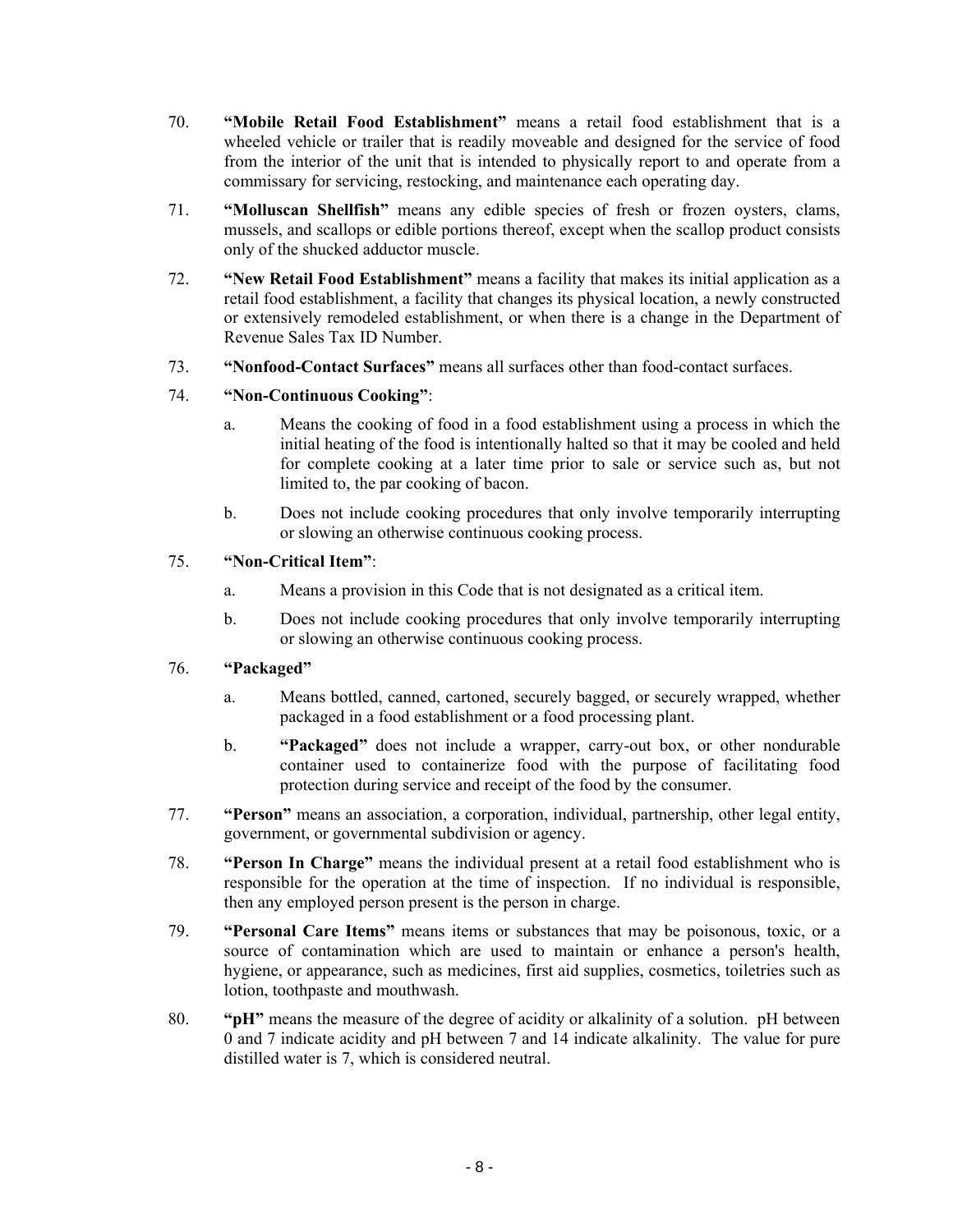- 81. **"Physical Facilities"** means the structure and interior surfaces of a retail food establishment including floors, walls, ceilings, lighting, and premises, including, but not limited to accessories such as soap and towel dispensers and attachments such as light fixtures and heating or air conditioning system vents.
- 82. **"Poisonous or Toxic Materials"** means substances not intended for ingestion and are included in four categories:
	- a. Cleaners and sanitizers, which include cleaning and sanitizing agents and agents such as caustics, acids, drying agents, polishes, and other chemicals;
	- b. Pesticides, which include substances such as insecticides and rodenticides;
	- c. Substances necessary for the operation and maintenance of the establishment such as nonfood grade lubricants and personal care items that may be deleterious to health; and
	- d. Substances that are not necessary for the operation and maintenance of the establishment and are on the premises for retail sale, such as petroleum products and paints.

#### 83. **"Potentially Hazardous Food (Time/Temperature Control for Safety Food)"**

- a. **"Potentially Hazardous Food (time/temperature control for safety food)"** means a food that requires time/temperature control for safety (TCS) to limit pathogenic microorganism growth or toxin formation.
- b. **"Potentially Hazardous Food (time/temperature control for safety food)"** includes:
	- (1) A food of animal origin that is raw or heat-treated; a food of plant origin that is heat-treated or consists of raw seed sprouts, cut melons, cut leafy greens, cut tomatoes or mixtures of cut tomatoes that are not modified in a way so that they are unable to support pathogenic microorganism growth or toxin formation, or garlic-in-oil mixtures that are not modified in a way so that they are unable to support pathogenic microorganism growth or toxin formation; and
	- (2) Except as specified in Subparagraph (c)(4) of this definition, a food that because of the interaction of its  $a_w$  and pH values is designated as Product Assessment Required (PA) in Table A or B of this definition.

| Table A. Interaction of pH and aw for control of spores in food heat-treated to destroy<br>vegetative cells and subsequently packaged            |                                                  |                      |                         |  |  |  |
|--------------------------------------------------------------------------------------------------------------------------------------------------|--------------------------------------------------|----------------------|-------------------------|--|--|--|
| aw values                                                                                                                                        | pH values                                        |                      |                         |  |  |  |
|                                                                                                                                                  | 4.6 or less                                      | $>4.6 - 5.6$         | > 5.6                   |  |  |  |
| $\leq 0.92$                                                                                                                                      | non-PHF <sup>*</sup> /non-TCS food <sup>**</sup> | non-PHF/non-TCS food | non-PHF/non-TCS<br>food |  |  |  |
| $>0.92 - .95$                                                                                                                                    | non-PHF/non-TCS food                             | non-PHF/non-TCS food | $PA***$                 |  |  |  |
| >0.95                                                                                                                                            | non-PHF/non-TCS food                             | <b>PA</b>            | <b>PA</b>               |  |  |  |
| * PHF means Potentially Hazardous Food<br>** TCS food means Time/Temperature Control for Safety food<br>*** PA means Product Assessment required |                                                  |                      |                         |  |  |  |

 $-9-$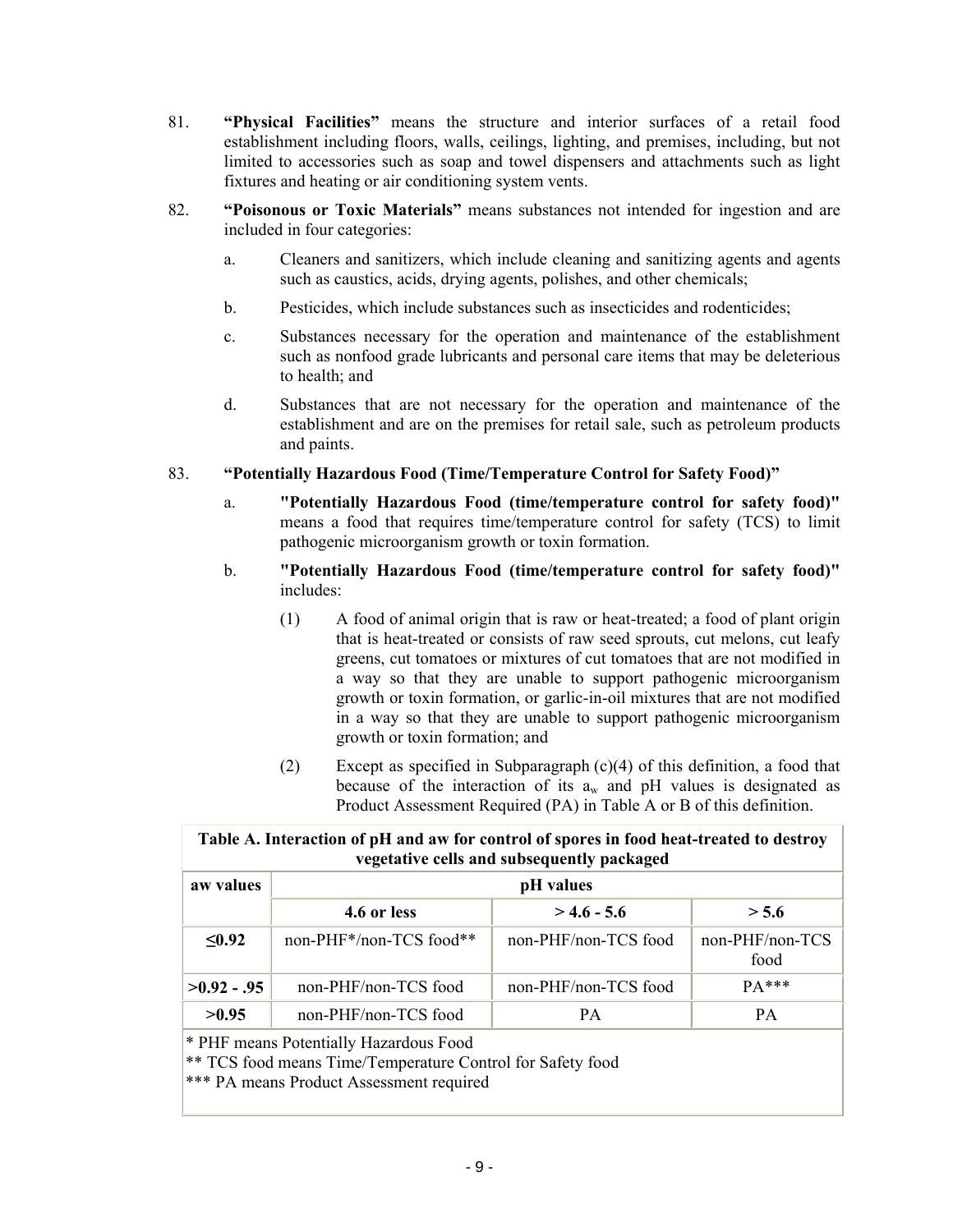| Table B. Interaction of pH and aw for control of vegetative cells and spores in food not<br>heat-treated or heat-treated but not packaged |                             |                               |                          |                         |  |
|-------------------------------------------------------------------------------------------------------------------------------------------|-----------------------------|-------------------------------|--------------------------|-------------------------|--|
| aw values                                                                                                                                 | pH values                   |                               |                          |                         |  |
|                                                                                                                                           | $<$ 4.2                     | $4.2 - 4.6$                   | $>4.6 - 5.0$             | >5.0                    |  |
| $0.88$                                                                                                                                    | non-PHF*/ non-TCS<br>food** | $non-PHF/$<br>non-TCS<br>food | non-PHF/ non-TCS<br>food | non-PHF/non-TCS<br>food |  |
| $0.88 - 0.90$                                                                                                                             | non-PHF/non-TCS<br>food     | $non-PHF/$<br>non-TCS<br>food | non-PHF/ non-TCS<br>food | $PA***$                 |  |
| $>0.90-$<br>0.92                                                                                                                          | non-PHF/ non-TCS<br>food    | $non-PHF/$<br>non-TCS<br>food | PA                       | PA                      |  |
| >0.92                                                                                                                                     | non-PHF/ non-TCS<br>food    | PA                            | PA                       | PA                      |  |
| * PHF means Potentially Hazardous Food<br>** TCS food means Time/Temperature Control for Safety food                                      |                             |                               |                          |                         |  |

\*\*\* PA means Product Assessment required

#### c. **"Potentially Hazardous Food (time/temperature control for safety food)"**  does not include:

- (1) An air-cooled hard-boiled egg with shell intact, or an egg with shell intact that is not hard-boiled, but has been pasteurized to destroy all viable salmonellae; and
- (2) A food in an unopened hermetically sealed container that is commercially processed to achieve and maintain commercial sterility under conditions of non-refrigerated storage and distribution.
- (3) A food that because of its pH or  $a_w$  value, or interaction of  $a_w$  and pH values, is designated as a non-PHF/non-TCS food in Table A or B of this definition;
- (4) A food that is designated as Product Assessment Required (PA) in Table A or B of this definition and has undergone a Product Assessment showing that the growth or toxin formation of pathogenic microorganisms that are reasonably likely to occur in that food is precluded due to:
	- (a) Intrinsic factors including added or natural characteristics of the food such as preservatives, antimicrobials, humectants, acidulants, or nutrients,
	- (b) Extrinsic factors including environmental or operational factors that affect the food such as packaging, modified atmosphere such as reduced oxygen packaging, shelf life and use, or temperature range of storage and use, of
	- (c) a combination of intrinsic and extrinsic factors; or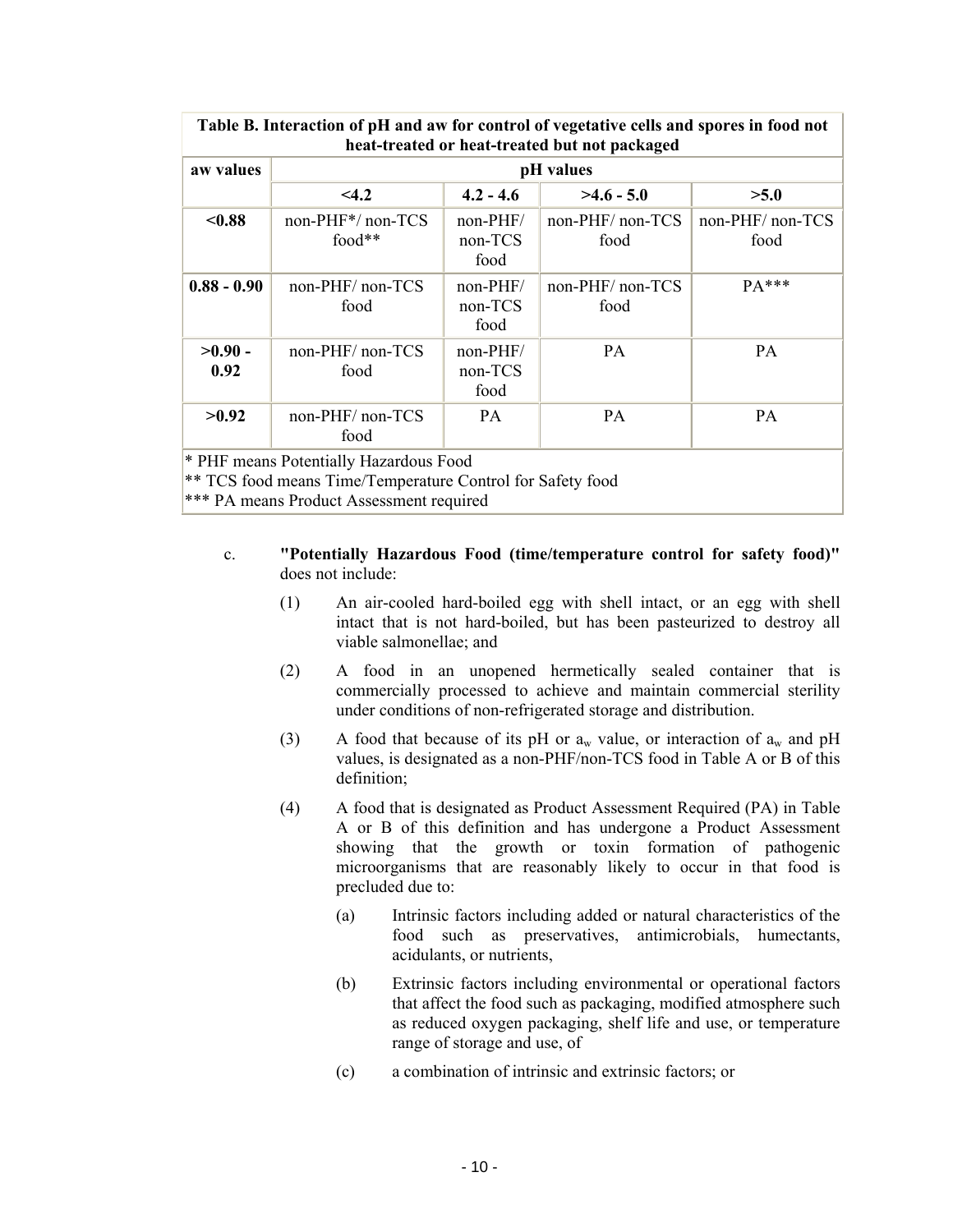- (5) A food that does not support the growth or toxin formation of pathogenic microorganisms in accordance with one of the subparagraphs  $(c)(1)-(4)$ of this definition even though the food may contain a pathogenic microorganism or chemical or physical contaminant at a level sufficient to cause illness or injury.
- 84. **"Poultry"** means any domesticated bird such as chickens, turkeys, ducks, geese, or guineas or squabs and any migratory waterfowl, game bird, such as pheasant, partridge, quail, grouse, or pigeon.
- 85. **"Premises"** means the physical facility, its contents, and the contiguous land or property and its facilities and contents that may impact retail food establishment personnel, facilities, or operations.
- 86. **"Primal Meat Cuts"** means a basic major cut into which carcasses and sides of meat are separated, such as a beef round, pork loin, lamb flank, or veal breast.
- 87. **"Private Boarding Houses"** means a house at which meals, or meals and lodging, may be obtained for payment."

**"Private Boarding Houses"** does not include:

- a. Hotels
- b. Motels
- c. Homeless shelters
- d. Youth hostel
- e. Other commercial facilities providing lodging and/or meals for the indigent population whether or not there is a charge for such food and/or lodging.
- 88. **"Pushcart"** means a retail food establishment that is a non-motorized, unit designed so foods are served from the exterior of the unit, and which is intended to physically report to and operate from a commissary for servicing, restocking and maintenance each operating day.
- 89. **"Ratite"** means a flightless bird such as an emu, ostrich, or rhea.
- 90. **"Ready-to-Eat Food"** means food that is edible without further washing, cooking, or additional preparation and that is reasonably expected to be consumed in that form. Ready-to-eat food does not include whole, raw fruits and vegetables that are intended for washing by the consumer before consumption
- 91. **"Reconstituted"** means dehydrated food products recombined with water or other liquids.

#### 92. **"Reduced Oxygen Packaging"**

- a. **"Reduced Oxygen Packaging"** means:
	- (1) The reduction of the amount of oxygen in a package by removing oxygen; displacing oxygen and replacing it with another gas or combination of gases; or otherwise controlling the oxygen content to a level below that normally found in the atmosphere (approximately 21% at sea level); and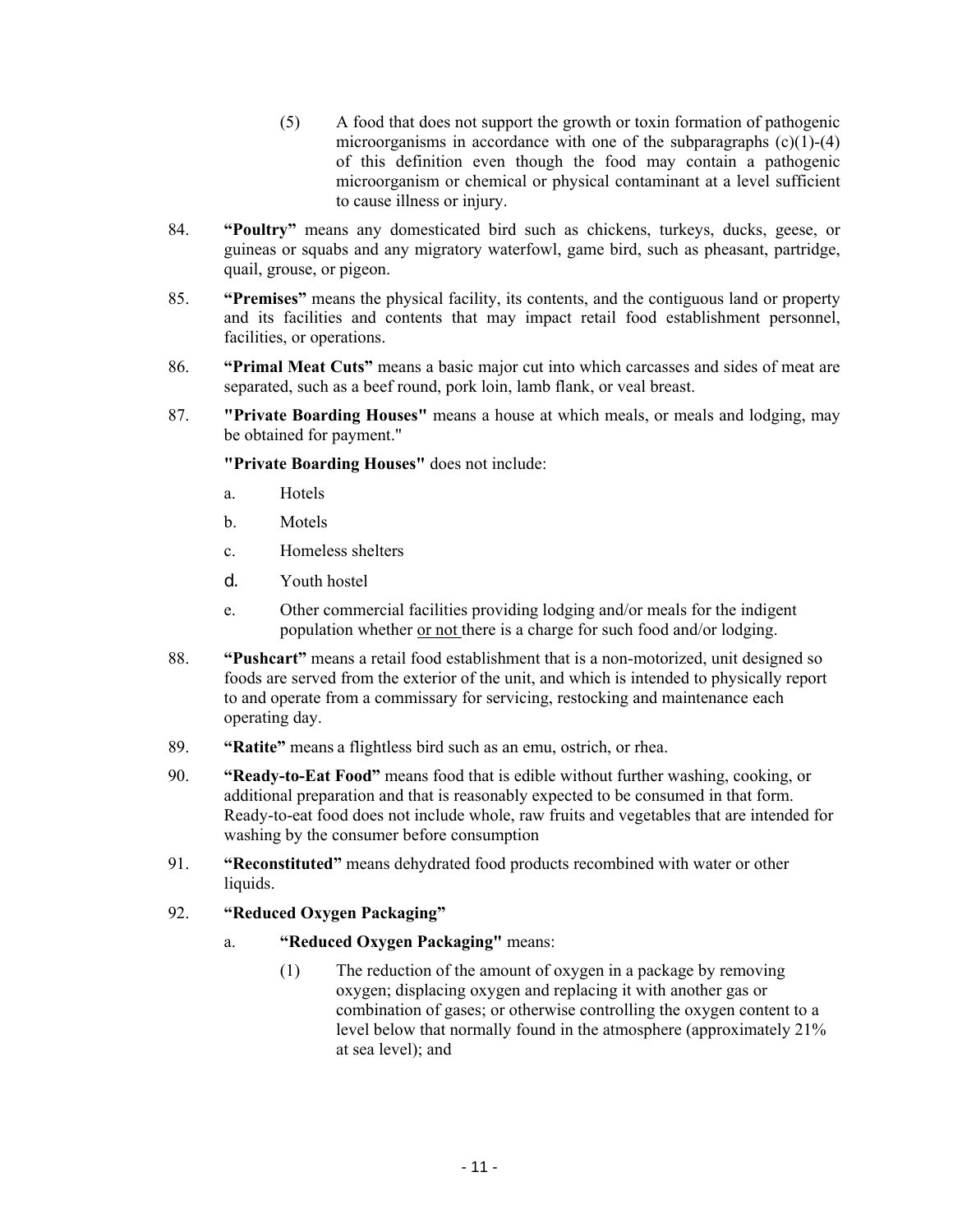(2) A process as specified in section (a)(1) of this definition that involves a food for which the hazards Clostridium botulinum or Listeria monocytogenes require control in the final packaged form.

#### b. **" Reduced Oxygen Packaging"** includes:

- (1) Vacuum packaging, in which air is removed from a package of food and the package is hermetically sealed so that a vacuum remains inside the package;
- (2) Modified atmosphere packaging, in which the atmosphere of a package of food is modified so that its composition is different from air but the atmosphere may change over time due to the permeability of the packaging material or the respiration of the food. Modified atmosphere packaging includes reduction in the proportion of oxygen, total replacement of oxygen, or an increase in the proportion of other gases such as carbon dioxide or nitrogen:
- (3) Controlled atmosphere packaging, in which the atmosphere of a package of food is modified so that until the package is opened, its composition is different from air, and continuous control of that atmosphere is maintained, such as by using oxygen scavengers or a combination of total replacement of oxygen, nonrespiring food, and impermeable packaging material;
- (4) Except as specified in section (c), Cook chill packaging, in which cooked food is hot filled into impermeable bags which have the air expelled and are then sealed or crimped closed, the bagged food is rapidly chilled and refrigerated at temperatures that inhibit the growth of psychrotrophic pathogens; or
- (5) Sous vide packaging, in which raw or partially cooked food is vacuum packaged in an impermeable bag, cooked, rapidly chilled, and refrigerated at temperatures that inhibit the growth of psychrotrophic pathogens.

#### c. **" Reduced Oxygen Packaging"** does not include:

- (1) Placing product in a bag and sealing it immediately prior to or after, cooking, cooling or reheating the product as long as the product is:
	- (a) Labeled with the time and date the product is placed in the bag; and
	- (b) Removed from the bag within 48 hours of the time the product is placed in the bag.
- 93. **"Refuse"** means solid waste not carried by water through the sewage system.
- 94. **"Re-service"** means the transfer of food that is unused and returned by a consumer after being served or sold and in the possession of the consumer, to another person.
- 95. **"Restrict"** means to limit the activities of a food employee so that there is no risk of transmitting a disease that is transmissible through food and the food employee does not work with exposed food, clean equipment, utensils, linens, or unwrapped single-service or single-use articles.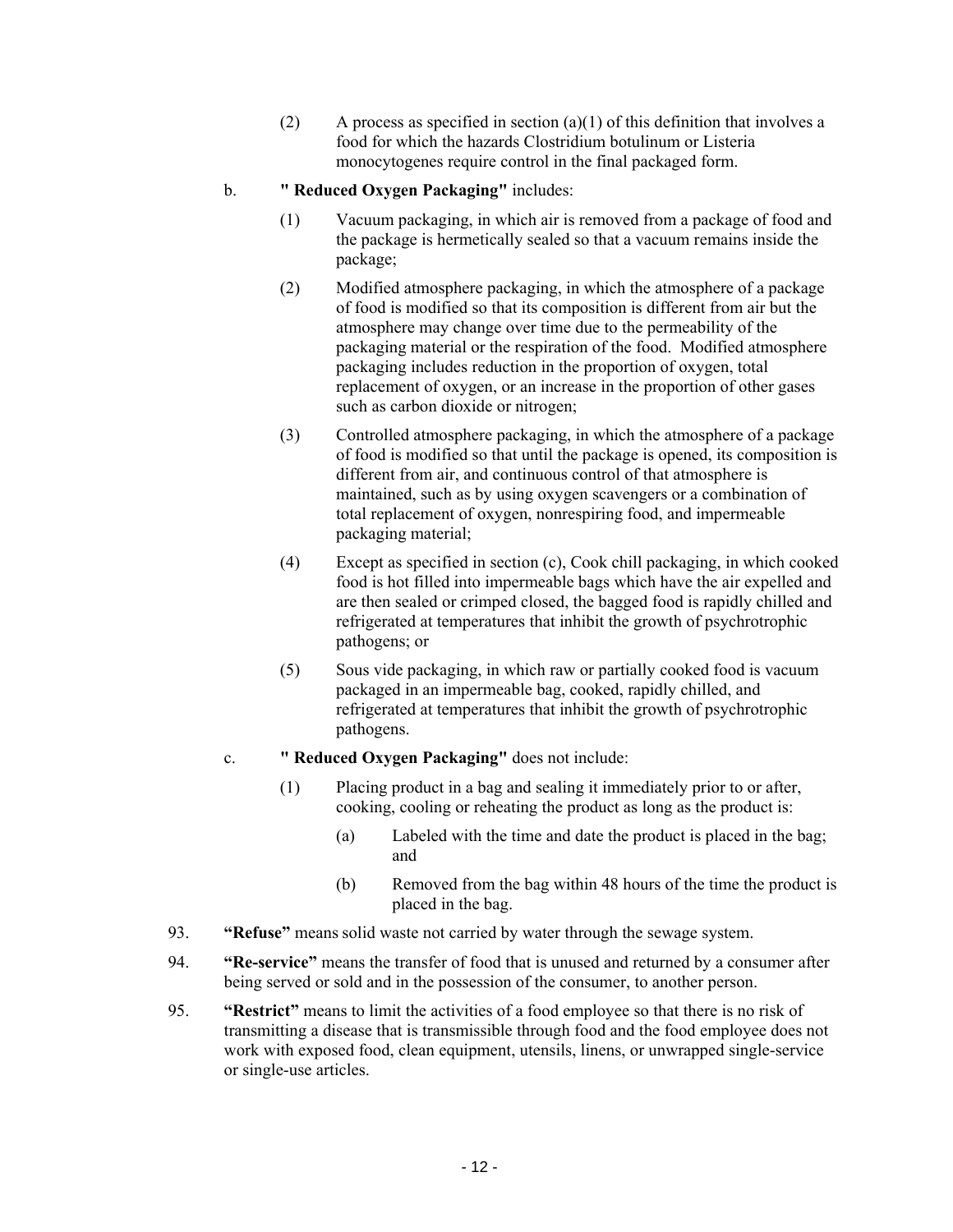96. **"Retail Food Establishment"** means a retail operation that stores, prepares, or packages food for human consumption or serves or otherwise provides food for human consumption to consumers directly or indirectly through a delivery service, whether such food is consumed on or off the premises or whether there is a charge for such food.

**"Retail Food Establishment"** does not include:

- a. Any private home;
- b. Private boarding houses;
- c. Hospital and health facility patient feeding operations licensed by the Department;
- d. Child care centers and other child care facilities licensed by the Department of Human services;
- e. Hunting camps and other outdoor recreation locations where food is prepared in the field rather than at a fixed base of operation;
- f. Food or beverage wholesale manufacturing, processing, or packaging plants, or portions thereof, that are subject to regulatory controls under state or federal laws or regulations;
- g. Motor vehicles used only for the transport of food;
- h. Establishments preparing and serving only hot coffee, hot tea, instant hot beverages, and nonpotentially hazardous doughnuts or pastries obtained from sources complying with all laws related to food and food labeling;
- i. Establishments that handle only nonpotentially hazardous prepackaged food and operations serving only commercially prepared, prepackaged foods requiring no preparation other than the heating of food within its original container or package;
- j. Farmers markets and roadside markets that offer only uncut fresh fruit and vegetables for sale;
- k. Automated food merchandising enterprises that supply only prepackaged nonpotentially hazardous food or drink or food or drink in bottles, cans, or cartons only, and operations that dispense only chewing gum or salted nuts in their natural protective covering;
- l. The donation, preparation, sale, or service of food by a nonprofit or charitable organization in conjunction with an event or celebration if such donation, preparation, sale, or service of food;
	- (1) Does not exceed the duration of the event or celebration or a maximum of fifty-two days within a calendar year; and
	- (2) Takes place in the county in which such nonprofit or charitable organization resides or is principally located.
- 97. **"Risk"** means the likelihood that an adverse health effect will occur within a population as a result of a hazard in a food.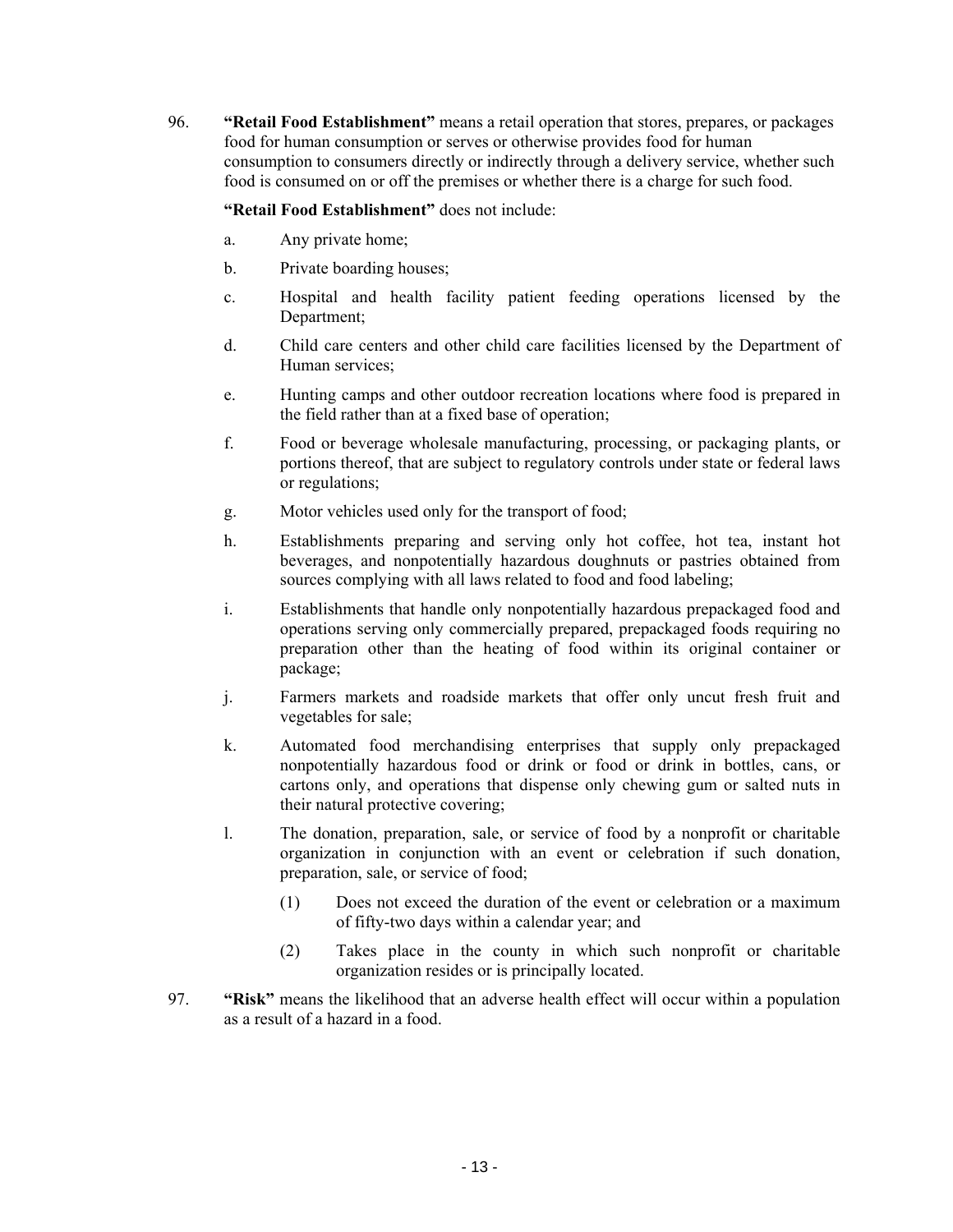- 98. **"Safe Materials"** means articles manufactured from or composed of materials that may not reasonably be expected to result, directly or indirectly, in their becoming a component or otherwise affecting the characteristic of any food. If materials are food additives or color additives as defined in section  $25-5-402(3)$  or  $(12)$ , C.R.S., of the "Colorado Pure Food and Drug Law", as used, they are "safe" only if they are used in conformity with all applicable regulations of the U.S. Food and Drug Administration.
- 99. **"Sanitization"** means the application of cumulative heat or chemicals on cleaned foodcontact surfaces that, when evaluated for efficacy, is sufficient to yield a reduction of 5 logs, which is equal to a 99.999% reduction, of representative disease microorganisms of public health importance.
- 100. **"Sealed"** means free of cracks or other openings that allow the entry or passage of moisture or debris.
- 101. **"Self Contained Mobile Retail Food Establishment"** means a licensed mobile retail food establishment that is approved to operate without a commissary, and is not connected to fixed utilities such as water, sewer and electricity, and is required to report to an approved servicing location for sewage disposal and water.
- 102. **"Service Animal"** means any dog or miniature horse that is individually trained to do work or perform tasks for the benefit of an individual with a disability, including a physical, sensory, psychiatric, intellectual, or other mental disability. Other species of animals, whether wild or domestic, trained or untrained, are not service animals for the purposes of this definition. The work or tasks performed by a service animal must be directly related to the handler's disability. Examples of work or tasks include, but are not limited to, assisting individuals who are blind or have low vision with navigation and other tasks, alerting individuals who are deaf or hard of hearing to the presence of people or sounds, providing non-violent protection or rescue work, pulling a wheelchair, assisting an individual during a seizure, alerting individuals to the presence of allergens, retrieving items such as medicine or the telephone, providing physical support and assistance with balance and stability to individuals with mobility disabilities, and helping persons with psychiatric and neurological disabilities by preventing or interrupting impulsive or destructive behaviors. The crime deterrent effects of an animal's presence and the provision of emotional support, well-being, comfort, or companionship do not constitute work or tasks for the purposes of this definition.
- 103. **"Sewage"** means liquid waste containing animal or plant matter in suspension or solution and may include liquids containing chemicals in solution.
- 104. **"Shellstock"** means raw, in-shell, molluscan shellfish.
- 105. "**Shiga Toxin-Producing** *Escherichia coli***"** (STEC) means any *E. coli* capable of producing Shiga toxins (also called verocytotoxins or "Shiga-like" toxins). Examples of serotypes of STEC include both O157 and non-O157 *E. coli*. *Also see*  Enterohemorrhagic *Escherichia coli.*
- 106. **"Shucked Shellfish"** means molluscan shellfish that have one or both shells removed.
- 107. **"Single-Service Articles"** means cups, containers, lids, closures, plates, knives, forks, spoons, stirrers, paddles, straws, napkins, place mats, doilies, wrapping materials, toothpicks and similar articles intended for one-time, one consumer use and then discarded after use.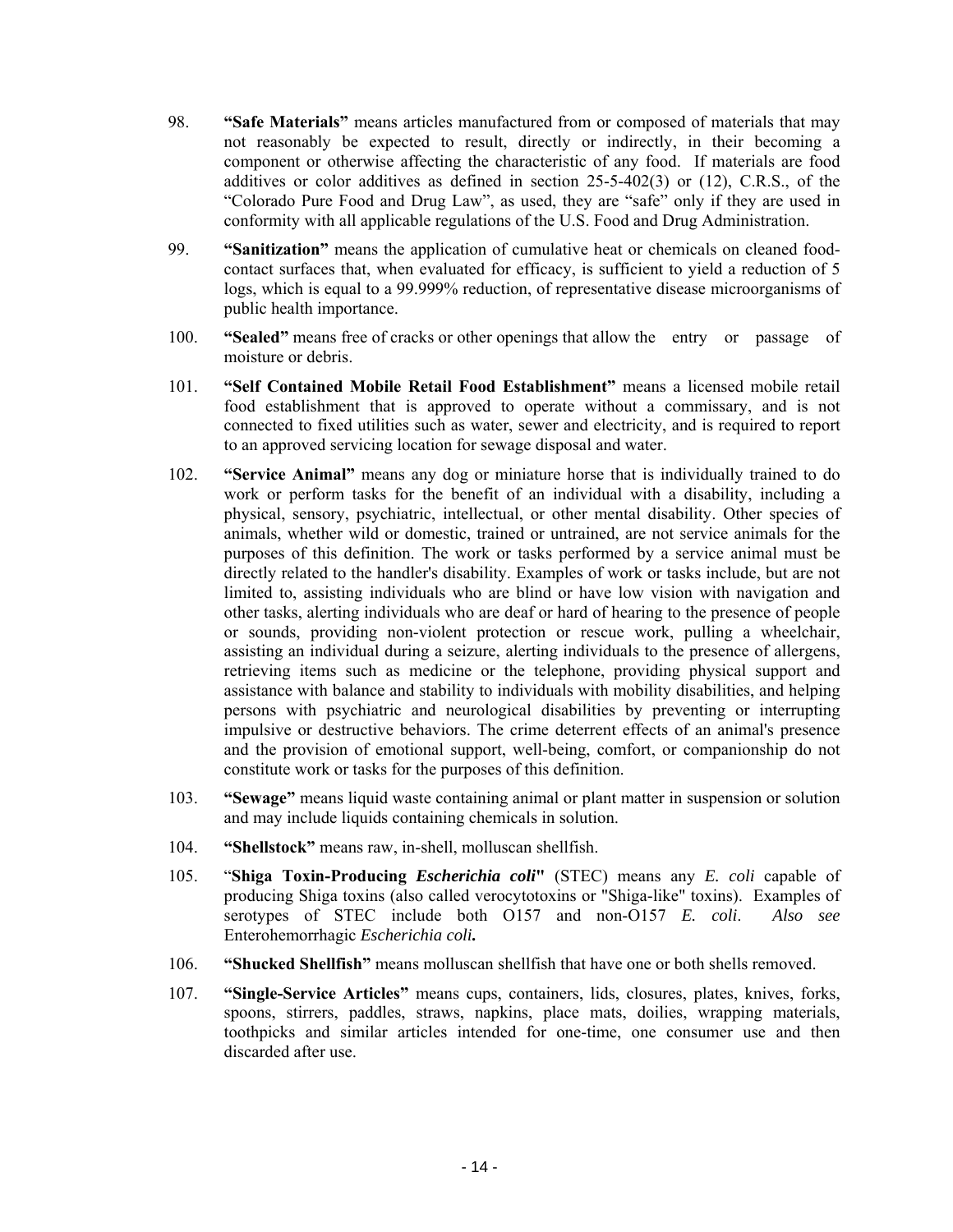- 108. **"Single-Use Articles"**
	- a. **"Single-Use Articles"** means utensils and bulk food containers designed and constructed to be used once and discarded;
	- b. **"Single-Use Articles"** includes items such as wax paper, butcher paper, plastic wrap, formed aluminum food containers, jars, plastic tubs or buckets, bread wrappers, pickle barrels, ketchup bottles, and number 10 cans which do not meet the materials, durability, strength, and cleanability specifications under 4-101, and 4-201 for multiuse utensils.
- 109. **"Slacking"** means the process of moderating the temperature of a food such as allowing a food to gradually increase from a temperature of -23 $^{\circ}$ C (-10 $^{\circ}$ F) to -4 $^{\circ}$ C (25 $^{\circ}$ F) in preparation for deep-fat frying or to facilitate even heat penetration during the cooking of previously block-frozen food such as shrimp.
- 110. **"Smooth"** means:
	- a. A food-contact surface having a surface free of pits and inclusions with a cleanability equal to or exceeding that of (100 grit) number 3 stainless steel;
	- b. A nonfood-contact surface of equipment having a surface equal to that of commercial grade hot-rolled steel free of visible scale; and
	- c. A floor, wall, or ceiling having an even or level surface with no roughness, projections, perforations, pits, or inclusions that render it difficult to clean.
- 111. **"Tableware"** means eating, drinking, and serving utensils for table use, such as forks, knives, and spoons; including bowls, cups, serving dishes, tumblers and plates.
- 112. **"Temperature Measuring Device"** means a thermometer, thermocouple, thermistor, or other device that indicates the temperature of food, air, or water.
- 113. **"Temporary Event"** means a single community event or celebration that operates for a period of time of not more the fourteen (14) consecutive days and may include town celebrations, fairs, and festivals.

Temporary events do not include:

- a. Regularly scheduled series of events at venues such as sporting arenas, concert halls, flea markets, or farmers' markets;
- b. Events serviced by licensed caterers are not considered temporary events.
- c. Sporadic promotional events such as grand openings are not considered temporary events.
- 114. **"Temporary Retail Food Establishment"** means a food establishment that is limited to operating at temporary events only.
- 115. **"USDA"** means the U.S. Department of Agriculture.
- 116. **"Utensil"** means a food contact implement or container used in the storage, preparation, transportation, dispensing, sale or service of food, such as kitchenware or tableware that is multiuse, single-service, or single-use.
- 117. **"Variance"** means a written document issued by the Colorado Department of Public Health and Environment (CDPHE) that authorizes a modification or waiver of one or more requirements of this Code if, in the opinion of CDPHE, a health hazard or nuisance will not result from the modification or waiver.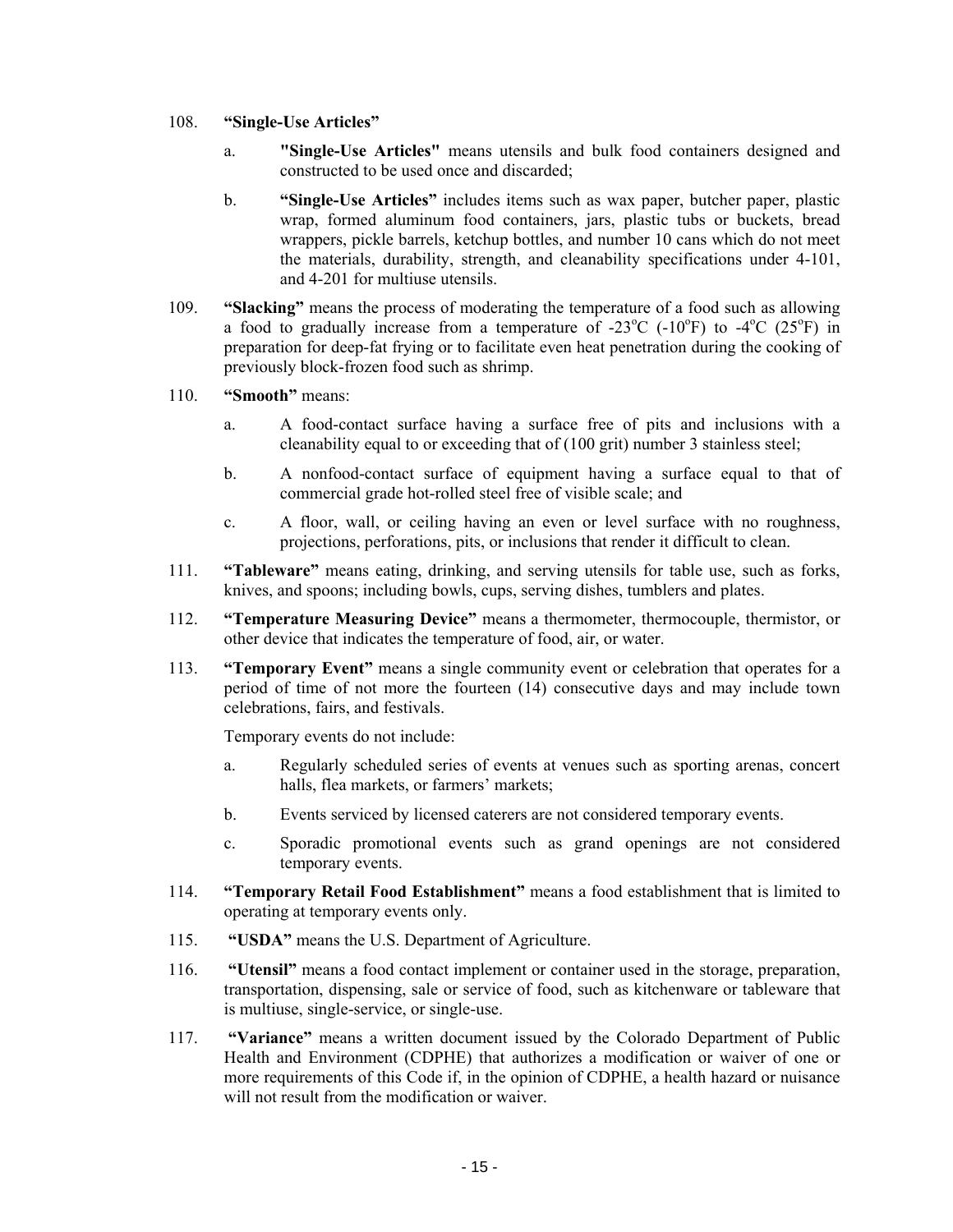- 118. **"Warewashing"** means the cleaning and sanitizing of utensils and food-contact surfaces of equipment.
- 119. **"Water Activity"** (a<sub>w</sub>) see A<sub>w</sub> definition in section1-201(7).
- 120. **"Whole-Muscle, Intact Beef"** means whole muscle beef that is not injected, mechanically tenderized, reconstructed, or scored and marinated, from which beef steaks may be cut.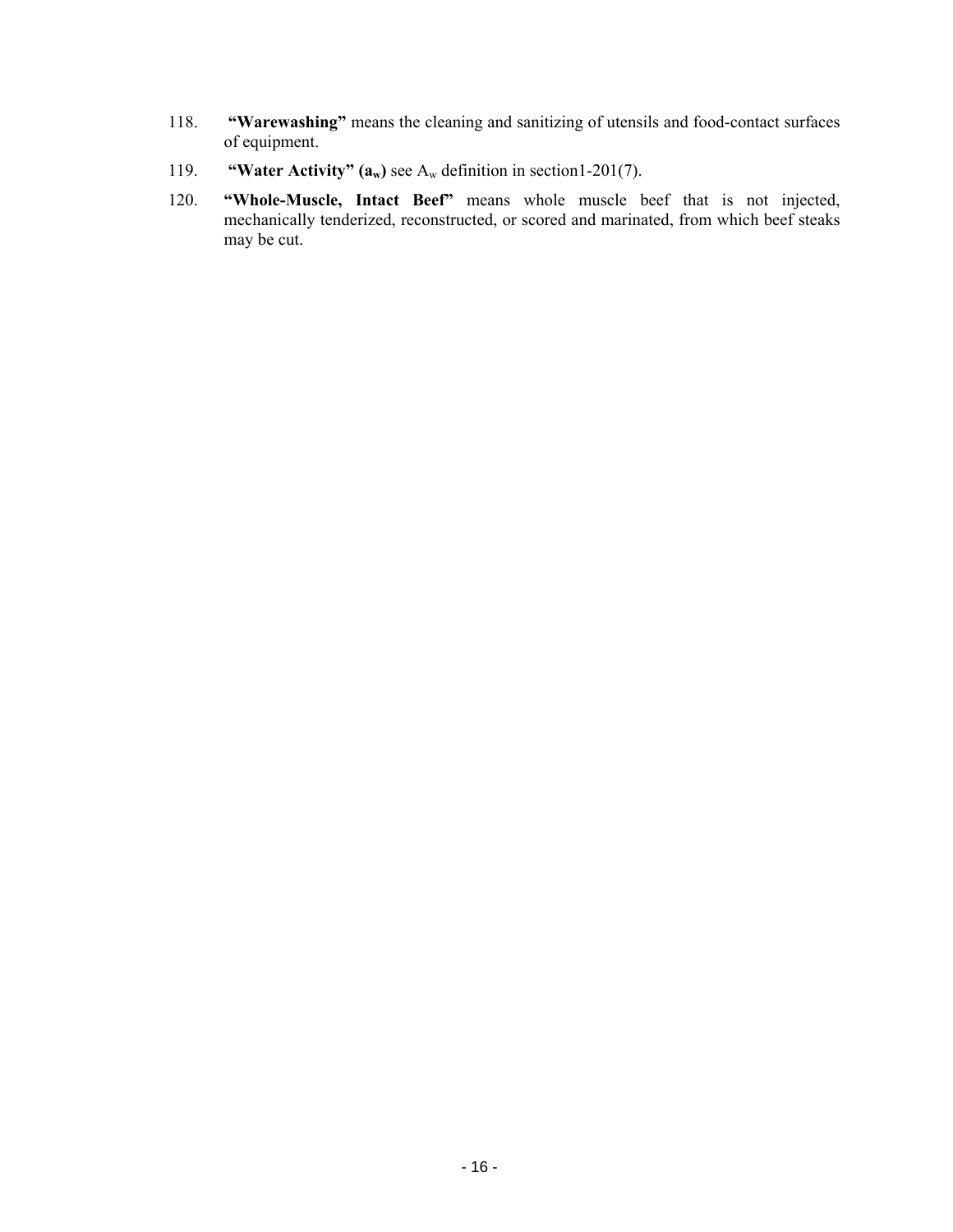### **CHAPTER 2**

### **MANAGEMENT AND PERSONNEL**

#### **2-1 SUPERVISION**

#### **2-101 Responsibilities**

The operator shall be the person in charge or shall designate a person in charge and shall ensure that a person in charge is present at the retail food establishment during all hours of operation.

#### **\*2-102 Demonstration**

Based on the risks of foodborne illness inherent to the food operation, during inspections and upon request the person in charge shall demonstrate to the Department knowledge of foodborne disease prevention, application of the Hazard Analysis Critical Control Point principles, and the requirements of these rules and regulations. The person in charge shall demonstrate this knowledge by:

- A. Complying with these rules and regulations by having no violations of critical items during the current inspection; or
- B. Being a certified food protection manager who has shown proficiency of required information through passing a test that is part of an accredited program; or
- C. Responding correctly to the inspector's questions as they relate to the specific food operation. The areas of knowledge include:
	- 1. Describing the relationship between the prevention of foodborne disease and the personal hygiene of a food employee;
	- 2. Explaining the responsibility of the person in charge for preventing the transmission of foodborne disease by a food employee who has a disease or medical condition that may cause foodborne disease;
	- 3. Describing the symptoms associated with the diseases that are transmissible through food;
	- 4. Explaining the hazards involved in the consumption of raw or undercooked meat, poultry, eggs and fish;
	- 5. Stating the required temperatures and times for the safe cooking, refrigerated storage, hot holding, cooling, and reheating of potentially hazardous food (time/temperature control for safety food);
	- 6. Describing the relationship between the prevention of foodborne illness and the management and control of the following:
		- a. Cross contamination,
		- b. Hand contact with ready-to-eat foods,
		- c. Handwashing, and
		- d. Maintaining the food establishment in a clean condition and in good repair;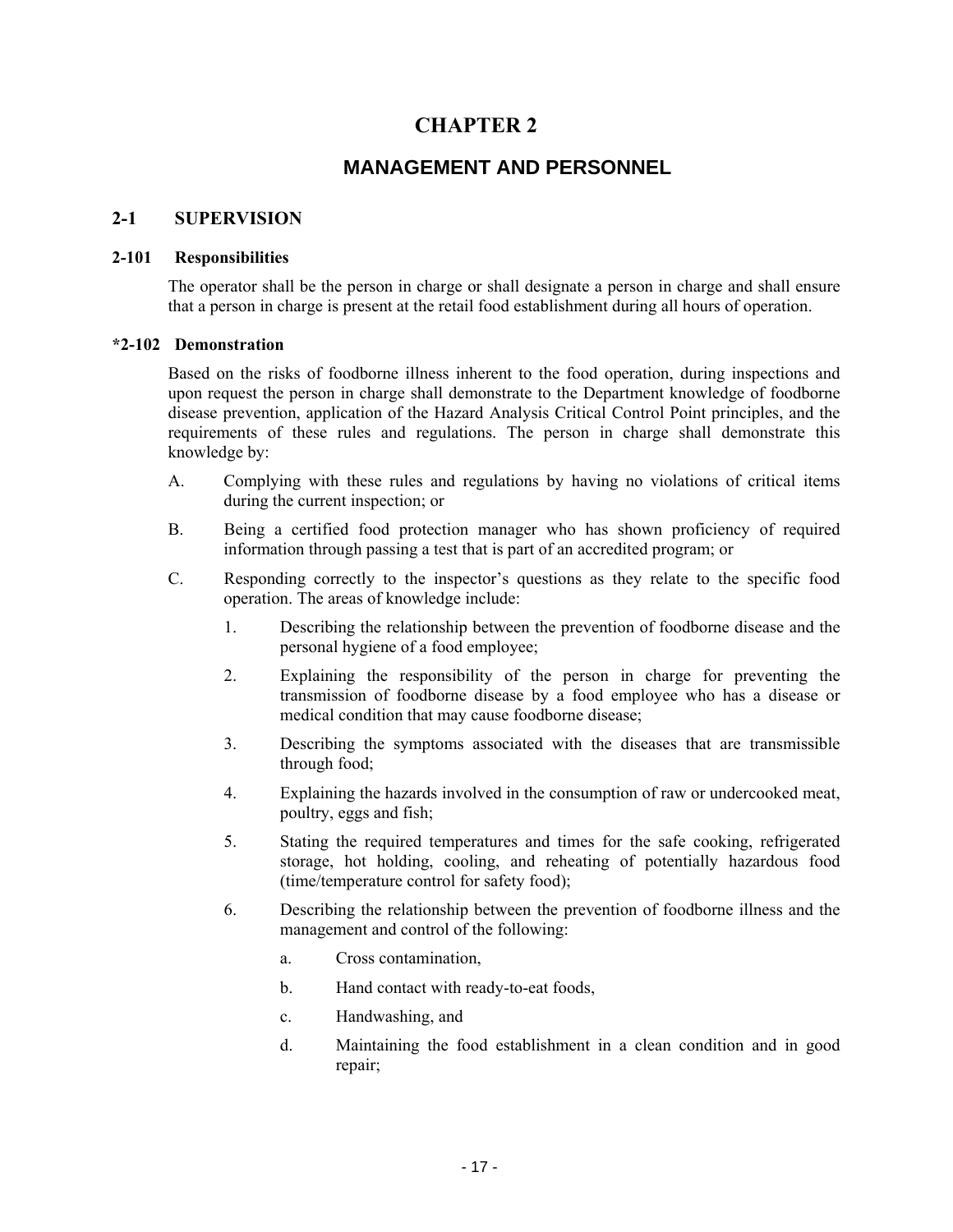- 7. Explaining the relationship between food safety and providing equipment that is:
	- a. Sufficient in number and capacity, and
	- b. Properly designed, constructed, located, installed, operated, maintained, and cleaned;
- 8. Explaining correct procedures for cleaning and sanitizing utensils and foodcontact surfaces of equipment;
- 9. Identifying the source of water used and measures taken to ensure that it remains protected from contamination such as providing protection from backflow and precluding the creation of cross connections;
- 10. Identifying poisonous or toxic materials in the food establishment and the procedures necessary to ensure that they are safely stored, dispensed, used, and disposed of according to law;
- 11. Explaining the relationship between maintaining the time and temperature of potentially hazardous food (time/temperature control for safety food);
- 12. Identifying critical control points in the operation from purchasing through sale or service that when not controlled may contribute to the transmission of foodborne illness and explaining steps taken to ensure that the points are controlled in accordance with the requirements of these rules and regulations.
- 13. Explaining the details of how the establishment, person in charge and food employees complies with conditions of any approved variance or any Department approved time as a public health control plan for potentially hazardous food (time/temperature control for safety food) and with any HACCP plan required by the Department.
- 14. Explaining the responsibilities, rights, and authorities assigned by these rules and regulations to the:
	- a. Food employee
	- b. Conditional employee
	- c. Person in charge, and
	- d. Department
- 15. Explaining how the person in charge, food employees, and conditional employees comply with reporting responsibilities and exclusion or restriction of food employees.
- 16. Describing foods identified as major food allergens and the symptoms that a major food allergen could cause in a sensitive individual who has an allergic reaction.

#### **\*2-103 Person in Charge**

The person in charge shall educate and monitor employees to ensure that:

- A. Employees are effectively cleaning their hands, by routinely monitoring the employees' handwashing;
- B. Employees are visibly observing foods as they are received to determine that they are from approved sources, delivered at the required temperatures, protected from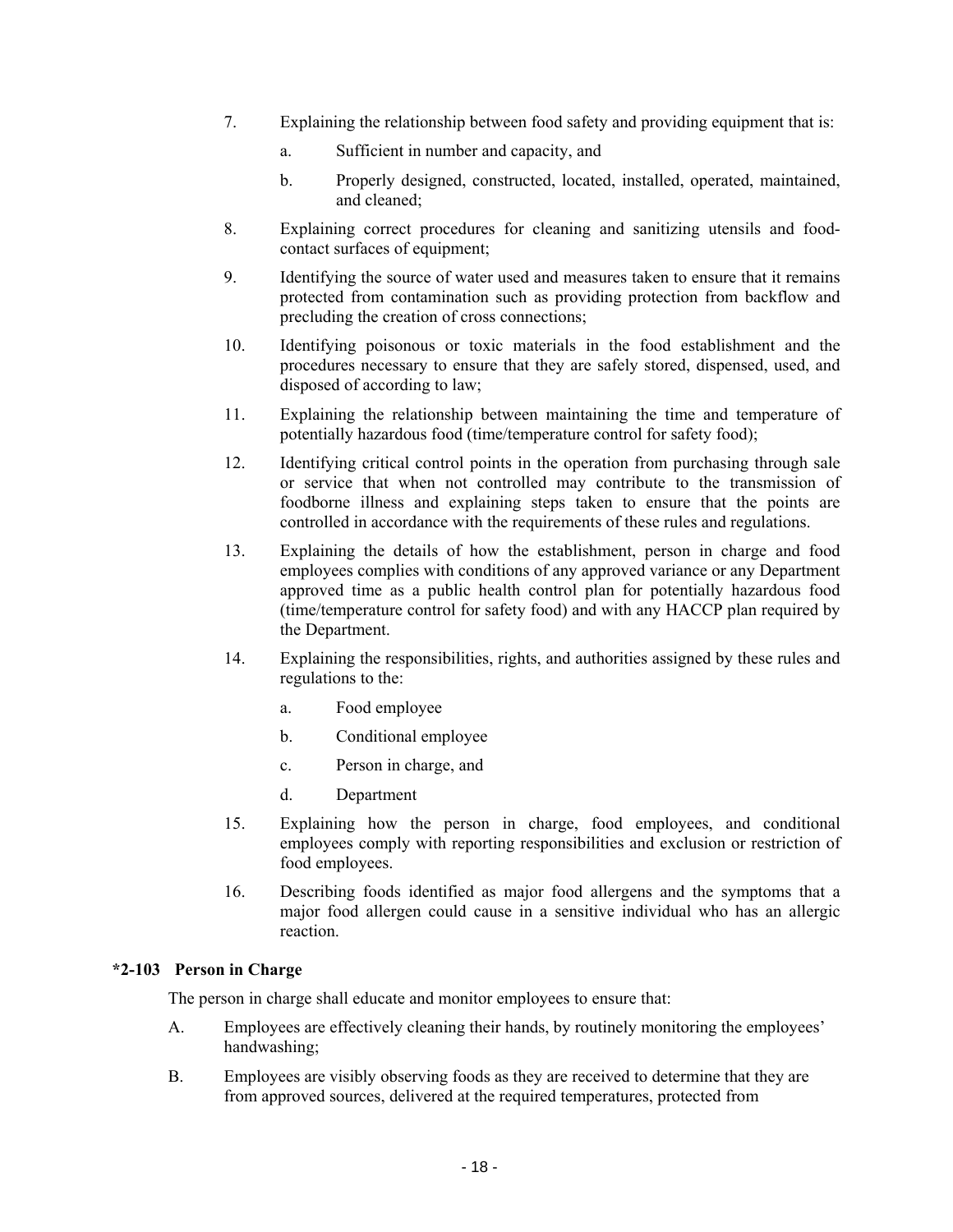contamination, unadulterated, and accurately presented, by routinely monitoring the employees' observations and periodically evaluating foods upon their receipt;

- C. Employees are properly cooking potentially hazardous food (time/temperature control for safety food), being particularly careful in cooking those foods known to cause severe foodborne illness and death, such as eggs and comminuted meats, through daily oversight of the employees' routine monitoring of the cooking temperatures using appropriate temperature measuring devices properly scaled and calibrated as specified in section 4- 401 of these rules and regulations;
- D. Employees are using proper methods to rapidly cool potentially hazardous foods (time/temperature control for safety foods) that are not held hot or are not for consumption within 4 hours, through daily oversight of the employees' routine monitoring of food temperatures during cooling;
- E. Employees are properly sanitizing cleaned multiuse equipment and utensils before they are reused, through routine monitoring of solution temperature and exposure time for hot water sanitizing, and chemical concentration, pH, temperature, and exposure time for chemical sanitizing;
- F. Consumers are notified that clean tableware is to be used when they return to self-service areas such as salad bars and buffets as specified in section 3-411(A);
- G. Employees prevent bare hand contact with ready-to-eat food by properly using suitable utensils such as deli tissue, spatulas, tongs, single-use gloves, or dispensing equipment;
- H. Employees are properly trained in food safety as it relates to their assigned duties;
- I. Food employees and conditional employees are informed of their responsibilities to report their illnesses and infections transmissible through food to the person in charge, so that the person in charge may exclude or restrict any employees who are ill, have a boil or wound, and when to notify the department of illnesses;
- J. Employees and other persons such as delivery and maintenance persons and pesticide applicators entering the food preparation food storage, and warewashing areas comply with this code; and
- K. Consumers who order raw or partially cooked ready-to-eat foods of animal origin are informed as specified in section 3-801 of these rules and regulations that the food is not cooked sufficiently to ensure its safety.

#### **2-2 EMPLOYEE HEALTH**

#### **\*2-201 Responsibility of Licensee, Person in Charge, and Employees**

- A. The licensee shall require food employees and conditional employees to report to the person in charge information about their health and activities as they relate to diseases that are transmissible through food. A food employee or conditional employee shall report pertinent information in a manner that allows the person in charge to reduce the risk of foodborne disease transmission, if the food employee or conditional employee:
	- 1. Has any of the following symptoms:
		- a. Vomiting;
		- b. Diarrhea;
		- c. Jaundice;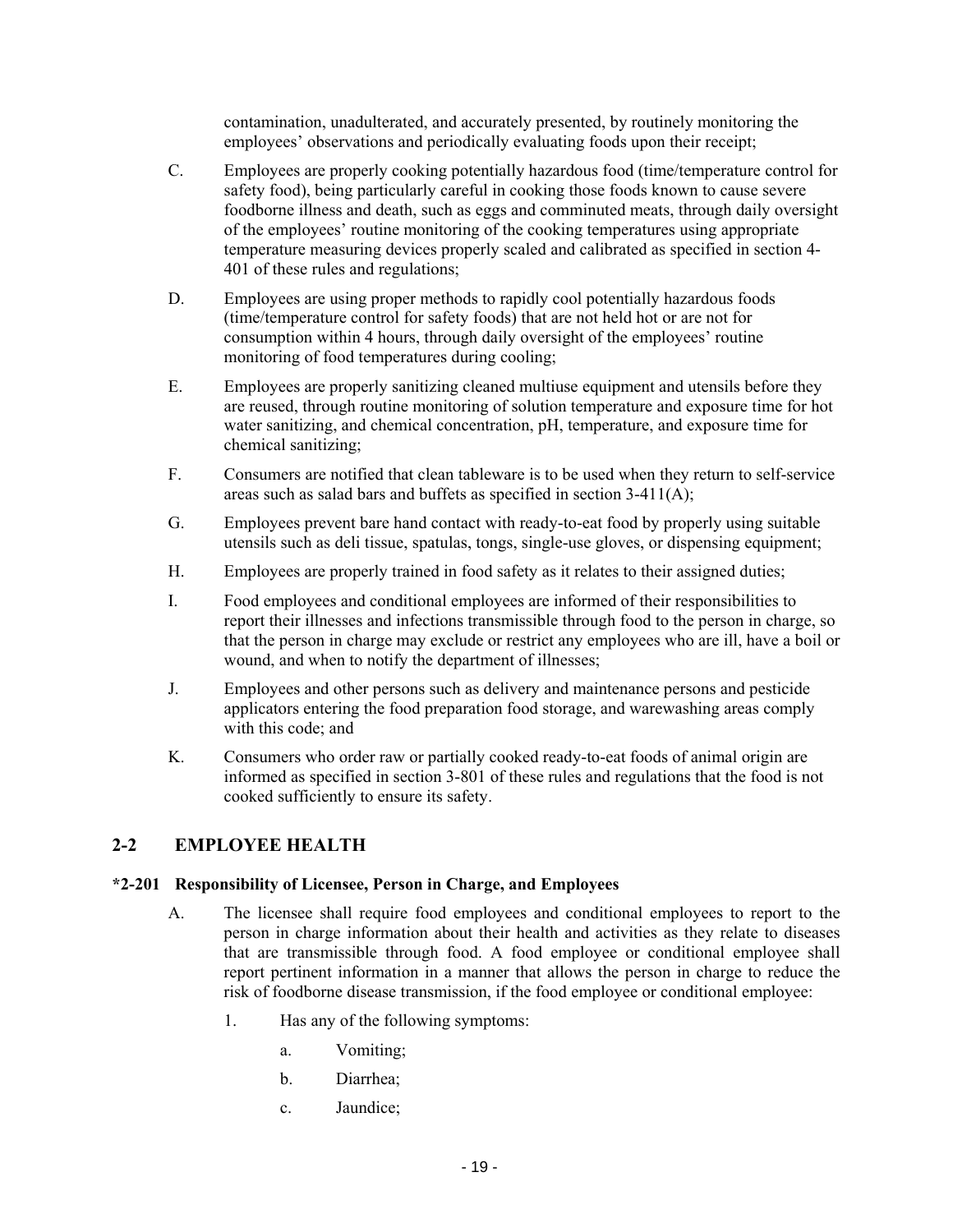- d. Sore throat with fever; or
- e. A lesion containing pus such as a boil or infected wound that is open and/or draining and is:
	- (1) On the hands or wrists, unless an impermeable cover such as a finger cot or stall protects the lesion and a single-use glove is worn over the impermeable cover;
	- (2) On exposed portions of the arms, unless the lesion is protected by an impermeable cover; or
	- (3) On other parts of the body, unless the lesion is covered by a dry, durable, tight-fitting bandage.
- 2. Has an illness diagnosed by a health practitioner due to:
	- a. Norovirus;
	- b. Hepatitis A virus;
	- c. Shigella spp.;
	- d. Enterohemorrhagic or Shiga Toxin-Producing Escherichia coli;
	- e. Salmonella Typhi; or
	- f. Other enteric bacterial pathogen such as Salmonella or Campylobacter.
- 3. Had a previous illness, diagnosed by a health practitioner, within the past three (3) months due to Salmonella Typhi, as determined by a health practitioner.
- B. The person in charge shall notify the Department when a food employee is:
	- 1. Jaundiced; or
	- 2. Diagnosed with an illness due to a pathogen as specified in Subparagraphs (A)(2) and  $(A)(3)$  of this section.
- C. The person in charge shall ensure that a conditional employee who exhibits or reports a symptom, or who reports a diagnosed illness as specified in Subparagraphs  $(A)(1)-(3)$  of this section, is prohibited from becoming a food employee until the conditional employee meets the criteria for the specific symptoms or diagnosed illness as specified section 2- 203.
- D. The person in charge shall ensure that a food employee who exhibits or reports a symptom, or who reports a diagnosed illness as specified in subparagraphs  $(A)(1)-(3)$  of this section is:
	- 1. Excluded as specified in 2-202 (A)-(D)(1), (E)(1), (F), (G)(1), and in compliance with the provisions specified under  $2\n-203(A) - (F)$ ; or
	- 2. Restricted as specified in subparagraphs 2-202 (D)(2), (E)(2), (F), (G)(2), (H), and in compliance with the provisions specified under 2-203 (A)-(F).
- E. A food employee or conditional employee shall report to the person in charge the information as specified in (A) of this section.
- F. A food employee shall:
	- 1. Comply with an exclusion as specified in 2-202 (A)-(D)(1), (E)(1), (F), (G)(1); or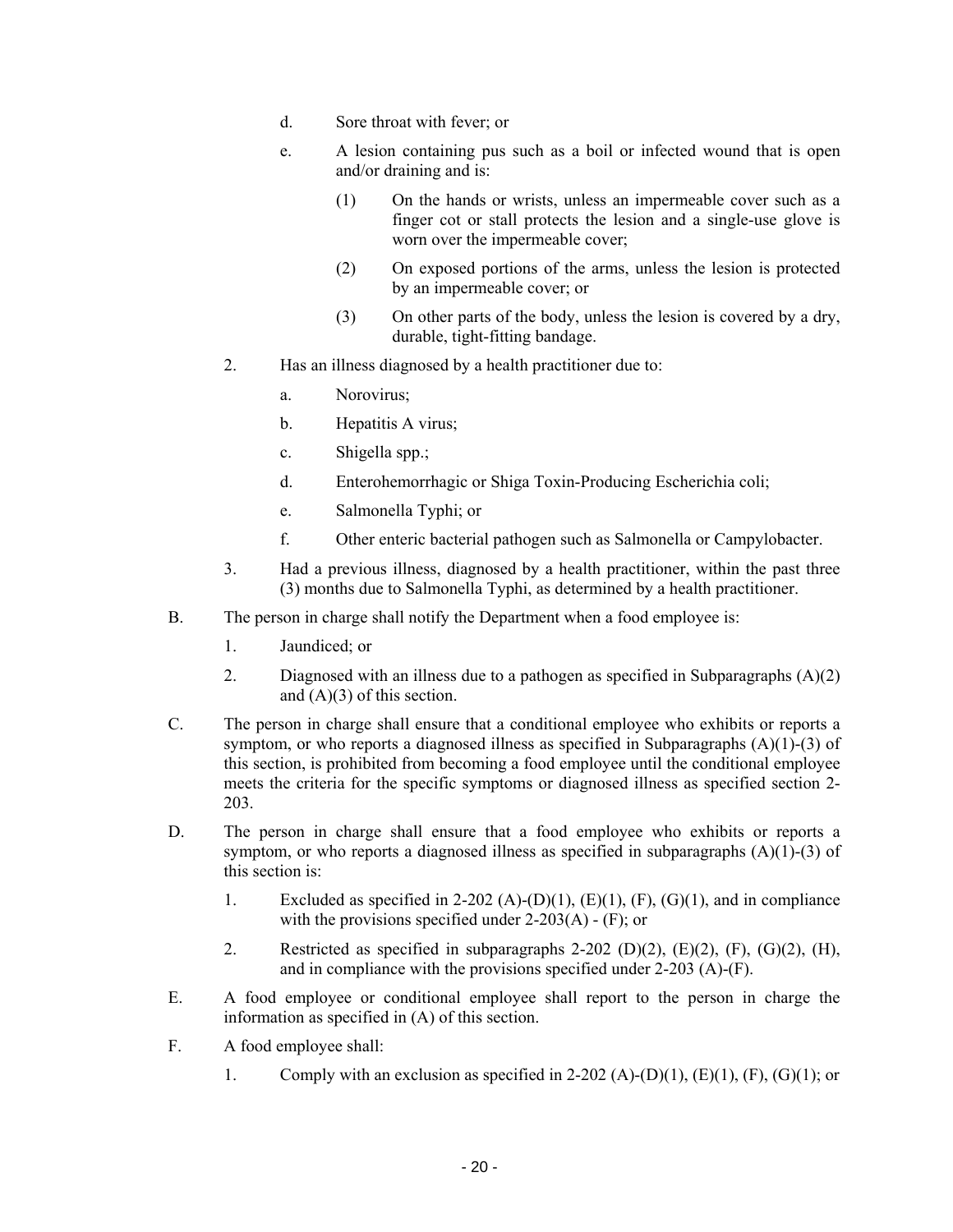2. Comply with a restriction as specified in subparagraphs 2-202 (D)(2), (E)(2), (F), (G)(2), (H), and in compliance with the provisions specified under 2-203 (A)-(F).

#### **\*2-202 Exclusions and Restrictions**

The person in charge shall exclude or restrict a food employee from a food establishment in accordance with the following:

- A. Except when the symptom is from a noninfectious condition, exclude a food employee if the food employee is:
	- 1. Symptomatic with vomiting or diarrhea; or
	- 2. Symptomatic with vomiting or diarrhea and diagnosed with an infection from Norovirus, Shigella spp., or Enterohemorrhagic or Shiga toxin-producing E. coli.
- B. Exclude a food employee who is:
	- 1. Jaundiced and the onset of jaundice occurred within the last seven (7) calendar days, unless the food employee provides to the person in charge written medical documentation from a health practitioner specifying that the jaundice is not caused by hepatitis A virus or other fecal-orally transmitted infection;
	- 2. Diagnosed with an infection from hepatitis A virus within fourteen (14) calendar days from the onset of any illness symptoms, or within seven (7) calendar days of the onset of jaundice; or
	- 3. Diagnosed with an infection from hepatitis A virus without developing symptoms.
- C. Exclude a food employee who is diagnosed with an infection from Salmonella Typhi, or reports a previous infection with Salmonella Typhi within the past three (3) months as specified under Subparagraph 2-201(A)(3).
- D. If a food employee is diagnosed with an infection from Shigella spp. and is asymptomatic:
	- 1. Exclude the food employee who works in a food establishment serving a highly susceptible population; or
	- 2. Restrict the food employee who works in a food establishment not serving a highly susceptible population.
- E. If a food employee is diagnosed with an infection from Enterohemorrhagic or Shiga toxin-producing E. coli, and is asymptomatic:
	- 1. Exclude the food employee who works in a food establishment serving a highly susceptible population; or
	- 2. Restrict the food employee who works in a food establishment not serving a highly susceptible population.
- F. If a food employee is diagnosed with another bacterial enteric pathogen and is asymptomatic consult with the Department to determine the need for exclusion or restriction.
- G. If a food employee is ill with symptoms of acute onset of sore throat with fever:
	- 1. Exclude the food employee who works in a food establishment serving a highly susceptible population; or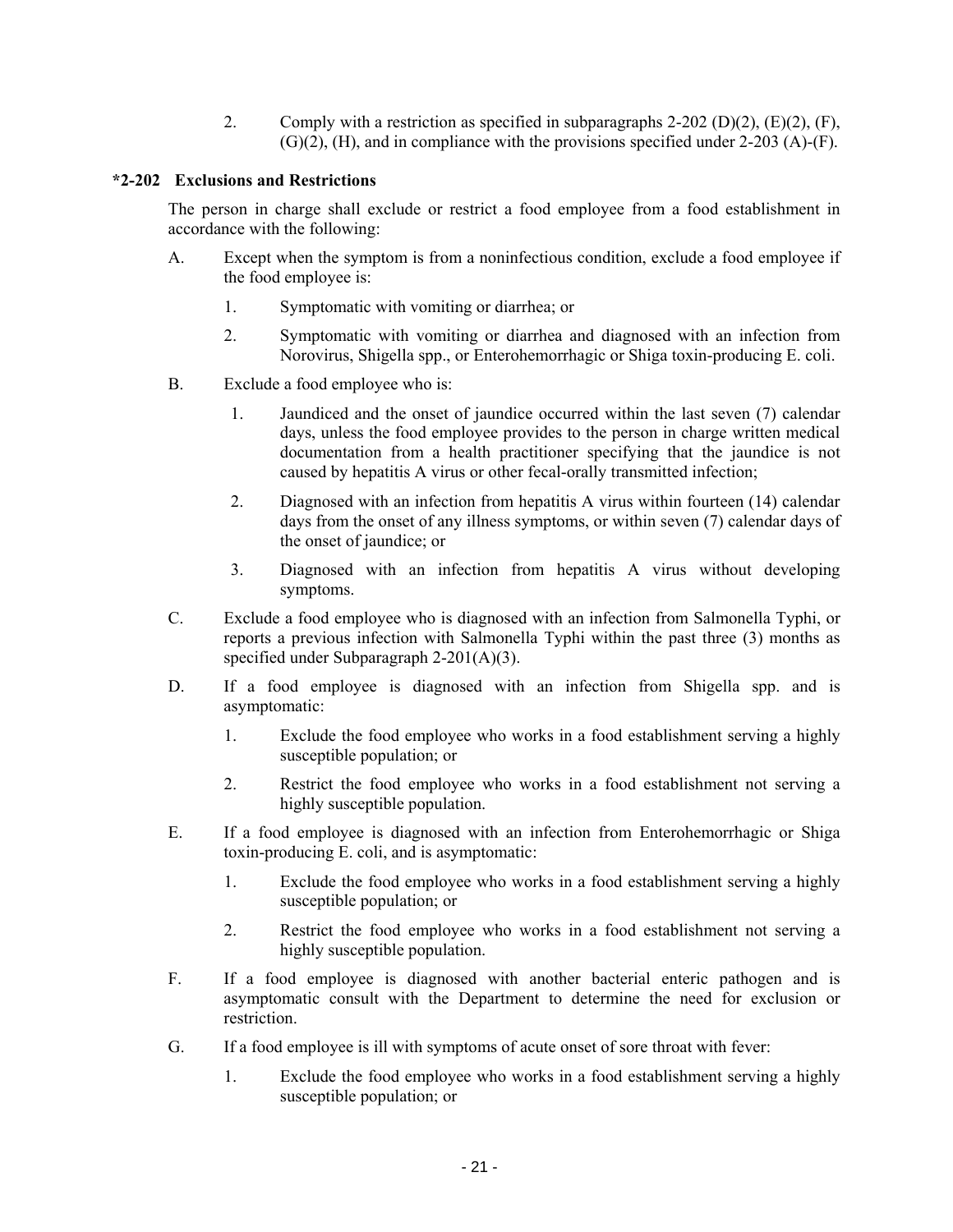- 2. Restrict the food employee who works in a food establishment not serving a highly susceptible population.
- H. If a food employee is infected with a skin lesion containing pus such as a boil or infected wound that is open or draining and not properly covered as specified in section 2-  $201(A)(1)(e)$ , restrict the food employee.

#### **\*2-203 Removal, Adjustment, or Retention of Exclusions and Restrictions**

The person in charge shall adhere to the following conditions when removing, adjusting, or retaining the exclusion or restriction of a food employee:

- A. Reinstate a food employee who was excluded as specified in section  $2-202(A)(1)$  if the employee:
	- 1. Is asymptomatic for at least 24 hours; or
	- 2. Provides to the person in charge written medical documentation from a health practitioner that states the symptom is from a noninfectious condition.
	- 3. If a food employee was diagnosed with an infection from Norovirus and excluded as specified in section 2-202(A)(2) , the food employee should not be reinstated until the employee has been asymptomatic for at least 48 hours and the person in charge obtains approval from the Department.
	- 4. If a food employee was diagnosed with an infection from Shigella spp. and excluded as specified in section  $2-202(A)(2)$ , the food employee should not be reinstated until the employee has met parameters listed in the Colorado Communicable Disease Manual and the person in charge obtains approval from the Department.
	- 5. If a food employee was diagnosed with an infection from Enterohemorrhagic or Shiga toxin-producing Escherichia coli and excluded as specified in section 2-  $202(A)(2)$ , the food employee should not be reinstated until the employee has met parameters listed in the Colorado Communicable Disease Manual and the person in charge obtains approval from the Department.
- B. Reinstate a food employee who was excluded as specified under Subparagraphs 2-202(B) if the employee has met parameters listed in the Colorado Communicable Disease Manual and the person in charge obtains approval from the Department.
- C. Reinstate a food employee who was excluded as specified in  $2\n-202(C)$ . If the employee has met parameters listed in the Colorado Communicable Disease Manual and the person in charge obtains approval from the Department.
- D. Reinstate a food employee who was restricted as specified in 2-202(H) if the skin, infected wound, cut, or pustular boil is properly covered with one of the following:
	- 1. An impermeable cover such as a finger cot or stall and a single-use glove over the impermeable cover if the infected wound or pustular boil is on the hand, finger, or wrist;
	- 2. An impermeable cover on the arm if the infected wound or pustular boil is on the arm; or
	- 3. A dry, durable, tight-fitting bandage if the infected wound or pustular boil is on another part of the body.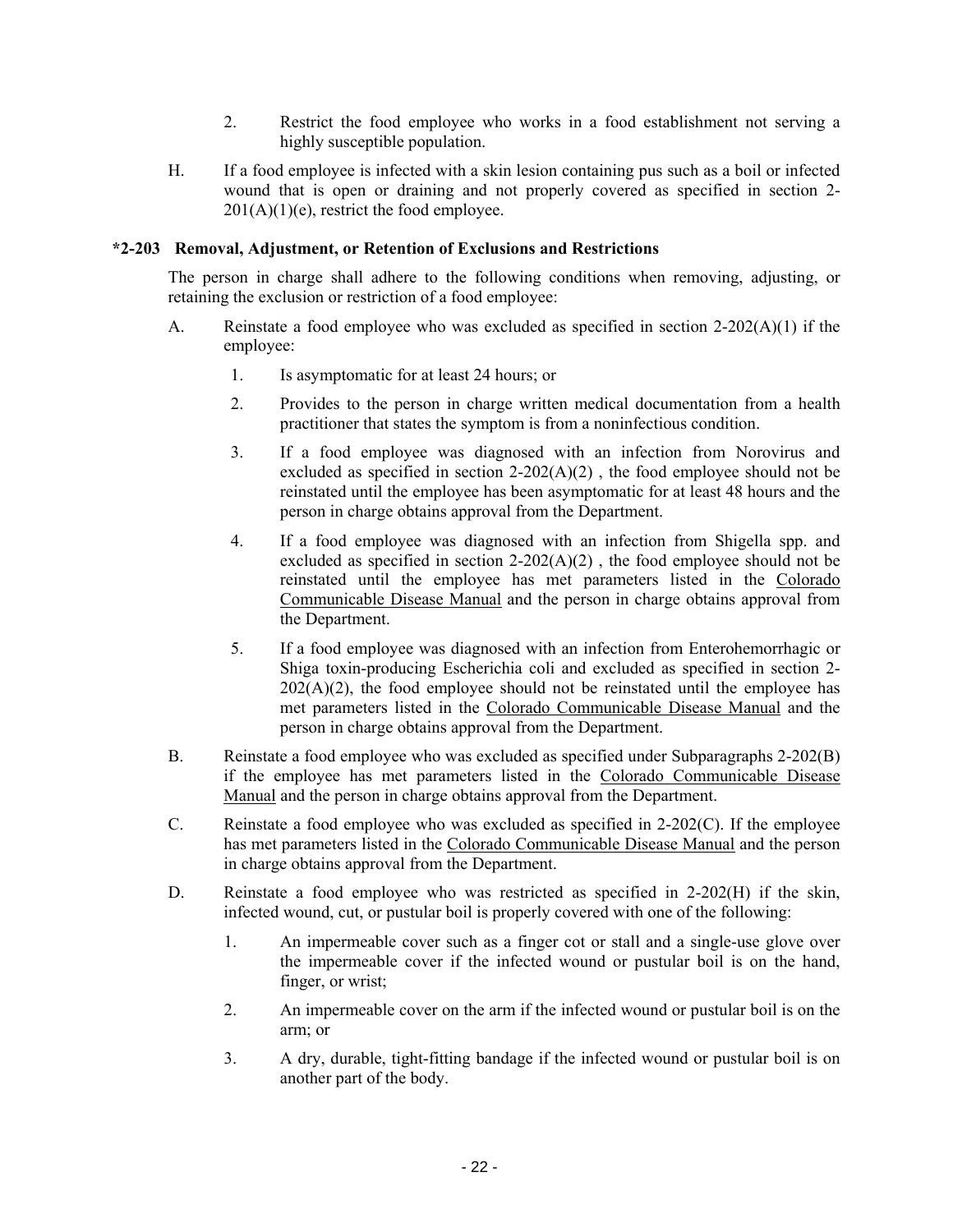- E. Reinstate a food employee who was excluded as specified under subparagraphs 2-  $202(D)(1)$  or who was restricted under Subparagraph 2-202(D)(2). The food employee should not be reinstated until the employee has been asymptomatic for at least 48 hours and the person in charge obtains approval from the Department.
- F. Reinstate a food employee who was excluded or restricted as specified in Subparagraphs  $2-202(H)(1)$  or (2) if the food employee provides to the person in charge written medical documentation from a health practitioner stating that the food employee meets one of the following conditions:
	- 1. Has received antibiotic therapy for Streptococcus pyogenes infection for more than 24 hours;
	- 2. Has at least one negative throat specimen culture for Streptococcus pyogenes infection; or
	- 3. Is otherwise determined by a health practitioner to be free of a Streptococcus pyogenes infection.

#### **2-204 Discharges from the Eyes, Nose and Mouth**

Food employees experiencing persistent sneezing, coughing, or a runny nose that causes discharges from the eyes, nose or mouth may not work with exposed food, clean equipment, utensils, and linens, or unwrapped single-service or single-use articles.

#### **2-3 AUTHORIZED PERSONNEL**

Only persons necessary to the operation and maintenance of the retail food establishment shall be allowed in food preparation, food storage, food equipment storage, and warewashing areas.

#### **2-4 PERSONAL CLEANLINESS**

**\*2-401** Food employees shall keep their hands and exposed portions of their arms clean.

#### **\*2-402 Cleaning Procedure**

- A. Food employees shall clean their hands and exposed portions of their arms including surrogate prosthetic devices for hands or arms with soap and water for at least 20 seconds and shall use the following cleaning procedure:
	- 1. Vigorous friction on the surfaces of the lathered fingers, finger tips, areas between the fingers, hands and arms for at least 15 seconds, followed by;
	- 2. Thorough rinsing under clean, running warm water; and
	- 3. Immediately follow the cleaning procedure with thorough drying of cleaned hands and arms with disposable or single use towels or a mechanical hand drying device.
- B. Food employees shall pay particular attention to removing soil underneath the fingernails during the cleaning procedure.
- C. If approved and capable of removing the types of soils encountered in the food operations involved, an automatic handwashing facility installed and operated as per section 5- 208(I) may be used by food employees to clean their hands.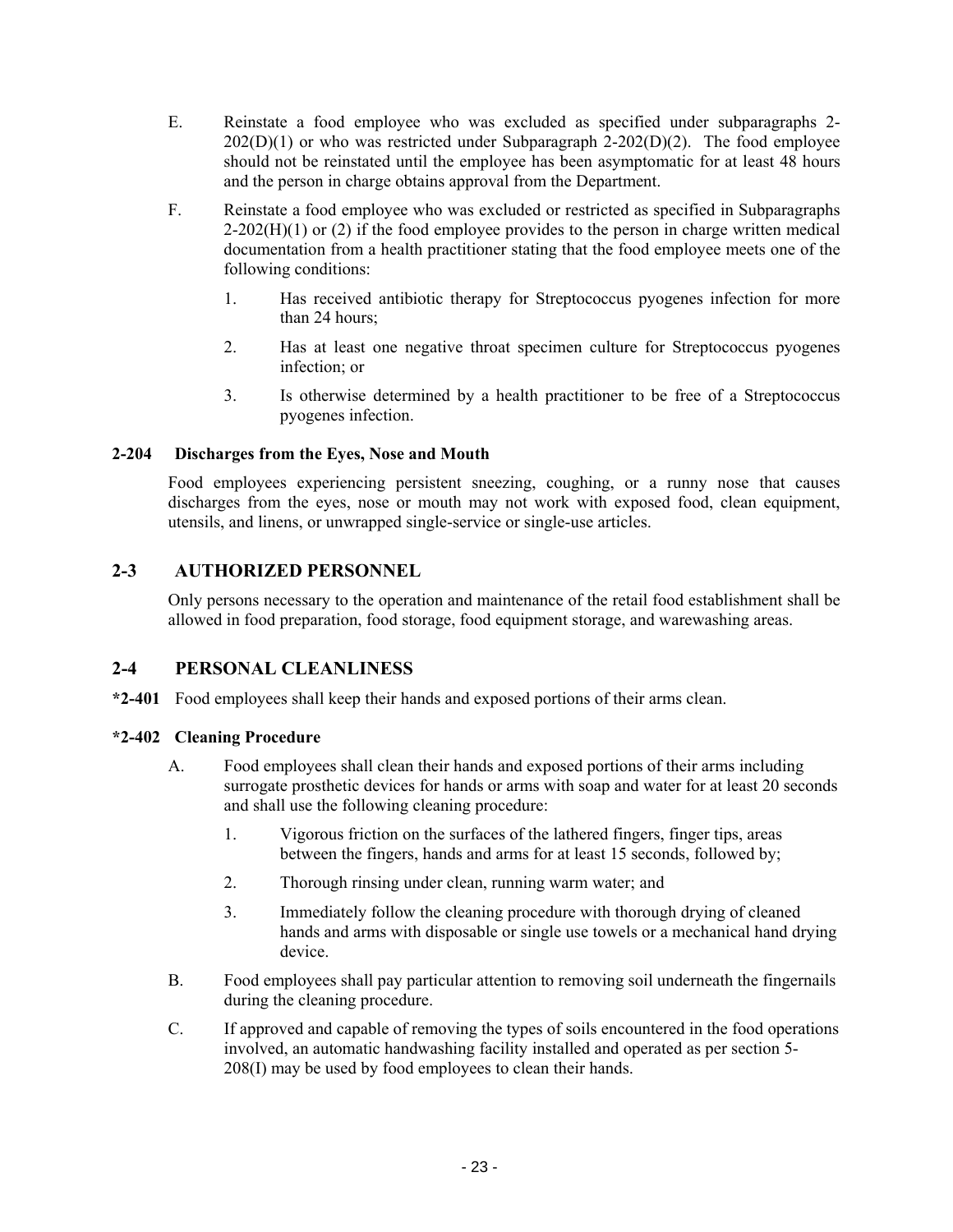#### **\*2-403 When to Wash**

Food employees shall clean their hands and exposed portions of their arms immediately before engaging in food preparation including working with exposed food, clean equipment and utensils, and unwrapped single-service and single-use articles and:

- A. Before leaving the restroom, and after returning to food and beverage preparation, food storage, equipment storage and warewashing areas from using the restroom;
- B. After coughing, sneezing, using a handkerchief or disposable tissue, using tobacco, eating, or drinking;
- C. When switching between working with raw foods of animal origin and working with ready-to-eat foods;
- D. After touching bare human body parts other than clean hands and clean, exposed portions of arms;
- E. During food preparation, as often as necessary to remove soil and contamination and to prevent cross-contamination when changing tasks;
- F. Before handling or putting on single-use gloves for working with food, and between removing soiled gloves and putting on clean gloves;
- G. After handling soiled equipment or utensils;
- H. After caring for or handling any animals;
- I. After engaging in any activities that contaminate the hands; and
- J. After handling fish in aquariums, shellfish, or crustacea in display tanks.

#### **\*2-404 Hand Antiseptics**

Hand antiseptics may be used in addition to but not in place of proper handwashing.

#### **\*2-405 Where to Wash**

Food employees shall clean their hands in a handsink or approved automatic handwashing facility and may not clean their hands in a sink used for food preparation or warewashing, in a dump sink, or in a utility sink or a curbed cleaning facility used for the disposal of mop water and similar liquid waste.

#### **\*2-406 Fingernail Care**

- A. Food employees shall keep their fingernails clean, trimmed, filed and maintained so the edges and surfaces are cleanable and not rough.
- B. Unless wearing intact gloves in good repair, a food employee may not wear fingernail polish or artificial fingernails when working with exposed food.

#### **2-407 Clothing**

Employees shall wear clean outer clothing to prevent cross-contamination.

#### **2-408 Jewelry**

Except for a plain ring such as a wedding band*,* while preparing food, food employees may not wear jewelry, watches, or medical information bracelets on their wrists and hands or any other area of the arm that may interfere with proper handwashing or result in contamination of food.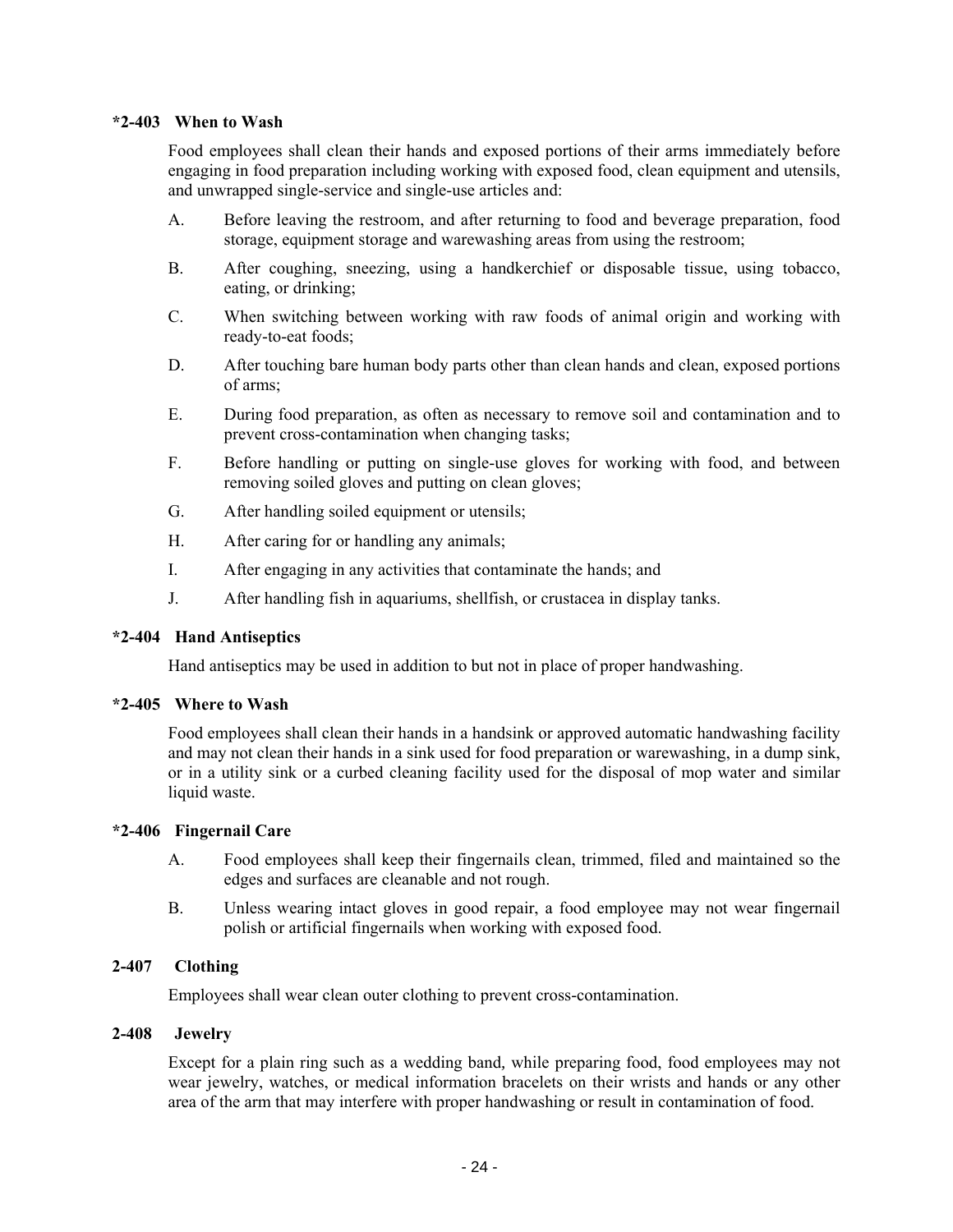#### **2-5 HYGIENIC PRACTICES**

#### **\*2-501 General**

Employees shall maintain a high degree of personal cleanliness and shall conform to good hygienic practices during all working periods. Proper hygienic practices must be followed by retail food employees in performing assigned duties to ensure the safety of the food, prevent the introduction of foreign objects into the food, and minimize the possibility of transmitting disease through food.

#### **\*2-502 Eating, Drinking, or Using Tobacco**

- A. Except as specified in paragraph B, employees shall consume food, drink or use tobacco only in designated areas. Such designated areas must be located so that eating or tobacco use by an employee does not result in contamination of food, equipment, utensils, or other items needing protection.
- B. An employee may drink from a closed beverage container such as pop top sport bottles when teeth or mouth are used to open the top, cups with a lid and a straw, and cups with snap-on lids with a hole in the top if:
	- 1. The container is clean;
	- 2. It does not contaminate the employee's hands; and
	- 3. It is stored to prevent the contamination of exposed food, clean equipment, utensils, linens, unwrapped single-service and single-use articles.

#### **2-503 Hair Restraints**

- A. Except as provided under paragraph B of this section, food employees engaged in food preparation shall wear hair restraints, such as hats, hair coverings, hair or beard nets, or other effective means, to effectively keep hair from contacting exposed food, clean equipment, utensils, and linens, and unwrapped single-service or single-use articles.
- B. This section does not apply to employees such as counter staff who serve only beverages and wrapped or packaged foods, or hosts, bartenders, and wait staff who present a minimal risk of contaminating exposed foods, clean equipment, utensils, and linens, and unwrapped single-service and single-use articles.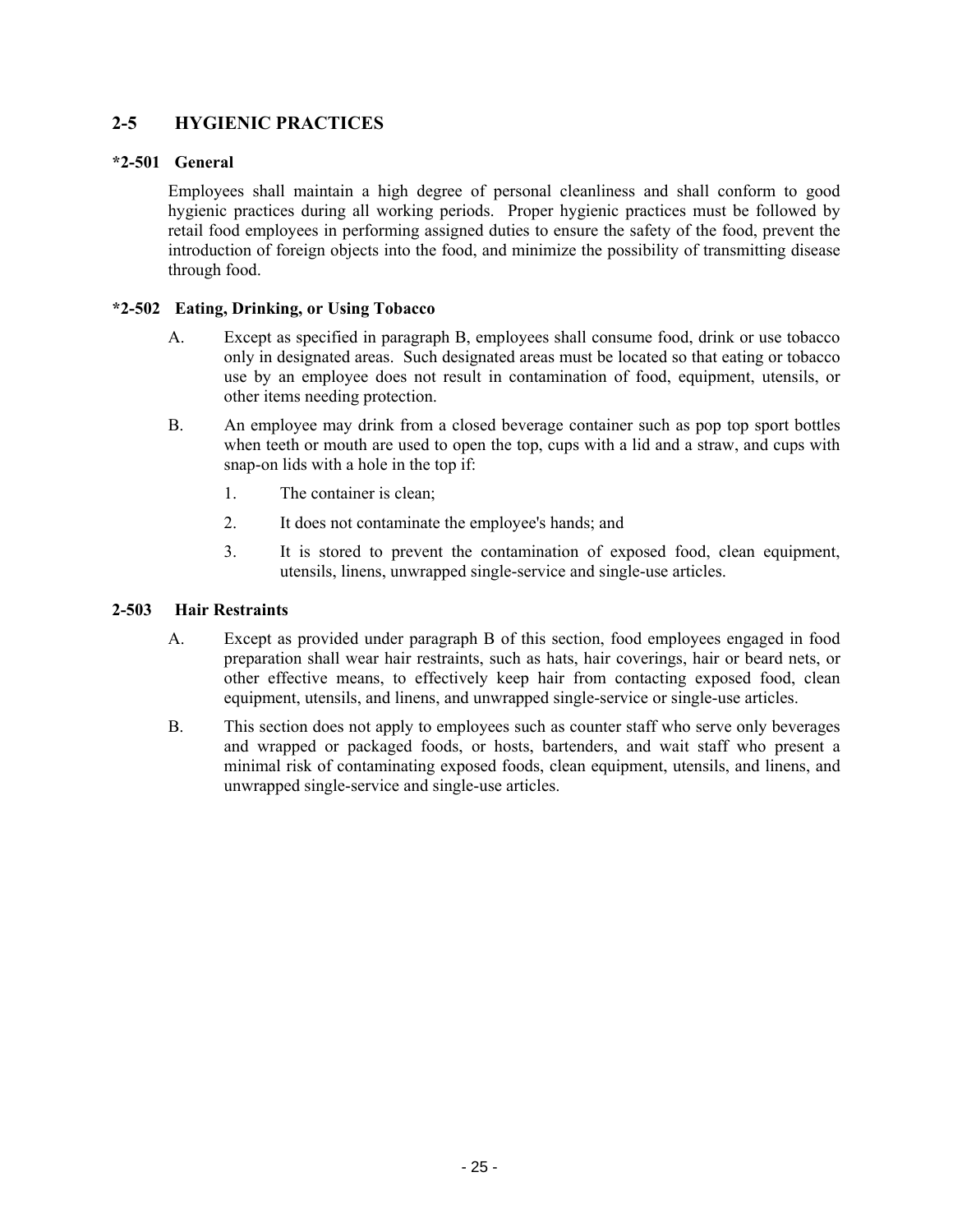# **CHAPTER 3**

# **FOOD**

# **3-1 CHARACTERISTICS**

#### **\*3-101 General**

Food shall be safe and unadulterated. Food shall be in sound condition, free from spoilage or contamination and shall be safe for human consumption. Food shall not contain unsafe or unapproved food or color additives per 21 CFR 170-186. Food shall be obtained from approved sources that comply with the applicable laws relating to food and food labeling. Food prepared or stored in a private home shall not be used, distributed, or offered for sale.

# **3-2 SOURCES AND SPECIFICATIONS**

#### **3-201 Shellfish and Fish**

\*A. Molluscan Shellfish

 Molluscan Shellfish shall be obtained from sources according to law and the requirements specified in the U.S. Department of Health and Human Services, Public Health Service, Food and Drug Administration, National Shellfish Sanitation Program Guide for the Control of Molluscan Shellfish.

- B. Maintaining Shellstock Identification
	- \*1. Fresh and frozen shucked molluscan shellfish (oysters, clams, mussels or scallops) shall be received and/or repacked in non-returnable packages identified with the name and address of the original shellstock processor, shucker-packer, or repacker, and the state shellstock certification number issued according to law. Shucked molluscan shellfish shall be kept in the container in which they were received until used or sold.

 Each original container of unshucked molluscan shellfish shall be identified by an attached tag, to be retained for a period of 90 days after the container is emptied. The tag shall be marked with the empty date and, the name and address of the original shellfish processor, the kind and quantity of shellfish, and the certification number issued by the State or foreign shellfish control agency, where applicable. Tags shall be stored in chronological order from the empty date.

 Shellstock from one tagged or labeled container shall not be commingled with shellstock from another container before being ordered by the consumer.

- \*2. When received by a food establishment, unshucked shellstock shall be reasonably free of mud, dead shellfish, and shellfish with broken shells. Dead shellfish or shellstock with badly broken shells shall be discarded.
- \*C. Molluscan shellfish that are recreationally caught may not be received for sale or service.
- \*D. Fish that are received for sale or service shall be:
	- 1. Commercially and legally caught or harvested; or
	- 2. Approved for sale or service.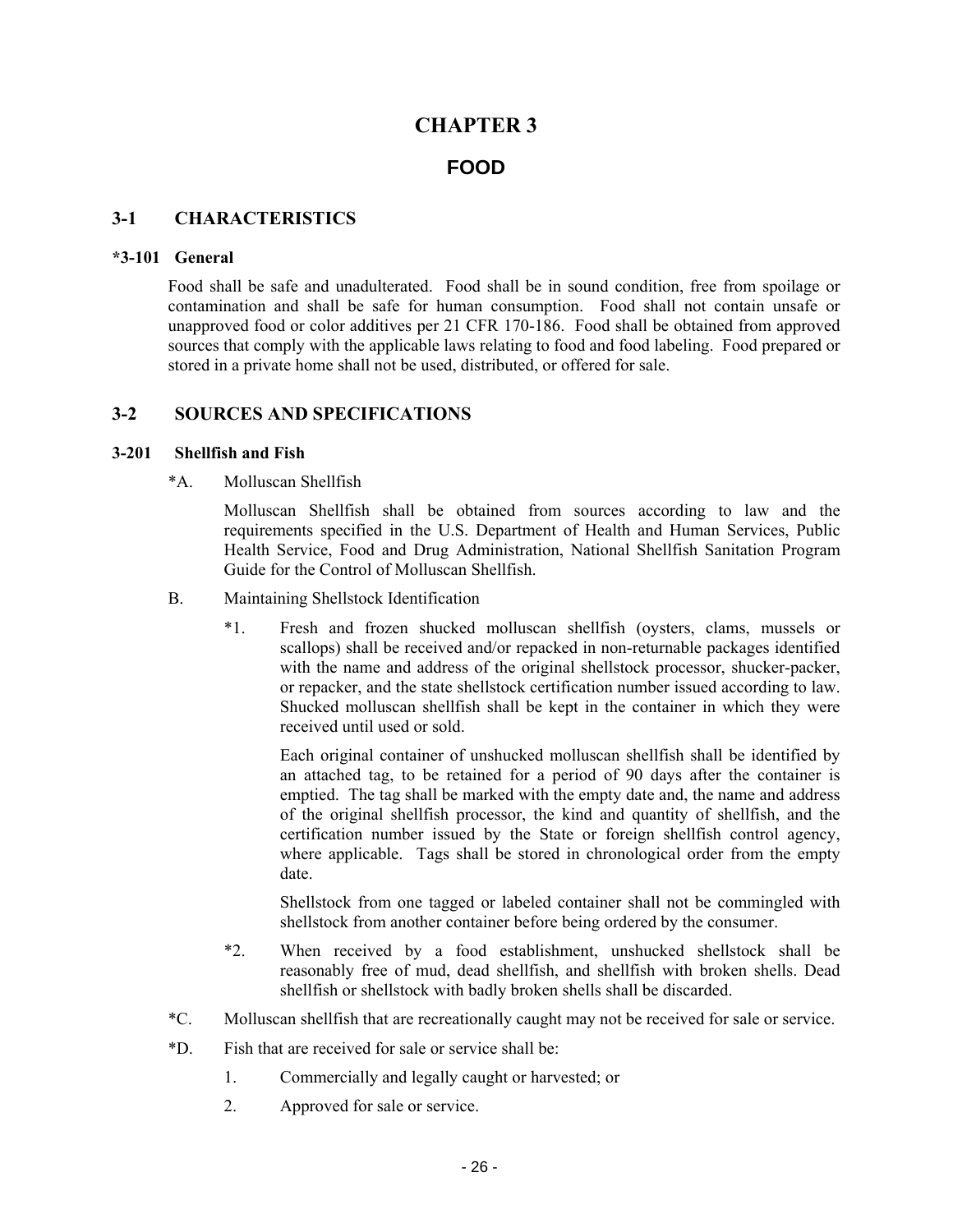- \*E. Raw shucked shellfish shall be obtained in nonreturnable packages which bear a legible label that identifies the:
	- 1. Name, address, and certification number of the shucker, packer or repacker of the molluscan shellfish; and
	- 2. The "sell by" or "best if used by" date for packages with a capacity of less than 1.89 L (one-half gallon) or the date shucked for packages with a capacity of 1.89 L (one-half gallon) or more.
- F. Molluscan Shellfish, Original Container.
	- 1. Except as specified in  $(G)$   $(H)$  of this section, molluscan shellfish may not be removed from the container in which they are received other than immediately before sale or preparation for service.
- G. For display purposes, shellstock may be removed from the container in which they are received, displayed on drained ice, or held in a display container, and a quantity specified by a consumer may be removed from the display or display container and provided to the consumer if:
	- 1. The source of the shellstock on display is identified as specified in section 3-  $201(A)$ ; and
	- 2. The shellstock are protected from contamination.
- H. Shucked shellfish may be removed from the container in which they were received and held in a display container from which individual servings are dispensed upon a consumer's request if:
	- 1. The labeling information for the shellfish on display as specified in section 3- 201(E) is retained and correlated to the date when, or dates during which, the shellfish are sold or served; and
	- 2. The shellfish are protected from contamination.

#### **3-202 Parasite Destruction**

- \*A. Except as specified in (B) of this section, before service or sale in ready-to-eat form, raw, raw-marinated, partially cooked, or marinated-partially cooked fish shall be:
	- 1. Frozen and stored at a temperature of -4°F (-20°C) or below for a minimum of 168 hours (7 days) in a freezer;
	- 2. Frozen at -31 $\textdegree$ F (-35 $\textdegree$ C) or below until solid and stored at -31 $\textdegree$ F (-35 $\textdegree$ C) or below for a minimum of 15 hours; or
	- 3. Frozen at -31 $^{\circ}$ F (-35 $^{\circ}$ C) or below until solid and stored at -4 $^{\circ}$ F (-20 $^{\circ}$ C) or below for a minimum of 24 hours.

The freezing temperature and time to which the fish are subjected shall be recorded, retained and made readily available upon request at the food establishment for 90 calendar days after the time of service or sale of the fish.

If the fish are frozen by the retail food establishment and/or supplier, a written agreement or statement from the supplier stipulating that the fish supplied are frozen to the proper temperature and for a time specified in this section may substitute for the records required.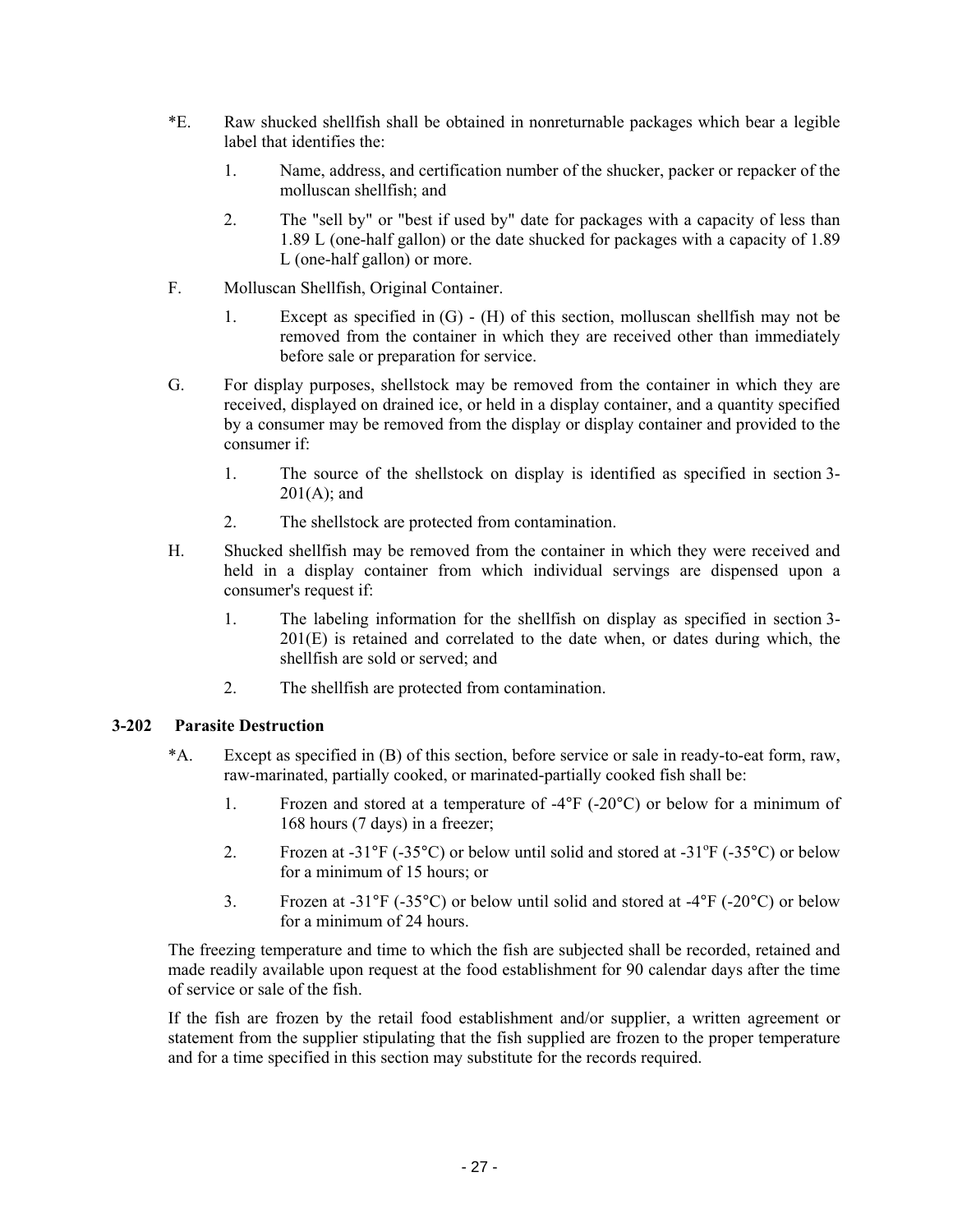- B. Paragraph (A) of this section does not apply to:
	- 1. Molluscan shellfish;
	- 2. Tuna of the species Thunnus alalunga, Thunnus albacares (Yellowfin tuna), Thunnus atlanticus, Thunnus maccoyii (Bluefin tuna, Southern), Thunnus obesus (Bigeye tuna), or Thunnus thynnus (Bluefin tuna, Northern); or
	- 3. Aquacultured fish, such as salmon, that:
		- a. If raised in open water, are raised in net-pens, or
		- b. Are raised in land-based operations such as ponds or tanks, and
		- c. Are fed formulated feed, such as pellets, that contains no live parasites infective to the aquacultured fish.
		- d. If raw, raw-marinated, partially cooked, or marinated-partially cooked fish are served or sold in ready-to-eat form, and the fish are raised and fed as specified in section  $3-202(B)(3)(a)-(c)$ , a written agreement or statement from the supplier or aquaculturist stipulating that the fish were raised and fed as specified in section  $3-202(B)(3)(a)-(c)$  shall be obtained by the person in charge and retained in the records of the food establishment for 90 calendar days beyond the time of service or sale of the fish.
	- 4. Fish eggs that have been removed from the skein and rinsed.

# **3-3 SOURCES AND SPECIFICATIONS**

#### **\*3-301 Package Integrity**

Food packages shall be in good condition and protect the integrity of the contents so that the food is not exposed to adulteration or potential contaminants.

#### **\*3-302 Hermetically Sealed Food**

- A. The use, distribution, or sale of food from hermetically sealed containers that was not prepared in an approved food processing establishment or retail food establishment that is approved for this type of processing, is prohibited.
- B. Hermetically sealed packages shall be handled so as to maintain product and container integrity. The "Guide to Can Defects and Basic Components of Double Seam Containers", November 2011, published by the Association of Food and Drug Officials, shall be used to determine container integrity. Food items that are spoiled or that are in damaged containers that may affect the product and those food items that have been returned to, or are being detained by, the retail food establishment because of spoilage, container damage, or other public health considerations shall be segregated and held in designated areas pending proper disposition unless disposed of under the supervision of the Department.

#### **\*3-303 Dry Milk and Dry Milk Products**

Dry milk and milk products used, served or offered for sale shall be made from pasteurized milk and milk products.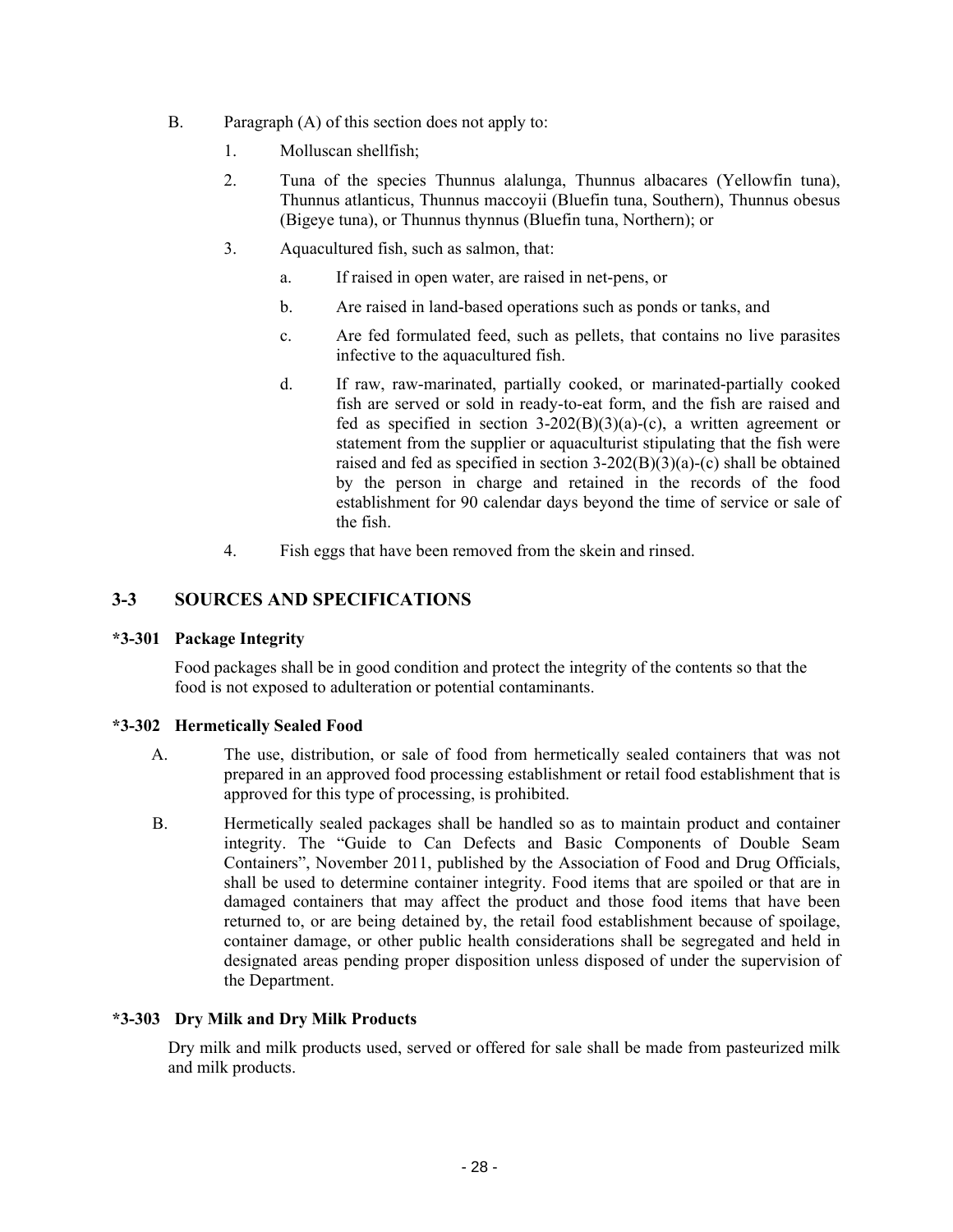#### **\*3-304 Reconstitution of Dry Milk, Dry Milk Products and Non-Dairy Products**

Dry milk, dry milk products and non-dairy creaming, whitening, or whipping agents may be reconstituted with potable water on the premises only when they will be stored in sanitized, covered containers and cooled to 41°F (7°C) or below within four hours after preparation.

Reconstituted dry milk cannot be substituted for use as a Grade A fluid milk product in its final form (e.g. for drinking, over cereal, etc.).

#### **\*3-305 Fluid Milk, Fluid Milk Products, and Frozen Dessert Mix**

- A. Fluid milk and fluid milk products used, served or offered for sale shall comply with the Colorado Grade A Pasteurized Fluid Milk and Milk Products Regulation.
- B. Only pasteurized mix from an approved licensed dairy plant may be mixed and/or frozen by a counter freezer.
- C. Raw milk supplied to and held by retail food establishments for distribution to shareholders shall meet the requirements of section 25-5.5-117 et. seq., C.R.S.
	- 1. Only farms or dairies that are properly registered with the Department may distribute raw milk.
	- 2. Only an owner or shareholder of a cow, goat or dairy herd may distribute raw milk from a retail food establishment. Distribution of raw milk by management or employees of a retail food establishment that are not owners or shareholder of a cow, goat or dairy herd is prohibited.
	- 3. Only an owner or shareholder of a cow, goat or dairy herd shall receive raw milk from the farm or dairy where the cow or goat is located or from a shareholder of the same cow, goat or dairy herd.
	- 4. Containers used to hold raw milk shall have a prominent warning statement that the milk is not pasteurized, is delivered to the shareholder with the milk or is displayed on a label affixed to the milk container.
	- 5. Storage of raw milk with other food is prohibited. Raw milk must be stored in a separate refrigerator or cooler that is used only for raw milk and must be stored in a manner where it cannot be mistaken for pasteurized milk. Display or access of raw milk to the public is prohibited.

#### **\*3-306 Wild Mushrooms**

- A. Except as specified in paragraph B of this section, mushroom species picked in the wild shall be obtained from sources where each mushroom is individually inspected and found to be safe by a mushroom identification expert approved by the Department. To be approved by the department an individual must:
	- 1. Identify which county(ies) and retail food establishments they will supply wild mushrooms;
	- 2. Provide the genus and species of the wild mushrooms that will be supplied;
	- 3. Provide written verification detailing their qualifications that demonstrate their ability to identify and pick wild mushrooms that are safe for human consumption such as educational degrees, years of experience, membership to any professional organizations;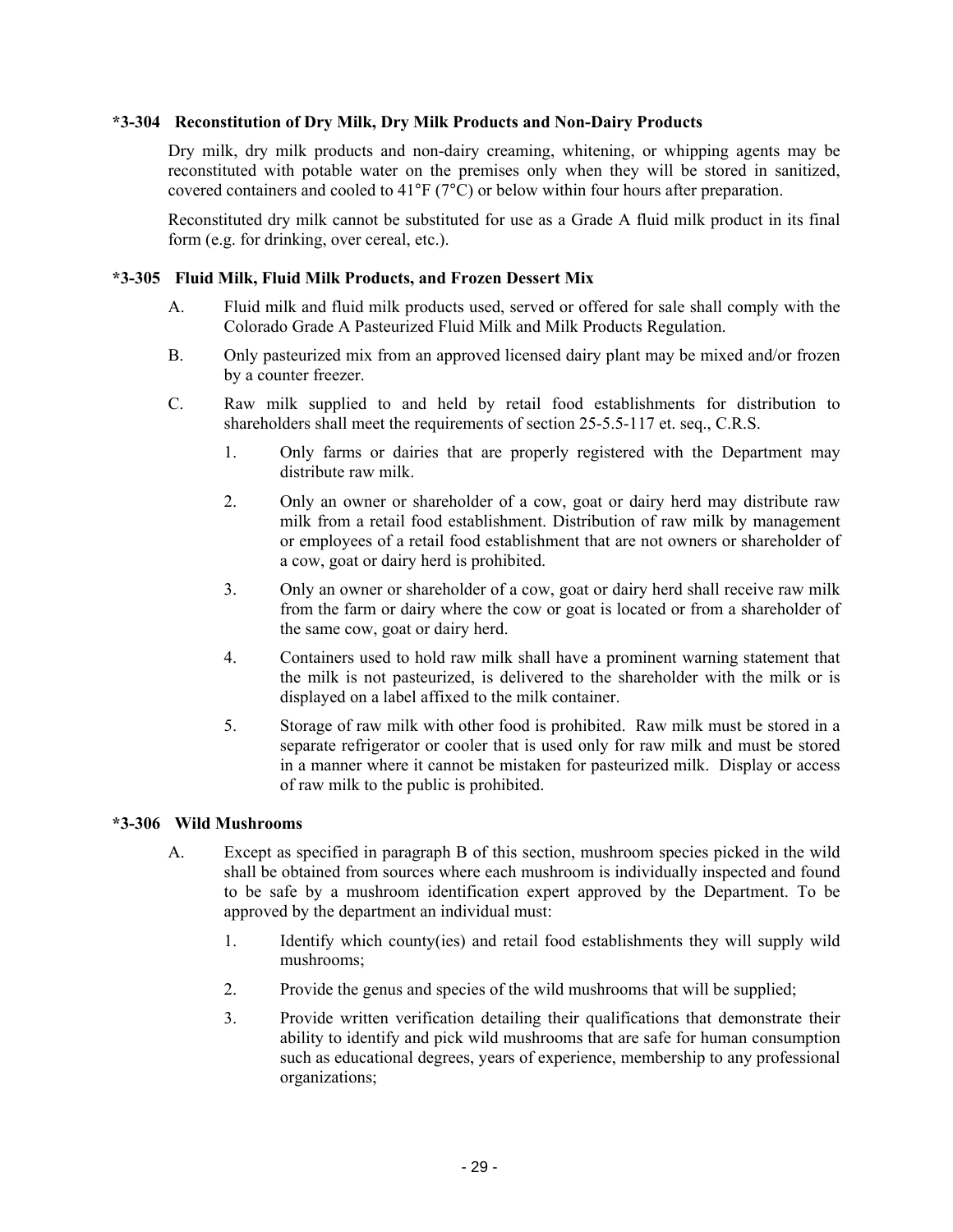- 4. Provide a written letter of reference from a separate individual who can verify the picker has the expertise. The person supplying the letter of reference must be a recognized mycologist who can attest the picker has the ability to identify the genus and species of wild mushrooms they intend to pick;
- 5. Maintain records for at least two (2) years identifying the buyers, the type of mushroom(s) received and the quantity received, and;
- 6. Supply an invoice to the buyer with each shipment that identifies:
	- a. The variety of mushroom by common name and genus and species;
	- b. The quantity;
	- c. The suppliers name, address, and date of packing.
- B. This section does not apply to:
	- 1. Cultivated wild mushroom species that are grown, harvested, and processed in an operation that is regulated by the regulatory agency that has jurisdiction over the operation; or
	- 2. Wild mushroom species if they are in packaged form and are the product of a food processing plant that is regulated by the food regulatory agency that has jurisdiction over the plant.

# **\*3-307 Meat, Poultry, Game Animals and Exotic Species**

Game animals and exotic species may be received for sale or service provided they are slaughtered and processed according to laws governing meat and poultry as determined by the agency that has animal health jurisdiction and the agency that conducts the inspection program.

- A. Meat and poultry are required to come from a USDA FSIS inspected facility.
	- 1. Meats listed in the Federal Meat Inspection Act that require mandatory USDA inspection include cattle, swine, sheep, goats, horse, mule, other equine, and any others as determined by the USDA.
	- 2. Poultry listed in the Poultry Products Inspection Act that require Mandatory USDA Inspection include chicken, geese, duck, turkey, guineas, emu, ratite, ostrich, squab (pigeon), and any others as determined by the USDA.
- B. Game animals indigenous to North America such as reindeer, elk, deer, antelope, water buffalo, bison, rabbit, squirrel, opossum, raccoon, nutria, or muskrat, and any others as determined by the USDA shall go through the USDA Voluntary Meat Inspection Program in order to be considered an approved source.
- C. Poultry products that are game animals are required to be inspected under the USDA Voluntary Poultry Inspection Program. Species include Quail, pheasant, dove, other game birds and any others as determined by the USDA.
- D. Any other game animal that is obtained from a retail food establishment would fall under FDA inspection authority. This would include rattlesnake, bear, alligator, and any others as determined by the USDA.
- E. Game animals obtained from States that have contracts with the FDA or USDA to conduct inspections of game animal food processing establishments are recognized by the Department as being an approved regulatory authority and food products received from these states are considered an approved source.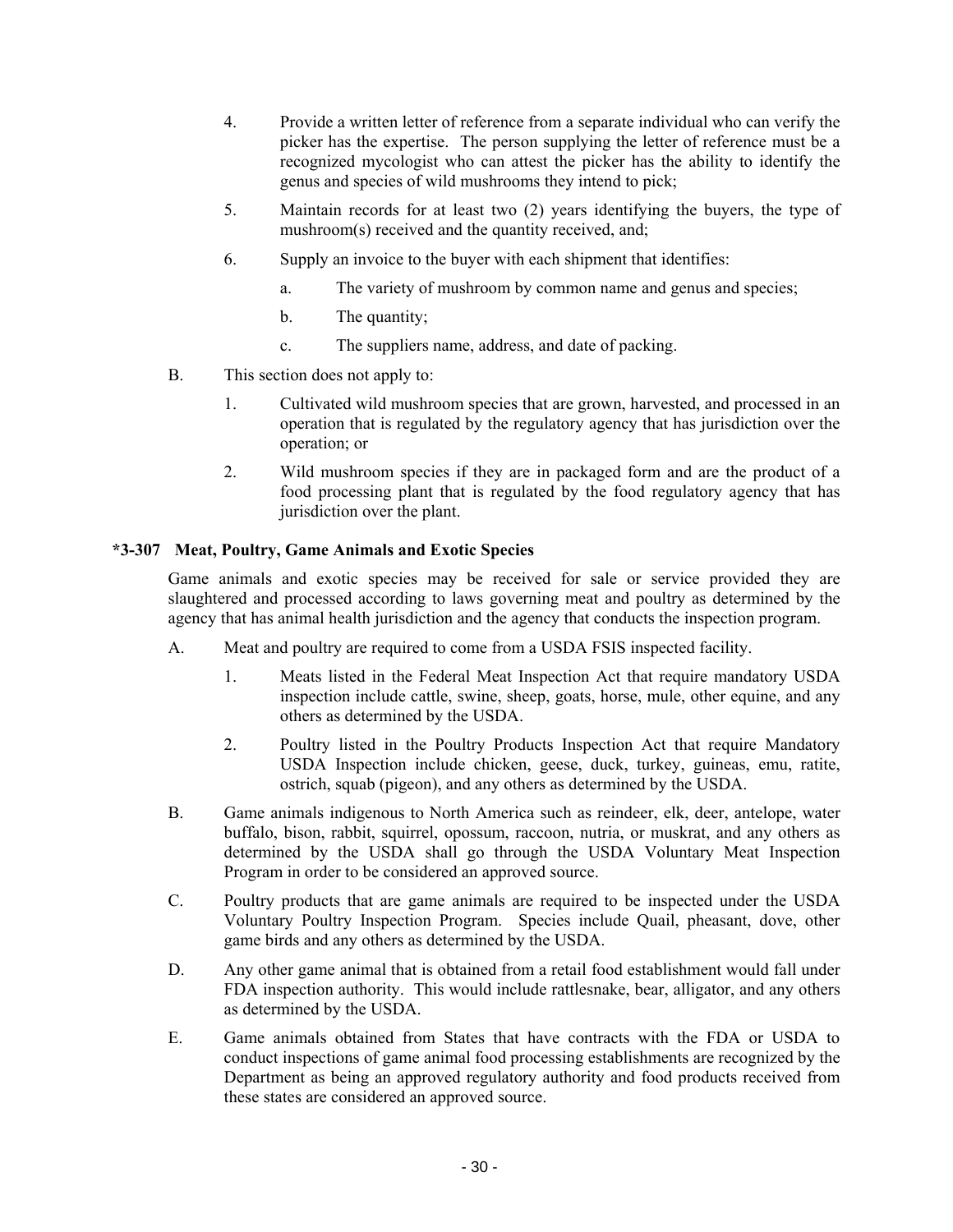For additional guidance, refer to the Colorado Department of Public Health and Environment issued interpretative memo titled "Determining Approved Source for Meat, Poultry, Game Animals, and Exotic Animal Species."

# **\*3-308 Eggs**

- A. Only clean intact, approved shell eggs meeting applicable grade standards or pasteurized shell, liquid, frozen or dry eggs, or pasteurized dry egg products shall be used or offered for sale.
- B. The egg carton must be new, clean and properly labeled to include the supplier's name and address, egg grade, size and pack date. *FDA Safe Handling Instructions* on the carton are required.
- C. Eggs can be offered for sale loose or in a basket, but must have an accompanying card or sign that contains the required labeling information including the wash and process date versus a pack date as indicated on a carton.
- D. Pooling of raw shell eggs is allowed only if the eggs are  $41^{\circ}F$  (5 $^{\circ}C$ ) or below when they are cracked and maintained at 41°F (5°C) or below until cooked.

#### **3-309 Ice**

- **\***A. Only ice which has been manufactured from drinking water and handled in a sanitary manner shall be used or offered for sale. Ice offered for sale shall be packaged and properly labeled.
- B. Ice for human consumption shall be drained.

#### **\*3-310 Ice Used as Exterior Coolant, Prohibited as Ingredient**

Ice used as a cooling medium for food storage, beverage containers, food containers or food utensils shall not be used or sold for human consumption.

#### **3-311 Storage or Display of Food in Contact With Water or Ice**

- A. Packaged food may be stored in direct contact with drinking water if the packaging, wrapping, or container is not subject to entry of water.
- B. Except as specified in C and D of this section, unpackaged food may not be stored in direct contact with undrained ice.
- C. Whole raw fruits and whole or cut raw vegetables, such as celery or carrot sticks or cut potatoes; and tofu may be immersed in ice made with drinking water.
- D. Raw chicken and raw fish that are received immersed in ice made with drinking water in shipping containers may remain in that condition while in storage awaiting preparation, display, service, or sale.

# **\*3-312 Juice**

A. Pre-packaged juice shall be obtained pasteurized; in a sterile shelf-stable form in a hermetically sealed container; or otherwise treated under an approved HACCP plan as specified in 21 CFR section 120.24, (2003) to attain a 5-log reduction of the most resistant microorganism of public health significance.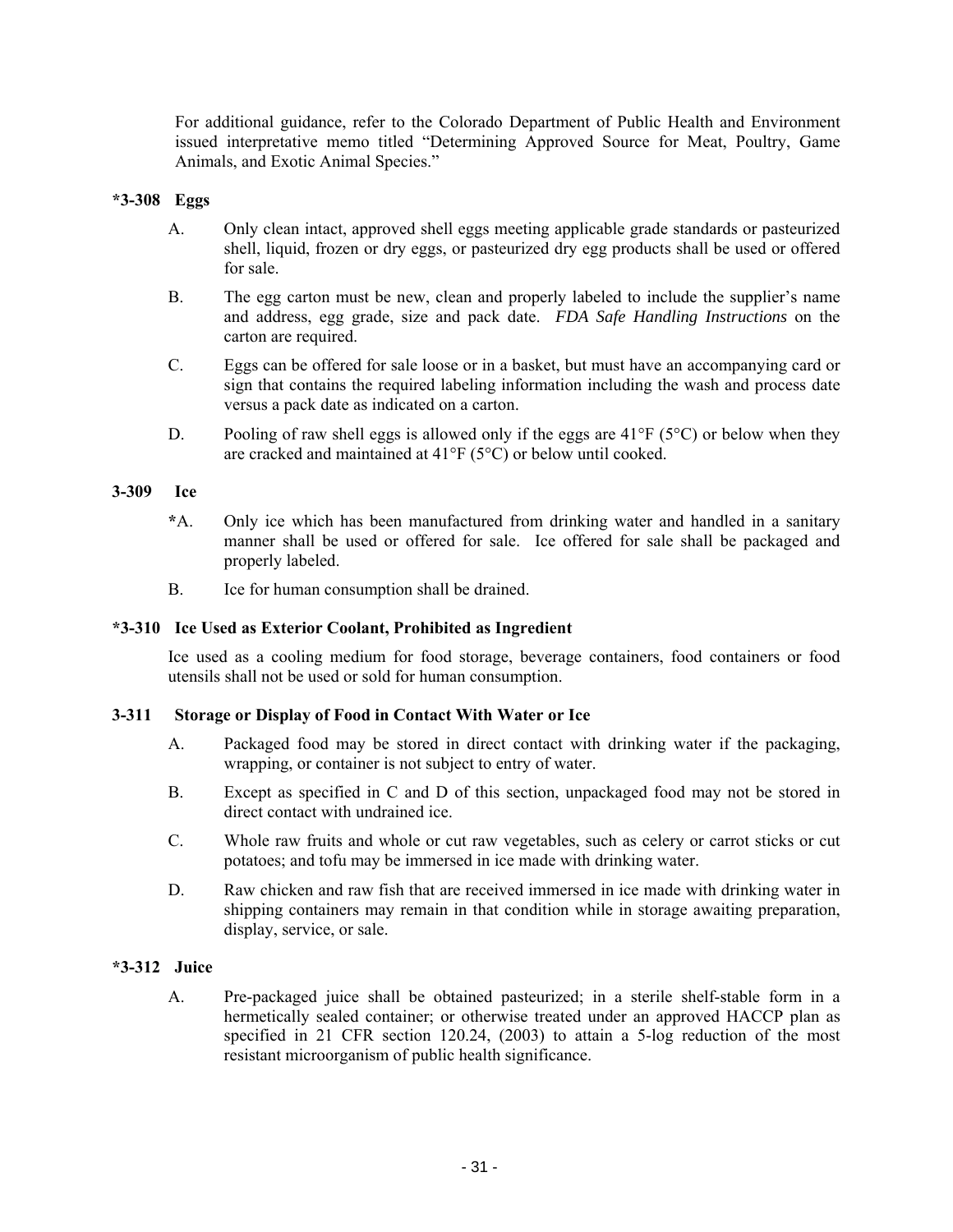B. Juice packaged in a retail establishment and sold exclusively and directly to its consumers does not have to be processed in conformance with an approved HACCP plan, but if packaged shall bear the phrase: **"WARNING:** This product has not been pasteurized and, therefore, may contain harmful bacteria that can cause serious illness in children, the elderly, and persons with weakened immune systems" and meet the requirements of the Federal Fair Packaging and Labeling Act.

# **\*3-313 Whole-Muscle, Intact Beef Steaks**

Whole-muscle, intact beef steaks that are intended for consumption in an undercooked form without a consumer advisory as specified in section 3-801 shall be:

- A. Obtained from a food processing plant that, upon requested by the purchaser, packages the steaks and labels them, to indicate that the steaks meet the definition of wholemuscle, intact beef, or
- B. Deemed acceptable by the Department based on other evidence, such as written buyer specifications or invoices, that indicates that the steaks meet the definition of wholemuscle, intact beef; and
- C. If individually cut in a food establishment:
	- 1. Cut from a whole-muscle intact beef that is labeled by a food processing plant as specified in part (A) of this section or identified as specified in part (B) of this section;
	- 2. Prepared so they remain intact; and
	- 3. If packaged for undercooking in a food establishment, labeled as specified in part (A) of this section or as identified in part (B) of this section.

# **3-4 PROTECTION FROM CONTAMINATION AFTER RECEIVING**

#### **\*3-401 Preventing Contamination from Hands**

- A. Food employees shall wash their hands as specified in section 2-402 of these rules and regulations.
- B. Food employees shall minimize bare hand and arm contact with exposed food that is not in a ready-to-eat form.
- C. Except when washing fruits and vegetables as specified in section 3- 408(A) of these rules and regulations or except as specified in (D) of this section, food employees may not contact exposed, ready-to-eat food including fruits and vegetables with their bare hands and shall use suitable utensils such as deli tissue, spatulas, tongs, single-use gloves, or dispensing equipment.
- D. Food employees not serving a highly susceptible population may contact exposed, readyto-eat food with their bare hands if:
	- 1. Written procedures are maintained in the food establishment and made available to the Department upon request that include:
		- a. A listing of the ready-to-eat food categories that are touched by bare hands;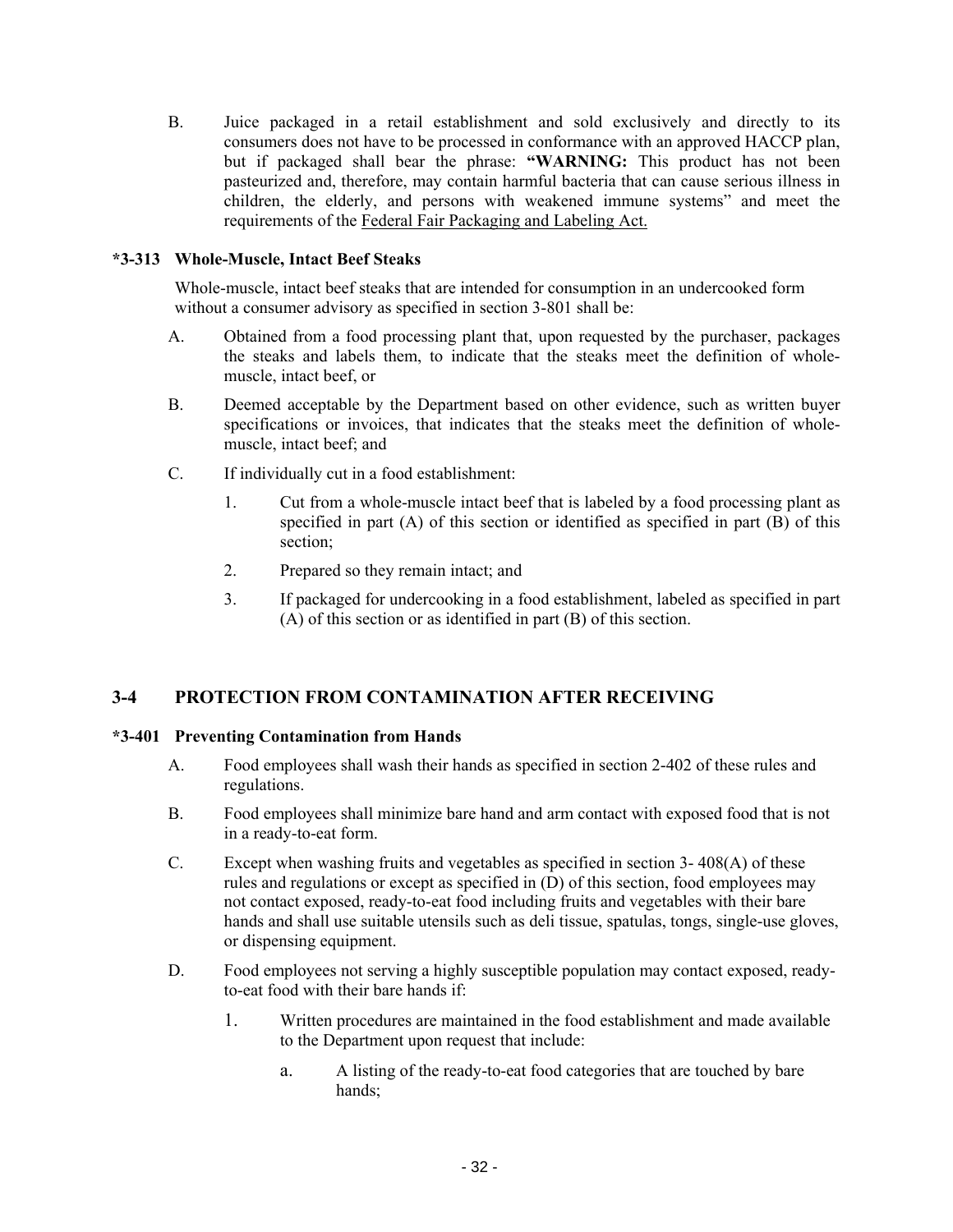- b. Handwashing facilities are, equipped, maintained, are easily accessible and in close proximity to the work station(s) where the bare hand contact procedure is conducted as specified in section  $5-208$  (B) – (J) of these rules and regulations;
- c. A written employee health policy that details how the food establishment will comply with sections 2-201, 2-202, 2-203, and 2-204 of these rules and regulations, including health conditions upon which the food employee will not be allowed to work and acknowledgement of their responsibilities as specified in sections 2-201 and 2-202;
- d. An employee training program that documents completion of the following training areas:
	- (1) The risks of contacting the ready-to-eat foods with bare hands;
	- (2) Proper handwashing as specified in section 2-401 and 2-402;
	- (3) When to wash their hands as specified in section 2-403;
	- (4) Where to wash their hands as specified in section 2-405;
	- (5) Proper fingernail maintenance as specified in section 2-406 (A);
	- (6) Prohibition of jewelry as specified in section 2-408; and
	- (7) Good hygienic practices as related to section 2-501 and section 2-502.
- 2. Hands are washed prior to food preparation and as necessary to prevent cross contamination as specified in section 2-401, 2-402, 2-403 and 2-405 by food employees during all hours of operation when the specific ready-to-eat foods are prepared.
- 3. In addition to the requirements specified in section 2-403 "When to Wash", food employees contacting ready-to-eat foods with bare hands utilize two or more of the following control measures to provide additional safeguards to hazards associated with bare hand contact:
	- a. Double handwashing;
	- b. Nail brushes;
	- c. A hand antiseptic after handwashing as specified in section 2-404;
	- d. Incentive programs that encourage food employees not to work when they are ill with a communicable disease that can be transmitted by foods as specified in section 2-201; or
	- e. Other control measures approved by the Department.
- 4. Corrective actions are immediately taken when subparagraphs D (1) (3) of this section are not followed. Accompanying monitoring, corrective actions, and appropriate documentation are required.
- E. If a food establishment is found to be in non-compliance with the requirements listed in subparagraphs  $D(1)$  - (4) and a civil penalty has been issued in accordance with C.R.S., §25-4-1611, as a result of this non-compliance, or if a confirmed foodborne illness is associated with bare hand contact and ill employees, the Department may suspend or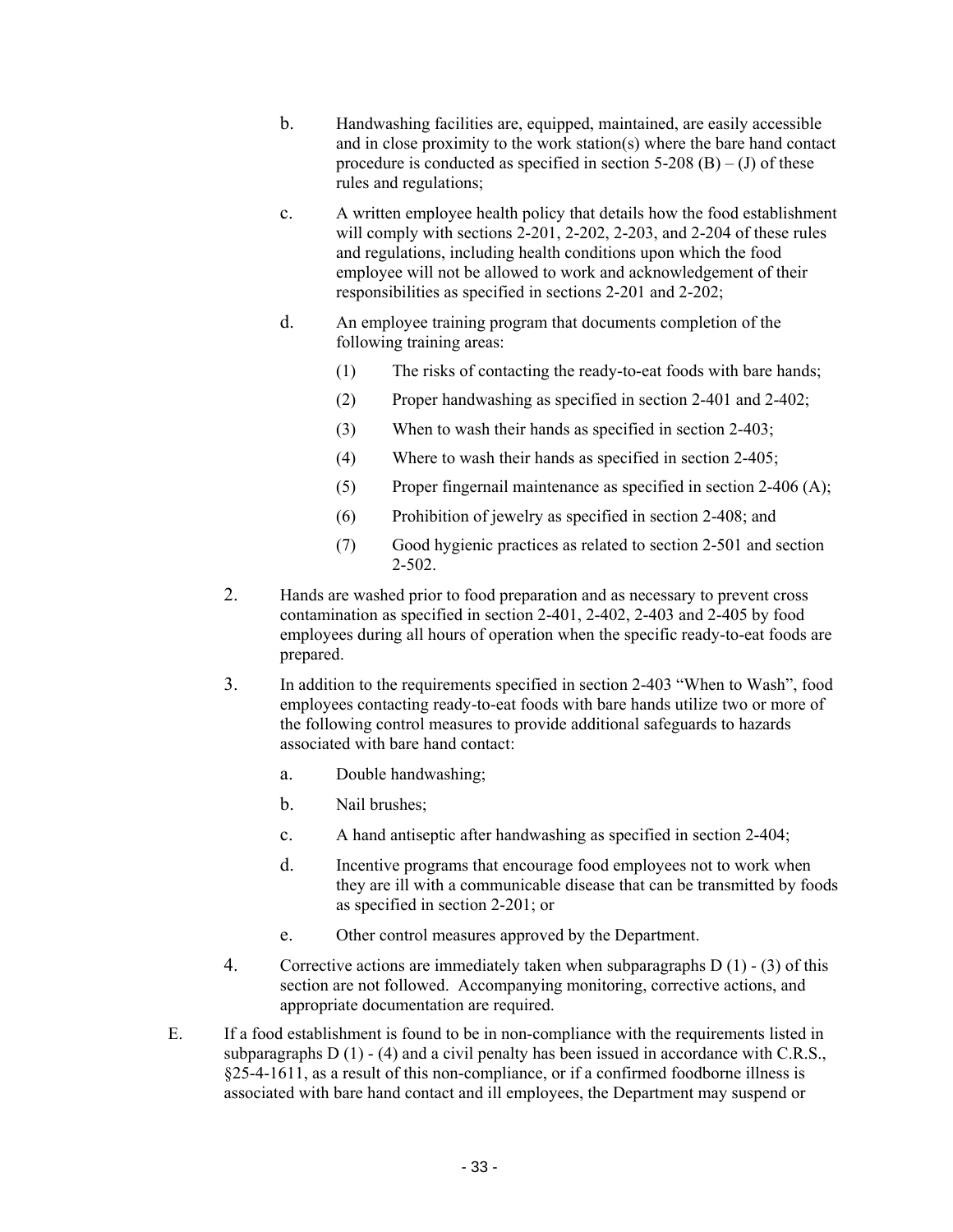revoke the food establishment's allowance for food employees to contact ready-to-eat foods with their bare hands.

F. If the allowance for a food establishment to contact ready-to-eat foods with bare hands is voluntarily discontinued by the food establishment, suspended or revoked as provided for in subparagraph E, a food establishment may not reinstate bare hand contact with readyto-eat foods without prior written approval from the Department.

### **3-402 Glove Use**

- \*A. If used, single-use gloves shall be used for only one task, such as working with ready-toeat food, or with raw animal food. Single-use gloves shall be used for no other purpose, and discarded when damaged, when interruptions occur in the operation, or when the task is completed.
- B. Except as specified in (C) slash-resistant gloves that are used to protect the hands during operations requiring cutting shall be used in direct contact only with food that is subsequently cooked as specified in part 3-5 such as frozen food or a primal cut of meat.
- C. Slash-resistant gloves may be used with ready-to-eat food that will not be subsequently cooked if the slash-resistant gloves have a smooth, durable, and nonabsorbent outer surface; or if the slash-resistant gloves are covered with a smooth, durable, nonabsorbent glove, or a single-use glove.
- D. Cloth gloves may not be used in direct contact with food unless the food is subsequently cooked as required under section 3-5 such as frozen food or a primal cut of meat.

## **\*3-403 Preventing Contamination When Tasting**

A food employee may not use a utensil more than once to taste food that is to be sold or served.

## **\*3-404 General**

At all times, including while being stored, prepared, displayed, dispensed, packaged, or transported, food shall be protected from cross-contamination between foods and from potential contamination by insects, insecticides, rodents, rodenticides, other toxins, probe-type price tags or probe-type identification tags, unclean equipment and utensils, unnecessary handling, flooding, draining, overhead leakage or condensation, or other agents of public health significance. Hanging primal cuts and quarters or sides of meat, and uncut raw fruits and vegetables do not need to be over wrapped or covered. Foods in original individual packages must be over wrapped or covered if the package has been torn or broken. During transportation, including transportation to another location for service or catering operations, food shall meet the requirements of these rules and regulations relating to food protection, food storage and temperature maintenance of potentially hazardous foods (time/temperature control for safety foods).

#### **\*3-405 Cross-Contamination Control**

Each time there is a change in processing between raw beef, raw pork, other raw meats, raw poultry, raw fish and molluscan shellfish or from raw to ready-to-eat foods, food-contact surfaces and utensils shall be cleaned and sanitized as specified in 4-403 and 4-404. Salads and other ready-to-eat foods may also be prepared simultaneously in areas that are separated by a barrier or open space from areas used for processing potentially hazardous raw products.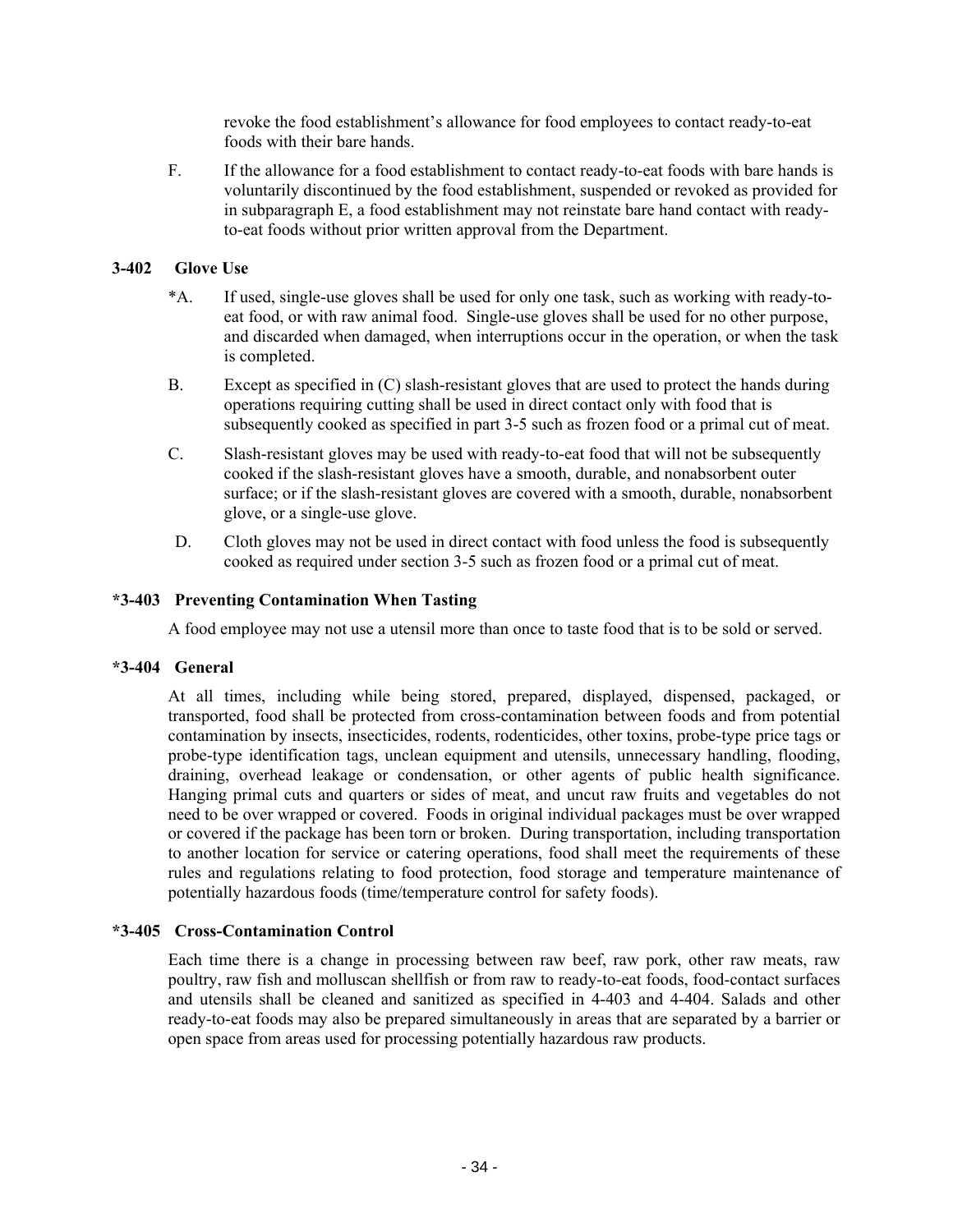### **3-406 Packaged and Unpackaged Food - Separation, Packaging, and Segregation**

- A. Food shall be protected from cross contamination by separating raw animal foods during storage, preparation, holding, and display from:
	- \*1. Raw ready-to-eat food including other raw animal food such as fish for sushi or molluscan shellfish, or other raw ready-to-eat food such as fruits and vegetables; and
	- \*2. Cooked ready-to-eat food;
- B. Frozen, commercially processed and packaged raw animal food may be stored or displayed with or above frozen, commercially processed and packaged, ready-to-eat food.

## **\*3-407 Pasteurized Eggs, Substitute for Shell Eggs for Certain Recipes**

Pasteurized eggs or egg products shall be substituted for raw eggs in the preparation of foods such as Caesar salad, hollandaise or Béarnaise sauce, mayonnaise, meringue, eggnog, ice cream, and egg-fortified beverages that are not cooked as specified in section 3-502 (D). This section does not apply if there is a Consumer Advisory in place as specified in Section 3-801 excepts as prohibited by Section 3-702(C).

## **3-408 Washing Fruits and Vegetables/Additives/Sulfites**

- A. Except as specified in (B)-(D) of this section and except for whole, raw fruits and vegetables that are intended for washing by the consumer before consumption, raw fruits and vegetables shall be thoroughly washed in running drinking water to remove soil and other contaminants before being cut, combined with other ingredients, cooked, served, or offered for human consumption in ready-to-eat form. Commercially, prewashed raw fruits and vegetables that are prepackaged to prevent contamination do not require further washing prior to use.
- B. Fruits and vegetables from which rinds, peels, husks, or shells are not removed before preparation require washing.
- C. Chemicals for washing fruits and vegetables, criteria.
	- \*1. Chemicals used to wash or peel raw, whole fruits and vegetables shall meet the requirements specified in 21 CFR 173.315, "Chemicals used in washing or to assist in the peeling of fruits and vegetables".
	- 2. Ozone as an antimicrobial agent used in the treatment, storage, and processing of fruits and vegetables in a food establishment shall meet the requirements specified in 21 CFR 173.368.
- \*D. Application of sulfiting agents to fresh fruits and vegetables intended for raw consumption or to a food considered to be a good source of vitamin  $B_1$  such as poultry, crab meat (except canned), mixed nuts, whole grains, whole grain flours, enriched bakery products is prohibited.
- E. New or extensively remodeled establishments with food items that require washing shall have a food preparation sink. The food preparation sink must be supplied with both hot and cold running water, must be indirectly drained to sewer and must be equipped with an approved eighteen inch (18") [(46 centimeters (cm)] drain board or an alternate drain table or work space approved by the Department. If a garbage disposal is to be installed at the food preparation sink, it shall be located in the drain board of the sink and must be plumbed in accordance with section 5-205.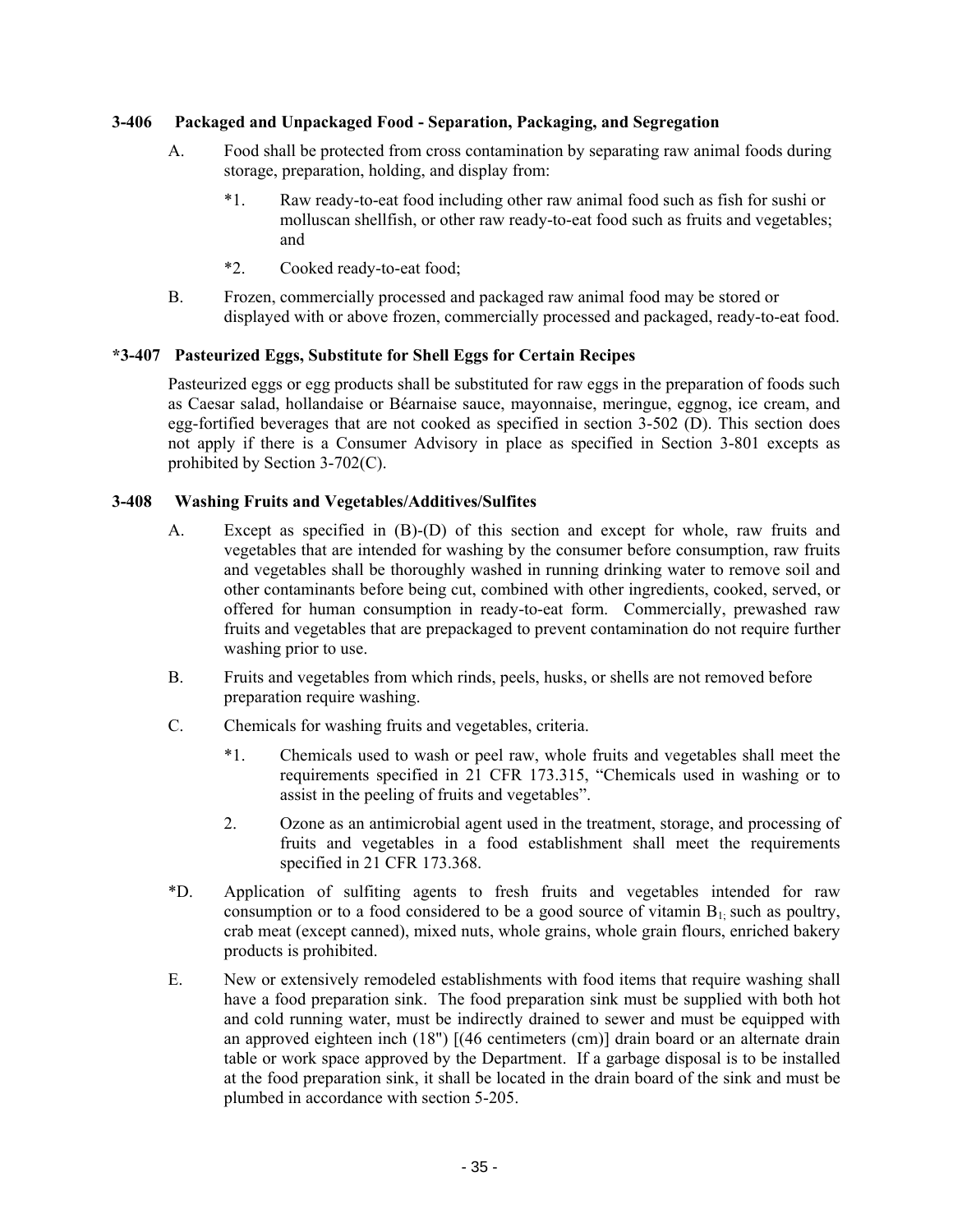- F. In establishments licensed prior to the effective date of these regulations, where vegetable preparation is limited to a few items and in limited quantity, and either single-service tableware or a mechanical dishwasher is used, the three- compartment warewashing sink may be used for food preparation if the sink is indirectly drained and the sink and drain boards are cleaned and sanitized between changes in use.
- G. A food preparation sink may only be used for washing food, cooling, thawing and other food preparation activities.

## **3-409 In-Use Utensils, Between Use Storage**

- A. To avoid unnecessary manual contact with the food, suitable dispensing utensils and single-service articles shall be used by employees and consumers. Consumer display and self-service of bulk food shall meet the requirements of section 25-4-1301 et seq., C.R.S., (See Appendix H). Except as specified in 5 and 6, dispensing utensils shall be:
	- 1. Stored in the food with the dispensing utensil handle extended out of the food; or
	- 2. Stored on a clean and sanitized surface, if washed and sanitized in accordance with section 4-407 $(C)$ ; or
	- 3. Stored in continuously flowing drinking water such as in a dipper well; or
	- 4. Stored at temperatures of 135°F (57°C) and above, or 41°F (5°C) and below.
	- 5. Utensils may not be stored in cracks and crevices between equipment.
	- 6. In-use utensils may not be stored in sanitizing or cleaning solutions.
- B. Ice for human consumption shall be dispensed only by employees with scoops, tongs, or other ice dispensing utensils, or through automatic self-service, ice dispensing equipment. Ice dispensing utensils shall be stored on a clean surface or in the ice with the dispensing utensil's handle extended out of the ice. Between uses, ice transfer receptacles shall be stored in a way that protects them from contamination.

#### **3-410 Wiping Cloths**

- A. Cloths used for wiping food spills on food-contact surfaces shall be cleaned and rinsed frequently in one of the sanitizing solutions permitted in Appendix F of these rules and regulations and used for no other purpose. These cloths shall be held between uses in a clean, chemical sanitizer solution at the proper concentration.
- B. Cloths used for cleaning nonfood-contact surfaces shall be clean and rinsed as specified in paragraph A of this section and used for no other purpose. These cloths shall be held between uses in a clean, chemical sanitizer solution at the proper concentration.
- C. Cloths that are used with raw foods of animal origin shall be kept separate from cloths used for other purposes. Cloths used with raw foods of animal origin shall be kept in a separate sanitizing solution.
- D. Dry, single-use disposable towels are permitted for wiping food spills in lieu of wiping cloths if discarded after each use.
- E. Cloths used for wiping food spills on tableware, such as plates and bowls being served to the consumer, shall be clean, dry, and used for no other purpose.
- F. Sponges shall not be used in contact with food-contact surfaces.
- G. Wet wiping cloths shall be laundered daily.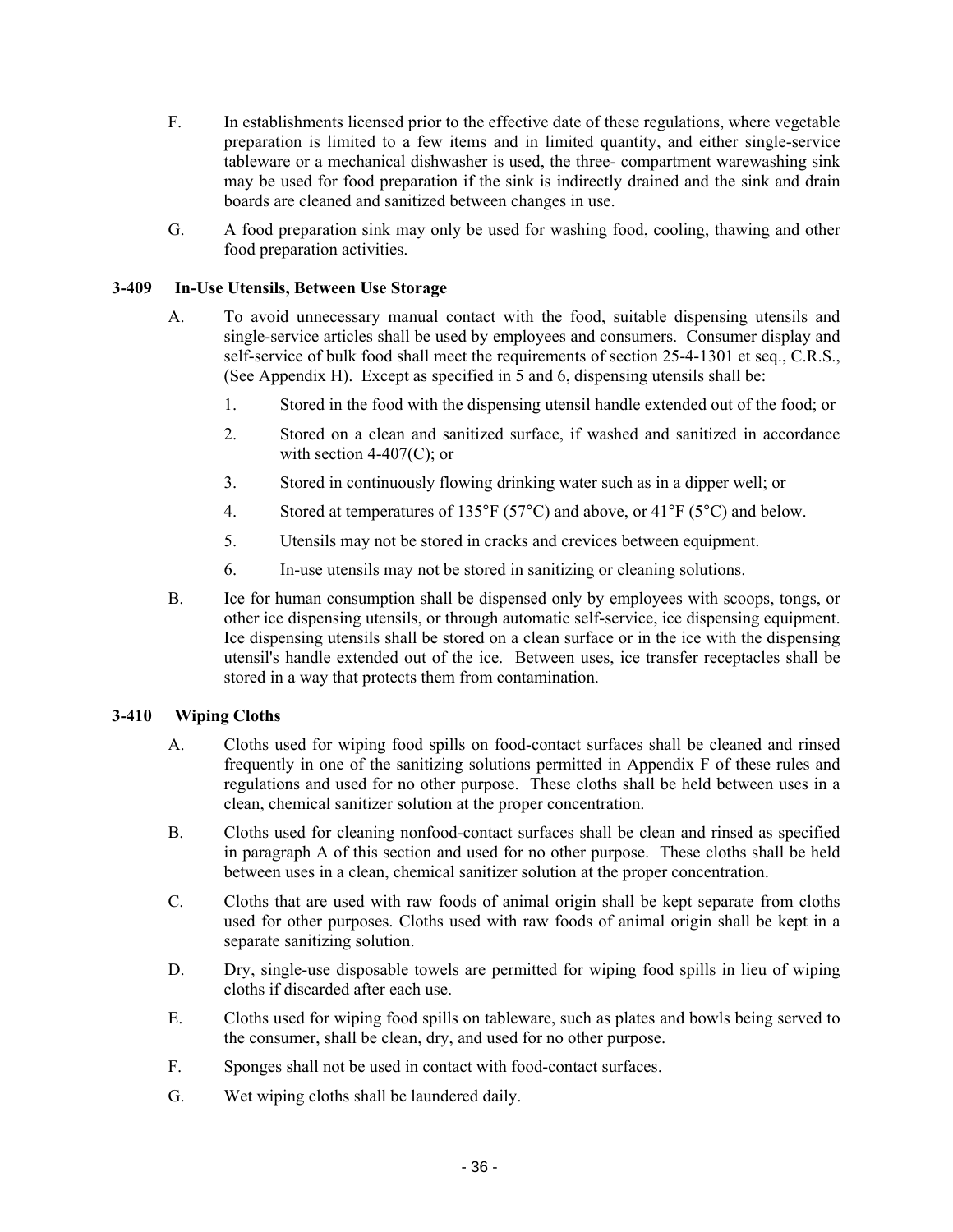H. Dry wiping cloths shall be laundered as necessary to prevent contamination of food and clean serving utensils.

### **3-411 Re-Use of Tableware**

- A. Except as specified in B, re-use of soiled tableware is prohibited.
- B. Beverage cups and glasses may be refilled where filling equipment is designed to prevent cross-contamination provided that the actuating lever or mechanism and filling device of beverage dispensing equipment is designed to prevent contact with the lip-contact surface of glasses or cups that are being refilled.

#### **3-412 Refilling Returnables**

- A. A take-home or personal food container shall not be refilled at a retail food establishment with a potentially hazardous food (time/temperature control for safety food).
- B. Returnables refilled with food that is not potentially hazardous shall be clean.
- C. Personal take-out beverage containers, such as thermally insulated bottles, nonspill coffee cups, and promotional beverage glasses, may be refilled by employees or the consumer if refilling is a contamination-free process.

#### **3-413 Food Storage**

- A. Containers of food shall be stored a minimum of six inches (6") [15 centimeters (cm)] above the floor or stored on dollies, skids, racks, or open-ended pallets, provided such equipment is easily movable, either by hand or with the use of pallet-moving equipment that is on the premises and used. Such storage areas shall be kept clean.
- B. Pressurized beverage containers, cased food in waterproof containers such as bottles or cans, milk containers in plastic crates, and waterproof, easily moveable, covered containers may be stored on a floor that is clean and not exposed to floor moisture.
- C. Packaged food, once the container is opened in the retail food establishment prior to use or retail sale, shall be kept covered. Food, whether raw or prepared, if removed from the container in which it was originally packaged, shall be stored in a clean, covered container, except during necessary periods of preparation or cooling. Foods uncovered during preparation or cooling must be protected from contamination.

Primal cuts, quarters or sides of meat, or processed meats, such as country hams, slab bacon, and smoked or cured sausages, may be hung uncovered or placed on clean, sanitized metal racks in such a manner as to preclude contamination of any food products in storage.

#### **3-414 Food Storage, Prohibited Areas**

Food may not be stored:

- A. In locker areas unless the food is completely packaged;
- B. In toilet rooms and their vestibules;
- C. In dressing rooms;
- D. In rooms designated for garbage, recycling or composting collection;
- E. In mechanical rooms;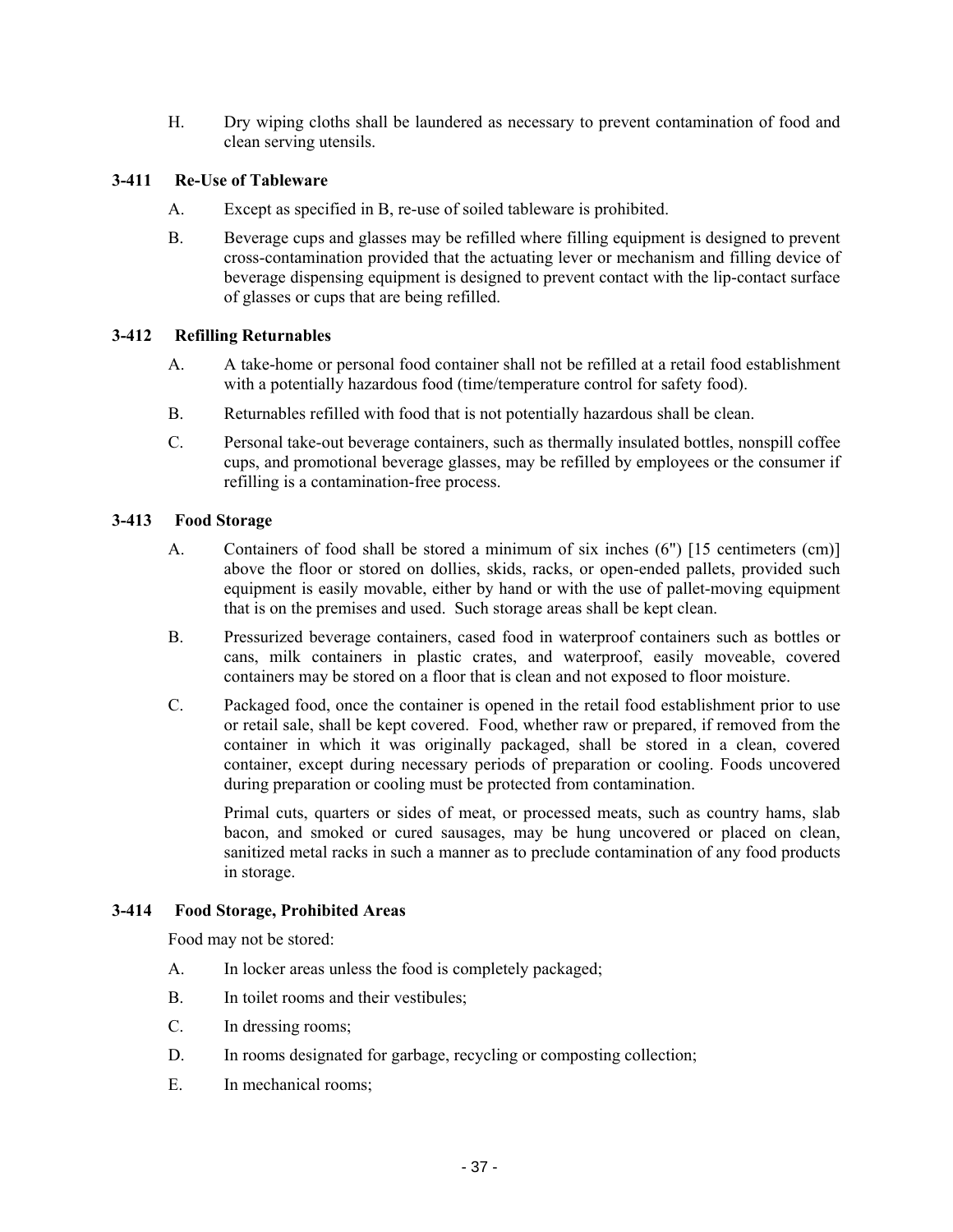- F. Under sewer lines that are not shielded to intercept potential drips;
- G. Under leaking water lines, including leaking automatic fire sprinkler heads, or under lines on which water has condensed;
- H. Under open stairwells;
- I. Under other sources of contamination; or
- J. In a private home.

### **3-415 Food Display**

- A. Except for nuts in the shell and whole, raw fruits and vegetables that are intended for hulling, peeling, or washing by the consumer before consumption, food on display shall be protected from contamination by the use of packaging; food shields at counters, service lines, or salad bars; display cases; or other effective means of protection.
- B. French style, hearth baked or hard-crusted loaves and rolls may be considered properly wrapped if contained in an open-end bag of sufficient size to enclose the loaves or rolls.
- C. Bulk food that is available for consumer self-dispensing shall meet the requirements of section 25-4-1301 et seq., C.R.S., (See Appendix H).

#### **3-416 Condiments, Protection**

- A. Condiments shall be protected from contamination by being kept in protective dispensers, in food displays that meet the requirements of section 3-311 (A) and are provided with the proper utensils, in original containers that are designed for dispensing, or in individual packages or portions.
- B. Adding additional product before the container is emptied, cleaned and sanitized is prohibited.

#### **\*3-417 Consumer Self-Service Operations**

- A. Unpackaged or unwrapped raw animal food, such as beef, lamb, pork, poultry and fish shall not be offered for consumer self-service. This does not apply to consumer selfservice of ready-to-eat foods at buffets or salad bars that serve foods such as sushi or raw shellfish, or to ready-to-cook individual portions for immediate cooking and consumption on the premises such as consumer-cooked meats or consumer-selected ingredients for Mongolian barbecue.
- B. Consumer self-service operations such as buffets and salad bars shall be monitored by food employees trained in safe operating procedures.

# **\*3-418 Reservice**

Once served to a consumer, portions of leftover food shall not be served again except that packaged food, other than potentially hazardous food (time/temperature control for safety food), that is still in an unopened package and is still in sound condition, may be re-served.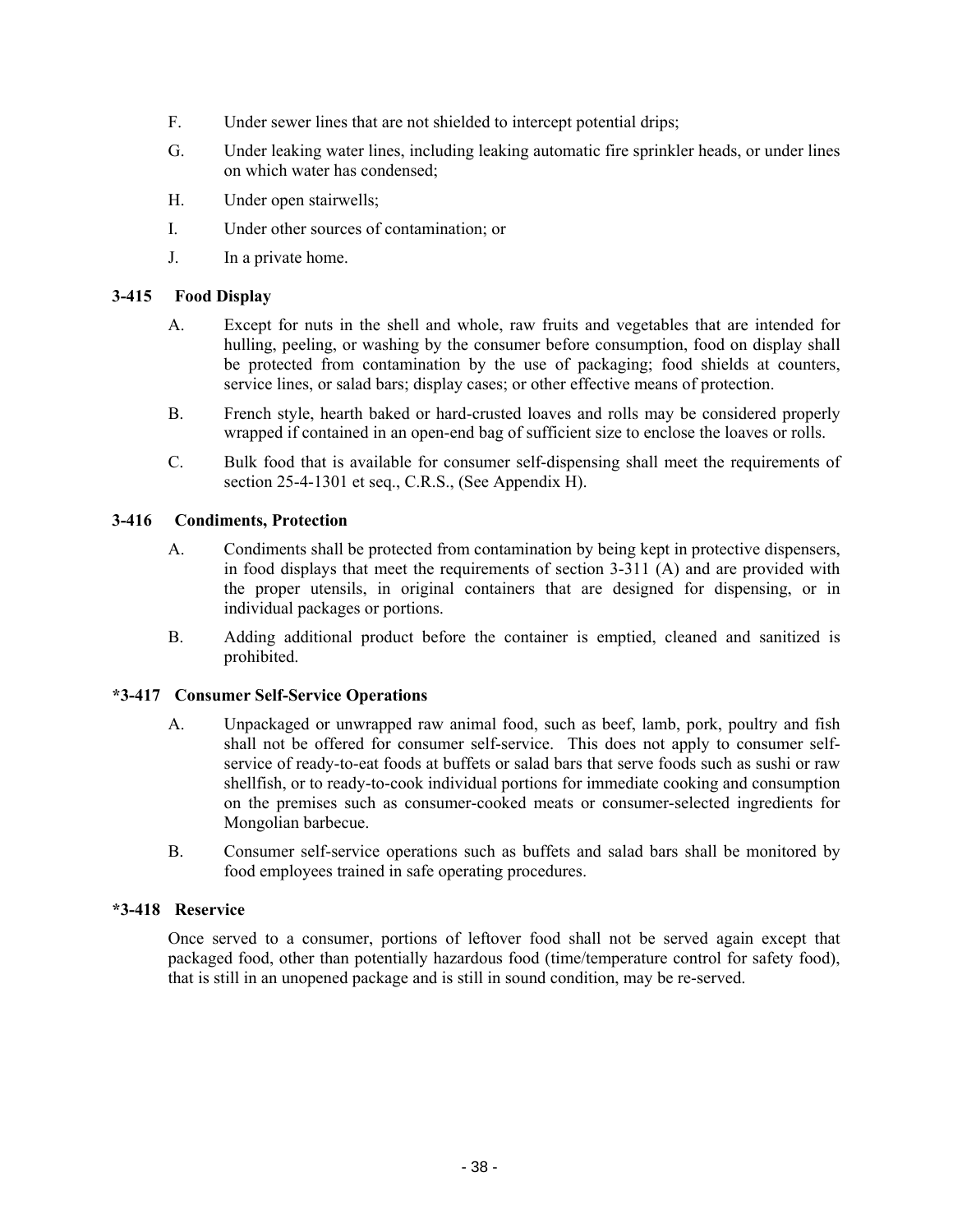# **3-5 DESTRUCTION OF ORGANISMS OF PUBLIC HEALTH CONCERN**

## **\*3-501 Temperature**

- A. The temperature of potentially hazardous foods (time/temperature control for safety foods) shall be  $41^{\circ}F$  (5<sup>o</sup>C) or below or 135<sup>o</sup>F (57<sup>o</sup>C) or above, at all times, except during necessary periods of preparation or as otherwise provided in this code.
- B. Equipment for cooling, heating and holding food, cold and hot, shall be sufficient in number and capacity to provide required food temperatures.
- C. Fluid milk and milk products, molluscan shellstock, and shell eggs may be received at their respective temperatures according to laws governing their distribution.
- D. A food that is labeled frozen and shipped frozen by a food processing plant shall be received and stored frozen.
- E. Upon receipt, potentially hazardous food (time/temperature control for safety food) shall be free of evidence of previous temperature abuse.

#### **\*3-502 Cooking Potentially Hazardous Foods (Time/Temperature Control For Safety Foods)**

Potentially hazardous foods (time/temperature control for safety foods) processed within the retail food establishment shall be cooked to a uniform internal temperature of 135°F (57°C), except that:

- A. Poultry, stuffed ratite, stuffed fish, stuffed meat, stuffed pasta, stuffed poultry, or stuffing containing fish, meat or poultry shall be cooked to a minimum internal temperature of at least 165°F (74°C) for 15 seconds.
- B. Whole meat roasts including beef, corned beef, lamb, pork, and cured pork roasts such as ham shall be cooked:
	- 1. In an oven that is preheated to the temperature specified for the roast's weight in the following chart and that is held at that temperature:

| <b>OVEN TYPE</b>           | <b>OVEN TEMPERATURE BASED ON ROAST WEIGHT</b> |                                              |  |
|----------------------------|-----------------------------------------------|----------------------------------------------|--|
|                            | LESS THAN $10$ LBS $(4.5$ KG)                 | 10 LBS(4.5 KG) OR MORE                       |  |
| <b>STILL DRY</b>           | $350^{\circ}F(177^{\circ}C)$ OR MORE          | $250^{\circ}$ F (121 <sup>°</sup> C) OR MORE |  |
| <b>CONVECTION</b>          | $325^{\circ}F(163^{\circ}C)$ OR MORE          | $250^{\circ}$ F (121 <sup>°</sup> C) OR MORE |  |
| HIGH HUMIDITY <sup>1</sup> | $250^{\circ}$ F (121 <sup>°</sup> C) OR LESS  | $250^{\circ}$ F (121 <sup>°</sup> C) OR LESS |  |

<sup>1</sup> RELATIVE HUMIDITY GREATER THAN 90% FOR AT LEAST 1 HOUR AS MEASURED IN THE COOKING CHAMBER OR EXIT OF THE OVEN; OR IN A MOISTURE-IMPERMEABLE BAG THAT PROVIDES 100% HUMIDITY.

and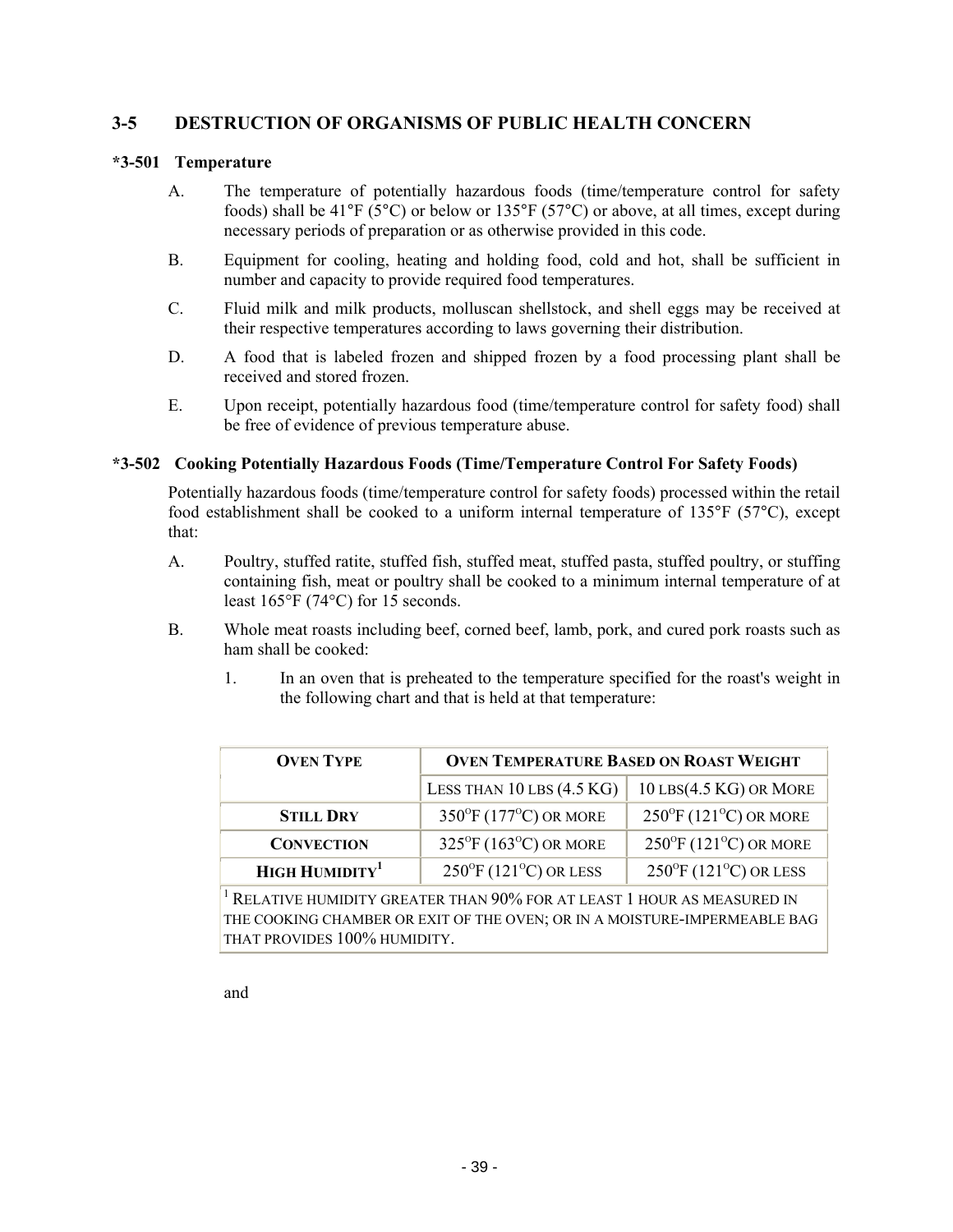| <b>TEMPERATURE</b><br>$\rm ^oF$ <sup>o</sup> C | $\text{TIME}^1$ IN<br><b>MINUTES</b> | <b>TEMPERATURE</b><br>$\rm ^oF$ <sup>o</sup> C | $\text{TIME}^1$ IN<br><b>SECONDS</b> |  |
|------------------------------------------------|--------------------------------------|------------------------------------------------|--------------------------------------|--|
| $130^{\circ}F(54.4^{\circ}C)$                  | 112                                  | $147^{\circ}F(63.9^{\circ}C)$                  | 134                                  |  |
| $131^{\circ}F(55.0^{\circ}C)$                  | 89                                   | $149^{\circ}F(65.0^{\circ}C)$                  | 85                                   |  |
| $133^{\circ}F(56.1^{\circ}C)$                  | 56                                   | $151^{\circ}F(66.1^{\circ}C)$                  | 54                                   |  |
| 135 $(57.2^{\circ}C)$                          | 36                                   | $153^{\circ}F(67.2^{\circ}C)$                  | 34                                   |  |
| $136^{\circ}F(57.8^{\circ}C)$                  | 28                                   | $155^{\circ}F(68.3^{\circ}C)$                  | 22                                   |  |
| $138^{\circ}F(58.9^{\circ}C)$                  | 18                                   | $157^{\circ}F(69.4^{\circ}C)$                  | 14                                   |  |
| $140^{\circ}F(60.0^{\circ}C)$                  | 12                                   | $158^{\circ}F(70.0^{\circ}C)$                  | $\Omega$                             |  |
| $142^{\circ}F(61.1^{\circ}C)$                  | 8                                    |                                                |                                      |  |
| $144^{\circ}F(62.2^{\circ}C)$                  | 5                                    |                                                |                                      |  |
| $145^{\circ}F(62.8^{\circ}C)$                  | 4                                    |                                                |                                      |  |
| HOLDING TIME MAY INCLUDE POST OVEN HEAT RISE.  |                                      |                                                |                                      |  |

2. As specified in the following chart, to heat all parts of the food to a temperature and for the holding time that corresponds to that temperature:

- C. A raw or undercooked whole-muscle, intact beef steak may be served or offered for sale in a ready-to-eat form if:
	- 1. The food establishment serves a population that is not a highly susceptible population;
	- 2. The steak is labeled to indicate that it meets the definition of **"**whole-muscle, intact beef**"**; and
	- 3. The steak is cooked on both the top and bottom to a surface temperature of 145°F (63°C) or above and a cooked color change is achieved on all external surfaces.
- D. Eggs, pork, lamb, fish and other meats as defined in section 1-202 (35) shall be cooked to a minimum internal temperature of 145°F (63°C) for 15 seconds.
- E. Eggs that are not prepared in response to a consumer's order or for immediate service shall be cooked to 155°F (68°C).
- F. Ground beef and ratites shall be cooked to a minimum internal temperature of 155°F (68°C) for 15 seconds, or to 145°F (63°C) for 3 minutes, or 150°F (66°C) for 1 minute, or 158°F (70°C) for less than one second.
- G. Game animals shall be cooked to a minimum internal temperature of 145°F (63°C) for 15 seconds except as specified in section 3-502 (K) of these rules and regulations.
- H. Comminuted fish, meat and game animals and beef including mechanically tenderized or injected meats other than whole muscle intact beef steak, shall be cooked to a minimum internal temperature of 155°F (68°C) for 15 seconds.
- I. Raw animal foods cooked in a microwave oven shall be:
	- 1. Rotated or stirred throughout or midway during cooking to compensate for uneven distribution of heat
	- 2. Covered to retain surface moisture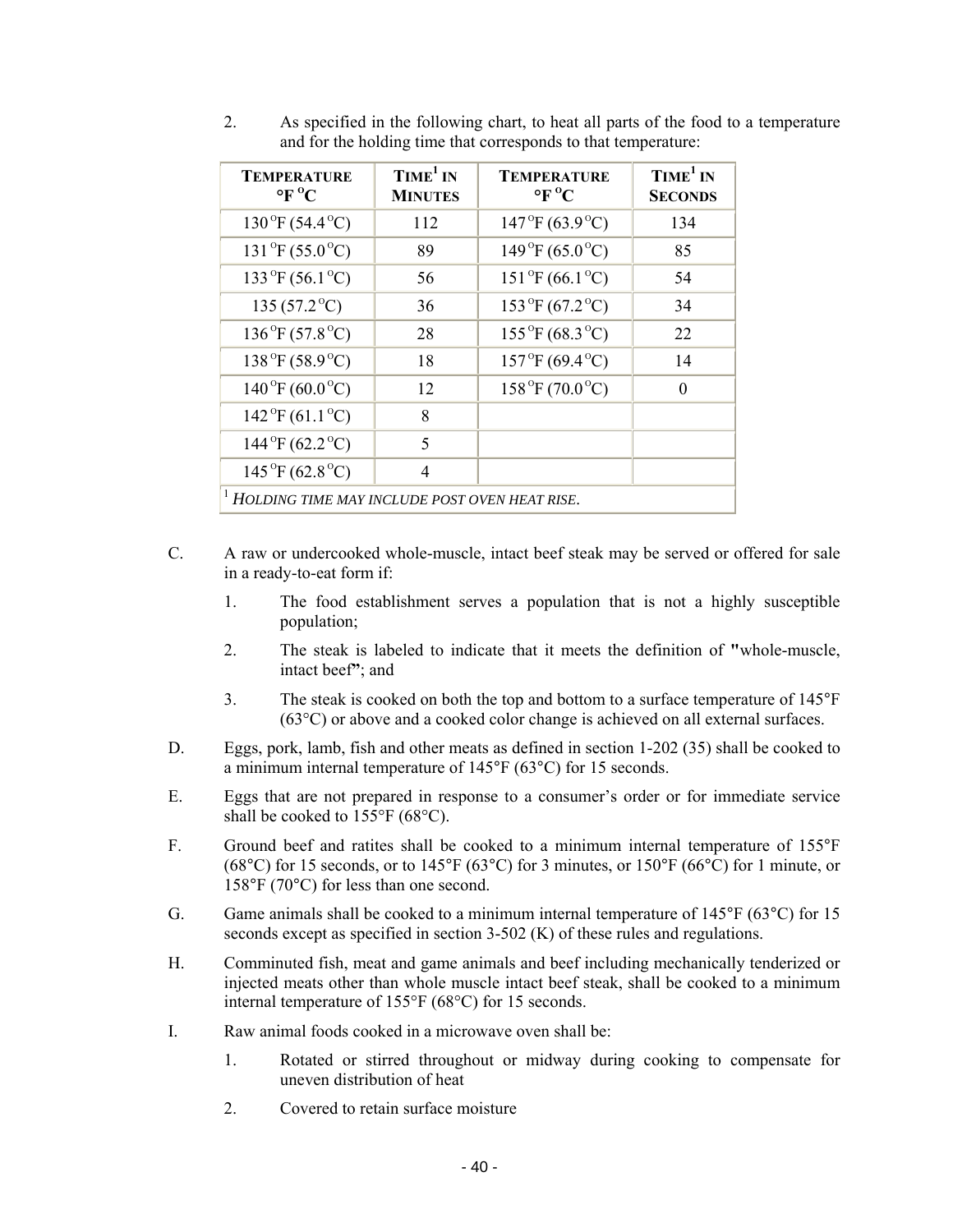- 3. Heated to a temperature of at least 165°F (74°C) in all parts of the food; an
- 4. Allowed to stand covered for 2 minutes after cooking to obtain temperature equilibrium.
- J. Fruits and vegetables that are cooked for hot holding shall be cooked to a temperature of 135°F (57°C).
- K. Unless otherwise ordered by the immediate consumer and the consumer is informed as specified in sections  $1(a)-(c)$  below:
	- 1. A raw animal food such as raw egg, raw fish, raw-marinated fish, raw molluscan shellfish, or steak tartare; or a partially cooked food such as lightly cooked fish, soft cooked eggs, or rare meat other than whole-muscle, intact beef steaks as specified in (c) of this section, may be served or offered for sale upon consumer request or selection in a ready-to-eat form if:
		- a. As specified in section 3-702(A)-(C) of these rules and regulations, the food establishment serves a population that is not a highly susceptible population;
		- b. The food, if served or offered for service by consumer selection from a children's menu, does not contain comminuted meat; and
		- c. The consumer is informed as specified in part 3-8 "*Consumer Advisory"* that to ensure its safety, the food should be cooked as specified in section  $3-502(A)-(K)$  of this section.

## **\*3-503 Non-Continuous Cooking of Raw Animal Foods**

- A. Raw animal foods that are cooked using a non-continuous cooking process shall be:
	- 1. Subject to an initial heating process that is no longer than sixty minutes in duration;
	- 2. Immediately after initial heating, cooled according to the time and temperature parameters specified for cooked potentially hazardous food (time /temperature control for safety food) in section 3-603(A) of these rules and regulations;
	- 3. After cooling, held frozen or cold, as specified for potentially hazardous food (time/temperature control for safety food) in section 3-501(A) of these rules and regulations;
	- 4. Prior to sale or service, cooked using a process that heats all parts of the food to a temperature of at least 165°F (74°C) for 15 seconds;
	- 5. Cooled according to the time and temperature parameters specified for cooked potentially hazardous food (time /temperature control for safety food) in section 3-603(A)-(C) if not either hot held as specified in section 3-501(A), served immediately, or held using time as a public health control as specified in section 3-605(A)-(B) after complete cooking; and
	- 6. Prepared and stored according to written procedures approved by the Department that:
		- a. Are maintained in the food establishment and are available to the Department upon request;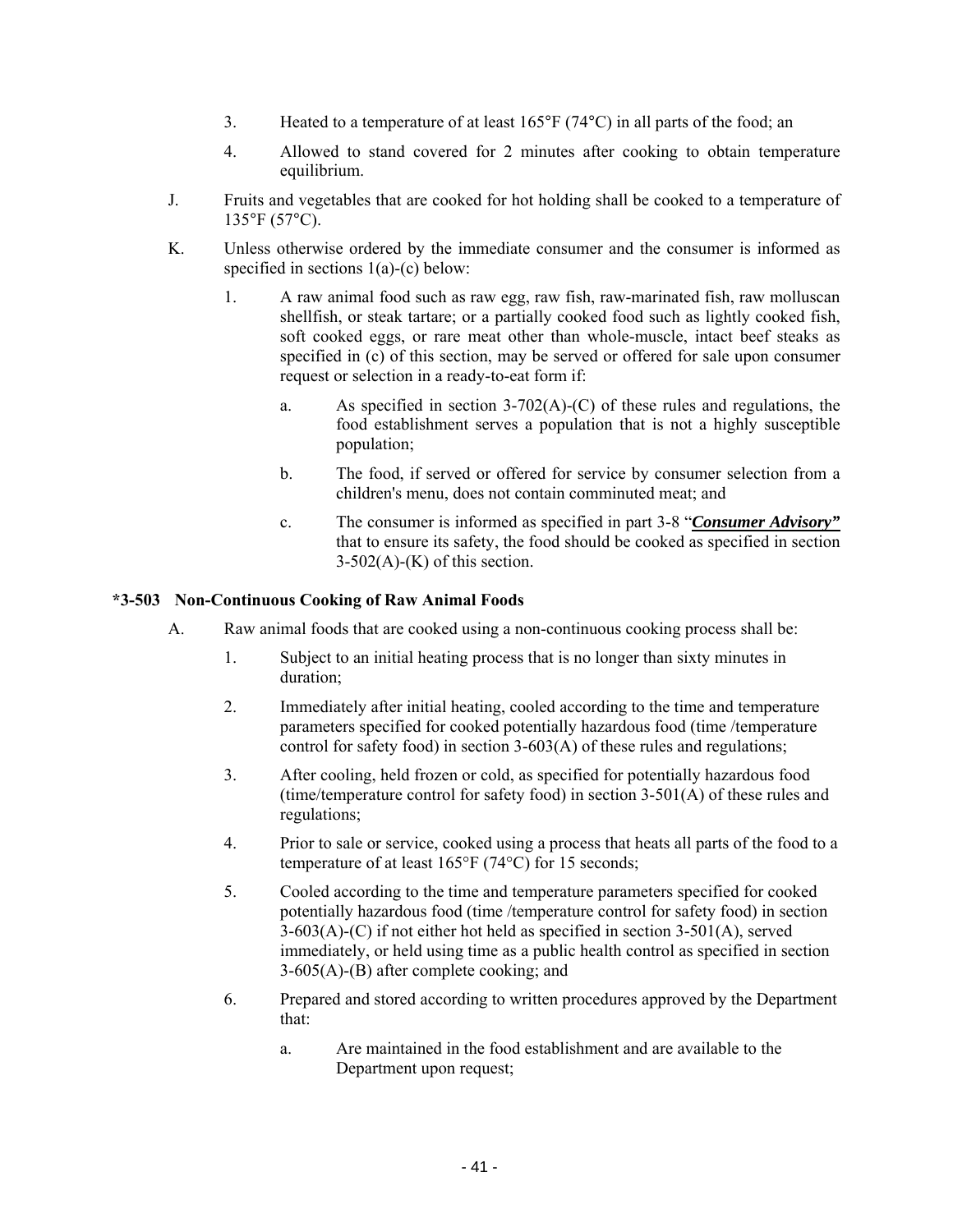- b. Describe how the requirements specified in  $(1)-(5)$  of this Section are to be monitored and documented by the licensee and the corrective actions to be taken if the requirements are not met;
- c. Describe how the foods, after initial heating, but prior to complete cooking, are to be marked or otherwise identified as foods that must be cooked as specified in (4) of this section prior to being offered for sale or service; and
- d. Describe how the foods, after initial heating but prior to cooking as specified in section (4) of this section, are to be separated from ready-toeat foods as specified in section 3-406.

## **\*3-504 Reheating**

- A. Except as specified in paragraphs (B) and (C) of this section, potentially hazardous foods (time/temperature control for safety foods) that have been cooked and then refrigerated shall be rapidly reheated within two hours to a uniform internal temperature of 165°F (74°C) or higher before being placed in hot food storage holding units which shall maintain product temperature at 135°F (57°C) or above at all times. Food warmers and other hot food holding units shall not be used to reheat potentially hazardous foods (time/temperature control for safety foods) unless the equipment is specifically designed for that purpose.
- B. Except as specified in paragraph (C) of this section, food reheated in a microwave oven shall be heated to a uniform internal temperature of at least  $165^{\circ}F (74^{\circ}C)$  and the food is rotated or stirred, covered, and allowed to stand covered for 2 minutes after reheating.
- C. Ready-to-eat food taken from a commercially processed, hermetically sealed container, or from an intact package from a food processing plant that is inspected by the food Department that has jurisdiction over the plant, shall be heated within two hours to a uniform internal temperature of at least 135°F (60°C) for hot holding.

#### **\*3-505 Preparation for Immediate Service**

Cooked and refrigerated food that is prepared for immediate service in response to an individual consumer order, such as a roast beef sandwich au jus, may be served at any temperature.

# **3-6 LIMITATION OF GROWTH OF ORGANISMS OF PUBLIC HEALTH CONCERN**

#### **3-601 Thawing**

Except as specified in subparagraph (D) of this section, potentially hazardous foods (time/temperature control for safety foods) shall be thawed:

- \*A. Under refrigeration that maintain the food temperature at  $41^{\circ}F(5^{\circ}C)$  or less; or
- B. Completely submerged and with packaging removed under running water:
	- 1. At a water temperature of 70°F (21°C) or below,
	- 2. With sufficient water velocity to agitate and float off loose particles in an overflow, and
	- **\***3. For a period of time that does not allow thawed portions of ready-to-eat food to rise above 41°F (5°C), or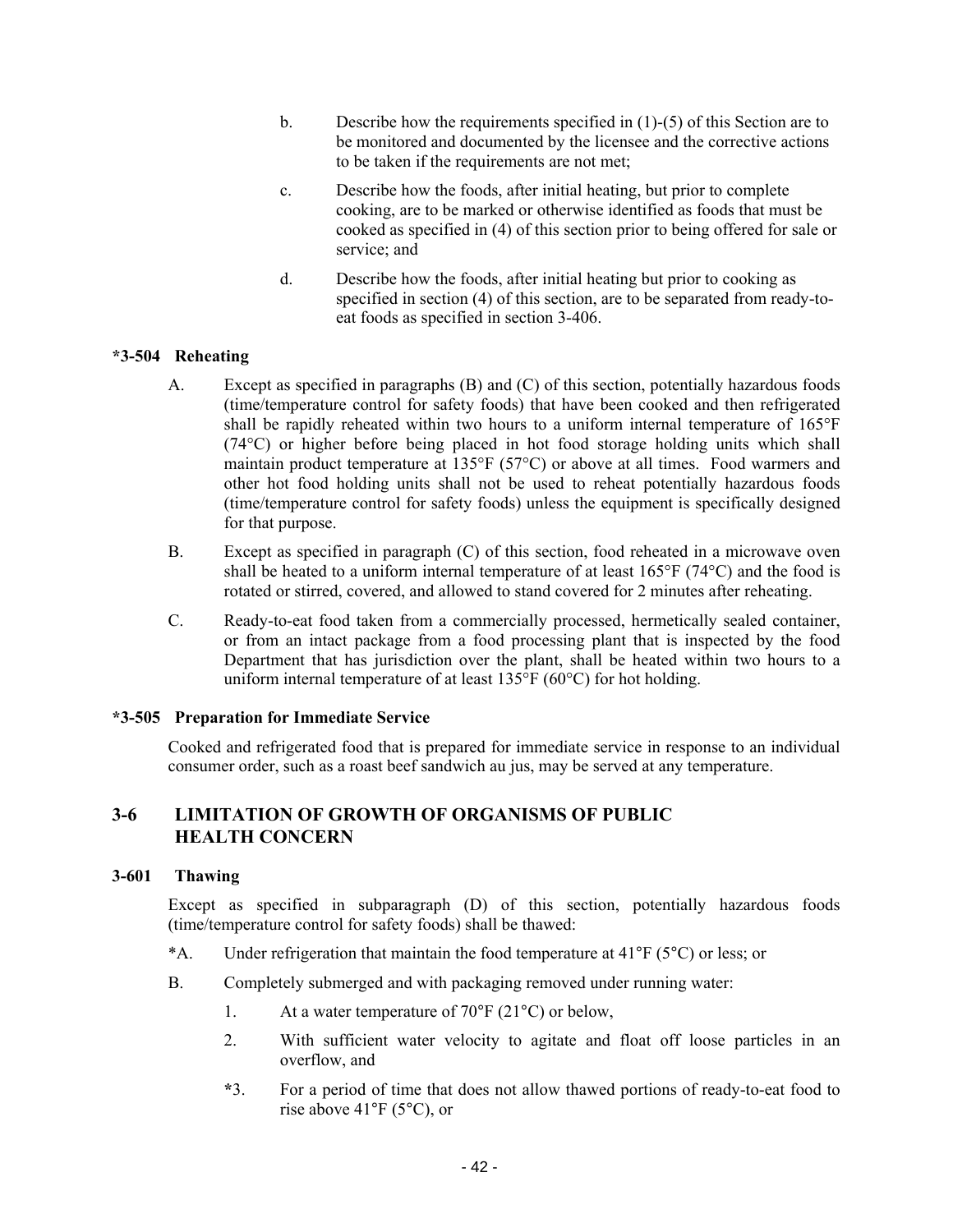- \*4. For a period of time that does not allow thawed portions of a raw animal food requiring cooking as specified in section 3-502 to be above 41°F (5°C), for more than 4 hours including:
	- a. The time the food is exposed to the running water and the time needed for preparation for cooking, or
	- b. The time it takes under refrigeration to lower the food temperature to 41°F (5°C);
- C. As part of a cooking process if the food that is frozen is:
	- 1. Cooked as specified in section 3-502, or
	- 2. Thawed in a microwave oven and immediately transferred to conventional cooking equipment, with no interruption in the process; or
- D. Using any procedure if a portion of frozen ready-to-eat food is thawed and prepared for immediate service in response to an individual consumer's order.

#### **3-602 Slacking**

- A. Frozen potentially hazardous food (time/temperature control for safety food) that is slacked to moderate the temperature shall be held:
	- \*1. Under refrigeration that maintains the food temperature at  $41^{\circ}F(5^{\circ}C)$  or less, or
	- 2. At any temperature if the food remains frozen.

#### **\*3-603 Cooling**

- A. Cooked potentially hazardous foods (time/temperature control for safety foods) shall be cooled from 135°F (57°C) to 41°F (5°C), or below, in 6 hours, provided that the food is cooled from 135°F (57°C) to 70°F (21°C) within the first 2 hours.
- B. Potentially hazardous foods (time/temperature control for safety foods) that has been prepared from ingredients at ambient temperature, such as reconstituted milk and canned products, shall be cooled to 41°F (5°C), or below, within 4 hours.
- C. Fluid milk and milk products, shell eggs, and molluscan shellstock received in compliance with laws regulating the respective food during shipment from the supplier shall be cooled to 41 $\mathrm{P}F$  (5 $\mathrm{C}$ ) or below within 4 hours.

#### **3-604 Cooling Methods**

- A. Cooling shall be accomplished as required in section 3-603, by using one or more of the following methods based on the type of food being cooled:
	- 1. Placing the food in shallow pans;
	- 2. Separating the food into smaller or thinner portions;
	- 3. Using rapid cooling equipment;
	- 4. Stirring the food in a container placed in an ice water bath;
	- 5. Using containers that facilitate heat transfer;
	- 6. Adding ice as an ingredient; or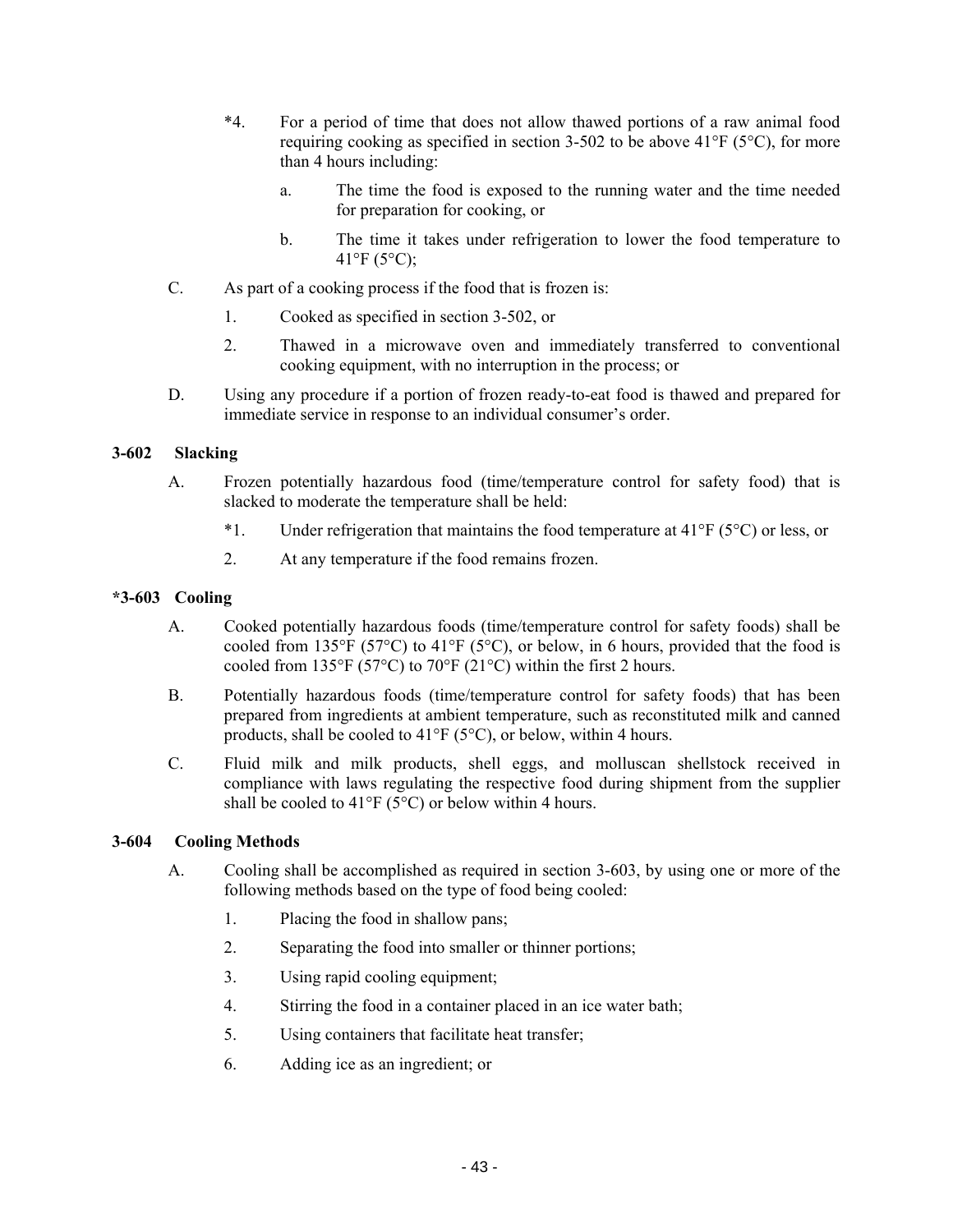- 7. Other effective methods that meet the requirements of section 3-603 of these rules and regulations.
- B. When using food containers to cool food, food shall be:
	- 1. Arranged in the container to provide maximum heat transfer through the container walls; and
	- 2. Loosely covered, or uncovered if protected from overhead contamination during the cooling period to facilitate heat transfer from the surface of the food.

#### **3-605 Time as a Public Health Control**

- \*A. Except as specified in paragraph (D) of this section, if time without temperature control is used as the public health control for a working supply of potentially hazardous food (time/temperature control for safety food) before cooking, or for ready-to-eat potentially hazardous food (time/temperature control for safety food) that is displayed or held for sale or service:
	- 1. Written procedures shall be prepared in advance, maintained in the food establishment and made available to the Department upon request that specify:
		- a. Methods of compliance with subparagraphs  $(B)(1)$ -(3) or  $(C)(1)$ -(5) of this section; and
		- b. Methods of compliance in section 3-501 of these rules and regulations for food that is prepared, cooked, and refrigerated before time is used as a public health control.
- \*B. If time temperature control is used as the public health control up to a maximum of 4 hours:
	- 1. The food shall have an initial temperature of  $41^{\circ}F$  (5 $^{\circ}C$ ) or less when removed from cold holding temperature control, or 135°F (57°C) or greater when removed from hot holding temperature control;
	- 2. The food shall be marked or otherwise identified to indicate the time that is 4 hours past the point in time when the food is removed from temperature control;
	- 3. The food shall be cooked and served, served at any temperature if ready-to-eat, or discarded, within 4 hours from the point in time when the food is removed from temperature control; and
	- 4. The food in unmarked containers or packages, or marked to exceed a 4-hour limit shall be discarded.
- \*C. If time without temperature control is used as the public health control up to a maximum of 6 hours:
	- 1. The food shall have an initial temperature of 41°F (5°C) or less when removed from temperature control and the food temperature may not exceed 70°F (21°C) within a maximum time period of 6 hours;
	- 2. The food shall be monitored to ensure the warmest portion of the food does not exceed 70°F (21°C) during the 6-hour period, unless an ambient air temperature is maintained that ensures the food does not exceed 70°F (21°C) during the 6 hour holding period;
	- 3. The food shall be marked or otherwise identified to indicate: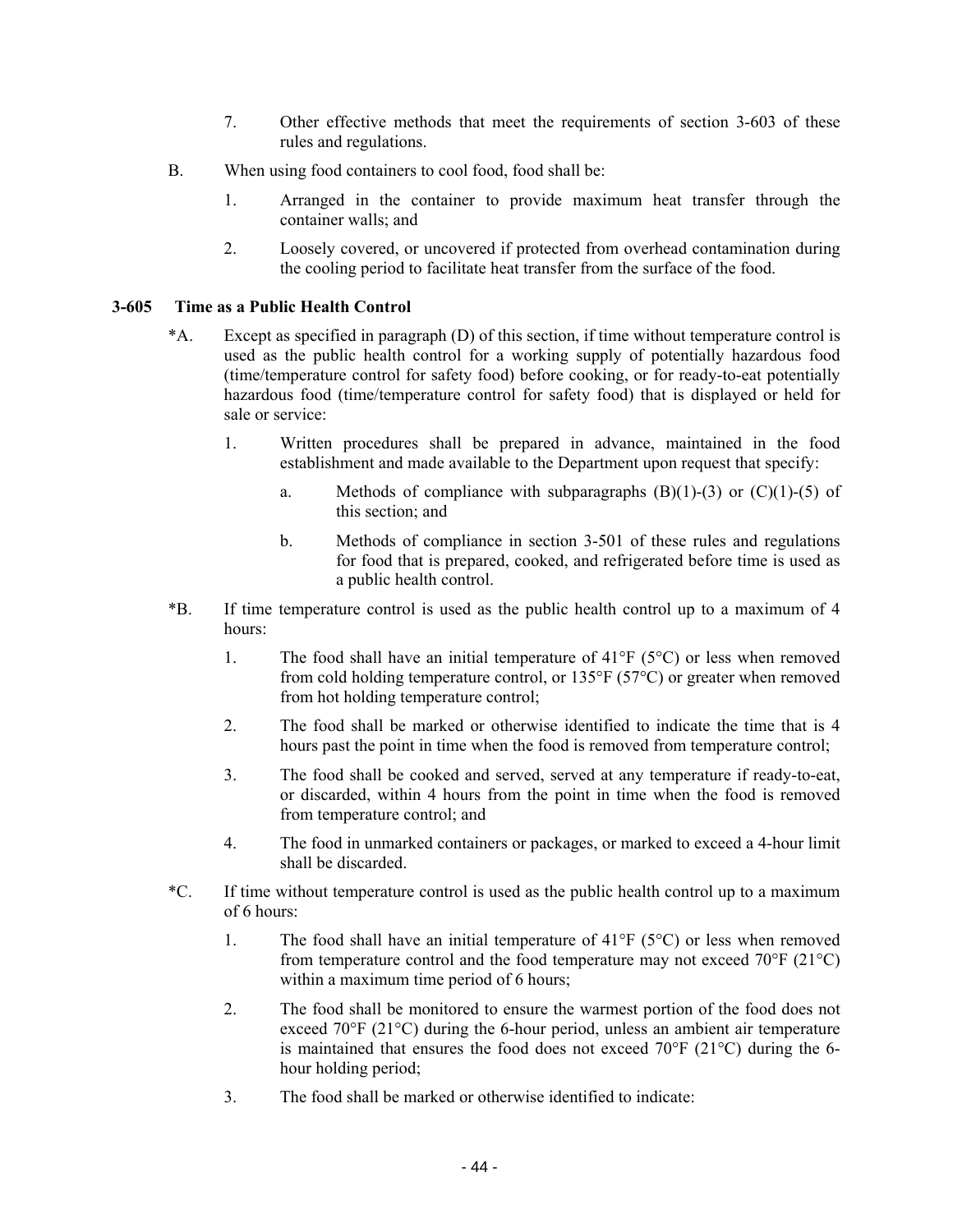- a. The time when the food is removed from  $41^{\circ}F(5^{\circ}C)$  or less cold holding temperature control, and
- b. The time that is 6 hours past the point in time when the food is removed from cold holding temperature control;
- 4. The food shall be:
	- a. Discarded if the temperature of the food exceeds 70°F (21°C), or
	- b. Cooked and served, served at any temperature if ready-to-eat, or discarded within a maximum of 6 hours from the point in time when the food is removed from 41°F (5°C) or less cold holding temperature control; and
- 5. The food in unmarked containers or packages, or marked with a time that exceeds the 6-hour limit shall be discarded.
- D. A food establishment that serves a highly susceptible population may not use time as specified in section  $(A)$ ,  $(B)$  or  $(C)$  of this section as the public health control for raw eggs.

## **\*3-606 Specialized Processing Methods**

- A. Unless otherwise approved by the Department, a retail food establishment shall develop a HACCP plan and except in (4) of this section, obtain written approval from the Department prior to engaging in any of the following:
	- 1. Smoking food as a method of food preservation rather than as a method of flavor enhancement:
	- 2. Curing food;
	- 3. Using food additives or adding components to alter the pH or Water Activity:
		- a. As a method of food preservation rather than as a method of flavor enhancement, or
		- b. To render a food so that it is not potentially hazardous.
	- 4. Packaging food using a reduced oxygen packaging method except as specified in section 3-607 where a barrier to clostridium botulinum in addition to refrigeration exists;
	- 5. Operating a molluscan shellfish life-support system display tank used to store or display shellfish that are offered for human consumption;
	- 6. Custom processing animals that are for personal use as food and not for sale or service in a food establishment;
	- 7. Sprouting seeds or beans;
	- 8. Other specialized processing methods.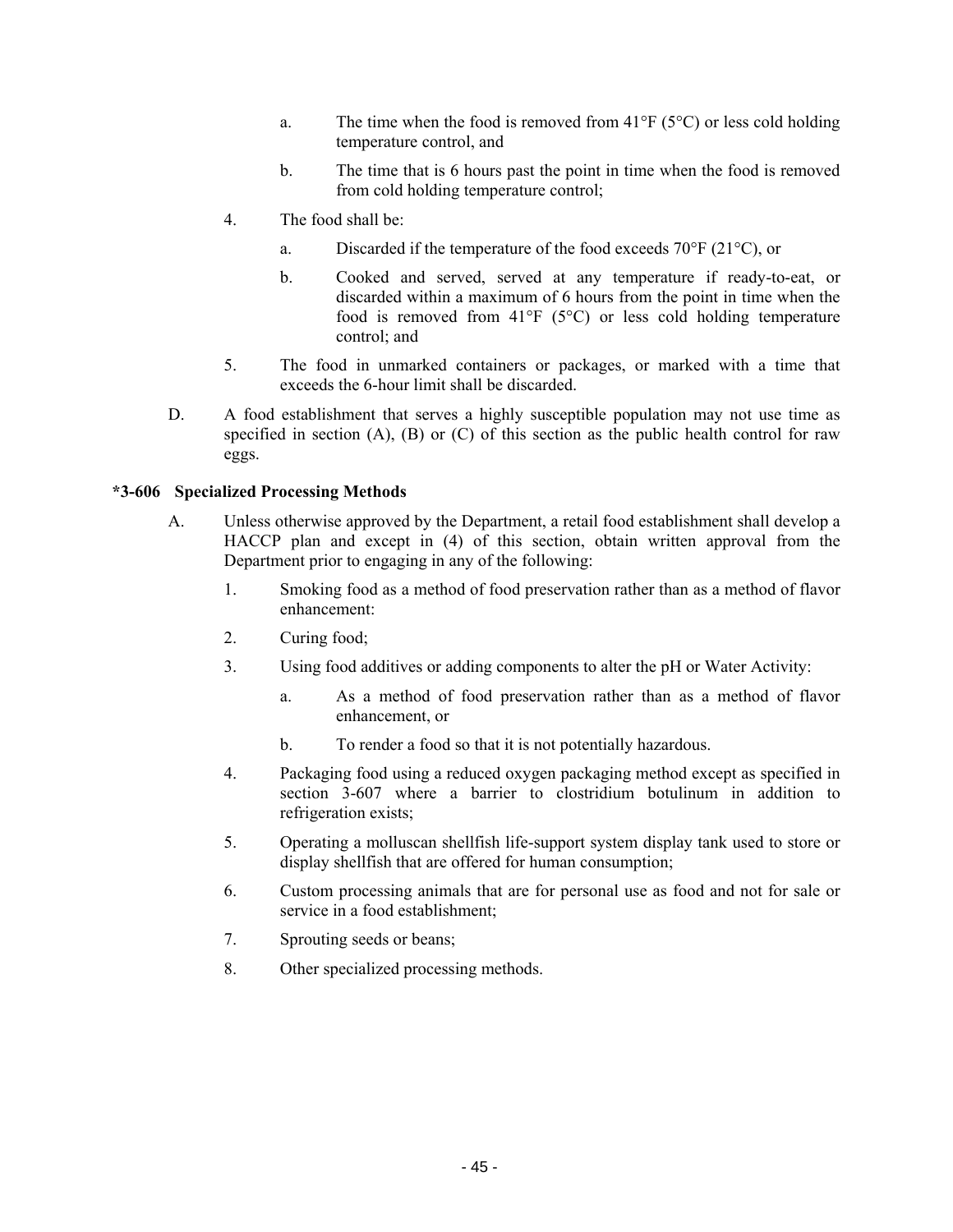## **\*3-607 Reduced Oxygen Packaging**

- A. A retail food establishment that packages potentially hazardous food (time/temperature control for safety food) using a reduced oxygen packaging method shall control the growth and toxin formation of Clostridium botulinum and the growth of Listeria monocytogenes and have a HACCP plan that contains the information specified under Appendix G and that:
	- 1. Identifies the food to be packaged;
	- 2. Except as specified in (B) (D) of this section, requires that the packaged food shall be maintained at  $41^{\circ}F(5^{\circ}C)$  or less and meet at least one of the following criteria:
		- a. Has an  $a_w$  of 0.91 or less,
		- b. Has a pH of 4.6 or less,
		- c. Is a meat or poultry product cured at a food processing plant regulated by the U.S. Department of Agriculture (USDA) using substances specified in 9 CFR 424.21, use of food ingredients and sources of radiation, and is received in an intact package; or
		- d. Is a food with a high level of competing organisms such as raw meat or raw poultry or raw vegetables.
	- 3. Describes how the package shall be prominently and conspicuously labeled on the principal display panel in bold type on a contrasting background, with instructions to:
		- a. Maintain the food at  $41^{\circ}F(5^{\circ}C)$  or below, and
		- b. Discard the food if within fourteen (14) calendar days of its packaging it is not served for on-premises consumption, or consumed if served or sold for off-premises consumption;
	- 4. Limits the refrigerated shelf life to no more than fourteen (14) calendar days from packaging to consumption, except the time the product is maintained frozen, or the original manufacturer's "sell by" or "use by" date, whichever occurs first;
	- 5. Includes operational procedures that:
		- a. Prohibit contacting ready-to-eat food with bare hands as specified in section 3-302 of these rules and regulations,
		- b. Identify a designated work area and the method by which:
			- (1) Physical barriers or methods of separation of raw foods and ready-to-eat foods minimize cross contamination, and
			- (2) Access to the processing equipment is limited to responsible trained personnel familiar with the potential hazards of the operation, and
		- c. Delineate cleaning and sanitization procedures for food-contact surfaces; and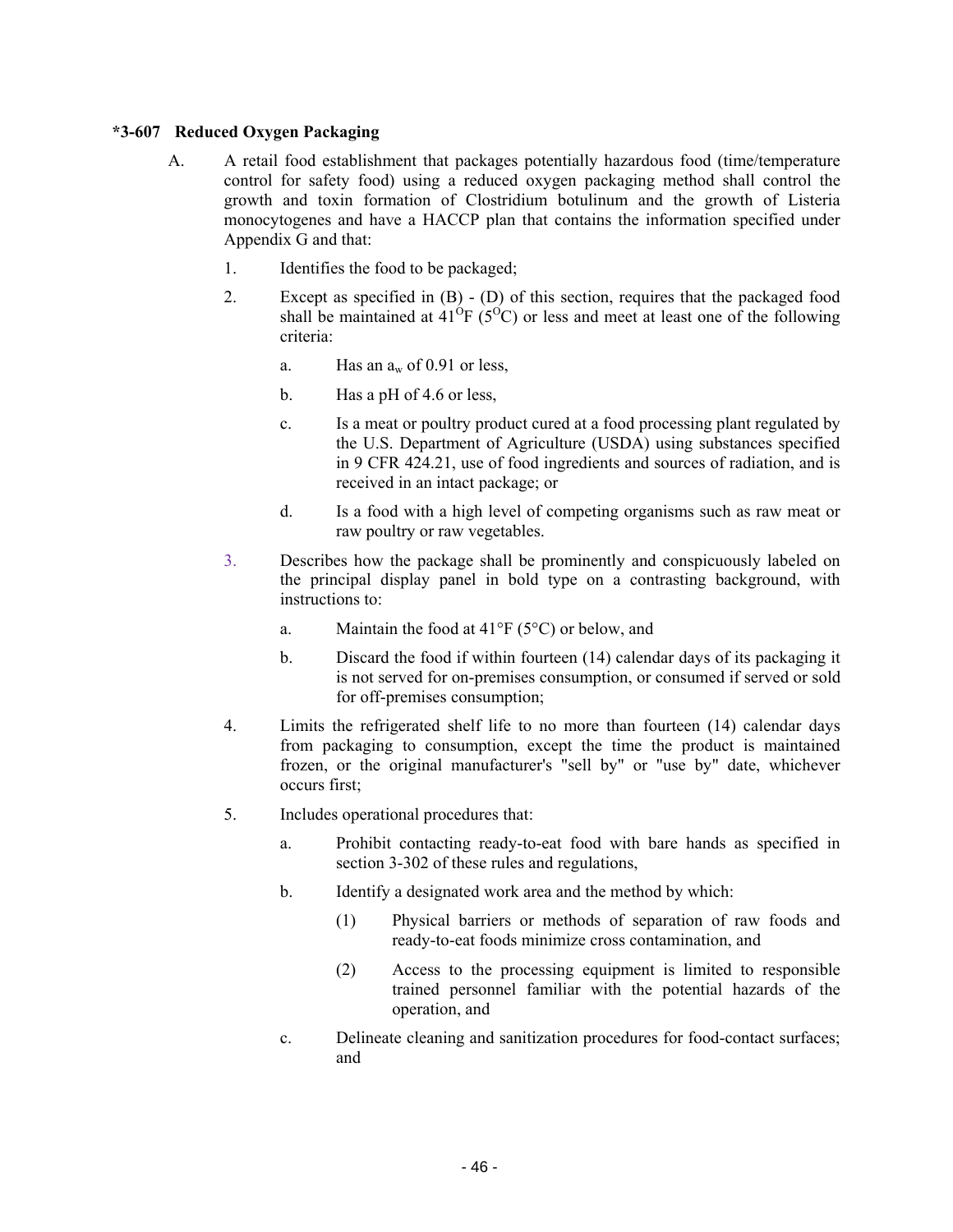- 6. Describes the training program that ensures that the individual responsible for the reduced oxygen packaging operation understands the:
	- a. Concepts required for a safe operation,
	- b. Equipment and facilities, and
	- c. Procedures specified under Subparagraph (A)(5) of this section and Appendix G.
- B. Except for fish that is frozen before, during, and after packaging, a food establishment may not package fish using a reduced oxygen packaging method.
- C. Except as specified in (B) of this section, a food establishment that packages potentially hazardous food (time/temperature control for safety food) food using a cook-chill or sous vide process shall:
	- 1. Implement a HACCP plan that contains the information as specified in Appendix G;
	- 2. Ensure the food is:
		- a. Prepared and consumed on the premises, or prepared and consumed off the premises but within the same business entity with no distribution or sale of the packaged product to another business entity or the consumer,
		- b. Cooked to heat all parts of the food to a temperature and for a time as specified in section 3-502,
		- c. Protected from contamination before and after cooking as specified in section 3-401 through 3-406,
		- d. Placed in a package with an oxygen barrier and sealed before cooking, or placed in a package and sealed immediately after cooking and before reaching a temperature below 57°C (135°F),
		- e. Cooled to 41 $\degree$ F (5 $\degree$ C) in the sealed package or bag as specified in section 3-503 and:
			- (1) Cooled to  $34^{\circ}F(1^{\circ}C)$  within 48 hours of reaching  $41^{\circ}F(5^{\circ}C)$  and held at that temperature until consumed or discarded within thirty (30) days after the date of packaging;
			- (2) Held at  $41^{\circ}F$  (5<sup>o</sup>C) or less for no more than 7 days, at which time the food must be consumed or discarded; or
			- (3) Held frozen with no shelf life restriction while frozen until consumed or used.
		- f. Held in a refrigeration unit that is equipped with an electronic system that continuously monitors time and temperature and is visually examined for proper operation twice daily,
		- g. If transported off-site to a satellite location of the same business entity, equipped with verifiable electronic monitoring devices to ensure that times and temperatures are monitored during transportation; and
		- h. Labeled with the product name and the date packaged; and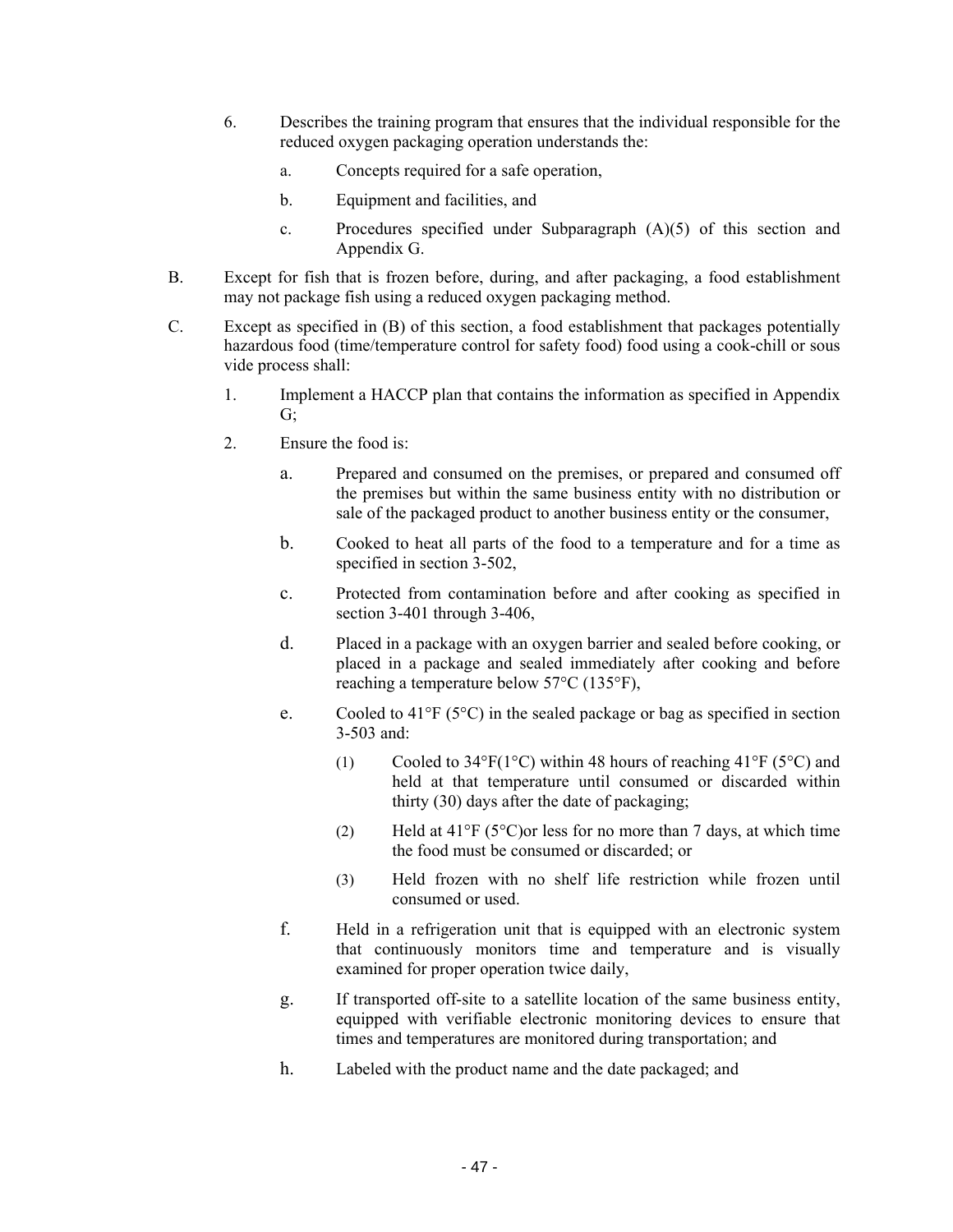- 3. Maintain the records required to confirm that cooling and cold holding refrigeration time/temperature parameters are met as part of the HACCP plan and:
	- a. Make such records available to the Department upon request, and
	- b. Hold such records for at least 6 months; and
- 4. Implement written operational procedures as specified in  $(A)(5)$  of this section and a training program as specified in (A)(6) of this section.
- D. A food establishment that packages cheese using a reduced oxygen packaging method shall:
	- 1. Limit the cheeses packaged to those that are commercially manufactured in a food processing plant with no ingredients added in the food establishment and that meet the Standards of Identity as specified in 21 CFR 133.150 Hard cheeses, 21 CFR 133.169 Pasteurized process cheese or 21 CFR 133.187 Semisoft cheeses;
	- 2. Have a HACCP plan that contains the information specified under appendix G and as specified in  $(A)(1)$ ,  $(A)(3)(a)$ ,  $(A)(5)$  and  $(A)(6)$  of this section;
	- 3. Labels the package on the principal display panel with a "use by" date that does not exceed thirty (30) days from its packaging or the original manufacturer's "sell by" or "use by" date, whichever occurs first; and
	- 4. Discards the reduced oxygen packaged cheese if it is not sold for off-premises consumption or consumed within thirty (30) calendar days of its packaging.
- E. When applying a reduced oxygen packaging process, retail food establishments shall notify the Department in advance and indicate the method proposed (i.e. cook-chill, sous vide).

#### **3-608 Breading Mixtures**

- A. Containers of dry breading mixtures (containing flour, cornmeal, spices, etc.) into which raw animal foods such as poultry and fish are repeatedly dipped, may be used for a total period of up to 7 days and stored at room temperature, provided that:
	- 1. Containers are stored covered in a clean dry area overnight and/or when not in use as specified in sections 3-413 and 3-414;
	- 2. The breading mixture is sifted at a minimum of every 4 hours to remove excess moisture and doughballs while in use; and
	- 3. Containers are completely emptied, cleaned and sanitized, and the breading mixtures discarded at intervals of no greater than 7 days.
- B. If this procedure is used, the person in charge must have a system in place to indicate the date the breading must be discarded.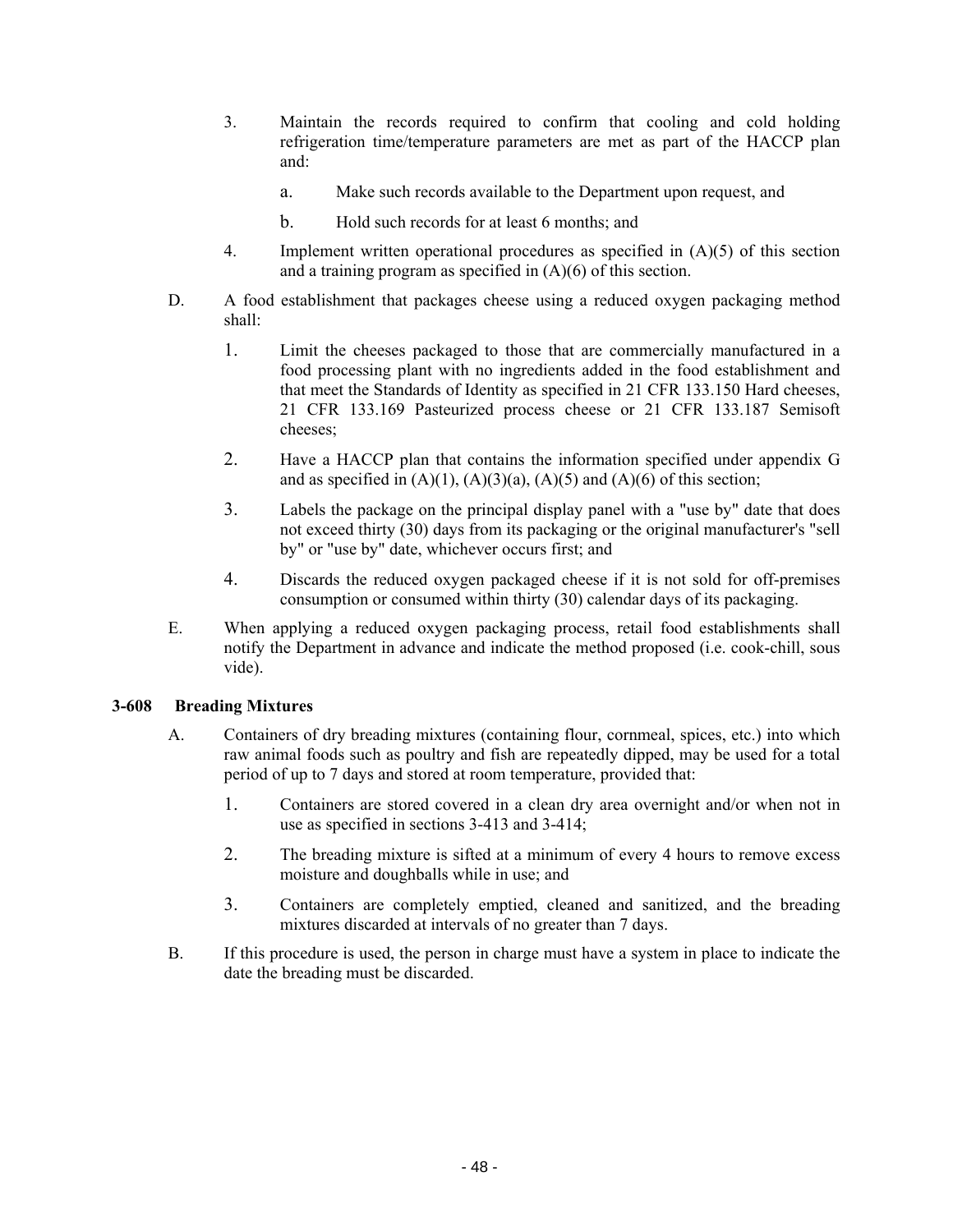# **3-7 ON-PREMISES LABELING**

### **3-701 Labeling**

- A. When voluntary code date information appears on a retail food establishment or manufacturers' label, it shall not be concealed or altered.
- B. Bulk food available for consumer self-dispensing shall be prominently labeled according to section 25-4-1301 et seq., C.R.S., (See Appendix H).
- C. If an unpackaged non-bulk food product is manufactured on site and sold at the site where it was manufactured or sold over the counter at a different site, no labeling is required. However, an ingredient label shall be made available upon request.

 If a packed food product is manufactured and sold on or off site for customer self service, it must be labeled in accordance with section 25-5-401 et seq., C.R.S. and all labeling regulations authorized therein.

D. A food ingredient, such as flour, sugar, salt, spices, dried herbs, potato flakes, baking powder, cooking oil or vinegar, that is not stored in the original package and is not readily identifiable on sight, shall be stored in a container identifying it by a common name.

## **3-702 Special Requirements for Highly Susceptible Populations**

- A. Ready-to-Eat, Potentially Hazardous Food (Time/Temperature Control for Safety Food) served in facilities providing food to highly susceptible populations shall adhere to the following date marking requirements:
	- \*1. Except when packaging food using a reduced oxygen packaging method as specified in section 3-607 of these rules and regulations, and except as specified in (4) and (5) of this section, refrigerated, ready-to-eat, potentially hazardous food (time/temperature control for safety food) prepared and held in a food establishment for more than 24 hours shall be clearly marked to indicate the date or day by which the food shall be consumed on the premises, sold, or discarded when held at a temperature of  $41^{\circ}F$  (5°C) or less for a maximum of 7 days.
	- \*2. Except as specified in (4)-(6) of this section, refrigerated, ready-to-eat, potentially hazardous food (time/temperature control for safety food) prepared and packaged by a food processing plant shall be clearly marked, at the time the original container is opened in a food establishment and if the food is held for more than 24 hours, to indicate the date or day by which the food shall be consumed on the premises, sold, or discarded, based on the temperature and time combinations specified in (1) of this section and:
		- a. The day the original container is opened in the food establishment shall be counted as Day 1; and
		- b. The day or date marked by the food establishment may not exceed a manufacturer's use-by date if the manufacturer determined the use-by date based on food safety.
	- \*3. A refrigerated, ready-to-eat, potentially hazardous food (time/temperature control for safety food) ingredient or a portion of a refrigerated, ready-to-eat, potentially hazardous food (time/temperature control for safety food) that is subsequently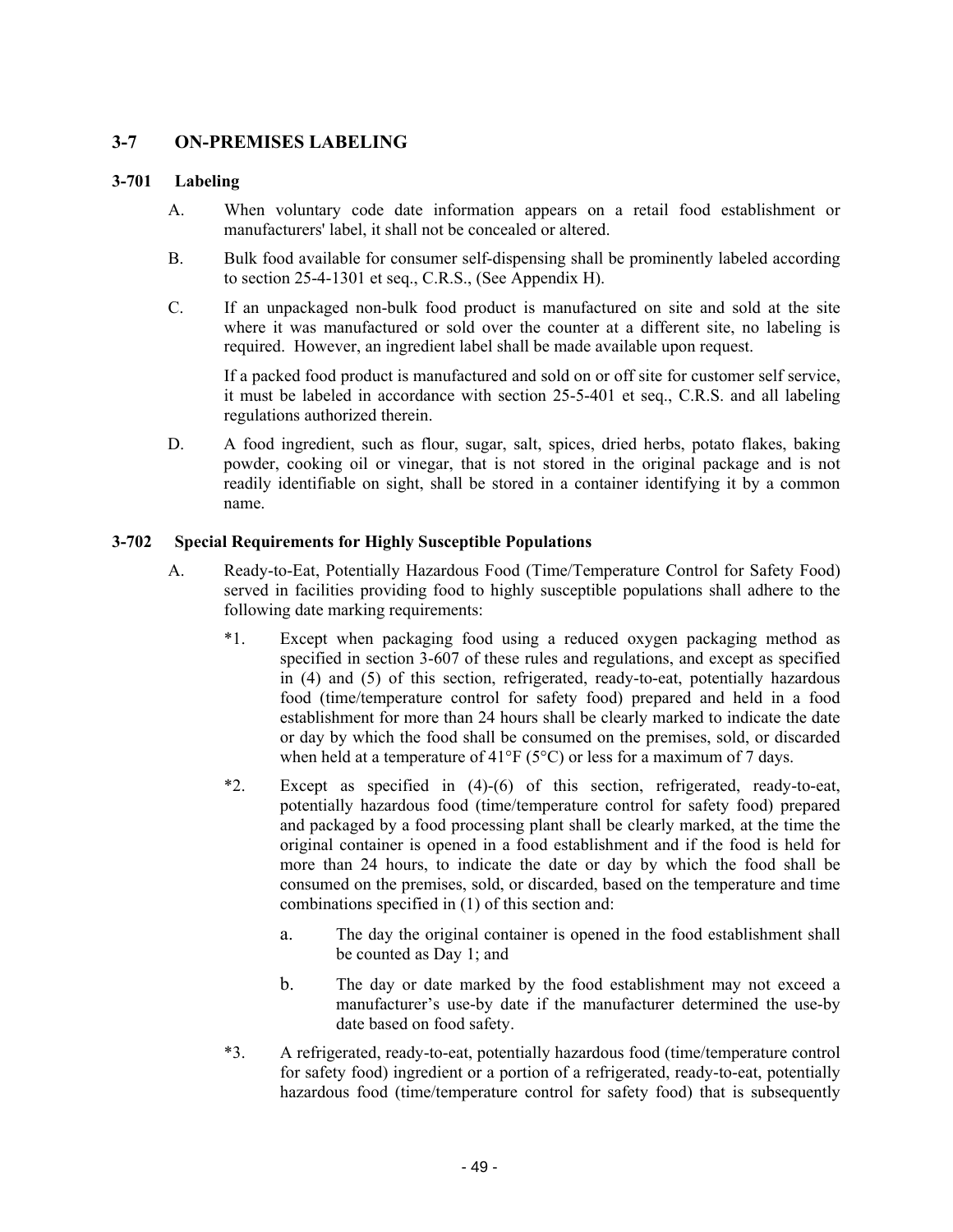combined with additional ingredients or portions of food shall retain the date marking of the earliest-prepared or first-prepared ingredient.

- 4. A date marking system that meets the criteria stated in (1) and (2) of this section may include:
	- a. Using a method approved by the Department for refrigerated, ready-toeat potentially hazardous food (time/temperature control for safety food) that is frequently rewrapped, such as lunchmeat or a roast, or for which date marking is impractical, such as soft serve mix or milk in a dispensing machine
	- b. Marking the date or day of preparation, with a procedure to discard the food on or before the last date or day by which the food must be consumed on the premises, sold, or discarded as specified in (a) of this section;
	- c. Marking the date or day the original container is opened in a food establishment, with a procedure to discard the food on or before the last date or day by which the food must be consumed on the premises, sold, or discarded as specified in (b) of this section; or
	- d. Using calendar dates, days of the week, color-coded marks, or other effective marking methods, provided that the marking system is disclosed to the Department upon request.
- 5. Paragraphs (1) and (2) of this section do not apply to individual meal portions served or repackaged for sale from a bulk container upon a consumer's request.
- 6. Paragraph (2) of this section does not apply to the following foods prepared and packaged by a food processing plant inspected by a Department:
	- a. Deli salads, such as ham salad, seafood salad, chicken salad, egg salad, pasta salad, potato salad, and macaroni salad, manufactured in accordance with 21 CFR 110 Current good manufacturing practice in manufacturing, packing, or holding human food;
	- b. Hard cheeses containing not more than 39% moisture as defined in 21 CFR 133 Cheeses and related cheese products, such as cheddar, gruyere, parmesan and reggiano, and romano;
	- c. Semi-soft cheeses containing more than 39% moisture, but not more than 50% moisture, as defined in 21 CFR 133 Cheeses and related cheese products, such as blue, edam, gorgonzola, gouda, and monterey jack;
	- d. Cultured dairy products as defined in 21 CFR 131 Milk and cream, such as yogurt, sour cream, and buttermilk;
	- e. Preserved fish products, such as pickled herring and dried or salted cod, and other acidified fish products defined in 21 CFR 114 Acidified foods;
	- f. Shelf stable, dry fermented sausages, such as pepperoni and Genoa salami that are not labeled "Keep Refrigerated" as specified in 9 CFR 317 Labeling, marking devices, and containers, and which retain the original casing on the product; and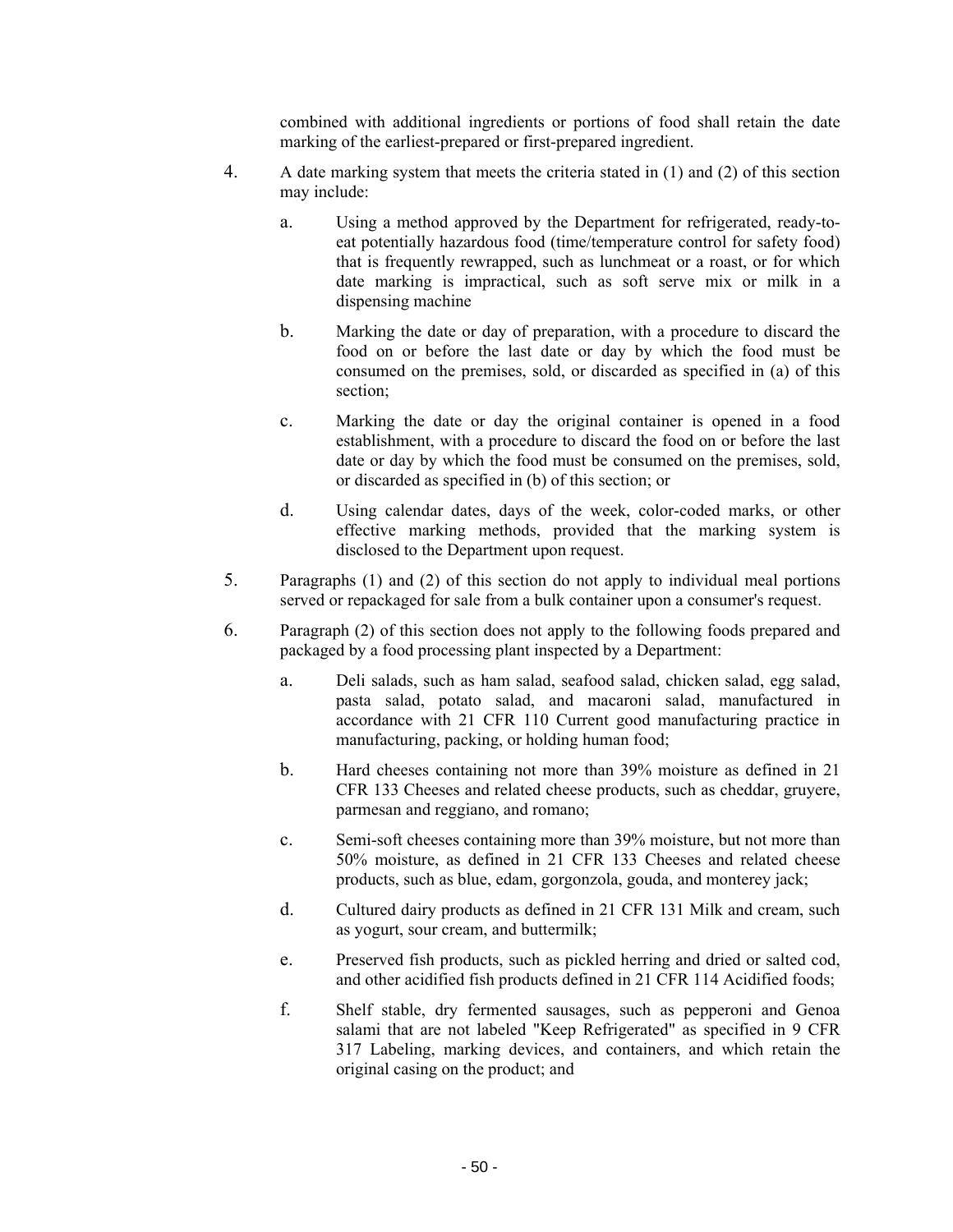- g. Shelf stable salt-cured products such as prosciutto and Parma (ham) that are not labeled "Keep Refrigerated" as specified in 9 CFR 317 Labeling, marking devices, and containers.
- \*B. A food establishment that packages potentially hazardous food (time/temperature control for safety food) that will be served in facilities providing food to highly susceptible populations using a reduced oxygen packaging method as specified in section 3-607 shall have a HACCP plan that contains the information specified under appendix G and that is provided to the Department for review and approval prior to implementation.
- \*C. The following foods may not be served or offered for sale in a ready-to-eat form to persons in a highly susceptible population:
	- 1. Raw animal foods such as raw fish, raw-marinated fish, raw molluscan shellfish, and steak tartare;
	- 2. A partially cooked animal food such as lightly cooked fish, rare meat, soft cooked eggs that are made from raw shell eggs and meringue;
	- 3. Raw seed sprouts;
	- 4. Juice that is not pasteurized or treated under an HACCP plan as specified in Appendix G of these rules and regulations, or contains a warning label as specified in Section 3-312(B) of these rules and regulations;
- \*D. Food may not be re-served to or from highly susceptible populations under the following conditions:
	- 1. Any food served to patients or clients who are under contact precautions in medical isolation or quarantine, or protective environment isolation may not be reserved to others outside.
	- 2. Packages of Food from any patients, clients, or other consumers should not be reserved to persons in protective environment isolation.

# **3-8 CONSUMER ADVISORY (Section Effective July 1, 2013)**

#### **\*3-801 Consumption of Animal Foods That Are Raw, Undercooked, or Not Otherwise Processed to Eliminate Pathogens**

- A. Except as specified in 3-502(C) and Subparagraph 3-502(K)(1) and in 3-702(A)-(D), if an animal food such as beef, eggs, fish, lamb, milk, pork, poultry, or shellfish is served or sold raw, undercooked, or without otherwise being processed to eliminate pathogens, either in ready-to-eat form or as an ingredient in another ready-to-eat food, the licensee shall inform consumers of the significantly increased risk of consuming such foods by way of a disclosure and reminder, as specified in  $(B)$  and  $(C)$  of this section using brochures, deli case or menu advisories, label statements, table tents, placards, or other effective written means.
- B. Disclosure shall include:
	- 1. A description of the animal-derived foods, such as "oysters on the half shell (raw oysters)," " undercooked eggs," and "hamburgers (can be cooked to order);" or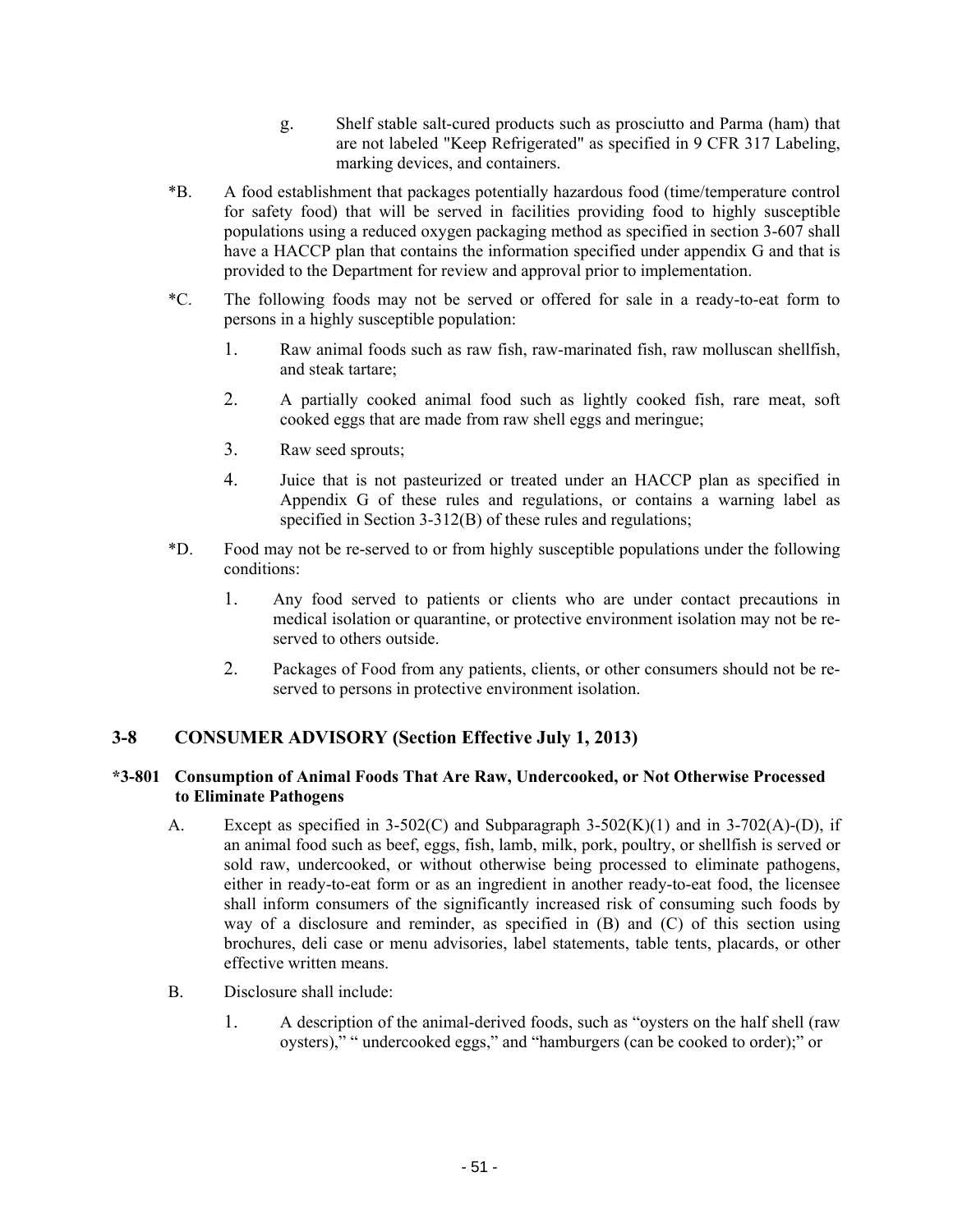- 2. Identification of the animal-derived foods by asterisking them to a footnote that states that the items are served raw or undercooked, or contain (or may contain) raw or undercooked ingredients.
- C. Reminder shall include asterisking the animal-derived foods requiring disclosure to a footnote that states:
	- 1. Regarding the safety of these items, written information is available upon request;
	- 2. Consuming raw or undercooked meats, poultry, seafood, shellfish, or eggs may increase your risk of foodborne illness; or
	- 3. Consuming raw or undercooked meats, poultry, seafood, shellfish, or eggs may increase your risk of foodborne illness, especially if you have certain medical conditions.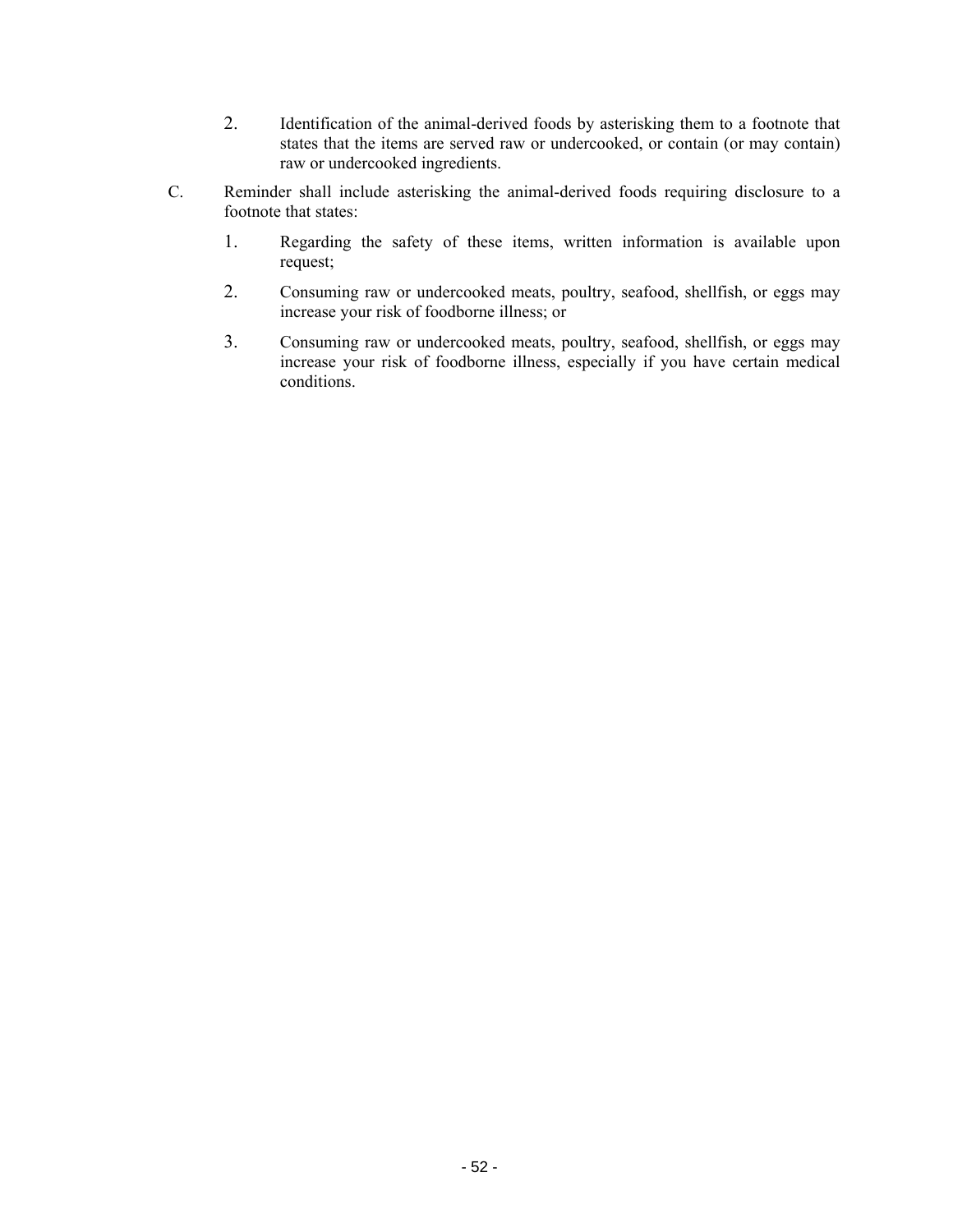# **CHAPTER 4**

# **WAREWASHING, EQUIPMENT, UTENSILS, AND LINENS**

# **4-1 MATERIALS FOR CONSTRUCTION AND REPAIR**

## **4-101 General**

All equipment, utensils and single-service articles shall be fabricated with safe materials; be of commercial design, that is certified or classified for sanitation by an American National Standards Institute (ANSI) accredited certification program or a design approved by the Department (see Appendix I); fabricated for durability under conditions of normal use; and resistant to denting, buckling, pitting, chipping, and crazing. Equipment, utensils, and single-service articles shall not impart odor, color, or taste, nor in any manner contribute to the contamination of food. Equipment and utensils shall be repaired with safe materials and maintained in good repair to comply with the requirements of this code.

## **4-102 Equipment Requirements**

All retail food establishments shall have at a minimum:

- A. Equipment and utensil washing facilities installed and operated in accordance with section 4-403 except retail food establishments that do not prepare food, package food, or dispense unpackaged food other than whole, uncut raw fruits and vegetables, and whole nuts in the shell;
- B. At least one manual handsink accessible to employees involved in food preparation and equipment and utensil washing in accordance with section 5-208; and
- C. A utility facility in accordance with section 5-210.

# **4-2 DESIGN AND CONSTRUCTION**

#### **4-201 Food Contact Surfaces**

Multi-use food-contact surfaces shall be:

- A. Smooth;
- B. Free of breaks, open seams, cracks, chips, pits, and similar imperfections;
- C. Free of sharp internal angles, corners, and crevices;
- D. Finished to have smooth welds and joints; and
- E. Accessible for cleaning and inspection by one of the following methods:
	- 1. Without being disassembled,
	- 2. By disassembly without the use of tools, or
	- 3. By easy disassembly with the use of only simple tools, such as mallets, screw drivers, or wrenches, that are kept in a readily accessible location near the equipment.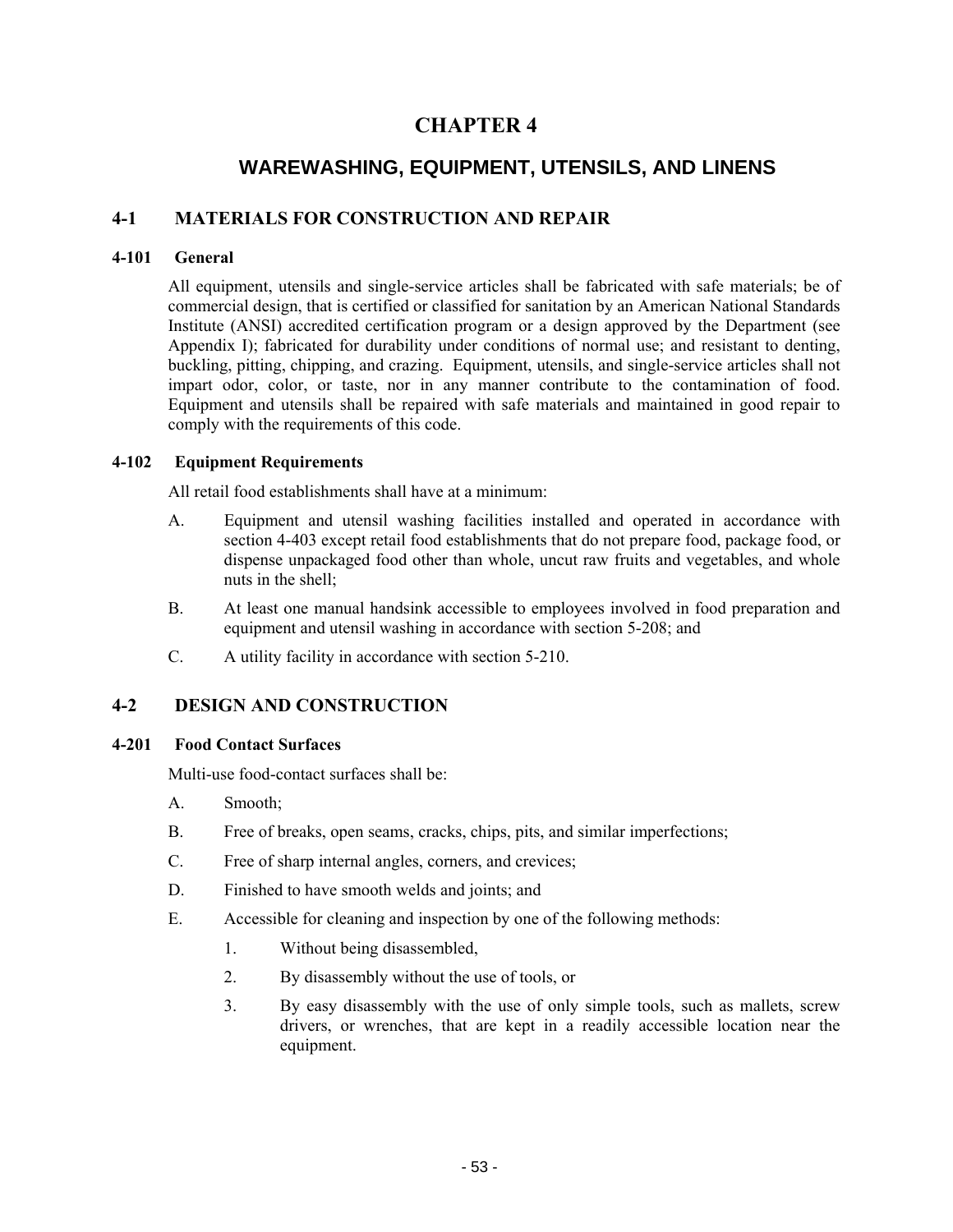#### **4-202 Use Limitations**

- A. Cast iron may only be used as a cooking surface which can include use in the service of food when used in an uninterrupted process from cooking through service.
- \*B. Ceramic, china, crystal utensils, and decorative utensils, such as hand-painted ceramic or china, that are used in contact with food shall be lead-free or contain levels of lead not exceeding the limits of the following utensil categories:

| <b>UTENSIL CATEGORY</b>                          | <b>DESCRIPTION</b>                | <b>MAXIMUM LEAD mg/L</b> |
|--------------------------------------------------|-----------------------------------|--------------------------|
| Beverage Mugs, Cups,<br>Pitchers                 | Coffee Mugs                       | 0.5                      |
| Large Hollowware<br>(excluding pitchers)         | Bowls $\geq 1.1$ L (1.16 QT)      |                          |
| Small Hollowware<br>(excluding cups and<br>mugs) | Bowls < 1.1 L $(1.16 \text{ QT})$ | 2 0                      |
| <b>Flat Tableware</b>                            | Plates, Saucers                   | 30                       |

\*C. Copper and copper alloys, such as brass, may not be used in contact with food that has a pH below 6 (e.g. vinegar, fruit juice, wine, carbonated beverage, etc.).

 Copper and copper alloys may be used in contact with beer brewing ingredients that have a pH below 6 in the prefermentation and fermentation steps of a beer brewing operation such as a brewpub or microbrewery.

- D. Enamelware shall not be used for storage or preparation of acidic foods (e.g. vinegar, tomato based sauces, juices, etc.).
- \*E. Galvanized metal may not be used to fabricate food-contact surfaces of equipment that is used for beverages, moist food, or hygroscopic food.
- F. Linens and napkins may not be used in contact with food unless they are used to line a container for the service of foods and the linens and napkins are replaced each time the container is refilled for a new consumer.
- G. Clean cloth gloves may be used in direct contact with food that will be subsequently cooked as required as specified in part 3-5 of these rules and regulations, such as frozen food or a primal cut of meat.
- H. Pewter alloys containing lead in excess of 0.05% may not be used as a food-contact surface.
- I. Solder and flux containing lead in excess of 0.2%, and cadmium, antimony, bismuth, or other toxic chemicals may not be used on surfaces that contact food.
- J. Except as specified in paragraphs 1, 2, and 3 of this section, wood and wicker may not be used as a food-contact surface.
	- 1. Hard maple or an equivalently hard, close-grained, nonabsorbent wood, provided it is not cracked, pitted or uncleanable, may be used for: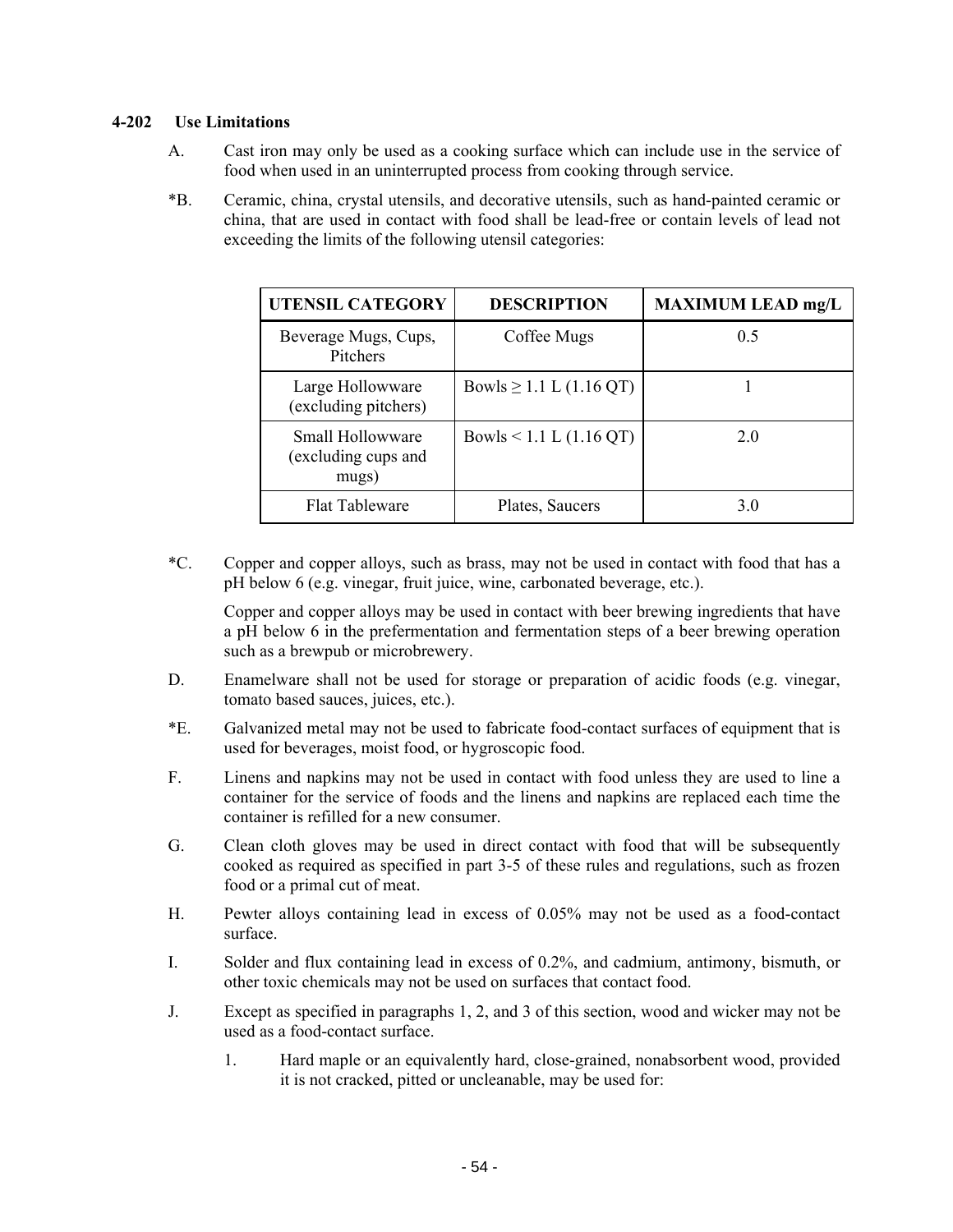- a. Cutting boards, cutting blocks, bakers' tables, bagel boards, and utensils such as rolling pins, doughnut dowels, salad bowls, pizza paddles, and chopsticks; and
- b. Wooden paddles used in confectionery operations for pressure scraping kettles when manually preparing confections at a temperature of 230°F  $(110^{\circ}C)$  or above.
- 2. Whole, uncut, raw fruits and vegetables, and nuts in the shell may be kept in the original wood or wicker containers until the fruits, vegetables, or nuts are used.
- 3. If the nature of the food requires removal of rinds, peels, husks, or shells before consumption, the whole, uncut, raw food may be kept in:
	- a. Untreated wood or wicker containers; or
	- b. Treated wood containers if the containers are treated with a preservative that meets the requirements specified by the Department in Preservatives for Wood, 21 CFR section 178.3800, (2008).
- K. Cutting surfaces that are scratched and scored must be resurfaced so as to be easily cleaned, or be discarded when these surfaces can no longer be effectively cleaned and sanitized.
- L. Wrapping of utensils or equipment handles with absorbent or difficult-to-clean material, such as string, wire or tape shall not be allowed.
- M. Newspaper, cloth, paper, oil cloth, cardboard, towels and other nonfood grade surfaces, such as grocery bags or retail store bags, are not approved food contact surfaces. This does not preclude the use of grocery bags for retail customers.

#### **4-203 Nonfood-Contact Surfaces**

Nonfood-contact surfaces shall be constructed of approved materials, in good repair, and be easily maintained in a clean and sanitary condition.

- A. In new or extensively remodeled retail food establishments, wood interior construction in walk-in cooler and freezer units shall be prohibited.
- B. Unfinished wood is not acceptable in food preparation, equipment or warewashing, or food storage areas other than those areas used solely as dry food storage areas.
- C. Surfaces of equipment or other areas, which are exposed to splash, food debris or which otherwise require frequent cleaning, shall be designed and fabricated to be smooth, durable, nonabsorbent, washable, free of unnecessary ledges, projections, or crevices, and readily accessible for cleaning.
- D. Wicker and wicker-like materials, in good repair can be used for service and display of prepackaged food. Service of bread or rolls in wicker or wicker-like materials is permissible if lined with dry linens or napkins, which are replaced each time the container is refilled for a new customer.
- E. Newspapers, cloth, paper, cardboard, towels, contact paper, foil, oil cloth, or similar materials shall not be used as liners for shelves, drawers, or drain boards.

### **4-204 Clean In Place (CIP) Equipment**

A. CIP equipment shall meet the characteristics of food-contact surfaces and shall be designed and constructed so that: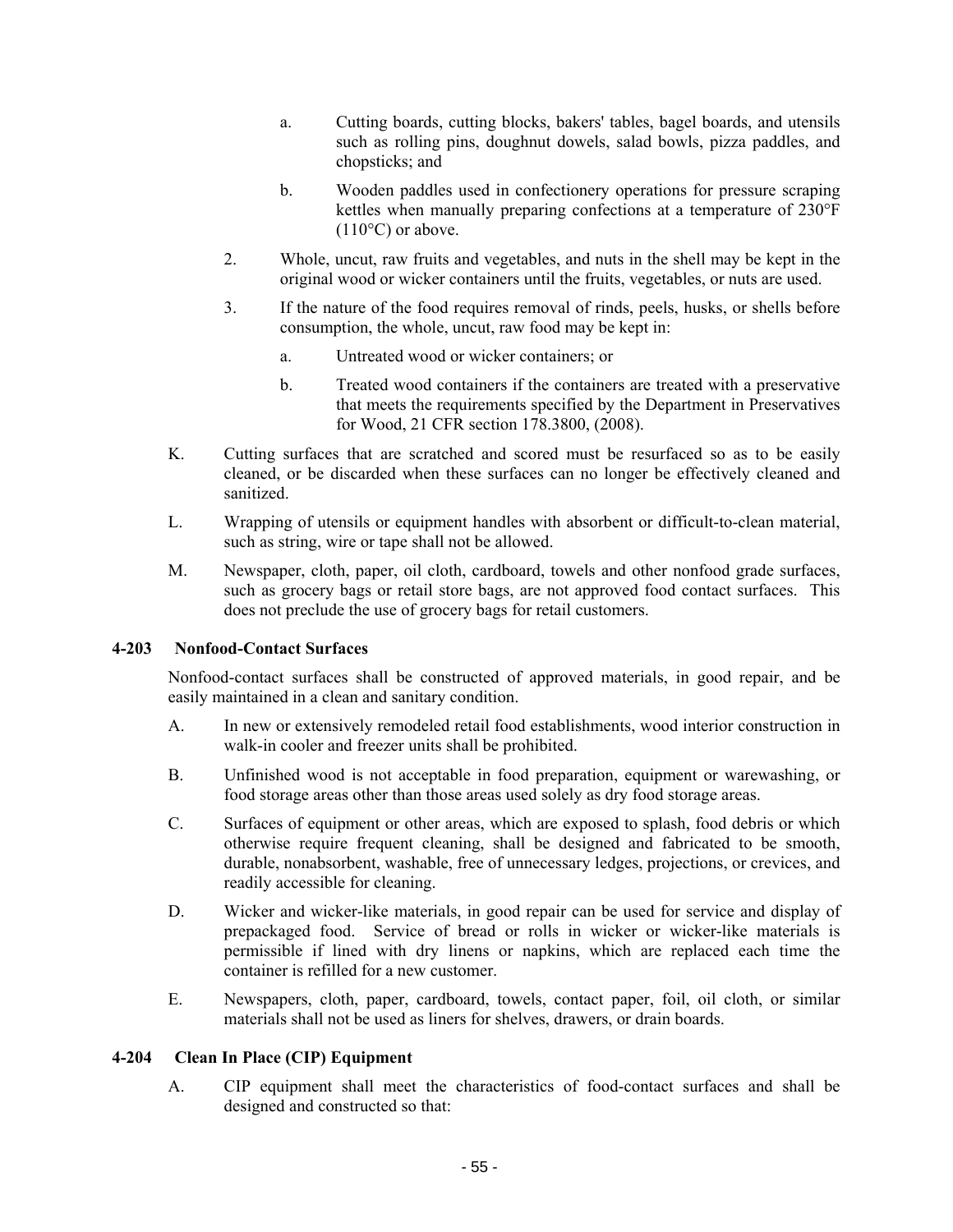- **\***1. Cleaning and sanitizing solutions circulate throughout a fixed system and contact all interior food-contact surfaces; and
- 2. The system is self-draining or capable of being completely drained of cleaning and sanitizing solutions.
- B. CIP equipment that is not designed to be disassembled for cleaning shall be designed with inspection access points to ensure that all interior food-contact surfaces throughout the fixed system are being effectively cleaned.

#### **4-205 "V" Threads, Use Limitation**

"V" type threads may not be used on food-contact surfaces, except for hot-oil cooking or filtering equipment.

#### **4-206 Hot-Oil Filtering Equipment**

Hot-oil filtering equipment shall meet the characteristics specified under food-contact surfaces as specified in section 4-201 or CIP equipment as specified in section 4-204 and shall be readily accessible for filter replacement and cleaning of the filter.

#### **4-207 Bearings and Gear Boxes, Leakproof**

Equipment containing bearings and gears requiring lubricants not made of safe materials shall be designed, constructed and maintained to ensure that the lubricant cannot leak, drip, or be forced into food or onto food-contact surfaces. Equipment designed to receive lubrication of bearings and gears on or within food-contact surfaces shall be lubricated with materials meeting the requirements of Lubricants, 21 CFR section 178.3570, (2008). (see Appendix E)

#### **4-208 Beverage Tubing, Separation**

Beverage tubing and cold-plate beverage cooling devices shall not be installed in contact with stored ice. This section does not apply to cold plates that are constructed integrally with an ice storage bin.

#### **4-209 Ice Units, Separation of Drains**

Liquid waste drain lines may not pass through an ice machine or ice storage bin.

#### **4-210 Condenser Unit, Separation**

If a condenser unit is an integral component of equipment, the condenser unit shall be separated from the food and food storage space by a dustproof barrier.

## **\*4-211 Molluscan Shellfish Tanks**

- A. Except as specified in B of this section, molluscan shellfish life support system display tanks may not be used to store or display shellfish that are offered for human consumption and shall be conspicuously marked so that it is obvious to the consumer that the shellfish are for display only.
- B. Molluscan shellfish life-support system display tanks that are used to store or display shellfish that are offered for human consumption shall be operated and maintained in accordance with an approval granted by the department or an approved HACCP plan that:
	- 1. Is submitted by the licensee and approved as specified in section 11-403; and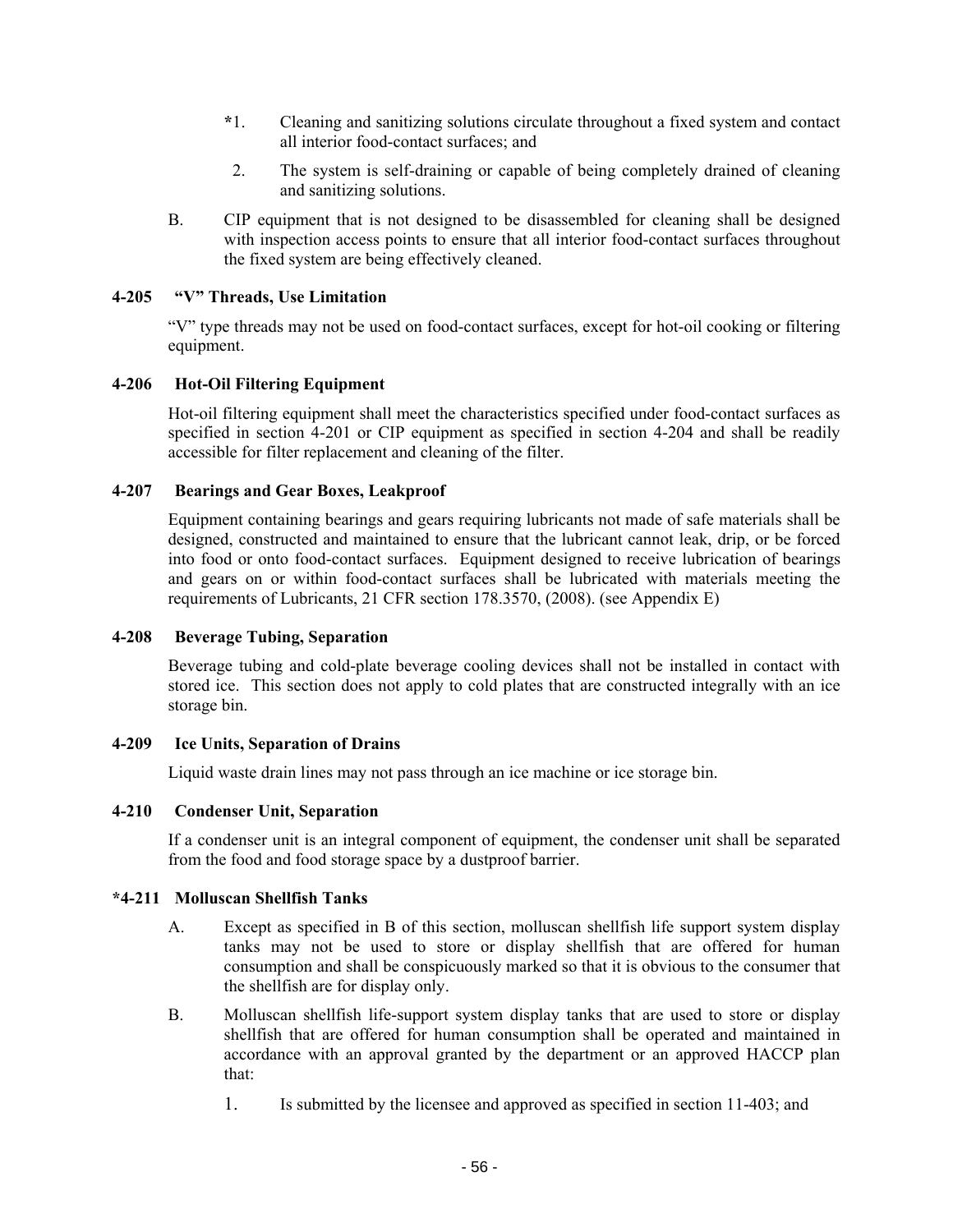- 2. Ensures that:
	- a. Water used with fish other than molluscan shellfish does not flow into the molluscan tank,
	- b. The safety and quality of the shellfish as they were received are not compromised by the use of the tank, and
	- c. The identity of the source of the shell stock is retained as specified in section  $3-201(B)$ .

# **4-212 Ventilation and Ventilation Hood Systems**

All rooms shall have sufficient ventilation to keep them free of excessive heat, steam, condensation, vapors, obnoxious odors, smoke, and fumes. Ventilation systems shall comply with applicable building department and fire prevention bureau requirements, and when vented to the outside shall not create an unsightly, harmful, or unlawful discharge. Ventilation systems shall comply with 2006 International Mechanical Code (IMC). When local building and/or fire departments have adopted codes equivalent or more stringent than the above, those codes shall apply.

- A. Ventilation Hood Systems. Ventilation systems shall be sufficient in number, capacity, and designed and constructed according to 2006 International Mechanical Code, chapter 5, sections 507 and 508. Ventilation systems and devices shall be designed to prevent grease or condensation from collecting on walls and ceilings, and from dripping into food or onto food-contact surfaces. Hood filters or other grease extracting equipment shall be easily removable for cleaning and replacement when not designed for in place cleaning. Hood filters shall remain in place whenever the system is in operation.
- B. Equipment from which aerosols, obnoxious odors, noxious fumes, or vapors may originate shall be effectively vented to the outside air or vented through an approved ventilation system.
	- 1. Type I hoods shall be installed where cooking appliances produce grease or smoke such as occurs with grills, fryers, broilers, ranges and woks.
	- 2. Type II hoods shall be installed where cooking or dish washing appliances produce heat, steam or products of combustion but do not produce grease or smoke. This includes steamers, pasta cookers and high temperature sanitizing dish washing machines. This does not apply to under-counter-type commercial dishwashing machines.
	- 3. Intake and exhaust ducts shall be maintained to prevent the entrance of dust, dirt, and other contaminating materials.
	- 4. In new or extensively remodeled retail food establishments, restrooms shall be mechanically vented to the outside.
- C. Except for mobile retail food establishments, make up air must be filtered and mechanically introduced into the establishment at a volume equal to or greater than what is exhausted.
- D. Fire prevention, extinguishing equipment and lighting systems shall be installed in a ventilation system or hood so as to not create a cleaning problem.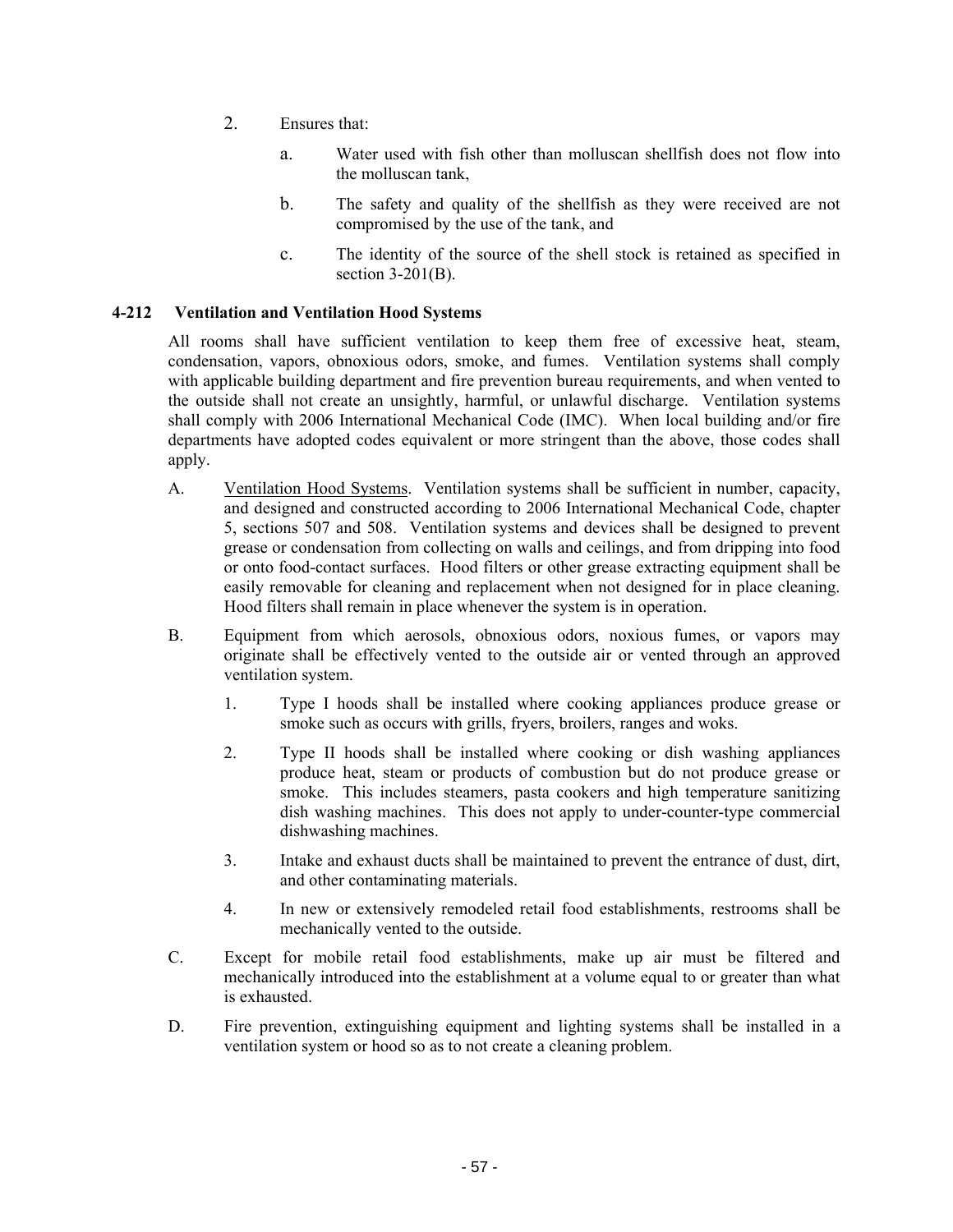# **4-3 LOCATION AND INSTALLATION**

# **4-301 Equipment, and Storage Cabinets, Contamination Prevention**

- A. The storage of cleaned and sanitized equipment, utensils, laundered linens, laundered clothing and single-service and single-use articles may not be located:
	- 1. In locker areas;
	- 2. In toilet rooms and their vestibules;
	- 3. In dressing rooms;
	- 4. In garbage, recycling, or composting rooms;
	- 5. In mechanical rooms;
	- 6. Under water and sewer lines that are not shielded to intercept potential drips;
	- 7. Under leaking automatic fire sprinkler heads, or under lines on which water has condensed;
	- 8. In a private home;
	- 9. Under open stairwells; or
	- 10. Under other sources of contamination.
- B. A storage cabinet used for linens or completely packaged single-service or single-use articles may be stored in a locker area.

# **4-302 Fixed Equipment, Spacing or Sealing**

Equipment, including ice makers and ice storage equipment, shall not be located under sewer lines that are not shielded to intercept potential drips or under leaking water lines, including leaking automatic fire sprinkler heads, or under lines on which water has condensed.

- A. Table-Mounted Equipment
	- 1. Table-mounted equipment shall be installed to facilitate the cleaning of the equipment and the adjacent areas.
	- 2. Equipment that is mounted on tables or counters, unless portable, shall be sealed to the table or counter, or elevated on legs to provide at least a 4-inch (10 cm) clearance between the table or counter, except that if no part of the table under the equipment is more than 18 inches (46 cm) from cleaning access, the clearance space shall be three (3) inches (8 cm) or more; or if no part of the table under the equipment is more than three (3) inches (8 cm) from cleaning access, the clearance space shall be two (2) inches (5 cm) or more.
	- 3. Equipment is portable within the meaning of this section if:
		- a. It is small and light enough to be moved easily by one person; or
		- b. Is equipped with a mechanical means of safely tilting the unit for cleaning; and
		- c. It is table-mounted, such as powered mixers, grinders, slicers, tenderizers, and similar equipment; and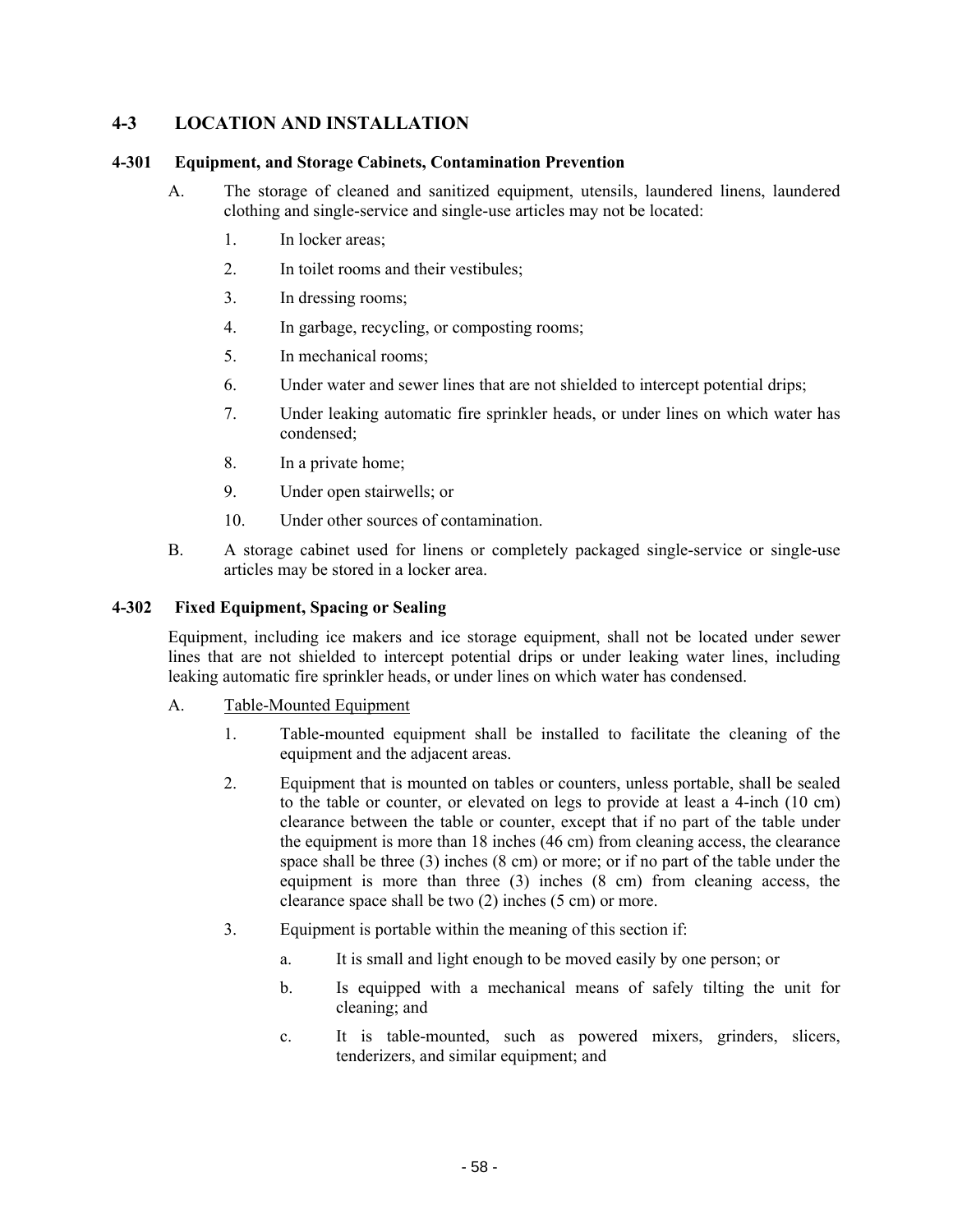d. It has no utility connection, has a utility connection that disconnects quickly, or has a flexible utility connection line of sufficient length to permit the equipment to be moved for easy cleaning.

# B. Floor-Mounted Equipment

- 1. Floor-mounted equipment, unless easily moveable, shall be:
	- a. Sealed to the floor; or
	- b. Elevated on sanitary legs to provide at least a 6-inch (15 cm) clearance between the floor and equipment, except that equipment may be elevated to provide at least a 4-inch (10 cm) clearance between the floor and equipment if the floor under the equipment is no more than six (6) inches (15 cm) from cleaning access;
	- c. Display shelving units, display refrigeration units, and display freezer units are exempt from the provisions of Paragraph 1, a and b of this section if they are installed so that the floor beneath the units can be cleaned.
- 2. Equipment is easily moveable if:
	- a. It is mounted on commercially designed wheels or casters; and
	- b. It has no utility connection, or has a utility connection that disconnects quickly, or has a flexible utility line of sufficient length to permit the equipment to be moved for cleaning.
- 3. Grease-Use Equipment. Grease-use equipment, in which fats and oils are utilized as the heat transfer agent or which is used in preparation of foods that produce grease, shall be installed to facilitate cleaning around and beneath the equipment by means of:
	- a. Rollers or casters with a utility connection that disconnects quickly, or has a flexible utility line of sufficient design and length to permit the equipment to be moved for easy cleaning; or
	- b. Mounted on 6 inch (15.24 cm) sanitary legs; or
	- c. Cantilever mounted to the wall at least 6 inches (15.24 cm) above the floor.
- C. Space Between Adjoining Units
	- 1. The space between adjoining units, and between or above a unit and the adjacent wall or ceiling, shall be closed unless exposed to seepage, in which event it shall be sealed; or sufficient space shall be provided to facilitate easy cleaning between, behind, and beside or above all such equipment. (See Figure 1 and Figure 2)
	- 2. Space required between or behind walls or equipment shall be based on the following distances: (See Figure 1 and Figure 2)
		- a. When distance "A" is 2 feet (0.61 M) or less, distance "B" must be at least 6 inches (15 cm).
		- b. When distance "A" is over 2 feet (0.61 M) but less than 6 feet (1.8 M), distance "B" must be at least 12 inches (30 cm).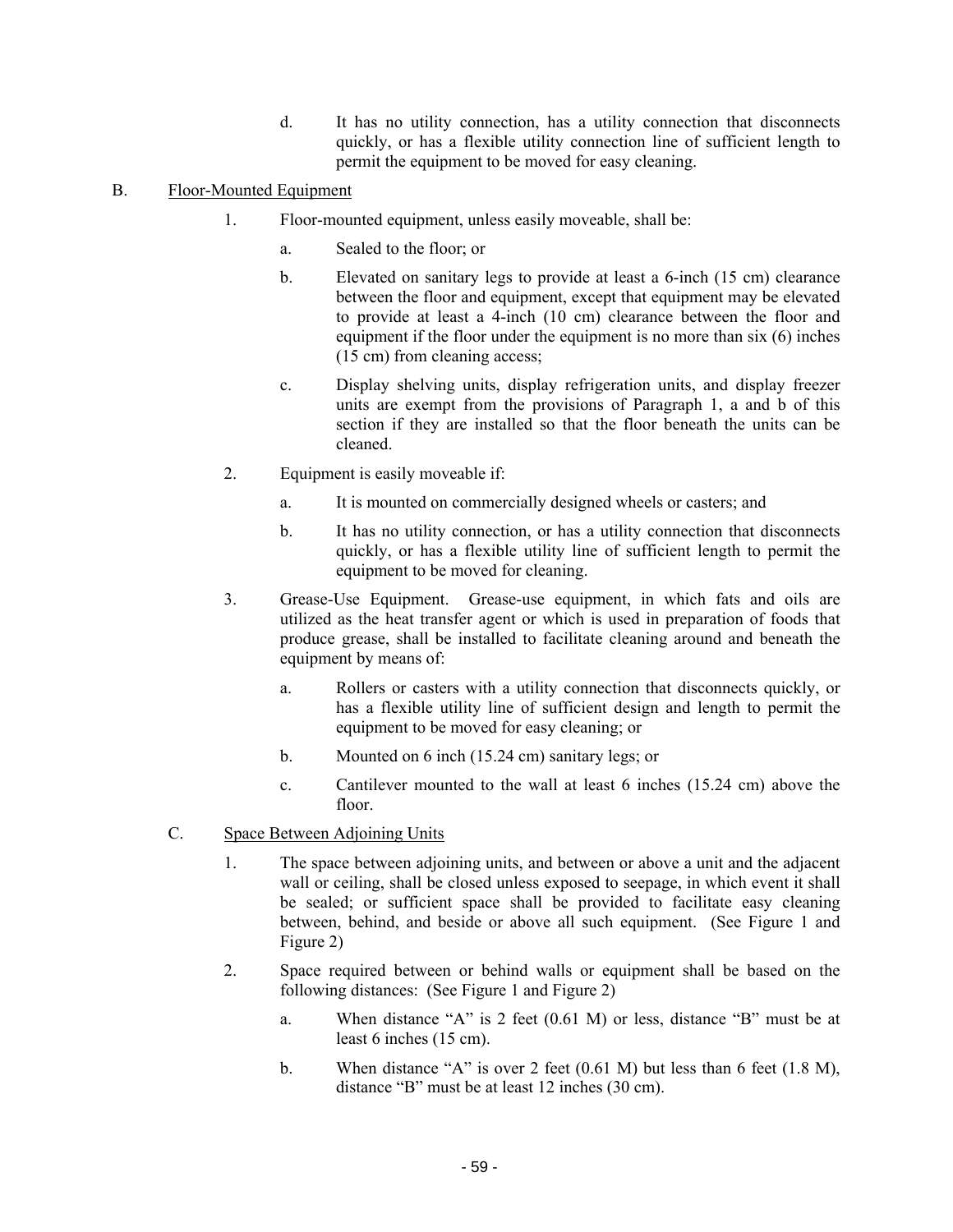- c. When distance "A" is 6 feet (1.8 M) or more, then distance "B" must be at least 18 inches (46 cm).
- 3. When rollers or casters are installed on equipment, the space requirements between adjoining units may not apply.



FIGURE 1



#### FIGURE 2

D. Aisles and Working Spaces. Aisles and working spaces between units of equipment and between equipment and walls shall be unobstructed and of sufficient width to permit employees to perform their duties readily without contamination of food or food-contact surfaces by clothing or personal contact. All easily moveable storage equipment such as dollies, skids, racks, and open-ended pallets shall be positioned to provide accessibility to working areas.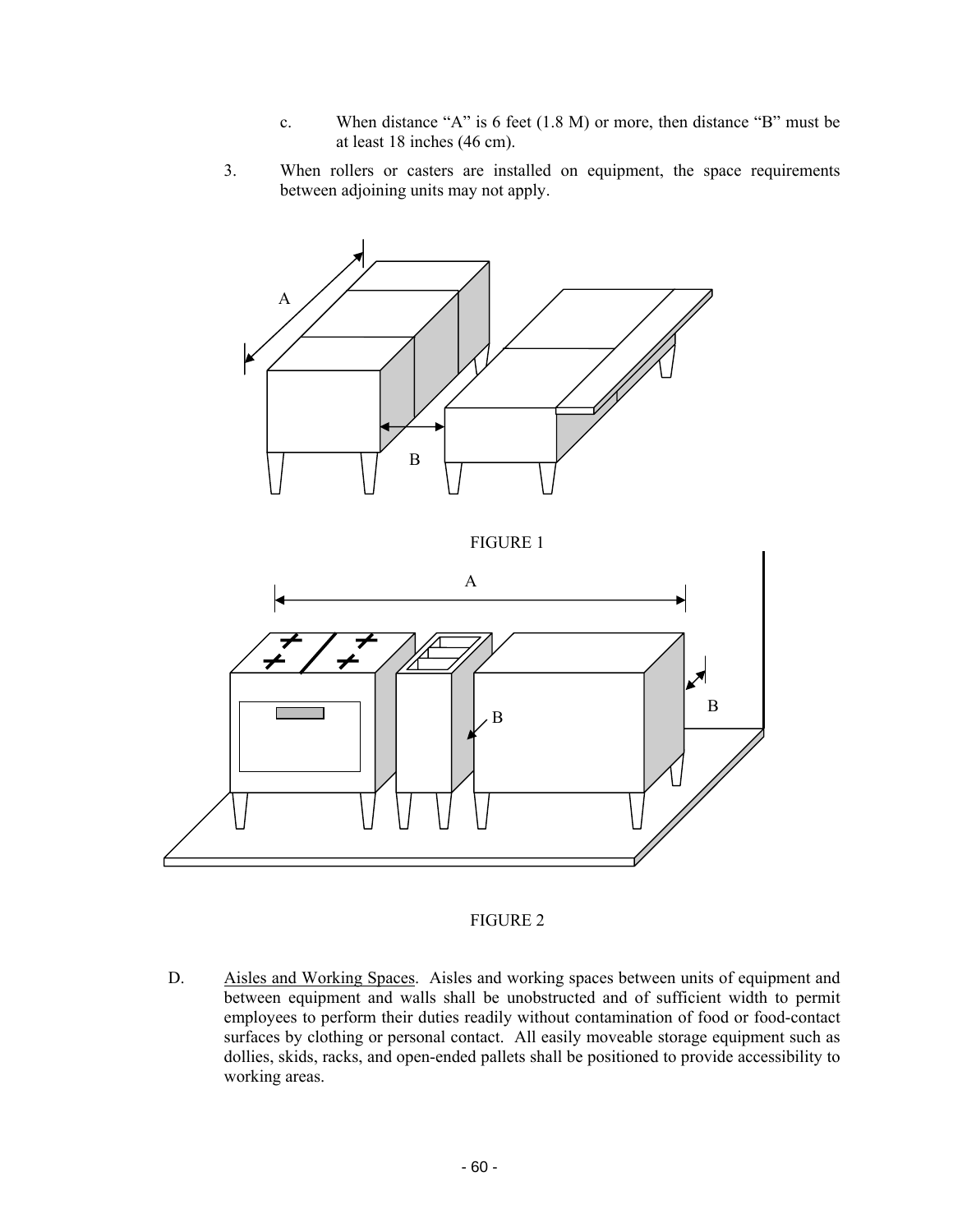- E. Kick Plates, Removable. Kick plates shall be designed so that the areas behind them are accessible for inspection and cleaning by being:
	- 1. Removable by one of the methods specified in section  $4-201(E)(1-3)$  of these rules and regulations or capable of being rotated open; and
	- 2. Removable or capable of being rotated open without unlocking equipment doors.

# **4-4 EQUIPMENT AND UTENSIL CLEANING AND SANITIZATION - TESTING DEVICES**

## **4-401 Temperature Measuring Devices**

Temperature measuring devices shall be provided and used. Surfaces of food temperature measuring devices that come in contact with food shall be cleaned and sanitized before use or storage.

- \*A. Temperature measuring devices shall be available, used, capable of reading both hot and cold temperatures, and shall have a numerical scale that includes the range of (0°- 220 $^{\circ}$ F), printed record, or digital readout in increments no greater than  $2^{\circ}$ F (1 $^{\circ}$ C). Temperature measuring devices shall be used to determine required food temperature(s) and shall be accurate to  $\pm 2^{\circ}$ F (1°C).
- \*B. A temperature measuring device with a suitable small diameter probe that is capable of measuring the temperature of thin masses shall be provided and readily accessible to accurately measure the temperature in thin foods such as meat patties and fish fillets, if this type of food is prepared.
- C. Ambient air and warewashing temperature measuring devices shall have a numerical scale, printed record, or digital readout in increments no greater than  $2^{\circ}$ F or  $1^{\circ}$ C and shall be accurate to  $+3^{\circ}F(2^{\circ}C)$ .
- D. Each mechanically refrigerated and each hot food storage unit storing potentially hazardous food (time/temperature control for safety food) shall be provided with a numerically scaled indicating temperature measuring device. Temperature measuring devices used to measure the air temperature of cold holding units shall be conspicuously located in the upper one-third of the unit. Temperature measuring devices used to measure the air temperature of hot food storage units shall be conspicuously located in the lower one-third of the unit.
- E. Temperature measuring devices shall be checked and calibrated as necessary to ensure their accuracy.
- F. Where it is impractical to install temperature measuring devices on equipment, such as heat lamps, calrod units, or insulated food transport carriers, a temperature measuring device, as required in part A of this section, shall be available and used to check internal food temperature.

# **4-402 Testing Devices**

- A. An appropriate test kit or other device designed to accurately measure the concentration in parts per million (mg/L) of the sanitizing solution shall be available and used.
- B. Where chemicals are used to wash fruits and vegetables in the establishment, the chemicals shall be prepared and used in accordance with the manufacture's labeled **instructions**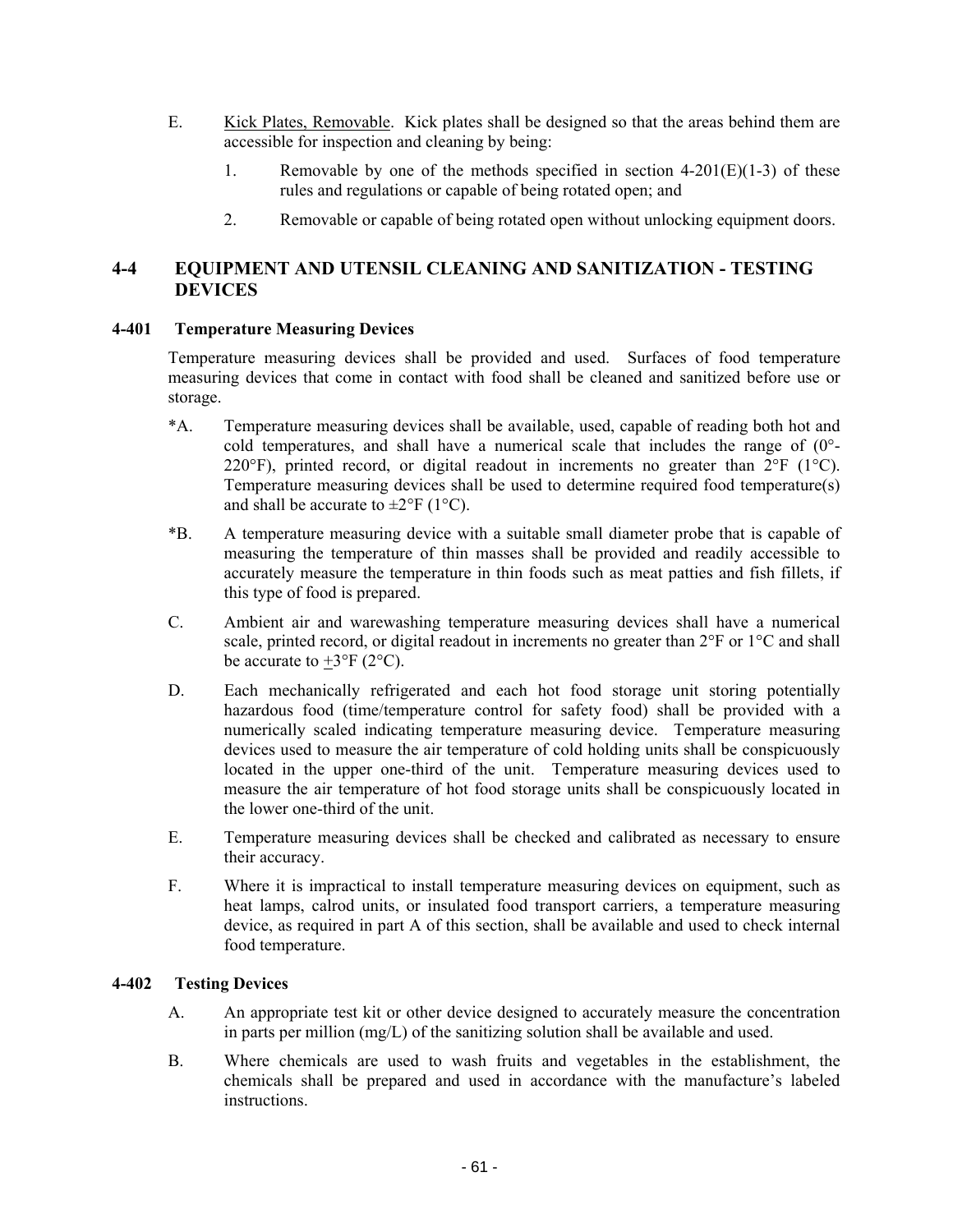C. Where heat sanitization is used in mechanical warewashing machines, an accurate machine or water line mounted temperature gauge must be present. In the event a mounted temperature gauge is not present, an appropriate irreversible registering temperature indicator, such as a maximum read temperature, measuring device or heat sensitive tape shall be available and used to verify proper sanitization.

## **4-403 Manual Cleaning and Sanitization**

In new or extensively remodeled retail food establishments, equipment and utensil washing facilities in accordance with section (A) of this section shall be provided for washing, rinsing, and sanitizing equipment and utensils.

- A. Except as specified in paragraph (C) of this section, a sink with at least three compartments shall be provided for manually washing, rinsing, and sanitizing equipment and utensils. Each compartment of the sink shall be supplied with hot and cold drinking running water.
- B. Sink compartments shall be self-draining and large enough to accommodate immersion of the largest equipment and utensils. If equipment or utensils are too large for the sink compartments, a warewashing machine or alternative equipment as specified in paragraph (C) of this section shall be used.
- C. Alternative manual warewashing equipment may be used when there are special cleaning needs or constraints and the Department has approved the use of the alternative equipment. Alternative manual warewashing equipment may include:
	- 1. High-pressure detergent sprayers;
	- 2. Low- or line-pressure spray detergent foamers;
	- 3. Other task-specific cleaning equipment;
	- 4. Brushes or other implements;
	- 5. Two-compartment sinks as specified in paragraph D of this section.
	- 6. Mechanical cleaning and sanitization as specified in Sections 4-404, 4-405 and 4- 406.
- D. A two-compartment sink may be used in an existing retail food establishment only if:
	- 1. The Department has approved its use; and
	- 2. The nature of warewashing is limited to batch operations such as between cutting one type of raw meat and another or cleanup at the end of a shift, where the number of items cleaned is limited, and where the cleaning and sanitizing solutions are made up immediately before use and drained immediately after use. \*If a detergent-sanitizer is used to sanitize in a cleaning and sanitizing procedure where there is not a distinct water rinse between the washing and sanitizing steps, then the detergent-sanitizer shall be approved and used according to the manufacturer's specifications.
	- 3. A two-compartment sink may not be used for warewashing operations such as where cleaning and sanitizing solutions are used for a continuous or intermittent flow of kitchenware or tableware in an ongoing warewashing process.
- E. In manual warewashing operations, a temperature measuring device shall be provided and readily accessible for frequently measuring the washing and sanitizing temperatures. The temperature of the wash solution shall be maintained at not less than  $110^{\circ}F(43^{\circ}C)$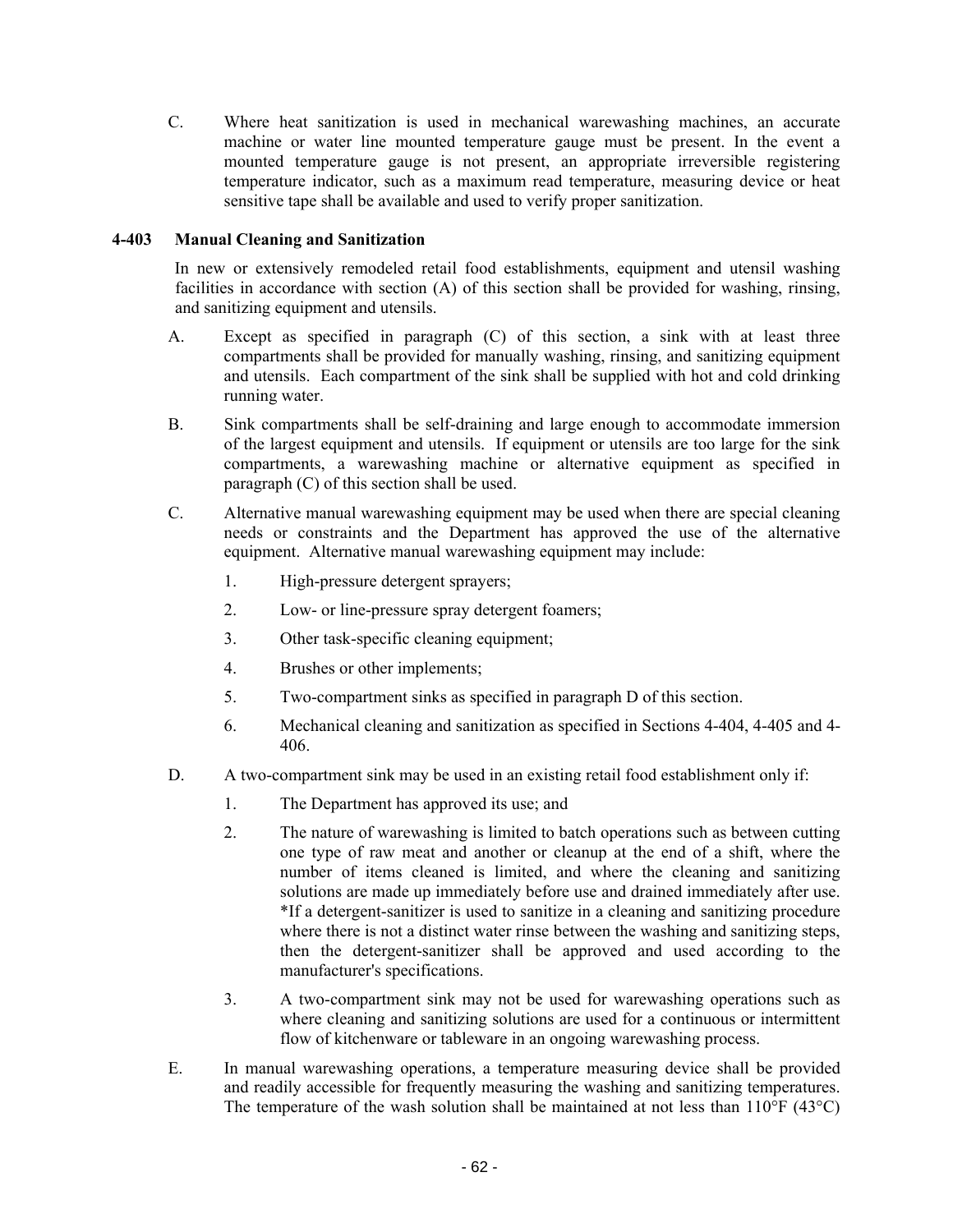unless a different temperature is specified on the cleaning agent manufacturer's label instructions.

- F. Equipment and utensils shall be pre-flushed or pre-scraped, and when necessary, presoaked to remove gross food particles and soil.
- G. When a three-compartment sink is utilized for warewashing or when equipment such as slicers, grinders, kettles, and mixers are cleaned and sanitized in place, the operation shall be conducted in the following sequence:
	- 1. The sinks or equipment used for warewashing shall be cleaned and sanitized before use; and
	- 2. Equipment and utensils shall be thoroughly cleaned in the first compartment with a clean detergent solution that is mixed in accordance with the manufacturer's label and a temperature of at least  $110^{\circ}$ F (43 $^{\circ}$ F).
	- 3. Equipment and utensils shall be rinsed free of detergent and abrasive with clean water in the second compartment; and
	- \*4. Equipment and utensils shall be sanitized in the third compartment according to one of the methods included in section 4-403 (I)(1-4).
- \*H. When pressure spray methods are utilized for cleaning and sanitizing, the equipment and utensils shall be thoroughly flushed with a detergent-sanitizer solution until the article is free of food particles and soil. The detergent-sanitizer shall be used in accordance with the manufacturer's instructions and shall be of the type that does not require a potable water rinse when used according to those instructions.
- \*I. The food-contact surfaces of all equipment and utensils shall be sanitized by:
	- 1. Immersion for at least  $\frac{1}{2}$  minute in clean, hot water of a temperature of at least  $170^{\circ}$ F (77 $^{\circ}$ C); or
	- 2. Immersion for at least 1 minute in a clean solution containing a minimum of 50 parts per million (mg/L) and no more than 200 parts per million (mg/L) of available chlorine as a hypochlorite and having a temperature of at least 75°F  $(24\text{°C})$ ; or
	- 3. Immersion for at least 1 minute in a clean solution containing at least 12.5 parts per million (mg/L) of available iodine, having a pH range not higher than 5.0, unless otherwise certified to be effective by the manufacturer, and at a temperature of at least 68°F (20°C); or
	- 4. Immersion in a clean solution containing a quaternary ammonia product at a minimum of 75°F (24°C) or any other chemical sanitizing agent allowed under Sanitizers, 40 CFR 180.940 (2005).
	- 5. Treatment with steam that is free from materials or additives other than those specified in 21 CFR section 173.310, (2003) in the case of equipment too large to sanitize by immersion, but in which steam can be confined; or
	- 6. Rinsing, spraying, or swabbing with a chemical sanitizing solution containing at least the strength required for that particular sanitizing solution in section 4- 403(I)(2-4) for equipment too large to sanitize by immersion.
	- 7. If a chemical not specified in paragraphs (2)-(4) of this section is used, the licensee shall demonstrate to the Department that the solution achieves sanitization and the use of the solution shall be approved; or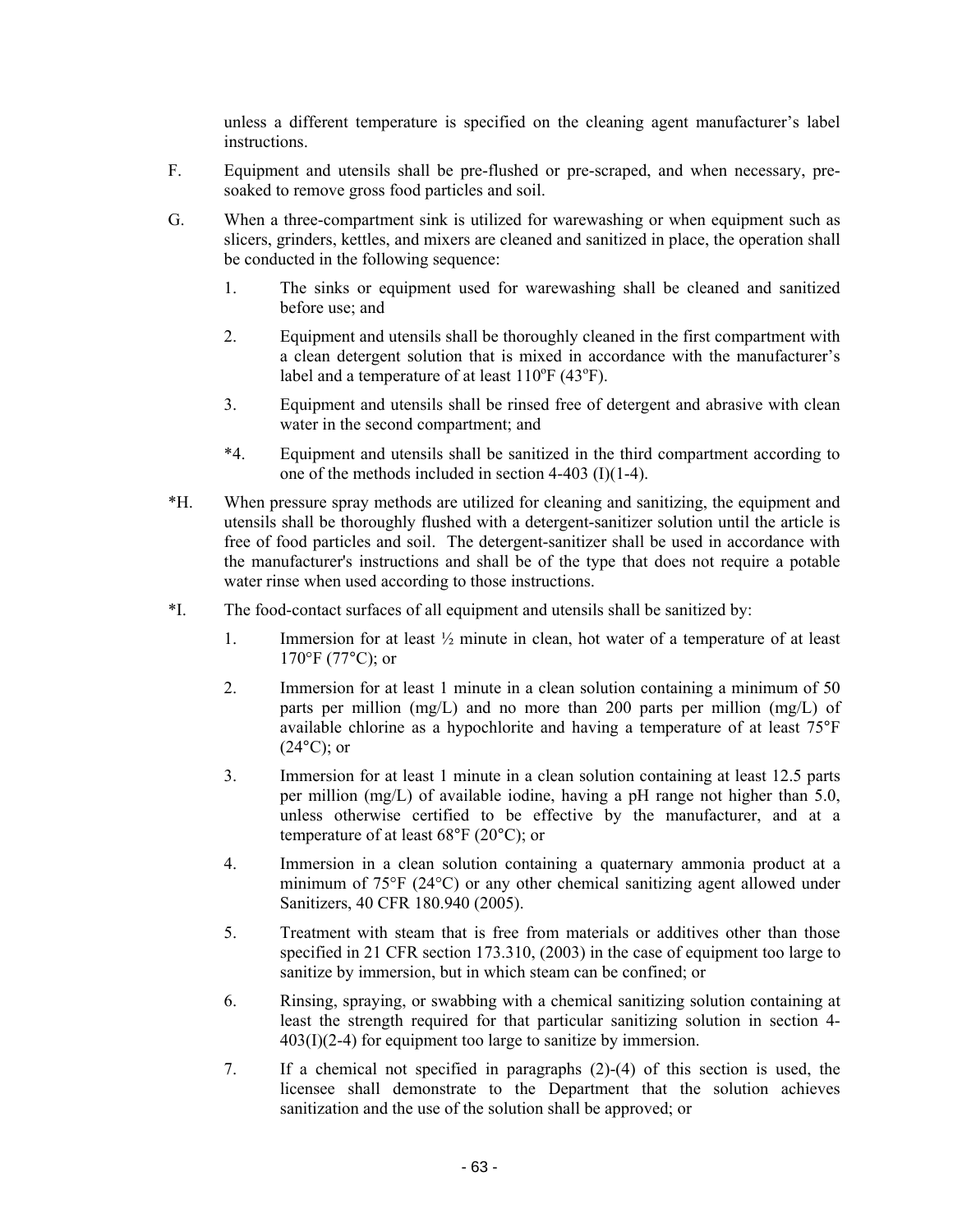- 8. If a chemical sanitizer other than chlorine, iodine, or a quaternary ammonium compound is used, it shall be registered with EPA and applied in accordance with the EPA registered label use instructions.
- \*J. When hot water is used for sanitizing, the following equipment shall be provided and used:
	- 1. An integral heating device or fixture installed in, on, or under the sanitizing compartment of the sink which is capable of maintaining the water at a temperature of at least 170°F (77°C); and
	- 2. A numerically-scaled indicating temperature measuring device, accurate to  $\pm 3^{\circ}F$  $(\pm 2^{\circ}C)$ , located convenient to the sink for frequent checks of water temperature; and
	- 3. Utensil racks, baskets, or other appropriate means to permit complete immersion of utensils and equipment in the hot water.
- \*K. Chemicals used for sanitization, shall not have concentrations higher than the maximum permitted under Sanitizers, 40 CFR 180.940 (2005).

# **4-404 Mechanical Cleaning and Sanitization**

- A. Cleaning and sanitizing may be done by spray-type, immersion warewashing, or by any other type of machine or device if it is demonstrated that it thoroughly cleans and sanitizes equipment and utensils. These machines and devices shall be properly installed and maintained in good repair. Machines and devices shall be operated in accordance with manufacturer's instructions. Utensils and equipment placed in the machine shall be exposed to all warewashing cycles. Automatic detergent dispensers, wetting agent dispensers, and liquid sanitizer injectors shall be properly installed and maintained.
- B. The pressure of final rinse water supplied to spray-type warewashing machines shall not be less than 15 pounds per square inch (1.05 kg per sq cm) nor more than 25 pounds per square inch (1.76 kg per sq cm) measured in the water line immediately upstream from the final rinse control valve. A 1/4 inch (6.4 millimeters) Iron Pipe Size (IPS) valve shall be provided immediately upstream from the final control valve to permit checking the flow pressure of the final rinse water. In all new installations, a pressure gauge shall be provided for use with the IPS valve. This section does not apply to a machine that uses only a pumped sanitizing rinse.
- C. Machine or water-line mounted numerically-scaled indicating temperature monitoring device, accurate to  $\pm 3^{\circ}F \ (\pm 2^{\circ}C)$ , shall be provided to indicate the temperature of the water in each tank of the machine and the temperature of the final rinse water as it enters the manifold.
- D. Rinse water tanks shall be protected by baffles, curtains, or other effective means to minimize the entry of wash water into the rinse water. Conveyors in warewashing machines shall be accurately timed to ensure proper exposure times in wash and rinse cycles in accordance with manufacturer's specifications attached to the machines.
- E. Equipment and utensils shall be flushed or scraped and, when necessary, soaked to remove gross food particles and soil prior to being washed in a warewashing machine unless a pre-wash cycle is a part of the warewashing machine operation. Equipment and utensils shall be placed in racks, trays, or baskets, or on conveyors, in a way that exposes food-contact surfaces to the unobstructed application of detergent wash and clean rinse waters, and that permits free draining.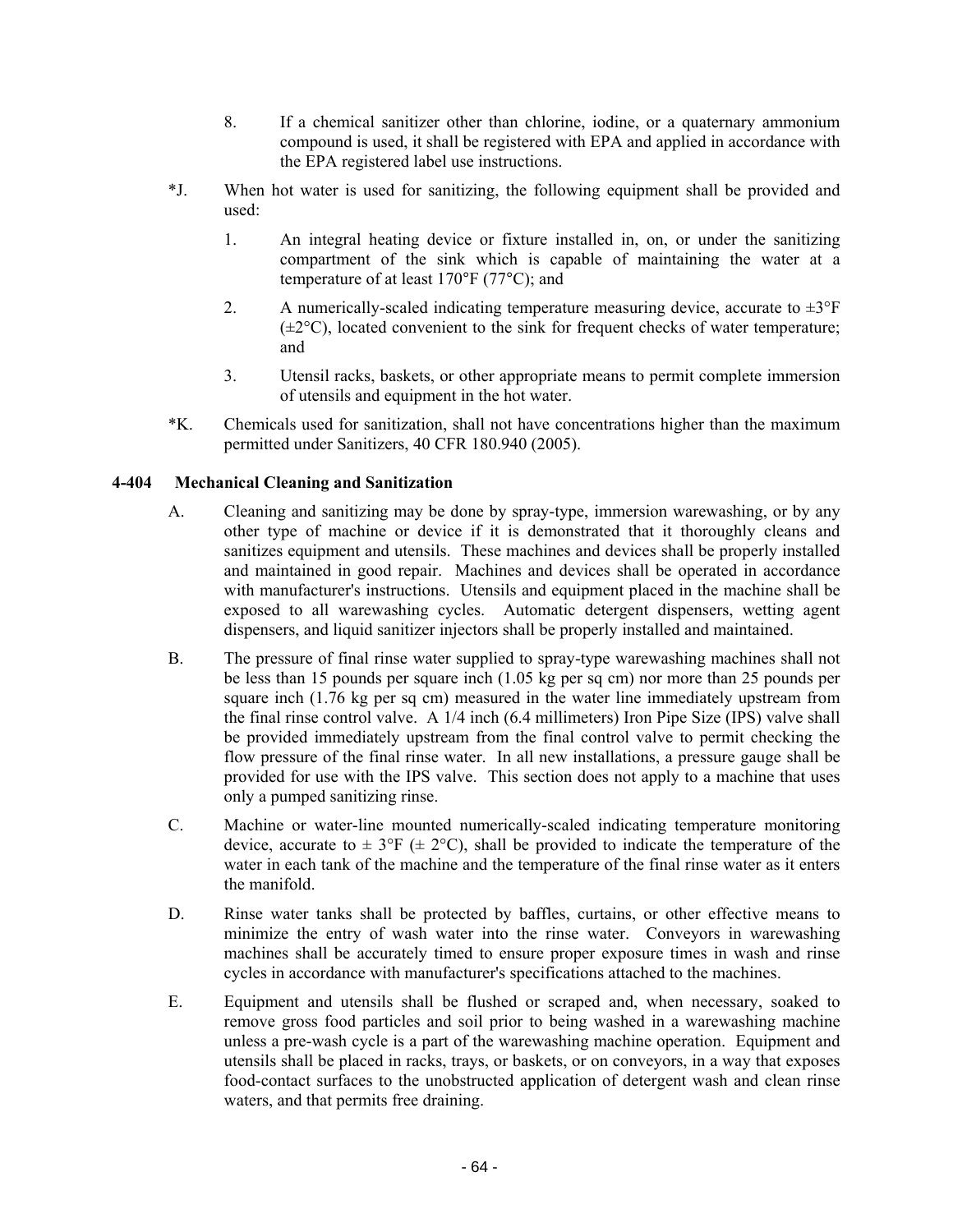- F. Chemical sanitizing warewashing machines (single-tank, stationary-tank, door-type machines, and spray-type glass washers) may be used provided that:
	- 1. The temperature of the wash water shall not be less than 120°F (49°C);
	- 2. The wash water shall be kept clean; and
	- 3. Chemicals added for washing and sanitization purposes shall be automatically dispensed; and
	- \*4. Utensils and equipment shall be exposed to the final chemical sanitizing rinse in accordance with the manufacturer's specifications for time and concentration; and
	- \*5. The chemical sanitizing rinse water temperature shall not be less than 75°F (24°C) nor less than the temperature specified by the machine's manufacturer; and
	- \*6. Chemical sanitizers shall meet the requirements specified 40 CFR 180.940 (2005) and be applied in accordance with the EPA registered label use instructions.
- \*G. Hot water sanitizing warewashing machines may be used, provided that wash water and pumped rinse water is kept clean and the wash solution temperature is maintained at not less than the temperatures stated in this section 4-404(G)(1-5).

Achieving a utensil and/or equipment surface temperature of 160°F (71°C) is an acceptable means of testing the sanitization process of a hot water sanitizing warewashing machine.

1. Single-tank, stationary-rack, dual-temperature machines:

Wash temperature 150°F (66°C)

2. Single-tank, stationary-rack, single-temperature machine:

Wash temperature 165°F (74°C)

3. Single-tank, conveyor machine:

Wash temperature 160°F (72°C)

4. Multi-tank, conveyor machine:

Wash temperature 150°F (66°C)

Pumped rinse temperature 160°F (72°C)

- 5. Single-tank, pot, pan, and utensil washer (either stationary or moving rack): Wash temperature 140°F (60°C)
- \*H. Mechanical Warewashing Equipment, Hot Water Sanitization Temperatures

In mechanical warewashing machines the temperature of the fresh hot water sanitizing rinse as it enters the manifold may not be more than 194°F (90°C), or less than:

- 1. For a stationary rack, single temperature machine, 165°F (74°C); or
- 2. For all other machines 180°F (82°C).
- I. All warewashing machines shall be thoroughly cleaned daily and as needed to maintain them in a satisfactory operating condition.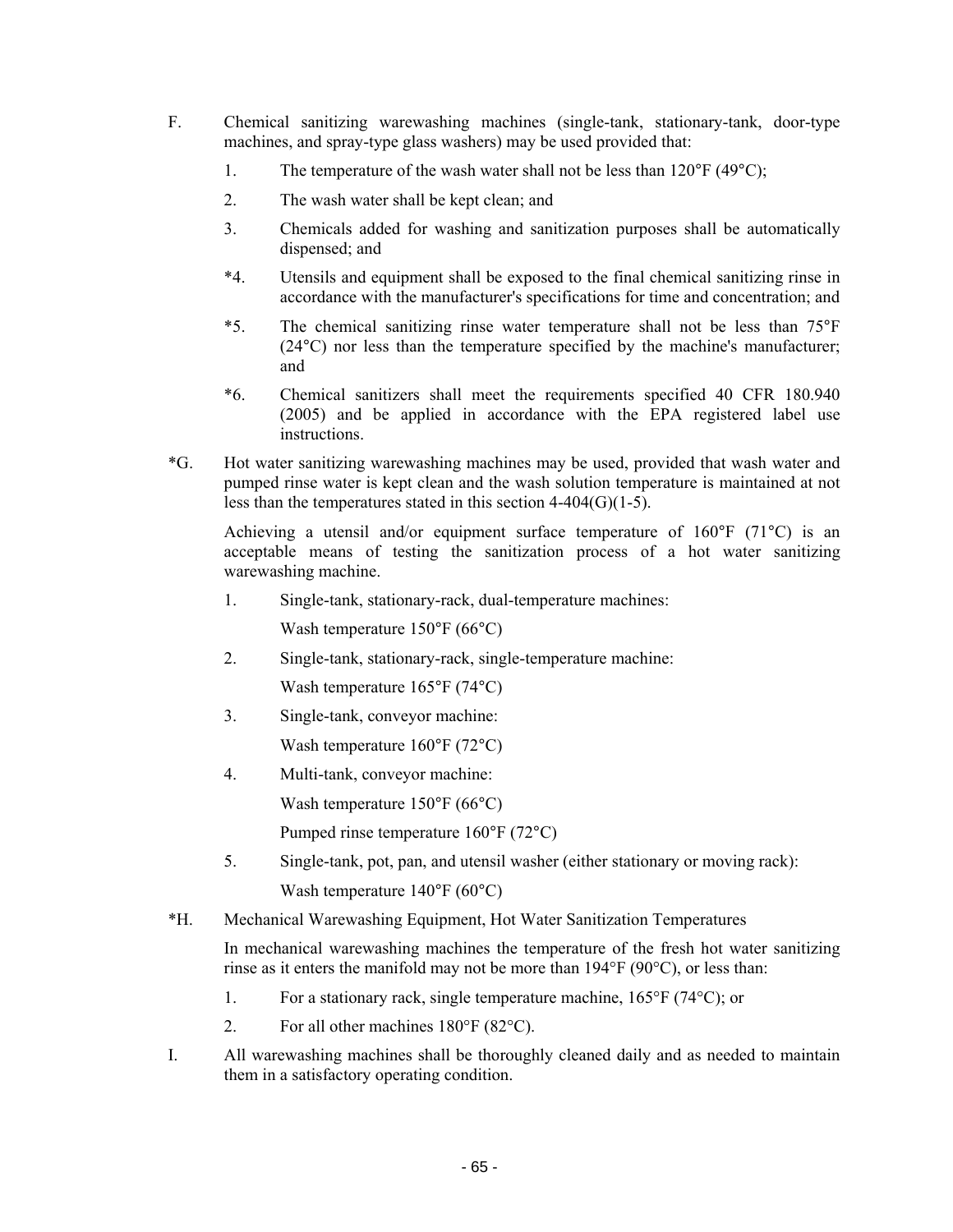- J. A warewashing machine shall be provided with an easily accessible and readable data plate affixed to the machine which includes:
	- 1. Temperatures required for washing, rinsing, and sanitizing;
	- 2. Pressure required for the fresh water sanitizing rinse unless the machine is designed to use only a pumped sanitizing rinse;
	- 3. Conveyor speed required for conveyor machines or cycle time required for stationary-rack machines; and
	- 4. Required type and concentration of sanitizing solutions.
- K. After being cleaned and sanitized, equipment and utensils shall not be rinsed before air drying or use unless:
	- 1. The rinse is applied directly from a drinking water supply by a warewashing machine that is maintained and operated as specified in sections 4-404; and
	- 2. The rinse is applied only after the equipment and utensils have been sanitized by the application of hot water or by the application of a chemical sanitizer solution whose EPA registered label use instructions call for rinsing off the sanitizer after it is applied in a commercial warewashing machine.

### **4-405 Drainboard and Dishtable Requirements**

- A. Drainboards and dishtables shall be self draining and shall have a minimum pitch of 1/8 inch (3.2mm) per foot (304.8mm). Drainage shall be directed to warewashing sink bowls, pre-rinse sinks, scuppers or warewashing machines.
- B. Drainboards and dishtables shall be supported as needed to prevent sagging and shall have edges turned up at least  $\frac{1}{2}$  inch (12.7 mm).
- C. When provided on warewashing sinks, drainboards shall be integrally welded to the sink bowl(s).
- D. Drainboards and dishtables shall be large enough to accommodate for the staging of soiled equipment, dishes, glasses, mugs, kitchenware, tableware and utensils so they may be adequately pre-scraped and pre-flushed prior to warewashing and large enough to accommodate the air drying of sanitized items that may accumulate during hours of operation. Drainboard and dishtable's length shall be measured from right to left.
	- 1. Drainboards and dishtables installed on the establishment's primary means for warewashing shall be sized in accordance with the following:

| <b>FACILITY TYPE</b> | <b>SOILED DRAINBOARDS</b> | <b>CLEAN DRAINBOARDS</b>  |
|----------------------|---------------------------|---------------------------|
| Single Service       | Twenty-four (24)          | Twenty-four $(24)$        |
|                      | Inches $(64 \text{ cm})$  | Inches $(64 \text{ cm})$  |
| Multi-use Service    | Thirty-six $(36)$         | Thirty-six $(36)$         |
| With Manual          | Inches $(91 \text{ cm})$  | Inches $(91 \text{ cm})$  |
| Warewashing          |                           |                           |
| Multi-use Service    | Forty-eight (48)          | Forty-eight (48)          |
| With Mechanical      | Inches $(122 \text{ cm})$ | Inches $(122 \text{ cm})$ |
| Warewashing          |                           |                           |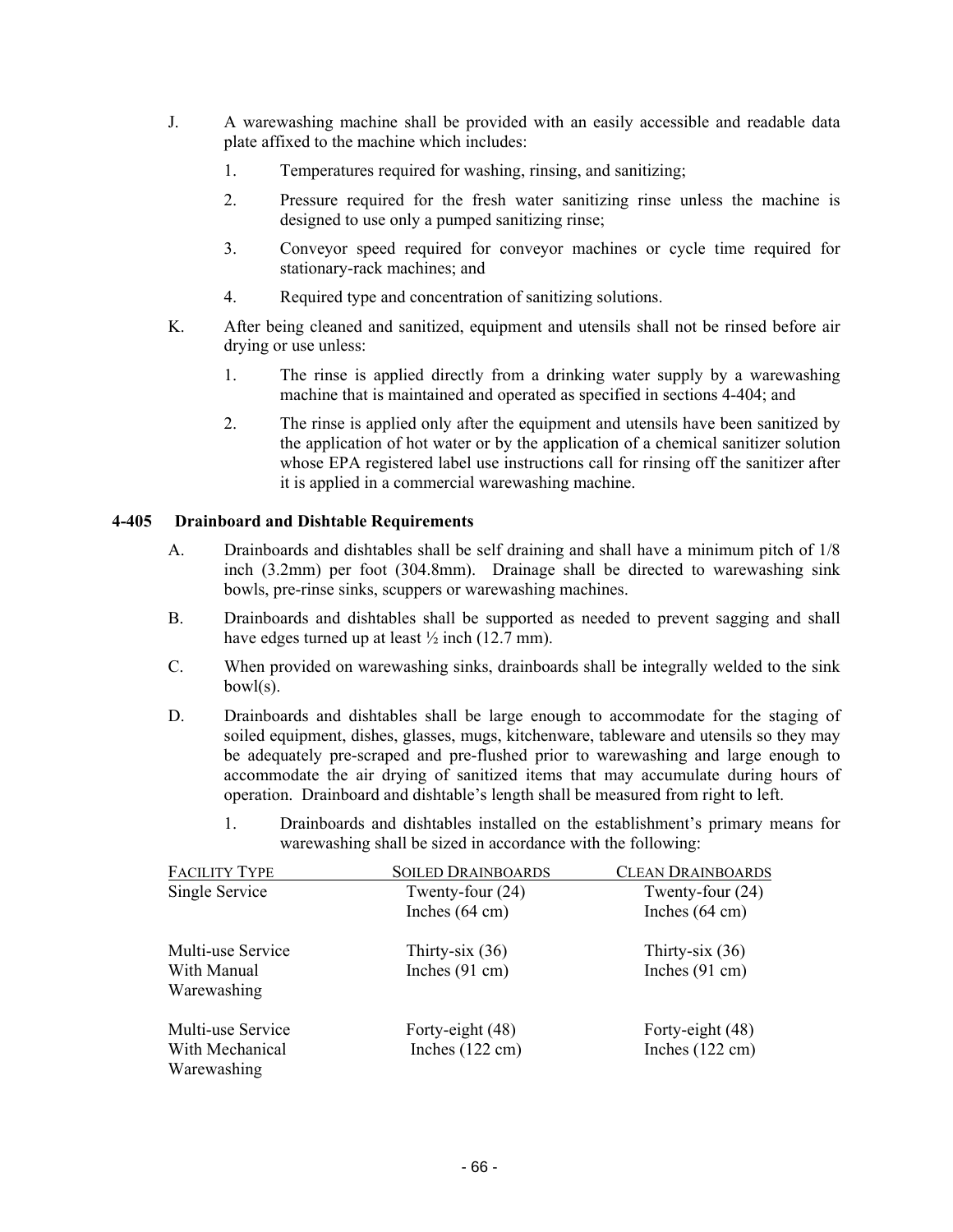- 2. Bar sinks shall be equipped with an eighteen (18") inch (46 cm) drainboard for staging soiled tableware, utensils, glasses and mugs and an eighteen (18") inch (46 cm) drainboard for air drying sanitized items.
- 3. Under counter warewashing machines shall be provided with drainboards or dishtables that are large enough to accommodate staging of soiled equipment, dishes, glasses, mugs, kitchenware, tableware and utensils and large enough for air drying of sanitized items. A common drainboard, dishtable or the open door of the warewashing machine may be utilized.
- 4. Multi-tank conveyor warewashing machines equipped with both, a powered prewash unit and a powered blower-dryer unit shall be equipped with dishtables sized in accordance with the warewashing machine's manufacture.
- 5. Alternate equipment or methods, such as wall mounted drainboards, wire shelving or bus carts, may be provided for staging of soiled equipment, dishes, glasses, mugs, and utensils for pre-scraping and pre-flushing prior to warewashing and to accommodate air drying of sanitized items may be utilized if approved by the Department. Alternate equipment shall not be located or constructed in a manner that interferes with the proper use of the warewashing facilities.
- E. Except for under counter warewashing machines, prerinse sprayers or other approved means shall be provided and used for pre-scraping and pre-flushing of soiled equipment, dishes and utensils when a warewashing machine is installed.
- F. Scuppers when installed shall transverse the entire flat section of the drainboard or dishtable to prevent soiled water and debris from draining into the warewashing sink bowl or warewashing machine. Scuppers shall be equipped with a readily removable strainers or strainer baskets.

### **4-406 Drying**

Unless used immediately after sanitization, all equipment and utensils shall be air-dried. Towel drying shall not be permitted. Utensils that have been air-dried may be polished with cloths which are maintained clean and dry.

# **4-407 Food-Contact Surfaces of Equipment and Utensils**

- A. Equipment food-contact surfaces and utensils shall be clean to sight and touch.
- \*B. Utensils and food-contact surfaces of equipment shall be cleaned and sanitized:
	- 1. Before each use with a different type of raw animal food, such as beef, fish, lamb, pork, or poultry;
	- 2. Each time there is a change from working with raw animal foods to working with ready-to-eat foods;
	- 3. Between uses with raw fruits or vegetables and with potentially hazardous food (time/temperature control for safety food);
	- 4. At any time during the operation when contamination may have occurred; and
	- 5. After final use each working day.
- \*C. Where equipment and utensils are used for the preparation of potentially hazardous food (time/temperature control for safety food) on a continuous or production-line basis,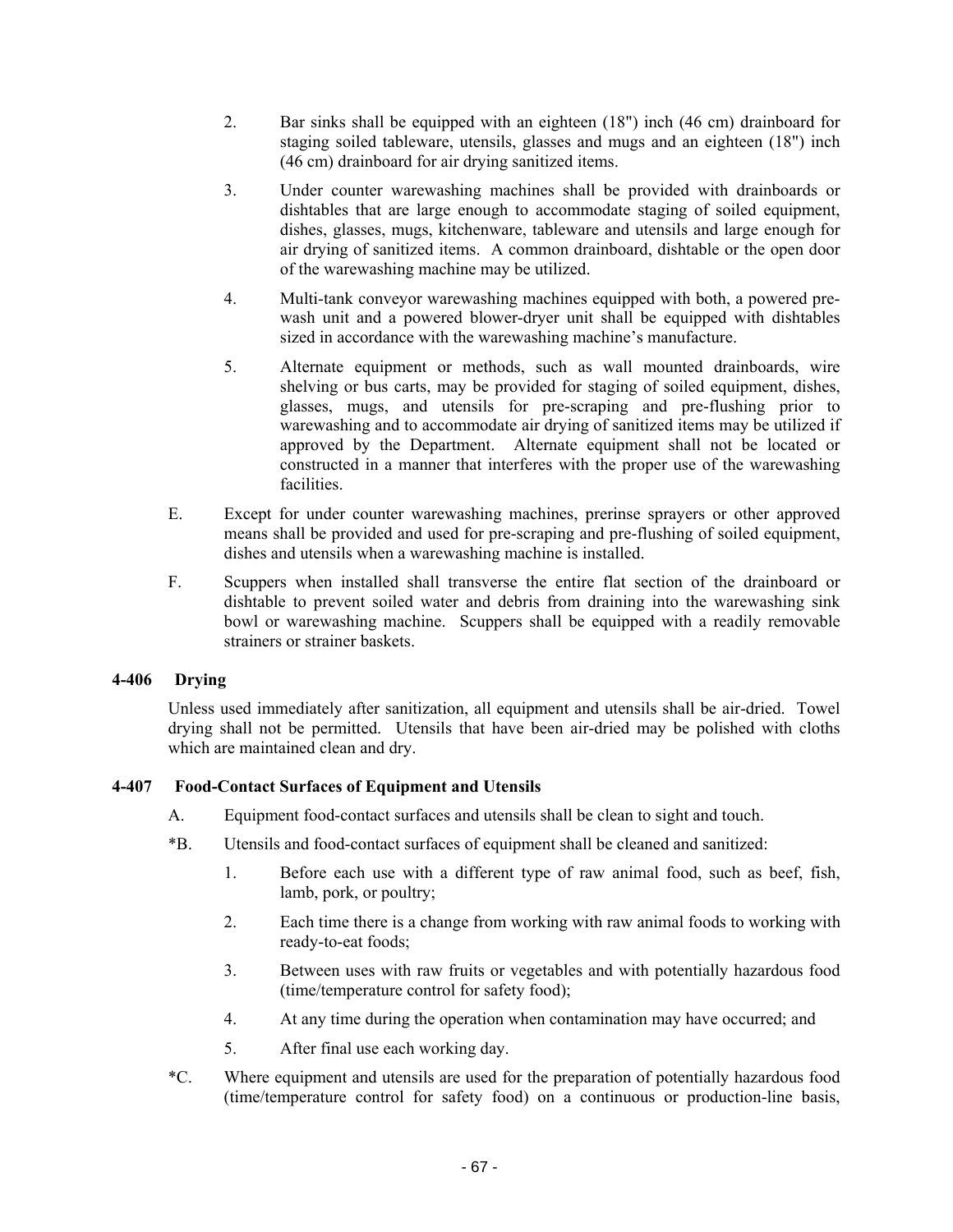utensils and the food-contact surfaces of equipment shall be cleaned and sanitized at intervals not to exceed four (4) hours.

- D. Surfaces of utensils and equipment contacting potentially hazardous food (time/temperature control for safety food) may be cleaned less frequently than every 4 hours if:
	- 1. Utensils and equipment such as skillets, omelet pans and woks used on a production line basis in continuous use for the heating/cooking of potentially hazardous foods (time/temperature control for safety foods) shall be cleaned and sanitized after final use each working day and at least every 24 hours;
	- 2. Containers in serving situations such as salad bars, delis, and cafeteria lines holding ready to eat potentially hazardous food (time/temperature control for safety food) that is maintained at the temperature specified in chapter 3 and are intermittently combined with the additional supplies of the same food that is at the required temperature, and the containers are cleaned and sanitized at least every 24 hours;
	- 3. Utensils and equipment used to prepare food in a refrigerated room or area that is maintained at one of the temperatures in Figure 3 shall be cleaned and sanitized at the frequency that corresponds to the ambient temperatures:

| <b>Temperature</b>                                   | <b>Cleaning Frequency</b> |
|------------------------------------------------------|---------------------------|
| $41^{\circ}$ F (5.0°C) or less                       | 24 hours                  |
| $>41^{\circ}$ F - 45°F ( $>5.0^{\circ}$ C - 7.2°C)   | 20 hours                  |
| $>45^{\circ}$ F - 50°F ( $>7.2^{\circ}$ C - 10.0°C)  | 16 hours                  |
| $>50^{\circ}$ F - 55°F ( $>10.0^{\circ}$ C - 12.8°C) | 10 hours                  |

# **FIGURE 3**

4. The food-contact surfaces of cooking and baking utensils and equipment, such as grills, woks, hot sandwich presses, waffle irons, as well as baking equipment and the cavities and door seals of microwave ovens shall be cleaned at least every 24 hours and shall be kept free of encrusted grease deposits and other accumulated soil. This shall not apply to hot-oil cooking equipment and hot-oil filtering systems.

### **4-408 Nonfood-Contact Surfaces**

Nonfood-contact surfaces of equipment, including transport vehicles, shall be cleaned as often as necessary to keep the equipment free from the accumulation of dust, dirt, food particles, and other debris.

### **4-409 Dry Equipment Cleaning Methods**

Dry equipment cleaning methods, such as brushing, scraping, and vacuuming shall contact only surfaces that are soiled with dry food residues that are not potentially hazardous; this cleaning equipment shall not be used for any other purpose.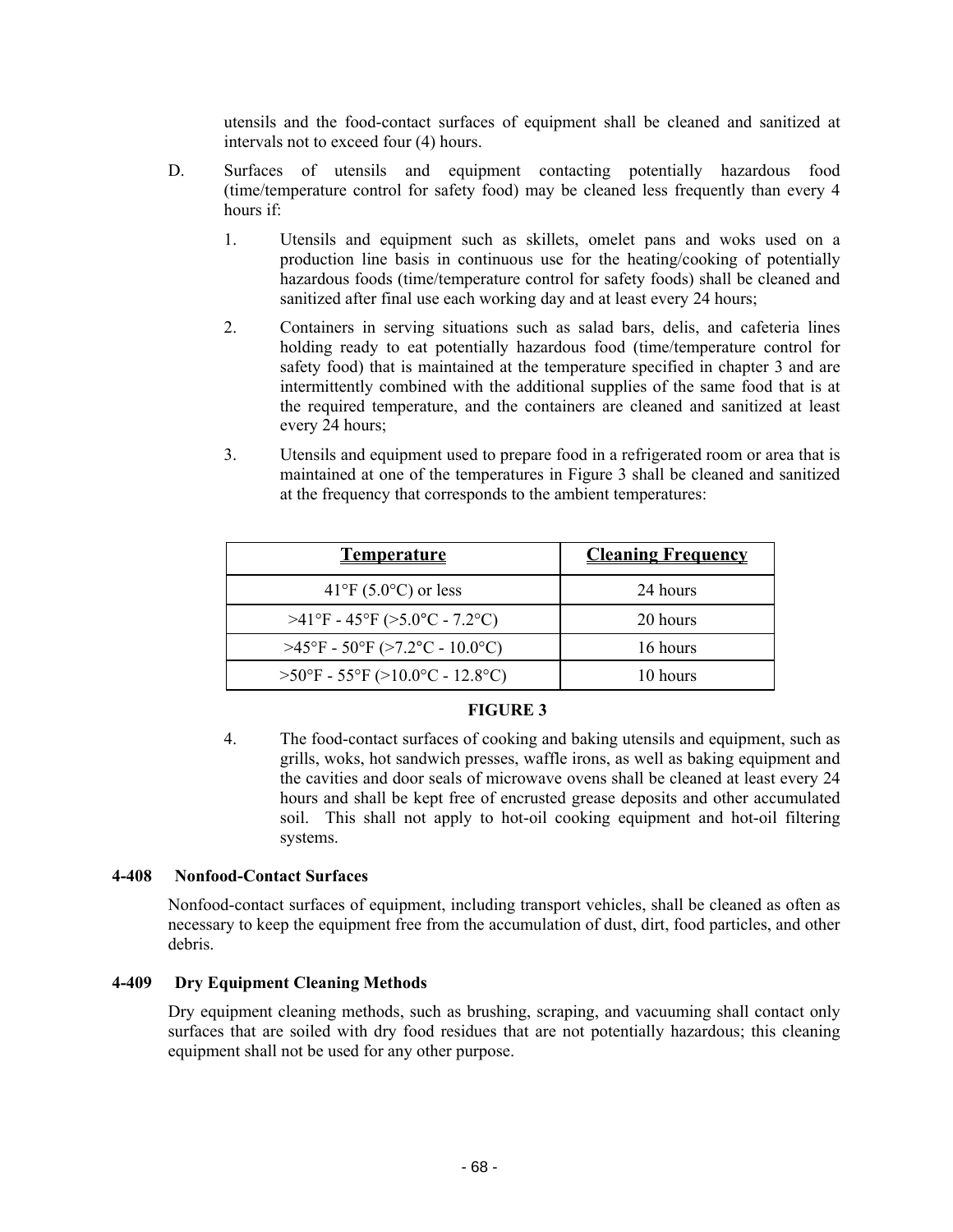# **4-5 LAUNDRY FACILITIES**

## **4-501 Laundry Facilities**

- A. If provided, laundry facilities shall be restricted to the washing and drying of linens and work clothes used in the operation. If such items are laundered on the premises, an electric or gas clothes dryer shall be provided and used, except that it is not necessary to provide a clothes dryer provided that:
	- 1. On-premise laundering is limited to wiping cloths intended to be used moist, and
	- 2. The laundered wiping cloths are stored in an approved sanitizing solution; or
	- 3. The laundered wiping cloths are air-dried in a laundry room or other approved locations.
- B. Laundry facilities shall not be located in food preparation areas. If located in food storage areas, it shall be operated in a manner that prevents the contamination of food, equipment, utensils, linens, single-service and single-use articles and wiping cloths.
- C. Soiled linens shall be kept in clean, nonabsorbent receptacles or clean, washable laundry bags. Soiled linens shall be stored and transported to prevent contamination of food, clean equipment, clean utensils, single-service and single-use articles.

# **4-6 EQUIPMENT AND UTENSIL HANDLING AND STORAGE**

### **4-601 Equipment and Utensil Storage**

- A. Cleaned and sanitized equipment and utensils shall be handled in a way that protects them from contamination. Spoons, knives, and forks shall be touched only by their handles. Cups, glasses, bowls, plates, and similar items shall be handled without contact with inside surfaces or surfaces that contact the user's mouth.
- B. Cleaned and sanitized utensils and equipment shall be stored at least 6 inches (15.24 cm) above the floor in a clean, dry location in a way that protects them from contamination by splash, dust, and other means. The food-contact surfaces of fixed equipment shall also be protected from contamination. Equipment and utensils shall not be placed under sewer lines or water lines that are not protected to intercept potential drips, including leaking automatic fire protection sprinkler heads, or under lines on which water has condensed.
- C. Utensils shall be air-dried, in accordance with section 4-406, before being stored or shall be stored in a self-draining position.
- D. Glasses and cups shall be stored inverted. Other stored tableware shall be covered or inverted, wherever practical. Facilities for the storage of knives, forks and spoons shall be designed and used to present the handle to the employee or consumer. Unless prewrapped, holders for knives, forks and spoons at self-service locations shall protect these articles from contamination and present the handle of the utensil to the consumer.

### **4-602 Single-Service and Single-Use Articles**

A. Single-service articles shall be stored at least 6 inches (15.24 cm) above the floor in closed cartons or containers which protect them from contamination. They shall not be placed under exposed sewer lines or water lines, except for automatic fire protection sprinkler heads that may be required by law.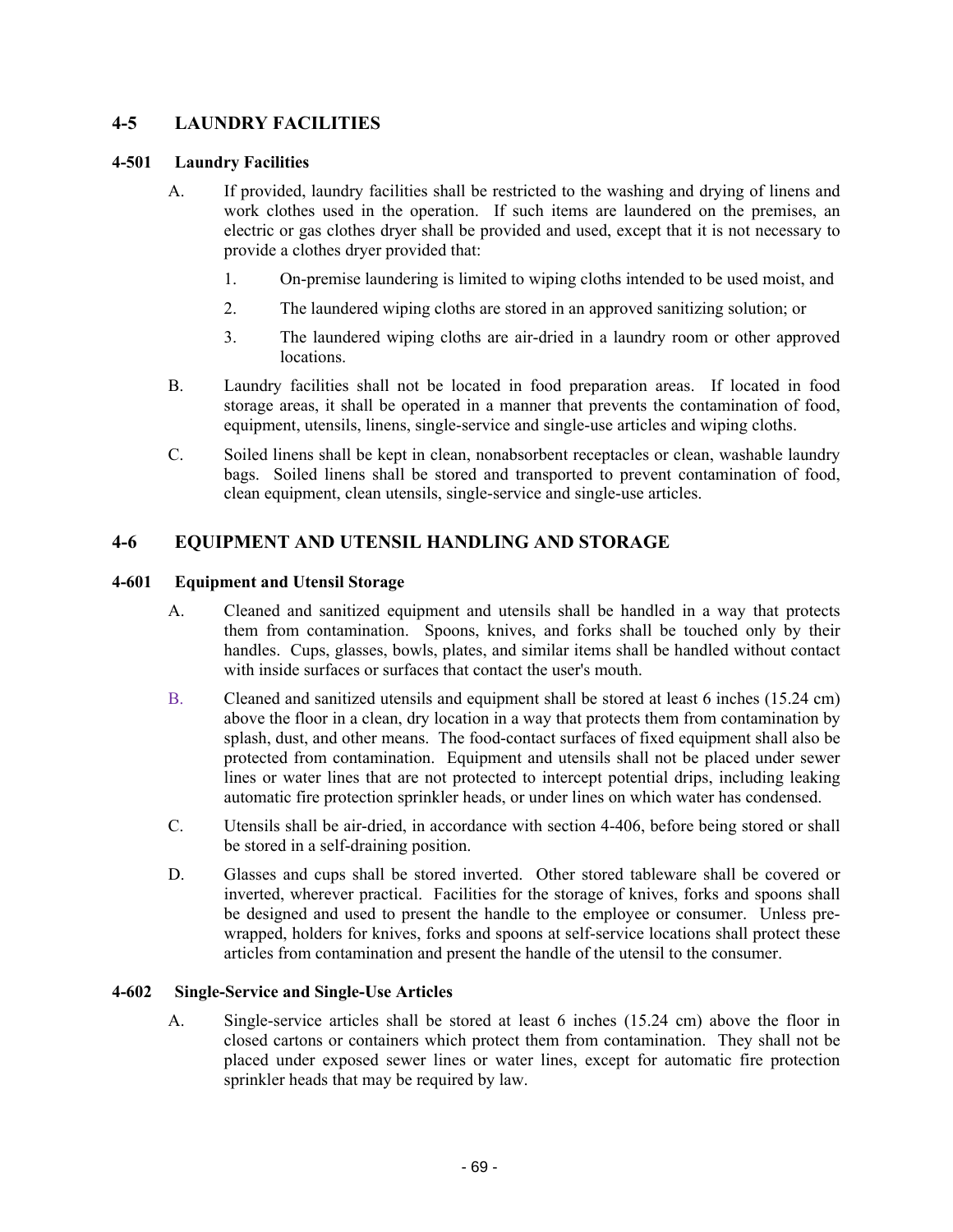- B. Single-service articles shall be handled and dispensed in a manner that prevents contamination of surfaces which may come in contact with food or with the mouth of the user.
- C. Single-service knives, forks, and spoons packaged in bulk shall be inserted into holders or be wrapped prior to dispensing by employees who have washed their hands immediately prior to sorting or wrapping the utensils. Holders shall be provided to protect these items from contamination and present the handle of the utensil to the consumer.
- D. Single-service and single-use articles may not be reused.
- E. Mollusk and crustacea shells may not be used more than once as serving containers.

### **4-603 Preset Tableware**

Tableware may be preset if:

- A. Except as specified in paragraph (B) of this section, tableware that is preset shall be protected from contamination by being wrapped, covered or inverted;
- B. Preset tableware may be exposed if unused settings are removed when a consumer is seated and cleaned and sanitized before further use.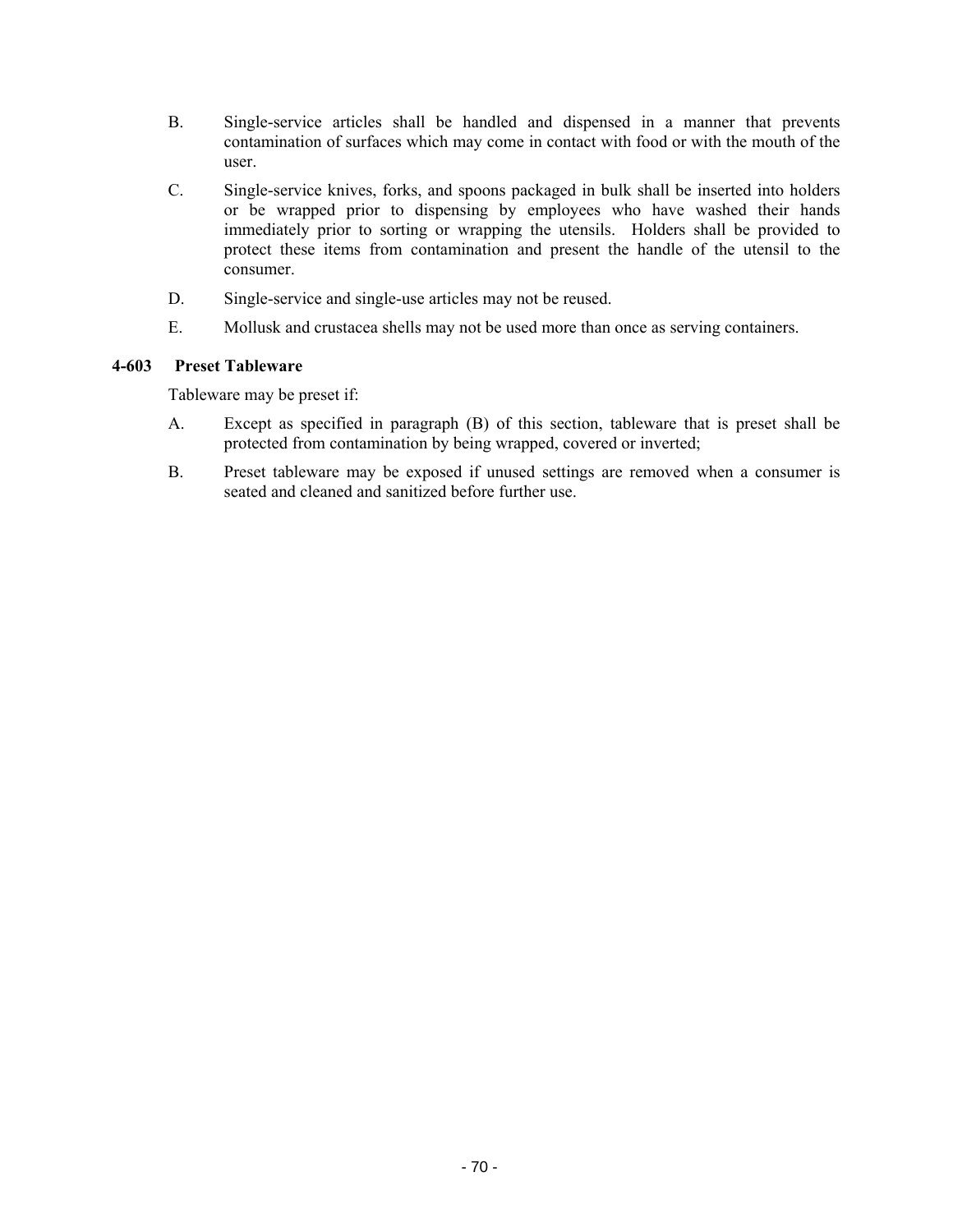# **CHAPTER 5**

# **WATER, PLUMBING, AND WASTE**

# **5-1 WATER SUPPLY**

## **\*5-101 General**

- A. Adequate, uncontaminated, safe drinking water for the needs of the retail food establishment shall be provided from a source constructed, maintained, and operated according to the *Colorado Primary Drinking Water Regulations* and regulations adopted pursuant to Title 25-1.5-203 C.R.S., or
	- 1. If the retail food establishment does not meet the definition of a public water system pursuant to the *Colorado Primary Drinking Water Regulations*, promulgated pursuant to 25-1.5-101, and 25-1.5-203, C.R.S., the retail food establishment shall provide:
		- a. Adequate treatment on a continuous basis; and
		- b. Bacteriological samples at a minimum of once per quarter or at a frequency determined by the department; and
		- c. A DPD colorimetric drinking water test kit capable of testing free chlorine at an accuracy of 0.1 mg/liter; and
		- d. Free chlorine shall range from a trace amount to 4 mg/liter (0.2 to 1.2 mg/liter recommended) at any fixture; and
		- e. Most recent required water sample reports shall be retained on file at the retail food establishment and shall be available for review by the department when requested; and
	- 2. Retail food establishments with water supplies determined to be surface water or determined to be under the direct influence of surface water shall be required to filter their water to 1μm (micron) absolute using National Sanitation Foundation approved equipment and maintain a residual disinfectant concentration to ensure inactivation and/or removal of giardia and other parasytic cysts and viruses.

### **\*5-102 System Flushing and Disinfection**

A drinking water system shall be flushed and disinfected before being placed in service after construction, repair, or modification and after an emergency situation, such as a flood, that may introduce contaminants to the system.

### **\*5-103 Bottled Drinking Water**

Bottled drinking water used or sold in a retail food establishment shall be obtained from approved sources in accordance with Processing and Bottling of Bottled Drinking Water, 21 CFR section 129, (2009).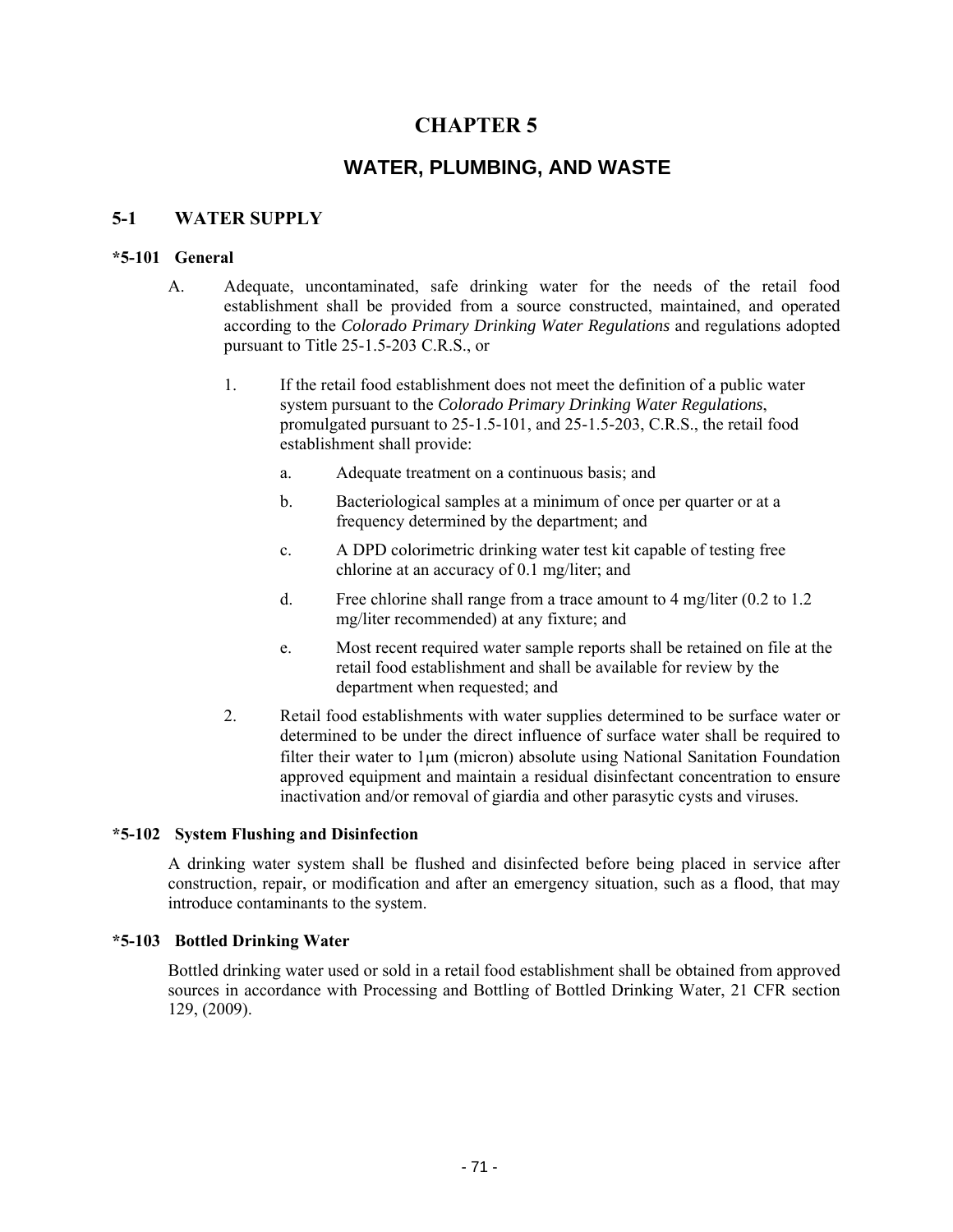## **\*5-104 Transportation**

All drinking water not provided directly by pipe to the retail food establishment from the source shall be transported in a bulk water transport system and shall be delivered to a closed-water system. Both of these systems shall be constructed and operated according to law and operated as approved by the Department.

## **\*5-105 Emergency Alternative Water Supply**

- A. Establishments intending to operate when there is a temporary interruption of water service or an upset in the supply of treated drinking water, with approval by the Department prior to implementation, the establishment may continue operation if the temporary water supply meets the requirements of sections 5-101, 5-102, 5-103, 5-104 and 5-105 and drinking water is made available through:
	- 1. A supply of commercially bottled drinking water;
	- 2. One or more closed portable water containers;
	- 3. An enclosed vehicular drinking water tank;
	- 4. An on-premises drinking water storage tank; or
	- 5. Piping, tubing, or hoses connected to an adjacent approved source.

## **\*5-106 Non-Drinking Water**

A non-drinking water system is permitted for air conditioning, non-food equipment cooling, landscape irrigation and fire protection, and shall be installed according to law. Non-drinking water shall not directly or indirectly contact food or equipment or utensils that contact food. The piping of any non-drinking water system shall be identified so that it is readily distinguishable from piping that carries drinking water.

### **\*5-107 Pressure and Temperature**

- A. Water under pressure of at least 15 pounds per square inch (psi) (1.05 kg per sq. cm) at the required temperature shall be provided to all fixtures and equipment that use water.
- B. Hot and cold water shall be provided to all sinks.

### **\*5-108 Hot Water**

Hot water generation and distribution systems shall be sufficient to meet the peak hot water demands throughout the retail food establishment. (see Appendix C)

### **\*5-109 Steam**

Steam used in contact with food or food-contact surfaces shall be free from any unsafe materials or additives not listed in Specific Usage Additives, 21 CFR section173.310, (2003). (see Appendix D)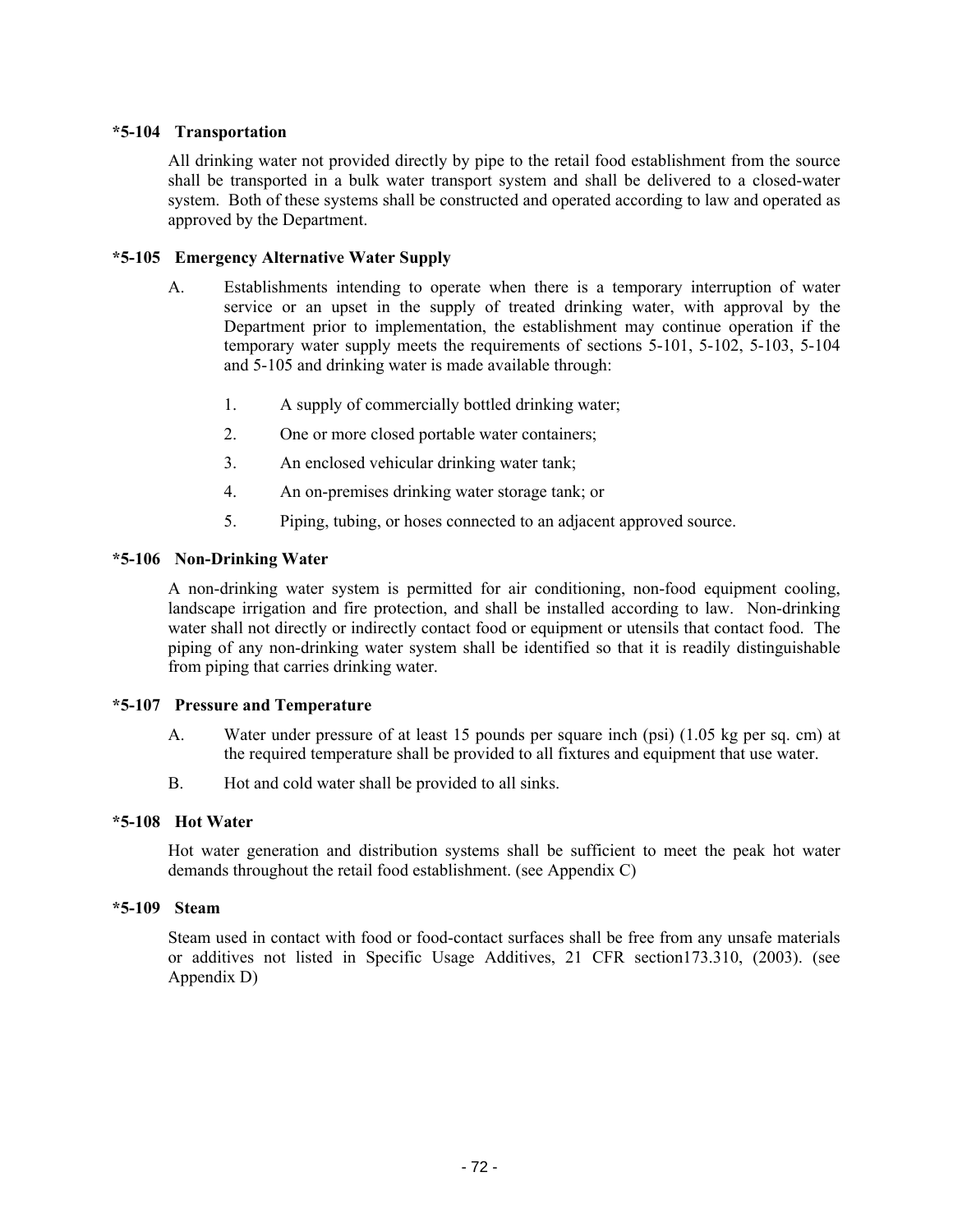# **5-2 PLUMBING SYSTEM**

### **5-201 General**

Plumbing shall be sized, installed, and maintained in accordance with applicable state and local plumbing codes, ordinances, regulations, and standards. Plumbing shall be designed and constructed according to the 2009 International Plumbing Code. Where local building departments have adopted codes equivalent to or more stringent than the above, those codes shall apply. The Department shall work in collaboration with the local building and/or fire department with regard to enforcement and compliance activities. Plumbing fixtures shall be easily cleanable and kept clean.

#### **\*5-202 Backflow**

#### \*A. General

The drinking water system shall be constructed to prevent backflow. There shall be no unprotected cross-connections between the drinking water supply and any non-drinking water supply, or any sources of contamination. Devices or assemblies installed shall meet the appropriate application for the hazard of the cross connection to prevent backflow of a solid, liquid or gas contaminant into the drinking water supply system at each point of use within the retail food establishment.

- \*B. Backflow prevention devices and installation requirements
	- 1. An air gap between the water supply inlet and the flood level rim of the plumbing fixture, equipment, or nonfood equipment shall be at least twice the diameter of the water supply inlet and may not be less than one (1) inch (25 mm).
	- 2. An atmospheric vacuum breaker shall be located on the discharge side of the last valve and not less than six (6) inches (154.4 mm) above the flood rim of plumbing fixture or equipment. A shutoff valve downstream of the atmospheric vacuum breaker is prohibited.
	- 3. Backsiphonage and backflow prevention devices shall meet American Society of Sanitary Engineering (A.S.S.E.) standards for construction, installation, maintenance, inspection and testing for that specific application and type of device.
- C. Applications
	- \*1. Inlets to tanks, vats, garbage disposals, troughs, fixtures, warewashing machines and other equipment with submerged inlets shall be protected by an approved backflow prevention device or with an approved air gap at the inlet.
	- \*2. Carbonated Beverage Dispensers

 The drinking water supply connection to carbonated beverage dispensers shall be protected against backflow by at least one of the following:

- a. An approved air gap; or
- b. A dual check valve constructed of a material not affected by carbon dioxide with an intermediate vent installed upstream of the carbonator and downstream of any copper and copper alloy piping or fixture; or
- c. A reduced pressure zone backflow prevention assembly constructed of material impervious to attack by carbon dioxide, and installed upstream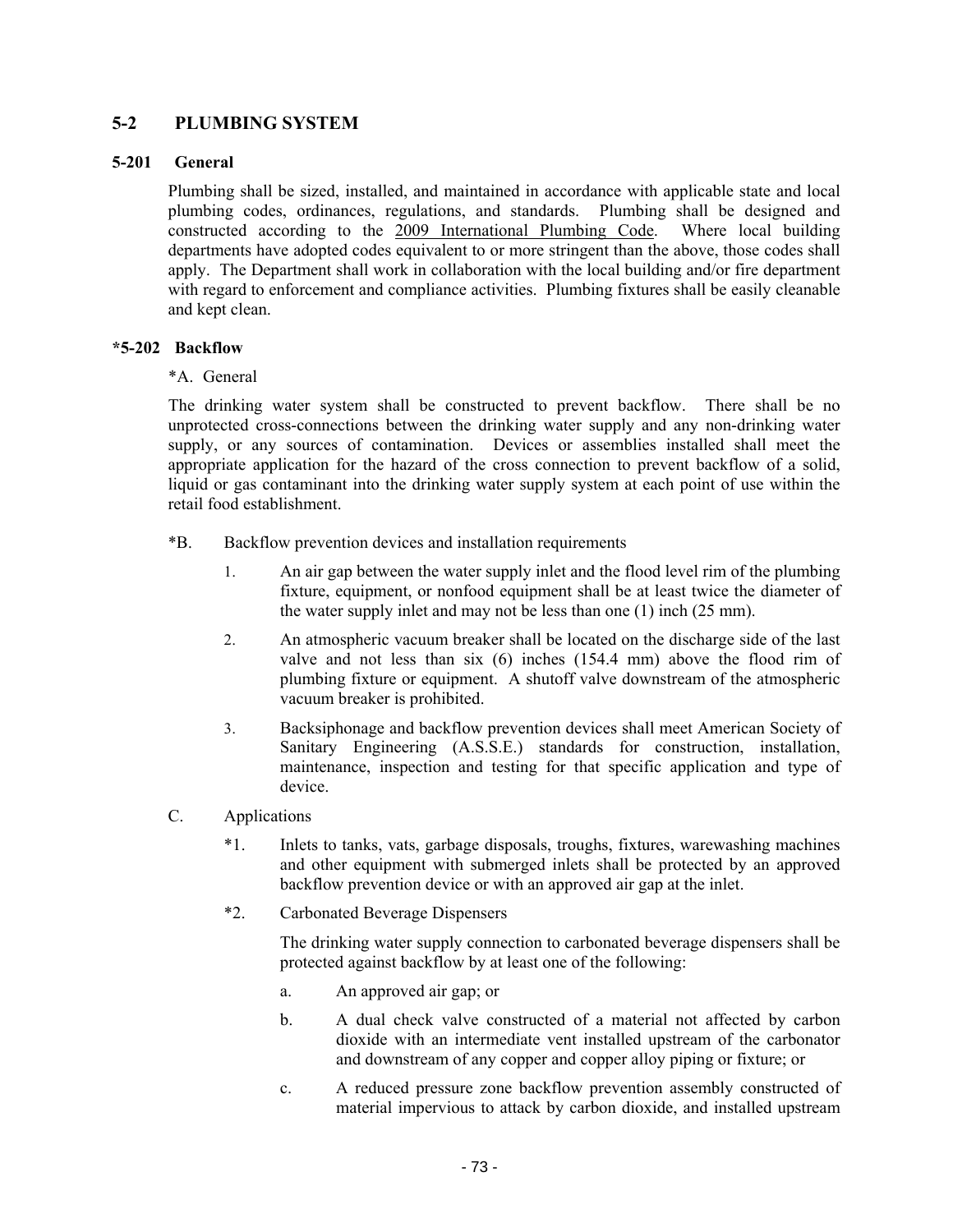of the carbonator and downstream of any copper and copper alloy piping or fixture.

3. Non-Carbonated Beverage Dispensers

The drinking water supply connection to non-carbonated beverage dispensers shall be protected against backflow by at least one of the following:

- a. An approved air gap; or
- b. A dual check valve constructed of a material not affected by carbon dioxide with an intermediate vent installed downstream of any copper and copper alloy piping or fixture.
- \*4. Hose bibs, sillcocks, and threaded faucets where a hose can be attached shall be equipped with a proper backflow prevention device in accordance with 5-202 (B) (2) and (3). This paragraph shall not apply to water heater and boiler drain valves that are provided with hose connection threads and that are intended only for tank or vessel draining, or to water supply valves intended for connection of clothes washing machines where backflow prevention is otherwise provided or is integral with the machine.
- 5. In all new or extensively remodeled facilities, a dedicated hot and cold water supply shall be provided for chemical dispensing towers.

## **5-203 Conditioning Device, Design**

Water filters, screens, and other water conditioning devices installed on water lines shall be made of safe materials and designed and located to facilitate disassembly for periodic servicing and cleaning. A water filter element shall be of the replaceable type.

### **5-204 Grease Trap / Grease Interceptor**

If required by the local building, water or sanitation authority, when possible, a grease trap, grease interceptor, or solids interceptor should be located outside the establishment. When installed inside the establishment, a grease trap, grease interceptor, or solids interceptor shall be located away from the food preparation area and be easily accessible for cleaning.

### **5-205 Food Waste Grinders/Garbage Disposals**

- A. In new or extensively remodeled retail food establishments, food waste grinders or garbage disposals, if provided, shall be installed in the soiled drainboard of the warewashing sink, food preparation sink, or warewashing machine. The installation will be approved under the following conditions:
	- 1. The disposal shall be directly connected to the sanitary sewer unless otherwise required by law; or
	- 2. When installed in the drainboard of a food preparation sink, the drainboard shall be equipped with an indirectly drained scupper/scrap basket or similar device to prevent contamination of food-contact surfaces. A second approved eighteen inch (18") (46 cm) self-draining drain board or alternate approved methods shall be provided to prevent contamination of food.
- B. Food waste grinders or garbage disposals may be installed in the basin of the sink if the sink is used solely for the disposal of food wastes.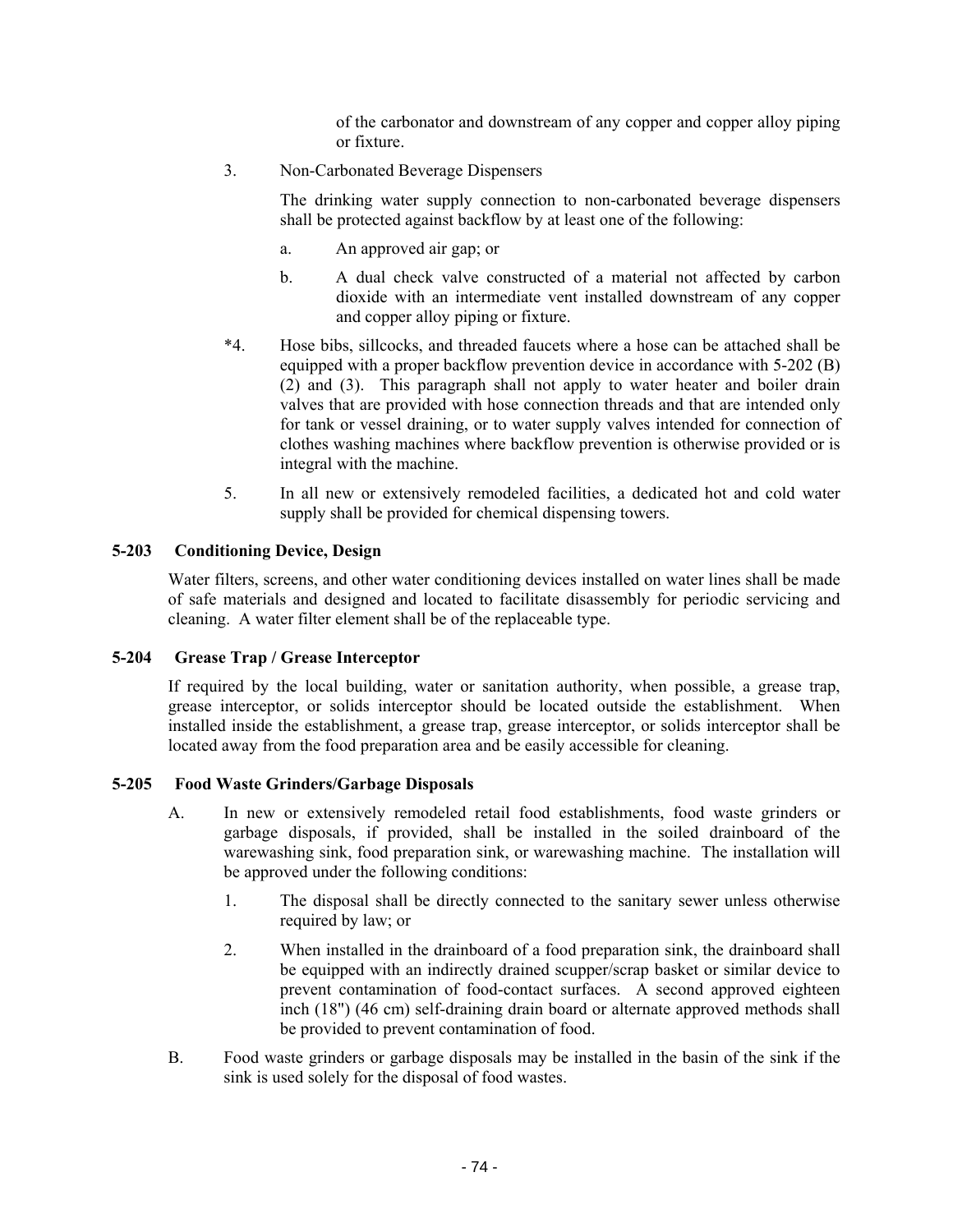#### **\*5-206 Drainage Of Equipment.**

- A. Warewashing machines, refrigerators, walk-in refrigerators, freezers, walk-in freezers, warewashing sinks, food/vegetable preparation sinks, steam kettles, potato peelers, ice bins, containers of ice for use in food and beverages, ice machines, and similar types of equipment in which food, portable equipment or utensils are placed shall be indirectly connected to the waste line and shall drain into an approved receptor of such size, shape, and capacity to prevent splashing or flooding. The receptor shall be readily accessible for cleaning and inspection.
- B. Warewashing sinks and dishmachines installed prior to the effective date of these Regulations may be directly connected to the plumbing waste system provided there is a floor drain or floor sink installed within five (5) feet (1.5 M) immediately downstream of the sink waste line, and the fixture shall be connected on the sewer side of the floor drain or floor sink, and no other fixtures are connected to the waste line. The fixture and floor drain shall be trapped and vented as required by the 2009 International Plumbing Code or where local building departments have adopted codes equivalent or more stringent than the above, those codes shall apply (see Figure 4).
- C. In new or extensively remodeled retail food establishments, each walk-in refrigerator used for iced products, hanging meats or which requires flushing shall either be equipped with a floor drain installed only with indirect waste and discharged through an air gap into an approved receptor or constructed so all parts of the floor of such walk-in refrigerator shall be graded to drain to the outside of the refrigerator through a waste pipe, doorway or other opening.



**FIGURE 4**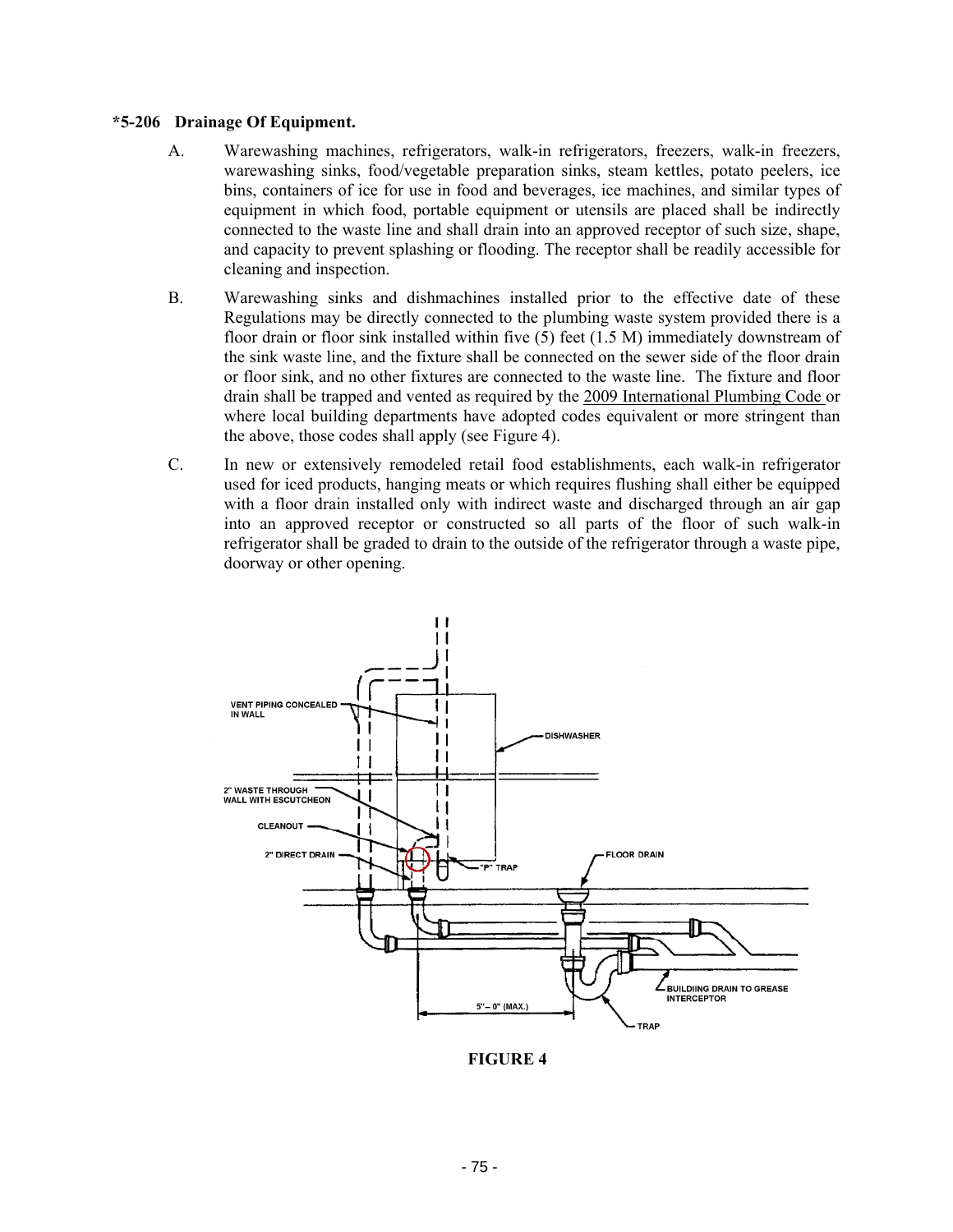## **5-207 Drainage System Installation**

Drain lines from equipment shall not discharge liquid waste in a manner that permits the flooding of floors, or the flowing of water across working or walking areas, or into difficult-to-clean areas that create a nuisance.

## **5-208 Handwashing Lavatory, Water Temperature, and Flow**

- \*A. The number of fixtures shall comply with the requirements of the plumbing code adopted by the respective local jurisdiction, or in the absence of such local requirements with the minimum plumbing fixtures listed in the 2009 International Plumbing Code.
- \*B. Handsinks shall be conveniently located to employees involved in food preparation, food dispensing, warewashing and utensil handling. Handsinks shall be unobstructed and accessible to employees at all times and used only for handwashing. Sinks used for food preparation or for washing equipment shall not be used for handwashing. Handsinks used for toilet rooms shall be located in the toilet rooms.
- \*C. Handwashing sink water temperatures. Each handsink shall be provided with water at least 100**°**F (38**°**C) by means of a mixing valve or combination faucet. Any self-closing, slow-closing, or metering faucet used shall be designed to provide a flow of water for at least 15 seconds without the need to reactivate the faucet.
- \*D. A supply of hand-cleansing soap or detergent shall be available at each handsink or group of two (2) adjacent handwashing sinks. A continuous cloth towel system that supplies the user with a clean towel, individual disposable towels, or a hand-drying device providing heated or high velocity pressurized air shall be conveniently located near each handsink or group of adjacent handwashing sinks.
- \*E. Common towels are prohibited for the drying of hands.
- F. Hand towels shall be stored to protect unused towels from becoming contaminated.
- G. If disposable towels are used, an easily cleanable waste receptacle shall be conveniently located near the handsink.
- H. Handsinks, soap dispensers, hand-drying devices and all related fixtures shall be kept clean and in good repair.
- I. Automatic Handwashing Facilities:
	- 1. If the model, installation, location, and conditions of use are approved, and the unit is capable of removing the types of soils encountered in the food operations involved, automatic handwashing facilities may be substituted for handwashing sinks in a food establishment that has at least one additional handwashing sink that is easily accessible.
	- 2. An automatic handwashing facility shall be installed and used in accordance with manufacturer's instructions.
- J. Handwashing Sink Specifications for New or Extensively Remodeled Establishments
	- 1. The height of the sink's flood rim shall be between 30 inches (76cm) and 48 inches (122 cm) above the floor.
	- 2. The diameter of the handwashing sink basin shall be a minimum of 10 inches (25 cm) in any direction.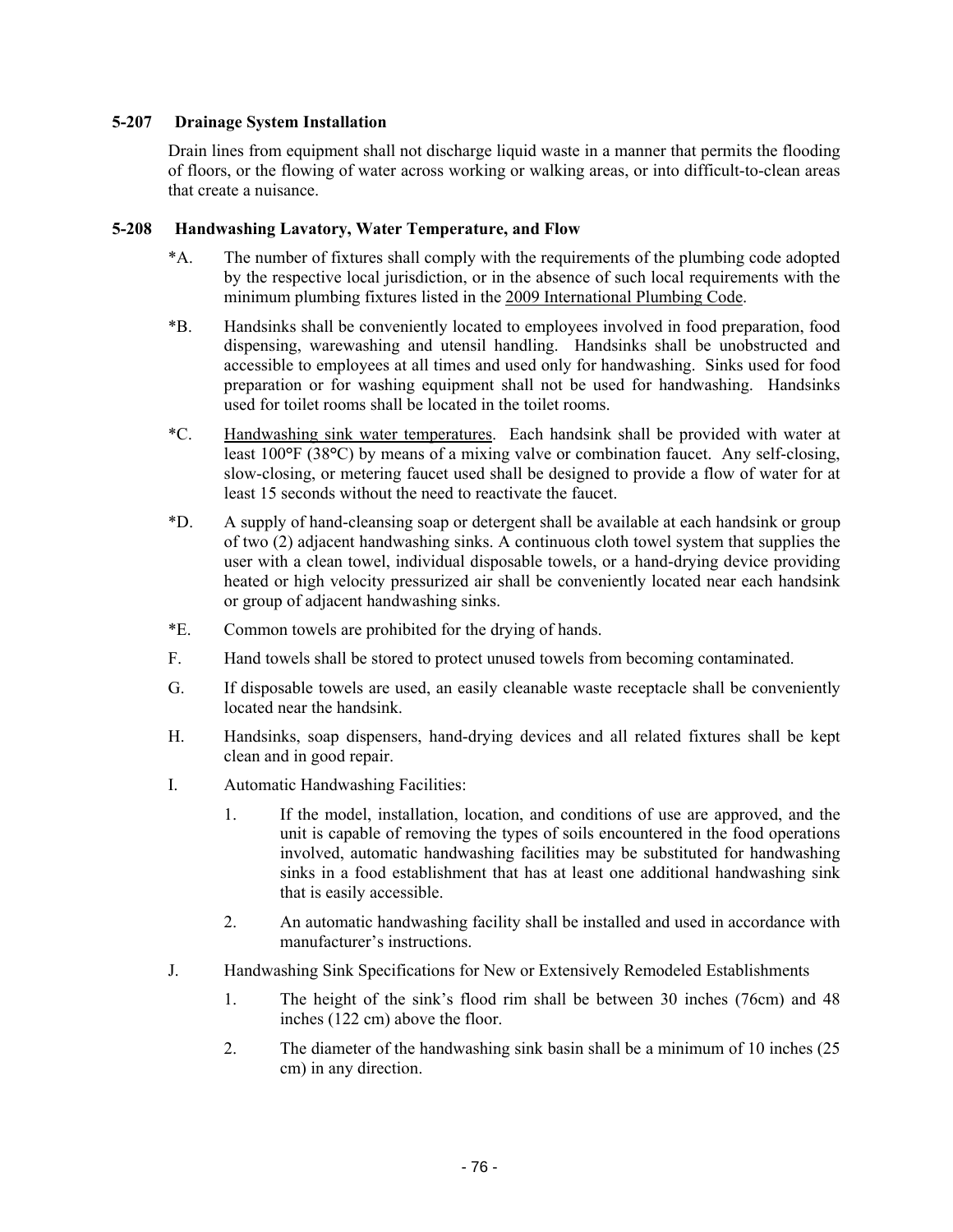- 3. When installed in a counter top, handwashing sink faucets shall be within 24 inches (61cm) of the front edge of the counter top.
- 4. The clearance between the flood rim of handwashing sink and the base or underside of any overhead cabinets, shelves, or other equipment shall be a minimum of 24 inches (61cm).
- 5. Handwashing sink faucets shall be installed on the side of the sink basin directly opposite the user.

## **5-209 Toilets and Urinals**

- \*A. Toilet facilities shall be installed according to law, shall be the number required by law, shall be conveniently located, and shall be accessible to employees and patrons.
- B. Separate toilet facilities shall be required for each sex in establishments with seating capacity in excess of 20 patrons or more than 20 employees. In all new or extensively remodeled retail food establishments, these facilities shall be installed to comply with the requirements of the Plumbing Code adopted by the respective local jurisdictions, or in the absence of such local requirements, with the minimum numbers of plumbing fixtures listed in the 2009 International Plumbing Code.
- C. Separate toilet facilities are not required for each sex in places of 15 or fewer seating capacity for patrons, or 20 or fewer employees where there is no seating capacity, provided the toilet is a single occupancy facility and the door can be secured from the inside.
- D. Retail food establishments with no space on the premises for consumption of food by patrons are required to provide toilet facilities only for employees. Patron facilities shall be available where parking is provided primarily for consumption of food on the premise. In all new or extensively remodeled retail food establishments where parking is provided primarily for consumption of food on the premise, the number of necessary fixtures shall comply with the minimum plumbing fixtures required by the Plumbing Code or Building Code adopted by the respective local jurisdiction, or in the absence of such local requirements, with the numbers listed in 2009 International Plumbing Code, table 403.1.
- E. Employees and patrons may use the same toilet facility provided that patrons have access to them without entering the food preparation, food storage, or warewashing or utensil storage areas of the establishment.
- F. Public toilets in multiple activity areas such as shopping centers, sports centers, etc., may suffice for the use of retail food establishment patrons and employees, if fixtures are provided in adequate numbers conveniently located to the retail food establishment and available at all times the retail food establishment is in operation.
- G. Except where a toilet room is located outside a food establishment and does not open directly into the food establishment such as a toilet room that is provided by the management of a shopping mall, a toilet room located on the premises shall be completely enclosed and provided with a tight-fitting and self-closing door.
- H. Toilet facilities, including toilet fixtures and any related vestibules, shall be kept clean and in good repair. A supply of toilet tissue in a permanently mounted dispenser shall be provided at each toilet at all times.
- I. Easily cleanable trash receptacles shall be provided. A toilet room used by females shall be provided with a covered trash receptacle for sanitary products. Trash receptacles shall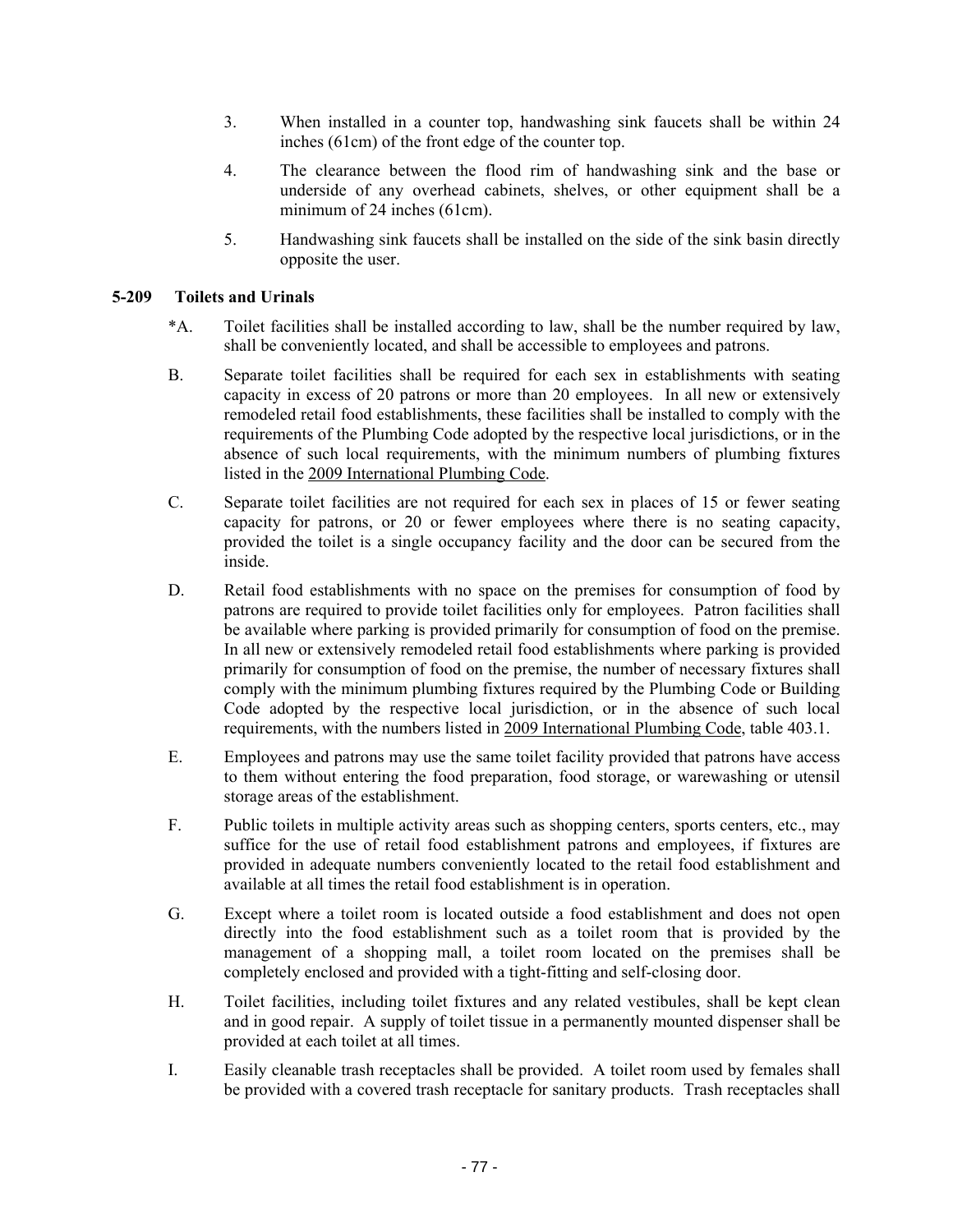be emptied at least once a day, and more frequently when necessary to prevent excessive accumulation of refuse.

## **5-210 Utility Facility**

- A. In new or extensively remodeled retail food establishments, at least one conveniently located utility sink or curbed cleaning facility with a floor drain and hot and cold water shall be provided and used for the cleaning of mops or similar wet floor cleaning tools and for the disposal of mop water or similar liquid wastes.
- B. Suitable cleaning equipment and supplies, such as high pressure pumps, hot water, steam, and detergent, shall be provided as necessary for effective cleaning of equipment and receptacles for refuse, recyclables, and returnables. If approved by the Department, offpremise cleaning services may be used.
- \*C. A utility sink cannot be used for food preparation or warewashing.
- D. Dump Sinks

 In new or extensively remodeled establishments, bars, juice bars, coffee bars, drink stations, wait stations or other areas where soiled drinking glasses and mugs are emptied and staged for warewashing, a dump sink shall be provided and used for the sanitary disposal of liquid drink waste, ice and/or collection of debris emptied from glasses and mugs.

- 1. Dump sinks shall be fitted with a removable strainer basket, and shall be plumbed with hot and cold running water.
- 2. Blender station sinks and food preparation sinks shall not be utilized as dump sinks.
- 3. Other methods may be used if approved by the Department.

### **\*5-211 Sewage**

All sewage shall be disposed of by a sewage disposal system constructed, maintained and operated according to law.

### **\*5-212 Water Reservoir of Fogging Devices, Cleaning**

- A. A reservoir used to supply water to a device, such as a produce fogger shall be:
	- 1. Installed and maintained in accordance with manufacturer's specifications; and
	- 2. Cleaned in accordance with manufacturer's specifications or according to the procedures specified in paragraph B of this section, whichever is more stringent.
- B. Cleaning procedures shall include at least the following steps and shall be conducted at least once a week:
	- 1. Draining and complete disassembly of the water and aerosol contact parts;
	- 2. Brush-cleaning the reservoir, aerosol tubing, and discharge nozzles with a suitable detergent solution;
	- 3. Flushing the complete system with water to remove the detergent solution and particulate accumulation; and
	- 4. Rinsing by immersing, spraying, or swabbing the reservoir, aerosol tubing, and discharge nozzles with at least 50 ppm (mg/L) hypochlorite solution.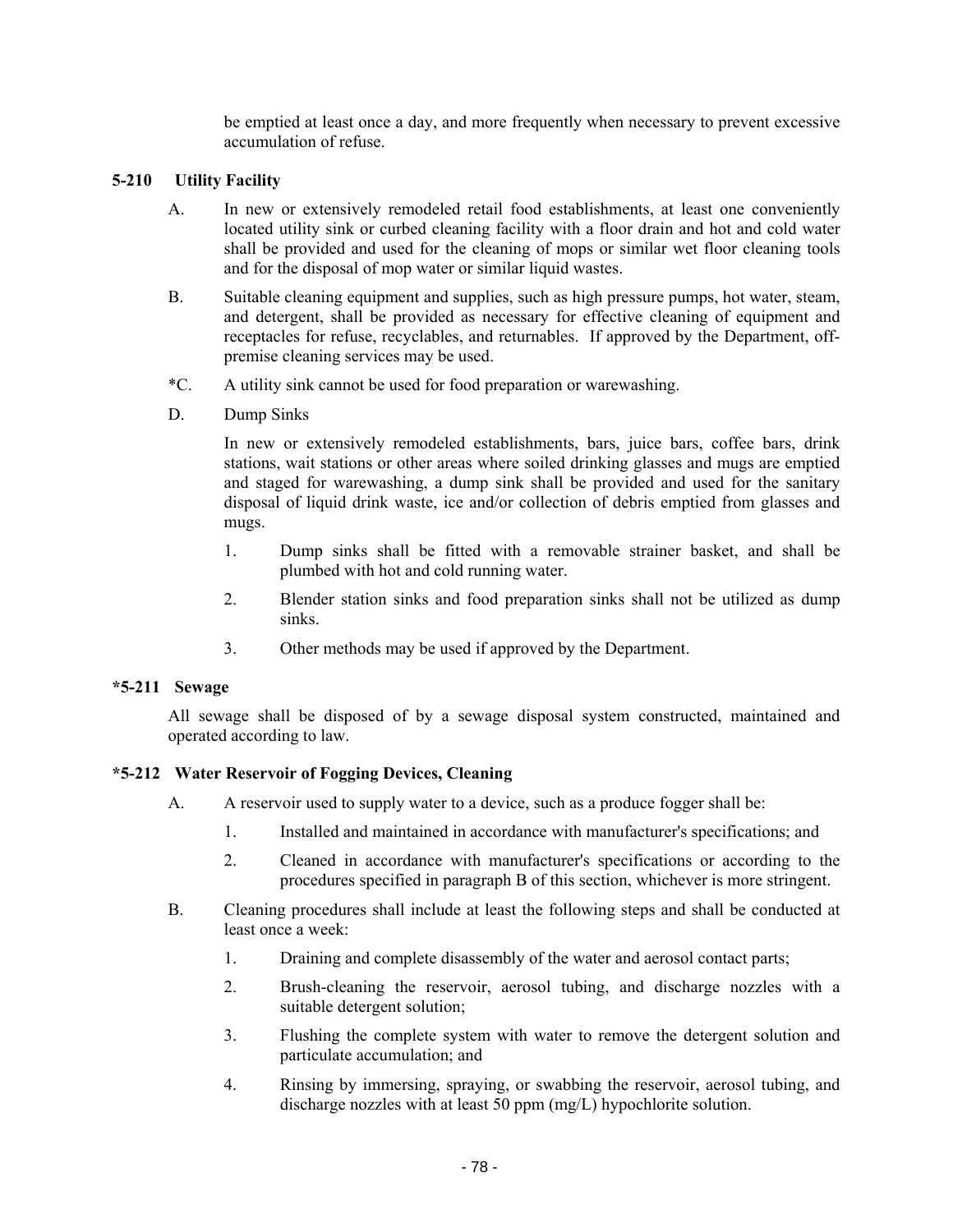# **5-3 REFUSE, RECYCLABLES, AND RETURNABLES**

### **5-301 Containers**

- A. Garbage, refuse, compost, and recyclables shall be held in durable, easily cleanable containers that do not leak and do not absorb liquids. Plastic bags and/or wet strength paper bags shall be used to line these containers. Such bags and durable plastic garbage and refuse containers shall be used for storage inside the food establishment.
- B. Containers stored in food preparation and utensil washing areas shall be emptied when full.
- C. Containers stored outside the food establishment, including dumpsters, compactors, and compactor systems, shall be easily cleanable, shall be insect and rodent-proof, shall be provided with tight-fitting lids, doors, or covers, and shall be kept covered when not in actual use. Drains in receptacles and waste handling units for refuse, recyclables and returnables shall have drain plugs in place.
- D. There shall be a sufficient number of containers to hold all the garbage, refuse, compost and recyclables that accumulate.
- E. Soiled containers, including dumpsters, compactors, and compactor systems, shall be cleaned at a frequency to prevent insect and rodent attraction. Each container shall be thoroughly cleaned on the inside and outside in a way that does not contaminate food, equipment, utensils, or food preparation areas. Suitable facilities, detergent, and hot water or steam, shall be provided and used for cleaning containers. Liquid waste from compacting or cleaning operations shall be disposed of as sewage.

### **5-302 Storage**

- A. Garbage, refuse, compost and recyclables, on the premises, shall be stored in a manner to be inaccessible to insects and rodents. Cardboard or other packaging material not containing garbage or food wastes need not be stored in covered containers provided such materials do not create a nuisance.
- B. Indoor garbage or refuse storage rooms, compost and recycling areas if provided, shall be constructed of easily cleanable, nonabsorbent, washable materials, shall be kept clean, and shall be insect and rodent resistant. These areas shall be large enough to store all garbage and refuse containers.
- C. Outside storage areas or enclosures, if provided, shall be kept clean and shall be large enough to store all the garbage and refuse containers. Garbage, refuse, compost, recycling containers, dumpsters, and compactor systems located outside, shall be stored on a smooth surface of nonabsorbent material, such as concrete or machine-laid asphalt, that is kept clean and maintained in good repair.

## **5-303 Disposal**

- A. Garbage, refuse, compost and recyclable materials shall be removed often enough to prevent the development of objectionable odors and the attraction of insects and rodents.
- B. Where garbage or refuse is burned on the premises, it shall be done by controlled incineration in accordance with the law. Areas around incineration units shall be kept clean and orderly.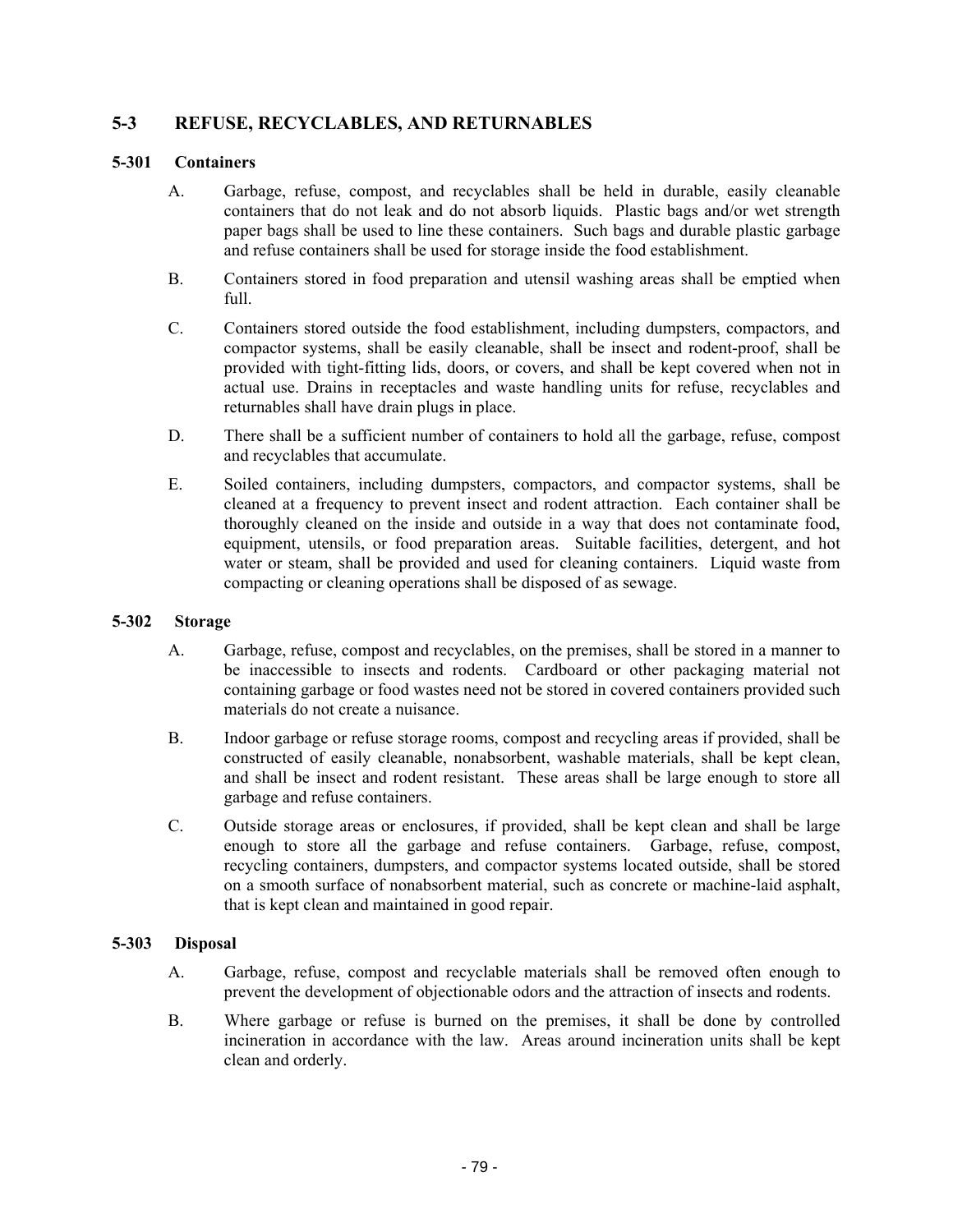#### **5-304 Storage Areas, Redeeming Machines, Equipment, and Receptacles, Location**

- A. An area designated for refuse, recyclables, compost, returnables and, a redeeming machine for recyclables or returnables, except as specified in paragraph B of this section, shall be located separate from food, equipment, utensils, linens, and single-service and single-use articles, and a public health nuisance is not created.
- B. A redeeming machine may be located in the packaged food storage area or consumer area of a retail food establishment if food, equipment, utensils, linens, and single-service and single-use articles are not subject to contamination from the machines and a public health nuisance is not created.
- C. The location of equipment and receptacles for refuse, recyclables, compost and returnables may not create a public health nuisance or interfere with the cleaning of adjacent space.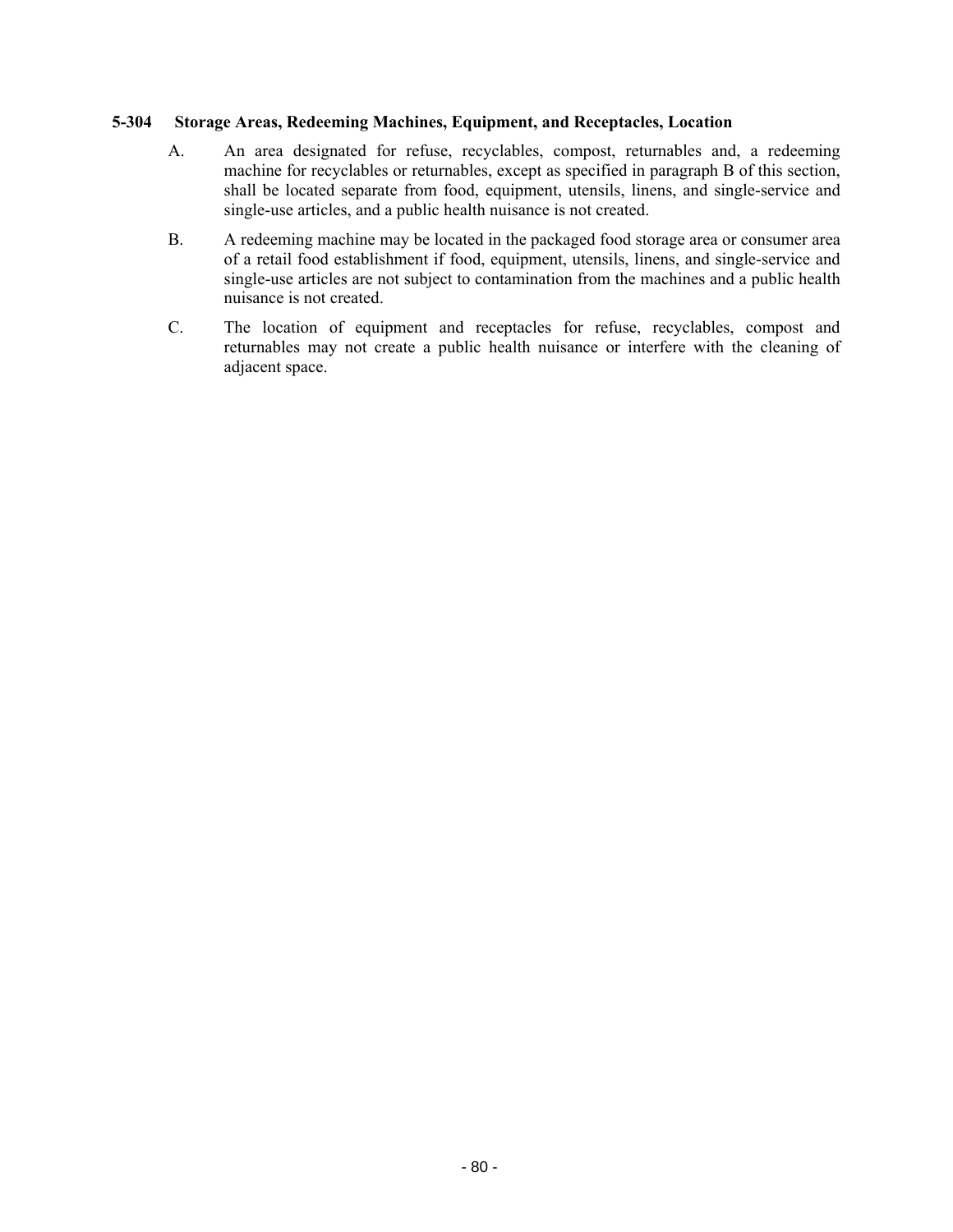# **CHAPTER 6**

# **PHYSICAL FACILITIES**

## **6-1 FLOORS**

#### **6-101 Floor Construction**

- A. Floors and floor coverings in all food preparation, food storage, warewashing areas, walk-in refrigeration units, dressing rooms, locker rooms, utility sink areas, toilet rooms, garbage rooms, and around permanently installed buffets, salad bars and soft drink dispensers shall be constructed of smooth, durable, nonabsorbent and easily cleanable material and shall be maintained in good repair. Areas subject to spilling or dripping of grease or fatty substances shall be of grease-resistant material. Nothing in this section shall prohibit the use of anti-slip floor coverings in areas where necessary for safety reasons.
- B. Floors which are water flushed or which receive discharges of water or other fluid wastes or are in areas where pressure spray methods for cleaning are used, shall be provided with properly installed trapped drains and graded to drain. In all new establishments, floor drains and floor sinks shall be installed to be accessible for cleaning.

#### **6-102 Floor Carpeting**

Carpeting, if used as a floor covering, shall be of closely-woven construction, properly installed, easily cleanable, and maintained in good repair. Carpeting shall not be used in food preparation, warewashing, food storage, utility sink areas, or in toilet room areas where urinals or fixtures are located. Carpeting is permitted in the retail sales area provided it is maintained in good repair and kept clean.

#### **6-103 Utility Line Installation**

Exposed utility service lines and pipes shall be installed in a way that does not obstruct or prevent cleaning of the floor. In all new or extensively remodeled food establishments, installation of exposed horizontal utility service lines and pipes on the floor is prohibited.

#### **6-104 Floor Junctures**

All floors installed in food preparation, food storage and warewashing areas, and in walk-in refrigerators, dressing or locker rooms, utility sink areas, and toilet rooms, shall provide a coved juncture between the floor and wall. In all cases, the juncture between the floor and wall shall be closed and sealed.

#### **6-105 Prohibited Floor Covering**

Cardboard, newspapers, sawdust, wood shavings, granular salt, baked clay, diatomaceous earth, or similar materials shall not be used as floor coverings; however, these materials may be used in amounts necessary for immediate spot clean-up of spills or drippage on floors.

#### **6-106 Mats and Duckboards**

Mats and duckboards shall be designed to be removable, easily cleanable, and be maintained clean and in good repair.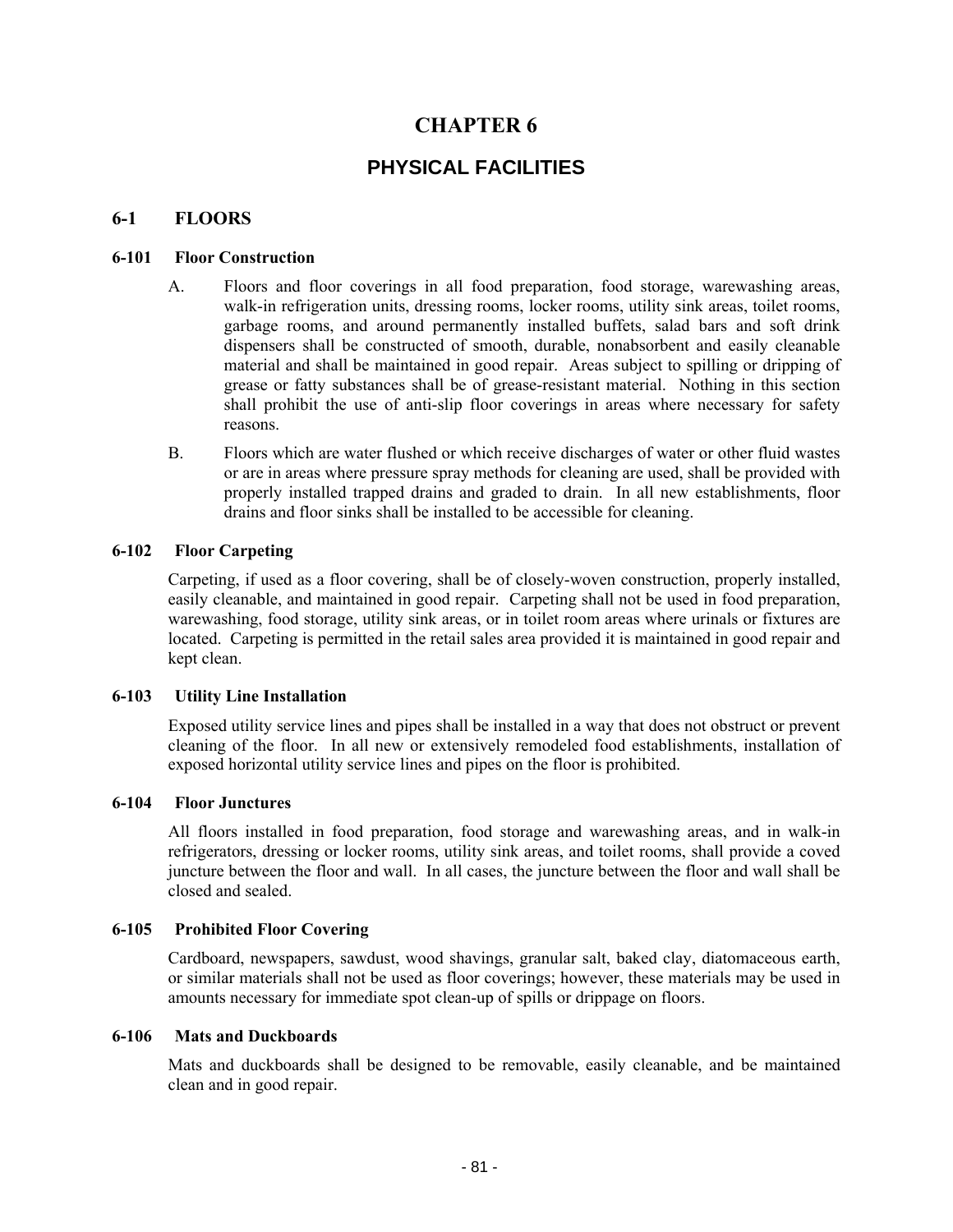# **6-2 WALLS AND CEILINGS**

## **6-201 Construction**

- A. Walls, wall coverings, and ceilings shall be designed, constructed and installed to be smooth, durable and easily cleanable.
- B. Except for in dry storage units, walls, including non-supporting partitions, wall coverings and ceilings of walk-in refrigerating units, food preparation areas, food storage areas, equipment-washing and warewashing areas shall be smooth, nonabsorbent, easily cleanable, and maintained in good repair. Concrete or pumice blocks used for interior wall construction in these locations shall be finished and sealed to provide an easily cleanable surface. Acoustical material, free of porous perforations, smooth and durable enough to be washed with a cloth or sponge, may be used. Walls, including nonsupporting partitions and wall coverings in toilet rooms shall be smooth, nonabsorbent, and easily cleanable. Porous acoustical ceilings are permitted in toilet rooms and their vestibules.

## **6-202 Attachments, Exposed Construction**

- A. Except as specified in paragraph C of this section, attachments to walls and ceilings such as light fixtures, mechanical room ventilation system components, vent covers, wallmounted fans, decorative items, and other attachments shall be easily cleanable.
- B. Studs, joists, and rafters shall not be exposed in those areas listed in section 6-201(B) of these rules and regulations. If exposed in other rooms or areas, they shall be kept clean.
- C. In consumer and backbar areas limited to beverage service and the heating of preprepared foods for immediate service, wall and ceiling surfaces and decorative items and attachments that are provided for ambiance need not meet this requirement if they are kept clean.
- D. Exposed utility service lines and pipes shall not obstruct or prevent cleaning of walls and ceilings. Utility service lines or pipes shall not be unnecessarily exposed on walls or ceilings in those areas listed in section 6-201(B) of these rules and regulations.

# **6-3 LIGHTING**

# **6-301 Light Intensity**

- A. Permanently fixed artificial light sources shall be installed to provide at least 50 foot candles (540 lux) of light on all food preparation surfaces and at warewashing work levels.
- B. Permanently fixed artificial light sources shall be installed to provide, at a distance of 30 inches (76 cm) from the floor:
	- 1. At least 20 foot candles (215 lux) of light in sales areas, at consumer service areas such as buffets and salad bars, utensil and equipment storage areas, and in lavatory and toilet areas; and
	- 2. At least 10 foot candles (108 lux) of light throughout walk-in refrigeration and freezer units, dry food storage areas, and in all other areas.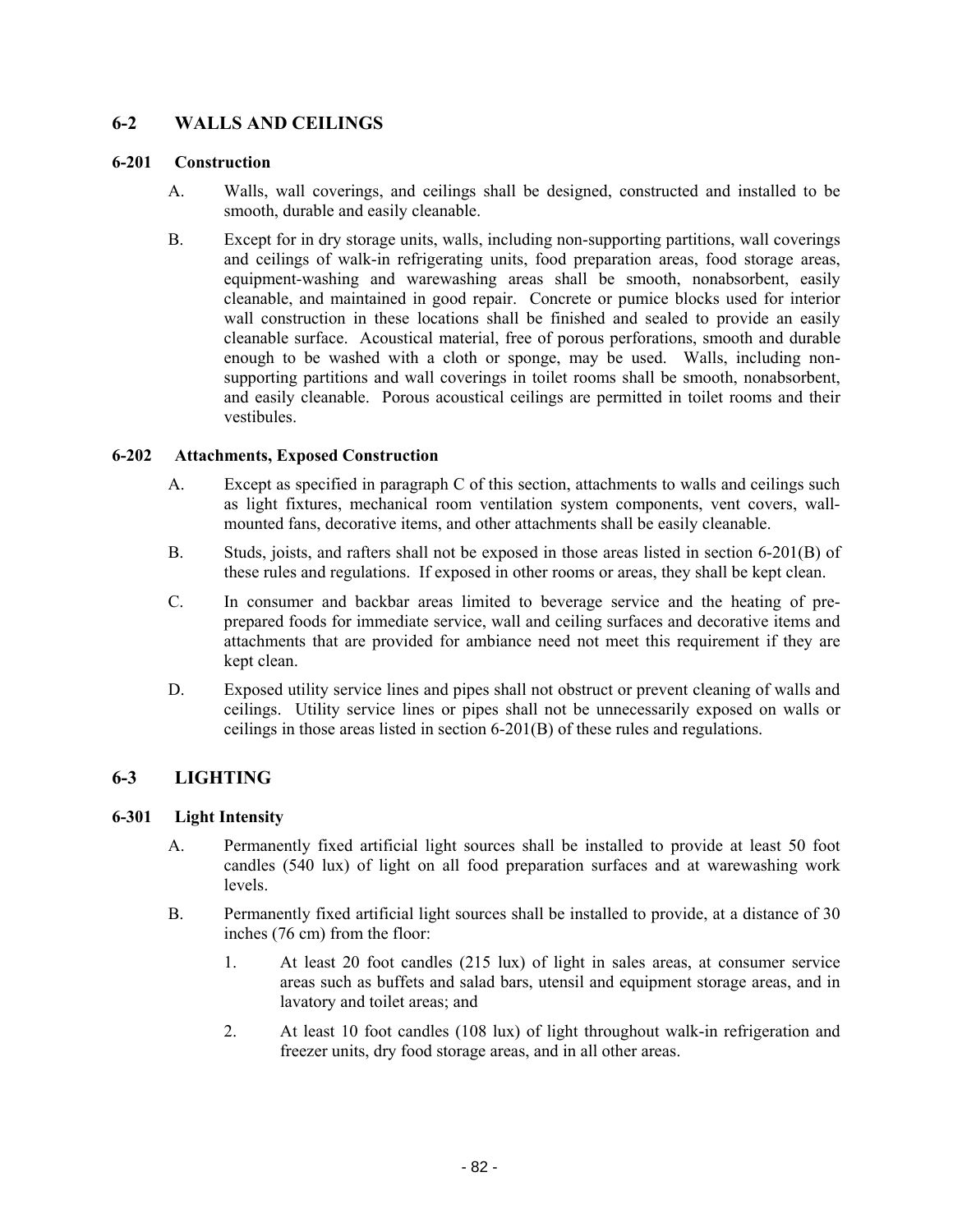## **6-302 Light Bulbs, Protective Shielding**

- A. Except as specified in paragraph B of this section, light bulbs shall be shielded, coated, or otherwise shatter-resistant in areas where there is exposed food, clean equipment, utensils, linens, or unwrapped single-service and single-use articles.
- B. Shielded, coated or otherwise shatter-resistant bulbs are not required in areas used only for storing food in unopened packages if:
	- 1. The integrity of the packages cannot be affected by broken glass falling onto them; and
	- 2. The packages are capable of being cleaned of debris from broken bulbs before the packages are opened.
- C. An infrared or other heat lamp shall be protected against breakage by a shield surrounding and extending beyond the bulb so that only the face of the bulb is exposed.

# **6-4 OPERATION AND MAINTENANCE**

## **6-401 Cleaning Physical Facilities**

- A. Cleaning of floors, walls, and ceilings shall be done as needed, preferably during periods when the least amount of food is exposed, such as after closing.
- B. Only dustless methods for cleaning floors, walls, and ceilings shall be used, such as vacuum cleaning, wet cleaning, treated dust mops, or the use of dust-arresting sweeping compounds with brooms.
- C. Floors, mats, duckboards, walls, ceilings, and attachments (e.g., light fixtures, vent covers, wall and ceiling mounted fans, and similar equipment), and decorative materials (e.g., signs and advertising materials), shall be kept clean.
- D. Mop water shall be changed as needed to prevent the recontamination of cleaned surfaces.

### **6-402 Cleaning Equipment Storage**

Maintenance and cleaning tools, such as brooms, mops, vacuum cleaners, and similar equipment, shall be maintained in good repair and stored in a way that does not contaminate food, utensils, equipment, or linens. Maintenance and cleaning tools shall be stored in an orderly manner to facilitate the cleaning of the storage area. After use, mops shall be placed in a position that allows them to air-dry without soiling walls, equipment, or supplies.

# **6-5 PREMISES**

### **6-501 General**

- A. Retail food establishments and all parts of the property used in connection with operations of the retail food establishment shall be kept free of litter, maintained clean and in good repair, and shall comply with local ordinances.
- B. The outdoor walking and driving areas shall be surfaced with concrete, asphalt, gravel or other materials that have been effectively treated to minimize dust, facilitate maintenance, and minimize muddy conditions. These surfaces shall be graded to drain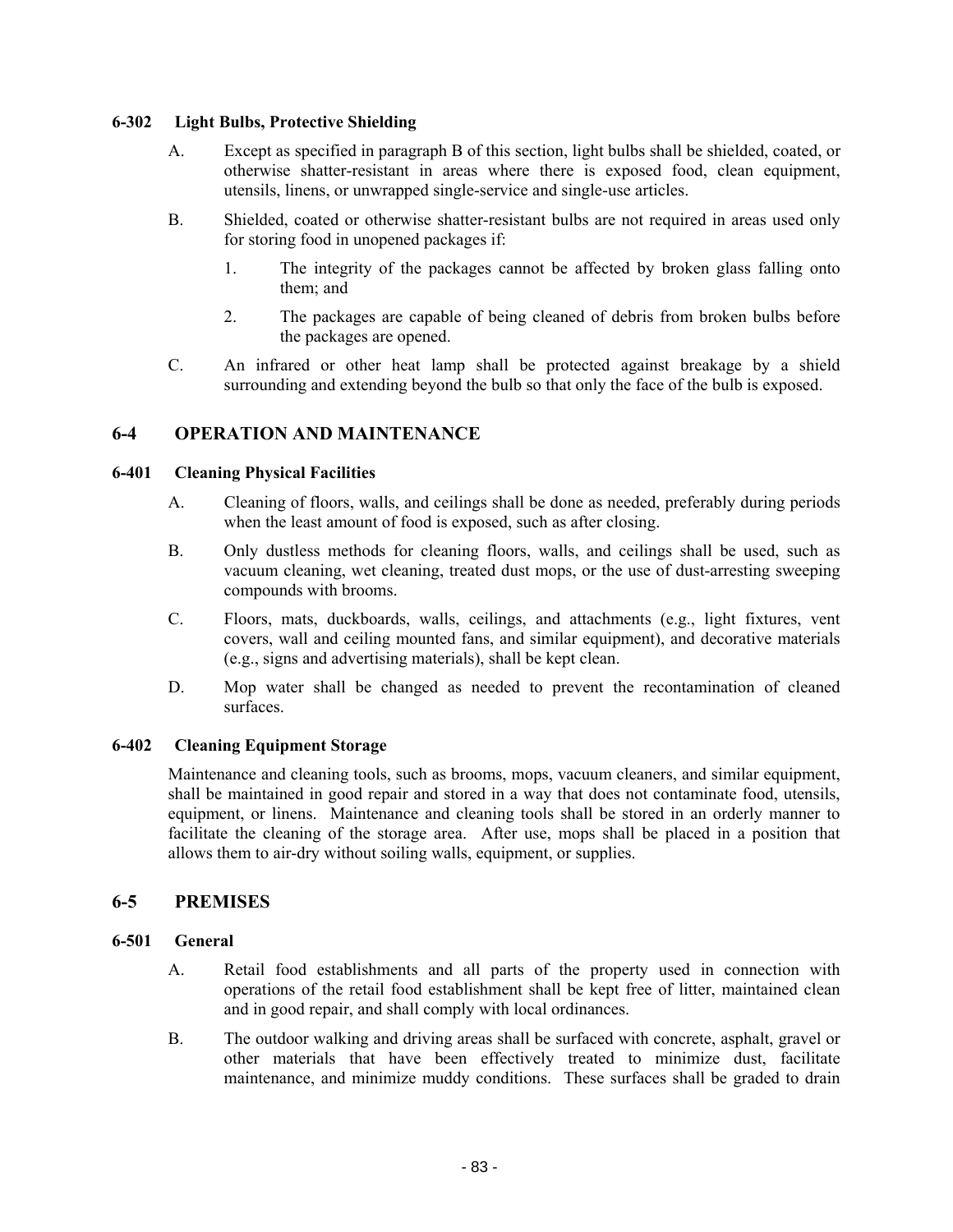and kept free of litter. Exterior surfaces of buildings shall be of weather-resistant materials and shall comply with law.

C. Only articles necessary to the operation and maintenance of the retail food establishment shall be stored on the premises.

## **6-502 Living Areas**

No retail food establishment operation shall be conducted in any area used as living or sleeping quarters. A retail food establishment operation shall be separated from any living or sleeping quarters by complete partitioning and solid, self-closing doors, and shall comply with local requirements.

### **6-503 Dressing Rooms and Locker Areas**

- A. Dressing rooms or dressing areas shall be designated if employees routinely change their clothes in the establishment.
- B. Designated areas or other suitable facilities shall be provided for the orderly storage of employees' clothing and other possessions.
- C. If the retail food establishment provides a storage area for any food belonging to employees it shall be inside a covered, leakproof container designated for the storage of employee food and maintained by the facility.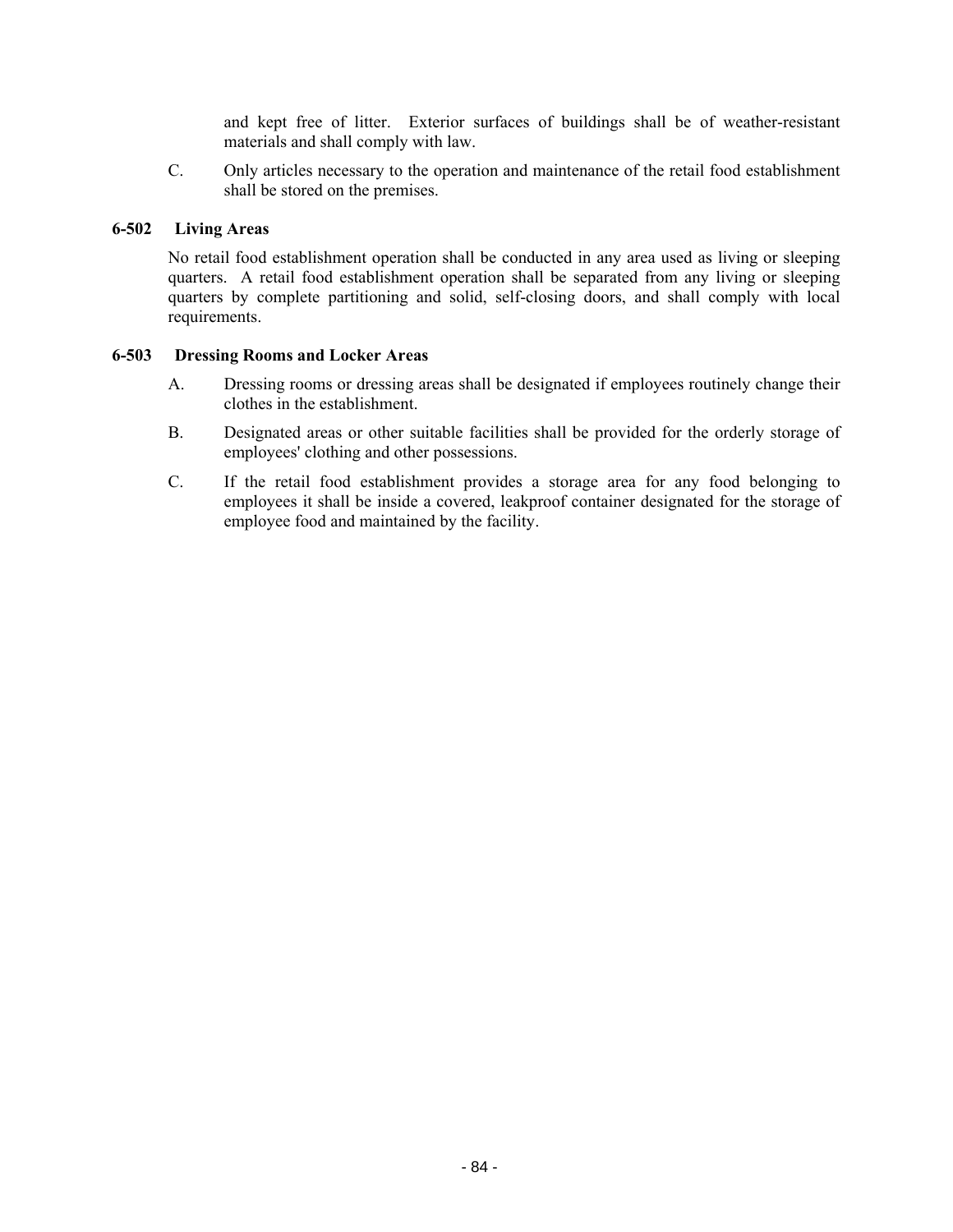# **CHAPTER 7**

# **POISONOUS OR TOXIC MATERIALS**

## **7-1 LABELING AND IDENTIFICATION**

#### **\*7-101 Identifying Information, Prominence**

Containers of poisonous or toxic materials and personal care items shall bear a legible manufacturer's label.

#### **\*7-102 Working Containers**

Working containers used for storing poisonous or toxic material, such as cleaners and sanitizers taken from bulk supplies, shall be clearly and individually identified with at least the name of the material.

#### **\*7-103 Separation**

Poisonous or toxic materials shall be stored so they do not contaminate food, equipment, utensils, linens, or single-service and single-use articles by:

- A. Separating the poisonous or toxic materials by spacing or partitioning; and
- B. Locating the poisonous or toxic materials in an area that is not above food, equipment, utensils, linens, and single-service or single-use articles. Except that equipment and utensil cleaners and sanitizers may be stored in warewashing areas for availability and convenience if such materials are stored to prevent contamination of food, equipment, utensils, linens, or single-service and single-use articles.
- C. Poisonous or toxic materials stored or displayed for retail sale shall be separated from food and single-service articles by spacing, partitioning, or dividers. These materials shall not be stored or displayed above food or single-service articles.

### **\*7-104 Restriction**

- A. Only those poisonous or toxic materials required for the operation and maintenance of a retail food establishment, such as for the cleaning and sanitizing of equipment and utensils and the control of insects and rodents, shall be allowed in a retail food establishment.
- B. Paragraph A of this section does not apply to packaged poisonous or toxic materials that are for retail sale.

### **\*7-105 Use of Materials**

- A. Sanitizers, disinfectants, cleaning compounds, or other compounds intended for use on food-contact surfaces shall not be used in a way that leaves a toxic residue on such surfaces in accordance with 40 CFR 180.940 (2005).
- B. Poisonous or toxic materials shall not be used in a way that contaminates food, food contact surfaces, equipment, utensils, or single service articles, nor in a way other than in full compliance with the manufacturer's labeling.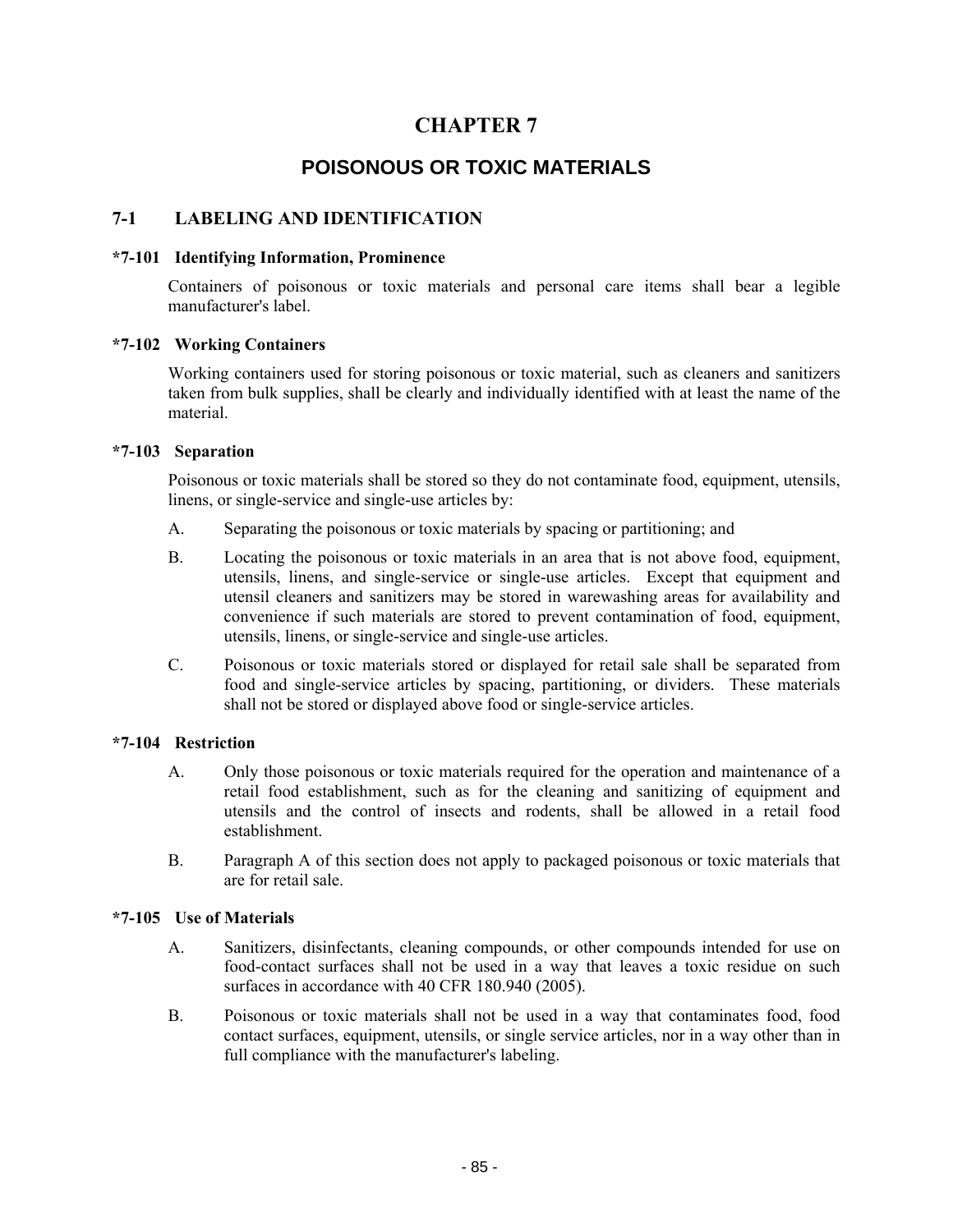#### **\*7-106 Food Containers**

A container previously used to store poisonous or toxic materials shall not be used as a food contact surface. A container previously used to store food shall not be used as a container to store toxic materials.

#### **\*7-107 Chemicals for Washing Fruits and Vegetables, Criteria**

Chemicals used to wash whole fruits and vegetables shall meet the requirements of Chemicals Used In Washing Or To Assist In The Lye Peeling Of Fruits And Vegetables, 21 CFR section 173.315, (2003).

#### **\*7-108 Boiler Water Additives, Criteria**

Chemicals used as boiler water additives shall meet the requirements specified in Boiler Water Additives, 21 CFR section 173.310, (2003) (see Appendix D).

#### **\*7-109 Drying Agents, Criteria**

Drying agents used in conjunction with sanitization shall be approved by the Department.

#### **\*7-110 Personal Medications**

Only those medications necessary for the health of employees shall be present in the retail food establishment. Medications and cosmetics shall be stored in properly labeled containers and located so that food and food-contact surfaces of equipment, utensils, linens, single-service and single-use articles cannot be contaminated. Medications requiring refrigeration and stored in a food refrigerator shall be properly identified, double packaged and located on the lowest shelf. This paragraph does not apply to medications that are stored or displayed for retail sale.

### **\*7-111 First Aid Supplies**

First aid supplies shall be properly labeled and stored in a way that prevents them from contaminating food and food-contact surfaces, equipment, utensils, linens, single-service and single-use articles.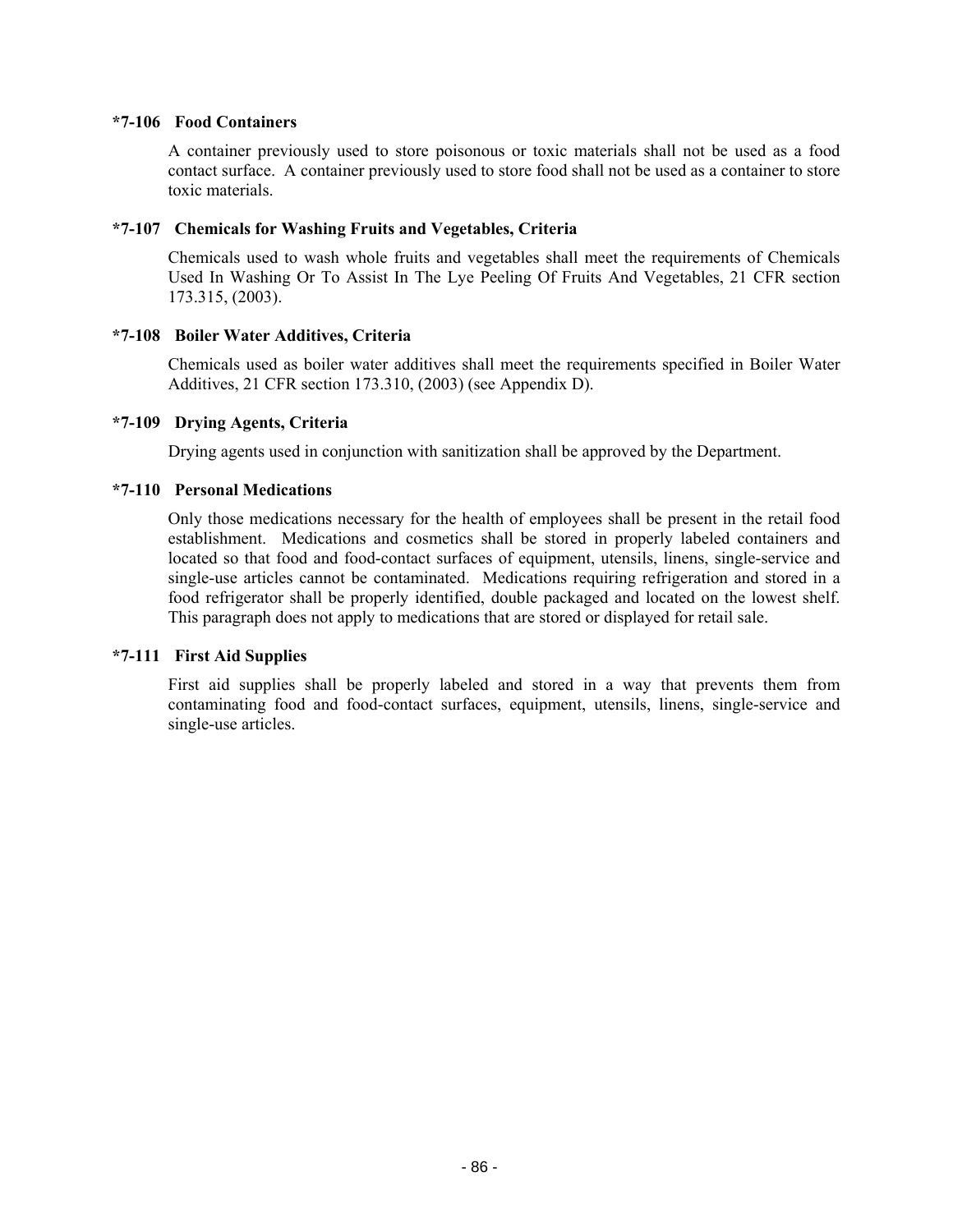# **CHAPTER 8**

# **INSECT, RODENT AND ANIMAL CONTROL**

# **8-1 PREVENTION**

## **8-101 Outer Openings, Protected**

- A. Openings to the outdoors shall be protected against the entry of insects and rodents by:
	- 1. Closed, tight-fitting windows; and
	- 2. Solid self-closing, tight-fitting doors; or
- B. If windows or doors are kept open, the openings shall be protected against the entry of insects and rodents by:
	- 1. 16 mesh to 1 inch (16 mesh to 25.4 mm) screens,
	- 2. Properly designed and installed air curtains to control flying insects, or
	- 3. Other effective means.
- C. Paragraph B of this section does not apply in customer areas if flying insects and other pests are absent due to the location of the retail food establishment, the weather, or other limiting conditions.
- D. Doors used only for delivery or emergency exit are not required to be equipped with selfclosing devices, but shall remain closed at all other times.
- E. All foundations shall be rodent-proof. Openings between the floor and bottom of outer doors, when closed, shall be no greater than one-fourth inch (1/4") (0.635 cm).

### **8-102 Controlling Pests**

The presence of insects, rodents, and other pests shall be controlled to minimize their presence on the premises by:

- A. Routinely inspecting incoming shipments of food and supplies;
- B. Routinely inspecting the premises for evidence of pests;
- \*C. Using methods, if pests are found, such as trapping devices or other means of pest control as specified in sections 8-103 and 8-104;
- D. Eliminating harborage conditions; and
- E. Eliminating infestations.

### **8-103 Insect Control Devices, Design and Installation**

- A. Devices used to electrocute flying insects and that may impel insects or insect fragments shall be:
	- 1. Designed to have escape-resistant trays; and
	- \*2. Installed so that:
		- a. The devices are not located over a food preparation area; and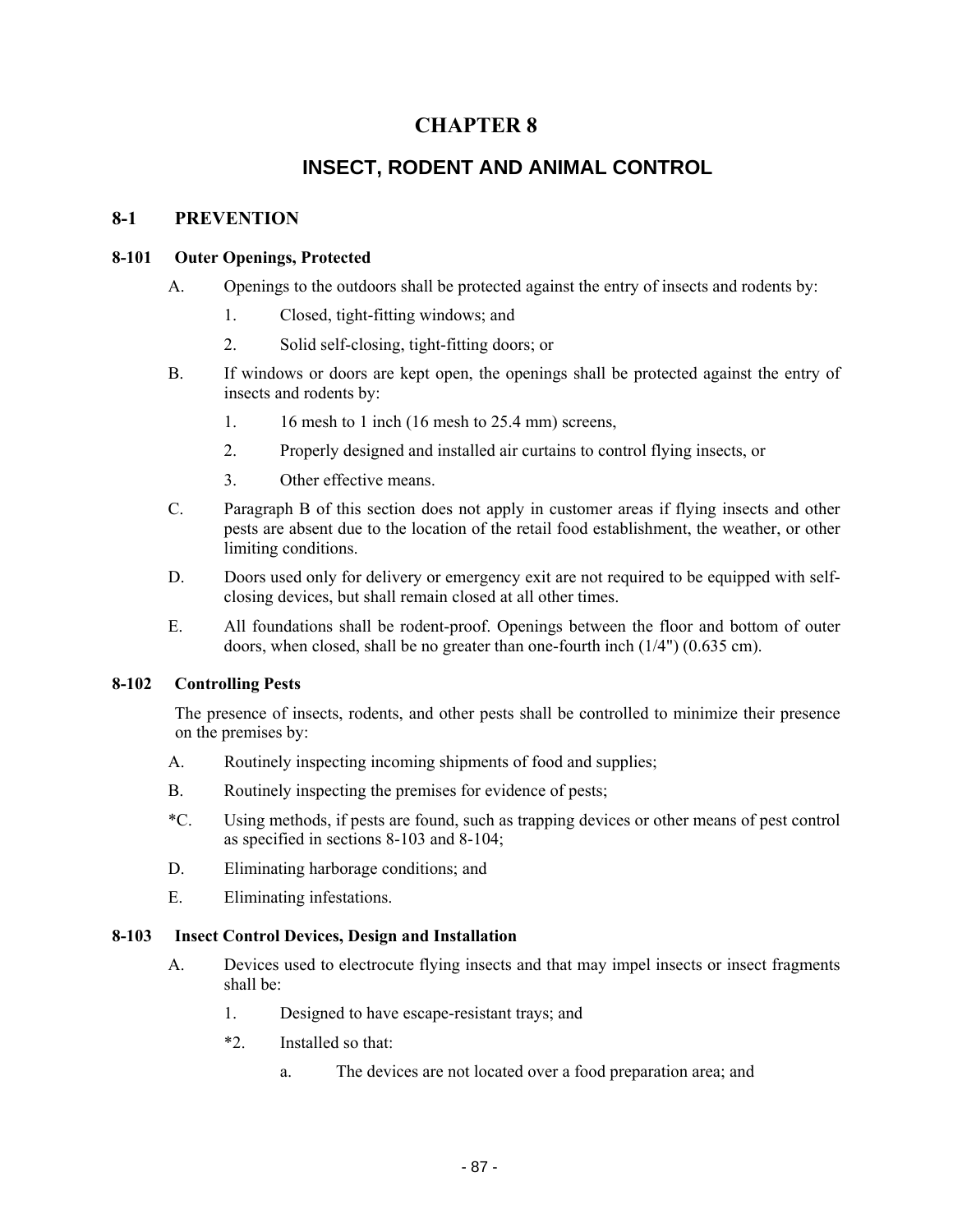- b. Dead insects and insect fragments are prevented from falling on or being impelled onto exposed food, clean equipment, utensils, linens, and unwrapped single-service and single-use articles.
- \*B. Devices used to trap insects by adherence may not be installed above exposed food, clean equipment, utensils, linens, or unwrapped single-service and single-use articles unless the device is designed to completely contain the trapped insects.

## **\*8-104 Pesticide Application**

- A. Only pesticides registered for application in a food establishment are permitted and shall be applied according to label directions.
- B. A pesticide shall be applied so that direct or indirect contact with food, equipment, utensils, linens, and single-service and single-use articles is prevented by protecting those items as follows:
	- 1. Removing the items;
	- 2. Covering the items with impermeable covers; or
	- 3. Taking other appropriate preventive actions; and
	- 4. Cleaning and sanitizing equipment and utensils after the application of a pesticide.
- C. Bait shall be contained in a covered tamper-proof bait station.
- D. Only nontoxic tracking powder such as talcum or flour may be used provided it does not contaminate food, equipment, utensils, linens, single-service or single-use articles.

### **\*8-105 Removing Birds, Insects, Rodents, and Other Pests**

Birds, insects, rodents, and other pests shall be removed from control devices and the premises at a frequency that prevents their accumulation, decomposition, or the attraction of pests.

### **\*8-106 Prohibiting of Animals**

- \*A. Except as specified in (B) and (C) of this section, live animals may not be allowed on the premises of a food establishment.
- B. Provided that the contamination of food; clean equipment, utensils, and linens; and unwrapped single-service and single-use articles is controlled, live animals are allowed in the following situations:
	- 1. Edible fish or decorative fish in aquariums, shellfish or crustacea on ice or under refrigeration, and shellfish and crustacea in display tank systems;
	- 2. Patrol dogs accompanying police or security officers in offices and dining, sales, and storage areas, and sentry dogs running loose in outside fenced areas;
	- 3. In areas that are not used for food preparation and that are usually open for customers, such as dining and sales areas, service animals that are controlled by the disabled employee or person. This does not apply to incidental food contact surfaces including dining tables, grocery carts and baskets;
	- 4. Pets in the common dining areas of institutional care facilities such as nursing homes, assisted living facilities, group homes, or residential care facilities at times other than during meals if: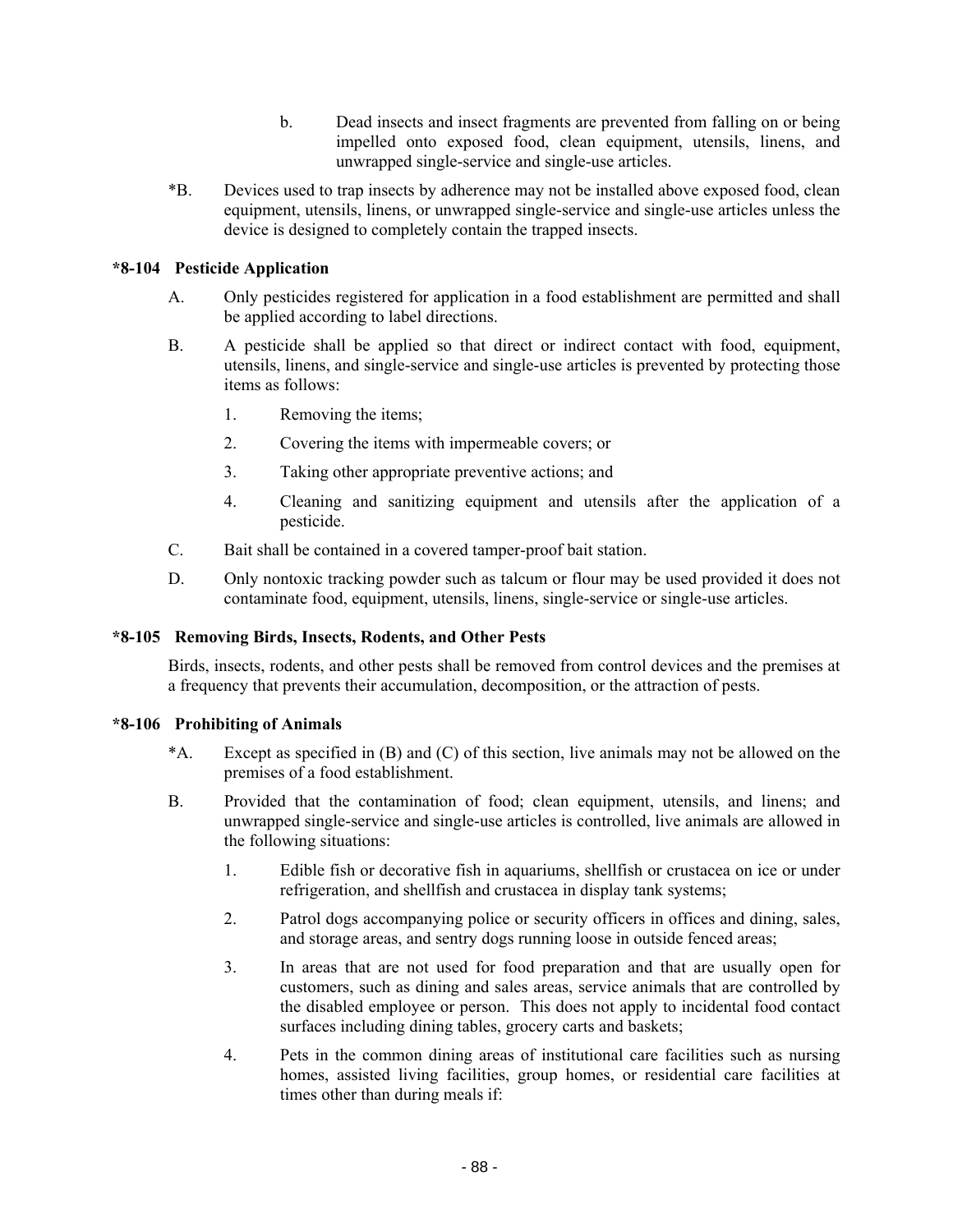- a. Effective partitioning and self-closing doors separate the common dining areas from food storage or food preparation areas;
- b. Condiments, equipment, and utensils are stored in enclosed cabinets or removed from the common dining areas when pets are present; and
- c. Dining areas including tables, countertops, and similar surfaces are effectively cleaned before the next meal service; and
- 5. In areas that are not used for food preparation, storage, sales, display, or dining, in which there are caged animals or animals that are similarly confined, such as in a variety store that sells pets or a tourist park that displays animals.
- C. Live fish bait shall be stored to prevent contamination of food; clean equipment, utensils, and linens; and unwrapped single-service and single-use articles.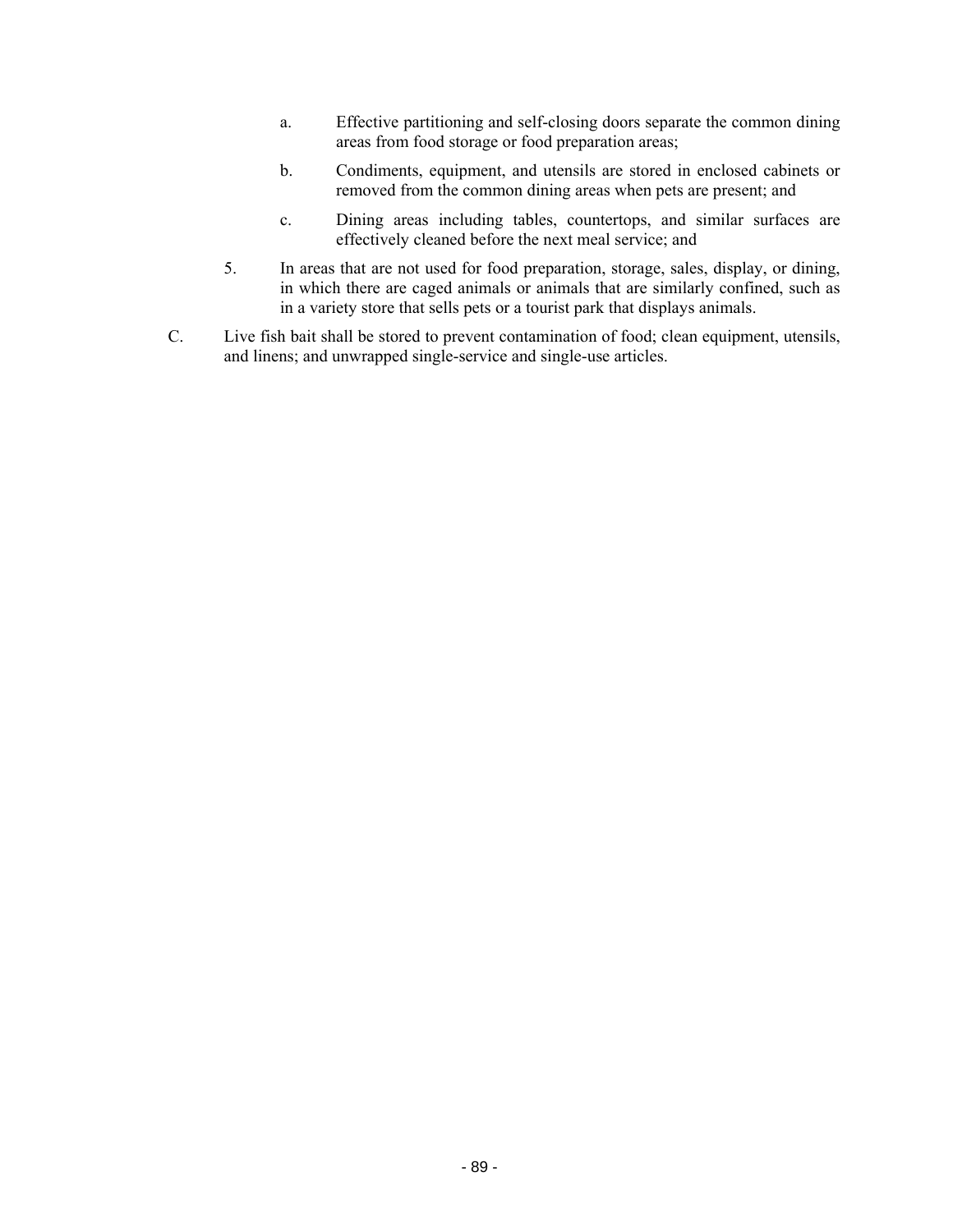# **CHAPTER 9**

# **MOBILE RETAIL FOOD ESTABLISHMENTS OR PUSHCARTS**

# **9-1 MOBILE RETAIL FOOD ESTABLISHMENT**

## **9-101 General**

A. Mobile retail food establishments and pushcarts shall comply with the requirements of these rules and regulations except as otherwise provided in this chapter. The Department may impose additional requirements to protect against health hazards related to the conduct of the mobile retail food establishment or pushcart and may prohibit the sale of any potentially hazardous foods (time/temperature control for safety foods). This may include maintaining receipts, logs, or any other records. If restrictions are imposed by the Department, they shall be in writing with a copy provided on the mobile unit at all times. A list of menu items prepared and/or served by the operator shall be submitted to the Department and available at all times. The original retail food establishment license shall be posted on the unit at all times as per Section 11-101.

 When no apparent health hazard will result, the Department may waive or modify requirements of these rules and regulations relating to physical facilities, except those requirements of sections 9-104 and 9-105.

- B. Mobile Retail Food Establishments shall have equipment installed and/or mounted, according to Section 4-302, within the mobile retail food establishment with the exception of a grill and/or a smoker, approved by the Department, which shall be allowed outside of the mobile retail food establishment for cooking of food only. \*All foods shall be prepared, assembled and served from within the mobile retail food establishment and not from the external piece of cooking equipment.
- C. Pushcarts shall be limited to cooking approved menu items and serving commercially prepared or commissary prepared food that will result in simple assembly. All items related to the operation of the pushcart shall be kept on the unit, except for those items specified in Section 9-108(A).

### **9-102 Exemptions**

Mobile retail food establishments and pushcarts are exempt from requirements for self-contained water or sewage systems, and cleaning and sanitization of equipment under the following conditions:

- A. The menu is limited to commercially packaged potentially hazardous foods (time/temperature control for safety foods) or food that is prepared, then packaged in individual servings, transported and stored and served without further handling under conditions meeting the requirements of these rules and regulations; and
- B. Beverages served are dispensed from covered urns or other protected equipment; and
- C. The required equipment for cleaning and sanitization exists at the commissary.

## **9-103 Single-service Articles**

Mobile retail food establishments and pushcarts shall provide only single-service articles for use by the consumer.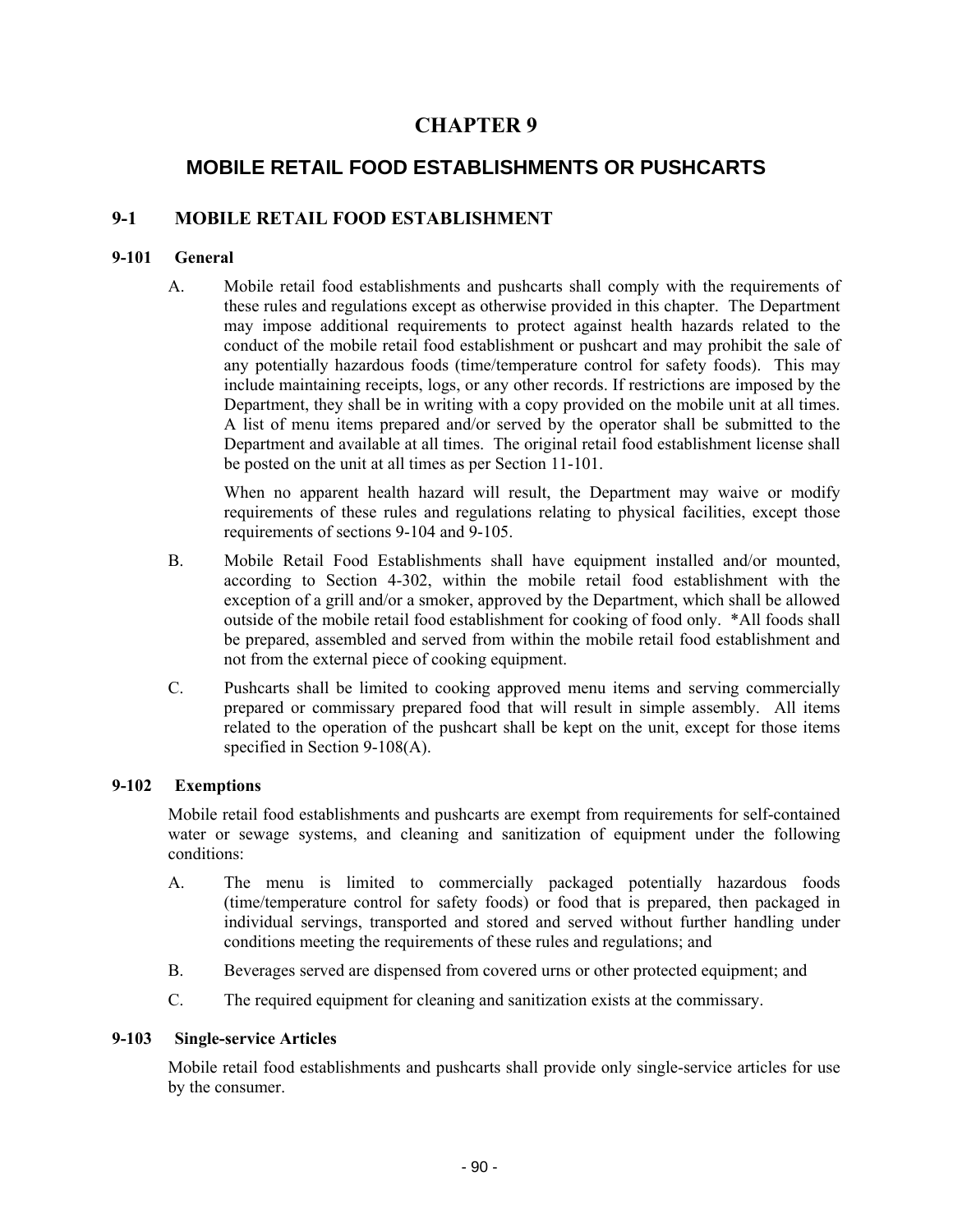#### **9-104 Water System**

- \*A. A mobile retail food establishment or a pushcart that does not meet the exemptions of section 9-102 of these rules and regulations shall provide hot and cold drinking water under pressure with sufficient capacity for food preparation, utensil cleaning and sanitizing, in accordance with the requirements of these rules and regulations.
- B. The water supply tank shall be designed so that it can be flushed and with a drain that permits complete drainage of the tank. The drinking water tank shall have no common interior partition with the tank holding non-potable water or other liquids. The water tank overflow or vent shall terminate in a downward direction and shall be located and constructed so as to prevent the entrance of contaminants.
- \*C. When a mobile retail food establishment or pushcart is equipped with a threecompartment warewashing sink, the water supply shall be sized to adequately fill warewashing sinks at least once every four (4) hours of operation. In addition, the mobile retail food establishment or pushcart must supply three (3) gallons of water to each hand washing sink for each hour of operation. Where other water using fixtures such as toilets, utility sinks, food preparation sinks, coffee, espresso and soft drink machines are provided, the water supply shall be sized in accordance with the manufacturer's specification for each fixture.
- \*D. The water supply tank for push carts shall have a minimum capacity of at least five (5) gallons.
- \*E. Adequate water pressure must be provided at all fixtures at all times. A minimum flow rate of one (1) gallon per minute or thirty-two (32) ounces per fifteen (15) seconds shall be provided.
- \*F. Water heating systems shall be adequate to fill the warewashing sink with 110ºF water without interruptions and to supply hand sinks with three (3) gallons per hour of 100°F water at all times and other hot water using fixtures and equipment with a continuous supply of hot water. Standard tank type heating systems shall be sized in accordance with Section 5-108.
- G. The water inlet shall be located so that it will not be contaminated by waste discharge, road dust, oil, or grease, and it shall be kept capped unless being filled. The water inlet shall be provided with a connection of a size or type that will prevent its use for any other service. All water distribution pipes or tubing shall be constructed and installed in accordance with the requirements of these rules and regulations.
- \*H. When a mobile retail food establishment is connected to a pressurized water supply, it shall be provided with approved backflow prevention devices. This shall include the protection of the water source as well as protection of each individual water service connection.
- \*I. The water supply hose and couplings shall be of a size and type compatible with the water supply tank inlet fixture and shall be free of cracks and checks. Hose couplings shall be constructed to permit a tight connection between the mobile retail food establishment coupling and the water supply hose bib. Hose ends must be capped, connected or otherwise fully protected when not in use. Only food grade hoses shall be used to fill or transfer drinking water to or within a mobile retail food establishment or a pushcart.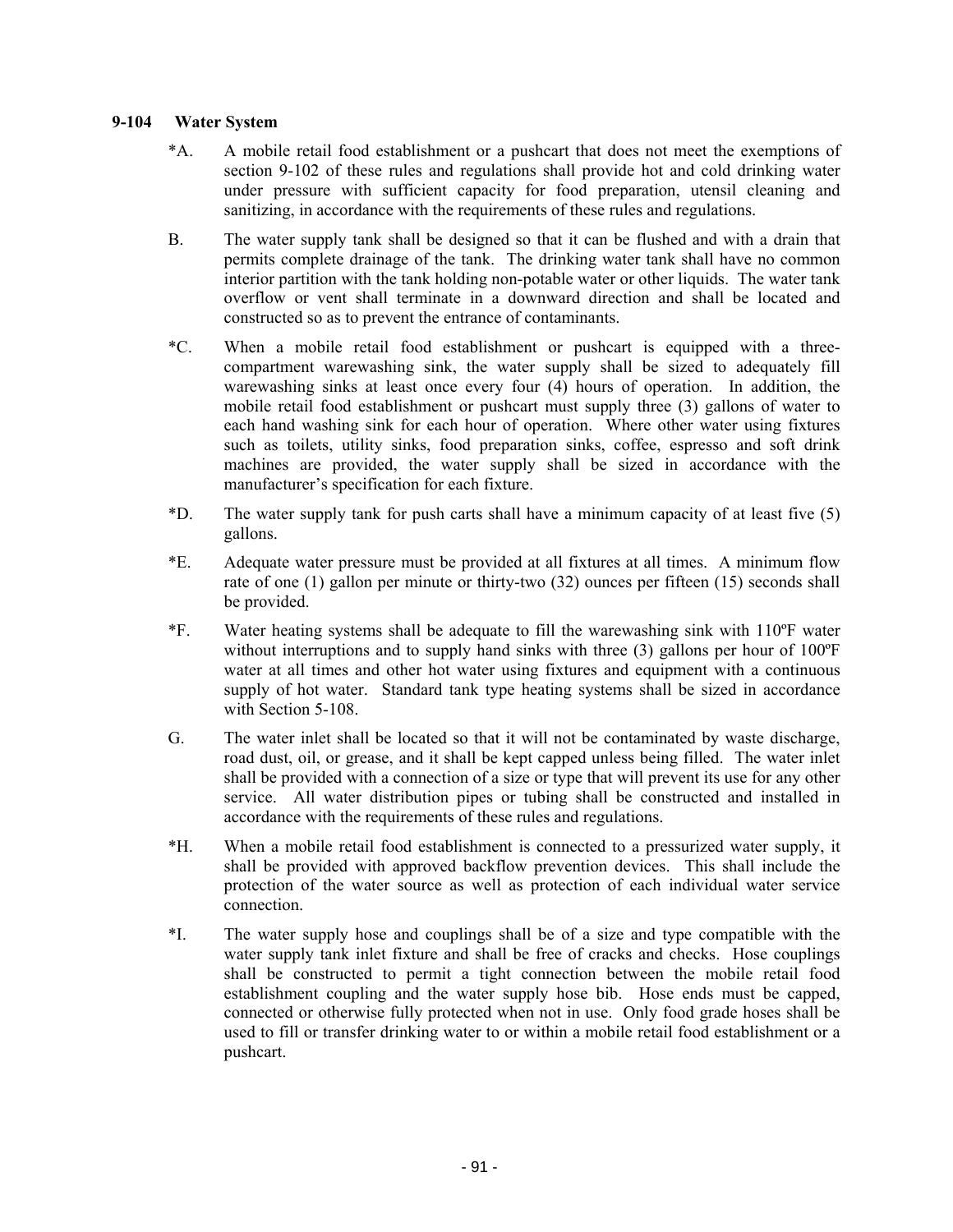\*J. Water systems and components shall be disinfected and flushed in accordance with 25- 1.5-2, C.R.S., *Colorado Primary Drinking Water Regulations*, prior to use, if the mobile retail food establishment or push cart is not in daily use.

## **9-105 Wastewater Retention**

- **\***A. A mobile retail food establishment or pushcart that does not meet all the restrictions of section 9-102 of these rules and regulations must provide a waste water retention tank. All liquid waste, except drainage from clean ice made with drinking water, generated by a mobile retail food establishment or pushcart shall be stored in a retention tank that is at least 15 percent larger than the water supply tank. Liquid waste shall be discharged from the retention tank to an approved sewage disposal system and flushed as often as necessary to maintain sanitary conditions. Discharge onto the surface of the ground shall be strictly prohibited. Drainage from uncontaminated ice made with drinking water can be discharged onto the surface of the ground provided it does not create a nuisance.
- B. All connections on the vehicle for servicing mobile food unit waste disposal facilities shall be of a different size or type than those used for supplying potable drinking water to the mobile food establishment. The waste water outlet connection shall be located lower than the drinking water inlet connection to prevent contamination of the drinking water system.
- C. Liquid waste discharge piping and the drinking water hose shall not be stored in a manner that may result in contamination.

## **\*9-106 Handwashing Facilities**

A mobile retail food establishment or pushcart that does not meet all the exemptions of section 9- 102 of these rules and regulations must be equipped with a convenient, accessible handsink installed as specified in Section 5-208(J) for employee handwashing. The handsink must be capable of providing a hands-free, continuous flow of 100°F water as specified in Section 9- 104(F). Soap and individually dispensed paper towels must also be provided at the hand sink.

### **9-107 Commissary**

A. The commissary is considered to be an essential part of the mobile food retail food establishment and push cart operation. The commissary shall be constructed and operated in compliance with the requirements of these rules and regulations. Mobile retail food establishments and pushcarts shall operate from a commissary or other fixed retail food establishment and shall report every 24 hours (on operational days) to that location for supplies, cleaning and servicing operations.

 The use of the proposed commissary for each mobile retail food establishments or pushcarts shall be submitted and approved by the department. The mobile retail food establishment or push cart shall provide an agreement from the commissary operator to the department each calendar year and upon change of a commissary location.

 The agreement shall specify the mobile retail food establishment or push cart is allowed to report to the commissary daily, and is allowed to use the facility's warewashing equipment, refrigeration, food preparation equipment and storage areas as a base for operation. The agreement shall also specify how and where the commissary use log will be maintained. These commissary records shall be made available to the Department when requested.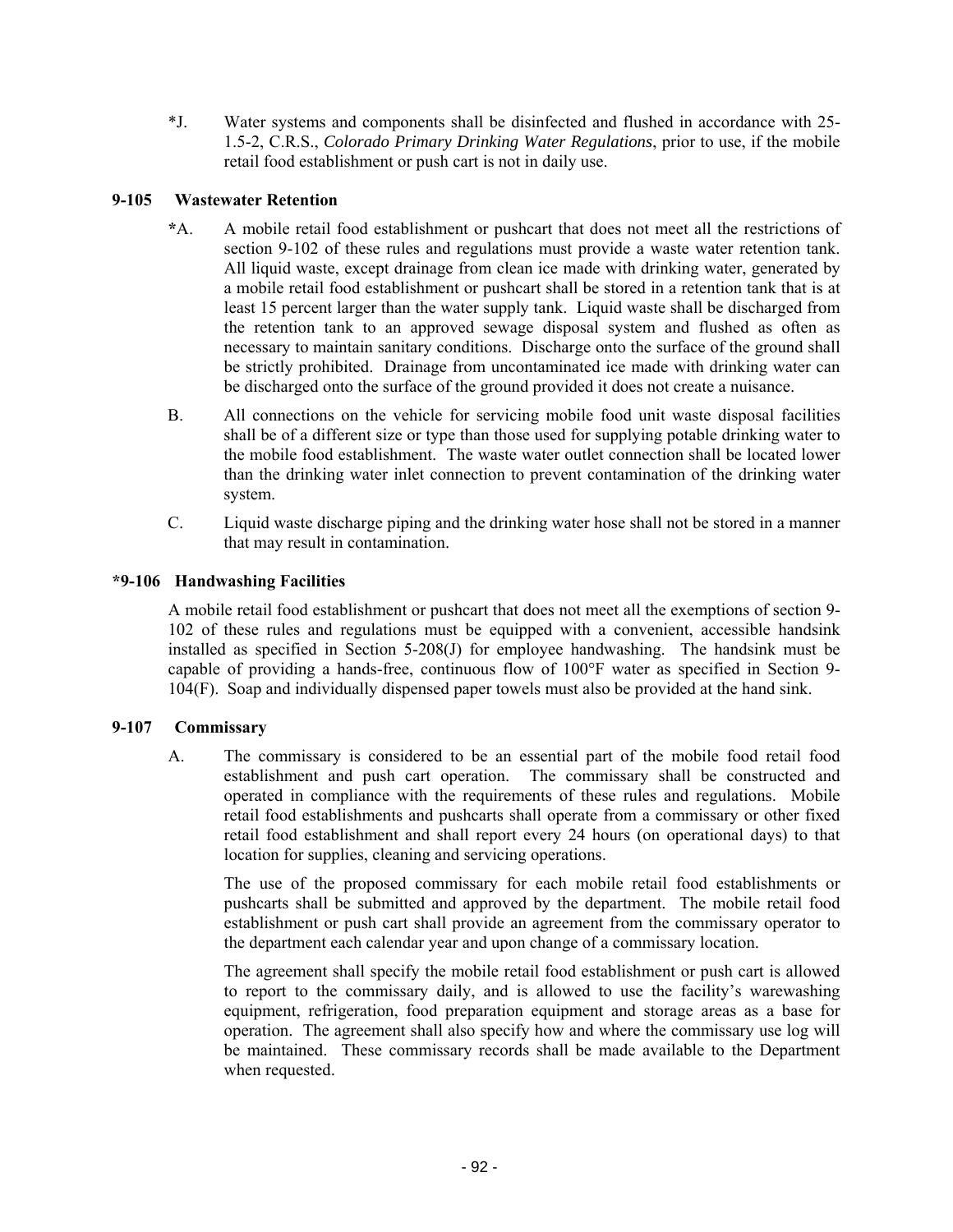- B. Accommodations for a servicing area shall be available with a drinking water supply for the mobile retail food establishment or push cart. Servicing may include vehicle and equipment cleaning, discharging liquid or solid wastes, refilling water tanks, and restocking of ice bins, and food.
	- 1. Drinking water servicing equipment shall be installed according to the law and shall be stored and handled to protect the water and equipment from contamination according to section 5-101 and 5-102.
	- 2. The mobile retail food establishment and push cart liquid waste retention tank shall be thoroughly drained and flushed during servicing. All liquid waste shall be discharged to a sanitary sewage system in accordance with section 5-211 of these rules and regulations.
	- 3. There shall be a location provided for the flushing and drainage of liquid wastes that is separate from the location provided for obtaining drinking water and for the loading and unloading of food and related supplies.
- C. When servicing areas are provided as part of the commissary, the floor surfaces of the servicing area shall be constructed of a smooth, nonabsorbent material such as concrete or machine-laid asphalt and shall be maintained in good repair, kept clean, and be graded to drain.

 The construction of the walls and ceilings of the servicing area is exempt from the provisions of sections 6-201 and 6-202 of these rules and regulations.

- D. A self-contained mobile retail food establishment is not required to report to a commissary if:
	- 1. Adequate storage areas are provided within the mobile retail food establishment for food, dry goods, single service articles and cleaning supplies; and
	- 2. Adequate facilities including a hand sink, food preparation sink, warewashing facilities, mop sink, mechanical refrigeration, and any additional equipment are provided as required by the menu.
	- 3. Adequate accommodations for food preparation, storage of food, equipment, utensils and other supplies; and
	- 4. Approved arrangements and facilities are provided and used to supply drinking water to the mobile unit and for the disposal of wastewater generated by the establishment; and
	- 5. A written operational plan is submitted by the mobile retail food establishment, which demonstrates that this process can be accomplished in compliance with these rules and regulations. Review and approval of this plan must include the menu and standard operating procedures for the mobile unit. Once an operational plan is approved, any additions or changes to the approved plan must be approved by the Department prior to implementation. The approved operational plan must be available on the mobile retail food establishment at all times.
- E. A mobile retail food establishment is prohibited from acting as a commissary for another retail food establishment.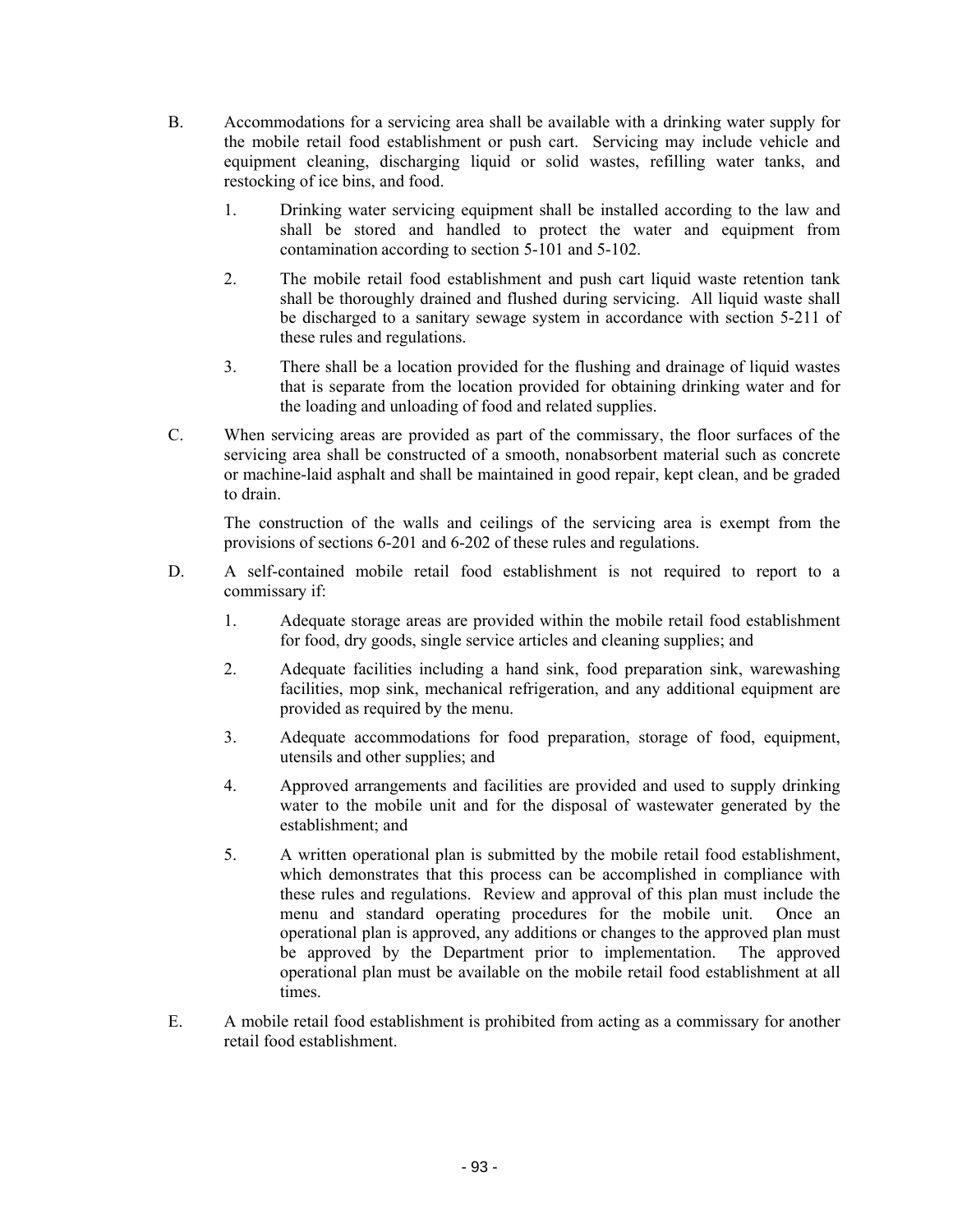#### **9-108 Additional Requirements**

- A. Spare tires, tools, and other equipment relating to the mechanical operation of the vehicle shall be stored in a way that does not contaminate food, food equipment, or utensils.
- B. Except for service windows, any openable windows and doors must be screened. Service windows must be self-closing.
- C. Restroom facilities shall be available to employees at all times that the mobile retail food establishment or pushcart is in operation.
- \*D. Equipment shall be adequate to maintain potentially hazardous foods (time/temperature control for safety foods) at required temperatures in accordance with Parts 3-5 and 3-6. In addition:
	- 1. Mobile retail food establishments shall utilize mechanical refrigeration to hold and serve potentially hazardous foods (time/temperature control for safety foods).
	- 2. Pushcarts may use no more than two (2) hard sided coolers to maintain food at required temperatures. One cooler shall be used for all raw animal foods and the other cooler for all other potentially hazardous foods (time/temperature control for safety foods). If the facility needs additional refrigeration space, the push cart shall provide commercial mechanical refrigeration.
- \*E. Mobile retail food establishments and pushcarts shall provide enough clean utensils to satisfy the requirements of section 4-407(C).
- F. Items for customer self service shall be adequately protected from contamination.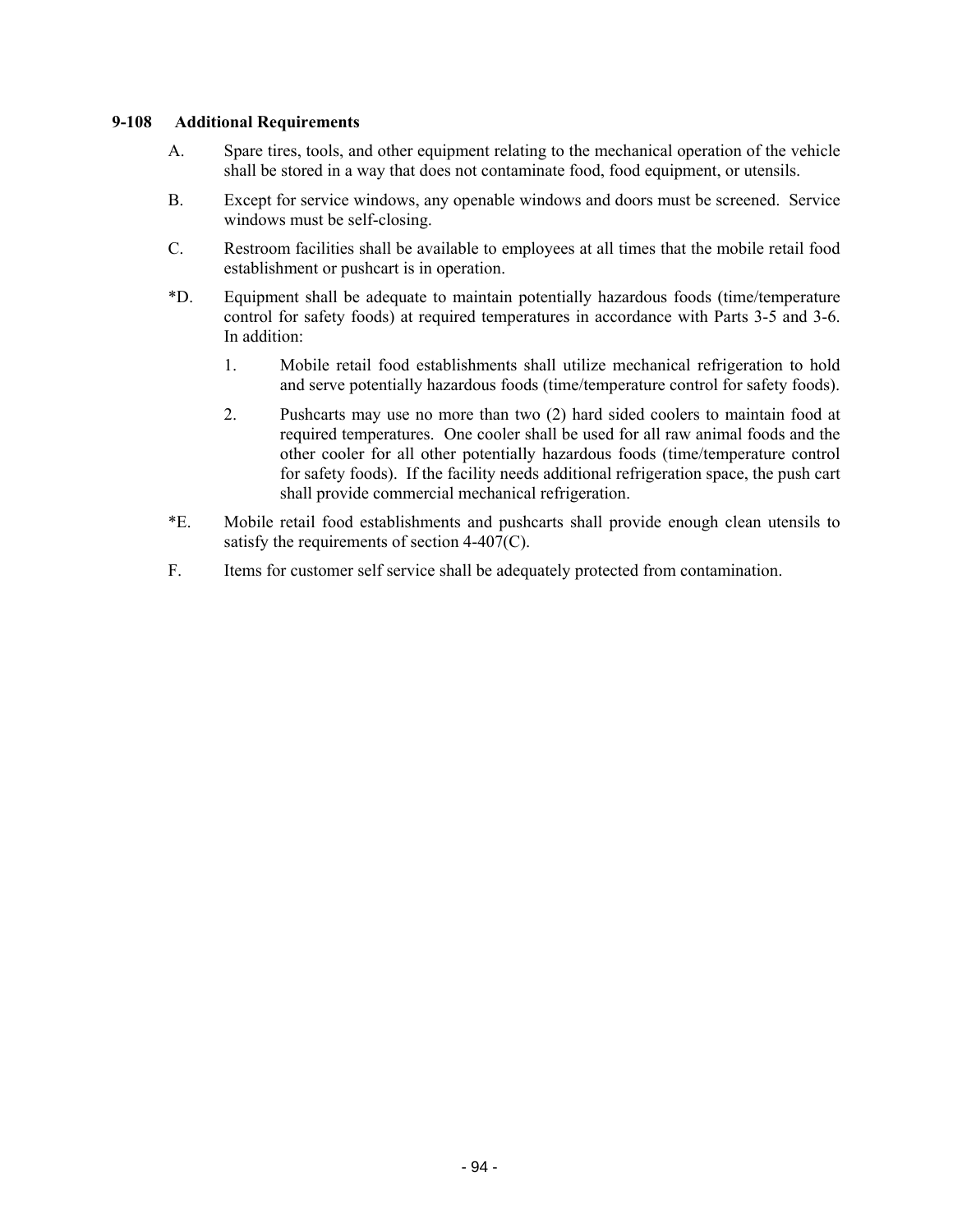# **CHAPTER 10**

# **TEMPORARY RETAIL FOOD ESTABLISHMENTS**

# **10-1 TEMPORARY RETAIL FOOD ESTABLISHMENTS**

## **10-101 General**

A temporary retail food establishment shall comply with all requirements of these rules and regulations, except as otherwise provided in this chapter.

A temporary event vendor application, which shall include a list of food items to be sold, shall be submitted to the Department for each event. The vendor application shall be submitted at least ten (10) working days prior to the event. Approval will be based upon menu, equipment, setup and the ability to protect against public health hazards.

Mobile Retail Food Establishments and Pushcarts operating at temporary events shall operate according to chapter 9 of these rules and regulations.

### **10-102 Operations**

- \*A. Food preparation at the event shall be limited to seasoning, cooking, assembly of preprepared foods and service of packaged foods stored at required temperatures.
- \*B. All slicing, chopping, peeling, dicing, shredding and washing of produce shall be done at an approved commissary.
- C. Food and food-contact surfaces of equipment shall be protected from contamination by consumers or other sources. Appropriate coverings, packaging, shields, barriers, or other means shall be provided as necessary to prevent contamination.
- \*D. Equipment shall be maintained and operated per its intended use and design.
- E. Equipment shall be located and installed to facilitate cleaning. No grease from grease producing equipment shall discharge onto the ground or into any storm drainage system.

# **10-103 Commissary**

- A. Temporary Retail Food Establishment vendors shall operate from a commissary approved by the Department and shall provide a commissary agreement to the Department for each event. Vendors with limited menus operating from licensed self-contained mobile units in accordance with section 9-107(D) may be allowed to operate without a commissary.
- B. The commissary for vendors operating at an event of more than one (1) day in duration shall be within 30 minutes or 30 miles of the event.
- C. All foods, utensils, and single use articles shall be transported from the commissary to the event site in a manner that protects them from contamination. Food product temperature shall be maintained as required in section 3-501.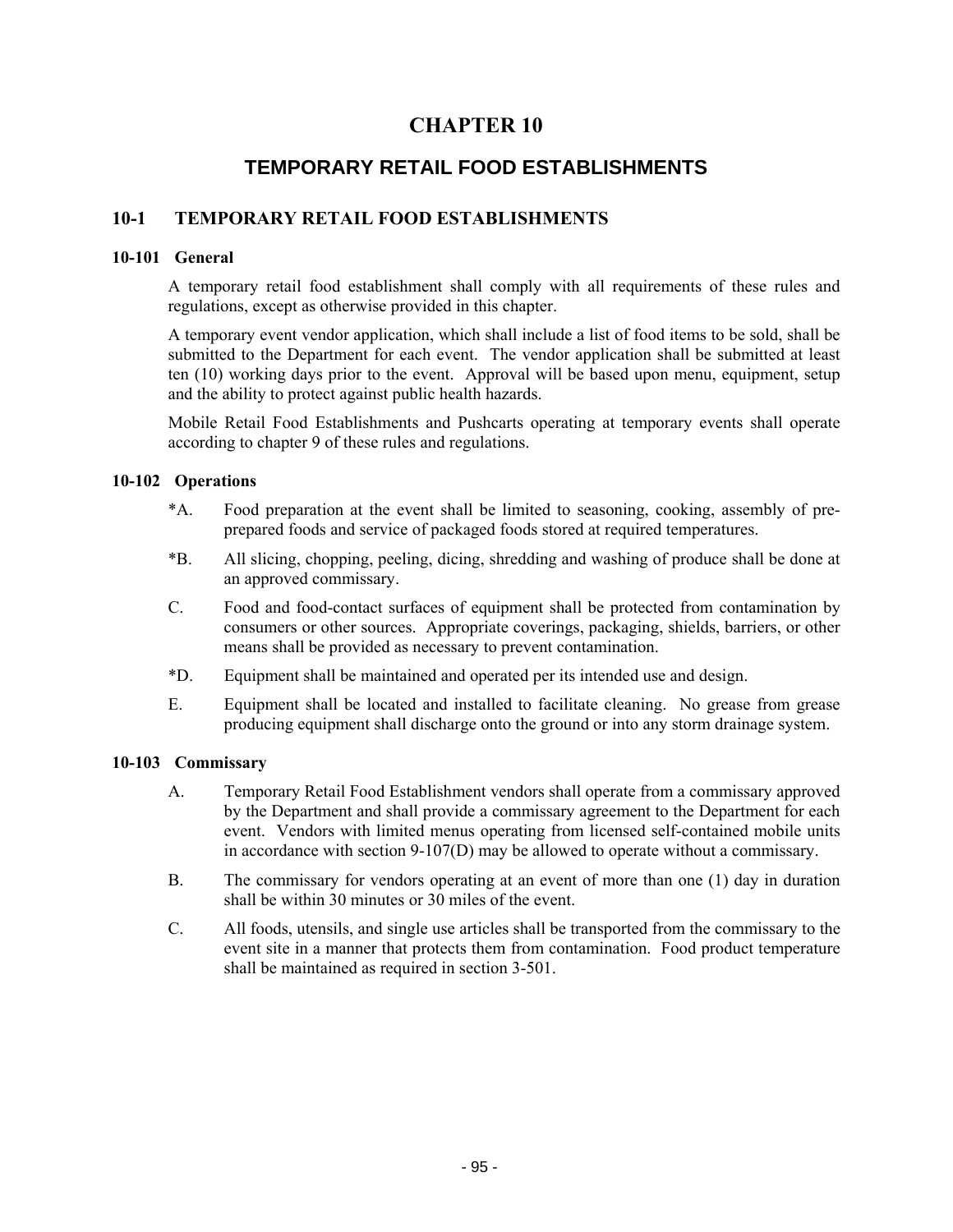- D. The commissary shall be constructed and operated in compliance with the requirements of these rules and regulations. Temporary retail food establishments shall operate from a commissary or other fixed retail food establishment and shall report at a minimum of every 24 hours (on operational days) to that location for all supplies, all cleaning, advanced food preparation, and servicing operations. The commissary operator, as requested by the Department, shall verify to the Department when the temporary retail food establishment reports to the commissary.
	- 1. The agreement shall specify the temporary retail food establishment is allowed to report to the commissary daily, is allowed to use the facility's warewashing equipment, refrigeration, food preparation equipment and storage areas as a base for operation. The commissary operator shall maintain written documentation or a log as to when the temporary retail food establishment utilizes the commissary. These records shall be made available to the Department when requested.
	- 2. Temporary retail food establishment operators shall maintain written records of purchases detailing the source of all foods being held, stored, offered for sale, sold and distributed and expenses including receipts for expenditures such as servicing operations. These records shall be made available to the Department when requested.

## **10-104 Minimum Event Site Equipment Requirements**

- \*A. Equipment for heating and holding food cold and hot, shall be sufficient in number and capacity to maintain foods at required temperatures. Equipment utilizing fuel gel canister is prohibited at outdoor venues unless approved by the Department.
- \*B. A conveniently located hand washing station shall be provided within the Temporary Retail Food Establishment.
- \*C. Extra utensils and in-use food contact surfaces (cutting boards, tongs, knives, etc.) shall be provided to allow soiled items to be replaced at a minimum of every four (4) hours. Warewashing of equipment and utensils shall be conducted at an approved facility. Onsite warewashing is prohibited unless otherwise approved by the Department.
- D. A sufficient number of smooth, non-absorbent, and easily cleanable work surfaces shall be provided where food is being handled.
- E. Coolers and containers used to store food shall be durable, smooth, non-absorbent and easily cleanable. Styrofoam and soft sided coolers are prohibited.
- F. A clean trash receptacle shall be provided.

#### **\*10-105 Ice**

Only ice which has been manufactured from drinking water and handled in a sanitary manner shall be used or offered for sale. Ice used as a cooling medium for food storage, beverage containers, food containers or food utensils shall not be used or sold for human consumption.

#### **10-106 Single-Service Articles**

All temporary retail food establishments shall provide only single-service articles for use by the consumer.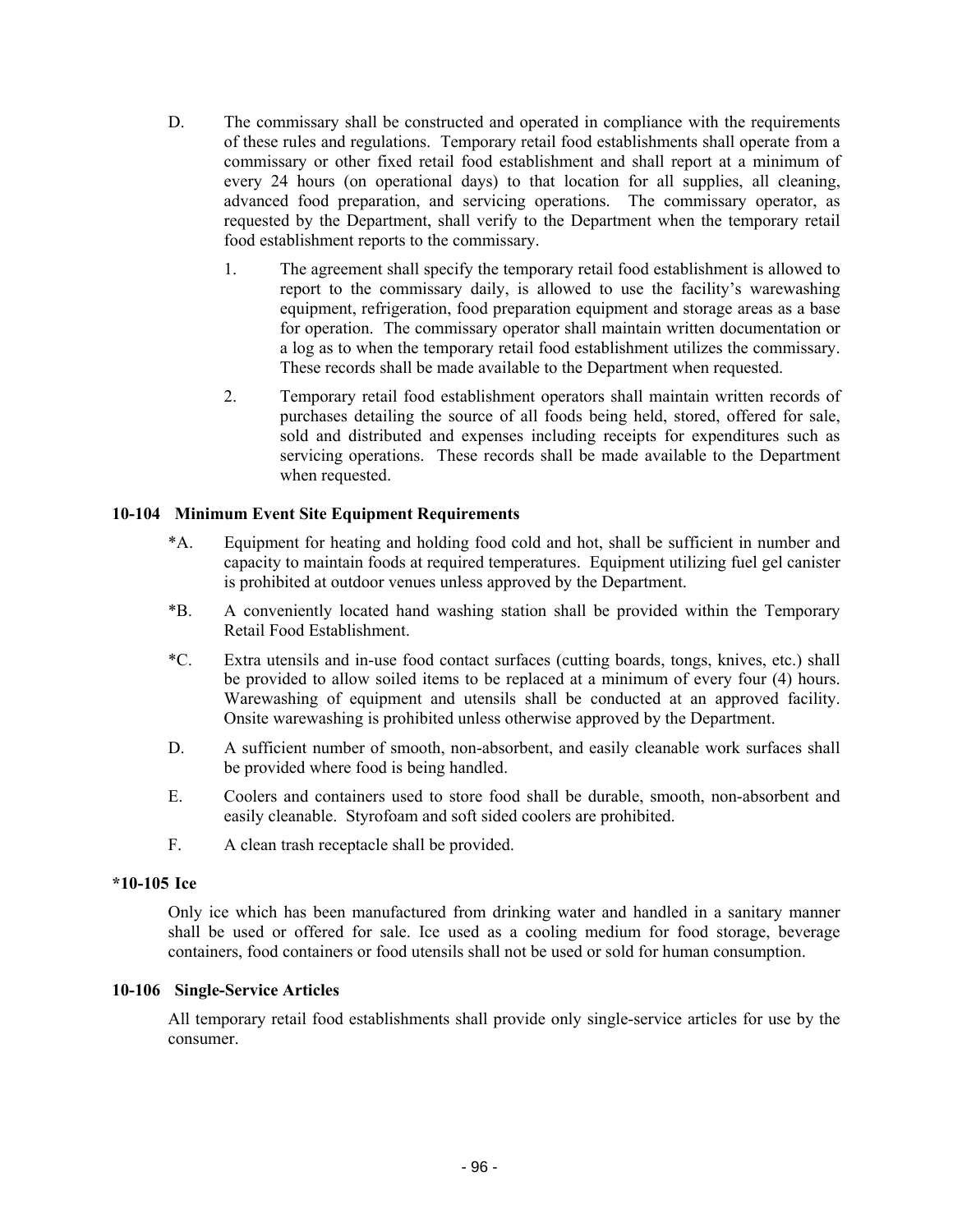#### **\*10-107 Water**

A sufficient quantity of drinking water shall be available for food preparation, wiping cloth solutions, and sanitization of food-contact surfaces. The water supply system hoses, piping, and fixtures shall be fabricated of approved food-contact materials. The water supply system must be installed to preclude the backflow of contaminants into the drinking water supply*.*

#### **10-108 Wet Storage**

Packaged food may be stored in direct contact with drinking ice or drinking water if the packaging, wrapping, or container is not subject to entry of water*.* The storage of food and/or beverage, in undrained ice is prohibited*.* 

#### **\*10-109 Waste**

All sewage, including liquid waste, shall be disposed of according to law. Waste water shall not be discharged onto ground or into storm drainage system. Drainage from clean drinking ice may be discharged onto the surface of the ground provided it does not create a nuisance.

### **\*10-110 Handwashing**

- A. A minimum of five (5) gallons of drinking water shall be provided for hand washing. The required volume of water will be based upon menu, equipment, and hours of operation. Push button spigots on the water supply containers are not permitted.
- B. Soap and dispensed paper towels shall be provided at each hand washing station.
- C. A hand washing station that is capable of providing hands-free continuous flowing warm water of adequate pressure shall be provided.
- D. A basin that is capable of capturing hand washing waste water and conveying it into a closed waste water container shall be provided.

#### **\*10-111 Screening and Enclosures**

Screening or other provisions may be required to prevent the entrance of pests and debris.

### **\*10-112 Grounds**

Areas within the Temporary Retail Food Establishment shall be free from standing water, mud, dust and fecal material. Additional ground covering material may be required such as removable platforms, duckboards, wood chips or other suitable material.

## **\*10-113 Overhead Protection**

Overhead protection shall be provided and be made of wood, canvas, or other materials that protect the interior of the establishment from weather, or other contamination. Any grease producing equipment or equipment with open flames shall not be located under overhead protection.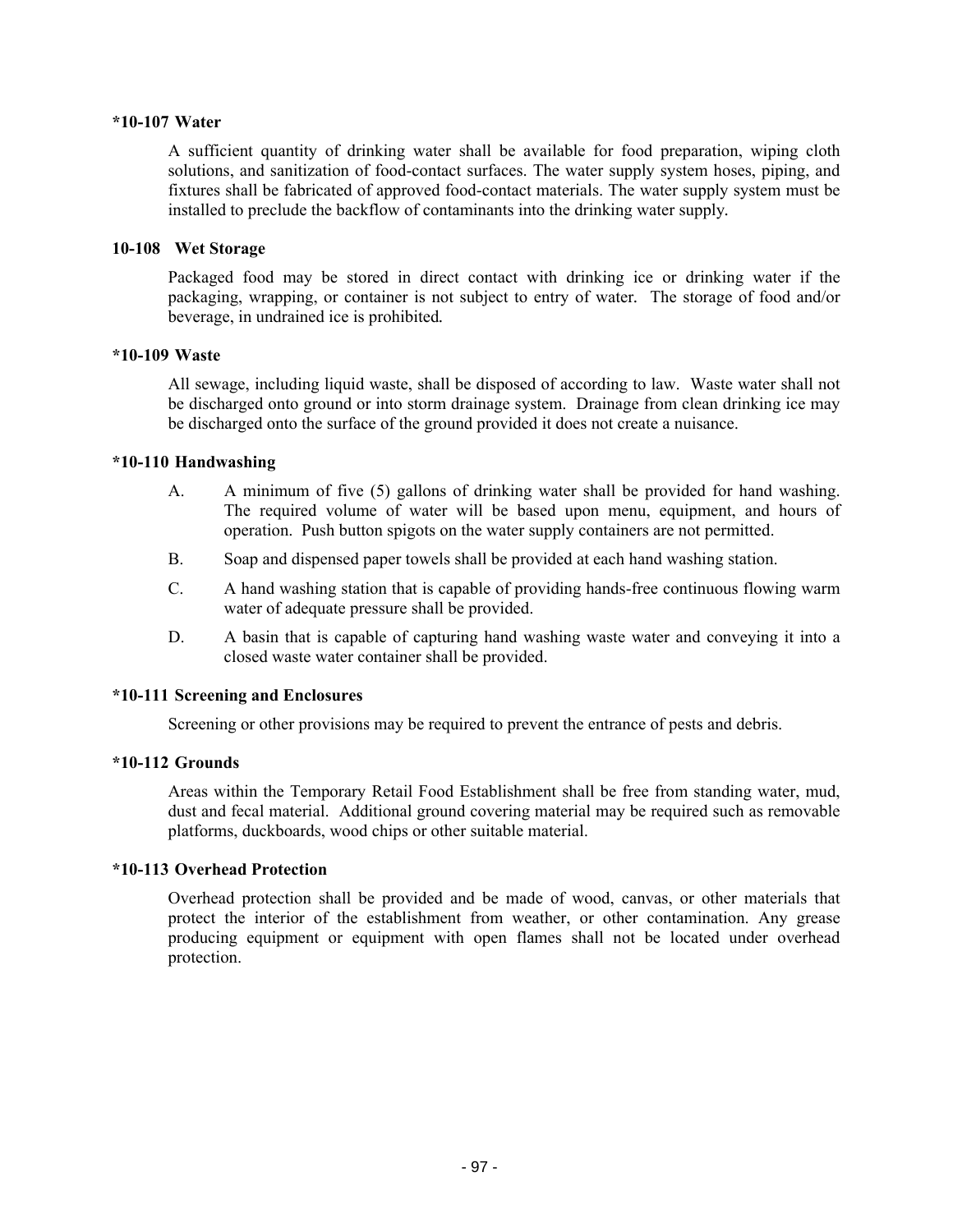# **CHAPTER 11**

## **COMPLIANCE PROCEDURES**

## **11-1 COMPLIANCE**

### **11-101 General**

A person shall have a valid retail food establishment license, certificate of license, as defined in section 25-4-1602, C.R.S. and administration and inspection fees pursuant to sections 25-4-1607, C.R.S., to operate a retail food establishment. A person operating a retail food establishment without a valid license, certificate of license or appropriate administration and inspection fees may be prosecuted under sections 16-13-305, 25-4-1609, and 25-14-1610 C.R.S. Only a person who complies with the requirements of these rules and regulations shall be entitled to receive or retain such a license or certificate. Licenses, certificates, or administration and inspection fees are not transferable. When issued, a valid license or certificate shall be posted in every retail food establishment.

#### **11-102 Issuance of License or Certificate of License**

- A. Any person desiring to operate a retail food establishment shall make written application for a license or certificate of license or pay administration and inspections fees using forms provided by the Department. Each application form shall include the name and address of each applicant, the location and type of the proposed retail food establishment, and the signature of each applicant.
- B. Prior to approval of an application for a license or certificate of license, the Department may inspect the proposed retail food establishment to determine compliance with the rules and regulations.
- C. The Department shall approve a license or certificate of license for the applicant if its inspection reveals that the proposed retail food establishment complies with the requirements of these rules and regulations.
- D. An existing Retail Food Establishment shall be required to obtain a new Retail Food Establishment license when there is a change of ownership that requires a new Colorado Department of Revenue Sales Tax Account Number, or if the physical location of the establishment changes.

#### **11-103 License Renewal**

The Department may refuse to renew a retail food establishment license or certificate of license for any violation of sections 25-4-1601 et seq., C.R.S., of these rules and regulations, or as otherwise provided by law. This notification shall be presented to license or certificate holders during the last quarter of each calendar year. Denial of a license renewal shall be treated in all respects as a revocation and, hence, procedures for revocation shall be followed. In a case in which the license or certificate holder has made timely and sufficient application for renewal of license, the existing license shall not expire until such application has been finally acted upon by the Department.

#### **11-104 Judicial Review**

A license or certificate holder adversely affected or aggrieved by a Departmental action may appeal the final action of the Department as provided in section 24-4-106, C.R.S. Suspension or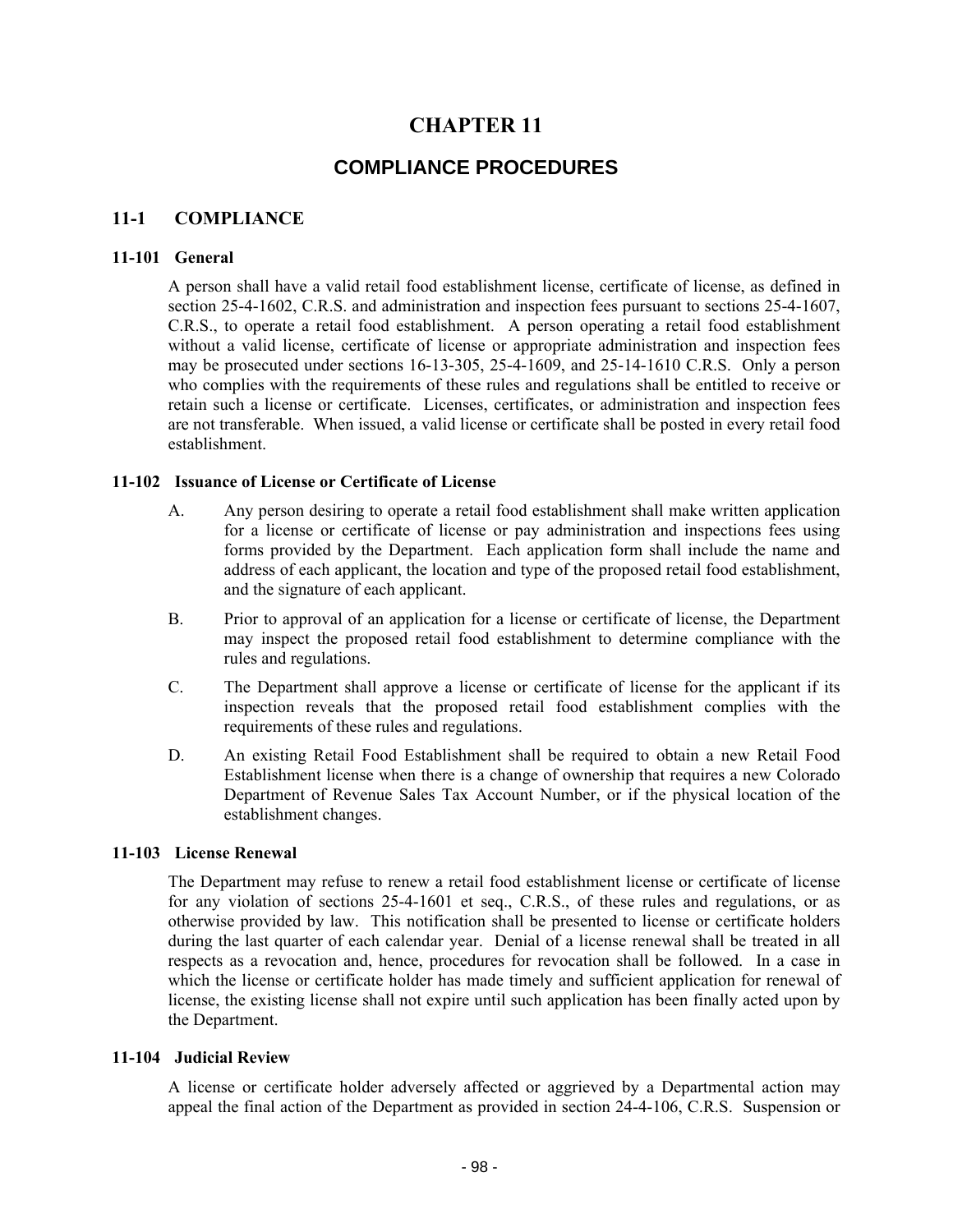revocation of a license may be reviewed, upon application for an order in the nature of mandamus or otherwise, by any court of general jurisdiction as provided in section 25-4-1609, C.R.S.

## **11-105 Closure Without Suspension**

Acting under sections  $25-1.5-101(1)(a)$  and  $25-1.5-102(1)(a)$  & (d), C.R.S., the Department, or its authorized representative, shall have the power and duty to close retail food establishments and forbid the gathering of people therein to protect the public health from the cause of epidemic and communicable diseases. Immediate closure shall be used only when the situation imperatively requires emergency action or the operator has been guilty of deliberate and willful violation that is injurious or creates an imminent public health hazard as defined in Section  $1-201(A)(57)$ .

### **11-106 Injunctive Relief**

When serious or repeated violations of these rules and regulations have been found, the Department or its authorized agents may abate the nuisance by seeking injunctive relief through judicial means, as provided under section 16-13-308 and 309, C.R.S.

## **11-2 INSPECTIONS**

### **11-201 Inspection Frequency**

- A. An inspection of a retail food establishment shall be performed at least twice every calendar or fiscal year; or
- B. The C*olorado Retail Food Establishment Risk-Based Inspectional Frequency Methodology Guidance Document* may be used as a model for an alternative method for determining inspectional frequency. If this model is modified by an agency, the agency must be able to defend the modifications utilizing the public health risk factors contained in the model. The public health risk factors include: 1) food served, 2) operations, 3) weekly meal volume, and 4) inspectional history including critical and non-critical violations. The minimum inspection frequency for an establishment falling in the low risk category is once every two years.
- C. Additional inspections may be performed based upon additional assessments of potential risks of foodborne illness including a history of non-compliance with these rules and regulations; the hazards associated with the particular foods being prepared, stored or served; the method and extent of food storage, preparation and service; and the number and demographic characteristics of the consumers.

### **11-202 Access**

Agents of the Department, after proper identification, shall be permitted to enter any retail food establishment during business hours and at other times during which activity is evident in accordance with  $25-4-1604(1)(e)$  to determine compliance with these rules and regulations. The agents shall be permitted to examine documents or true copies of documents, excluding prices, that pertain directly to food and supplies purchased, received or used, information pertinent to their HACCP plan, or to persons employed in food and beverage operations when such examination is expected to produce information necessary to protect the public health, enforce these rules and regulations or investigate suspected incidents of foodborne illnesses.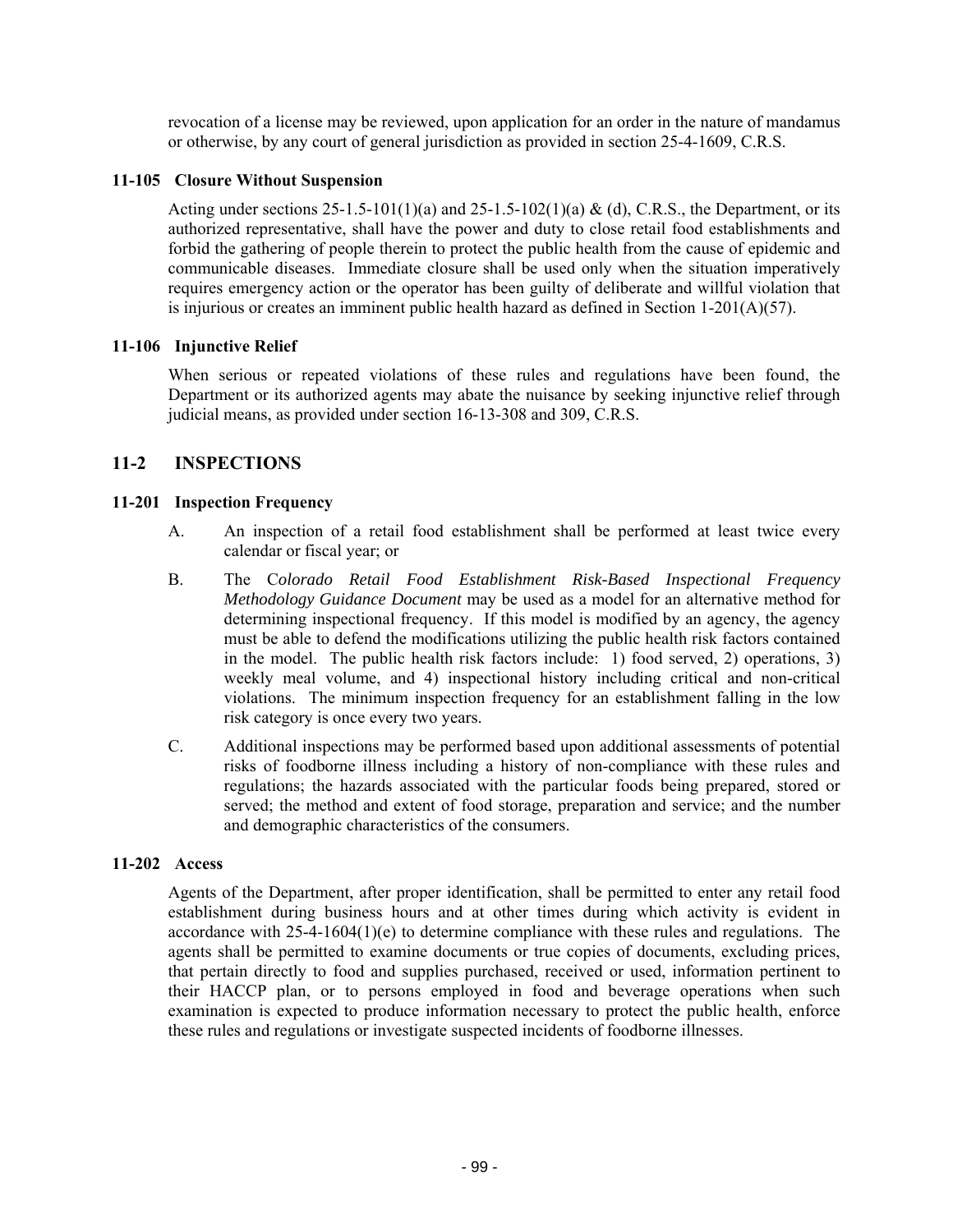#### **11-203 Report of Inspections**

Whenever an inspection of a retail food establishment or commissary is made, the findings shall be recorded on an inspection report form. The inspection report form shall summarize the requirements of these rules and regulations. The Department shall document, on the inspection report form, specific factual observations of violative conditions or other deviations from these rules and regulations. Once the inspection has been completed and the inspection report form is finalized, a copy of the completed inspection report form shall be furnished to the person in charge of the establishment. The completed inspection report form is a public document that shall be made available for public disclosure to any person who requests it according to law.

### **11-204 Correction of Violations**

- A. The inspection report form shall specify a reasonable period of time for the correction of the violations found and correction of the violations shall be accomplished within the period specified, in accordance with the following provisions:
	- 1. If an imminent health hazard exists, such as, but not limited to, absence of adequate of refrigeration, no water supply, non functional water heating system, severe and active pest infestation, or sewage backup into the establishment, the establishment shall immediately cease food operations. Operations shall not be resumed until authorized by the Department.
	- 2. All critical violations are to be corrected as soon as possible, but in any event, by the date and time specified by the Department, but in no case to exceed ten (10) days.
	- 3. All non-critical violations shall be corrected by the date and time agreed to or specified by the Department based upon the severity of potential health hazards, which could result from the non-critical violation. The Department is not required to conduct follow-up activities on non-critical violations.
- B. The inspection report shall state that failure to comply with any time limits may result in the initiation of administrative or legal regulatory action. An opportunity for appeal of the inspection findings and time limitation will be provided if a written request for an administrative hearing is filed with the Department within thirty (30) days following the date of receipt of inspection. If the request for a hearing is received, a hearing shall be held no sooner than twenty (20) days after the operator is notified of the hearing.
- C. Whenever a retail food establishment is required under the provisions of these rules and regulations to cease operations, it shall not resume operations until a re-inspection determines that conditions responsible for the requirement to cease operations no longer exists. Opportunity for re-inspection shall be offered within a reasonable time.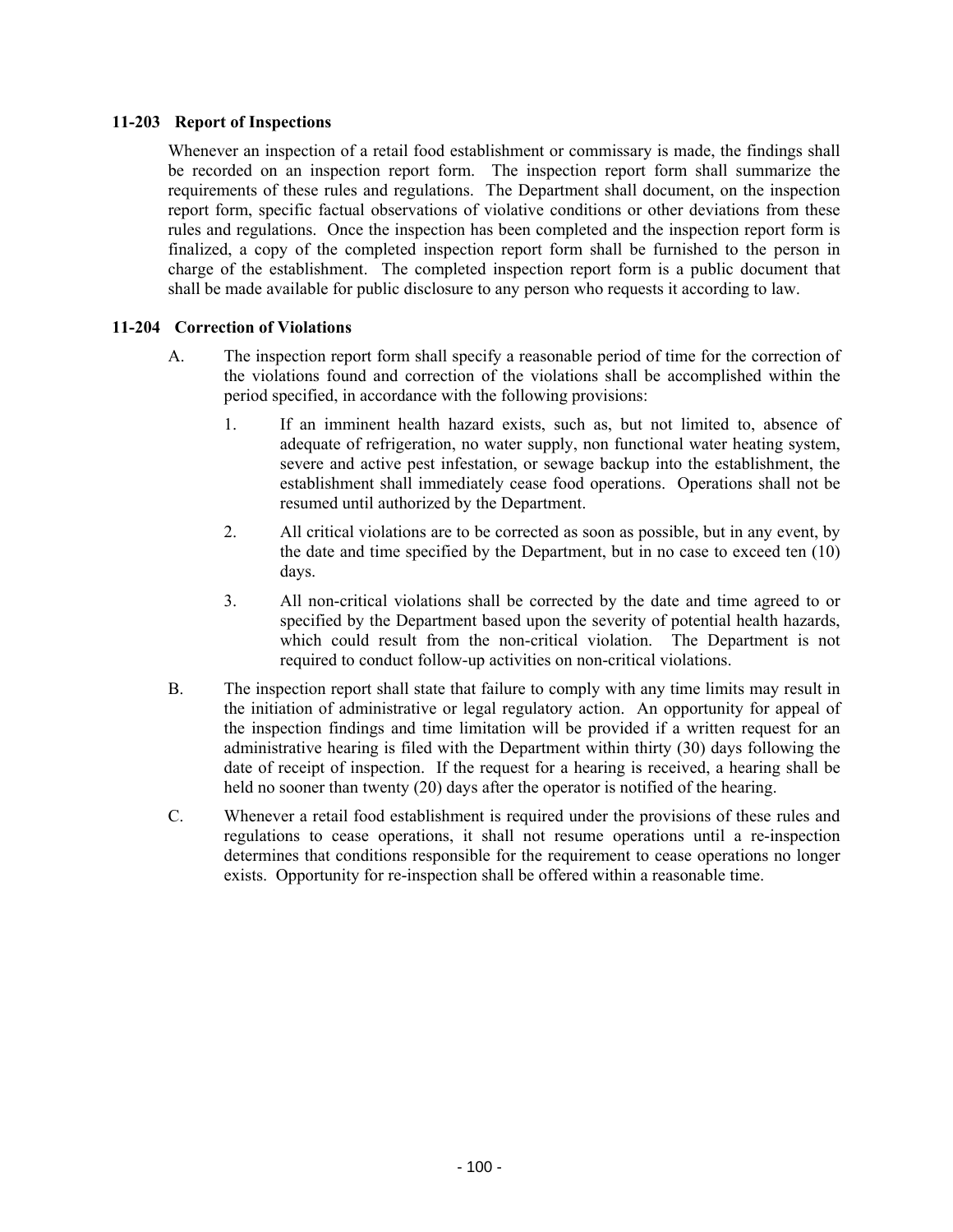# **11-205 Inspection Report**

The format of an inspection form shall be based upon critical and non-critical categories. The following items must be included:

| <b>Item</b>                                                                                                                                           | Category        |
|-------------------------------------------------------------------------------------------------------------------------------------------------------|-----------------|
| SOURCE DATE MARKING AND<br><b>FOOD</b><br><b>CONSUMER</b><br><b>ADVISORY</b><br>Approved source<br>a.<br>Wholesome, free of spoilage<br>$\mathbf b$ . | <b>CRITICAL</b> |
| Cross-contamination<br>$\mathbf{c}$ .                                                                                                                 |                 |
| Specialized Processes/HACCP plan<br>d.                                                                                                                |                 |
| Date marking<br>e.                                                                                                                                    |                 |
| f.<br><b>Consumer Advisory</b>                                                                                                                        |                 |
| <b>PERSONNEL</b>                                                                                                                                      | <b>CRITICAL</b> |
| <b>Employee Health</b>                                                                                                                                |                 |
| Personnel with infections restricted<br>a.                                                                                                            |                 |
| Wounds properly covered<br>$\mathbf{b}$ .                                                                                                             |                 |
| <b>Hygienic Practices</b>                                                                                                                             |                 |
| Hands washed as needed<br>$c_{-}$                                                                                                                     |                 |
| Hygienic practices<br>d.                                                                                                                              |                 |
| Smoking, eating, drinking<br>e.                                                                                                                       |                 |
| Demonstration of knowledge                                                                                                                            |                 |
| Training needed<br>f.                                                                                                                                 |                 |
| Preventing food contamination from bare hands<br>g.                                                                                                   |                 |
| FOOD TEMPERATURE CONTROL                                                                                                                              | <b>CRITICAL</b> |
| <b>Temperature Control Procedures</b>                                                                                                                 |                 |
| Rapidly cool foods to 41° F or less<br>a.                                                                                                             |                 |
| Rapidly reheat to 165° F or greater<br>$\mathbf{b}$ .                                                                                                 |                 |
| Hot hold at 135° F or greater<br>$c_{-}$                                                                                                              |                 |
| Required cook temperature<br>d.                                                                                                                       |                 |
| Cold hold at 41° F or less<br>e.                                                                                                                      |                 |
| Temperature Control Equipment                                                                                                                         |                 |
| Use of Food thermometer (probe-type)<br>f.                                                                                                            |                 |
| Adequate equipment to maintain food temperatures<br>g.                                                                                                |                 |
| <b>SANITIZATION RINSE</b>                                                                                                                             | <b>CRITICAL</b> |
| Clean<br>a.                                                                                                                                           |                 |
| b.<br>Temperature                                                                                                                                     |                 |
| Concentration<br>$\mathbf{c}$ .                                                                                                                       |                 |
| d.<br>Exposure                                                                                                                                        |                 |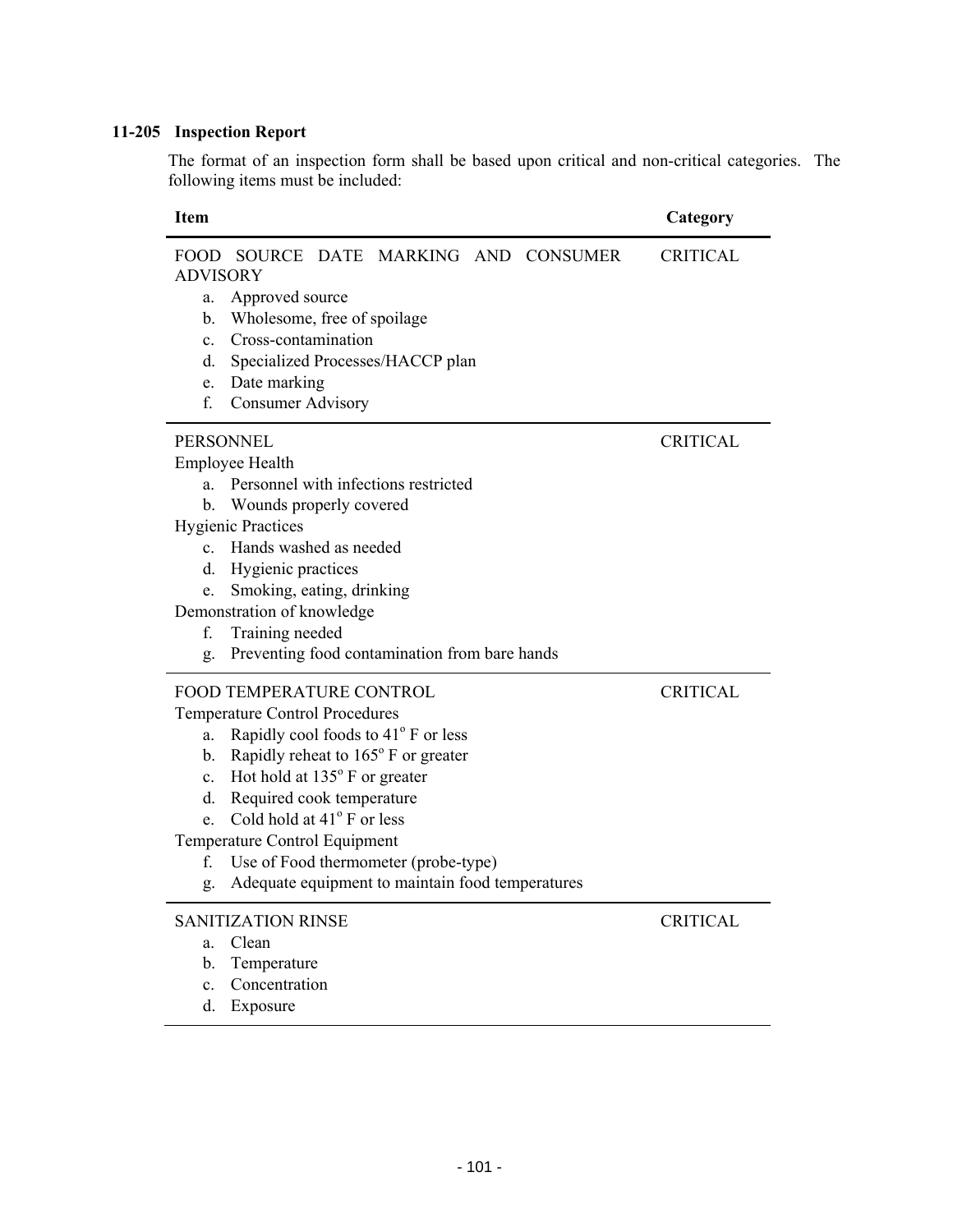| Category                                        |
|-------------------------------------------------|
| <b>CRITICAL</b>                                 |
|                                                 |
|                                                 |
|                                                 |
|                                                 |
| <b>CRITICAL</b>                                 |
|                                                 |
|                                                 |
|                                                 |
| <b>CRITICAL</b>                                 |
|                                                 |
|                                                 |
|                                                 |
| <b>CRITICAL</b>                                 |
|                                                 |
|                                                 |
|                                                 |
| <b>NON-CRITICAL</b>                             |
|                                                 |
|                                                 |
| NON-CRITICAL                                    |
|                                                 |
|                                                 |
|                                                 |
| NON-CRITICAL                                    |
|                                                 |
|                                                 |
| Dishmachines provided with accurate thermometer |
|                                                 |
|                                                 |
| NON-CRITICAL                                    |
|                                                 |
|                                                 |
|                                                 |
|                                                 |
|                                                 |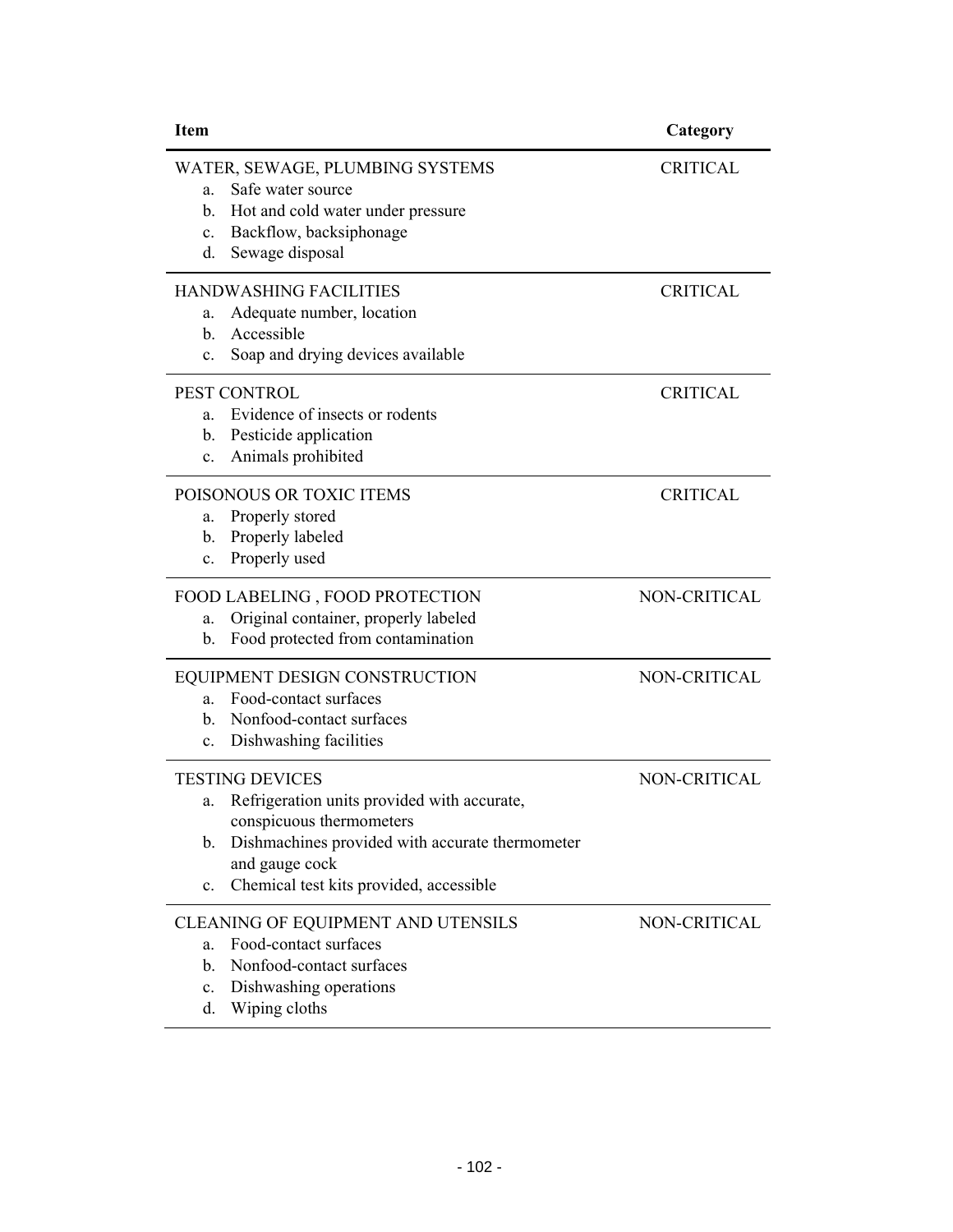- a. Utensils provided, used, stored
- b. Single-service articles stored, dispensed, used
- c. No reuse of single-service articles

#### PHYSICAL FACILITIES

- a. Plumbing: installed, maintained
- b. Garbage and refuse
- c. Floors, walls, ceiling
- d. Lighting
- e. Ventilation
- f. Locker rooms
- g. Premises maintained
- h. Separation of living, laundry
- i. Restroom facilities

#### OTHER OPERATIONS

NON-CRITICAL

NON-CRITICAL

NON-CRITICAL

- a. Personnel: clean clothes, hair restraints, authorized
- b. Linen properly stored

## **11-3 CONDEMNATION AND EMBARGO OF FOOD**

#### **11-301 General**

The power and duty to condemn and embargo food that the Department finds probable cause to believe is in violation of section 3-101 of these rules and regulations has been given to the Department under the statutory authority of sections 25-1.5-104(a) and 25-5-406 et. seg., C.R.S.

#### **11-302 Voluntary Condemnation**

When the Department finds food that it has probable cause to believe is in violation of section 3- 101 of these rules and regulations, the Department shall bring the fact to the attention of the person in charge and request that the food be voluntarily destroyed. If the person in charge agrees to destroy the suspect food, a voluntary condemnation agreement shall be completed and signed. The person in charge shall denature the food under the supervision of the Department. A copy of the voluntary condemnation agreement shall be left with the person in charge.

#### **11-303 Embargo Placement**

When the Department finds food that it has probable cause to believe is in violation of section 3- 101 of these rules and regulations, the Department shall bring the fact to the attention of the person in charge and request that the food be voluntarily destroyed. Should the person in charge refuse to voluntarily destroy the food, the Department shall embargo the remainder of the food. An embargo notice shall be completed and signed. A copy of the embargo notice shall be left with the person in charge. The remainder of the food product shall be set aside for storage in a container sealed with sampling tape to prevent usage. No person shall remove or dispose of such embargoed article by sale or otherwise.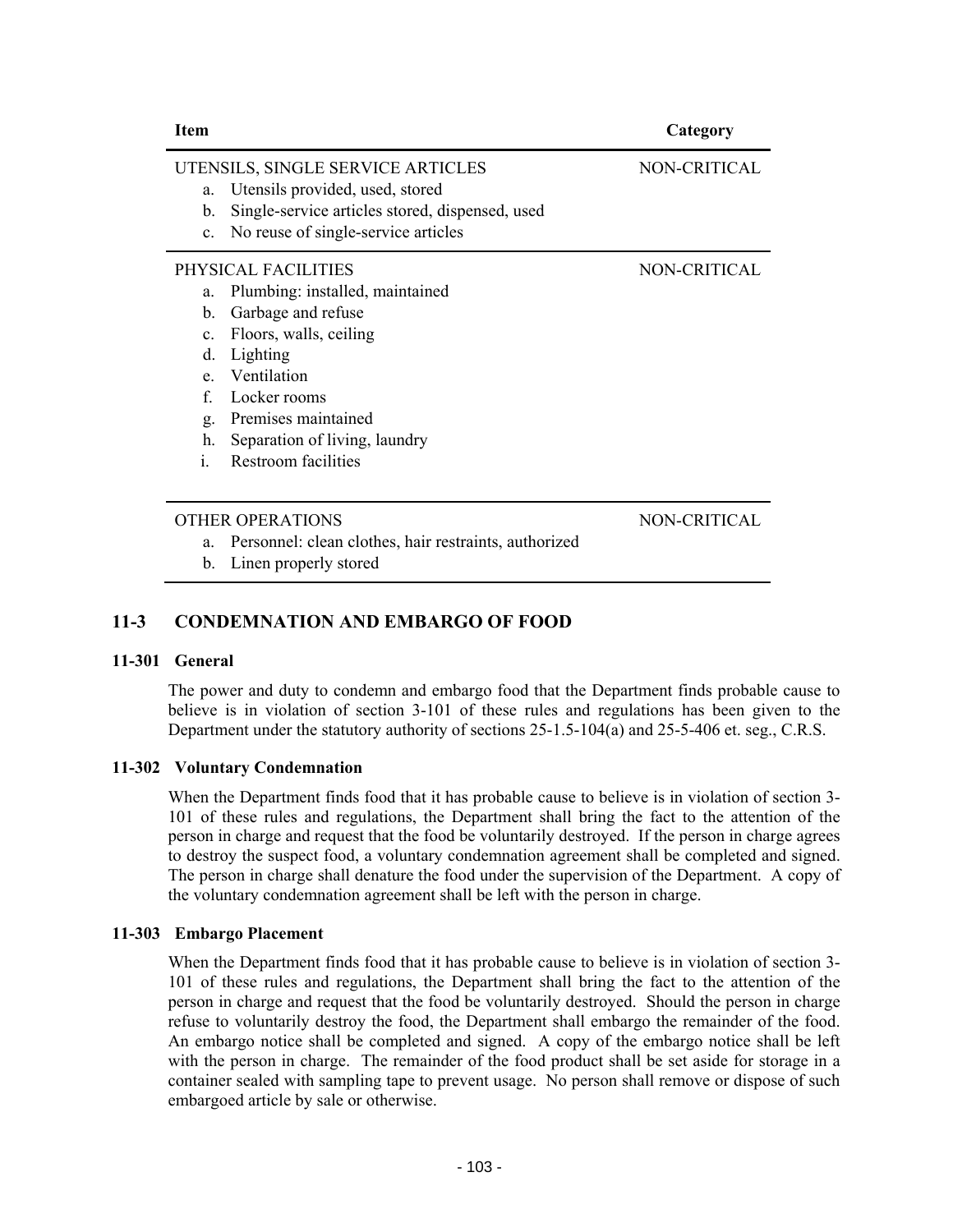#### **11-304 Embargo Release**

- A. The Department shall complete and sign an embargo release which dictates the subsequent disposition of the product by:
	- 1. Use of the product in the establishment where it was found if demonstrated to be in compliance with section 3-101 of these rules and regulations; or
	- 2. Use of the product by other approved means; or
	- 3. Destruction of the product.
- B. A copy of this release shall be given to the person in charge.
- C. Neither the Department nor the State shall be held liable for damages because of such embargo.

#### **11-305 Condemnation of Product**

Should the food be found to be not sound or contaminated with filth and a voluntary destruction cannot be obtained, the Department shall petition the court of jurisdiction for seizure and disposition of the food.

### **11-4 REVIEW OF PLANS**

#### **11-401 Submission of Plans**

It shall be necessary to submit to the Department detailed plans and specifications of a proposed newly constructed retail food establishment and or the affected areas of any proposed extensively remodeled retail food establishment. Each retail food operator, or person intending to become a retail food operator, shall be responsible for submitting all plans and specifications. Those assisting an operator may submit plans and specifications on the operator's authority. The Department shall be consulted before preparation of plans and specifications. Approval of both plans and specifications is necessary before construction begins. A minimum of two (2) weeks shall be necessary for the Department to review the plans. Any revision of plans shall be submitted to the Department for review and modification or approval.

#### **11-402 Contents of Plans and Specifications**

Contents of the plans and specifications shall show evidence that the facility complies with applicable portions of these rules and regulations. A plan-view scale drawing of the establishment shall be provided. The plans shall include the location of all retail food equipment, plumbing fixtures and connections, ventilation systems, menu and other pertinent information. A dimensional sketch of the entrance, exits, streets, roadways and alleys shall also be included. Specifications shall be provided on a form supplied by the Department.

### **11-403 Contents of a HACCP Plan**

- A. For a food establishment that is required in section 3-506 to have a HACCP plan, the plan and specifications shall indicate:
	- 1. A categorization of the types of potentially hazardous foods (time/temperature control for safety foods) that are specified in the menu such as soups and sauces, salads, and bulk, solid food such as meat roasts, or of other foods that are specified by the Department;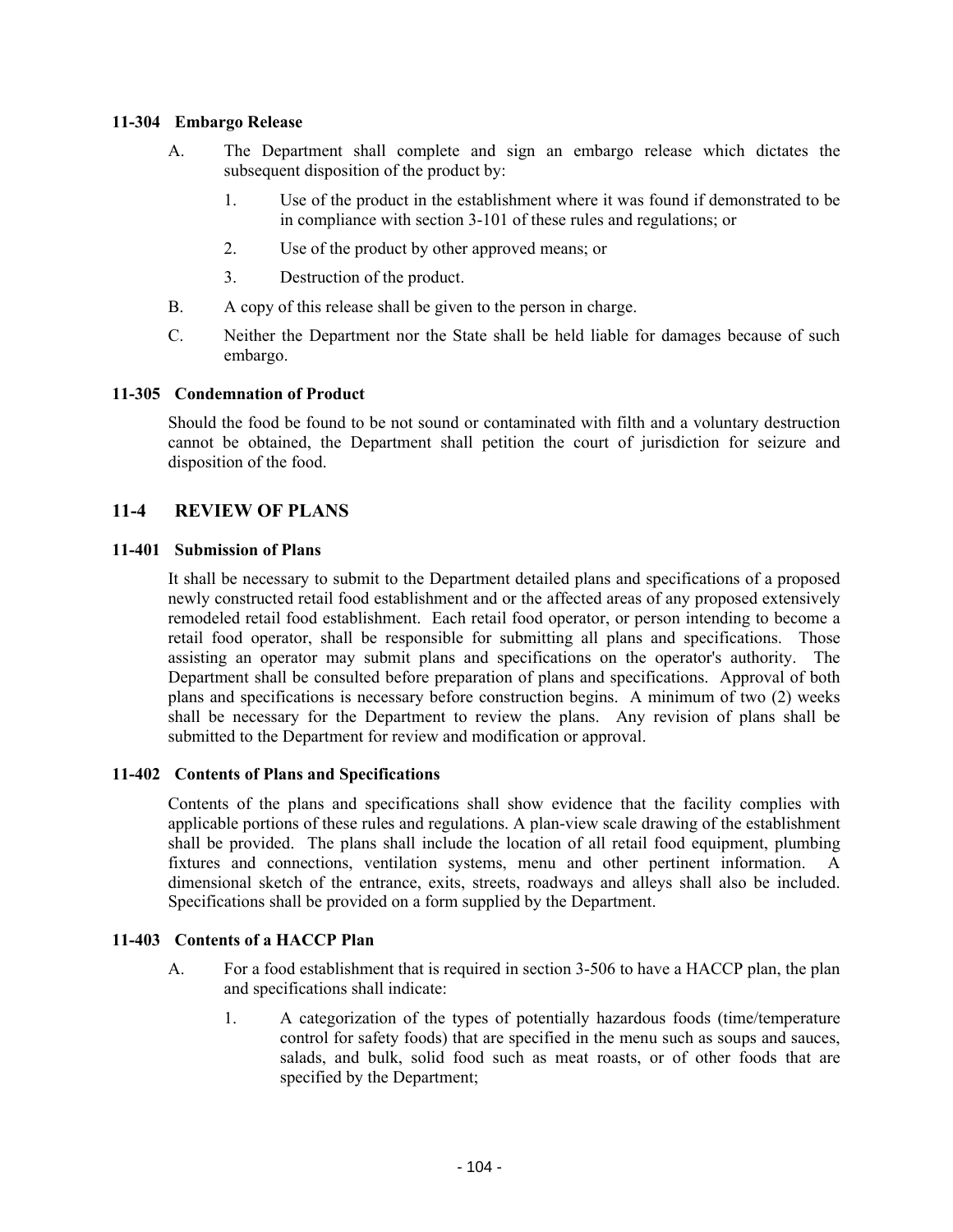- 2. A flow diagram by specific food or category type identifying critical control points and providing information on the following:
	- a. Ingredients, materials, and equipment used in the preparation of that food; and
	- b. Formulations or recipes that delineate methods and procedural control measures that address the food safety concerns involved;
- 3. Food employee and supervisory training plan that addresses the food safety issues of concern.
- 4. A statement of standard operating procedures for the plan under consideration including clearly identifying:
	- a. Each critical control point;
	- b. The critical limits for each critical control point;
	- c. The method and frequency for monitoring and controlling each critical control point by the food employee designated by the person in charge;
	- d. The method and frequency for the person in charge to routinely verify that the food employee is following standard operating procedures and monitoring critical control point;
	- e. Action to be taken by the person in charge if the critical limits for each critical control point are not met; and
	- f. Records to be maintained by the person in charge to demonstrate that the HACCP plan is properly operated and managed; and
- 5. Additional scientific data or other information, as required by the Department, supporting the determination that food safety is not compromised by the proposal.

#### **11-404 Pre-Operational Inspection**

Whenever plans and specifications are required by section 11-401 of these rules and regulations to be submitted to the Department, the Department shall inspect the retail food establishment prior to its beginning operation to determine compliance with the approved plans and specifications and with the requirements of these rules and regulations. It shall be necessary to arrange for a pre-opening inspection fourteen (14) days in advance of the date of the intended inspection. For areas of the state without a Local Health Department, it shall be necessary to arrange for a pre-opening inspection twenty-one (21) days in advance of the date of the intended inspection.

#### **11-5 PROCEDURE WHEN INFECTION IS SUSPECTED**

#### **11-501 General**

When the Department has reasonable cause to suspect the possibility of disease transmission from any retail food establishment employee, it may secure a morbidity history of the suspected employee or make any other investigation as necessary and shall take appropriate action**.** The Department may require any or all of the following measures:

A. The immediate exclusion of the employee from all retail food establishments in accordance with 2-202;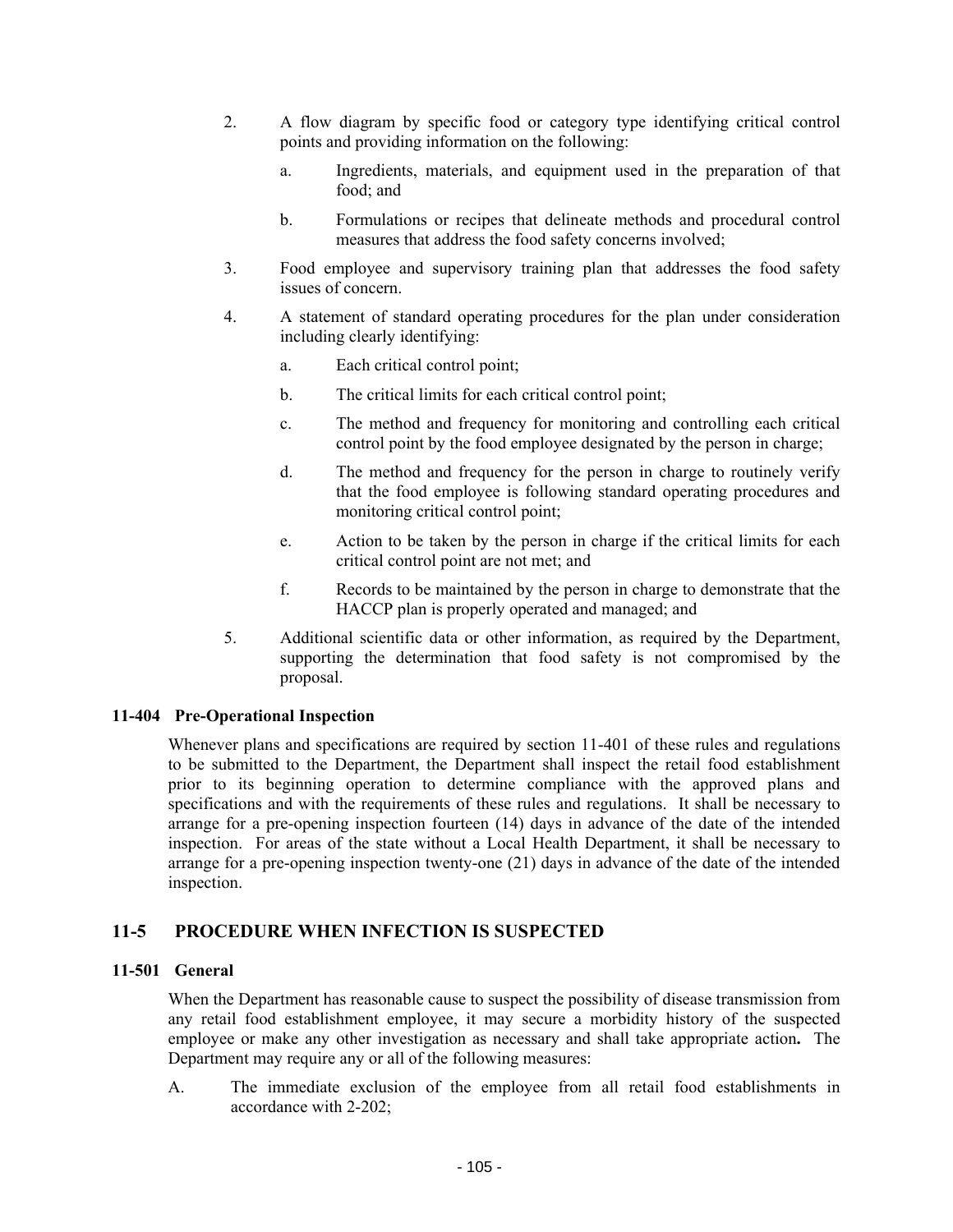- B. The immediate closing of the retail food establishment concerned until, in the opinion of the Department, no further danger of disease outbreak exists;
- C. Restriction of the employee's services to some area of the establishment where there would be no danger of disease transmission in accordance with 2-203;
- D. Adequate medical and laboratory examination of the employee and other employees in accordance with 2-203.

## **11-6 VARIANCE PROCEDURE**

#### **11-601 Variance Procedure**

- A. Any retail food establishment may request a variance from any requirement of these rules and regulations when such an establishment believes that the requirement results in an undue economic hardship or when it is believed a standard may not apply to the specific situation.
- B. Requests shall be submitted in writing to the Colorado Department of Public Health and Environment and shall include the name and location of the business, the name of the licensee or prospective licensee when applicable, and the section for which a variance is being requested. This request must be accompanied with a recommendation for approval or denial from the health agency of jurisdiction. Evidence of undue economic hardship should include estimates and costs for compliance. If it is believed that a standard may not apply to the specific situation, an explanation shall be included.
- C**.** Any person who requests a variance for the provisions of these regulations shall have the burden of supplying the Department with information that demonstrates the conditions exist which warrant the granting of a variance. All doubts shall be resolved in favor of denial.
- D**.** The Colorado Department of Public Health and Environment may grant a variance if:
	- 1. Such variance is consistent with the purpose and intent of the act and these regulations; and
	- 2. It is consistent with the protection of the public health; and
	- 3. The circumstances of the retail food establishment are unique; and
	- 4. The cost of compliance is so great that it would threaten economic viability of the retail food establishment or the retail food establishment would be in grave jeopardy if compliance were enforced; and
	- 5. The damage to the retail food establishment's economic viability is in fact caused by compliance.
- E. A variance shall expire upon a change of circumstances from those supporting the variance or upon a change of ownership of the retail food establishment. The approved variance and all associated documentation shall be located at the establishment and made available to the Department when requested.
- F. After review and in circumstances where the Department intends to deny a variance, the Department shall refer the request to an advisory panel of three persons, two persons who represent the retail food industry and a representative from a local health department, to make recommendations to the Department.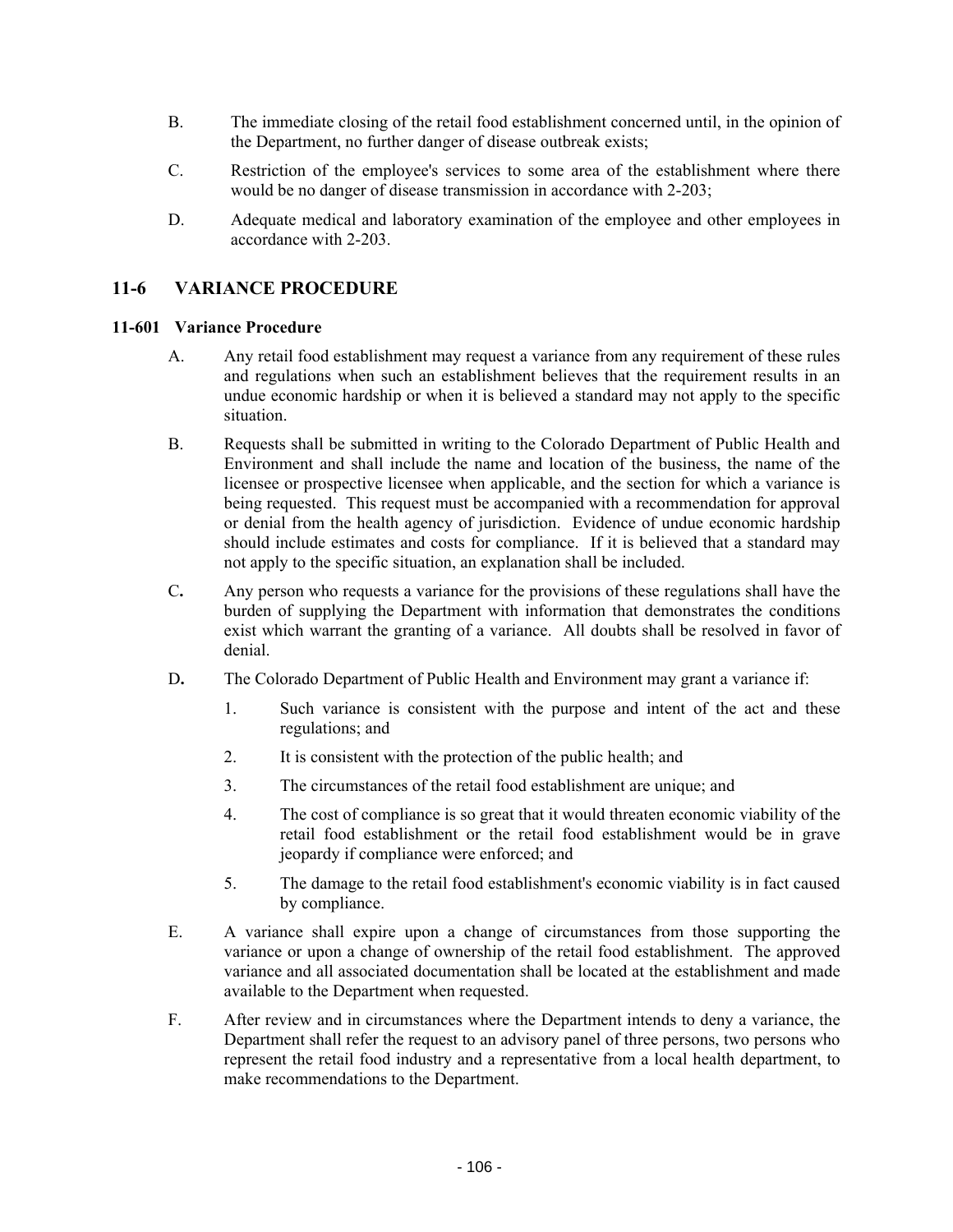G. Any retail food establishment for which a variance has been denied may appeal such denial by requesting a hearing which will be held in accordance with section 24-4-105 (15), C.R.S.

## **11-7 REFERENCE CITATIONS**

### **11-701 General**

These regulations incorporated by reference (as indicated within) materials originally published elsewhere. Such incorporation does not include later amendments to or editions of the referenced material. The Department maintains certified copies of the complete text of any material incorporated by reference for public inspection during regular business hours and shall provide certified copies of the incorporated material at cost upon request. Information regarding how to obtain or examine the incorporated material is available from the Division Director, Division of Environmental Health and Sustainability, Colorado Department of Public Health and Environment, 4300 Cherry Creek Drive South, Denver, CO 80246-1530.

Copies of the incorporated materials have been provided to the State Publications Depository and Distribution Center, and are available for interlibrary loan. Any incorporated material may be examined at any State Publications Depository Library.

## **11-702 Safe Materials**

The Colorado Pure Food and Drug Law, the Federal Food, Drug and Cosmetic Act and applicable regulations of the U.S. Food and Drug Administration used for the determination of material safety in section 1-202(56) of these rules and regulations may be obtained from the Division Director, Division of Environmental Health and Sustainability, Colorado Department of Public Health and Environment, 4300 Cherry Creek Drive South, Denver, CO 80246-1530 and/or the U.S. Federal Food and Drug Administration.

## **11-703 Food Protection Act**

Copies of section 25-4-1601 et seq., C.R.S may be obtained from the Director of the Division of Environmental Health and Sustainability of the Colorado Department of Public Health and Environment.

#### **11-704 Milk Standards**

Copies of the Grade A Standards referenced in section 3-305 of these regulations may be obtained from the Director of the Division of Environmental Health and Sustainability of the Colorado Department of Public Health and Environment.

#### **11-705 Ventilation Requirements**

Copies of the 2006 International Mechanical Code or Local Ventilation Codes referenced in section 4-212 of these rules and regulations may be obtained from the International Conference of Building Officials, 503 Alhambra Avenue, Los Angeles, California 90032-3490 or the Local Building Department of jurisdiction, respectively.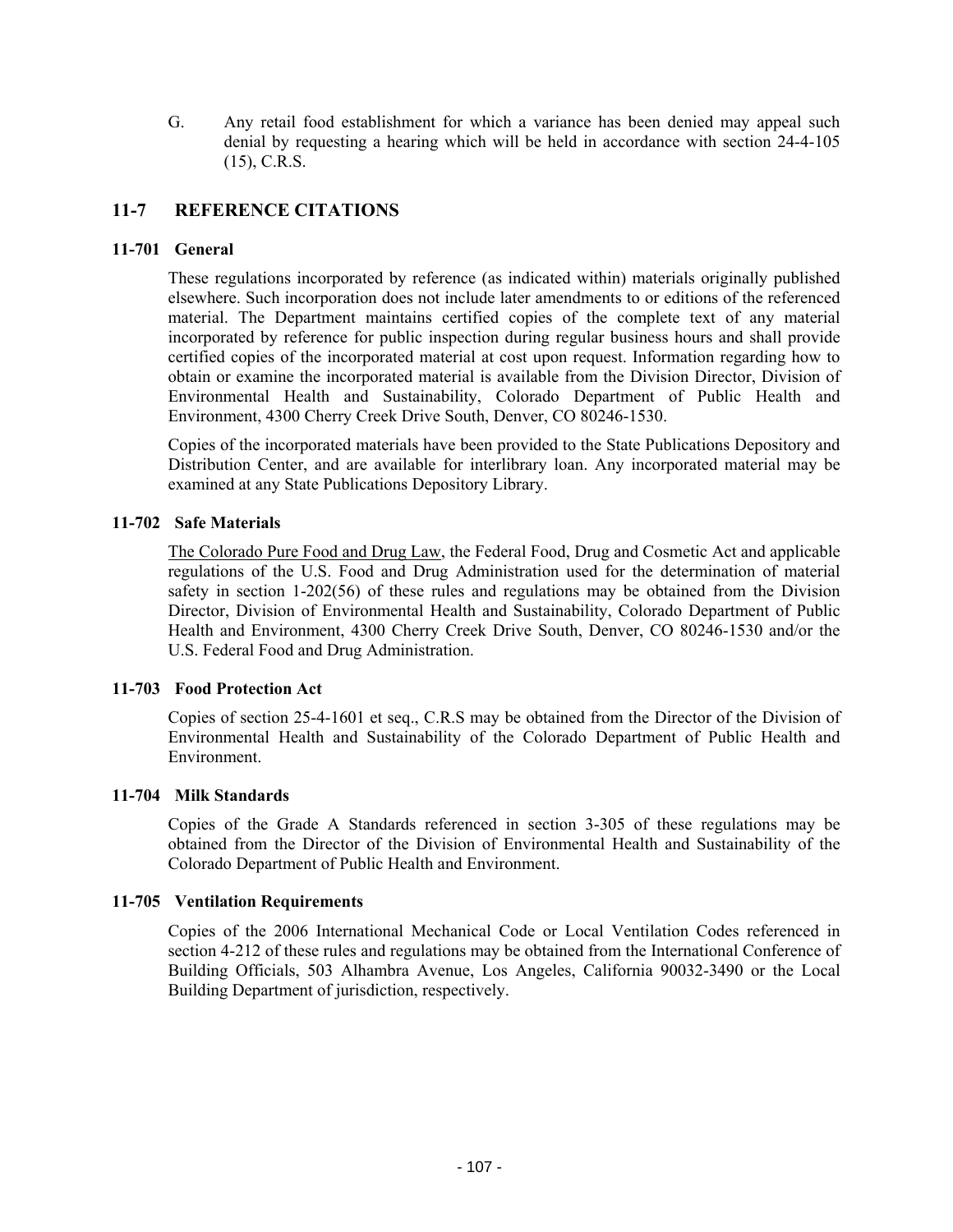### **11-706 Code of Federal Regulations**

Copies of the (2005) Code of Federal Regulations referenced in sections 3-101, 3-312, 3-408, 3- 607, 3-702, 4-202, 4-207, 4-403, 4-404, 5-103, 5-108, 7-105, 7-107, 7-108 may be obtained from the Director, Office of the Federal Register, National Archives and Records Administration, Washington DC 20408.

### **11-707 Plumbing Requirements**

Copies of the 2009 International Plumbing Code or Local Plumbing Codes referenced in sections 5-201, 5-208, and 5-209 may be obtained from the International Association of Plumbing and Mechanical Officials, 20001 Walnut Drive South, Walnut, California, 91789-2825 and/or the Local Building Department of jurisdiction, respectively.

#### **11-708 Administrative Statutes**

Copies of sections 16-13-305, 306 and 308, C.R.S.; 24-4-106, C.R.S.; 25-1.5-101(1)(a), C.R.S.; 25-1-108 (1)(k), C.R.S.; 25-1-506 (1)(d), C.R.S.; 25-4-401 et seq., C.R.S.; 25-4-1301 et seq., C.R.S.; 25-4-105, C.R.S.; 25-4-1608, C.R.S.; and 25-5-406 (1) and (4) C.R.S., referenced in sections 1-202, 3-305, 3-401, 3-409, 3-410, 3-701, 5-101, 9-104, 11-101, 11-103, 11-104, 11-105, 11-106, 11-301, and 11-601 of these rules and regulations may be obtained from the Director of the Division of Environmental Health and Sustainability of the Colorado Department of Public Health and Environment.

### **11-709 American National Standards Institute (ANSI)**

Copies of the National Sanitation Foundation Standards for food equipment that are classified for sanitation by an American National Standards Institute (ANSI) accredited certification program referenced in section 4-101 of these rules and regulations may be obtained from the Director of the Division of Environmental Health and Sustainability of the Colorado Department of Public Health and Environment.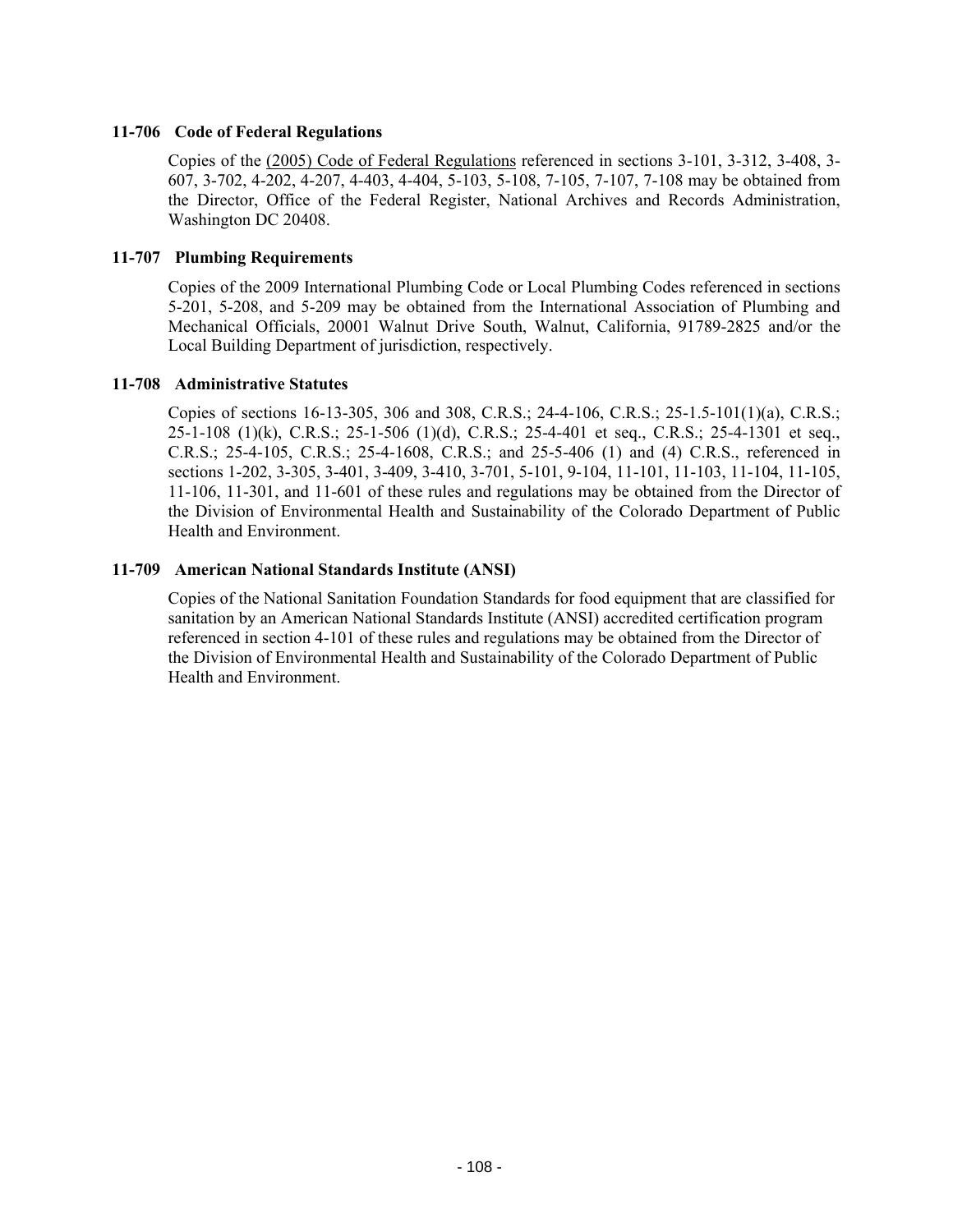# *APPENDIX A - Potentially Hazardous Foods*

Potentially hazardous food (PHF/TCS food) is defined in terms of whether or not it requires time/temperature control for safety to limit pathogen growth or toxin formation. The term does not include foods that do not support growth but may contain a pathogenic microorganism or chemical or physical food safety hazard at a level sufficient to cause foodborne illness or injury. The progressive growth of all foodborne pathogens is considered whether slow or rapid.

The definition of PHF/TCS food takes into consideration pH,  $a_w$ , pH and  $a_w$  interaction, heat treatment, and packaging for a relatively simple determination of whether the food requires time/temperature control for safety. If the food is heat-treated to eliminate vegetative cells, it needs to be addressed differently than a raw product with no, or inadequate, heat treatment. In addition, if the food is packaged after heat treatment to destroy vegetative cells and subsequently packaged to prevent re-contamination, higher ranges of pH and/or a<sub>w</sub> can be tolerated because remaining spore-forming bacteria are the only microbial hazards of concern. While foods will need to be cooled slightly to prevent condensation inside the package, they must be protected from contamination in an area with limited access and packaged before temperatures drop below 135°F (57°C). In some foods, it is possible that neither the pH value nor the  $a_w$ value is low enough by itself to control or eliminate pathogen growth; however, the interaction of pH and  $a_w$  may be able to accomplish it. This is an example of a hurdle technology. Hurdle technology involves several inhibitory factors being used together to control or eliminate pathogen growth, when they would otherwise be ineffective if used alone. When no other inhibitory factors are present and the pH and/or  $a_w$ values are unable to control or eliminate bacterial pathogens which may be present, growth may occur and foodborne outbreaks result. Cut melons, cut tomatoes, and cut leafy greens are examples where intrinsic factors are unable to control bacterial growth once pathogens are exposed to the cellular fluids and nutrients after cutting.

In determining if time/temperature control is required, combination products present their own challenge. A combination product is one in which there are two or more distinct food components and an interface between the two components may have a different property than either of the individual components. A determination must be made about whether the food has distinct components such as pie with meringue topping, focaccia bread, meat salads, or fettuccine alfredo with chicken or whether it has a uniform consistency such as gravies, puddings, or sauces. In these products, the pH at the interface is important in determining if the item is a PHF/TCS food.

A well designed inoculation study or other published scientific research should be used to determine whether a food can be held without time/temperature control when:

- process technologies other than heat are applied to destroy foodborne pathogens (e.g., irradiation, high pressure processing, pulsed light, ozonation);
- combination products are prepared; or
- other extrinsic factors (e.g., packaging/atmospheres) or intrinsic factors (e.g., redox potential, salt content, and antimicrobials) are used to control or eliminate pathogen growth.

Before using Tables A and B listed in the definition section under item 79 for "potentially hazardous food (time/temperature control for safety food)" in determining whether a food requires time/temperature control for safety (TCS), answers to the following questions should be considered:

- Is the intent to hold the food without using time or temperature control?
	- o If the answer is No, no further action is required. The decision tree later in this Appendix is not needed to determine if the item is a PHF/TCS food.
- Is the food raw, or is the food heat-treated?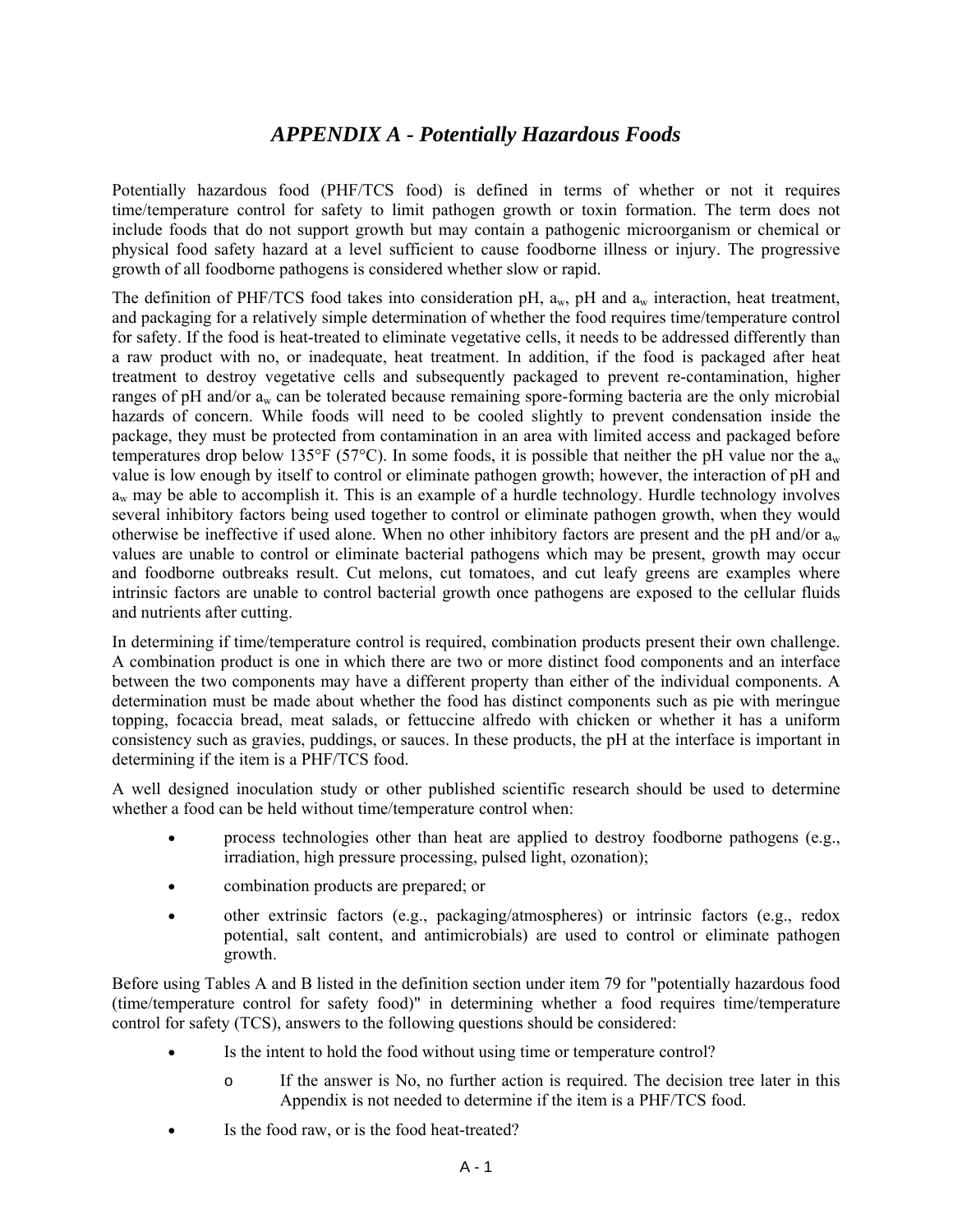- Does the food already require time/temperature control for safety utilizing the definition of "potentially hazardous food (time/temperature control for safety food)"?
- Does a product history with sound scientific rationale exist indicating a safe history of use?
- Is the food processed and packaged so that it no longer requires TCS such as ultra high temperature (UHT) creamers or shelf-stable canned goods?
- What is the pH and  $a_w$  of the food in question using an independent laboratory and Association of Official Analytical Chemists (AOAC) methods of analysis?

A food designated as product assessment required (PA), in either table should be considered PHF/TCS Food until further study proves otherwise. The PA means that based on the food's pH and  $a_w$  and whether it was raw or heat-treated or packaged, it has to be considered PHF until inoculation studies or some other acceptable evidence shows that the food is a PHF/TCS food or not. The Rules and Regulations require a variance request to the regulatory authority with the evidence that the food does not require time/temperature control for safety.

The Rules and Regulations definition designates certain raw plant foods as PHF/TCS food because they have been shown to support the growth of foodborne pathogens in the absence of temperature control and to lack intrinsic factors that would inhibit pathogen growth. Unless product assessment shows otherwise, these designations are supported by Tables A and B. For example:

For cut cantaloupe (pH 6.2-7.1,  $a_w > 0.99$ , not heat-treated), fresh sprouts (pH  $> 6.5$ ,  $a_w > 0.99$ , not heattreated), and cut tomatoes (pH 4.23 - 5.04,  $a_w > 0.99$ , not heat-treated), Table B indicates that they are considered PHF/TCS Foods unless a product assessment shows otherwise. Maintaining these products under the temperature control requirements prescribed in this code for PHF/TCS food will limit the growth of pathogens that may be present in or on the food and may help prevent foodborne illness.

If a facility adjusts the pH of a food using vinegar, lemon juice, or citric acid for purposes other than flavor enhancement, a HACCP plan and approval from the department is required under 3-606. A HACCP plan is required whether the food is a PHF/TCS food as in Section 3-606 (A)(3)(a) of these rules and regulations or not a PHF/TCS food, as in Section 3-606(A)(3)(a) of these rules and regulations. A standardized recipe validated by lab testing for  $pH$  and  $a_w$  would be an appropriate part of the approval process with annual (or other frequency as specified by the regulatory authority) samples tested to verify compliance with the conditions of the variance.

## **Instructions for using the following Decision Tree and Table A and Table B:**

- 1. Does the operator want to hold the food without using time or temperature control?
	- a. No Continue holding the food at  $\leq 41^{\circ}F$  (5°C) or  $\geq 135^{\circ}F$  (57°C) for safety and/or quality.
	- b. Yes Continue using the decision tree to identify which table to use to determine whether time/temperature control for safety (TCS) is required.
- 2. Is the food heat-treated?
	- a. No The food is either raw, partially cooked (not cooked to the temperature specified in section 3-502 of the Rules and Regulations) or treated with some other method other than heat. Proceed to step #3.
	- b. Yes If the food is heat-treated to the required temperature for that food as specified under section 3-502 of the Rules and Regulations, vegetative cells will be destroyed although spores will survive. Proceed to step #4.
- 3. Is the food treated using some other method?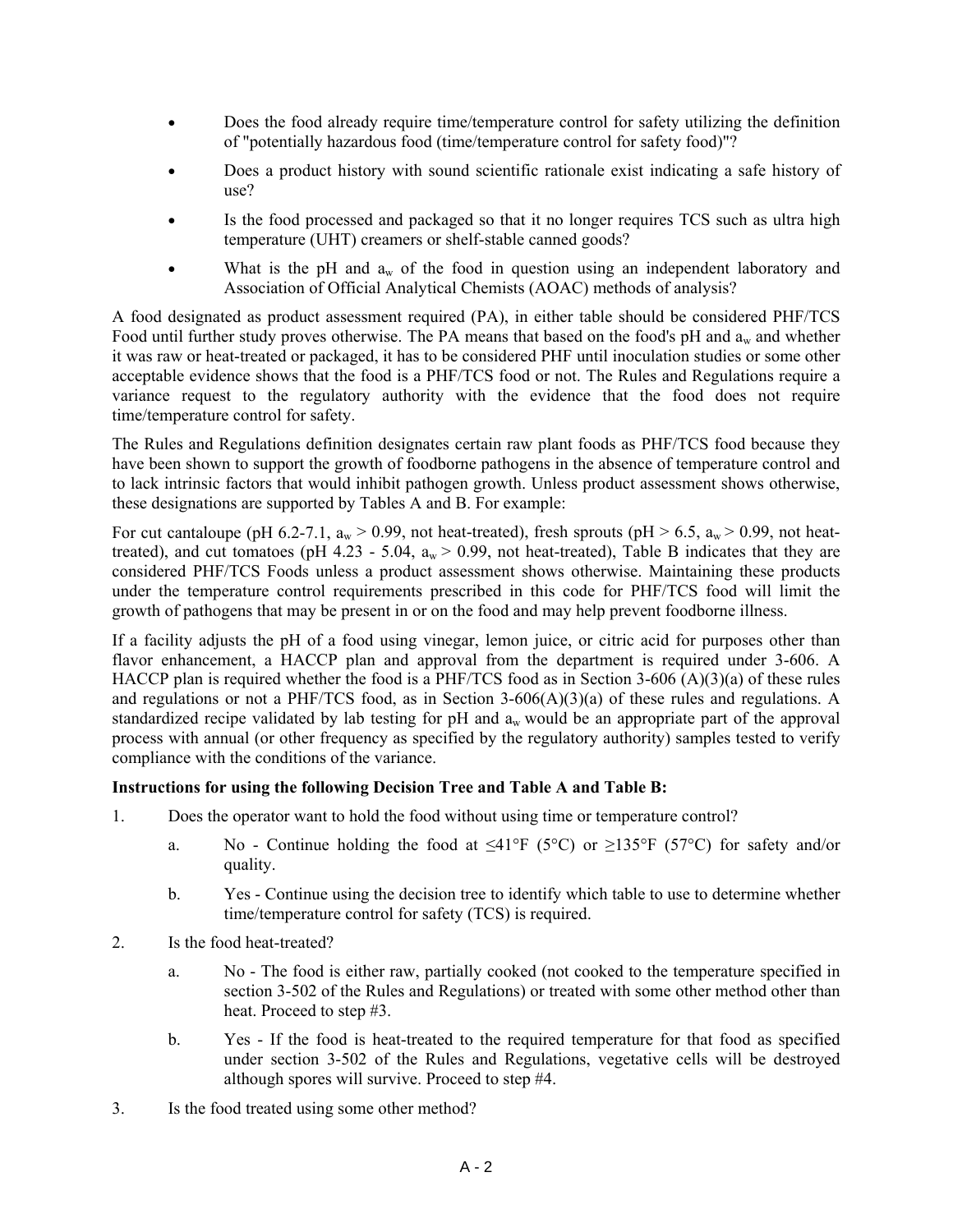- a. No The food is raw or has only received a partial cook allowing vegetative cells and spores to survive. Proceed to step #6.
- b. Yes If a method other than heat is used to destroy pathogens such as irradiation, high pressure processing, pulsed light, ultrasound, inductive heating, or ozonation, the effectiveness of the process needs to be validated by inoculation studies or other means. Proceed to step #5.
- 4. Is it packaged to prevent re-contamination?
	- a. No Re-contamination of the product can occur after heat treatment because it is not packaged. Proceed to step #6.
	- b. Yes If the food is packaged immediately after heat treatment to prevent recontamination, higher ranges of pH and/or  $a_w$  can be tolerated because spore-forming bacteria are the only microbial hazard. Proceed to step #7.
- 5. Further product assessment or vendor documentation required.
	- a. The vendor of this product may be able to supply documentation that inoculation studies indicate the food can be safely held without time/temperature control for safety.
	- b. Food prepared or processed using new technologies may be held without time/temperature control provided the effectiveness of the use of such technologies is based on a validated inoculation study.
- 6. Using the food's known pH and/or  $a_w$  values, position the food in the appropriate table.
	- a. Choose the column under "pH values" that contains the pH value of the food in question.
	- b. Choose the row under " $a_w$  values" that contains the  $a_w$  value of the food in question.
	- c. Note where the row and column intersect to identify whether the food is "non-PHF/non-TCS food" and therefore does not require time/temperature control, or whether further product assessment (PA) is required. Other factors such as redox potential, competitive microorganisms, salt content, or processing methods may allow the product to be held without time/temperature control but an inoculation study is required.
- 7. Use **Table A** for foods that are heat-treated and packaged **OR** use **Table B** for foods that are not heat-treated or heat-treated but not packaged.
- 8. Determine if the item is non-PHF/non-TCS or needs further product assessment (PA).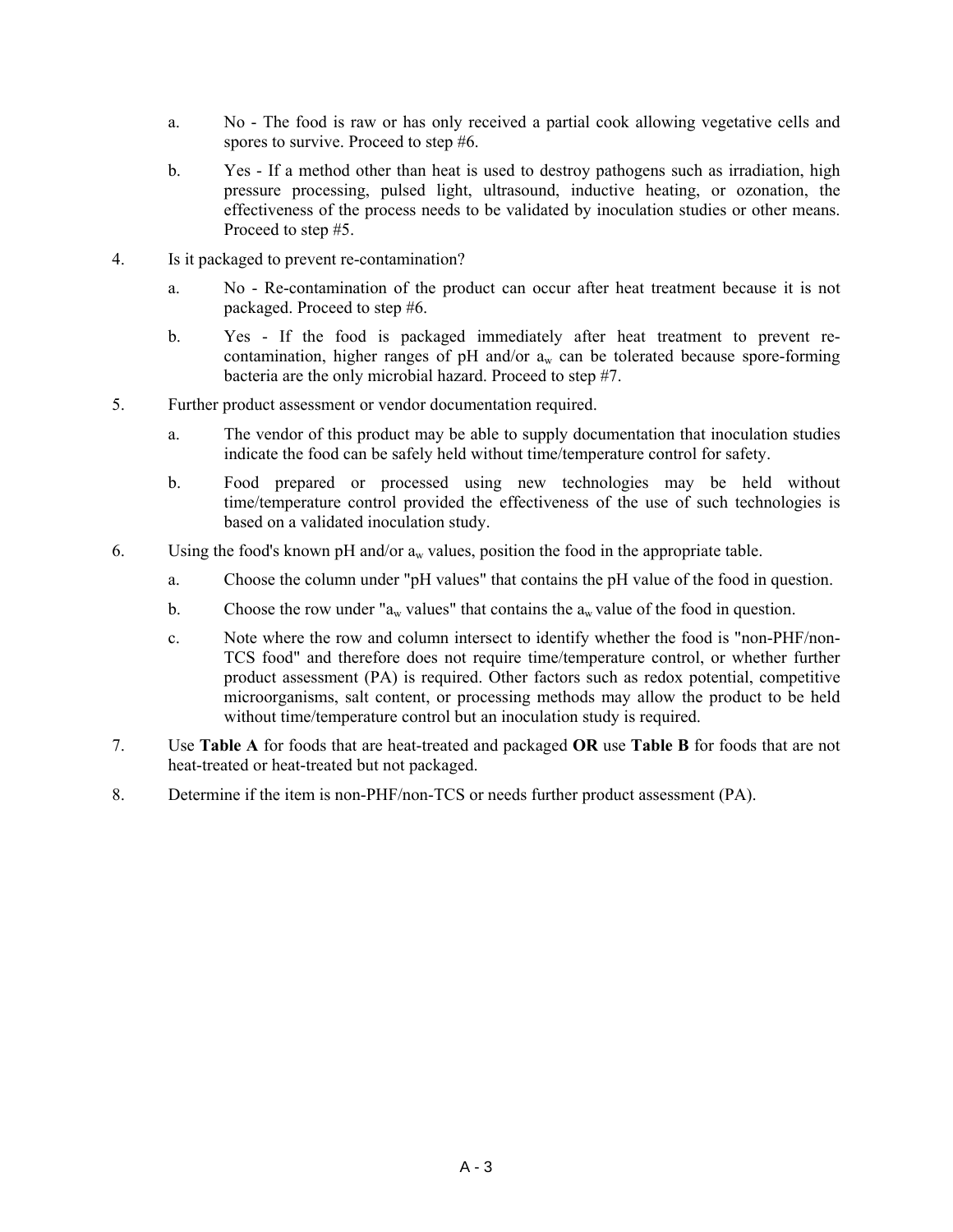## **DECISION TREE #1 - USING PH, AW, OR THE INTERACTION OF PH AND AW TO DETERMINE IF A FOOD REQUIRES TIME/TEMPERATURE CONTROL FOR SAFETY**

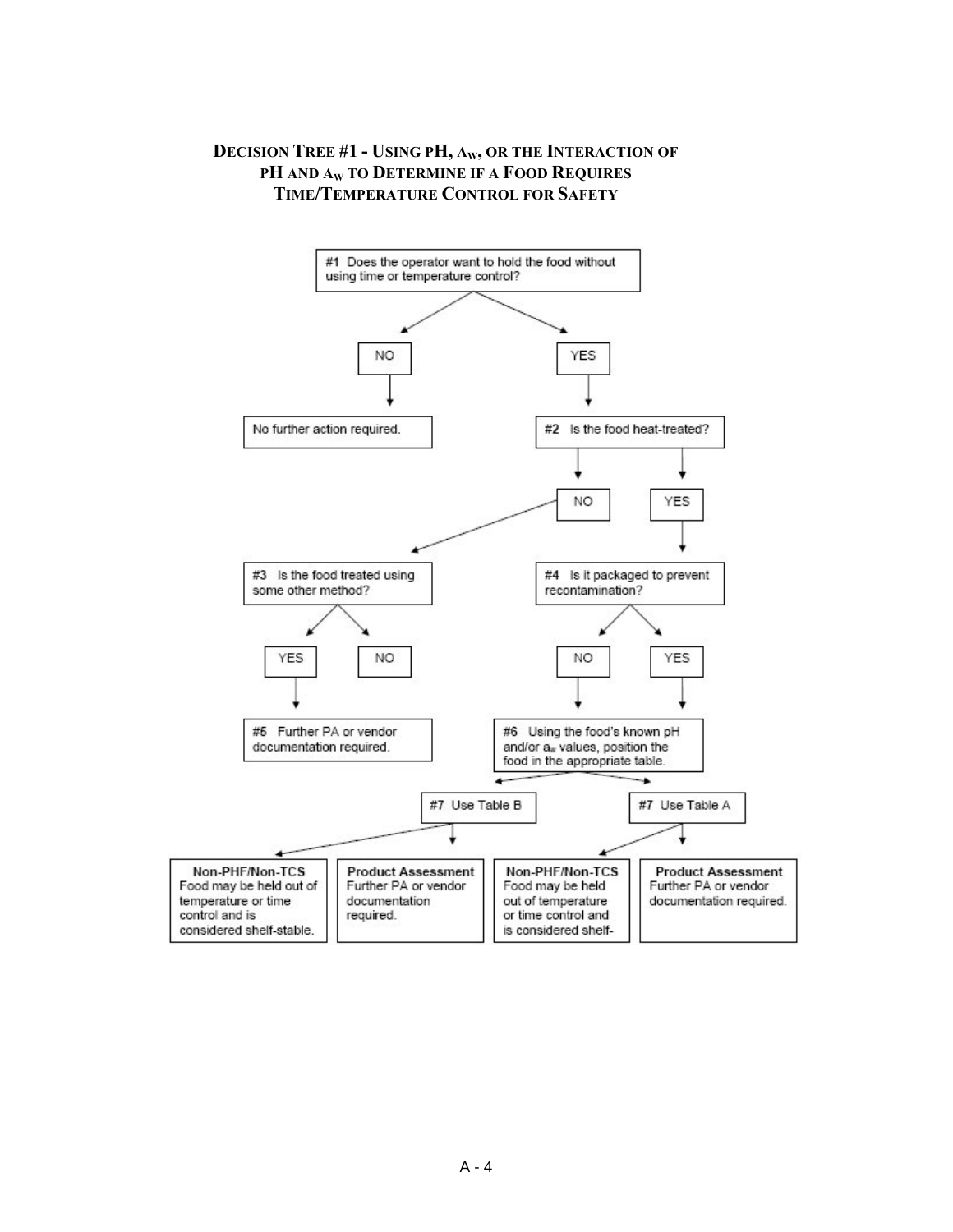# **TABLE A AND TABLE B**

| TABLE A. INTERACTION OF PH AND A <sub>W</sub> FOR CONTROL OF SPORES IN FOOD<br>HEAT-TREATED TO DESTROY VEGETATIVE CELLS AND SUBSEQUENTLY PACKAGED |                                 |                                 |                                 |  |  |  |
|---------------------------------------------------------------------------------------------------------------------------------------------------|---------------------------------|---------------------------------|---------------------------------|--|--|--|
| $A_{W}$<br><b>VALUES</b>                                                                                                                          |                                 | <b>PH VALUES</b>                |                                 |  |  |  |
|                                                                                                                                                   | 4.6 OR LESS                     | $>4.6 - 5.6$                    | > 5.6                           |  |  |  |
| < 0.92                                                                                                                                            | $NON-PHF^*/NON-$<br>TCS FOOD**  | NON-PHF/NON-<br><b>TCS FOOD</b> | NON-PHF/NON-<br><b>TCS FOOD</b> |  |  |  |
| $> 0.92 -$<br>.95                                                                                                                                 | NON-PHF/NON-<br><b>TCS FOOD</b> | NON-PHF/NON-<br><b>TCS FOOD</b> | $PA***$                         |  |  |  |
| > 0.95                                                                                                                                            | NON-PHF/NON-<br><b>TCS FOOD</b> | <b>PA</b>                       | <b>PA</b>                       |  |  |  |

\* PHF MEANS POTENTIALLY HAZARDOUS FOOD

\*\* TCS FOOD MEANS TIME/TEMPERATURE CONTROL FOR SAFETY

FOOD

\*\*\* PA MEANS PRODUCT ASSESSMENT REQUIRED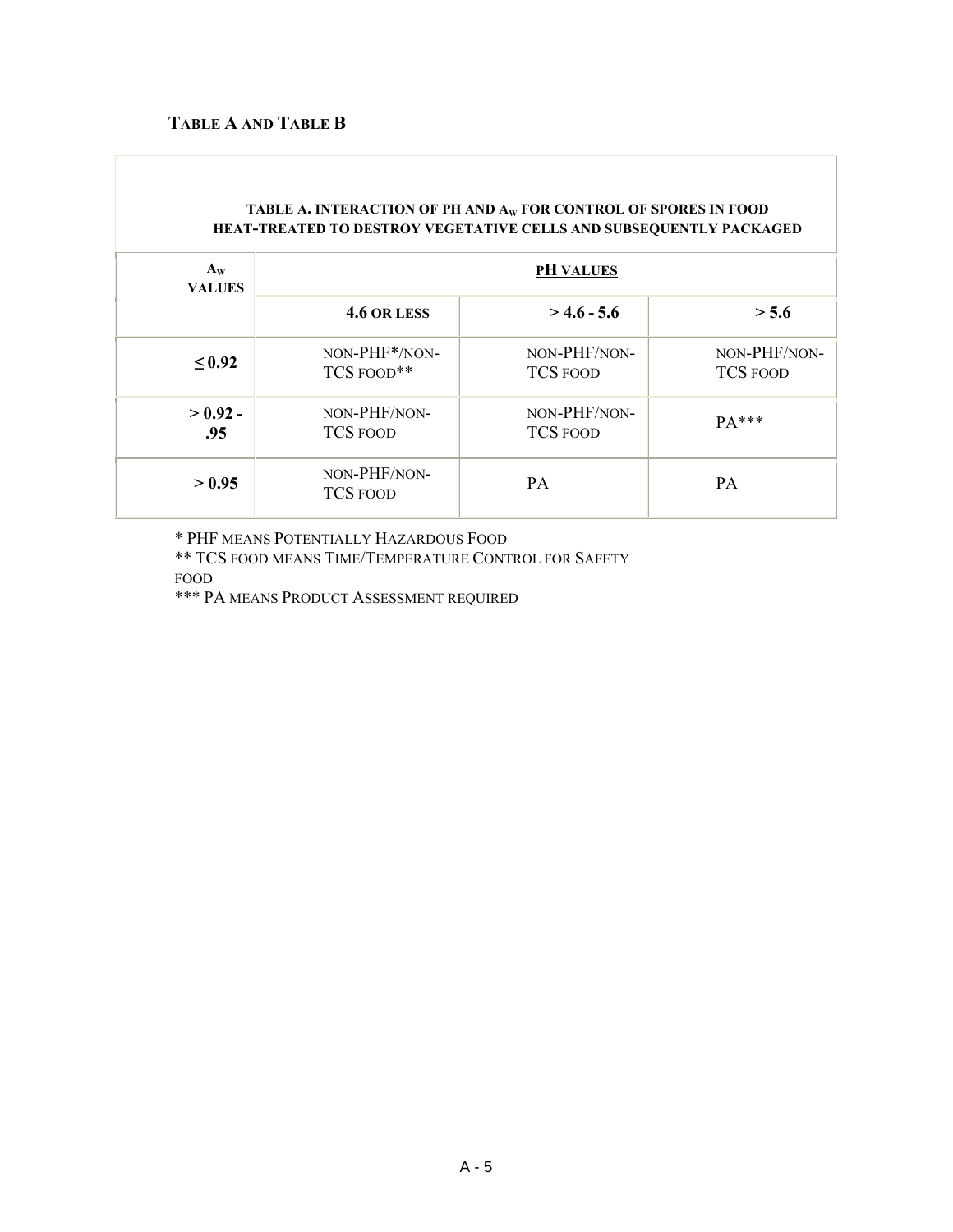| $A_W$<br><b>VALUES</b> | <b>PH VALUES</b>                     |                                                   |                                                   |                                        |
|------------------------|--------------------------------------|---------------------------------------------------|---------------------------------------------------|----------------------------------------|
|                        | < 4.2                                | $4.2 - 4.6$                                       | $> 4.6 -$<br>5.0                                  | > 5.0                                  |
| < 0.88                 | NON-<br>PHF*/<br>NON-TCS<br>$FOOD**$ | NON-<br>PHF/<br>NON-<br><b>TCS</b><br><b>FOOD</b> | NON-<br>PHF/<br>NON-<br><b>TCS</b><br><b>FOOD</b> | NON-<br>PHF/<br>NON-TCS<br><b>FOOD</b> |
| $0.88 -$<br>0.90       | NON-PHF/<br>NON-TCS<br><b>FOOD</b>   | NON-<br>PHF/<br>NON-<br><b>TCS</b><br><b>FOOD</b> | NON-<br>PHF/<br>NON-<br><b>TCS</b><br><b>FOOD</b> | PA***                                  |
| $> 0.90 -$<br>0.92     | NON-PHF/<br>NON-TCS<br><b>FOOD</b>   | NON-<br>PHF/<br>NON-<br><b>TCS</b><br><b>FOOD</b> | PA                                                | PA                                     |
| > 0.92                 | NON-PHF/<br>NON-TCS<br><b>FOOD</b>   | PA                                                | PA                                                | PA                                     |

#### **TABLE B. INTERACTION OF PH AND AW FOR CONTROL OF VEGETATIVE CELLS AND SPORES IN FOOD NOT HEAT-TREATED OR HEAT-TREATED BUT NOT PACKAGED**

### \* PHF MEANS POTENTIALLY HAZARDOUS FOOD \*\* TCS FOOD MEANS TIME/TEMPERATURE CONTROL FOR SAFETY FOOD \*\*\* PA MEANS PRODUCT ASSESSMENT REQUIRED

The following is a limited list of specific food products that have been classified to be potentially hazardous.

- 1. Bacon If it has not been fully cooked.
- 2. Balutes Fertile eggs, generally chicken or duck eggs, which are incubated for a period of time shorter than is necessary for hatching. The developing embryo is incubated generally 14 to 18 days and is considered a delicacy by various ethnic populations when eaten raw or cooked.
- 3. Beans All types of cooked beans.
- 4. Whipped Butter Hazardous because of the apparent reduced microbiological safety factor created by whipping.
- 5. Cheese Soft unripened cheese. Ripened, low moisture hard cheese such as wheels, flats, blocks or longhorns of cheddar cheese produced from pasteurized milk, when waxed or packaged in "shrink" wrapping with the wax or packaging intact, can be safely shipped or stored for a short period of time without refrigeration but it is not recommended. If wheels, flats, blocks,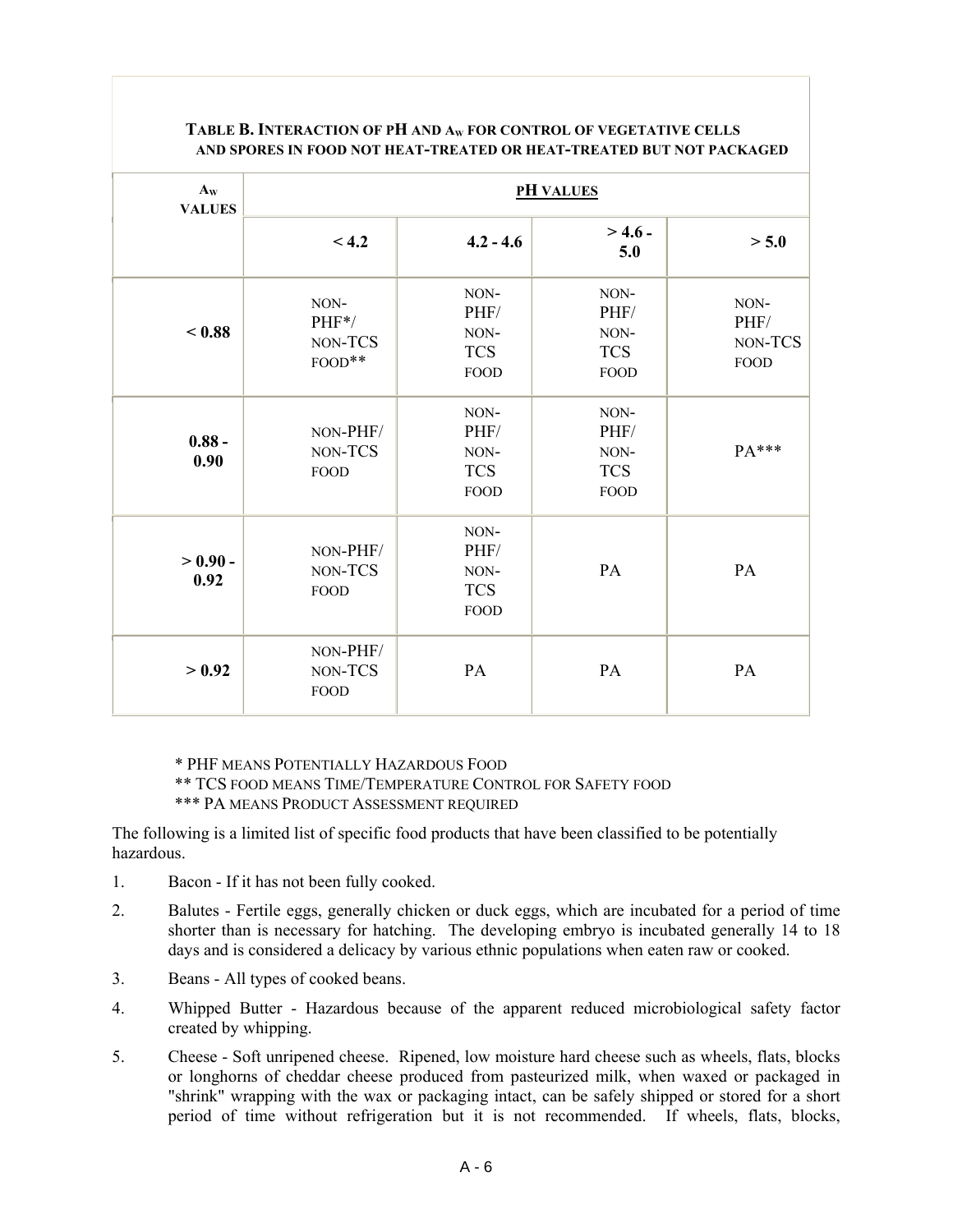longhorns, or any other forms of cheese have been damaged, cut and repackaged for display and/or sale, thereby exposing interior surfaces to possible contamination, the cut portions as well as the remaining cheese shall be held under refrigeration.

- 6. Coffee Creaming Agents All non-dairy coffee creaming agents in liquid form, except aseptically processed ultra high temperature (UHT) liquid coffee creaming agents.
- 7. Cut Leafy Greens- Following 24 multi-state outbreaks between 1998 and 2008, cut leafy greens was added to the definition of potentially hazardous food requiring time-temperature control for safety (TCS). The term used in the definition includes a variety of cut lettuces and leafy greens. Raw agricultural commodities (RACs) that are not processed or cut on-site are excluded from the definition of cut leafy greens. Herbs such as cilantro or parsley are also not considered cut leafy greens. The pH, water activity, available moisture and nutrients of cut leafy greens supports the growth of foodborne pathogens and refrigeration at  $41^{\circ}F$  (5<sup>o</sup>C) or less inhibits growth and promotes general die off in some pathogens such as *E. coli* O157:H7. *Salmonella, E. coli* O157:H7 and *Listeria monocytogenes*, once attached to the surface or internalized into cut surfaces of leafy greens, are only marginally affected by chemical sanitizers.
- 8. Cut Tomatoes- Historically, uncooked fruits and vegetables, such as cut tomatoes, have been considered non-PHF unless they were epidemiologically implicated in foodborne illness outbreaks and are capable of supporting the growth of pathogenic bacteria in the absence of temperature control. The US Food and Drug Administration (FDA) has reported that since 1990, at least 12 multi-state foodborne illness outbreaks have been associated with different varieties of tomatoes and additionally, from 1998-2006, outbreaks associated with tomatoes made up 17% of the produce related outbreaks reported to FDA nationwide. *Salmonella* has been the pathogen of concern most often associated with tomato outbreaks.
- 9. Eggs Cooked, cracked, fresh with outer shell removed, peeled hard-boiled eggs, and hard-boiled eggs with intact shells which have been hard-boiled and then cooled in liquid. Refrigeration of raw whole eggs in the shell is required.
- 10. Garlic Garlic in oil products.
- 11. Mayonnaise or Other Acidified Salad Dressings If the pH is above 4.6 and/or combined with other food products.
- 12. Onions- Cooked and dehydrated that have been reconstituted.
- 13. Pasta All types that have been cooked.
- 14. Pastries Meat, cheese and cream filled.
- 15. Pies Meat, fish, poultry, natural cream, synthetic cream, custard, pumpkin and pies that are covered with toppings which will support microbial growth.
- 16. Potatoes Baked, boiled or fried.
- 17. Rice Boiled, steamed, fried, Spanish and cooked rice used in sushi.
- 18. Sour Cream If the pH is above 4.6 and/or combined with other food products.
- 19. Soy Protein Tofu and other moist soy protein products.
- 20. Seed Sprouts All types.
- FOODS WHICH ARE NOT POTENTIALLY HAZARDOUS ARE:
- 1. Hard-Boiled eggs with shells intact which have been air-dried; and
- 2. Foods which have been adequately commercially processed and remain in their unopened hermetically sealed container.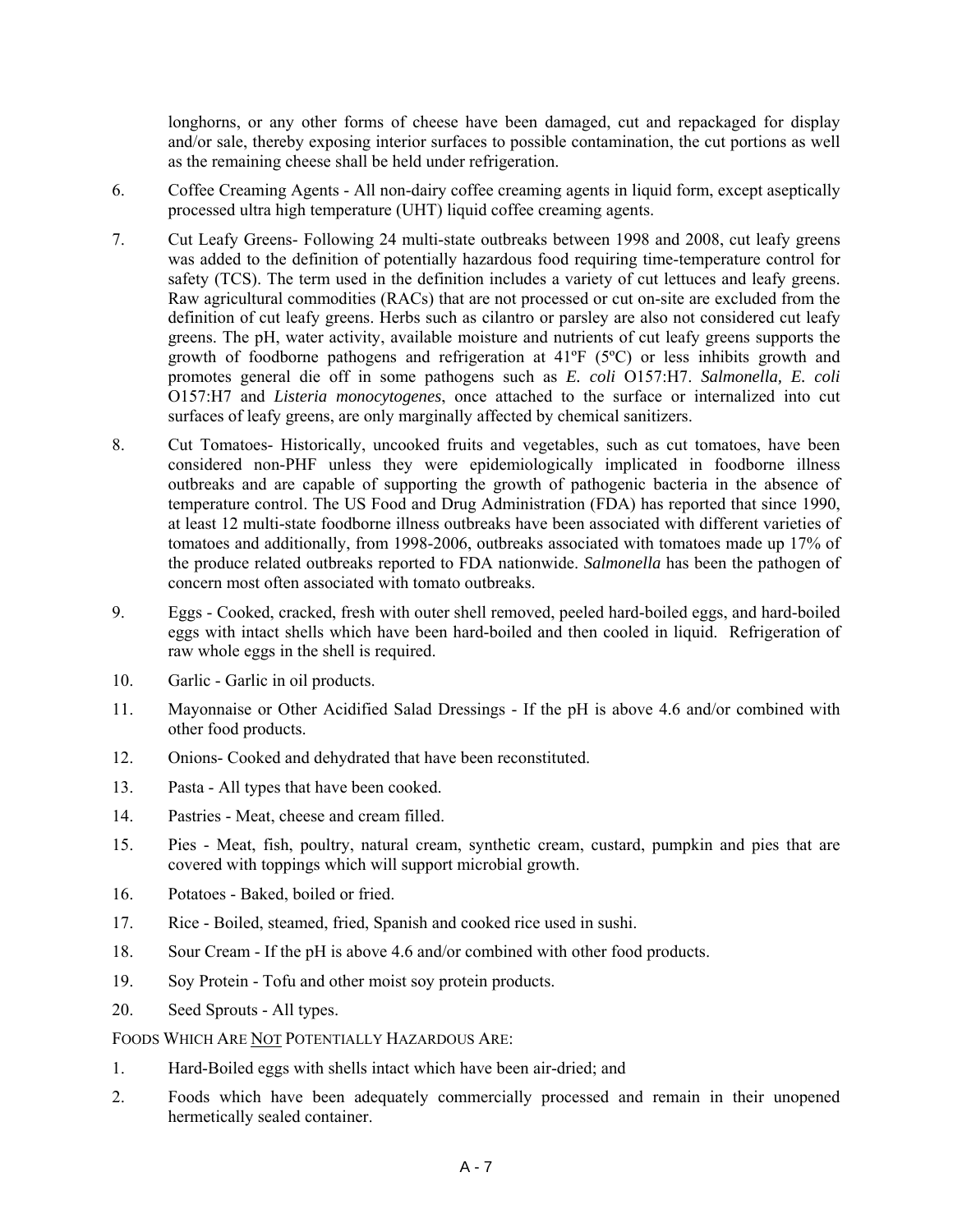# *APPENDIX B - Safe Materials Colorado Pure Food and Drug Law*

# **Sections 25-5-402 (3) and (12), C.R.S.**

- (3) a. "Color additive" means a material which:
	- (I.) Is a dye, pigment, or other substance made by a process of synthesis or similar artifice or extracted, isolated, or otherwise derived, with or without intermediate or final change of identity, from a vegetable, animal, mineral, or other source; and
	- (II.) When added or applied to a food, drug, or cosmetic or to the human body or any part thereof; is capable (alone or through reaction with other substance) of imparting color thereto; except that such term does not include any material which is exempted under the federal act.
	- b. Nothing in this subsection (3) shall be construed to apply to any pesticide chemical, soil or plant nutrient, or other agricultural chemical solely because of its effect in aiding, retarding, or otherwise affecting, directly or indirectly, the growth or other natural physiological process or produce of the soil and thereby affecting its color, whether before or after harvest.
- (12) "Food additive" means any substance, the intended use of which results or may be reasonably expected to result, directly or indirectly, in its becoming a component or otherwise affecting the characteristics of any food (including any substance intended for use in producing, manufacturing, packing, processing, preparing, treating, packaging, transporting, or holding such substance is not generally recognized among experts qualified by scientific training and experience to evaluate its safety as having been adequately shown through scientific procedures or, in the case of a substance used in a food prior to January 1, 1958, through either scientific procedures or experience based on common use in food) to be safe under the conditions of its intended use. The term does not include:
	- a. A pesticide chemical in or on a raw agricultural commodity;
	- b. A pesticide chemical to the extent that it is intended for use or is used in the production, storage, or transportation of any raw agricultural commodity;
	- c. A color additive; or
	- d. Any substance used in accordance with a sanction or approval granted prior to the enactment of the amendment to the federal act known as the "Food Additives Amendment of 1958," the Poultry Products Inspectional Act" (21 U.S.C. 451-470), or the "Meat Inspection Act of March 4, 1907," as amended and extended (21 U.S.C. 71-91)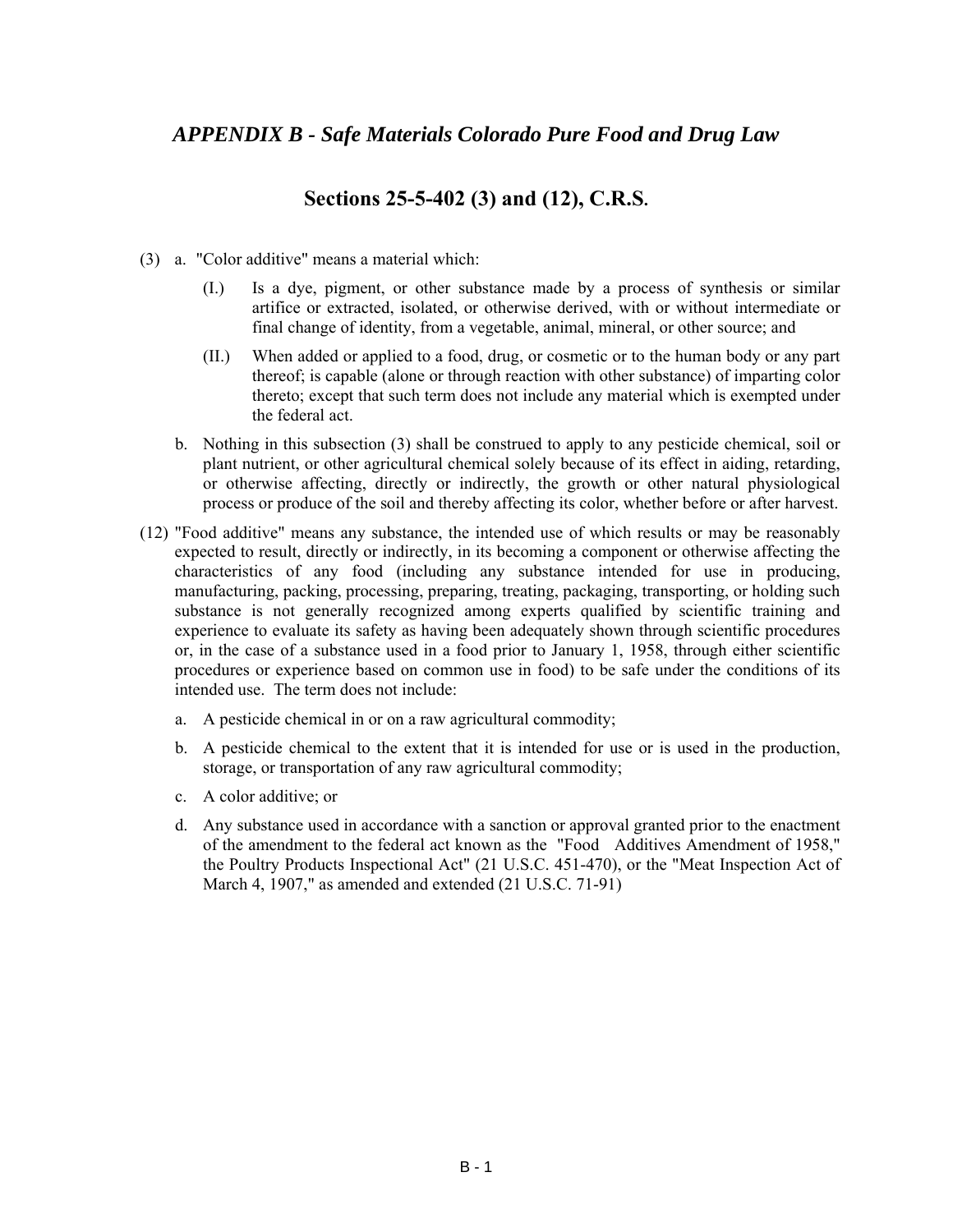# *APPENDIX C - Worksheets for Calculating Minimum Hot Water Requirements*

The following worksheet is provided to assist operators in calculating hot water usage and sizing of the water heater system required for the operation.

What is the distance between the water heating system(s) and the fixture that is farthest from the heating system?

Fixture: Feet from water heating system:

Standard Tank Type Systems:

I. Calculate Total Water Required By All Fixtures:

- A. Three compartment sink calculation of water usage:
	- 1. Measure dimensions, in inches, of each compartment, if compartments are not the same dimensions see note below.

Length =  $Width =$  Depth =

2. Insert measurements into equation:

(  $X \times X = X^3 \times 0.375$  ) ÷ 231 = GPH length width depth water usage

Note: If all the compartment sizes of the sink are not the same, then 3 is taken out of the equation, and the above calculation is done for each compartment. The volumes are added to obtain the total gallons per hour of hot water used in the sink.

Enter number into the attached "Table to Calculate Total Water Required By All Fixtures," found on page C-4 .

B. Utensil soak sink

1. Measure dimensions, in inches, of the sink

 $Length =$  Width =  $Depth =$  GPH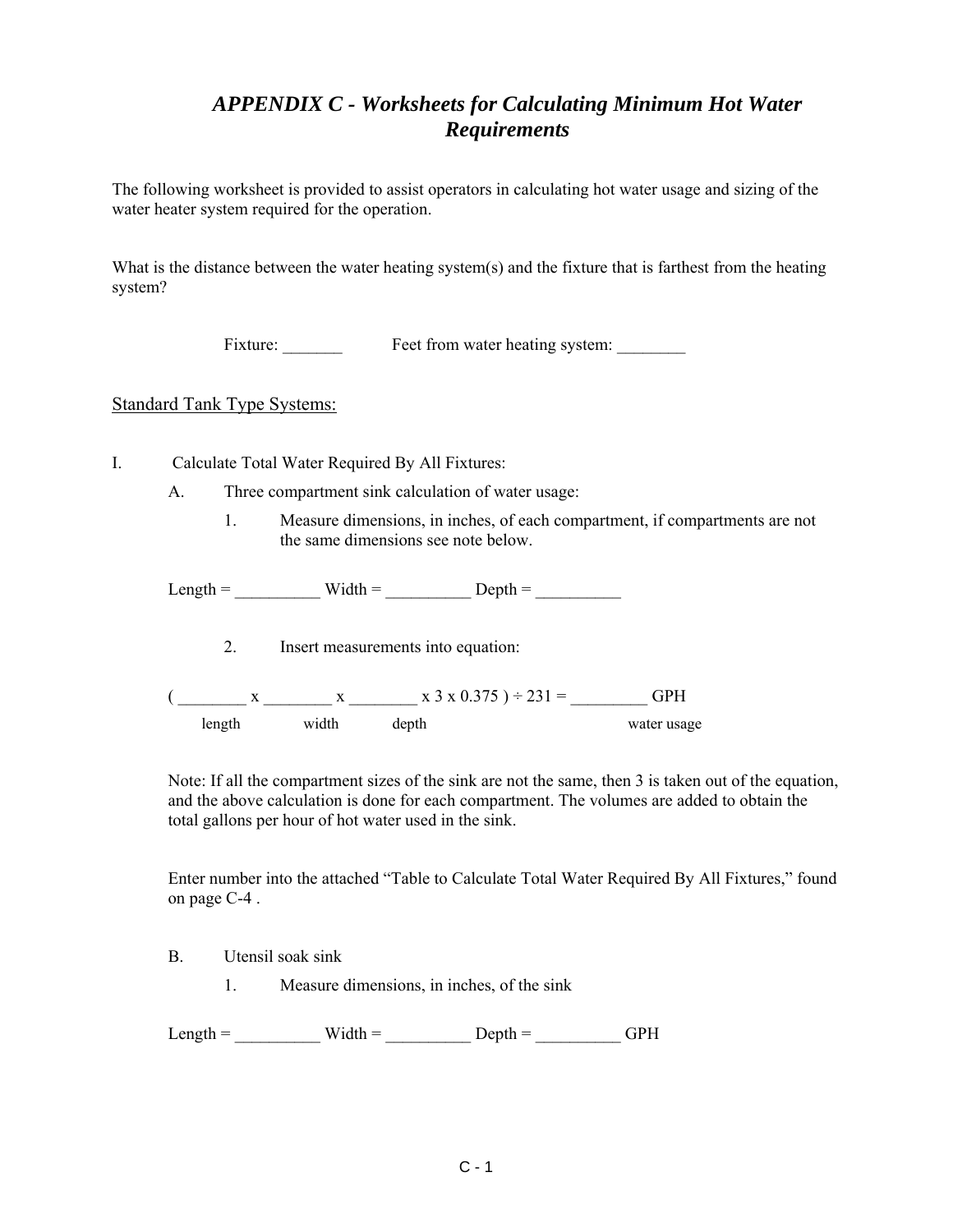2. Insert measurements into equation:

(  $X \times X = X.375$  ) ÷ 231 = length width depth water usage

Enter number into the attached "Table to Calculate Total Water Required By All Fixtures," found on page C-4.

- C. Dishmachine and conveyor pre-rinse water usage:
	- 1. Use manufacturer's rating in gallons per hour. Enter number into attached "Table to Calculate Total Water Required By All Fixtures," found on page C-4.
	- 2. Clothes washer water usage.
		- Use manufacturer's rating: \_\_\_\_\_\_\_\_\_, or
		- 32 GPH for 9-12 pound washer, or
		- 42 GPH for 16 pound washer.

Enter number into the attached "Table to Calculate Total Water Required By All Fixtures," found on page C-4 .

D. "Calculate Total Water Required By All Fixtures" and the number of fixtures in the operation to determine maximum hourly usage for each type of fixture in the operation.

Total water (GPH) required by all fixtures: GPH.

II. Calculate Maximum Hourly Hot Water Usage

If gas water heater is used go to Step A; if electric, Step B.

A. Gas Water Heater: If a gas water heater is to be used, calculate the maximum hourly hot water usage for the facility by adjusting the total water required by all fixtures for altitude. The altitude adjustment is 4% per 1000 feet of elevation, or 20% at 5000 feet.

Use the following equations to determine the maximum hourly hot water usage when a gas powered water heater is to be used:

| (0.04 x) |                       |   | $\div 1000$ ) + 1 =                     |                                   |     |
|----------|-----------------------|---|-----------------------------------------|-----------------------------------|-----|
|          | elevation of facility |   | adjustment factor                       |                                   |     |
|          |                       | X |                                         |                                   | GPH |
|          | adjustment factor     |   | total water required<br>by all fixtures | maximum hourly<br>hot water usage |     |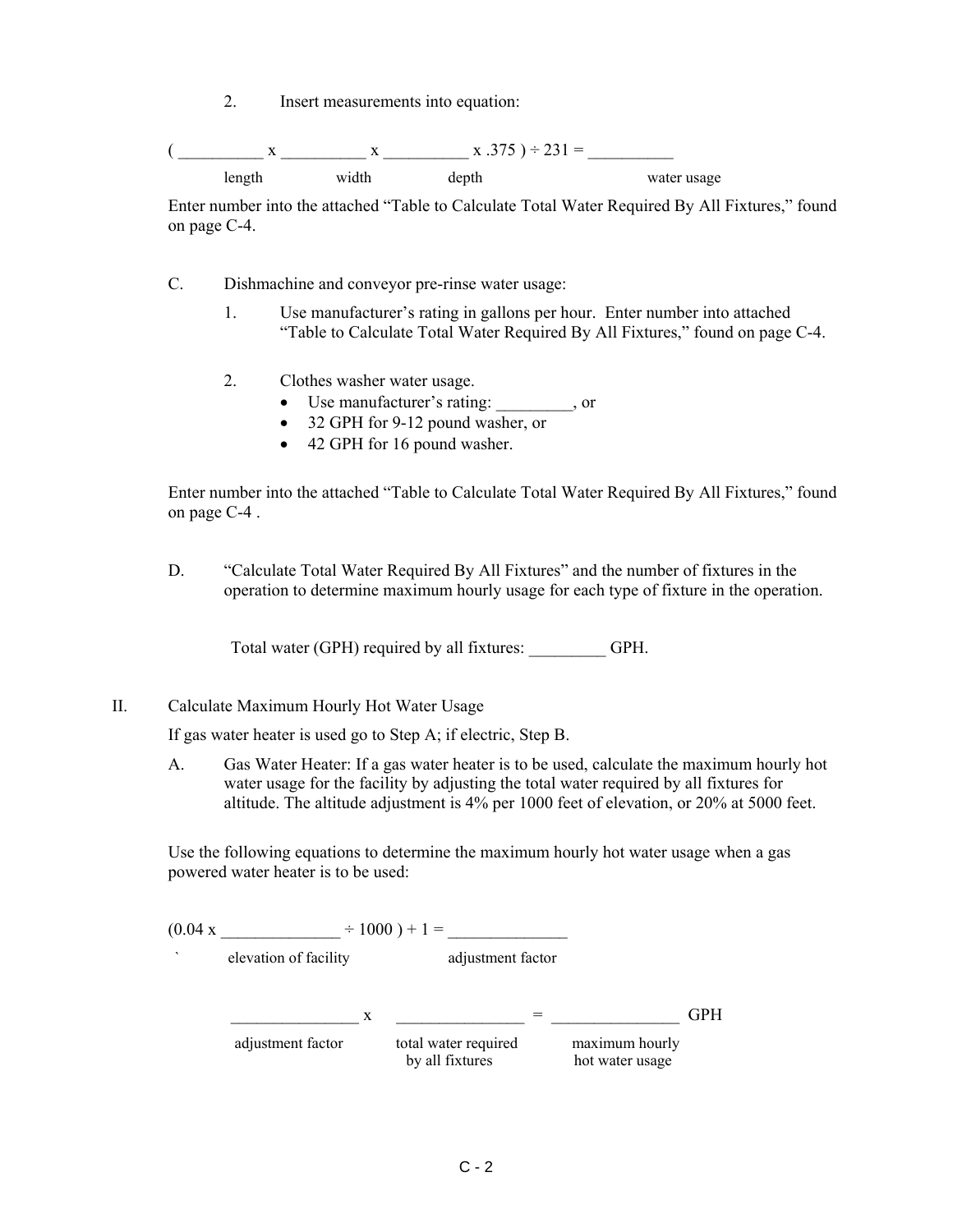Example, if the total gallon per hour usage for an establishment at an elevation of 5000 feet is 100 GPH, the adjustment factor is 1.2. Therefore, a water heater with 120 GPH recovery rate would be required.

Use this value in the equation to calculate the minimum BTU rating of the water heater.

- B. Electric Water Heater: If an electric water heater is to be used, the maximum hourly usage for the operation is the same as the total water required by all fixtures. Use this value in the equation to calculate the minimum Kilowatt (KW) rating of the water heater.
- C. The value determined in Step A or B the minimum recovery rate of the water heater which should be provided for the facility.
- III. Calculate the minimum BTU or Kilowatt rating of water heater:
	- A. For gas water heater, calculate the minimum BTU rating:

(max hourly usage as calculated above) x  $(100°F*)$  x  $(8.33)$  = minimum BTU rating

.80 or use manufacturer's thermal efficiency

B. For electric water heater, calculate the minimum Kilowatt rating :

(max hourly usage as calculated above) x  $(100°F*)$  x  $(8.33)$  = minimum KW rating

3412

\*If there is no high temperature dishwashing machine or other fixtures requiring input water temperature of 140°F (100°F rise) or more, then 80°F rise can be used.

C. Select water heater based upon BTU or Kilowatt rating.

Make:  $\Box$  ; Model #:

BTU or Kilowatt Rating: \_\_\_\_\_\_\_\_\_\_\_\_\_\_\_\_\_\_\_\_\_\_\_\_\_\_\_\_\_\_

Recovery rate: gallons per hour at 100°F rise at sea level.

D. Heat reclaim systems:

Make: \_\_\_\_\_\_\_\_\_\_\_\_\_\_\_\_\_ ; Model #: \_\_\_\_\_\_\_\_\_\_\_\_\_\_\_\_\_\_

BTU Rating:

Recovery rate: gallons per hour at 100°F rise at sea level.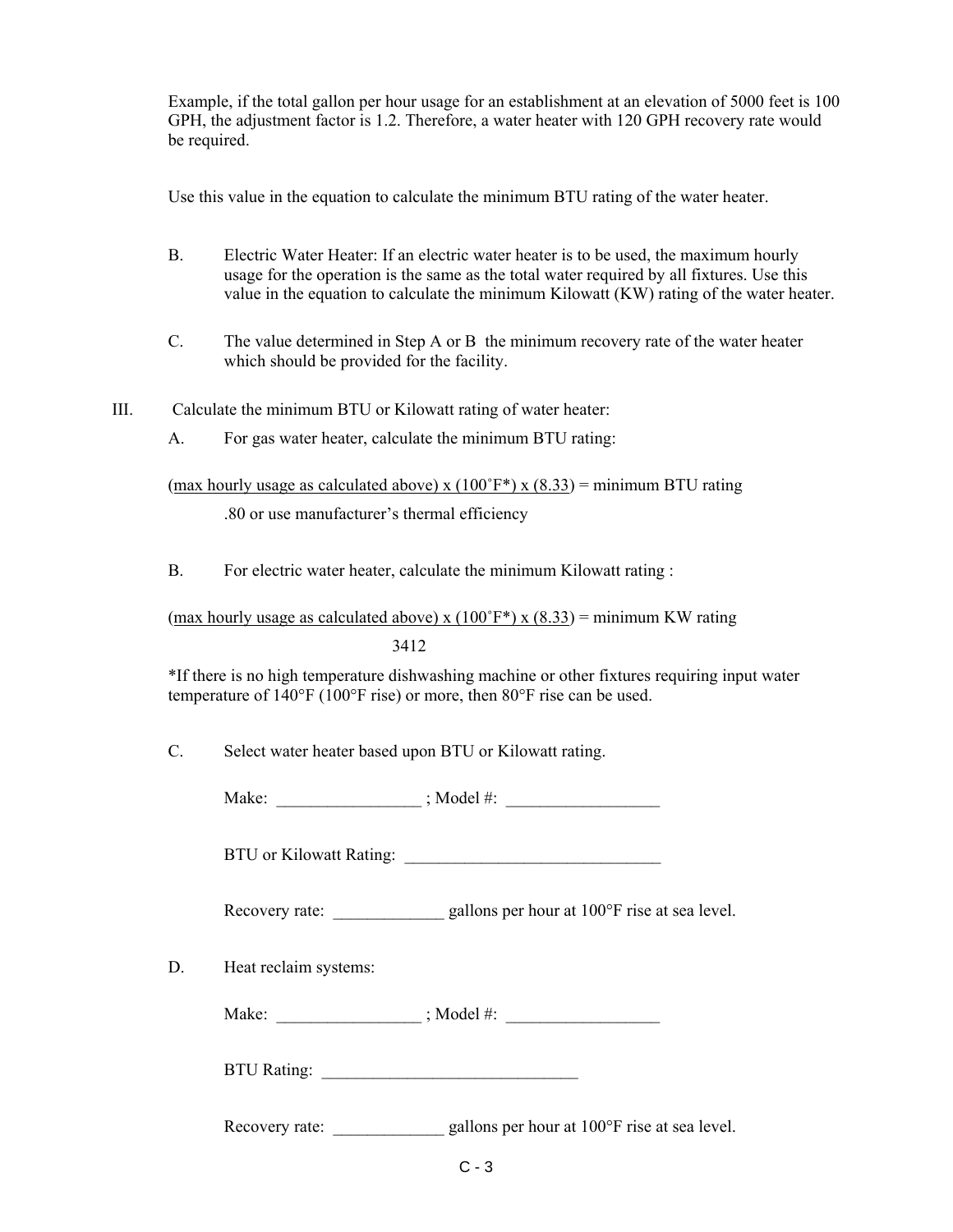| <b>Plumbing Fixture</b>                      | Water Usage<br>(gallons per hour)           | Number of<br>Fixtures     | Maximum Hourly<br>Water Usage Per<br>Type of Fixture<br>(gallon per hour) |
|----------------------------------------------|---------------------------------------------|---------------------------|---------------------------------------------------------------------------|
| example: dishwashing<br>machine              | 50                                          | $\boldsymbol{\varLambda}$ | 50                                                                        |
| example: handsink(s)                         | 5                                           | $\overline{4}$            | $(5x4=)20$                                                                |
|                                              |                                             |                           |                                                                           |
| 3-compartment sink                           |                                             |                           |                                                                           |
| 3-compartment sink (bar)                     |                                             |                           |                                                                           |
| Utensil soak sink                            |                                             |                           |                                                                           |
| Dishmachine                                  |                                             |                           |                                                                           |
| Dishwashing machine<br>conveyor pre-rinse    |                                             |                           |                                                                           |
| Clothes washer                               |                                             |                           |                                                                           |
| Hand operated pre-rinse<br>sprayer*          | 32                                          |                           |                                                                           |
| Hand washing sinks<br>(including restrooms)* | 5                                           |                           |                                                                           |
| Mop/utility sinks                            | $\tau$                                      |                           |                                                                           |
| Garbage can washer                           | 35                                          |                           |                                                                           |
| Showers*                                     | 14                                          |                           |                                                                           |
| Hose bib used for cleaning                   | 35                                          |                           |                                                                           |
|                                              | Total water (GPH) required by all fixtures: |                           |                                                                           |

Table to Calculate Total Water Required For All Fixtures.

\*A hot water use reduction can be calculated for water saving devices used on hand operated pre-rinse sprayers, hand washing sinks and showers by doing the following calculations.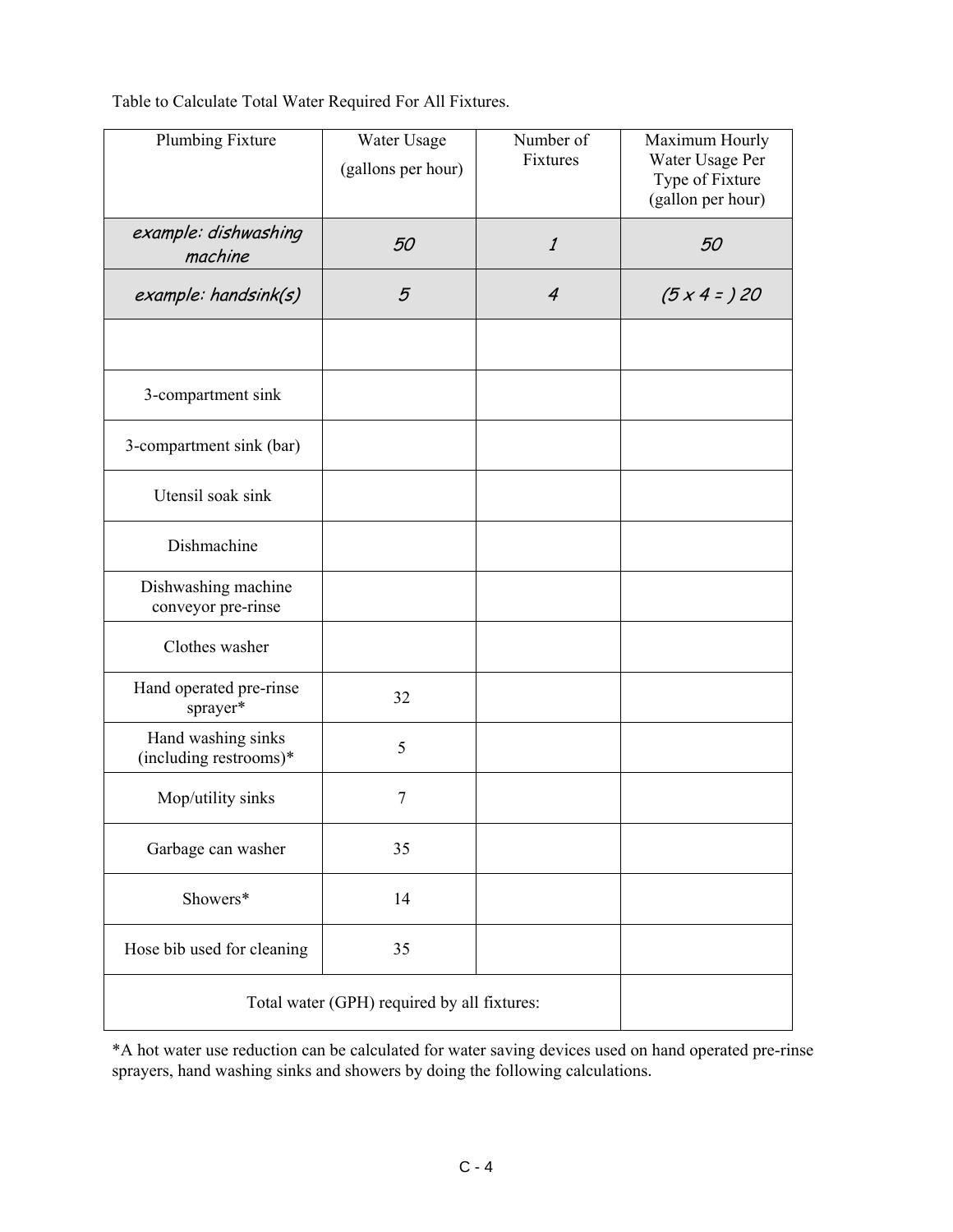| А. | Water savings device. Obtain manufacturer's flow rate for each device. The       |
|----|----------------------------------------------------------------------------------|
|    | manufacture's flow rate must be less than what is listed below to be considered: |

1. Hand operated pre-rinse sprayers with flow rate less than 3.5 GPM standard flow rate.

Make: \_\_\_\_\_\_\_\_\_\_\_\_\_\_\_\_\_ ; Model #: \_\_\_\_\_\_\_\_\_\_\_\_\_\_\_\_\_\_

Manufacturer's Flow Rating: \_\_\_\_\_\_\_\_\_\_\_\_GPM

2. Hand washing sink faucet or aerator with flow rate less than 2.2 GPM standard flow rate.

Make:  $\Box$  ; Model #:

| Manufacturer's Flow Rating: | <b>GPM</b> |
|-----------------------------|------------|
|-----------------------------|------------|

3. Shower head with flow rate less than 2.5 GPM standard flow rate.

Make: \_\_\_\_\_\_\_\_\_\_\_\_\_\_\_\_\_ ; Model #: \_\_\_\_\_\_\_\_\_\_\_\_\_\_\_\_\_\_

Manufacturer's Flow Rating: \_\_\_\_\_\_\_\_\_\_\_\_\_GPM

B. Use the following equation to determine the reduced hourly hot water usage for each of the three types of fixtures:

| manufacturer's flow<br>use value rate | water use value from<br>Table to Calculate Total<br>Water Required for All<br>Fixtures on page C-4 | GPM standard flow<br>rate | new water<br>to be entered into Table<br>to Calculate Total Water<br>Required for All Fixtures on<br>page $C-4$ ) |
|---------------------------------------|----------------------------------------------------------------------------------------------------|---------------------------|-------------------------------------------------------------------------------------------------------------------|

Example calculation for a hand washing sink that has an aerator with a manufacturer's flow rate of 0.5 gpm:

| $0.5$ GPM<br><b>GPH</b>               | x | 5 GPH                                                                                              | $\div$ | $2.2$ GPM                 | 1.14                                                                                                              |
|---------------------------------------|---|----------------------------------------------------------------------------------------------------|--------|---------------------------|-------------------------------------------------------------------------------------------------------------------|
| manufacturer's flow<br>use value rate |   | water use value from<br>table to Calculate Total<br>Water Required for All<br>Fixtures on page C-4 |        | GPM standard flow<br>rate | new water<br>to be entered into table<br>to Calculate Total Water<br>Required for All Fixtures on<br>page $C-4$ ) |

1.14 GPH would be entered into the "Table to Calculate Total Water Required for All Fixtures," **found on page Appendix C-4** in place of the 5 GPH for hand washing sinks.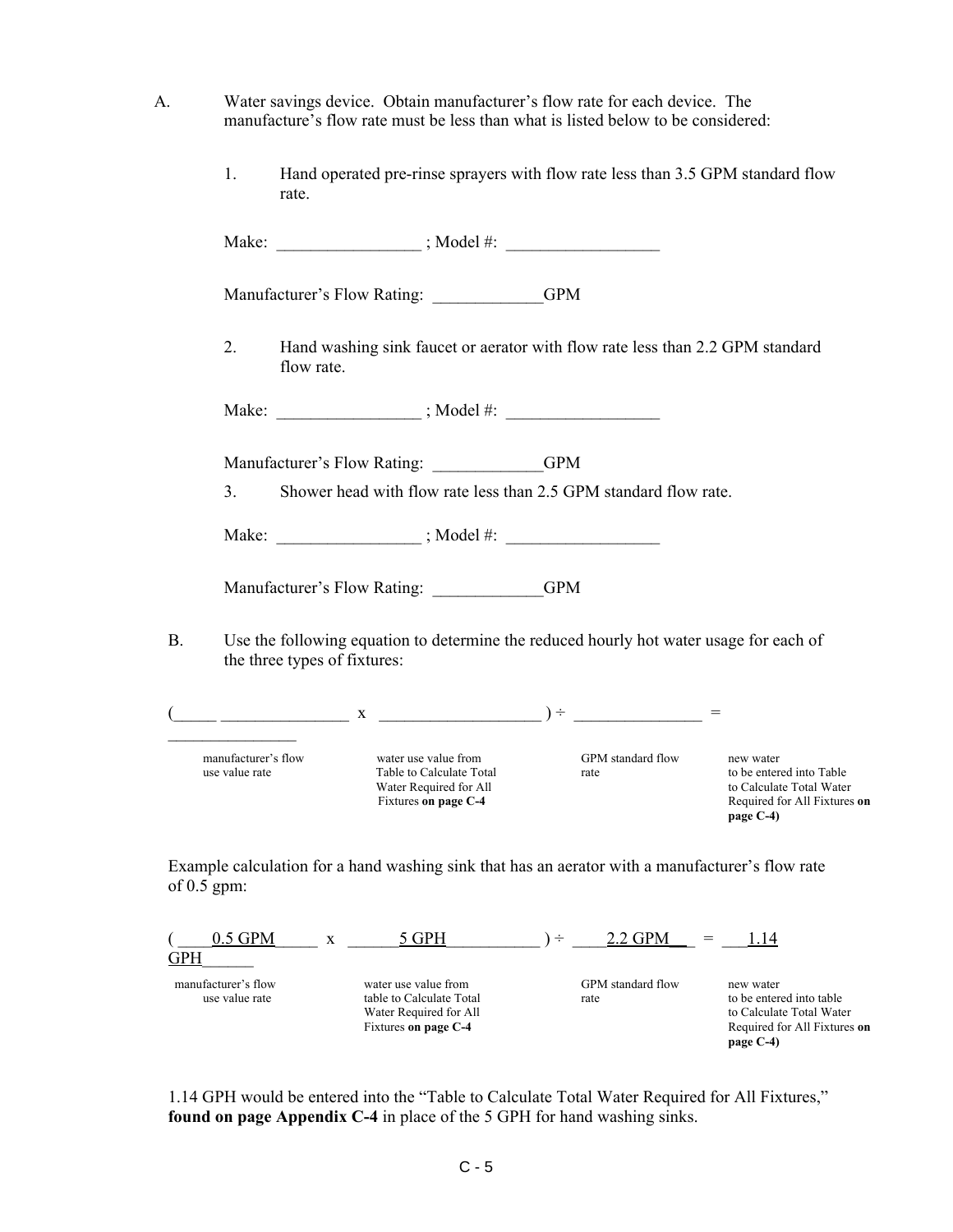## Requirements for Dishwashing Machine Booster Heaters:

| I. |    | Dishwashing Machine                                                                                                                                                          |  |
|----|----|------------------------------------------------------------------------------------------------------------------------------------------------------------------------------|--|
|    |    |                                                                                                                                                                              |  |
|    |    | Model Number:                                                                                                                                                                |  |
|    |    | Final Sanitizing Rinse Cycle Gallons Per Hour Water Consumption: GPH                                                                                                         |  |
| Η. |    | Calculate the minimum BTU or Kilowatt rating of the booster heater:                                                                                                          |  |
|    |    | A. For gas booster heater, calculate the minimum BTU rating:                                                                                                                 |  |
|    |    | (Gallons Per Hour Water Consumption) x (40°F) x (8.33) = minimum BTU rating<br>.80 or use manufacturer's thermal efficiency                                                  |  |
|    |    | B. For electric water heater, calculate the minimum Kilowatt rating:                                                                                                         |  |
|    |    | (Gallons Per Hour Water Consumption) x (40°F) x (8.33) = minimum KW rating                                                                                                   |  |
|    |    | 3412                                                                                                                                                                         |  |
|    | C. | Select booster heater based upon BTU or Kilowatt rating. The booster heater must have recovery<br>rate greater than the dishwashing machine's final rinse water consumption. |  |
|    |    |                                                                                                                                                                              |  |
|    |    |                                                                                                                                                                              |  |
|    |    |                                                                                                                                                                              |  |
|    |    | Tankless or Instantaneous Systems                                                                                                                                            |  |
|    |    | I. Heater Specifications:                                                                                                                                                    |  |
|    |    | Manufacturer*:                                                                                                                                                               |  |
|    |    | Model Number:                                                                                                                                                                |  |
|    |    | Flow Rate in Gallons Per Minute (GPM) at 100°F rise**:__________________________<br><b>GPM</b>                                                                               |  |

BTU Rating: \_\_\_\_\_\_\_\_\_\_\_\_\_\_\_\_\_\_\_\_\_\_\_\_\_\_\_\_\_ BTU\*\*\* \* Units must be designed for commercial use.

- \*\* If there are no high temperature dishwashing machine or other fixtures requiring input water temperature of 140°F (100°F rise) or more, then 80°F rise can be used.
- \*\*\* Electric units will only be approved as a dedicated hot water supply to hand washing sinks.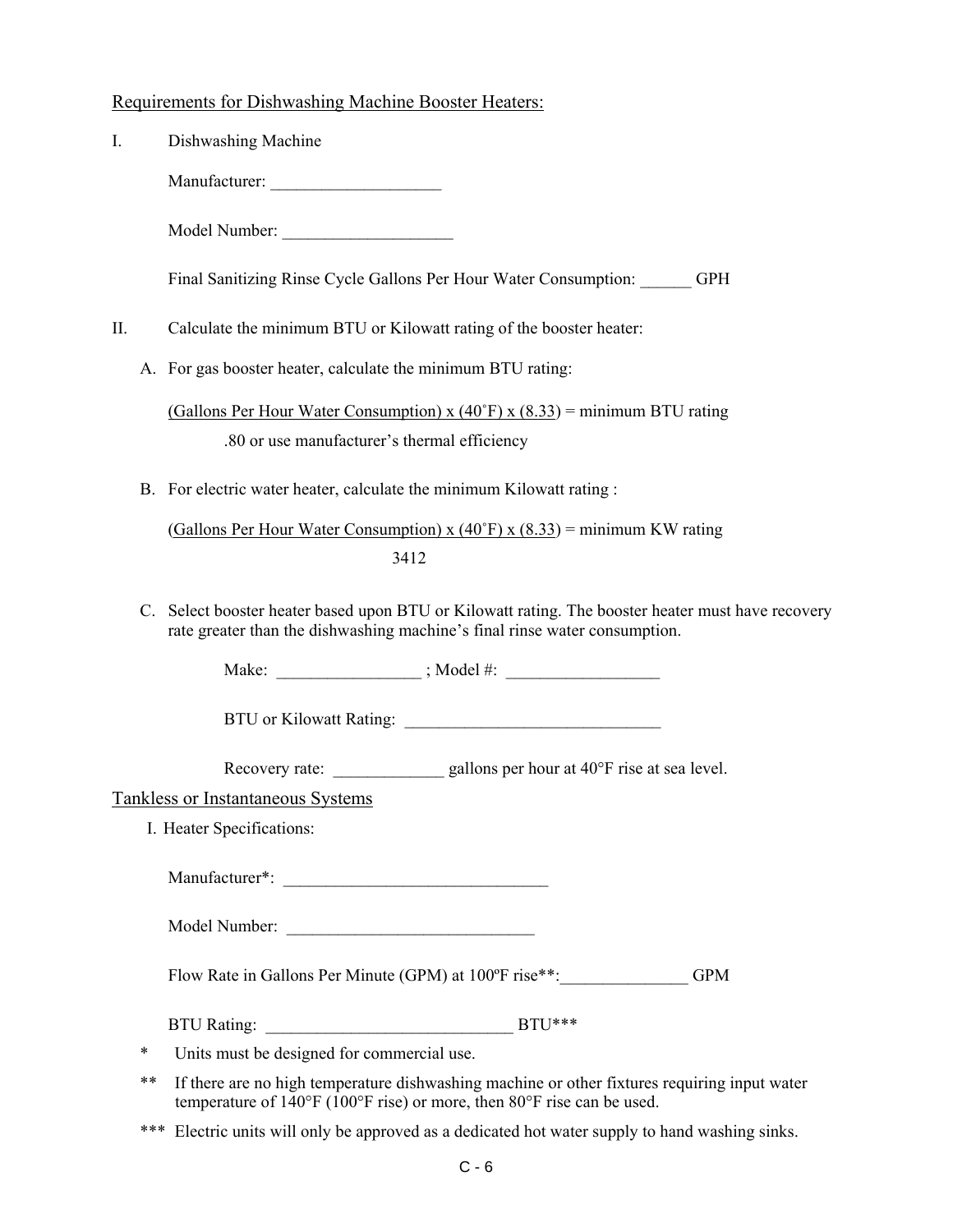| <b>PLUMBING FIXTURE</b>                                       | <b>WATER USAGE</b><br>(GALLONS PER MINUTE) | <b>NUMBER OF</b><br><b>FIXTURES</b> | <b>WATER DEMAND</b><br><b>FLOW RATE IN</b><br><b>GALLONS PER</b><br><b>MINUTE</b> |
|---------------------------------------------------------------|--------------------------------------------|-------------------------------------|-----------------------------------------------------------------------------------|
| EXAMPLE: DISHWASHING<br>MACHINE + HOBART AM 14                | 8.0                                        | $\mathcal{I}$                       | $(8.0 \times 1) = 8.0$                                                            |
| EXAMPLE: HANDSINK(S)                                          | 0.5                                        | $\boldsymbol{4}$                    | $(0.5 \times 4) = 2.0$                                                            |
|                                                               |                                            |                                     |                                                                                   |
| 3-COMPARTMENT SINK*                                           | 2.0 FOR EACH FAUCET                        |                                     |                                                                                   |
| 3-COMPARTMENT SINK<br>$(BAR)*$                                | 2.0 FOR EACH FAUCET                        |                                     |                                                                                   |
| <b>UTENSIL SOAK SINK</b>                                      | 1.0                                        |                                     |                                                                                   |
| DISHWASHING MACHINET                                          |                                            |                                     |                                                                                   |
| <b>DISHWASHING MACHINE</b><br>CONVEYOR PRE-RINSE <sup>†</sup> |                                            |                                     |                                                                                   |
| <b>CLOTHES WASHER</b>                                         | 2.0                                        |                                     |                                                                                   |
| HAND OPERATED PRE-RINSE<br>SPRAYER <sup>+</sup>               | 2.0                                        |                                     |                                                                                   |
| FOOD PREPARATION SINK(S)                                      | 1.0                                        |                                     |                                                                                   |
| HAND WASHING SINKS<br>(INCLUDING RESTROOMS)*                  | 0.5                                        |                                     |                                                                                   |
| MOP/UTILITY SINKS                                             | 2.0                                        |                                     |                                                                                   |
| <b>GARBAGE CAN WASHER</b>                                     | $1.0$                                      |                                     |                                                                                   |
| SHOWERS <sup>†</sup>                                          | 1.0                                        |                                     |                                                                                   |
| <b>HOSE BIB USED FOR</b><br><b>CLEANING</b>                   | 5.0                                        |                                     |                                                                                   |
|                                                               | TOTAL WATER DEMAND (GPM) REQUIRED:         |                                     |                                                                                   |

III. Calculate the total hot water demand flow rate in Gallons Per Minute (GPM) using this table.

\*A flow rate reduction can be used for low flow water faucets installed on 3-compartment sinks, hand operated prerinse sprayers, food preparation sinks, hand washing sinks and showers by entering the manufacturer's flow rate listed for the faucet or faucet's aerator.

†Use manufacturer's flow rate in GPM for specific make and model of dishwashing machine or shower head.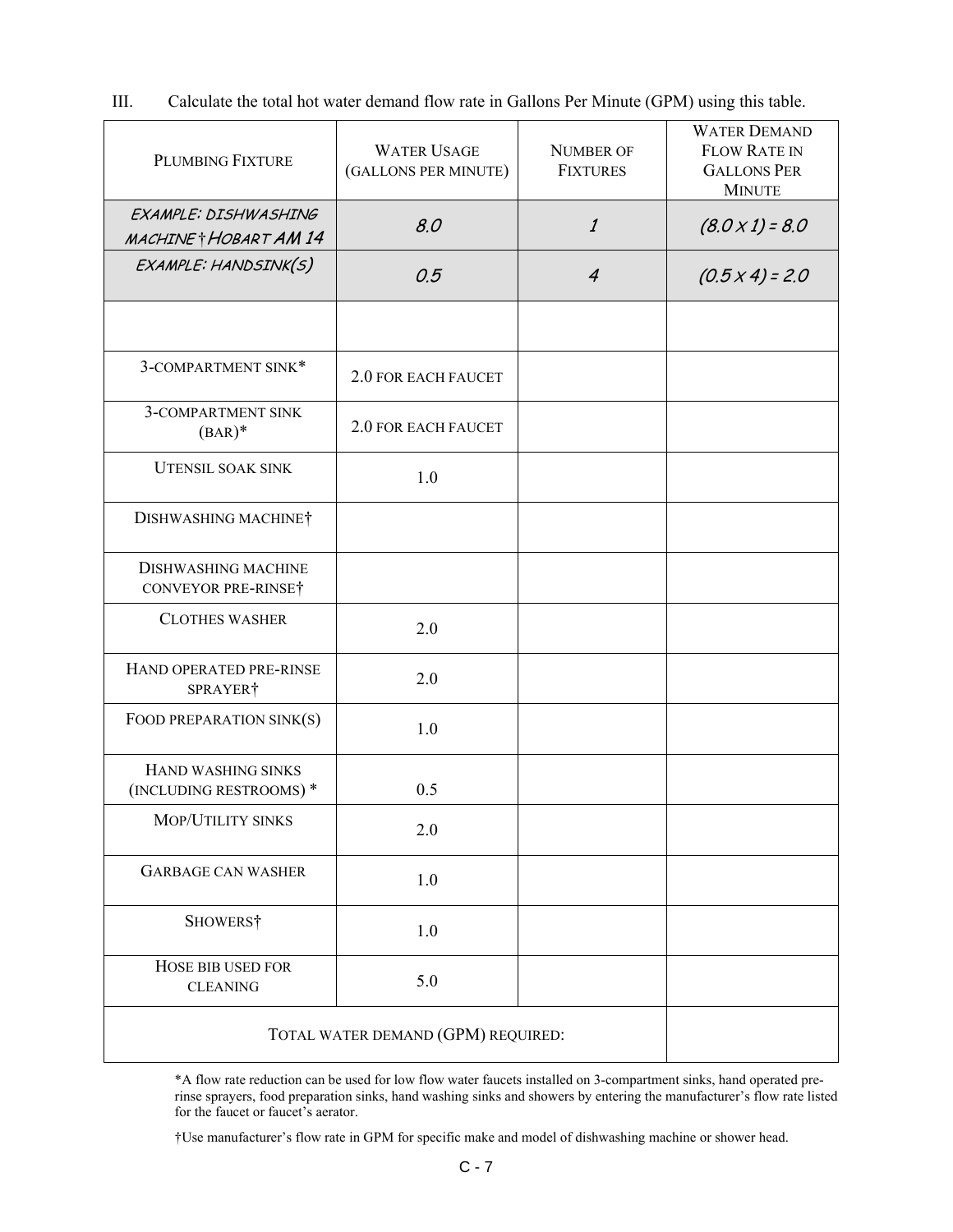IV. Calculate the maximum flow rate for the establishment. The thermal efficiency of the water heating units must be adjusted for altitude. The altitude adjustment is 4% per 1000 feet of elevation, or 20% at 5000 feet.

Use the following equations to determine the establishment's maximum flow rate in GPM:

| (0.04 x)              |                   | $\div 1000$ ) + 1 =                   |                 |
|-----------------------|-------------------|---------------------------------------|-----------------|
| elevation of facility |                   | adjustment factor                     |                 |
|                       | adjustment factor | X<br>total water demand               | maximum GPM     |
|                       |                   | for all fixtures<br>calculated in III | hot water usage |

Use calculated maximum GPM hot water usage value in this equation to determine the minimum number of heating units that will be required in IV below.

V. Determine the number of heating units that will be needed to meet the required flow rate.

| maximum demand (GPM)   | manufacturer's flow rate | number of heating |
|------------------------|--------------------------|-------------------|
| calculated in PART III | in GPM $\omega$ 100°F    | units required*   |

\*Multiple units must be installed and plumbed to operate in a parallel configuration.

VI. Storage Tank Sizing:

If a dishwashing machine(s) is to be installed the instantaneous water heating system must include a storage tank. The storage tank must be at least 25 gallons or at least 25% of the gallons per hour (GPH) demand of the dishwashing machine(s). The larger value of the two is the required storage tank size.

| Dishwashing Machine*<br>Manufacturer: <u>__________________________</u> |                                  |                       |
|-------------------------------------------------------------------------|----------------------------------|-----------------------|
| Model Number:                                                           |                                  |                       |
| Gallons Per Hour Water Consumption: $x \quad 0.25 =$                    |                                  | storage tank capacity |
| Calculated Storage Tank Capacity: vs. 25 Gallons Storage Tank           |                                  | in gallons            |
| Enter the larger of the two:                                            | Required Storage Tank Capacity** |                       |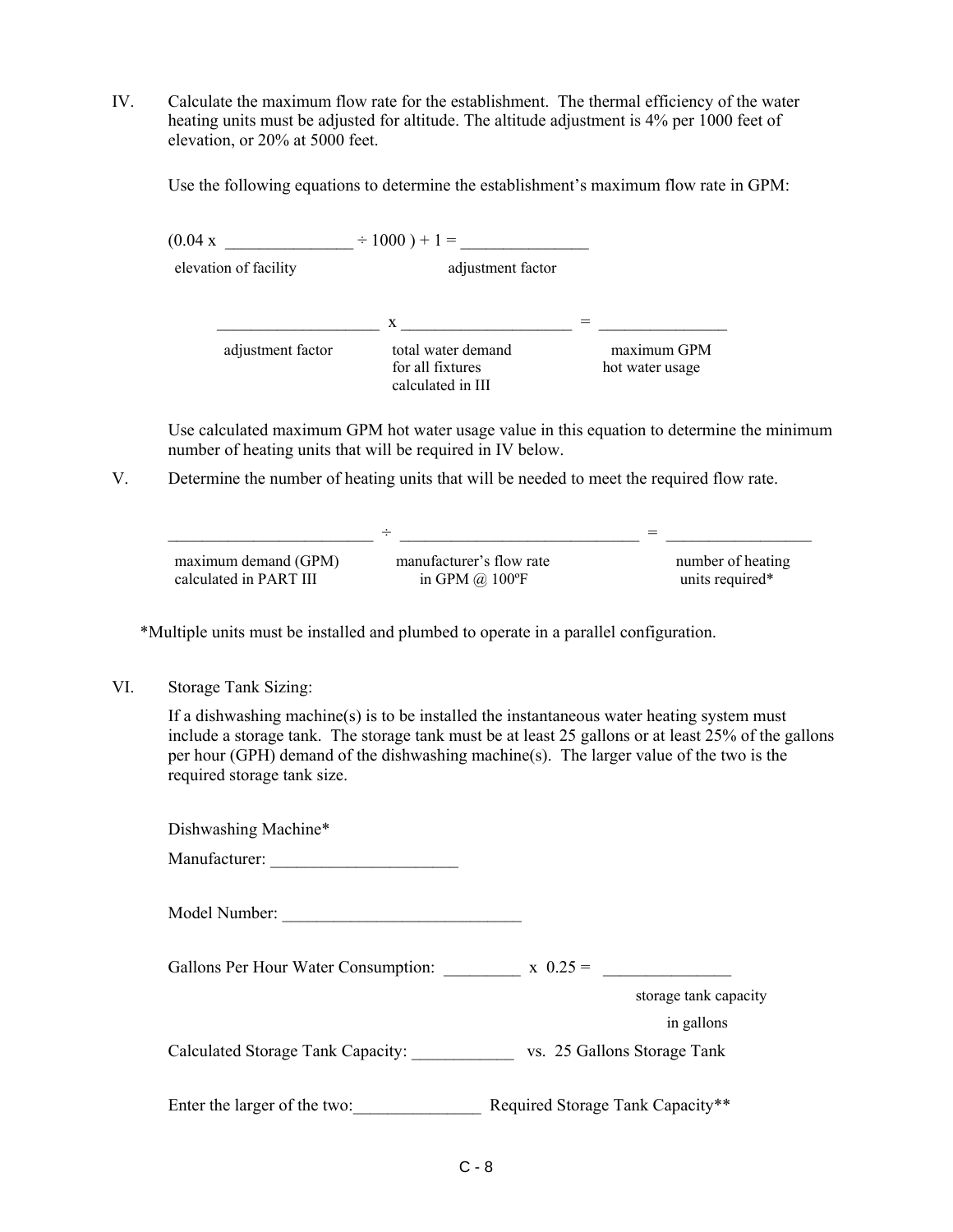\*High temperature, heat sanitizing dishwashing machines must be provided with a separate booster heater. Use of an instantaneous unit is not allowed for use as a booster heater.

\*\*The storage tank must be installed in the hot water supply line located between the heater unit(s) and the hot water distribution line. A recirculation line, equipped with a recirculation pump and aquastat, (water thermostat) must be installed at the storage tank to assure the water in the tank remains at the appropriate temperature (120-140°F). The recirculation line must be connected between the storage tank and the cold water supply line at the heater unit(s).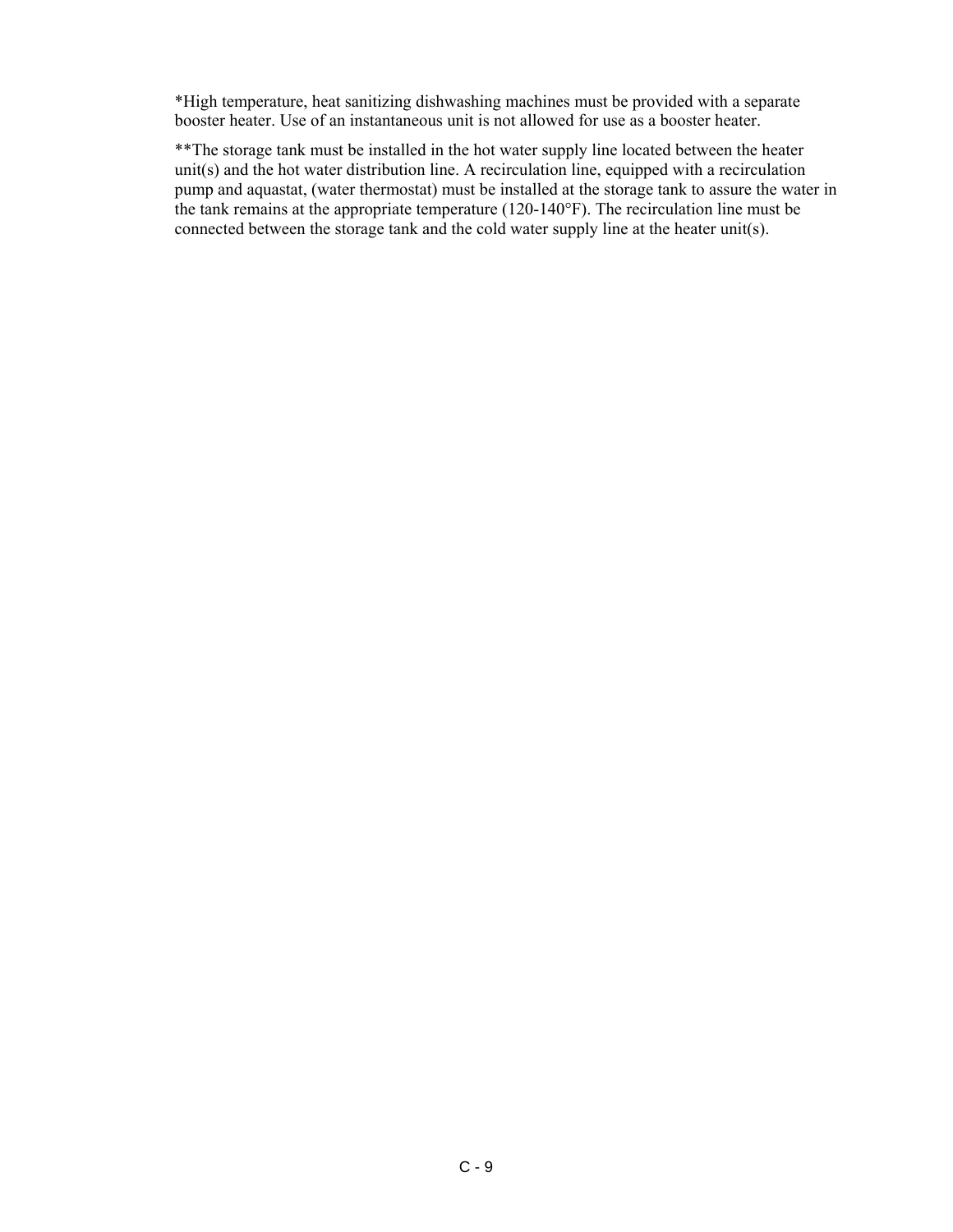# *APPENDIX D – Specific Usage Additives*

## **173.310 Boiler water additives.**

 Boiler water additives may be safely used in the preparation of steam that will contact food, under the following conditions:

- A. The amount of additive is not in excess of that required for its functional purpose, and the amount of steam in contact with food does not exceed that required to produce the intended effect in or on the food.
- B. The compounds are prepared from substances identified in paragraphs (C) and (D) of this section, and are subject to the limitations, if any, prescribed:
- C. List of substances:

| <b>Substances</b>                                                                                                                                                                                                                                                                                                                                                                                                                                                                                                                                                                                                                                                                                                                    | <b>Limitations</b>                                                                                                                                                                                                    |
|--------------------------------------------------------------------------------------------------------------------------------------------------------------------------------------------------------------------------------------------------------------------------------------------------------------------------------------------------------------------------------------------------------------------------------------------------------------------------------------------------------------------------------------------------------------------------------------------------------------------------------------------------------------------------------------------------------------------------------------|-----------------------------------------------------------------------------------------------------------------------------------------------------------------------------------------------------------------------|
|                                                                                                                                                                                                                                                                                                                                                                                                                                                                                                                                                                                                                                                                                                                                      | Contains not more than 0.05 percent by weight of<br>acrylamide monomer.                                                                                                                                               |
| Acrylic acid/2-acrylamido-2-methyl propane sulfonic<br>acid copolymer having a minimum weight average<br>molecular weight of 9,900 and a minimum number<br>average molecular weight of 5,700 as determined by<br>a method entitled "Determination of Weight<br>Average and Number Average Molecular Weight of<br>60/40 AA/AMPS" (October 23, 1987), which is<br>incorporated by reference in accordance with 5<br>U.S.C. $552(a)$ . Copies may be obtained from the<br>Center for Food Safety and Applied Nutrition<br>(HFS-200), Food and Drug Administration, 200 C<br>St. SW., Washington, DC 20204, or may be<br>examined at the Office of the Federal Register, 800<br>North Capitol Street, NW., suite 700, Washington,<br>DC. | Total not to exceed 20 parts per million (active) in<br>boiler feedwater.                                                                                                                                             |
| Ammonium alginate.                                                                                                                                                                                                                                                                                                                                                                                                                                                                                                                                                                                                                                                                                                                   |                                                                                                                                                                                                                       |
| Cobalt sulfate (as catalyst).                                                                                                                                                                                                                                                                                                                                                                                                                                                                                                                                                                                                                                                                                                        |                                                                                                                                                                                                                       |
| 1-hydroxyethylidene-1, 1-diphosphonic acid (CAS<br>Reg. No. 2809-21-4) and its sodium and potassium<br>salts.                                                                                                                                                                                                                                                                                                                                                                                                                                                                                                                                                                                                                        |                                                                                                                                                                                                                       |
| Lignosulfonic acid.                                                                                                                                                                                                                                                                                                                                                                                                                                                                                                                                                                                                                                                                                                                  |                                                                                                                                                                                                                       |
| Monobutyl ethers of polyethylene-polypropylene<br>glycol produced by random condensation of a 1:1<br>mixture by weight of ethylene oxide and propylene<br>oxide with butanol.                                                                                                                                                                                                                                                                                                                                                                                                                                                                                                                                                        | Minimum mol. Wt. 1,500.                                                                                                                                                                                               |
| Poly(acrylic acid-co-hypophosphite), sodium salt<br>(CAS Reg. No. 71050-62-9), produced from a 4:1<br>to a 16:1 mixture by weight of acrylic acid and<br>sodium hypophosphite.                                                                                                                                                                                                                                                                                                                                                                                                                                                                                                                                                       | Total not to exceed 1.5 parts per million in boiler feed<br>water. Copolymer contains not more than 0.5<br>percent by weight of acrylic acid monomer (dry<br>weight basis).<br>As defined in 172.820 of this chapter. |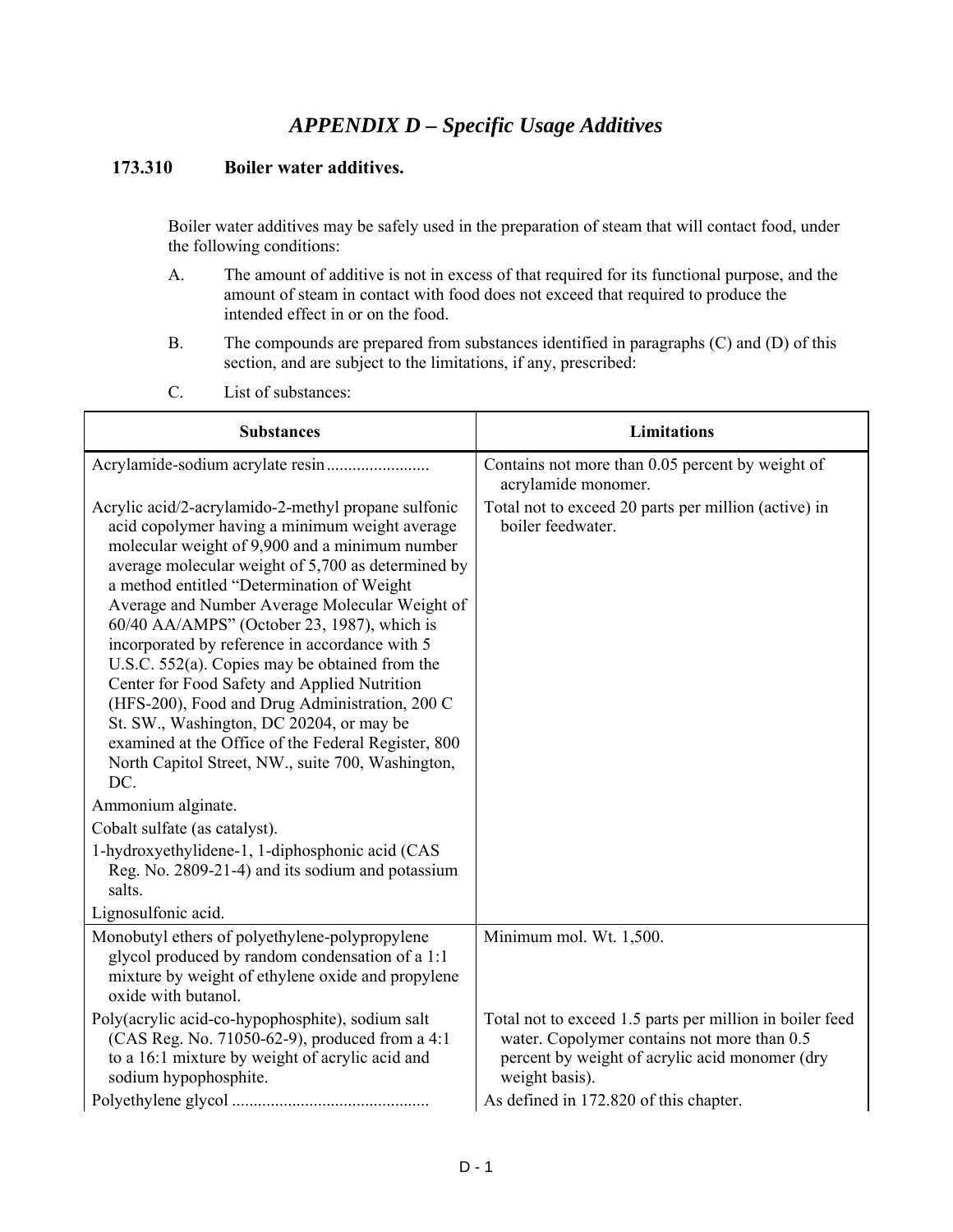| <b>Substances</b>                                                                                                              | <b>Limitations</b>                                                                                                                                                                                                                                                                                                                                                                                                                                                                                                                                                                                                                                                            |
|--------------------------------------------------------------------------------------------------------------------------------|-------------------------------------------------------------------------------------------------------------------------------------------------------------------------------------------------------------------------------------------------------------------------------------------------------------------------------------------------------------------------------------------------------------------------------------------------------------------------------------------------------------------------------------------------------------------------------------------------------------------------------------------------------------------------------|
| Polymaleic acid [CAS Reg. No. 26099-09-2], and/or<br>its sodium salt. [CAS Reg. No. 30915-61-8 or CAS<br>Reg. No. 70247-90-4]. | Total not to exceed 1 part per million in boiler feed<br>water (calculated as the acid).                                                                                                                                                                                                                                                                                                                                                                                                                                                                                                                                                                                      |
|                                                                                                                                | Minimum mol wt. 1,000.                                                                                                                                                                                                                                                                                                                                                                                                                                                                                                                                                                                                                                                        |
| Potassium carbonate.                                                                                                           |                                                                                                                                                                                                                                                                                                                                                                                                                                                                                                                                                                                                                                                                               |
| Potassium tripolyphosphate.                                                                                                    |                                                                                                                                                                                                                                                                                                                                                                                                                                                                                                                                                                                                                                                                               |
| Sodium acetate.                                                                                                                |                                                                                                                                                                                                                                                                                                                                                                                                                                                                                                                                                                                                                                                                               |
| Sodium alginate.                                                                                                               |                                                                                                                                                                                                                                                                                                                                                                                                                                                                                                                                                                                                                                                                               |
| Sodium aluminate.                                                                                                              |                                                                                                                                                                                                                                                                                                                                                                                                                                                                                                                                                                                                                                                                               |
| Sodium carbonate.                                                                                                              |                                                                                                                                                                                                                                                                                                                                                                                                                                                                                                                                                                                                                                                                               |
|                                                                                                                                | Contains not less than 95 percent sodium<br>carboxymethylcellulose on a dry-weight basis, with<br>maximum substitution of 0.9<br>carboxymethylcellulose groups per anhydroglucose<br>unit, and with a minimum viscosity of 15<br>centipoises for 2 percent by weight aqueous<br>solution at 25°C; by method prescribed in the "Food<br>Chemicals Codex," 3d Ed. (1981), pp. 280-282,<br>which is incorporated by reference. Copies may be<br>obtained from the National Academy Press, 2101<br>Constitution Ave. NW., Washington, DC 20418, or<br>may be examined at the Office of the Federal<br>Register, 800 North Capitol Street, NW., suite 700,<br>Washington, DC 20408 |
|                                                                                                                                | Less than 1 part per million cyanide in the sodium<br>glucoheptonate.                                                                                                                                                                                                                                                                                                                                                                                                                                                                                                                                                                                                         |
| Sodium hexametaphosphate.                                                                                                      |                                                                                                                                                                                                                                                                                                                                                                                                                                                                                                                                                                                                                                                                               |
| Sodium humate.                                                                                                                 |                                                                                                                                                                                                                                                                                                                                                                                                                                                                                                                                                                                                                                                                               |
| Sodium hydroxide.                                                                                                              |                                                                                                                                                                                                                                                                                                                                                                                                                                                                                                                                                                                                                                                                               |
| Sodium lignosulfonate.                                                                                                         |                                                                                                                                                                                                                                                                                                                                                                                                                                                                                                                                                                                                                                                                               |
| Sodium metabisulfite.                                                                                                          |                                                                                                                                                                                                                                                                                                                                                                                                                                                                                                                                                                                                                                                                               |
| Sodium metasilicate.                                                                                                           |                                                                                                                                                                                                                                                                                                                                                                                                                                                                                                                                                                                                                                                                               |
| Sodium nitrate.                                                                                                                |                                                                                                                                                                                                                                                                                                                                                                                                                                                                                                                                                                                                                                                                               |
| Sodium phosphate (mono-, di-, tri-).                                                                                           |                                                                                                                                                                                                                                                                                                                                                                                                                                                                                                                                                                                                                                                                               |
| Sodium polyacrylate.                                                                                                           |                                                                                                                                                                                                                                                                                                                                                                                                                                                                                                                                                                                                                                                                               |
| Sodium polymethacrylate.                                                                                                       |                                                                                                                                                                                                                                                                                                                                                                                                                                                                                                                                                                                                                                                                               |
| Sodium silicate.                                                                                                               |                                                                                                                                                                                                                                                                                                                                                                                                                                                                                                                                                                                                                                                                               |
| Sodium sulfate.                                                                                                                |                                                                                                                                                                                                                                                                                                                                                                                                                                                                                                                                                                                                                                                                               |
| Sodium sulfite (neutral or alkaline).                                                                                          |                                                                                                                                                                                                                                                                                                                                                                                                                                                                                                                                                                                                                                                                               |
| Sodium tripolyphosphate.                                                                                                       |                                                                                                                                                                                                                                                                                                                                                                                                                                                                                                                                                                                                                                                                               |
| Tannin (including quebracho extract).                                                                                          |                                                                                                                                                                                                                                                                                                                                                                                                                                                                                                                                                                                                                                                                               |
| Tetrasodium EDTA.                                                                                                              |                                                                                                                                                                                                                                                                                                                                                                                                                                                                                                                                                                                                                                                                               |
| Tetrasodium pyrophosphate.                                                                                                     |                                                                                                                                                                                                                                                                                                                                                                                                                                                                                                                                                                                                                                                                               |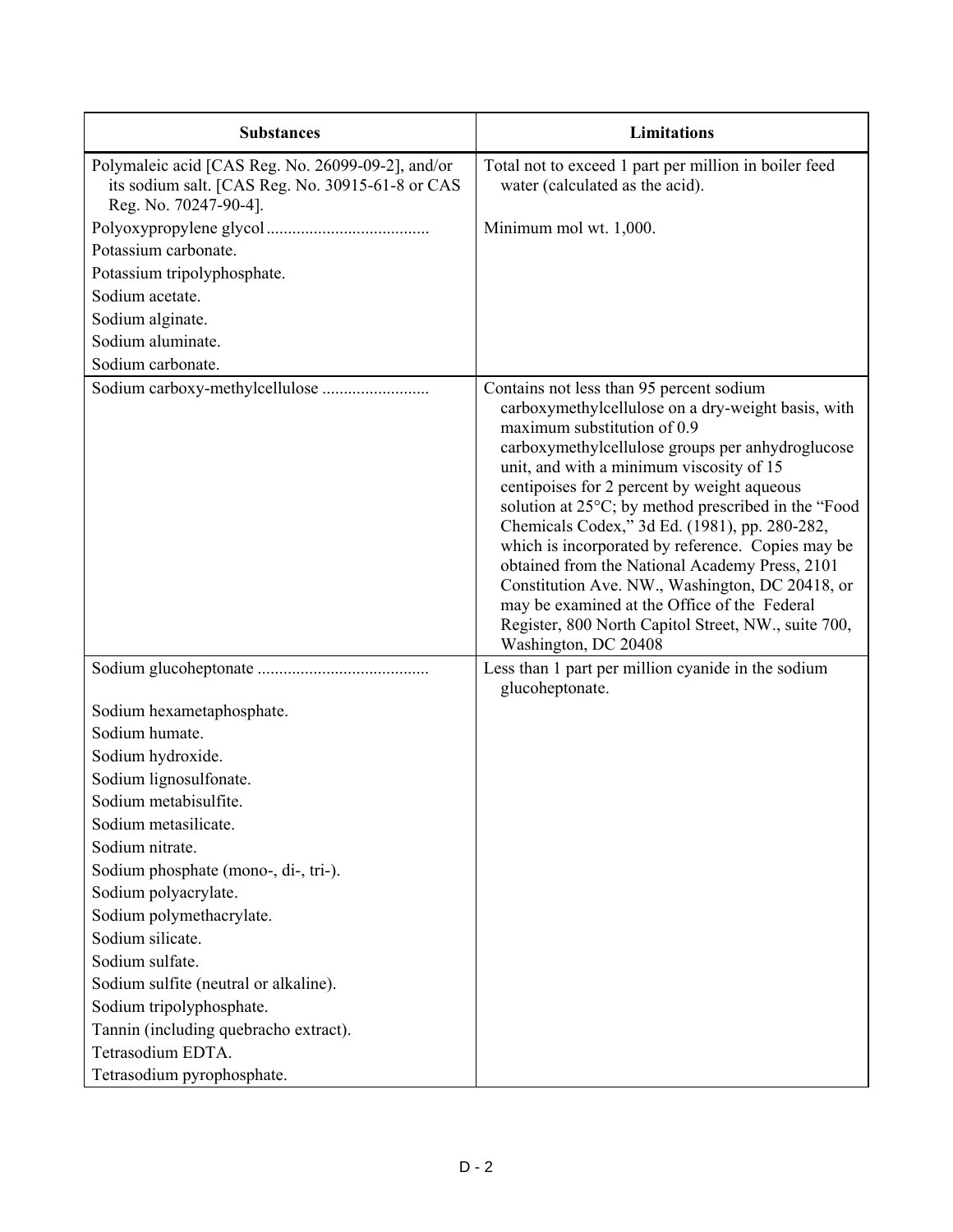D. Substances used alone or in combination with substances in paragraph (C) of this section:

| <b>Substances</b> | Limitations                                                                                                                             |
|-------------------|-----------------------------------------------------------------------------------------------------------------------------------------|
|                   | Not to exceed 10 parts per million in steam, and<br>excluding use of such steam in contact with<br>milk and milk products.              |
|                   | Not to exceed 15 parts per million in steam, and<br>excluding use of such steam in contact with<br>milk and milk products.              |
|                   | Zero in steam.                                                                                                                          |
|                   | Not to exceed 10 parts per million in steam, and<br>excluding use of such steam in contact with<br>milk and milk products.              |
|                   | Not to exceed 3 parts per million in steam, and<br>excluding use of such steam in contact with<br>milk and milk products                |
|                   | Not to exceed 5 parts per million in boiler<br>feedwater; not to be used where steam will be in<br>contact with milk and milk products. |

- E. To assure safe use of the additive, in addition to the other information required by the Act, the label or labeling shall bear:
	- 1. The common or chemical name or names of the additive or additives.
	- 2. Adequate directions for use to assure compliance with all the provisions of this section.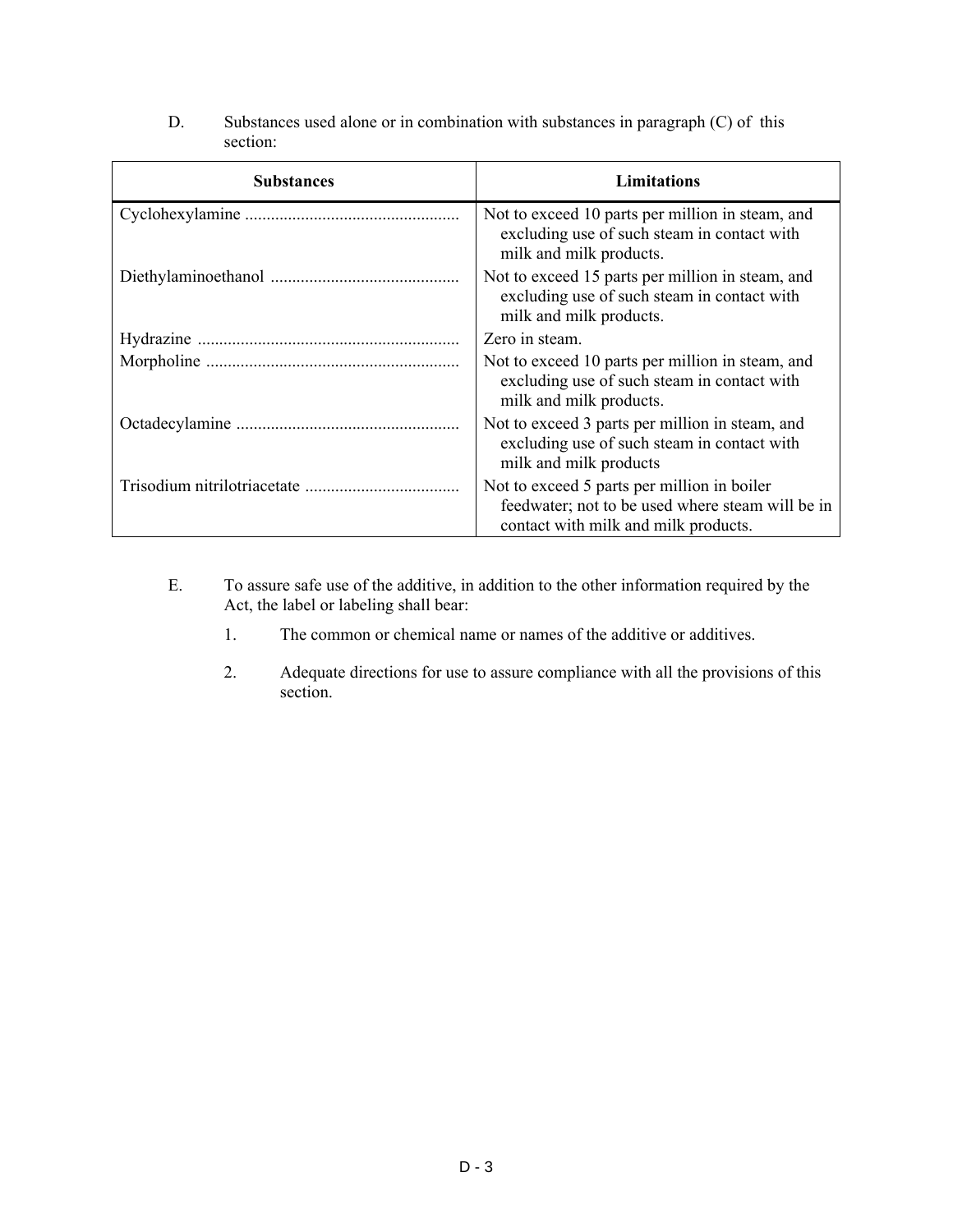# *APPENDIX E –LUBRICANTS*

## 21 CFR Section 178.3570 (2009) Lubricants With Incidental Food Contact

Lubricants with incidental food contact may be safely used on machinery used for producing, manufacturing, packing, processing, preparing, treating, packaging, transporting, or holding food, subject to the provisions of this section.

- A. The lubricants are prepared from one or more of the following substances.
	- 1. Substances generally recognized as safe for use in food.
	- 2. Substances used in accordance with the provisions of a prior sanction or approval.
	- 3. Substances identified in this paragraph (A)(3).

| <b>Substances</b>                                                                                                                                                                                                                                                                                                                    | <b>Limitations</b>                                                                                                                                             |
|--------------------------------------------------------------------------------------------------------------------------------------------------------------------------------------------------------------------------------------------------------------------------------------------------------------------------------------|----------------------------------------------------------------------------------------------------------------------------------------------------------------|
| Aluminum stearoyl benzoyl hydroxide                                                                                                                                                                                                                                                                                                  | For use only as a thickening agent in mineral oil<br>lubricants at a level not to exceed 10 pct by<br>weight of the mineral oil.                               |
| BHA.                                                                                                                                                                                                                                                                                                                                 |                                                                                                                                                                |
| BHT.                                                                                                                                                                                                                                                                                                                                 |                                                                                                                                                                |
| $\alpha$ -Butyl-omega-hydroxypoly(oxyethylene)<br>poly(oxypropylene) produced by random<br>condensation of a 1:1 mixture by weight of<br>ethylene oxide and propylene oxide with<br>butanol; minimum molecular weight 1,500;<br>Chemical Abstracts Service Registry No. 9038-<br>$95 - 3$ .                                          | Addition to food not to exceed 10 parts per<br>million.                                                                                                        |
| $\alpha \forall$ -Butyl-omega-hydroxypoly(oxypropylene);<br>minimum molecular weight 1,500; Chemical<br>Abstracts Service Registry No. 9003-13-8.                                                                                                                                                                                    | D <sub>0</sub>                                                                                                                                                 |
|                                                                                                                                                                                                                                                                                                                                      | D <sub>0</sub>                                                                                                                                                 |
|                                                                                                                                                                                                                                                                                                                                      | Do.                                                                                                                                                            |
|                                                                                                                                                                                                                                                                                                                                      | Do.                                                                                                                                                            |
| Dialkyldimethylammonium aluminum silicate<br>(CAS Reg. No. 68953-58-2), which may<br>contain up to 7 percent by weight 1,6-<br>hexanediol (CAS Reg. No. 629-11-8), where<br>the alkyl groups are derived from hydrogenated<br>tallow fatty acids $(C_{14}$ - $C_{18})$ and where the<br>aluminum silicate is derived from bentonite. | For use only as a wetting agent in mineral oil<br>lubricants at a level not to exceed 15 percent by<br>weight of the mineral oil.                              |
| Dimethylpolysiloxane (viscosity greater than 300)<br>centistokes).                                                                                                                                                                                                                                                                   | Addition to food not to exceed 1 part per million.                                                                                                             |
| Disodium decanedioate (CAS Reg. No. 17265-14-<br>4).                                                                                                                                                                                                                                                                                 | For use as a corrosion inhibitor or rust<br>preventative in mineral oil-bentonite lubricants<br>at a level not to exceed 2 percent by weight of<br>the grease. |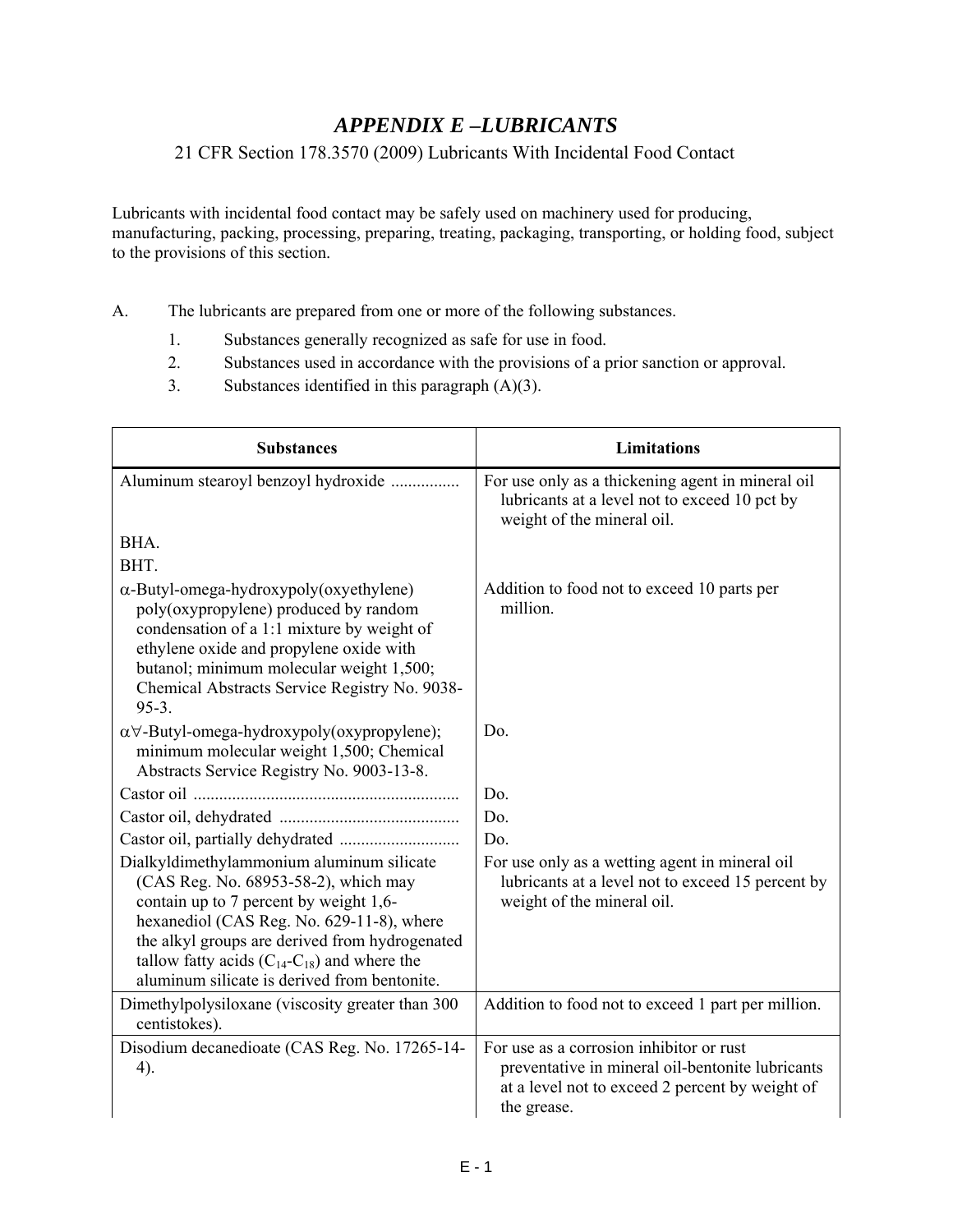| <b>Substances</b>                                                                                                                                                                                                                                                                                                                                                                                                                                                                                                                                                                                                                                                                                                                                                                                                                                                                                                                                                                                                                                                                    | <b>Limitations</b>                                                                                                                                                                  |
|--------------------------------------------------------------------------------------------------------------------------------------------------------------------------------------------------------------------------------------------------------------------------------------------------------------------------------------------------------------------------------------------------------------------------------------------------------------------------------------------------------------------------------------------------------------------------------------------------------------------------------------------------------------------------------------------------------------------------------------------------------------------------------------------------------------------------------------------------------------------------------------------------------------------------------------------------------------------------------------------------------------------------------------------------------------------------------------|-------------------------------------------------------------------------------------------------------------------------------------------------------------------------------------|
| Disodium EDTA (CAS Reg. No. 139-33-3)                                                                                                                                                                                                                                                                                                                                                                                                                                                                                                                                                                                                                                                                                                                                                                                                                                                                                                                                                                                                                                                | For use only as a chelating agent and sequestrant<br>at a level not to exceed 0.06 percent by weight<br>of lubricant at final use dilution.                                         |
| Ethoxylated resin phosphate ester mixture<br>consisting of the following compounds:<br>1. Poly(methylene-p-tert-butyl-phenoxy)<br>poly(oxyethylene) mixture of dihydrogen<br>phosphate and monohydrogen phosphate<br>esters (0-40 percent of the mixture). The resin<br>is formed by condensation of 1 mole of p-<br>tert-butylphenol with 2 to 4 moles of<br>formaldehyde and subsequent ethoxylation<br>with 4 to 12 moles of ethylene oxide;<br>2. Poly(methylene-p-nonylphenoxy)<br>poly(oxyethylene) mixture of dihydrogen<br>phosphate and monohydrogen phosphate<br>esters (0-40 percent of the mixture). The resin<br>is formed by condensation of 1 mole of p-<br>nonylphenol with 2 to 4 moles of<br>formaldehyde and subsequent ethoxylation<br>with 4 to 12 moles of ethylene oxide; and.<br>3. N-Tridecyl alcohol mixture of dihydrogen<br>phosphate and monohydrogen phosphate<br>esters (40 to 80 percent of the mixture; CAS<br>Reg. No. 56831-62-0).<br>Fatty acids derived from animal or vegetable<br>sources, and the hydrogenated forms of such<br>fatty acids. | For use only as a surfactant to improve lubricity in<br>lubricating fluids complying with this section at<br>a level not to exceed 5 percent by weight of the<br>lubricating fluid. |
| 2-(8-Heptadecenyl)-4,5-dihydro-1 H-imidazole-1-<br>ethanol(CAS Reg. No. 95-38-5).                                                                                                                                                                                                                                                                                                                                                                                                                                                                                                                                                                                                                                                                                                                                                                                                                                                                                                                                                                                                    | For use at levels not to exceed 0.5 percent by<br>weight of the lubricant.                                                                                                          |
| Hexamethylenebis(3,5-di-tert-butyl-4-<br>hydroxyhydrocinnamate) (CAS Reg. No.<br>35074-77-2).                                                                                                                                                                                                                                                                                                                                                                                                                                                                                                                                                                                                                                                                                                                                                                                                                                                                                                                                                                                        | For use as an antioxidant at levels not to exceed<br>0.5 percent by weight of the lubricant.                                                                                        |
| α-Hydro-omega-hydroxypoly (oxyethylene)<br>poly(oxypropylene) produced by random<br>condensation of mixtures of ethylene oxide and<br>propylene oxide containg 25 to 75 percent by<br>weight of ethylene oxide; minimum molecular<br>weight 1,500; Chemical Abstracts Service<br>Registry No. 9003-11-6.<br>12-Hydroxystearic acid.                                                                                                                                                                                                                                                                                                                                                                                                                                                                                                                                                                                                                                                                                                                                                  | Addition to food not to exceed 10 parts per<br>million.                                                                                                                             |
|                                                                                                                                                                                                                                                                                                                                                                                                                                                                                                                                                                                                                                                                                                                                                                                                                                                                                                                                                                                                                                                                                      | For use only as an adjuvant (to improve lubricity)<br>in mineral oil lubricants.                                                                                                    |
|                                                                                                                                                                                                                                                                                                                                                                                                                                                                                                                                                                                                                                                                                                                                                                                                                                                                                                                                                                                                                                                                                      | For use only as an adjuvant in mineral oil<br>lubricants at a level not to exceed 10 percent by<br>weight of the mineral oil.                                                       |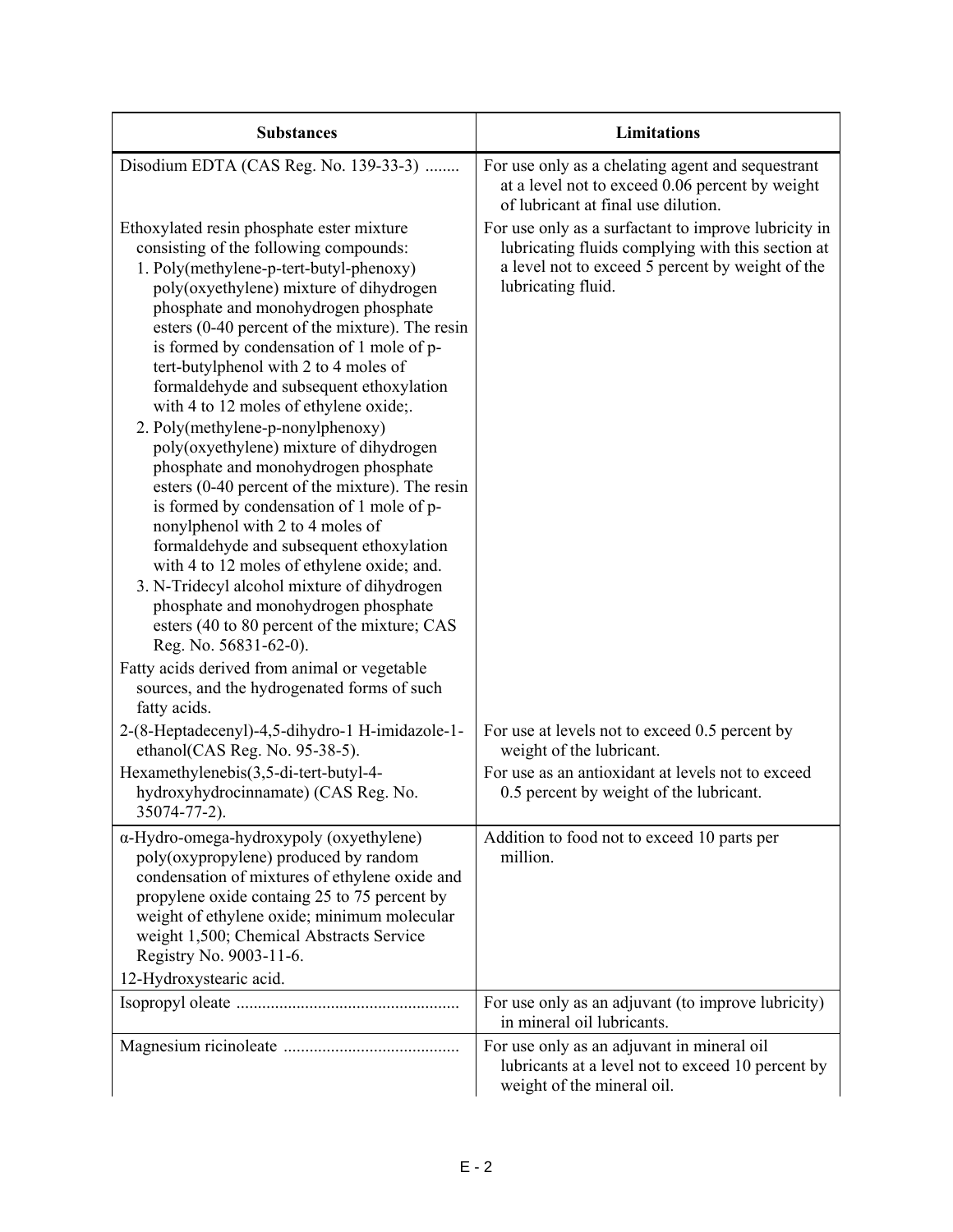| <b>Substances</b>                                                                                                                                                                                                                                 | <b>Limitations</b>                                                                                                                                                    |
|---------------------------------------------------------------------------------------------------------------------------------------------------------------------------------------------------------------------------------------------------|-----------------------------------------------------------------------------------------------------------------------------------------------------------------------|
|                                                                                                                                                                                                                                                   | Addition to food not to exceed 10 parts per<br>million.                                                                                                               |
| N-Methyl-N-(1-oxo-9-octadecenyl)glycine (CAS<br>Reg. No. 110-25-8).                                                                                                                                                                               | For use as a corrosion inhibitor at levels not to<br>exceed 0.5 percent by weight of the lubricant.                                                                   |
| N-phenylbenzenamine, reaction products with<br>2,4,4-trimethylpentene (CAS Reg. No. 68411-<br>$46-1$ ).                                                                                                                                           | For use only as an antioxidant at levels not to<br>exceed 0.5 percent by weight of the lubricant.                                                                     |
|                                                                                                                                                                                                                                                   | Complying with 178.3700. Addition to food not to<br>exceed 10 parts per million.                                                                                      |
| Phenyl- $\alpha$ -and/or phenyl- $\beta$ -naphthylamine                                                                                                                                                                                           | For use only, singly or in combination, as<br>antioxidant in mineral oil lubricants at a level<br>not to exceed a total of 1 percent by weight of<br>the mineral oil. |
| Phosphoric acid, mono- and dihexyl esters,<br>compounds with tetramethylnonylamines and<br>$C_{11-14}$ alkylamines.                                                                                                                               | For use only as an adjuvant at levels not to exceed<br>0.5 percent by weight of the lubricant.                                                                        |
| Phosphoric acid, mono- and diisooctyl esters,<br>reacted with tertalkyl and $(C_{12}-C_{14})$ primary<br>amines (CAS Reg. No. 68187-67-7).                                                                                                        | For use only as a corrosion inhibitor or rust<br>preventative in lubricants at a level not to<br>exceed 0.5 percent by weight of the lubricant.                       |
| Polyurea, having a nitrogen content of 9-14<br>percent based on the dry polyurea weight,<br>produced by reacting tolylene diisocynate with<br>tall oil fatty acid ( $C_{16}$ and $C_{18}$ ) amine and<br>ethylene diamine in a 2:2:1 molar ratio. | For use only as an adjuvant in mineral oil<br>lubricants at a level not to exceed 10 percent by<br>weight of the mineral oil.                                         |
| Polybutene (minimum average molecular weight<br>80,000)                                                                                                                                                                                           | Addition to food not to exceed 10 parts per million                                                                                                                   |
| Polybutene, hydrogenated; complying with the<br>identity prescribed under 178.3740.                                                                                                                                                               | Do.                                                                                                                                                                   |
|                                                                                                                                                                                                                                                   | Do.                                                                                                                                                                   |
| Polyisobutylene (average molecular weight<br>35,000-140,000 (Flory)).                                                                                                                                                                             | For use only as a thickening agent in mineral oil<br>lubricants.                                                                                                      |
|                                                                                                                                                                                                                                                   | For use only as a rust preventive in mineral oil<br>lubricants at a level not to exceed 3 percent by<br>weight of the mineral oil.                                    |
| Tetrakis {methylene(3,5-di-tert-butyl-4-<br>hydroxyhydro-cinnamate)} methane (CAS Reg,<br>No. 6683-19-8).                                                                                                                                         | For use only as an antioxidant at levels not to<br>exceed 0.5 percent by weight of the lubricant.                                                                     |
| Thiodiethylenebis (3,5-di-tert-butyl-4-<br>hydroxyhydrocinnamate) (CAS Reg. No.<br>41484-35-9).                                                                                                                                                   | For use as an antioxidant at levels not to exceed<br>0.5 percent by weight of the lubricant.                                                                          |
| Triphenyl phosphorothionate (CAS Reg. No. 597-<br>$82-0)$                                                                                                                                                                                         | For use as an adjuvant in lubricants herein listed at<br>a level not to exceed 0.5 percent by weight of<br>the lubricant.                                             |
| Tris(2,4-di-tert-butylphenyl)phosphite (CAS Reg<br>No. 31570-04-4).                                                                                                                                                                               | For use only as a stabilizer at levels not to exceed<br>0.5 percent by weight of the lubricant.                                                                       |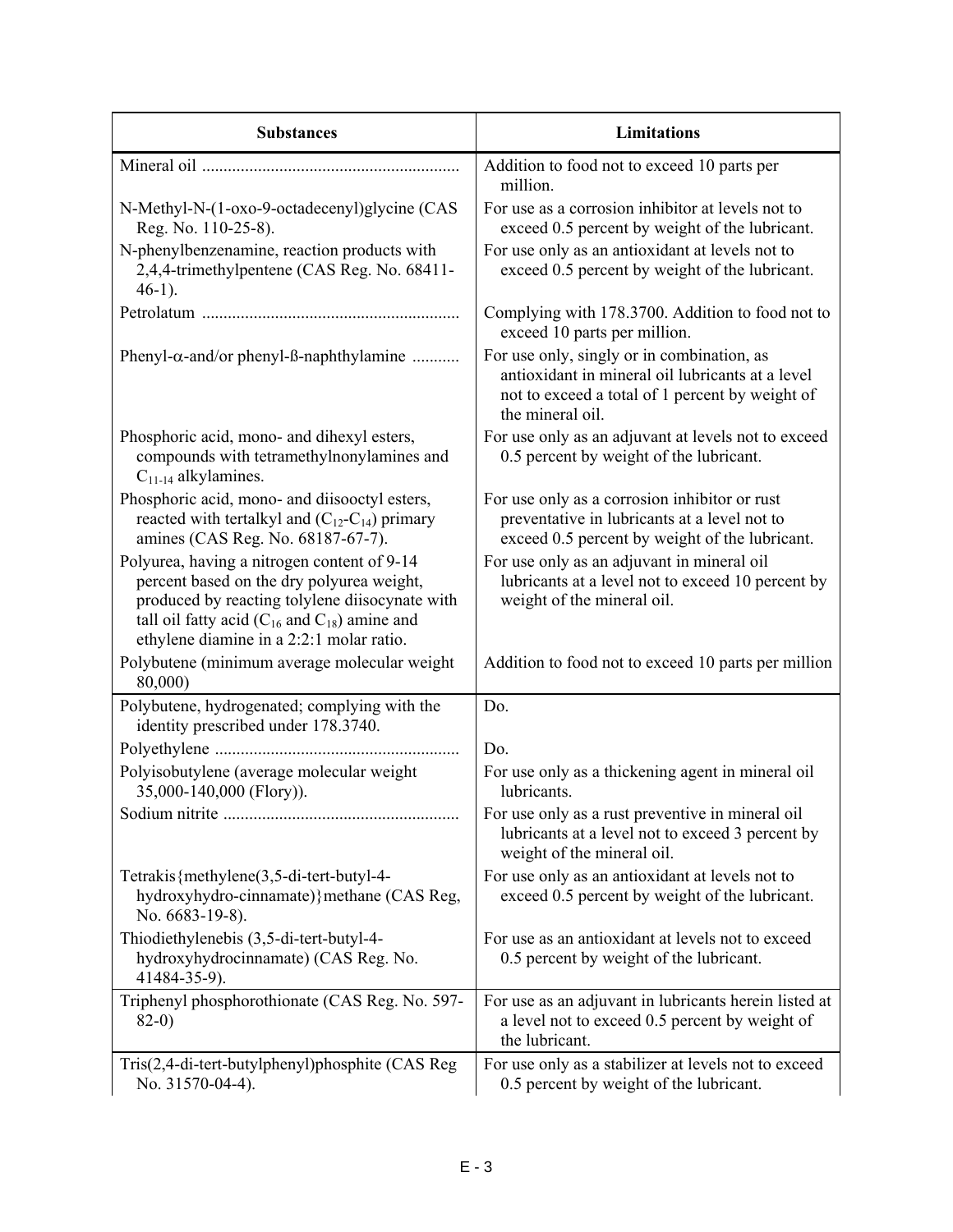| <b>Substances</b>                                                                                | Limitations                                                                                                                                                               |
|--------------------------------------------------------------------------------------------------|---------------------------------------------------------------------------------------------------------------------------------------------------------------------------|
| Thiodiethylenebis $(3,5$ -di-tert-butyl-4-hydroxy-<br>hydro-cinnamate)(CAS Reg. No. 41484-35-9). | For use as an antioxidant at levels not to exceed<br>0.5 percent by weight of the lubricant.<br>For use at levels not to exceed 10 percent by<br>weight of the lubricant. |
|                                                                                                  |                                                                                                                                                                           |

- B. The lubricants are used on food processing equipment as a protective antirust film, as a release agent on gaskets or seals of tank closures, and as a lubricant for machine parts and equipment in locations in which there is exposure of the lubricated part to food. The amount used is the minimum required to accomplish the desired technical effect on the equipment, and the addition to food of any constituent identified in this section does not exceed the limitations prescribed.
- C. Any substance employed in the production of the lubricants described in this section that is the subject of a regulation in parts 174, 175, 176, 177, 178 and 179.45 of this chapter conforms with any specification in such regulation.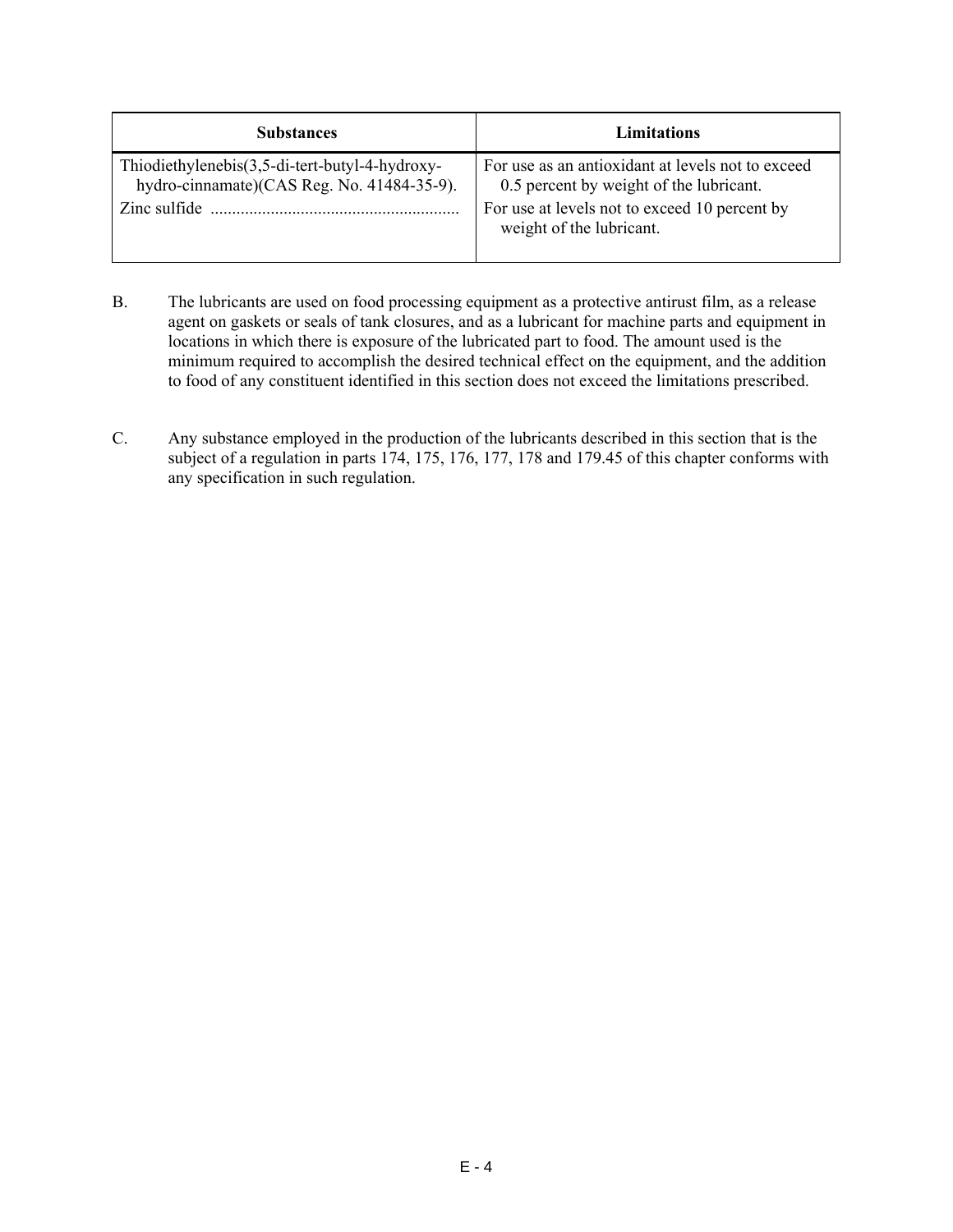# *APPENDIX F - SANITIZERS*

*Refer to 40 CFR § 180.940, (2010) Sanitizing solutions*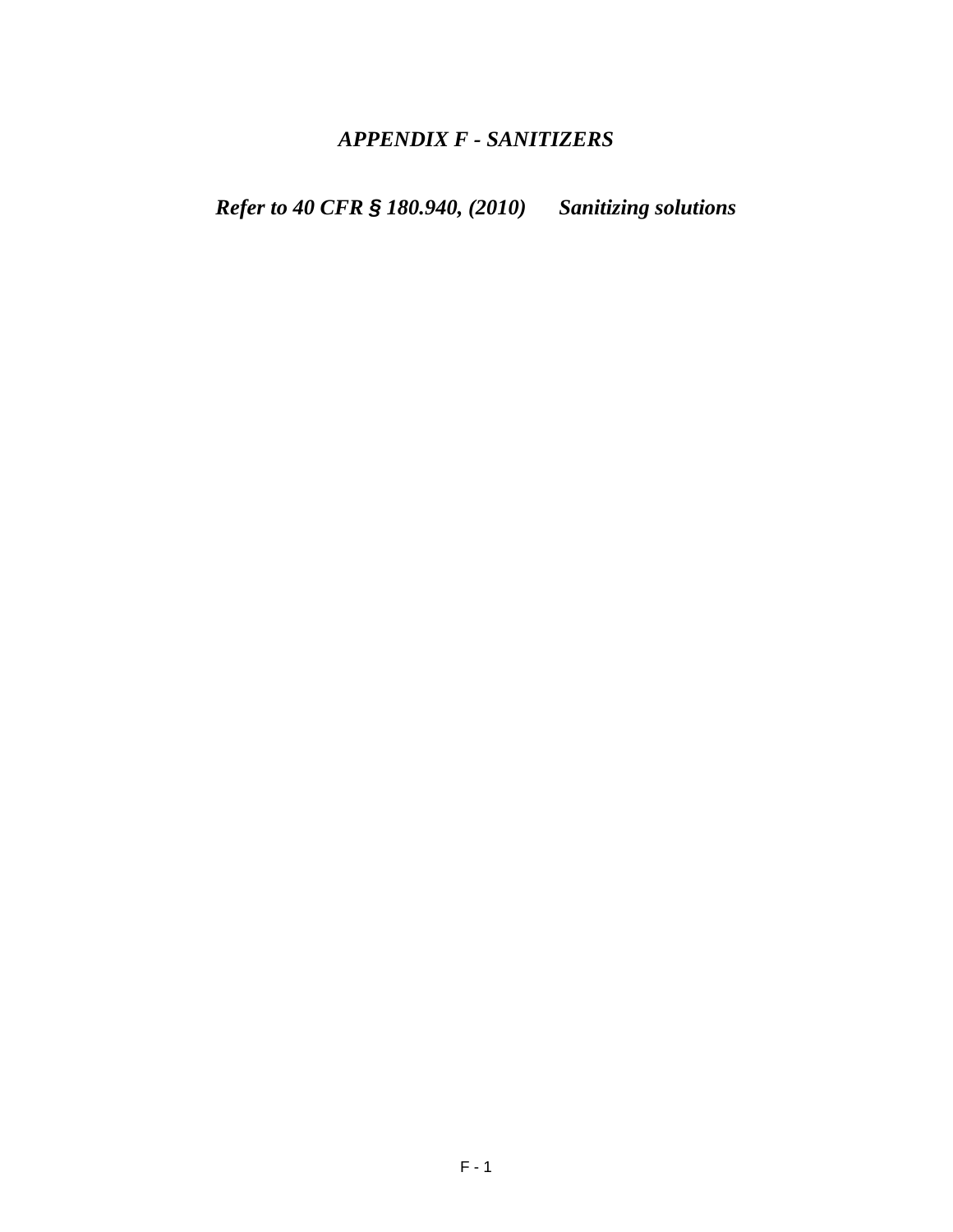## *APPENDIX G - HACCP Guidelines*

#### **1. Introduction to HACCP**

#### A. **What is HACCP and how can it be used by operators and regulators of retail food and food service establishments?**

Hazard Analysis and Critical Control Point (HACCP) is a systematic approach to identifying, evaluating, and controlling food safety hazards. Food safety hazards are biological, chemical, or physical agents that are reasonably likely to cause illness or injury in the absence of their control. Because a HACCP program is designed to ensure that hazards are prevented, eliminated, or reduced to an acceptable level before a food reaches the consumer, it embodies the preventive nature of "active managerial control."

Active managerial control through the use of HACCP principles is achieved by identifying the food safety hazards attributed to products, determining the necessary steps that will control the identified hazards, and implementing on-going practices or procedures that will ensure safe food.

Like many other quality assurance programs, HACCP provides a common-sense approach to identifying and controlling problems that are likely to exist in an operation. Consequently, many food safety management systems at the retail level already incorporate some, if not all, of the principles of HACCP. Combined with good basic sanitation, a solid employee training program, and other prerequisite programs, a food safety management system based on HACCP principles will prevent, eliminate, or reduce the occurrence of foodborne illness risk factors that lead to out-of-control hazards.

HACCP represents an important tool in food protection that small independent businesses as well as national companies can use to achieve active managerial control of risk factors. The Food Code requires a comprehensive HACCP plan when conducting certain specialized processes at retail such as when a variance is granted or when a reduced oxygen packaging method is used. However, in general, the implementation of HACCP at the retail level is voluntary. FDA endorses the voluntary implementation of food safety management systems based on HACCP principles as an effective means for controlling the occurrence of foodborne illness risk factors that result in out-of-control hazards.

While the operator is responsible for developing and implementing a system of controls to prevent foodborne illness risk factors, the role of the regulator is to assess whether the system the operator has in place is achieving control of foodborne illness risk factors. Using HACCP principles during inspections will enhance the effectiveness of routine inspections by incorporating a risk-based approach. This helps inspectors focus their inspection on evaluating the effectiveness of food safety management systems implemented by industry to control foodborne illness risk factors.

For regulatory program managers, the use of risk-based inspection methodology based on HACCP principles is a viable and practical option for evaluating the degree of active managerial control operators have over the foodborne illness risk factors.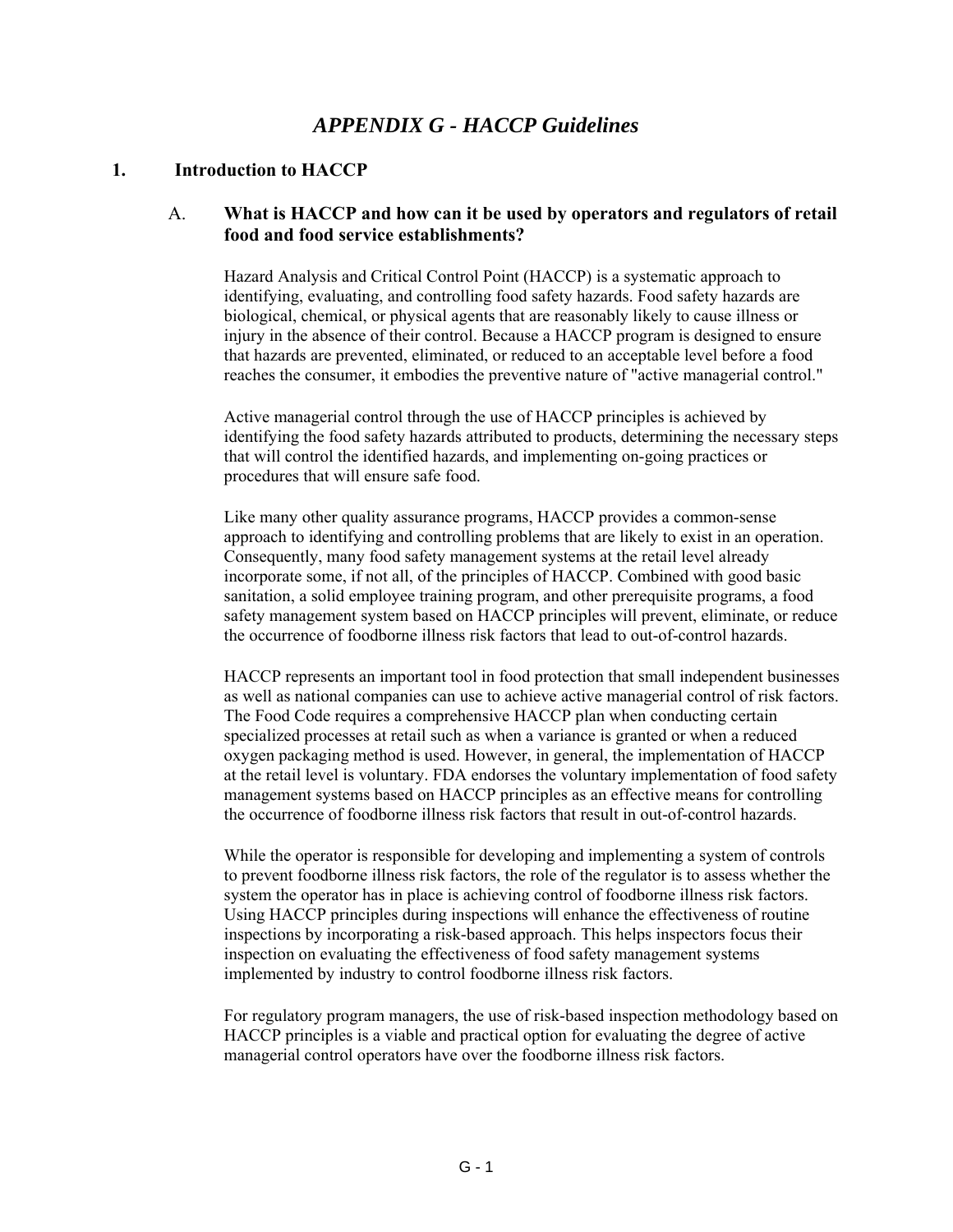## B. **What are the Seven HACCP Principles?**

In November 1992, the National Advisory Committee on Microbiological Criteria for Foods (NACMCF) defined seven widely accepted HACCP principles that explained the HACCP process in great detail. In 1997, NACMCF reconvened to review the 1992 document and compare it to current HACCP guidance prepared by the CODEX Committee on Food Hygiene. Based on this review, NACMCF again endorsed HACCP and defined HACCP as a systematic approach to the identification, evaluation, and control of food safety. Based on a solid foundation of prerequisite programs to control basic operational and sanitation conditions, the following seven basic principles are used to accomplish this objective:

- 1. Principle 1: Conduct a hazard analysis
- 2. Principle 2: Determine the critical control points (CCPs)
- 3. Principle 3: Establish critical limits
- 4. Principle 4: Establish monitoring procedures
- 5. Principle 5: Establish corrective actions
- 6. Principle 6: Establish verification procedures
- 7. Principle 7: Establish record-keeping and documentation procedures.

This appendix will provide a brief overview of each of the seven principles of HACCP. A more comprehensive discussion of these principles is available from FDA by accessing the NACMCF guidance document<sup>4</sup>. Following the overview, a practical scheme for applying and implementing the HACCP principles in retail and food service establishments is presented.

#### C. **What are Prerequisite Programs?**

In order for a HACCP system to be effective, a strong foundation of procedures that address the basic operational and sanitation conditions within an operation must first be developed and implemented. These procedures are collectively termed "prerequisite programs." When prerequisite programs are in place, more attention can be given to controlling hazards associated with the food and its preparation. Prerequisite programs may include such things as:

- o Vendor certification programs
- o Training programs
- o Allergen management
- o Buyer specifications
- o Recipe/process instructions
- o First-In-First-Out (FIFO) procedures
- o Other Standard Operating Procedures (SOPs).

Basic prerequisite programs should be in place to:

- o Protect products from contamination by biological, chemical, and physical food safety hazards
- o Control bacterial growth that can result from temperature abuse
- o Maintain equipment.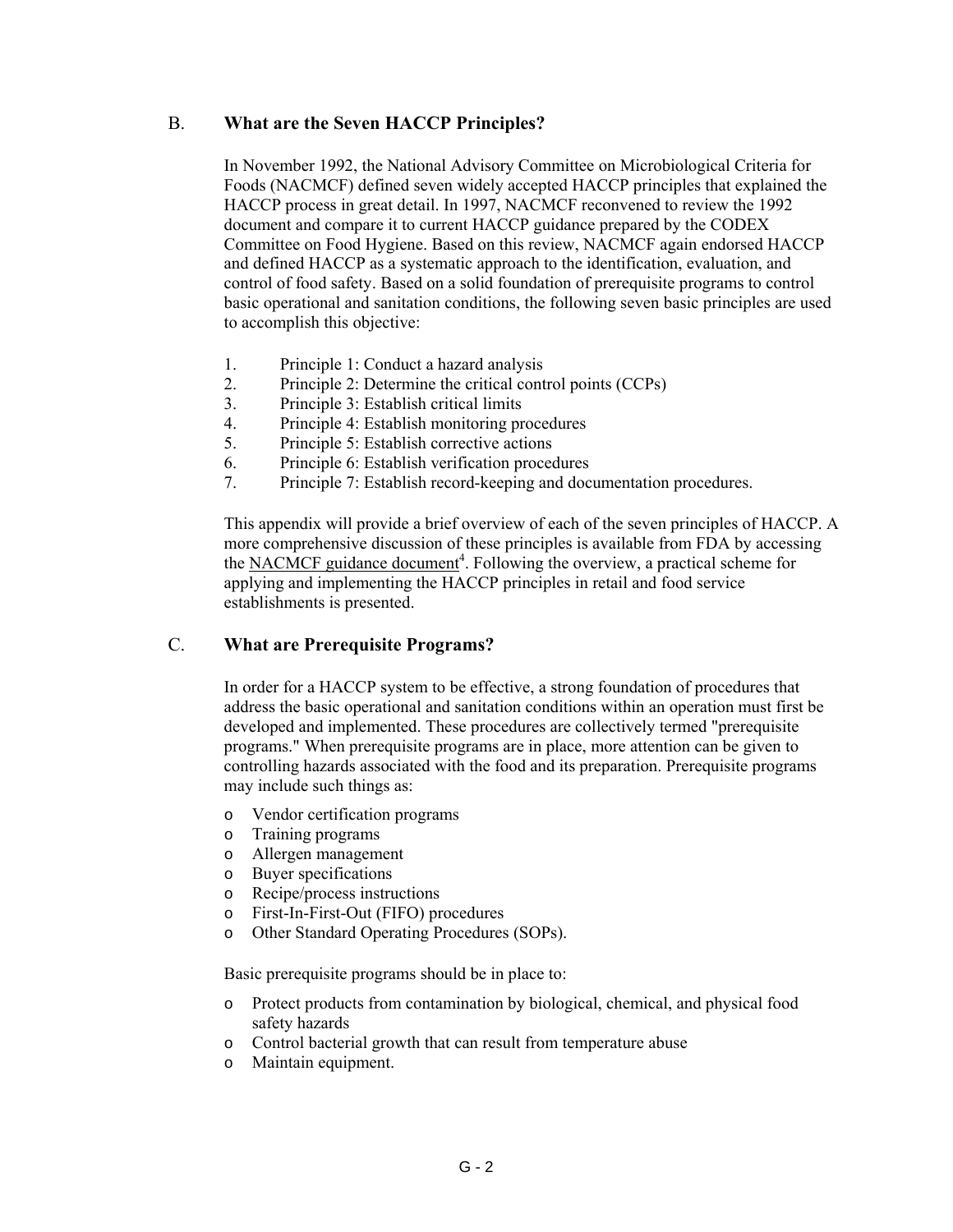Additional information about prerequisite programs and the types of activities usually included in them can be found in the FDA's Retail HACCP manuals discussed later in this Appendix or by accessing the NACMCF guidance document on the FDA Web Page.

#### **2. The HACCP Principles**

#### A. **Principle #1: Conduct a Hazard Analysis**

#### **1. What is a food safety hazard?**

A hazard is a biological, chemical, or physical property that may cause a food to be unsafe for human consumption.

#### **2. What are biological hazards?**

Biological hazards include bacterial, viral, and parasitic microorganisms. See Table 1 in this Appendix for a listing of selected biological hazards. Bacterial pathogens comprise the majority of confirmed foodborne disease outbreaks and cases. Although cooking destroys the vegetative cells of foodborne bacteria to acceptable levels, spores of spore-forming bacteria such as Bacillus cereus, Clostridium botulinum, and Clostridium perfringens survive cooking and may germinate and grow if food is not properly cooled or held after cooking. The toxins produced by the vegetative cells of Bacillus cereus, Clostridium botulinum, and Staphylococcus aureus may not be destroyed to safe levels by reheating. Post-cook recontamination with vegetative cells of bacteria such as Salmonellae and Campylobacter jejuni is also a major concern for operators of retail and food service establishments.

Viruses such as norovirus, hepatitis A, and rotavirus are directly related to contamination from human feces. Recent outbreaks have also shown that these viruses may be transmitted via droplets in the air. In limited cases, foodborne viruses may occur in raw commodities contaminated by human feces (e.g., shellfish harvested from unapproved, polluted waters). In most cases, however, contamination of food by viruses is the result of cross-contamination by ill food employees or unclean equipment and utensils. Unlike bacteria, a virus cannot multiply outside of a living cell. Cooking as a control for viruses may be ineffective because many foodborne viruses seem to exhibit heat resistance exceeding cooking temperature requirements, under laboratory conditions. Obtaining food from approved sources, practicing no bare hand contact with ready-to-eat food as well as proper handwashing, and implementing an employee health policy to restrict or exclude ill employees are important control measures for viruses.

Parasites are most often animal host-specific, but can include humans in their life cycles. Parasitic infections are commonly associated with undercooking meat products or cross-contamination of ready-to-eat food with raw animal foods, untreated water, or contaminated equipment or utensils. Like viruses, parasites do not grow in food, so control is focused on destroying the parasites and/or preventing their introduction. Adequate cooking destroys parasites. In addition, parasites in fish to be consumed raw or undercooked can also be destroyed by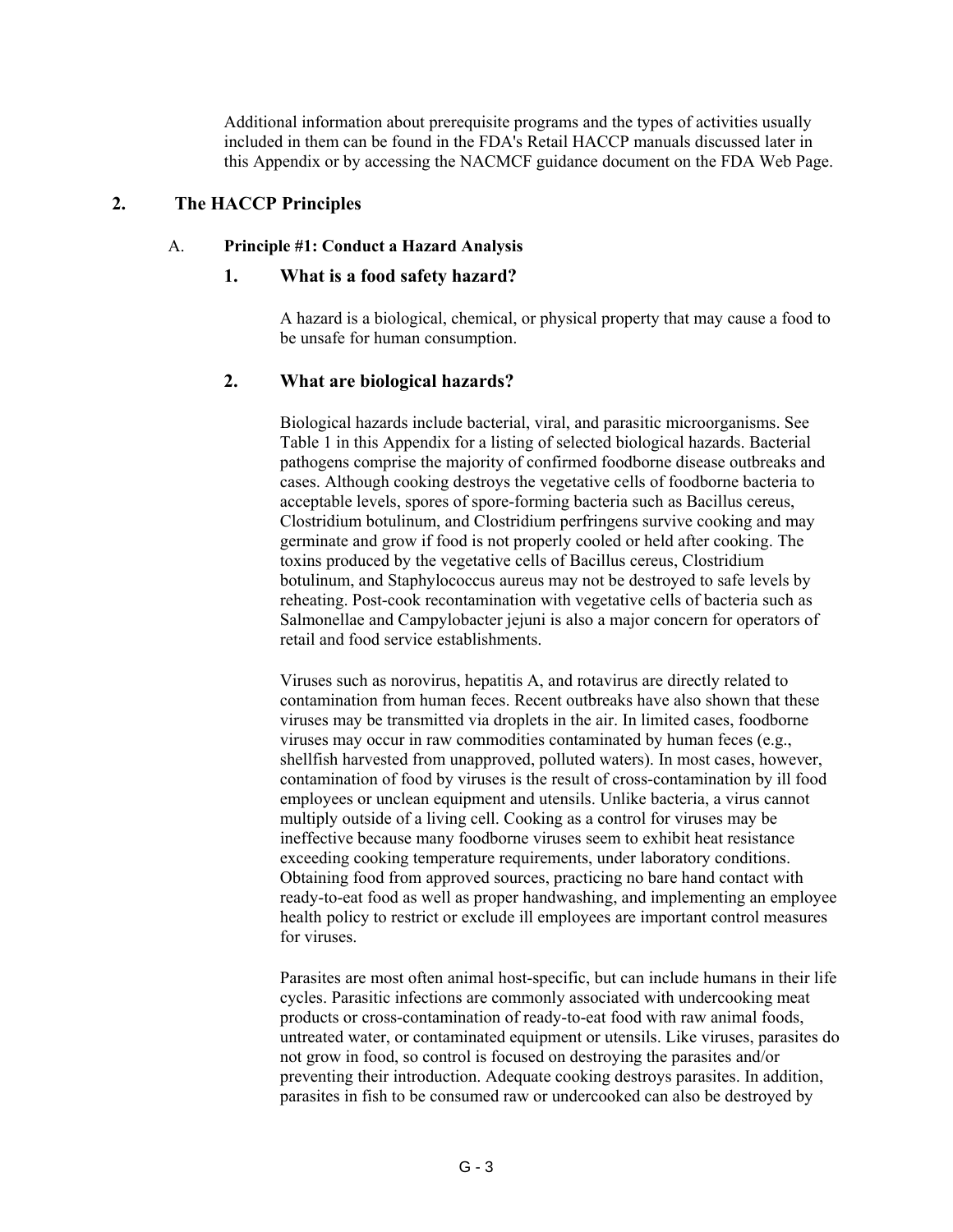effective freezing techniques. Parasitic contamination by ill employees can be prevented by proper handwashing, no bare hand contact with ready-to-eat food, and implementation of an employee health policy to restrict or exclude ill employees.

٦

|                 | <b>Hazard</b>                                                                                                                                   | <b>Associated Foods</b>                                                                                                                                                           | <b>Control Measures</b>                                                                                                                                                          |  |
|-----------------|-------------------------------------------------------------------------------------------------------------------------------------------------|-----------------------------------------------------------------------------------------------------------------------------------------------------------------------------------|----------------------------------------------------------------------------------------------------------------------------------------------------------------------------------|--|
| <b>Bacteria</b> | <b>Bacillus</b><br>cereus(intoxication<br>caused by heat stable,<br>preformed emetic toxin<br>and infection by heat<br>labile, diarrheal toxin) | Meat, poultry, starchy<br>foods (rice, potatoes),<br>puddings, soups, cooked<br>vegetables                                                                                        | Cooking, cooling, cold<br>holding, hot holding                                                                                                                                   |  |
|                 | Campylobacter jejuni                                                                                                                            | Poultry, raw milk                                                                                                                                                                 | Cooking, handwashing,<br>prevention of cross-<br>contamination                                                                                                                   |  |
|                 | Clostridium botulinum                                                                                                                           | Vacuum-packed foods,<br>reduced oxygen packaged<br>foods, under-processed<br>canned foods, garlic-in-oil<br>mixtures, time/temperature<br>abused baked<br>potatoes/sautéed onions | Thermal processing<br>(time + pressure),<br>cooling, cold holding,<br>hot holding,<br>acidification and drying,<br>etc.                                                          |  |
|                 | Clostridium perfringens                                                                                                                         | Cooked meat and poultry,<br>Cooked meat and poultry<br>products including<br>casseroles, gravies                                                                                  | Cooling, cold holding,<br>reheating, hot holding                                                                                                                                 |  |
|                 | E. coli O157:H7 (other<br>shiga toxin-producing E.<br>coli)                                                                                     | Raw ground beef, raw seed<br>sprouts, raw milk,<br>unpasteurized juice, foods<br>contaminated by infected<br>food workers via fecal-oral<br>route                                 | Cooking, no bare hand<br>contact with RTE foods,<br>employee health policy,<br>handwashing,<br>prevention of cross-<br>contamination,<br>pasteurization or<br>treatment of juice |  |

# **Appendix G, Table 1. Selected Biological Hazards Found at Retail,**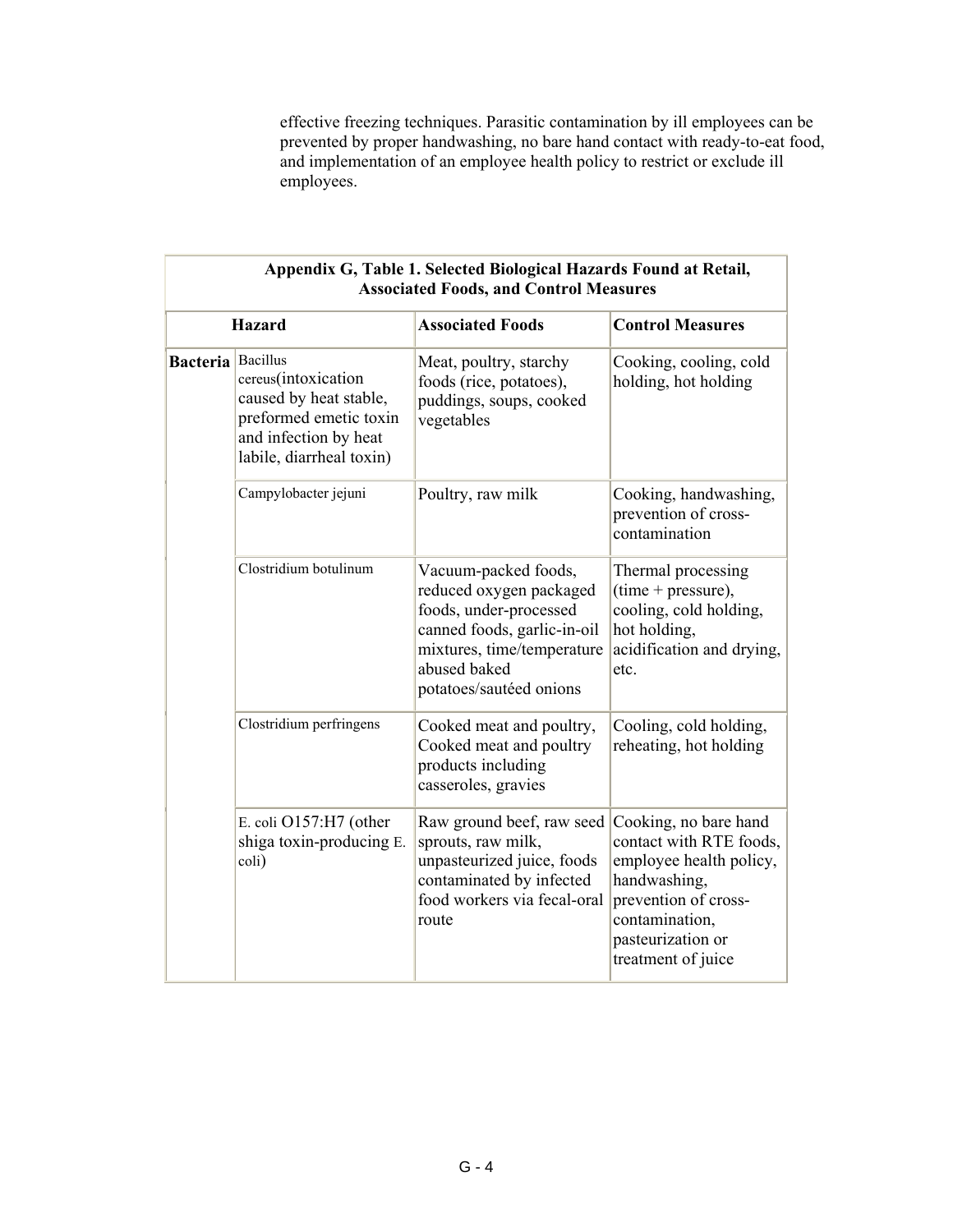|                  | Listeria<br>monocytogenes                                | Raw meat and poultry,<br>fresh soft cheese, paté,<br>smoked seafood, deli<br>meats, deli salads              | Cooking, date marking, cold<br>holding, handwashing,<br>prevention of cross-<br>contamination                                                                   |
|------------------|----------------------------------------------------------|--------------------------------------------------------------------------------------------------------------|-----------------------------------------------------------------------------------------------------------------------------------------------------------------|
|                  | Salmonella spp.                                          | Meat and poultry,<br>seafood, eggs, raw seed<br>sprouts, raw vegetables,<br>raw milk, unpasteurized<br>juice | Cooking, use of pasteurized<br>eggs, employee health policy,<br>no bare hand contact with<br>RTE foods, handwashing,<br>pasteurization or treatment of<br>juice |
|                  | Shigella spp.                                            | Raw vegetables and<br>herbs, other foods<br>contaminated by infected<br>workers via fecal-oral<br>route      | Cooking, no bare hand<br>contact with RTE foods,<br>employee health policy,<br>handwashing                                                                      |
|                  | Staphylococcus<br>aureus(preformed<br>heat stable toxin) | RTE PHF foods touched<br>by bare hands after<br>cooking and further<br>time/temperature abused               | Cooling, cold holding, hot<br>holding, no bare hand contact<br>with RTE food, handwashing                                                                       |
|                  | Vibrio spp.                                              | Seafood, shellfish                                                                                           | Cooking, approved source,<br>prevention of cross-<br>contamination, cold holding                                                                                |
| <b>Parasites</b> | Anisakis simplex                                         | Various fish (cod,<br>haddock, fluke, pacific<br>salmon, herring, flounder,<br>monkfish)                     | Cooking, freezing                                                                                                                                               |
|                  | Taenia spp.                                              | Beef and pork                                                                                                | Cooking                                                                                                                                                         |
|                  | Trichinella spiralis                                     | Pork, bear, and seal meat                                                                                    | Cooking                                                                                                                                                         |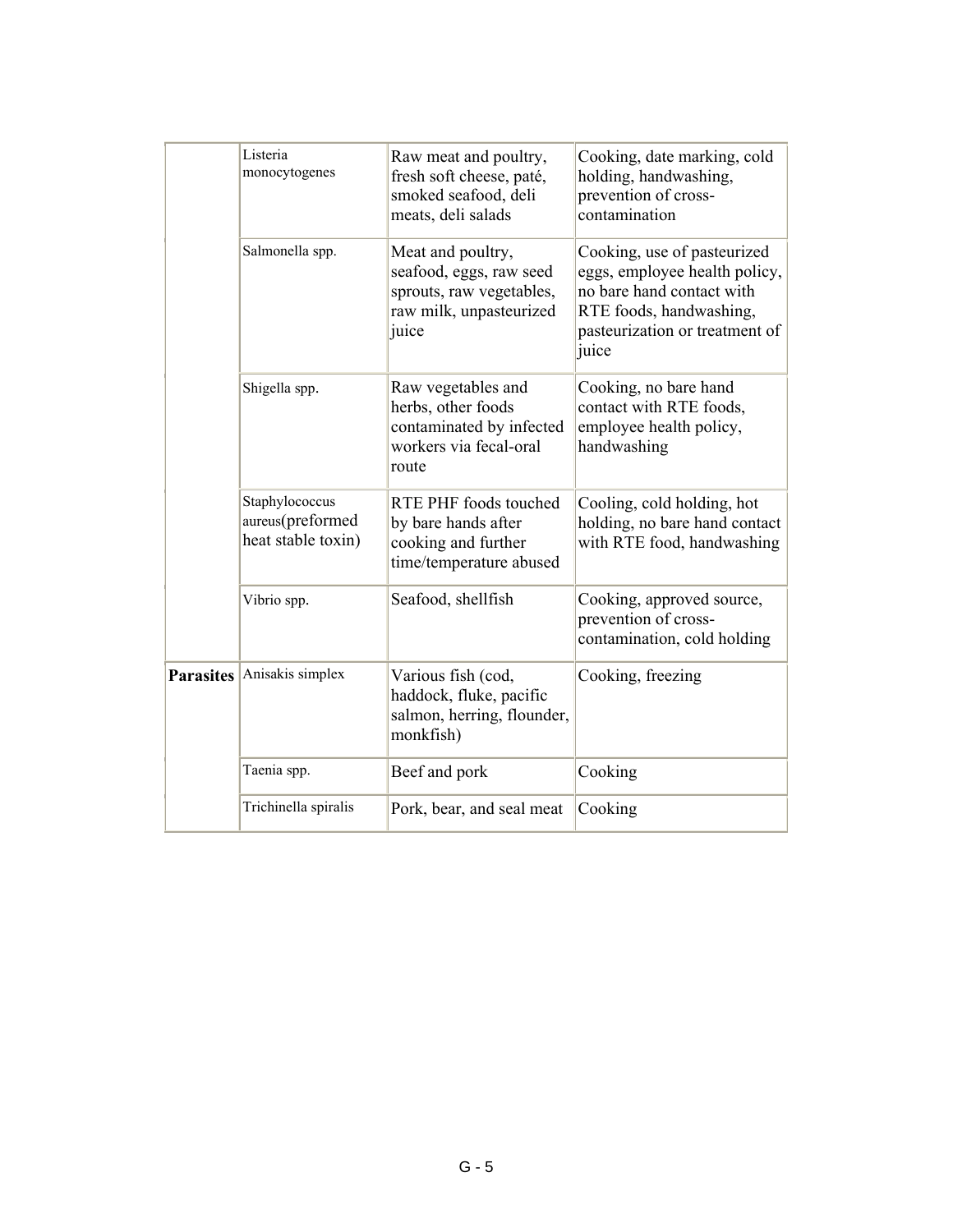|  | Viruses Hepatitis A and<br>Е                            | Shellfish, any food<br>contaminated by<br>infected worker via<br>fecal-oral route | Approved source, no bare hand<br>contact with RTE food, minimizing<br>bare hand contact with foods not<br>RTE, employee health policy,<br>handwashing    |
|--|---------------------------------------------------------|-----------------------------------------------------------------------------------|----------------------------------------------------------------------------------------------------------------------------------------------------------|
|  | Other Viruses<br>(Rotavirus,<br>Norovirus,<br>Reovirus) | by infected worker via<br>fecal-oral route                                        | Any food contaminated  No bare hand contact with RTE<br>food, minimizing bare hand contact<br>with foods not RTE, employee<br>health policy, handwashing |

 $RTE = ready-to-eat$ 

PHF = potentially hazardous food (time/temperature control for safety food)

#### **3. What are Chemical Hazards?**

Chemical hazards may be naturally occurring or may be added during the processing of food. High levels of toxic chemicals may cause acute cases of foodborne illness, while chronic illness may result from low levels.

The Code of Federal Regulations<sup>5</sup>, Title 21 Food and Drugs, provides guidance on naturally occurring poisonous or deleterious substances, e.g., 21 CFR Parts 109 Unavoidable Contaminants in Food for Human Consumption and Food Packaging Material, and 184 Direct Food Substances Affirmed as Generally Recognized as Safe. The CFR also provide allowable limits for many of the chemicals added during processing, e.g., 21 CFR Part 172 Food Additives Permitted for Direct Addition to Food For Human Consumption.

FDA's Compliance Policy Guidelines also provide information on naturally occurring chemicals. See Chapter 5 - Foods, Colors and Cosmetics<sup>6</sup>. Examples include sections:

- 540.600 Fish, Shellfish, Crustaceans, and Other Aquatic Animals Fresh, Frozen or Processed – Methyl Mercury,
- 555.400 Foods Adulteration with Aflatoxin, and
- 570.200 Aflatoxin in Brazil Nuts, .375 Peanuts and Peanut Products, and .500 Pistachio Nuts.

Table 2 of this Appendix provides additional examples of chemical hazards, both naturally occurring and added.

#### **4. Food Allergens As Food Safety Hazards**

Recent studies indicate that over 11 million Americans suffer from one or more food allergies. A food allergy is caused by a naturally-occurring protein in a food or a food ingredient, which is referred to as an "allergen." For unknown reasons, certain individuals produce immunoglobulin E (IgE) antibodies specifically directed to food allergens. When these sensitive individuals ingest sufficient concentrations of foods containing these allergens, the allergenic proteins interact with IgE antibodies and elicit an abnormal immune response. A food allergic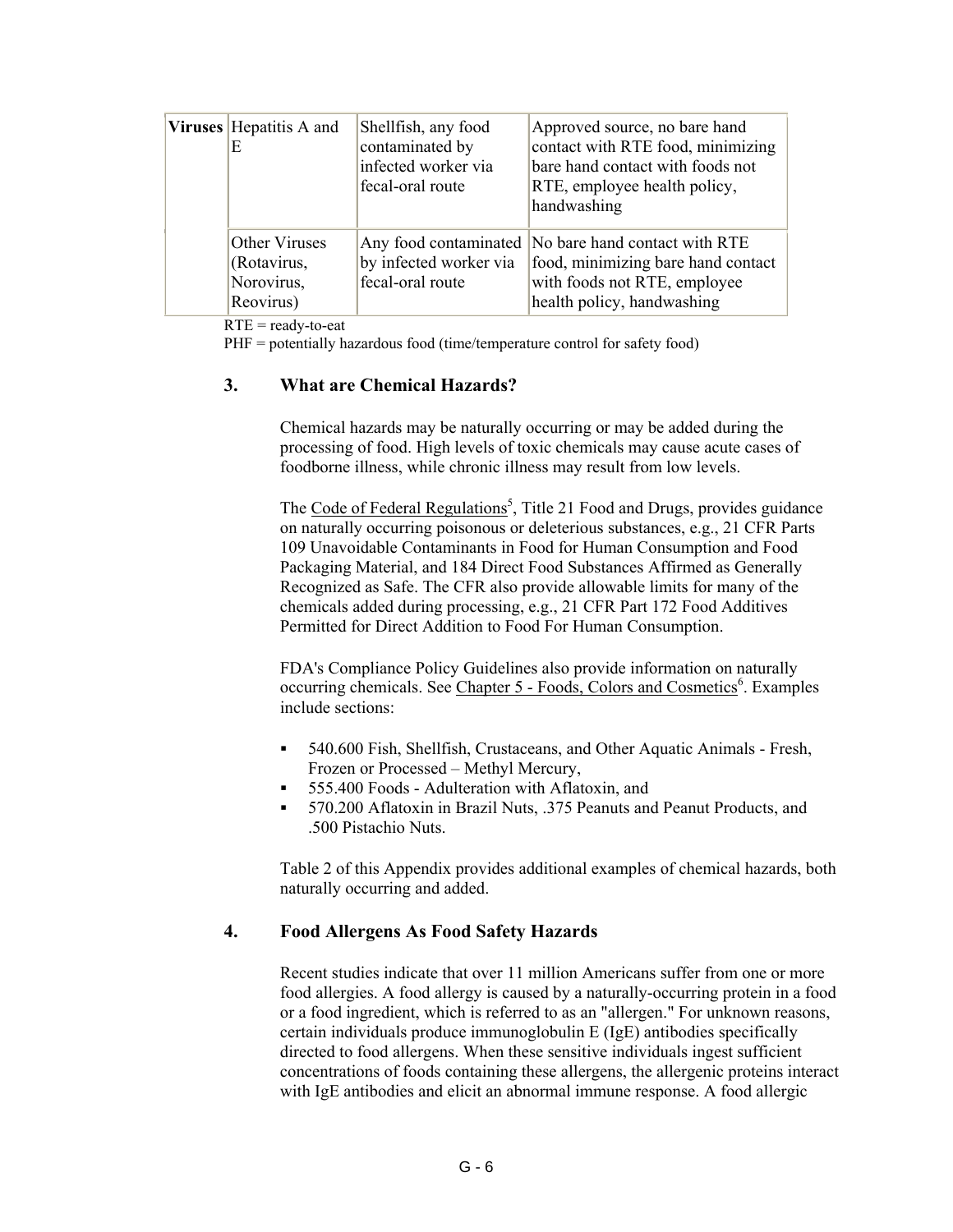response is commonly characterized by hives or other itchy rashes, nausea, abdominal pain, vomiting and/or diarrhea, wheezing, shortness of breath, and swelling of various parts of the body. In severe cases, anaphylactic shock and death may result.

Many foods, with or without identifiable allergens, have been reported to cause food allergies. However, FDA believes there is scientific consensus that the following foods can cause a serious allergic reaction in sensitive individuals; these foods account for 90% or more of all food allergies:

- Milk
- $Egg$
- Fish (such as bass, flounder, or cod)
- Crustacean shellfish (such as crab, lobster, or shrimp)
- Tree nuts (such as almonds, pecans, or walnuts)
- **•** Wheat
- **Peanuts**
- Soybeans.

Consumers with food allergies rely heavily on information contained on food labels to avoid food allergens. Each year, FDA receives reports from consumers who have experienced an adverse reaction following exposure to a food allergen. Frequently, these reactions occur either because product labeling does not inform the consumer of the presence of the allergenic ingredient in the food or because of the cross-contact of a food with an allergenic substance not intended as an ingredient of the food during processing and preparation.

In August 2004, the Food Allergen Labeling and Consumer Protection Act (Public Law 108-282, Title II) was enacted, which defines the term "major food allergen." The definition of "major food allergen" adopted for use in the Food Code (see paragraph 1-201.10(B)) is consistent with the definition in the new law. The following requirements are included in the new law:

- For foods labeled on or after January 1, 2006, food manufacturers must identify in plain language on the label of the food any major food allergen used as an ingredient in the food, including a coloring, flavoring, or incidental additive.
- FDA is to conduct inspections to ensure that food facilities comply with practices to reduce or eliminate cross-contact of a food with any major food allergens that are not intentional ingredients of the food.
- Within 18 months of the date of enactment of the new law (i.e., by February 2, 2006), FDA must submit a report to Congress that analyzes the results of its food inspection findings and addresses a number of specific issues related to the production, labeling, and recall of foods that contain an undeclared major food allergen.
- Within 2 years of the date of enactment of the new law (i.e., by August 2, 2006), FDA must issue a proposed rule, and within 4 years of the date of enactment of the new law (i.e., by August 2, 2008), FDA must issue a final rule to define and permit the use of the term "gluten-free" on food labeling.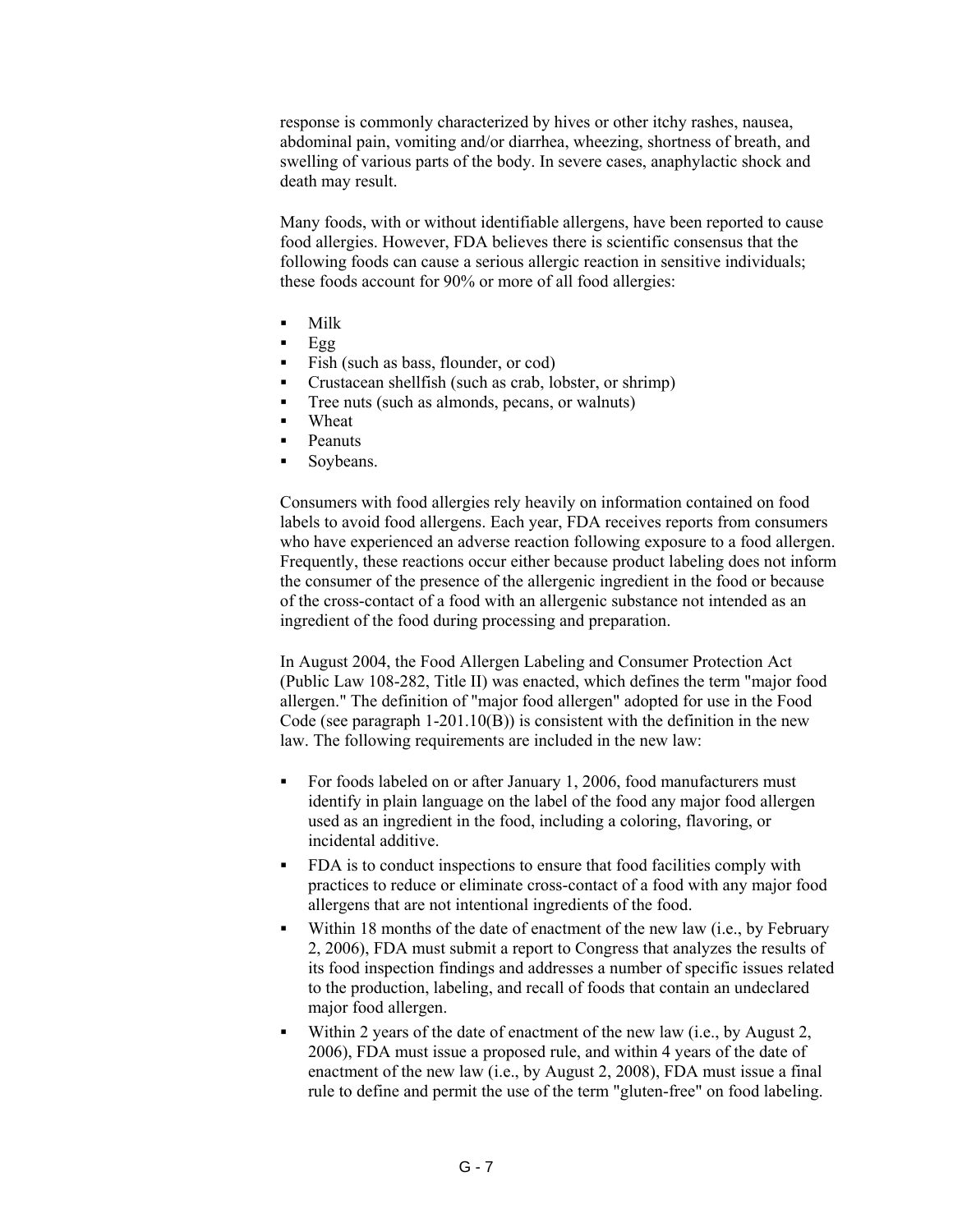**FDA** is to work in cooperation with the Conference for Food Protection (CFP) to pursue revision of the Food Code to provide guidelines for preparing allergen-free foods in food establishments.

|                                   | Appendix G, Table 2. Common Chemical Hazards at Retail, Along with Their Associated<br><b>Foods and Control Measures</b> |                                                                                                                                                                                                                                                                                                           |                                                                                                                                                                                                                                                  |                                                                                                                                                                                                                               |  |  |
|-----------------------------------|--------------------------------------------------------------------------------------------------------------------------|-----------------------------------------------------------------------------------------------------------------------------------------------------------------------------------------------------------------------------------------------------------------------------------------------------------|--------------------------------------------------------------------------------------------------------------------------------------------------------------------------------------------------------------------------------------------------|-------------------------------------------------------------------------------------------------------------------------------------------------------------------------------------------------------------------------------|--|--|
| <b>Chemical</b><br><b>Hazards</b> |                                                                                                                          | <b>Associated Foods</b>                                                                                                                                                                                                                                                                                   |                                                                                                                                                                                                                                                  | <b>Control measures</b>                                                                                                                                                                                                       |  |  |
| <b>Naturally</b><br>Occurring:    |                                                                                                                          | Scombrotoxin Primarily associated with tuna fish,<br>mahi-mahi, blue fish, anchovies<br>bonito, mackerel; Also found in<br>cheese<br>Reef fin fish from extreme SE US,<br>Hawaii, and tropical areas; barracuda,<br>jacks, king mackerel, large groupers,<br>and snappers<br>Puffer fish (Fugu; Blowfish) |                                                                                                                                                                                                                                                  | Check temperatures at receiving; store<br>at proper cold holding temperatures;<br>buyer specifications: obtain verification<br>from supplier that product has not been<br>temperature abused prior to arrival in<br>facility. |  |  |
|                                   | Ciguatoxin                                                                                                               |                                                                                                                                                                                                                                                                                                           |                                                                                                                                                                                                                                                  | Ensure fin fish have not been caught:<br>Purchase fish from approved sources.<br>Fish should not be harvested from an<br>area that is subject to an adverse<br>advisory.                                                      |  |  |
|                                   | Tetrodoxin                                                                                                               |                                                                                                                                                                                                                                                                                                           |                                                                                                                                                                                                                                                  | Do not consume these fish.                                                                                                                                                                                                    |  |  |
|                                   | Mycotoxins                                                                                                               | Aflatoxin                                                                                                                                                                                                                                                                                                 | Corn and corn products,<br>peanuts and peanut<br>products, cottonseed,<br>milk, and tree nuts such<br>as Brazil nuts, pecans,<br>pistachio nuts, and<br>walnuts. Other grains<br>and nuts are susceptible<br>but less prone to<br>contamination. | Check condition at receiving; do not<br>use moldy or decomposed food.                                                                                                                                                         |  |  |
|                                   |                                                                                                                          | Patulin                                                                                                                                                                                                                                                                                                   | Apple juice products                                                                                                                                                                                                                             | Buyer Specification: obtain verification<br>from supplier or avoid the use of rotten<br>apples in juice manufacturing                                                                                                         |  |  |
|                                   |                                                                                                                          | Toxic mushroom species<br>Numerous varieties of<br>wild mushrooms                                                                                                                                                                                                                                         |                                                                                                                                                                                                                                                  | Do not eat unknown varieties or<br>mushrooms from unapproved source.                                                                                                                                                          |  |  |
|                                   | Shellfish<br>toxins                                                                                                      | Paralytic<br>shellfish<br>poisoning<br>(PSP)                                                                                                                                                                                                                                                              | Molluscan shellfish from<br>NE and NW coastal<br>regions; mackerel,<br>viscera of lobsters and<br>Dungeness, tanner, and<br>red rock crabs                                                                                                       | Ensure molluscan shellfish are:<br>from an approved source; and<br>properly tagged and labeled.                                                                                                                               |  |  |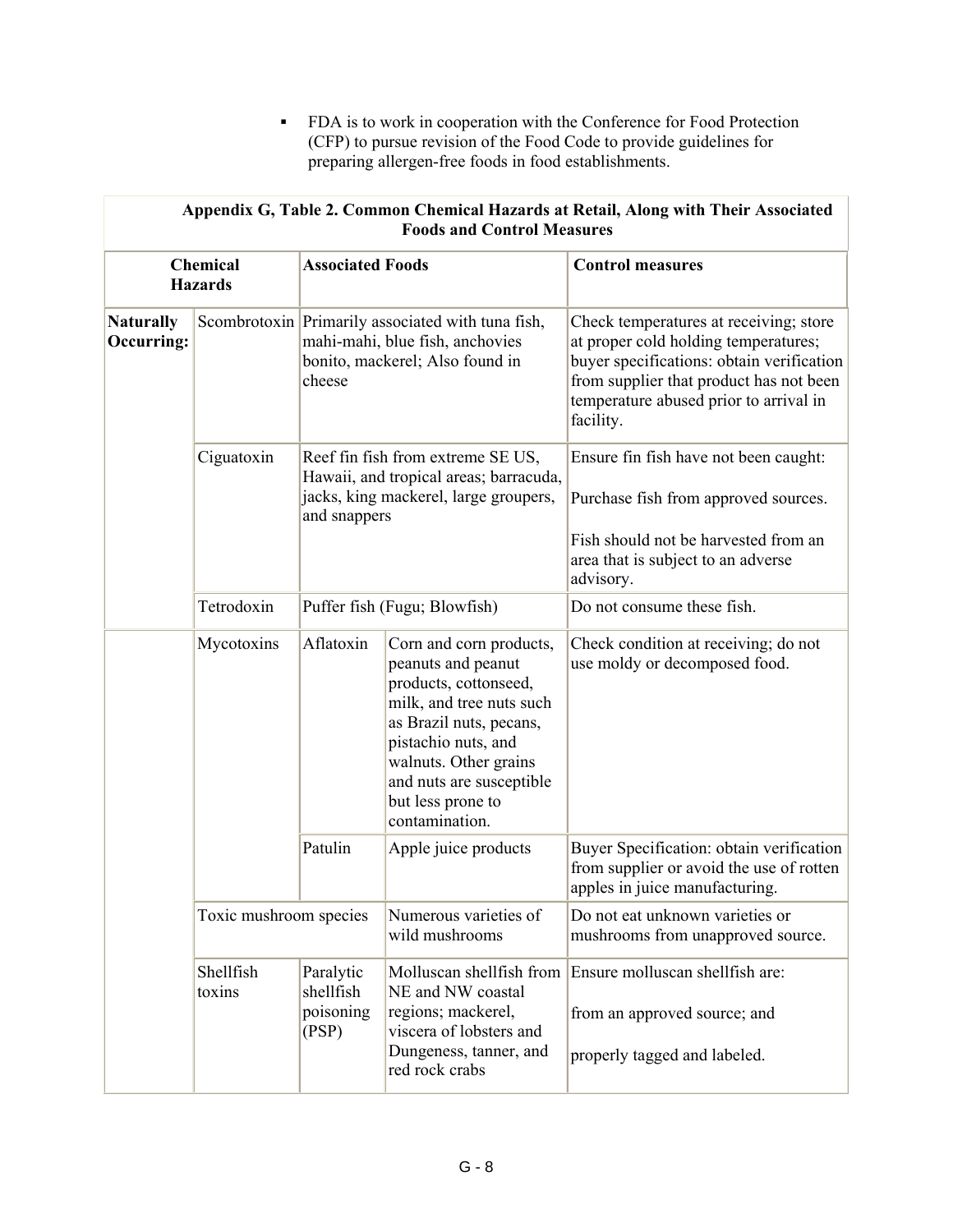|                                   |                                                                                                                         | Diarrhetic<br>shellfish<br>poisoning<br>(DSP) | Molluscan shellfish in<br>Japan, western Europe,<br>Chile, NZ, eastern<br>Canada                                                                         |                                                                                                                                                                                                     |
|-----------------------------------|-------------------------------------------------------------------------------------------------------------------------|-----------------------------------------------|----------------------------------------------------------------------------------------------------------------------------------------------------------|-----------------------------------------------------------------------------------------------------------------------------------------------------------------------------------------------------|
|                                   |                                                                                                                         | shellfish<br>poisoning<br>(NSP)               | Neurotoxin Molluscan shellfish from<br>Gulf of Mexico                                                                                                    |                                                                                                                                                                                                     |
|                                   |                                                                                                                         | Amnesic<br>shellfish<br>poisoning<br>(ASP)    | Molluscan shellfish from<br>NE and NW coasts of<br>NA; viscera of<br>Dungeness, tanner, red<br>rock crabs and<br>anchovies.                              |                                                                                                                                                                                                     |
|                                   | Pyrrolizidine alkaloids                                                                                                 |                                               | Plants food containing<br>these alkaloids. Most<br>commonly found in<br>members of the<br>Borginaceae,<br>Compositae, and<br>Leguminosae families.       | Do not consume of food or medicinals<br>contaminated with these alkaloids.                                                                                                                          |
|                                   | Phtyohaemmagglutinin                                                                                                    |                                               | Raw red kidney beans<br>(Undercooked beans<br>may be more toxic than<br>raw beans)                                                                       | Soak in water for at least 5 hours.<br>Pour away the water.<br>Boil briskly in fresh water, with<br>occasional stirring, for at least 10<br>minutes.                                                |
|                                   | Environmental<br>contaminants: Pesticides,<br>fungicides, fertilizers,<br>insecticides, antibiotics,<br>growth hormones |                                               | Any food may become<br>contaminated.                                                                                                                     | Follow label instructions for use of<br>environmental chemicals. Soil or water<br>analysis may be used to verify safety.                                                                            |
|                                   | <b>PCBs</b>                                                                                                             |                                               | Fish                                                                                                                                                     | Comply with fish advisories.                                                                                                                                                                        |
| <b>Added</b><br><b>Chemicals:</b> | Prohibited substances (21)<br><b>CFR 189)</b>                                                                           |                                               | prohibited from use in<br>human food; no<br>substance may be used in<br>human food unless it<br>meets all applicable<br>requirements of the<br>FD&C Act. | Numerous substances are Do not use chemical substances that are<br>not approved for use in human food.                                                                                              |
|                                   | Toxic<br>elements/compounds<br>Mercury                                                                                  |                                               | Fish exposed to organic<br>mercury: shark, tilefish,<br>king mackerel and<br>swordfish. Grains treated<br>with mercury based<br>fungicides               | Pregnant women/women of<br>childbearing age/nursing mothers, and<br>young children should not eat shark,<br>swordfish, king mackerel or tilefish<br>because they contain high levels of<br>mercury. |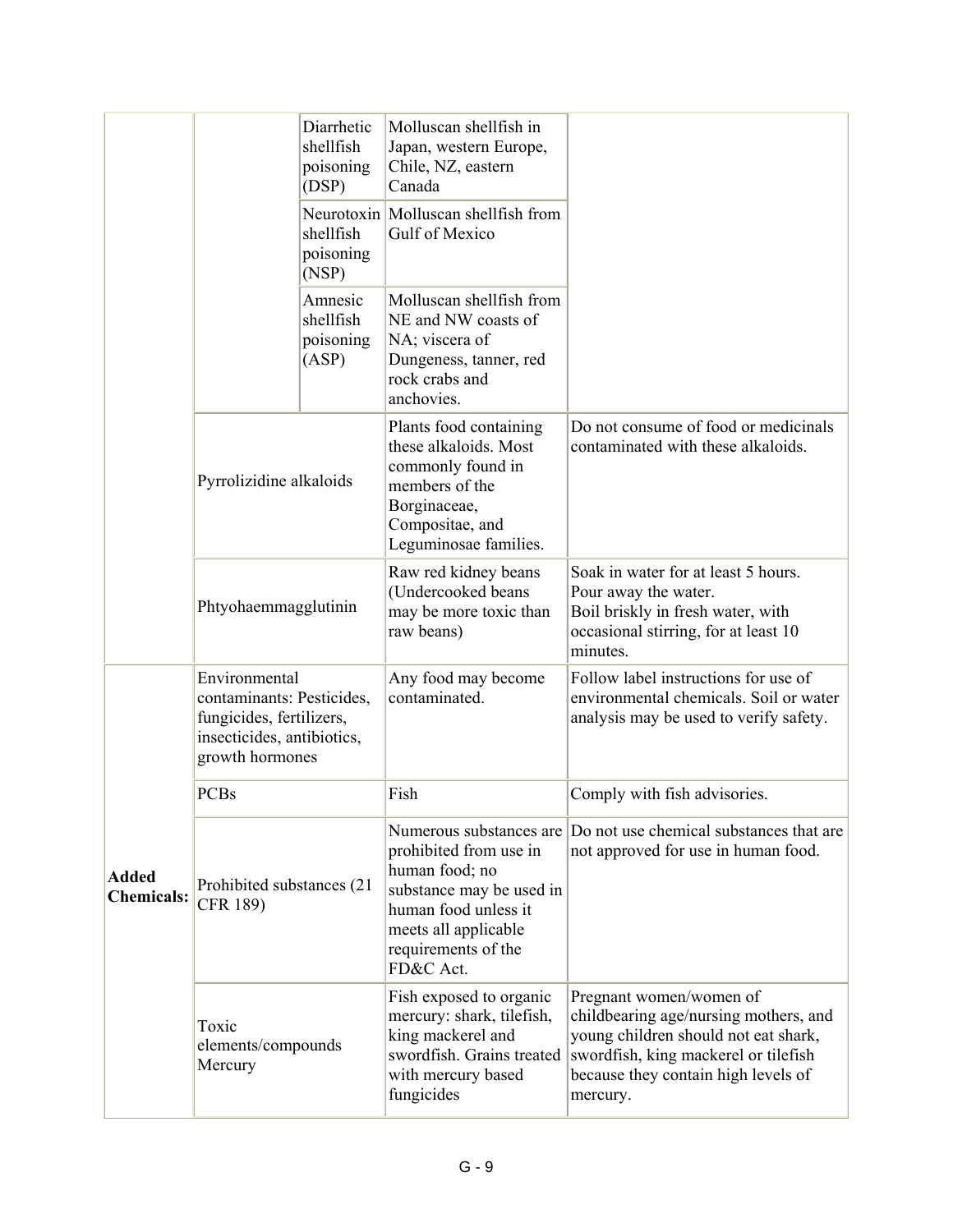|  |                                                                                                                                                           |                                                                                                                                                     | Do not use mercury containing<br>fungicides on grains or animals.                                                                                                                                                                         |
|--|-----------------------------------------------------------------------------------------------------------------------------------------------------------|-----------------------------------------------------------------------------------------------------------------------------------------------------|-------------------------------------------------------------------------------------------------------------------------------------------------------------------------------------------------------------------------------------------|
|  | Copper                                                                                                                                                    | High acid foods and<br>beverages.                                                                                                                   | Do not store high acid foods in copper<br>utensils; use backflow prevention<br>device on beverage vending machines.                                                                                                                       |
|  | Lead                                                                                                                                                      | High acid foods and<br>beverages.                                                                                                                   | Do not use vessels containing lead.                                                                                                                                                                                                       |
|  | Preservatives and Food<br>Additives:<br>Sulfiting agents (sulfur<br>dioxide, sodium and<br>potassium bisulfite,<br>sodium and potassium<br>metabisulfite) | Fresh fruits and<br>Vegetables<br>Shrimp<br>Lobster<br>Wine                                                                                         | Sulfiting agents added to a product in a<br>processing plant must be declared on<br>labeling.<br>Do not use on raw produce in food<br>establishments.                                                                                     |
|  | Nitrites/nitrates<br>Niacin                                                                                                                               | Cured meats, fish, any<br>food exposed to<br>accidental<br>contamination, spinach<br>Meat and other foods to<br>which sodium nicotinate<br>is added | Do not use more than the prescribed<br>amount of curing compound<br>according to labeling instructions.<br>Sodium nicotinate (niacin) is not<br>currently approved for use in meat<br>or poultry with or without nitrates<br>or nitrates. |
|  | Flavor enhancers<br>Monosodium glutamate<br>(MSG)                                                                                                         | Asian or Latin American<br>food                                                                                                                     | Avoid using excessive amounts                                                                                                                                                                                                             |
|  | Chemicals used in retail<br>establishments (e.g.,<br>lubricants, cleaners,<br>sanitizers, cleaning<br>compounds, and paints                               | Any food could become<br>contaminated                                                                                                               | Address through SOPs for proper<br>labeling, storage, handling, and use of<br>chemicals; retain Material Safety Data<br>Sheets for all chemicals.                                                                                         |
|  | Allergens                                                                                                                                                 | Foods containing or<br>contacted by:<br>Milk<br>п<br>Egg<br>Fish<br>Crustacean<br>shellfish<br>Tree nuts<br>Wheat<br>Peanuts<br>٠<br>Soybeans       | Use a rigorous sanitation regime to<br>prevent cross contact between<br>allergenic and non-allergenic<br>ingredients.                                                                                                                     |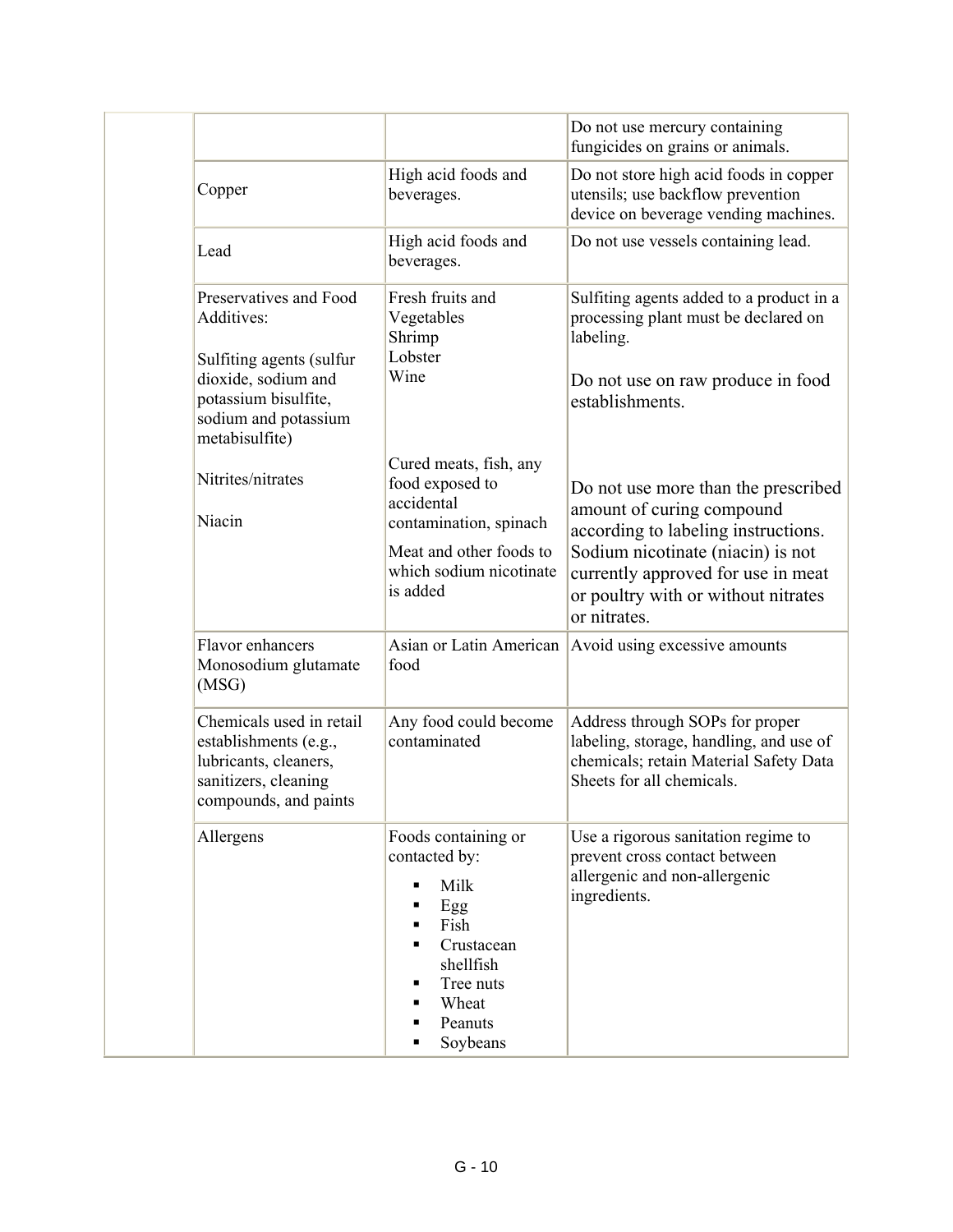## **5. What are Physical Hazards?**

Illness and injury can result from foreign objects in food. These physical hazards can result from contamination or poor procedures at many points in the food chain from harvest to consumer, including those within the food establishment. As establishments develop their food safety management systems, Appendix G, Table 3 can be used to aid in the identification of sources of potential physical hazards to the food being prepared, served, or sold. Appendix G, Table 3 provides some examples of common physical hazards.

| Appenuix G, Tabie J. Main Materiais of Concern as I hysical flazarus anu<br>Common Sources <sup>a, b</sup> |                                                                            |                                                          |  |  |
|------------------------------------------------------------------------------------------------------------|----------------------------------------------------------------------------|----------------------------------------------------------|--|--|
| <b>Material</b>                                                                                            | <b>Injury Potential</b>                                                    | <b>Sources</b>                                           |  |  |
| Glass fixtures                                                                                             | Cuts, bleeding; may require<br>surgery to find or remove                   | Bottles, jars, lights, utensils,<br>gauge covers         |  |  |
| Wood                                                                                                       | Cuts, infection, choking; may<br>require surgery to remove                 | Fields, pallets, boxes, buildings                        |  |  |
| Stones, metal<br>fragments                                                                                 | Choking, broken teeth<br>Cuts, infection; may require<br>surgery to remove | Fields, buildings, machinery,<br>wire, employees         |  |  |
| Insulation                                                                                                 | Choking; long-term if asbestos                                             | Building materials                                       |  |  |
| Bone                                                                                                       | Choking, trauma                                                            | Fields, improper plant<br>processing                     |  |  |
| Plastic                                                                                                    | Choking, cuts, infection; may<br>require surgery to remove                 | Fields, plant packaging<br>materials, pallets, employees |  |  |
| Personal effects                                                                                           | Choking, cuts, broken teeth; may<br>require surgery to remove              | Employees                                                |  |  |

**Appendix G, Table 3. Main Materials of Concern as Physical Hazards and** 

a Adapted from Corlett (1991).

b Used with permission, "HACCP rinciples and Applications", Pierson and Corlett, Eds. 1992. Chapman & Hall, New York, NY.

#### **6. What is the purpose of the hazard analysis principle?**

The purpose of hazard analysis is to develop a list of food safety hazards that are reasonably likely to cause illness or injury if not effectively controlled.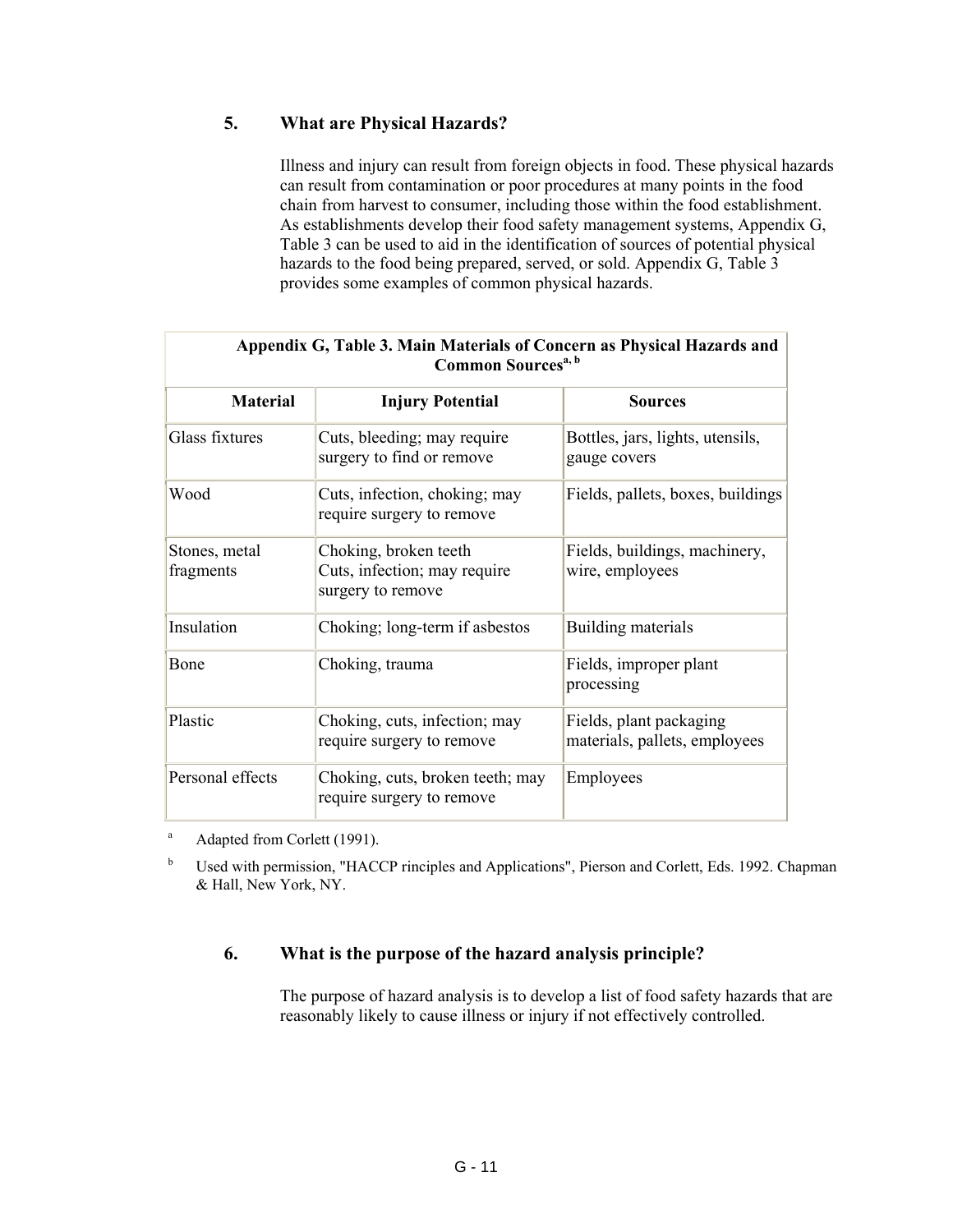#### **7. How is the hazard analysis conducted?**

The process of conducting a hazard analysis involves two stages:

- Hazard Identification
- Hazard Evaluation

Hazard identification can be thought of as a brain storming session. This stage focuses on identifying the food safety hazards that might be present in the food given the food preparation process used, the handling of the food, the facility, and general characteristics of the food itself. During this stage, a review is made of the ingredients used in the product, the activities conducted at each step in the process, the equipment used, the final product, and its method of storage and distribution, as well as the intended use and consumers of the product. Based on this review, a list of potential biological, chemical, or physical hazards is made at each stage in the food preparation process.

In stage two, the hazard evaluation, each potential hazard is evaluated based on the severity of the potential hazard and its likely occurrence. The purpose of this stage is to determine which of the potential hazards listed in stage one of the hazard analysis warrant control in the HACCP plan. Severity is the seriousness of the consequences of exposure to the hazard. Considerations made when determining the severity of a hazard include understanding the impact of the medical condition caused by the illness, as well as the magnitude and duration of the illness or injury. Consideration of the likely occurrence is usually based upon a combination of experience, epidemiological data, and information in the technical literature. Hazards that are not reasonably likely to occur are not considered in a HACCP plan. During the evaluation of each potential hazard, the food, its method of preparation, transportation, storage, and persons likely to consume the product should be considered to determine how each of these factors may influence the likely occurrence and severity of the hazard being controlled.

Upon completion of the hazard analysis, a list of significant hazards that must be considered in the HACCP plan is made, along with any measure(s) that can be used to control the hazards. These measures, called control measures, are actions or activities that can be used to prevent, eliminate, or reduce a hazard. Some control measures are not essential to food safety, while others are. Control measures essential to food safety like proper cooking, cooling, and refrigeration of ready-to-eat, potentially hazardous foods (time/temperature control for safety foods) are usually applied at critical control points (CCPs) in the HACCP plan (discussed later). The term control measure is used because not all hazards can be prevented, but virtually all can be controlled. More than one control measure may be required for a specific hazard. Likewise, more than one hazard may be addressed by a specific control measure (e.g., proper cooking).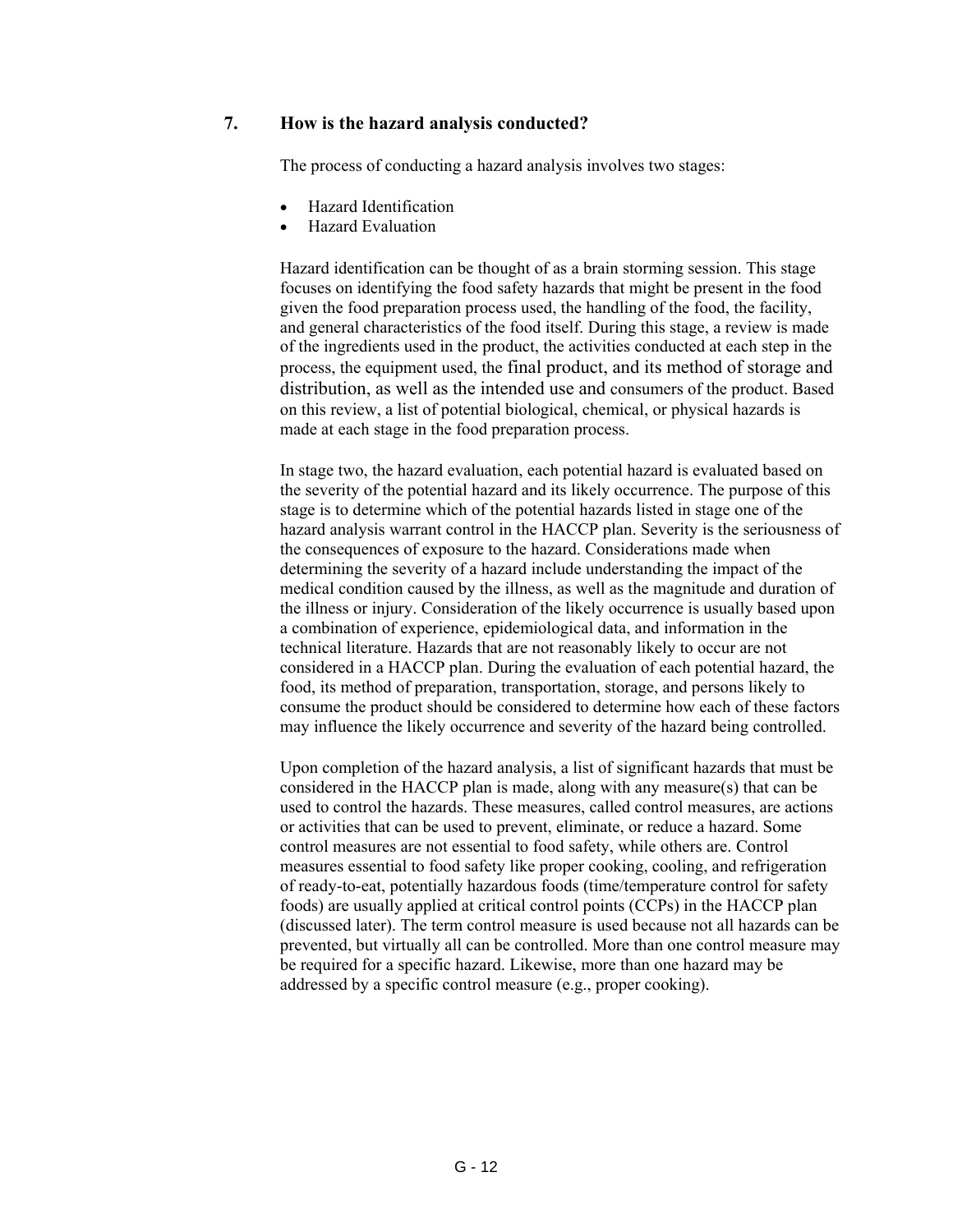## **B. Principle #2: Determine Critical Control Points (CCPs)**

## **1. What is the Critical Control Point (CCP)?**

A critical control point (CCP) means a point or procedure in a specific food system where loss of control may result in an unacceptable health risk. Control can be applied at this point and is essential to prevent or eliminate a food safety hazard or reduce it to an acceptable level. Each CCP will have one or more control measures to assure that the identified hazards are prevented, eliminated, or reduced to acceptable levels. Common examples of CCPs include cooking, cooling, hot holding, and cold holding of ready-to-eat potentially hazardous foods (time/temperature control for safety foods). Due to vegetative and sporeand toxin-forming bacteria that are associated with raw animal foods, it is apparent that the proper execution of control measures at each of these operational steps is essential to prevent or eliminate food safety hazards or reduce them to acceptable levels.

## **2. Are quality issues considered when determining CCPs?**

CCPs are only used to address issues with product safety. Actions taken on the part of the establishment such as first-in first-out (FIFO) or refrigerating nonpotentially hazardous foods (time/temperature control for safety foods) are to ensure food quality rather than food safety and therefore should not be considered as CCPs unless they serve a dual-purpose of ensuring food safety.

## **3. Are the CCPs the same for everyone?**

Different facilities preparing similar food items may identify different hazards and the CCPs. This can be due to differences in each facility's layout, equipment, selection of ingredients, and processes employed. In mandatory HACCP systems, there may be rigid regulatory requirements regarding what must be designated a CCP. In voluntary HACCP systems, hazard control may be accomplished at CCPs or through prerequisite programs. For instance, one facility may decide that it can best manage the hazards associated with cooling through a standardized procedure in its prerequisite programs rather than at a CCP in its HACCP plan. One tool that can be used to assist each facility in the identification of CCPs unique to its operation is a CCP decision tree.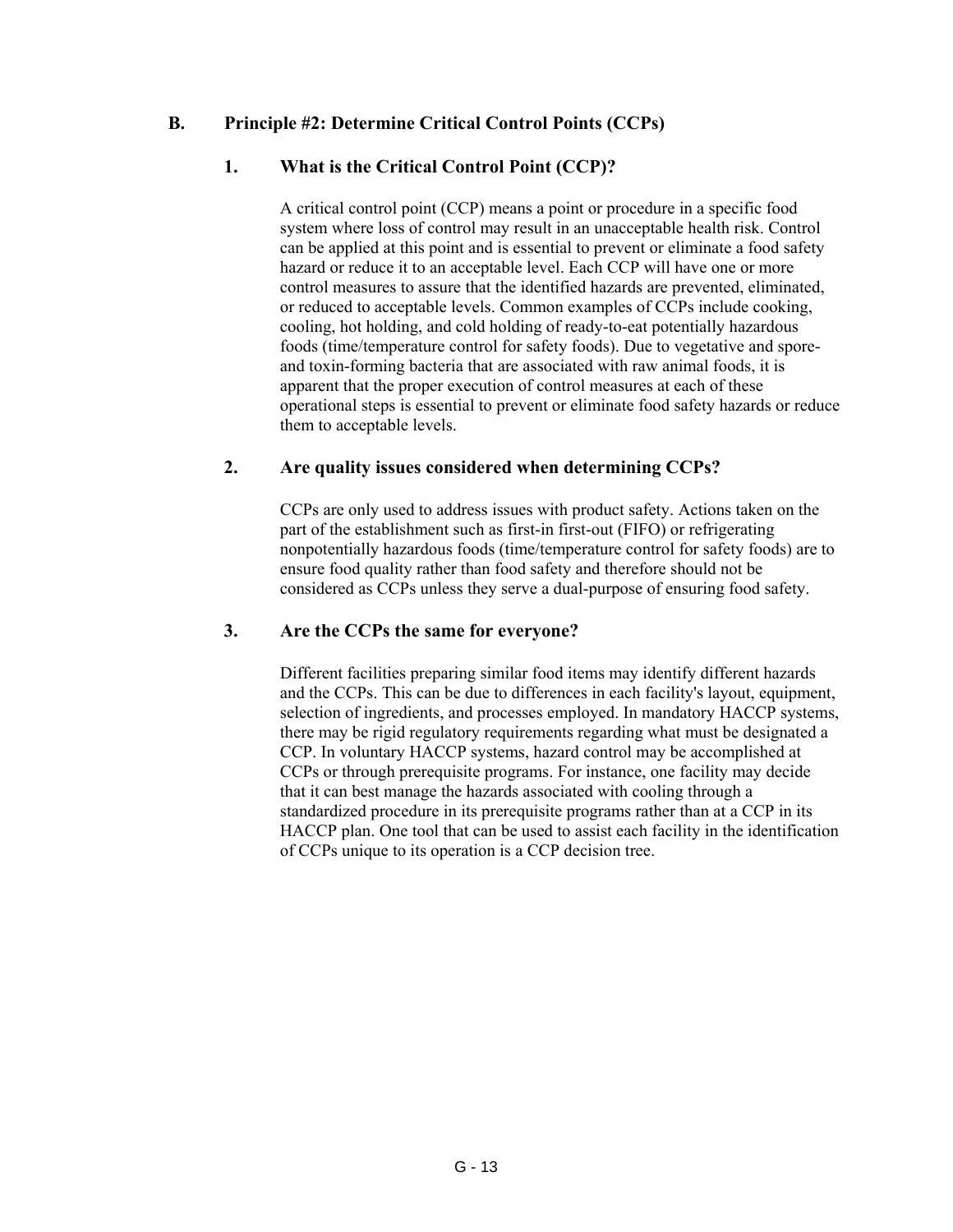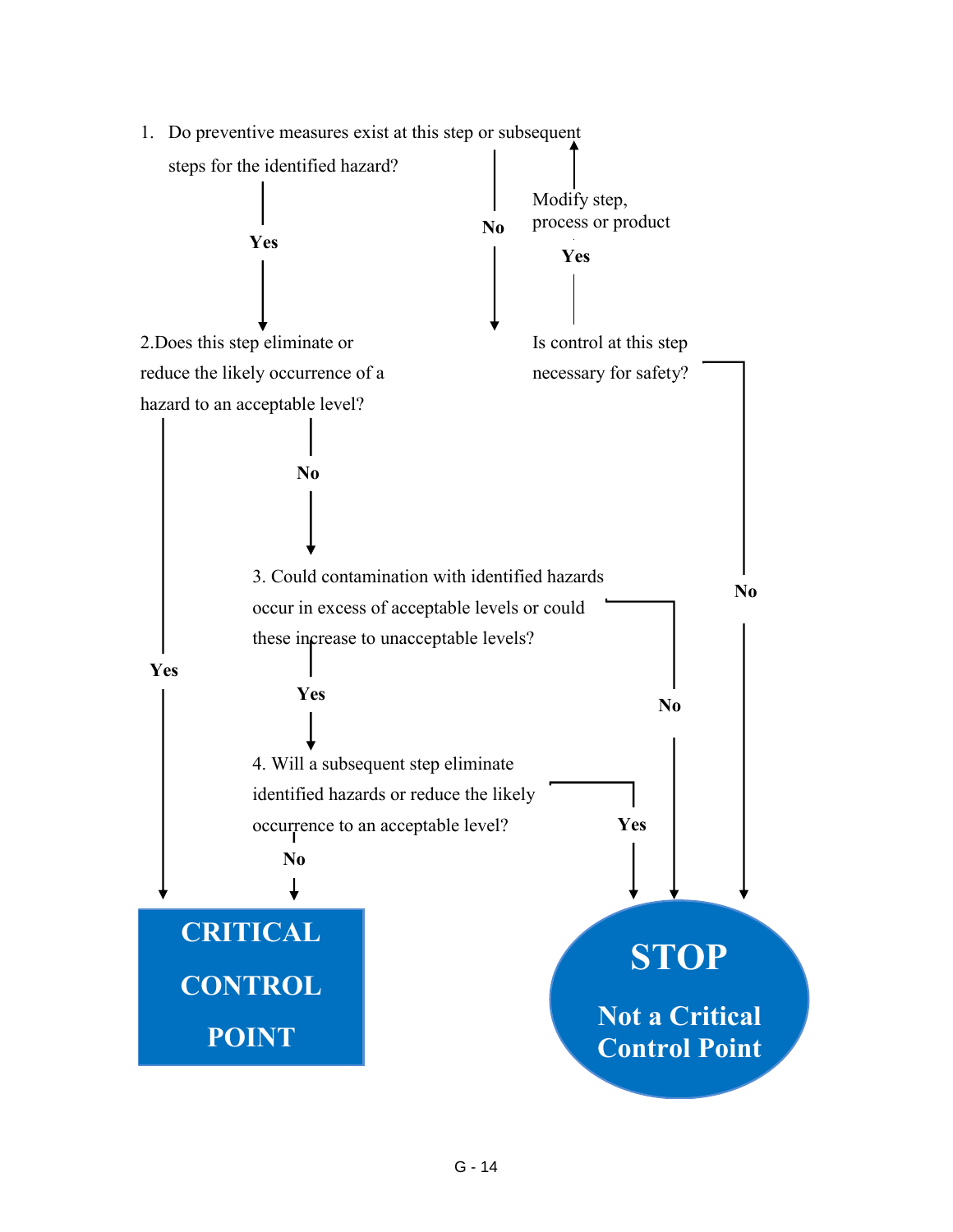## **C. Principle #3: Establish Critical Limits**

## **1. What is a critical limit and what is its purpose?**

A critical limit is a prescribed parameter (e.g., minimum and/or maximum value) that must be met to ensure that food safety hazards are controlled at each CCP. A critical limit is used to distinguish between safe and unsafe operating conditions at a CCP. Each control measure at a CCP has one or more associated critical limits. Critical limits may be based upon factors like temperature, time, moisture level, water activity  $(a_w)$ , or pH. They must be scientifically-based and measurable.

## **2. What are examples of critical limits?**

Examples of critical limits are the time/temperature parameters for cooking chicken (165°F for 15 seconds). In this case, the critical limit designates the minimum criteria required to eliminate food safety hazards or reduce them to an acceptable level. The critical limit for the acidification of sushi rice, a pH of  $\leq 4.6$ , sets the maximum limit for pH necessary to control the growth of spore- and toxin-forming bacteria. Critical limits may be derived from regulatory standards such as the rules and regulations, other applicable guidelines, performance standards, or experimental results.

## **D. Principle #4: Establish Monitoring Procedures**

## **1. What is the purpose of monitoring?**

Monitoring is the act of observing and making measurements to help determine if critical limits are being met and maintained. It is used to determine whether the critical limits that have been established for each CCP are being met.

## **2. What are examples of monitoring activities?**

Examples of monitoring activities include visual observations and measurements of time, temperature, pH, and water activity. If cooking chicken is determined to be a CCP in an operation, then monitoring the internal temperature of a select number of chicken pieces immediately following the cook step would be an example of a monitoring activity. Alternatively, the temperature of an oven or fryer and the time required to reach an internal temperature of 165°F could also be monitored.

#### **3. How is monitoring conducted?**

Typically, monitoring activities fall under two broad categories:

- measurements
- observations

Measurements usually involve time and temperature but also include other parameters such as pH. If an operation identifies the acidification of sushi rice as a CCP and the critical limit as the final pH of the product being  $\leq 4.6$ , then the pH of the product would be measured to ensure that the critical limit is met.

Observations involve visual inspections to monitor the presence or absence of a food safety activity. If date marking is identified as a CCP in a deli operation for controlling Listeria monocytogenes in ready-to-eat deli meats, then the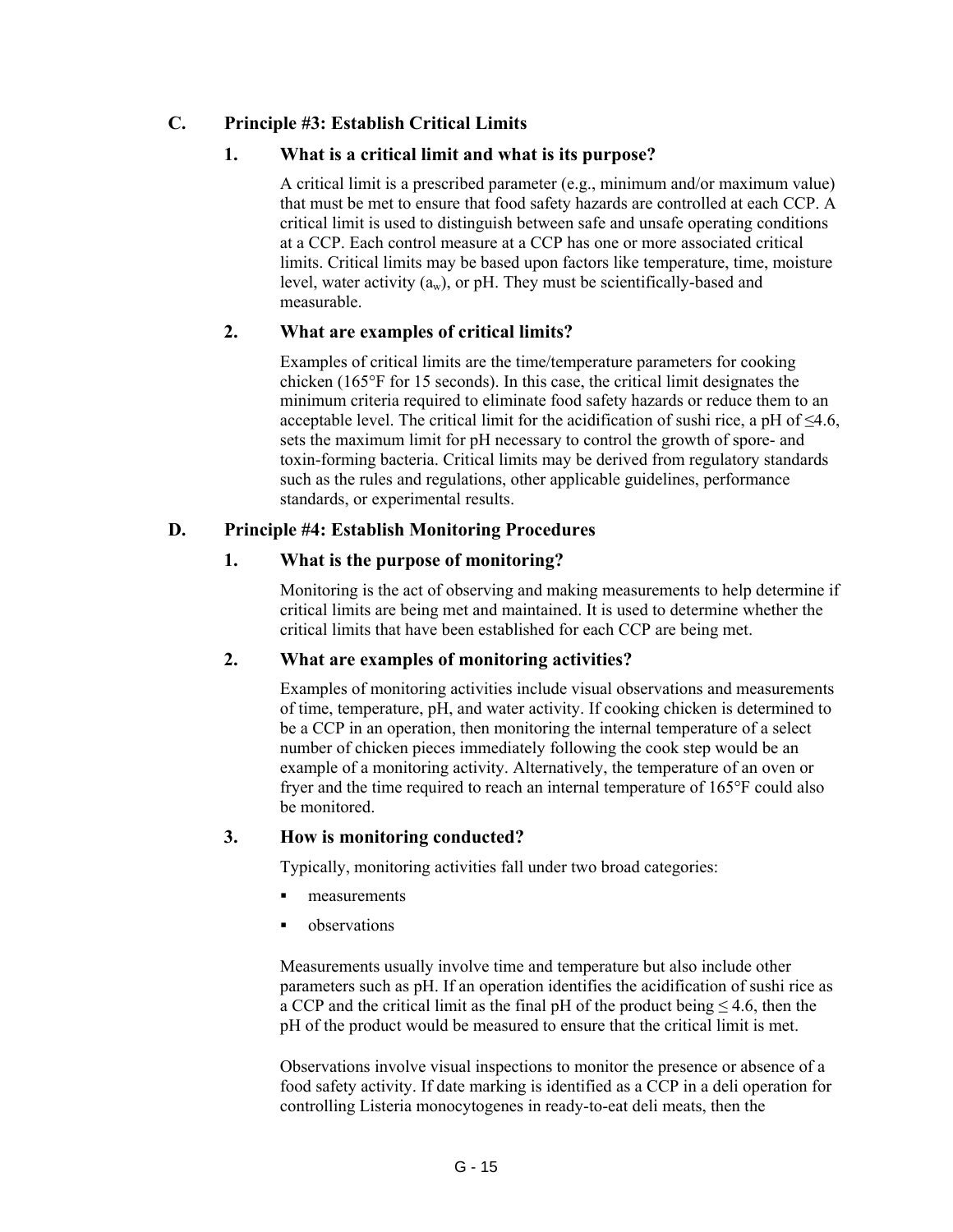monitoring activity could involve making visual inspections of the date marking system to monitor the sell, consume, or discard dates.

## **4. How often is monitoring conducted?**

Monitoring can be performed on a continuous or intermittent basis. Continuous monitoring is always preferred when feasible as it provides the most complete information regarding the history of a product at a CCP. For example, the temperature and time for an institutional cook-chill operation can be recorded continuously on temperature recording charts.

If intermittent monitoring is used, the frequency of monitoring should be conducted often enough to make sure that the critical limits are being met.

## **5. Who conducts monitoring?**

Individuals directly associated with the operation (e.g., the person in charge of the establishment, chefs, and departmental supervisors) are often selected to monitor CCPs. They are usually in the best position to detect deviations and take corrective actions when necessary. These employees should be properly trained in the specific monitoring techniques and procedures used.

## **E. Principle #5: Establish Corrective Actions**

## **1. What are corrective actions?**

Corrective actions are activities that are taken by a person whenever a critical limit is not met. Discarding food that may pose an unacceptable food safety risk to consumers is a corrective action. However, other corrective actions such as further cooking or reheating a product can be used provided food safety is not compromised. For example, a restaurant may be able to continue cooking hamburgers that have not reached an internal temperature of 155°F for 15 seconds until the proper temperature is met. Clear instructions should be developed detailing who is responsible for performing the corrective actions, the procedures to be followed, and when.

## **F. Principle #6: Establish Verification Procedures**

#### **1. What is verification?**

Verification includes those activities, other than monitoring, that determine the validity of the HACCP plan and show that the system is operating according to the plan. Validation is a component of verification which focuses on collecting and evaluating scientific and technical information to determine if the HACCP system, when properly implemented, will effectively control the hazards. Clear instructions should be developed detailing who is responsible for conducting verification, the frequency of verification, and the procedures used.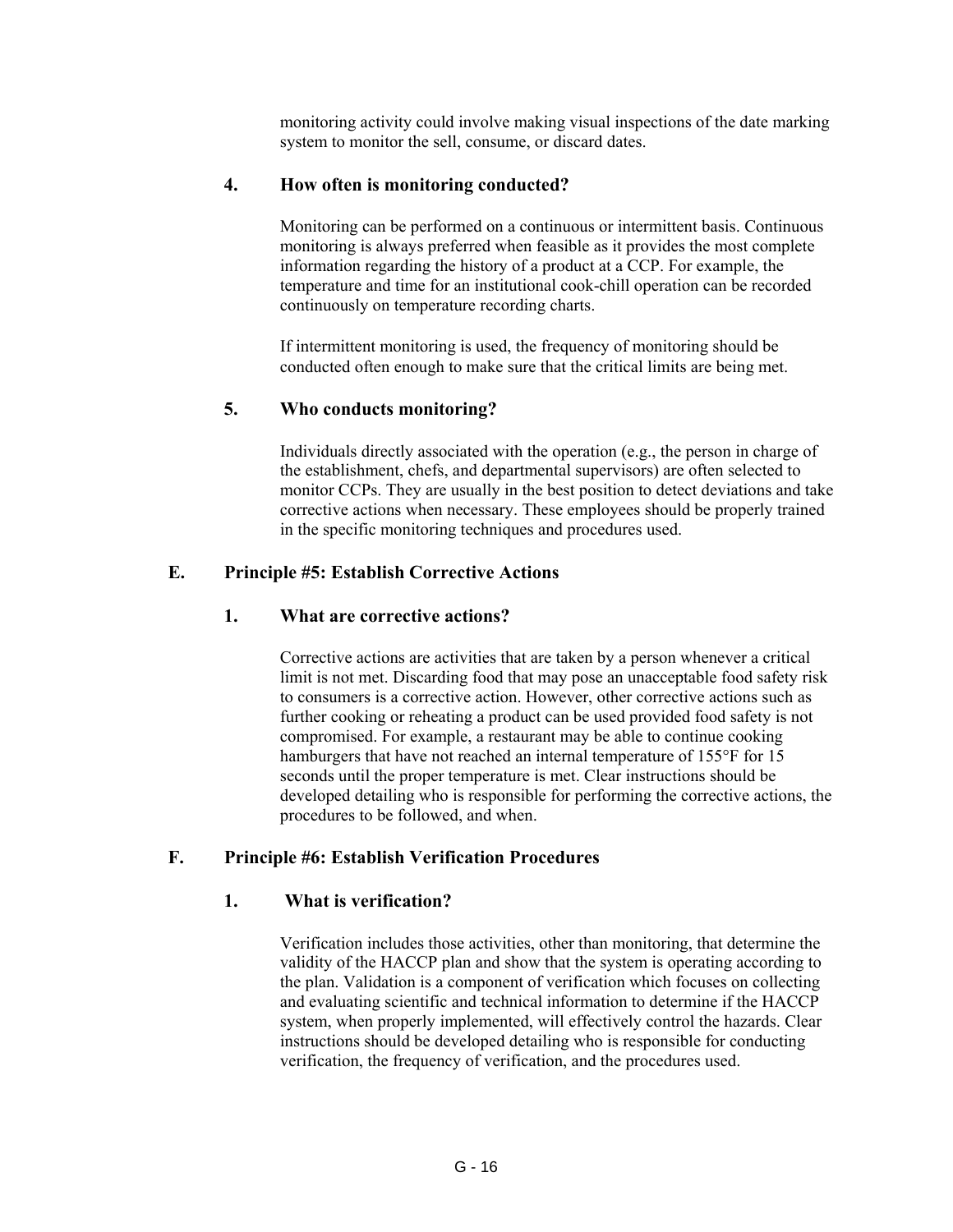## **2. What is the frequency of verification activities? What are some examples of verification activities?**

Verification activities are conducted frequently, such as daily, weekly, monthly, and include the following:

- observing the person doing the monitoring and determining whether monitoring is being done as planned
- reviewing the monitoring records to determine if they are completed accurately and consistently
- determining whether the records show that the frequency of monitoring stated in the plan is being followed
- ensuring that corrective action was taken when the person monitoring found and recorded that the critical limit was not met
- validating that the critical limits are achieving the desired results of controlling the identified hazard
- confirming that all equipment, including equipment used for monitoring, is operated, maintained, and calibrated properly.

## **G. Principle #7: Establish Record Keeping Procedures**

## **1. Why are records important?**

Maintaining documentation of the activities in a food safety management system can be vital to its success. Records provide documentation that appropriate corrective actions were taken when critical limits were not met. In the event that an establishment is implicated in a foodborne illness, documentation of activities related to monitoring and corrective actions can provide proof that reasonable care was exercised in the operation of the establishment. Documenting activities provides a mechanism for verifying that the activities in the HACCP plan were properly completed. In many cases, records can serve a dual purpose of ensuring quality and food safety.

## **2. What types of records are maintained as part of a food safety management system?**

There are at least 5 types of records that could be maintained to support a food safety management system:

- records documenting the activities related to the prerequisite programs
- **n**monitoring records
- corrective action records
- verification and validation records
- calibration records.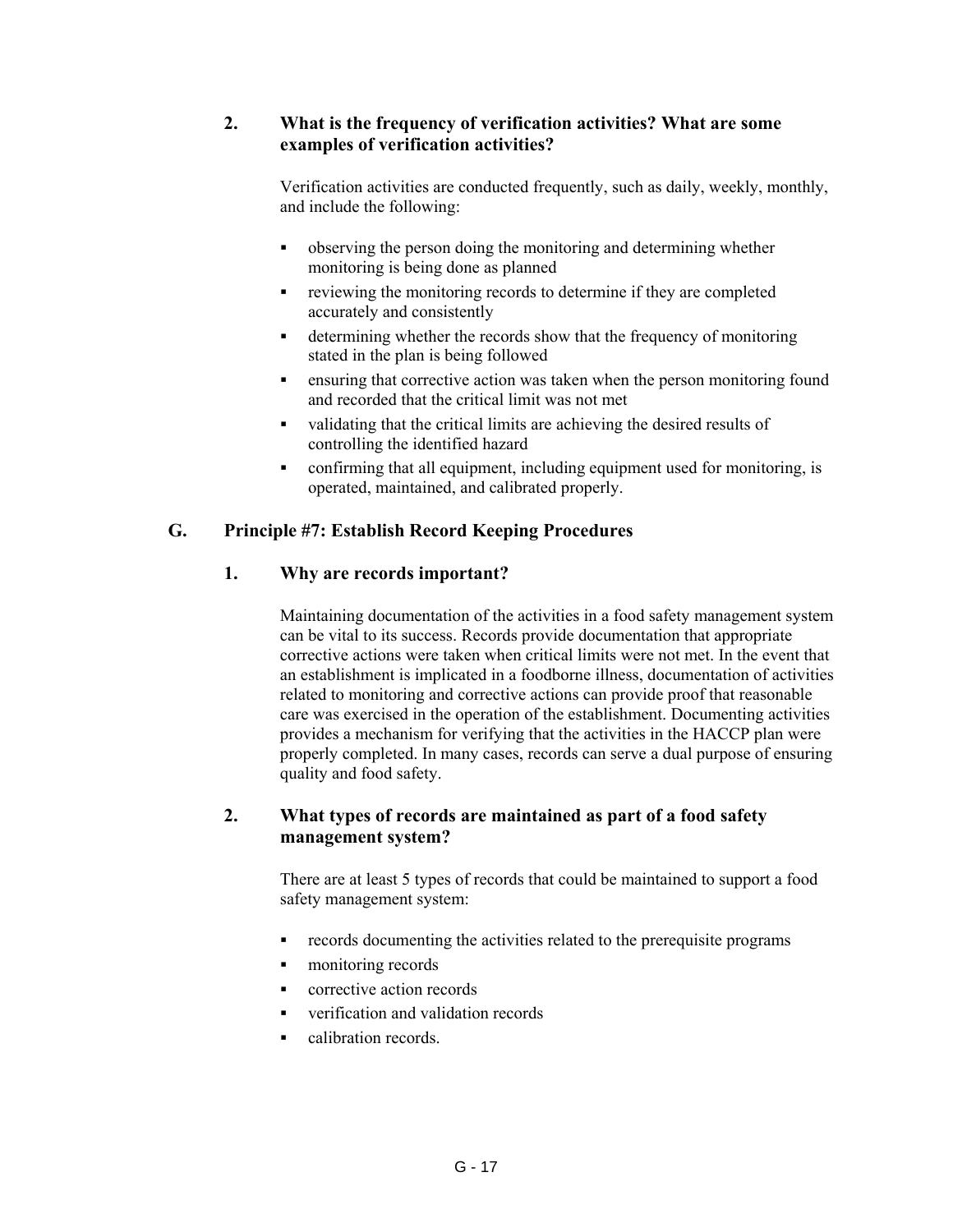## **3. The Process Approach - A Practical Application of HACCP at Retail to Achieve Active Managerial Control**

## **A. Why Focus on HACCP Principles at Retail and Food Service?**

FDA recognizes that there are important differences between using HACCP principles in a food safety management system developed for food manufacturing plants and applying these same principles in food safety management system developed for use in retail and food service establishments.

Since the 1980's, operators and regulators have been exploring the use of the HACCP principles in restaurants, grocery stores, institutional care facilities, and other retail food establishments. During this time, much has been learned about how these principles can be used in these varied operations, collectively referred to as retail food establishments. Most of this exploration has centered around the focal question of how to stay true to the NACMCF definitions of HACCP and still make the principles useful to an industry that encompasses the broadest range of conditions.

Unlike industries such as canning, other food processing, and dairy plants, the retail industry is not easily defined by specific commodities or conditions. Consider the following characteristics that retail food establishments share that set them apart from most food processors:

- 1. Employee and management turnover is exceptionally high in food establishments, especially for entry level positions. This means the many employees or managers have little experience and food safety training must be continuously provided.
- 2. Many establishments are start-up businesses operating without benefit of a large corporate support structure and having a relatively low profit margin and perhaps less capital to work with than other segments of the food industry.
- 3. There is an almost endless number of production techniques, products, menu items, and ingredients used which are not easily adapted to a simple, standardized approach. Changes occur frequently and little preparation time is available.

FDA fully recognizes the diversity of retail and food service establishments and their varying in-house resources to implement HACCP. That recognition is combined with an understanding that the success of such implementation is dependent upon establishing realistic and useful food safety strategies that are customized to the operation.

## **B. What is the Process Approach?**

When conducting the hazard analysis, food manufacturers usually use food commodities as an organizational tool and follow the flow of each product. This is a very useful approach for producers or processors since they are usually handling one product at a time. By contrast, in retail and food service operations, foods of all types are worked together to produce the final product. This makes a different approach to the hazard analysis necessary. Conducting the hazard analysis by using the food preparation processes common to a specific operation is often more efficient and useful for retail and food service operators. This is called the "process approach" to HACCP.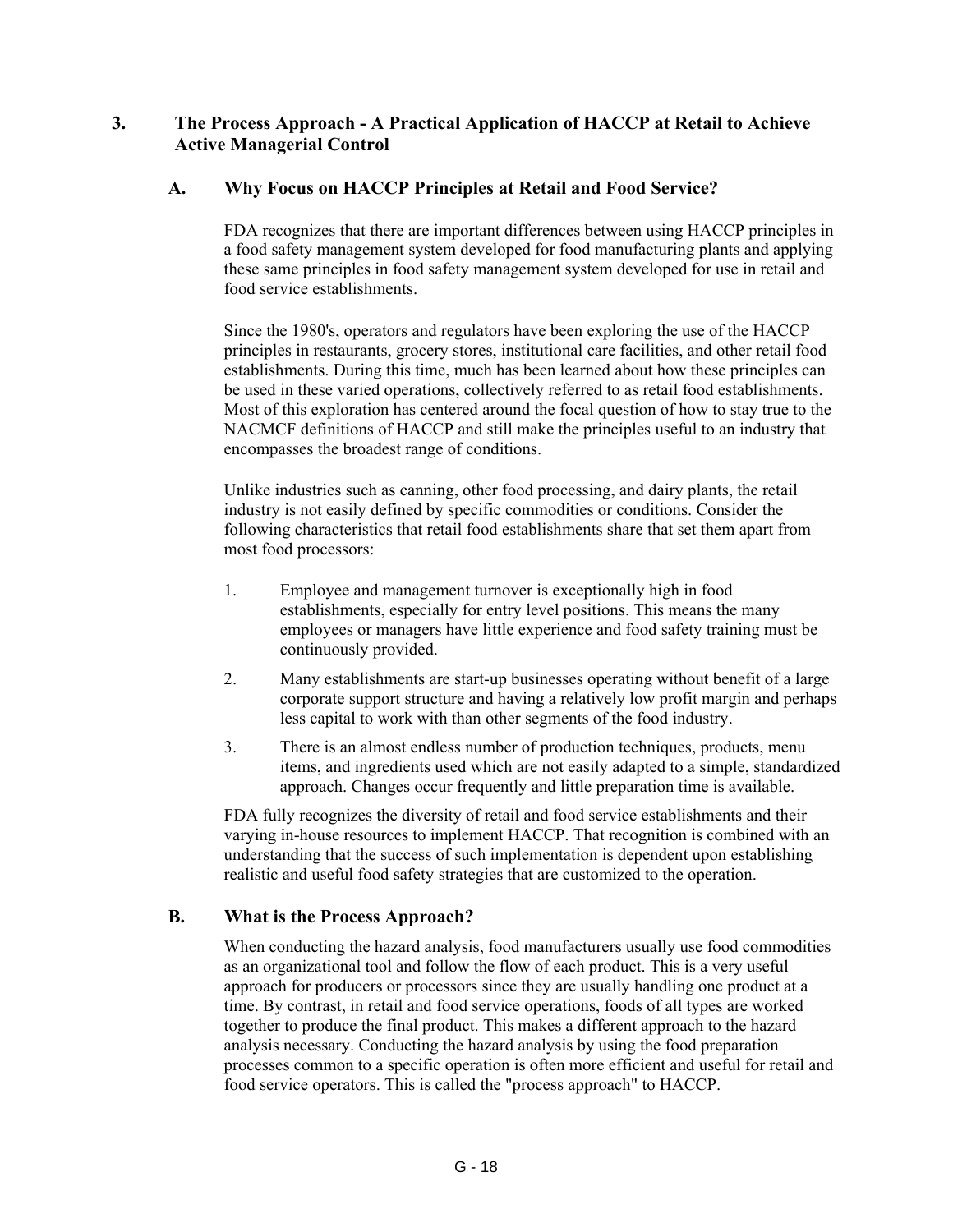The process approach can best be described as dividing the many food flows in an establishment into broad categories based on activities or stages in the preparation of the food, then analyzing the hazards, and placing managerial controls on each grouping.

#### **C. What are the three food preparation processes most often used in retail and food service establishments and how are they determined?**

The flow of food in a retail or food service establishment is the path that food follows from receiving through service or sale to the consumer. Several activities or stages make up the flow of food and are called operational steps. Examples of operational steps include receiving, storing, preparing, cooking, cooling, reheating, holding, assembling, packaging, serving, and selling. The terminology used for operational steps may differ between food service and retail food store operations.

Most food items produced in a retail or food service establishment can be categorized into one of three preparation processes based on the number of times the food passes through the temperature danger zone between 41°F and 135°F:

- o **Process 1: Food Preparation with No Cook Step Example flow: Receive - Store - Prepare - Hold - Serve** (other food flows are included in this process, but there is no cook step to destroy pathogens)
- o **Process 2: Preparation for Same Day Service Example flow: Receive - Store – Prepare - Cook – Hold - Serve** (other food flows are included in this process, but there is only one trip through the temperature danger zone)

## o **Process 3: Complex Food Preparation Example flow: Receive - Store - Prepare - Cook – Cool – Reheat – Hot Hold – Serve**

(other food flows are included in this process, but there are always two or more complete trips through the temperature danger zone)

A summary of the three food preparation processes in terms of number of times through the temperature danger zone can be depicted in a Danger Zone diagram. Although foods produced using process 1 may enter the danger zone, they do not pass all the way through it. Foods that go through the danger zone only once are classified as Same Day Service, while foods that go through more than once are classified as Complex food preparation.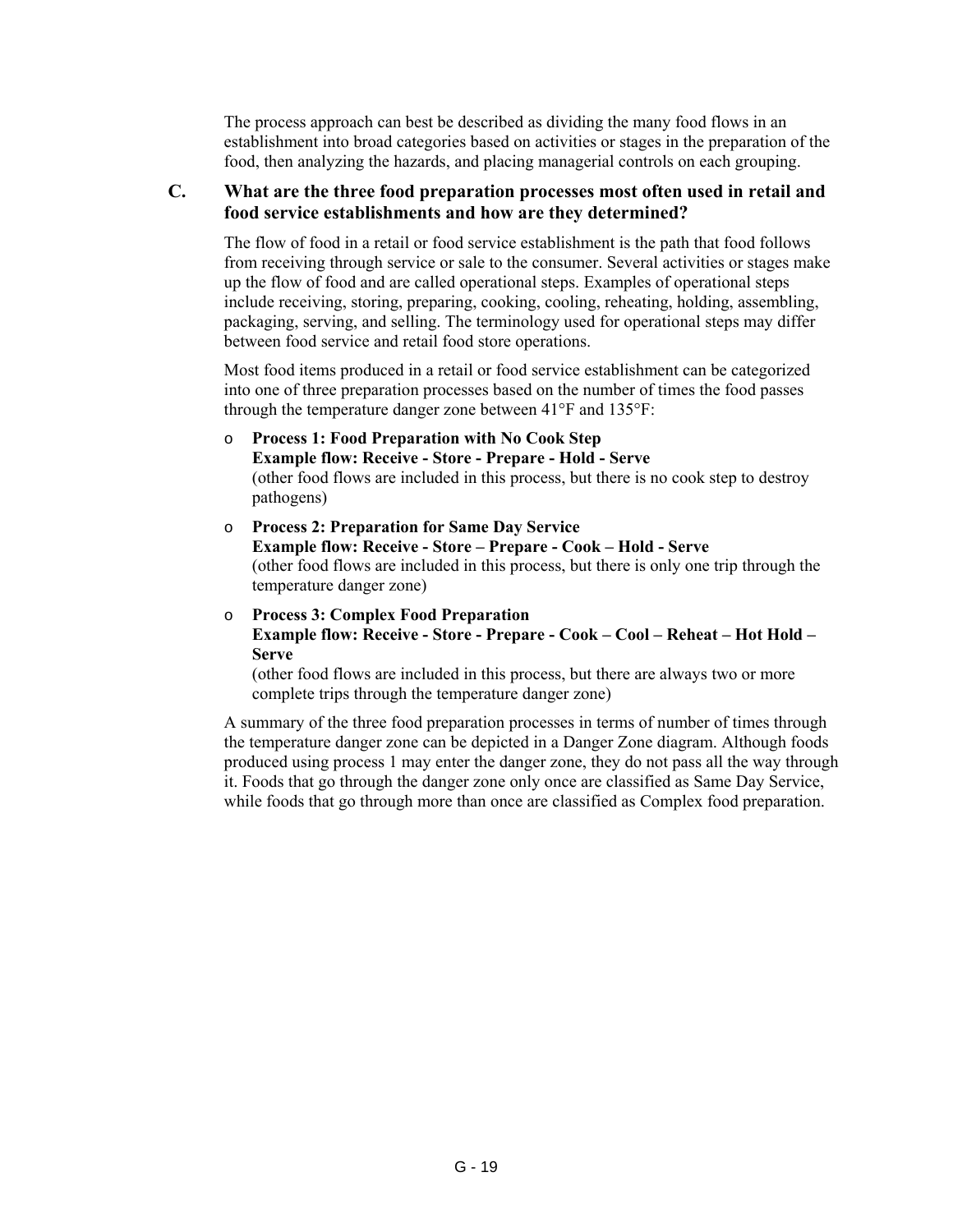

The three food preparation processes conducted in retail and food service establishments are not intended to be all-inclusive. For instance, quick service facilities may have "cook and serve" processes specific to their operation. These processes are likely to be different from the "Same Day Service" preparation processes in full service restaurants since many of their foods are generally cooked and hot held before service. In addition, in retail food stores, operational steps such as packaging and assembly may be included in all of the food preparation processes before the product is sold to the consumer. It is also very common for a retail or food service operator to use multiple food preparation processes to create a single menu item.

#### **D. How is a hazard analysis conducted in process HACCP?**

In the process approach to HACCP, conducting a hazard analysis on individual food items is time and labor intensive and is generally unnecessary. Identifying and controlling the hazards in each food preparation process achieves the same control of risk factors as preparing a HACCP plan for each individual product.

Example: An establishment has dozens of food items (including baked chicken and baked meatloaf) in the "Preparation for Same Day Service" category. Each of the food items may have unique hazards, but regardless of the individual hazards, control via proper cooking and holding will generally ensure the safety of all of the foods in this category. An illustration of this concept follows:

- 1. Even though they have unique hazards, baked chicken and meatloaf are items frequently grouped in the "Same Day Service" category (Process 2).
- 2. Salmonella spp. and Campylobacter, as well as spore-formers, such as Bacillus cereus and Clostridium perfringens, are significant biological hazards in chicken.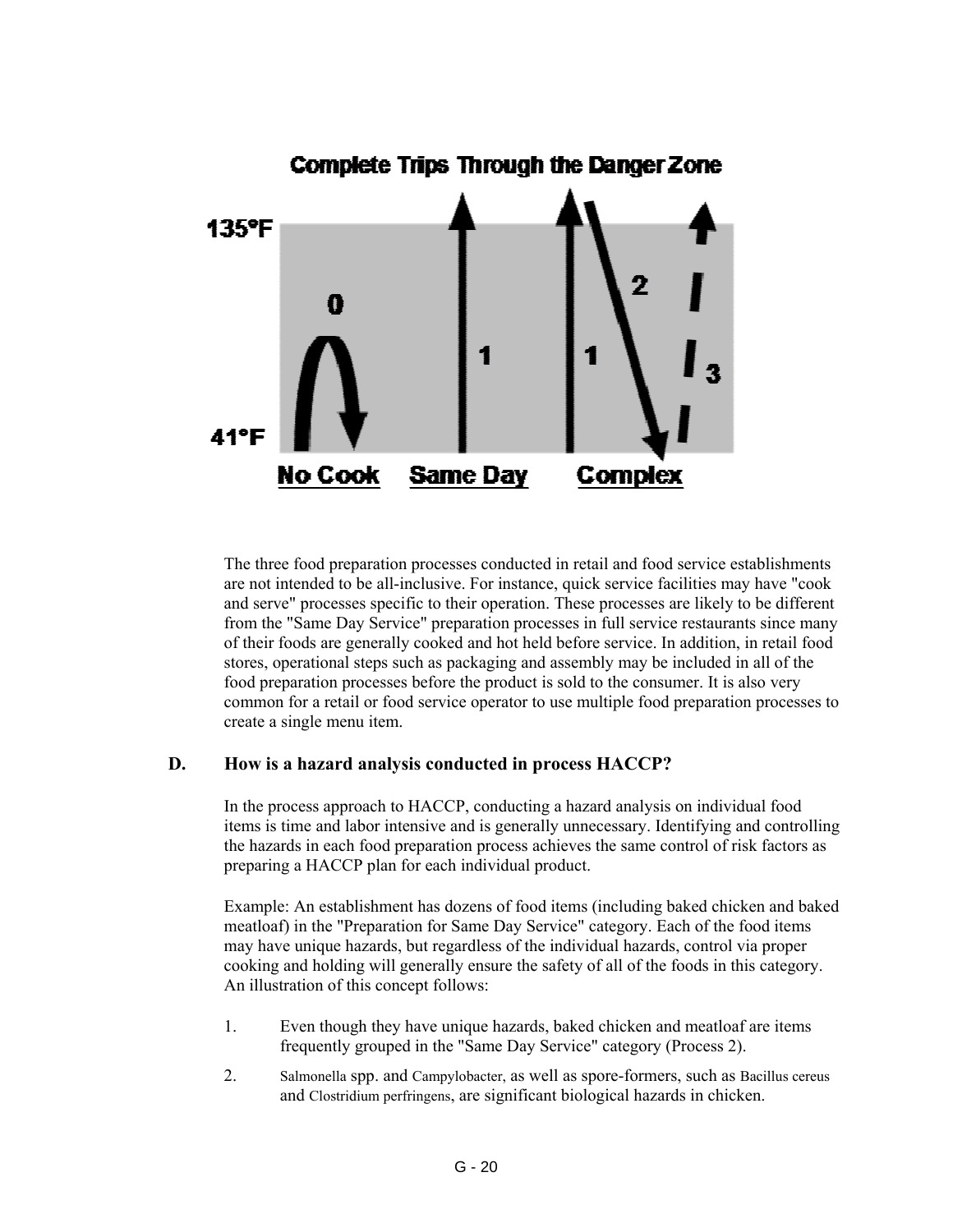- 3. Significant biological hazards in meatloaf include Salmonella spp., E. coli O157:H7, Bacillus cereus, and Clostridium perfringens.
- 4. Despite their different hazards, the control measure used to kill pathogens in both these products is cooking to the proper temperature.
- 5. Additionally, if the products are held after cooking, then proper hot holding or time control is also required to prevent the outgrowth of spore-formers that are not destroyed by cooking.

As with product-specific HACCP, critical limits for cooking remain specific to each food item in the process. In the scenario described above, the cooking step for chicken requires a final internal temperature of 165°F for 15 seconds to control the pathogen load for Salmonella spp. Meatloaf, on the other hand, is a ground beef product and requires a final internal temperature of 155°F for 15 seconds to control the pathogen load for both Salmonella spp. and E. coli O157:H7. Some operational steps such as refrigerated storage or hot holding have critical limits that apply to all foods.

Appendix G, Table 4 further illustrates this concept. Note that the only unique control measure applies to the critical limit of the cooking step for each of the products. Other food safety hazards and control measures may exist that are not depicted here:

| <b>Items</b>                                       |                                                                                                                                  |                                                                                                                                  |  |  |
|----------------------------------------------------|----------------------------------------------------------------------------------------------------------------------------------|----------------------------------------------------------------------------------------------------------------------------------|--|--|
| <b>Process 2: Preparation for Same Day Service</b> |                                                                                                                                  |                                                                                                                                  |  |  |
| <b>Example</b><br><b>Products</b>                  | <b>Baked Meatloaf</b>                                                                                                            | <b>Baked Chicken</b>                                                                                                             |  |  |
| <b>Example</b><br><b>Biological</b>                | Salmonella spp.                                                                                                                  | Salmonella spp.                                                                                                                  |  |  |
| <b>Hazards</b>                                     | E. coli O157:H7                                                                                                                  | Campylobacter                                                                                                                    |  |  |
|                                                    | Clostridium perfringens                                                                                                          | Clostridium perfringens                                                                                                          |  |  |
|                                                    | <b>Bacillus</b> cereus                                                                                                           | Bacillus cereus                                                                                                                  |  |  |
|                                                    | Various fecal-oral route pathogens                                                                                               | Various fecal-oral route pathogens                                                                                               |  |  |
| <b>Example</b><br>Control                          | Refrigeration at 41°F or below                                                                                                   | Refrigeration at 41°F or below                                                                                                   |  |  |
| <b>Measures</b>                                    | Cooking at 155°F for 15 seconds                                                                                                  | Cooking at $165^{\circ}$ F for 15 seconds                                                                                        |  |  |
|                                                    | Hot Holding at 135°F or above OR<br><b>Time Control</b>                                                                          | Hot Holding at 135°F or above OR<br>Time Control                                                                                 |  |  |
|                                                    | Good personal hygiene (No bare hand<br>contact with RTE* food, proper<br>handwashing, exclusion/restriction<br>of ill employees) | Good personal hygiene (No bare hand<br>contact with RTE* food, proper<br>handwashing, exclusion/restriction<br>of ill employees) |  |  |

## **Appendix G, Table 4: Examples of Hazards and Control Measures for Same Day Service Items**

\*RTE = ready-to-eat food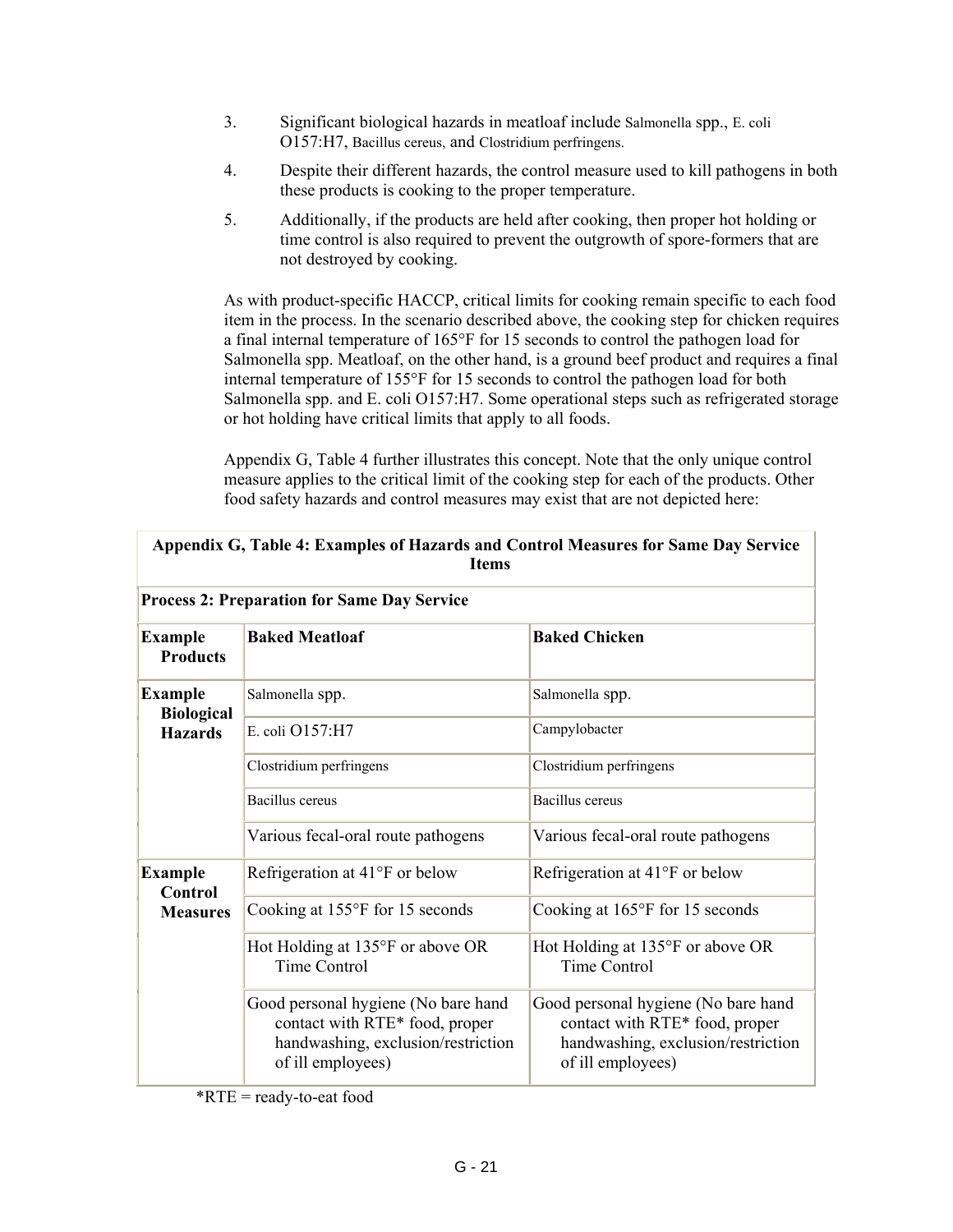## **E. How is the process approach helpful to industry in determining the measures that must be implemented to actively manage the foodborne illness risk factors that result in out-of-control hazards?**

Even though variations in foods and in the three food preparation process flows used to prepare them are common, the control measures will generally be the same based on the number of times the food goes through the temperature danger zone. Several of the most common control measures associated with each food preparation process are discussed in this Appendix. Retail or food service establishments should use these simple control measures as the core of their food safety management systems; however, there may be other risk factors unique to an operation or process that are not listed here. Each operation should be evaluated independently.

 In developing a voluntary food safety management system, active managerial control of risk factors common to each process can be achieved by implementing control measures at certain operational steps designated as critical control points (CCPs) or by implementing prerequisite programs. This is explained in more detail in the Operator's Manual discussed in Part 5 of this Appendix.

## **F. Facility-wide Considerations**

In order to have active managerial control over personal hygiene and crosscontamination, certain control measures must be implemented in all phases of the operation. All of the following control measures should be implemented regardless of the food preparation process used:

- o **No bare hand contact with ready-to-eat foods (or use of a pre-approved, alternative procedure)** to help prevent the transfer of viruses, bacteria, or parasites from hands to food
- o **Proper handwashing** to help prevent the transfer of viruses, bacteria, or parasites from hands to food
- o **Restriction or exclusion of ill employees** to help prevent the transfer of viruses, bacteria, or parasites from hands to food
- o **Prevention of cross-contamination** of ready-to-eat food or clean and sanitized foodcontact surfaces with soiled cutting boards, utensils, aprons, etc., or raw animal foods.

## **G. Food Preparation Process 1 – Food Preparation with No Cook Step**

Example Flow: RECEIVE  $\rightarrow$  STORE  $\rightarrow$  PREPARE  $\rightarrow$  HOLD  $\rightarrow$  SERVE

Several food flows are represented by this particular process. Many of these food flows are common to both retail food stores and food service facilities, while others only apply to retail operations. Raw, ready-to-eat food like sashimi, raw oysters, and salads are grouped in this category. Components of these foods are received raw and will not be cooked before consumption.

Foods cooked at the processing level but that undergo no further cooking at the retail level before being consumed are also represented in this category. Examples of these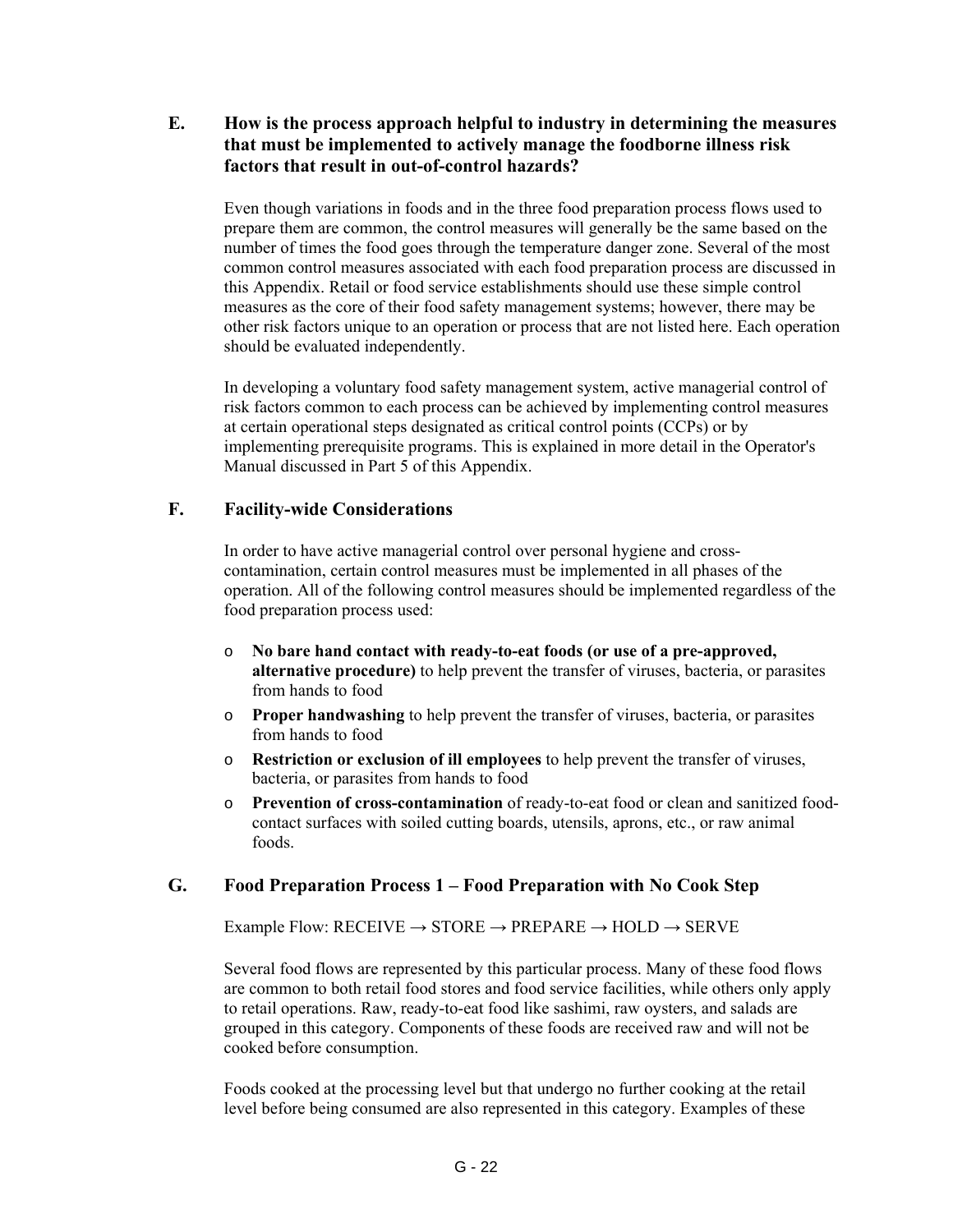kinds of foods are deli meats, cheeses, and other pasteurized dairy products (such as yogurt). In addition, foods that are received and sold raw but are to be cooked by the consumer after purchase, e.g., hamburger meat, chicken, and steaks, are also included in this category.

All the foods in this category lack a cook step while at the retail or food service facility; thus, there are no complete trips through the danger zone. Purchase specifications can be required by the retail or food service establishment to ensure that foods are received as safe as possible. Without a kill step to destroy pathogens, preventing further contamination by ensuring that employees follow good hygienic practices is an important control measure.

Cross-contamination must be prevented by properly storing ready-to-eat food away from raw animal foods and soiled equipment and utensils. Foodborne illness may result from ready-to-eat food being held at unsafe temperatures for long periods of time due to the outgrowth of bacteria.

In addition to the facility-wide considerations, a food safety management system involving this food preparation process should focus on ensuring active managerial control over the following:

- o **Cold holding or using time alone** to control bacterial growth and toxin production
- o **Food source** (e.g., shellfish due to concerns with viruses, natural toxins, and Vibrio and for certain marine finfish intended for raw consumption due to concerns with ciguatera toxin)
- o **Receiving temperatures** (e.g., certain species of marine finfish due to concerns with scombrotoxin)
- o **Date marking** of ready-to-eat PHF (TCS food) held for more than 24 hours to control the growth of psychrophiles such as Listeria monocytogenes
- o **Freezing** certain species of fish intended for raw consumption due to parasite concerns
- o **Cooling** from ambient temperature to prevent the outgrowth of spore-forming or toxin-forming bacteria.

#### **H. Food Preparation Process 2 - Preparation for Same Day Service**

Example Flow: RECEIVE  $\rightarrow$  STORE  $\rightarrow$  PREPARE  $\rightarrow$  COOK  $\rightarrow$  HOLD  $\rightarrow$  SERVE

In this food preparation process, food passes through the danger zone only once in the retail or food service facility before it is served or sold to the consumer. Food is usually cooked and held hot until served, e.g., fried chicken, but can also be cooked and served immediately. In addition to the facility-wide considerations, a food safety management system involving this food preparation process should focus on ensuring active managerial control over the following:

- o **Cooking** to destroy bacteria and parasites
- o **Hot holding or using time alone** to prevent the outgrowth of spore-forming bacteria.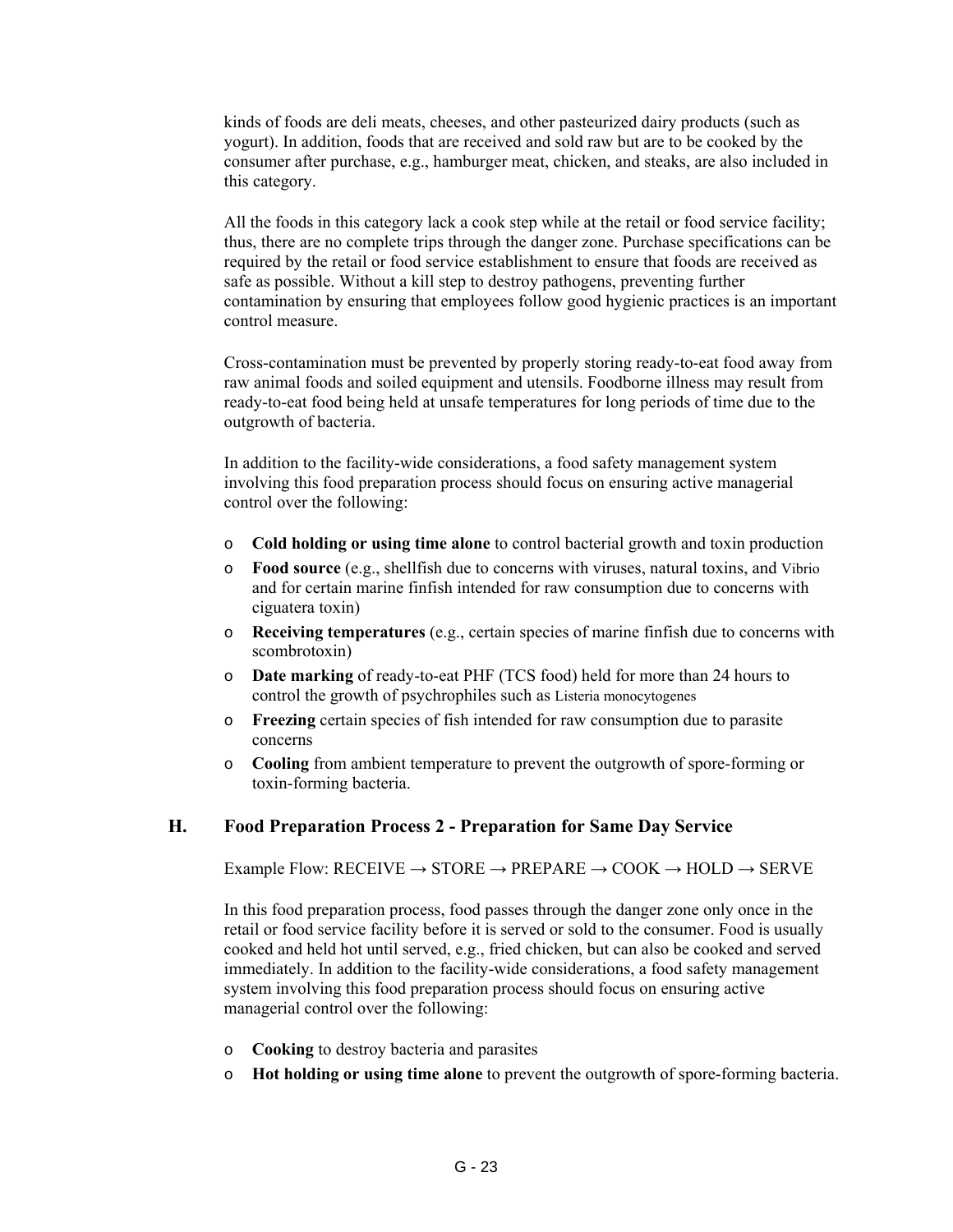Approved food source, proper receiving temperatures, and proper cold holding before cooking would also be important if dealing with certain marine finfish due to concerns with ciguatera toxin and scombrotoxin.

#### **I. Food Preparation Process 3 – Complex Food Preparation**

Example Flow: RECEIVE  $\rightarrow$  STORE  $\rightarrow$  PREPARE  $\rightarrow$  COOK  $\rightarrow$  COOL  $\rightarrow$  REHEAT  $HOT$  HOLD  $\rightarrow$  SERVE

Foods prepared in large volumes or in advance for next day service usually follow an extended process flow. These foods pass through the temperature danger zone more than one time; thus, the potential for the growth of spore-forming or toxigenic bacteria is greater in this process. Failure to adequately control food product temperatures is one of the most frequently encountered risk factors contributing to foodborne illness. Food handlers should minimize the time foods are at unsafe temperatures.

In addition to the facility-wide considerations, a food safety management system involving this food preparation process should focus on ensuring active managerial control over the following:

- o **Cooking** to destroy bacteria and parasites
- o **Cooling** to prevent the outgrowth of spore-forming or toxin-forming bacteria
- o **Hot and cold holding or using time alone** to control bacterial growth and toxin formation
- o **Date marking** of ready-to-eat PHF (TCS food) held for more than 24 hours to control the growth of psychrophiles such as Listeria monocytogenes
- o **Reheating** for hot holding, if applicable.

Approved food source, proper receiving temperatures, and proper cold holding before cooking would also be important if dealing with certain marine finfish due to concerns with ciguatera toxin and scombrotoxin.

#### **4. FDA Retail HACCP Manuals**

#### **A. What guidance has been developed by FDA to assist operators of retail and food service establishments in achieving active managerial control of foodborne illness risk factors?**

FDA, in partnership with Federal, State, and local regulators, industry, academia, and consumers, has written a guidance document entitled, "Managing Food Safety: A Manual for the Voluntary Use of HACCP Principles for Operators of Food Service and Retail Establishments<sup>7</sup>. "Commonly referred to as the "Operator's Manual," this document is designed to assist operators with developing or enhancing food safety management systems based on the process approach to HACCP. The manual presents a step-by-step procedure for writing and voluntarily implementing a food safety management system based on the principles of HACCP. The desired outcome is an operator who employs a preventive rather than a reactive strategy to food safety.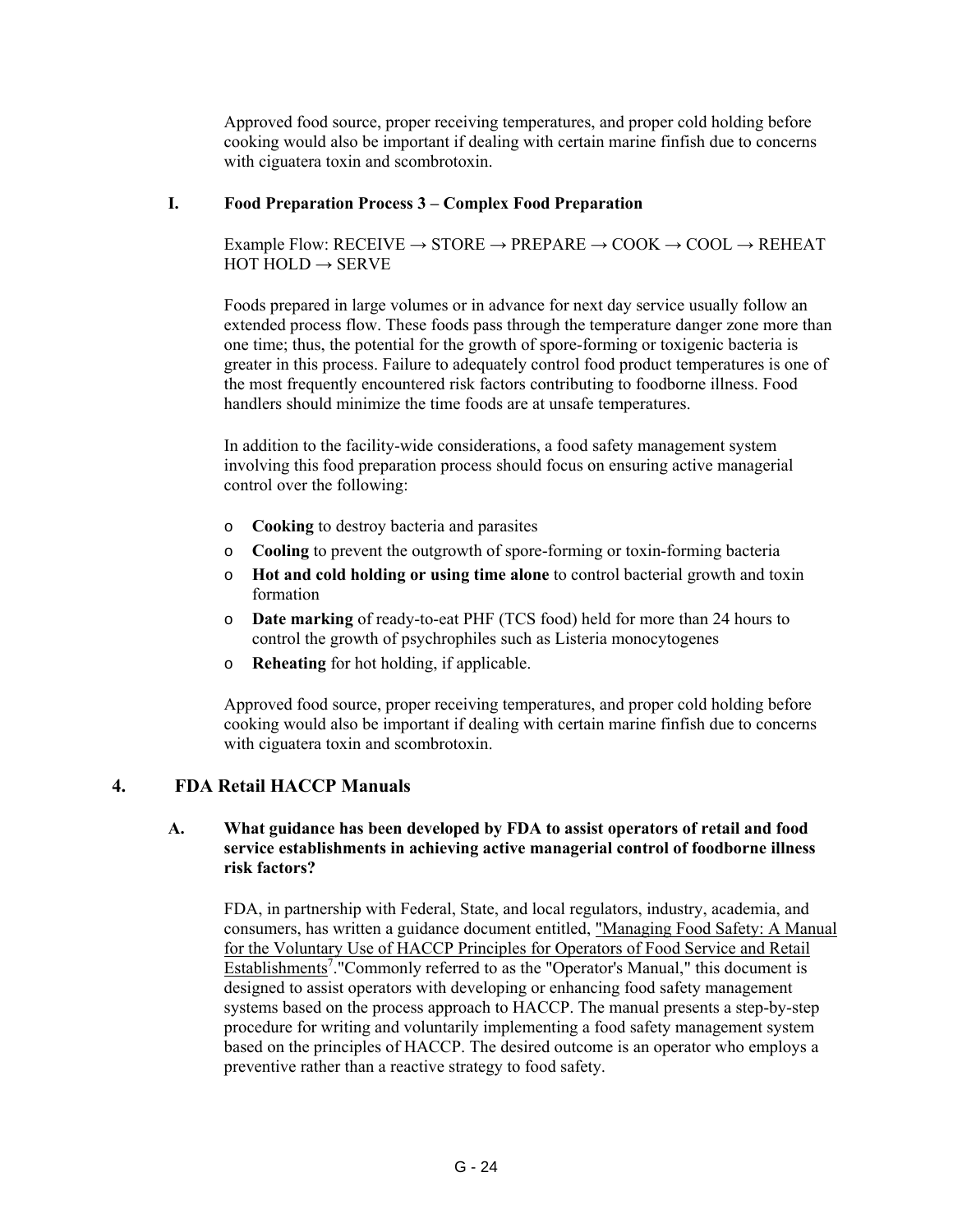The Operator's Manual embodies FDA's current thinking on the application of HACCP principles at retail. It advocates the voluntary use of HACCP principles using the process approach as a practical and effective means of reducing the occurrence of foodborne illness risk factors leading to out-of-control hazards. The Operator's Manual is strictly for the voluntary implementation of HACCP principles at retail and should not be used to develop HACCP plans that are required through Federal, State, or local regulations, ordinances, or laws.

#### **B. What guidance has been developed by FDA to assist regulators of retail and food service establishments in assessing industry's active managerial control of foodborne illness risk factors?**

FDA has written a document for regulators of retail and food service establishments entitled, "Managing Food Safety: A Regulator's Manual for Applying HACCP Principles to Risk-Based Retail and Food Service Inspections and Evaluating Voluntary Food Safety Management Systems<sup>8</sup>." Commonly referred to as the "Regulator's Manual," this document was written to provide a risk-based inspectional "roadmap" for evaluating the degree of active managerial control an operator has over foodborne illness risk factors.

In addition, the manual advocates the use of voluntary intervention strategies, including the development of food safety management systems or risk control plans to bring about a long-term behavior change that will result in a reduction in the occurrence of risk factors. In cases where an operator may want their inspector to provide them with feedback on their voluntarily-implemented food safety management system, the manual provides regulators with information on how to validate and verify an existing system.

Annex 5 of the Food Code outlines the basis for conducting successful risk-based inspections and is provided to assist industry in achieving active managerial control of foodborne illness risk factors as outlined in the draft Recommended National Retail Food Regulatory Program Standards and the Regulator's Manual.

#### **5. Advantages of the HACCP Principles**

#### **A. What advantages does using HACCP principles offer operators of retail and food service establishments?**

Rather than relying solely on periodic feedback from inspections by regulatory agencies, an establishment operator who implements a food safety management system based on HACCP principles emphasizes continuous problem solving and prevention. Additionally, HACCP enhances and encourages communication between industry and regulators.

A food safety management system based on HACCP principles offers many other advantages to industry. One advantage is that such a system may provide a method for achieving active managerial control of multiple risk factors associated with an entire operation. Other advantages include:

- o Reduction in product loss
- o Increase in product quality
- o Better inventory control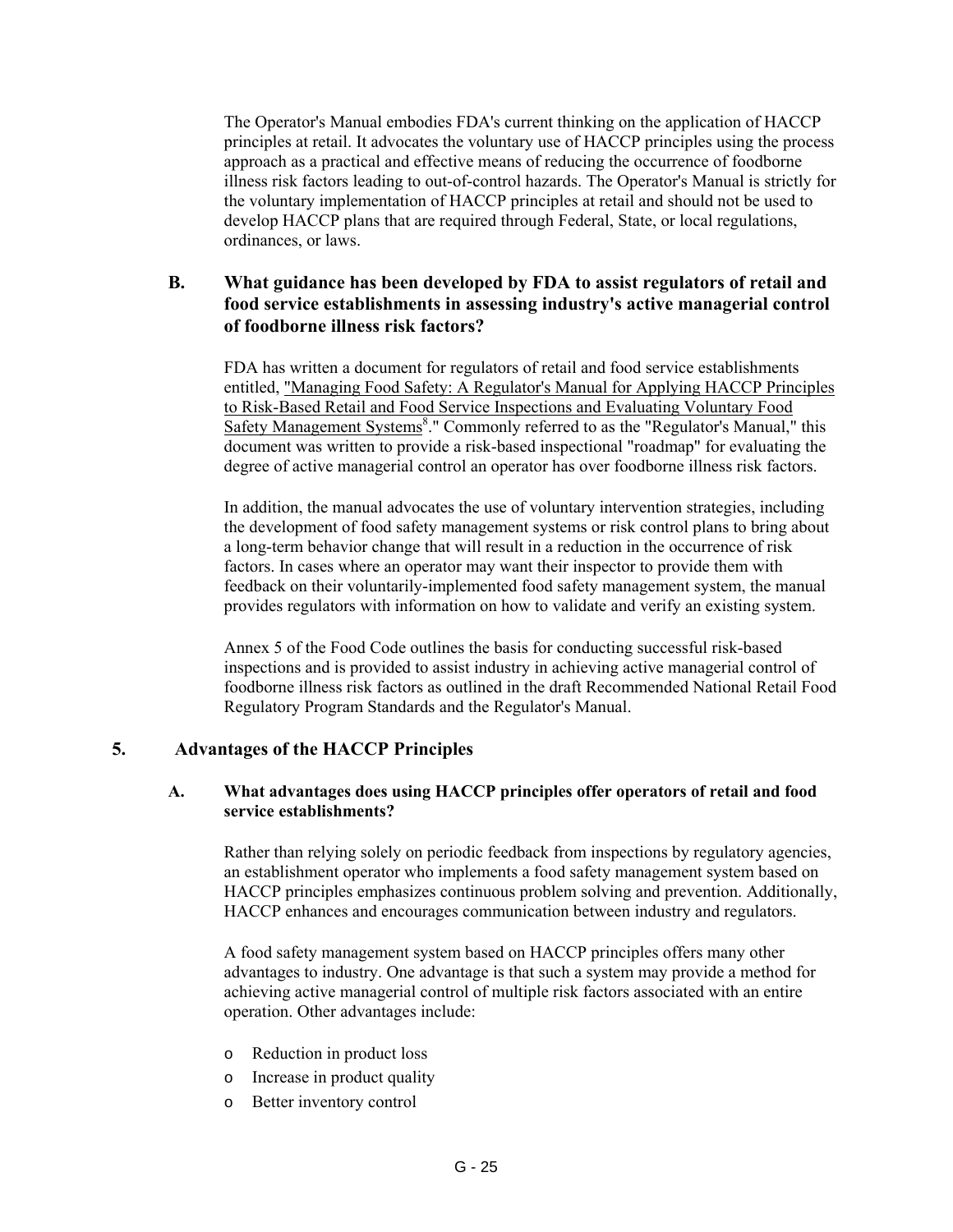- o Consistency in product preparation
- o Increase in profit
- o Increased employee awareness and participation in food safety.

#### **B. What advantage does using HACCP principles offer regulators of retail and food service establishments?**

Traditional inspections are relatively resource-intensive, inefficient, and reactive rather than preventive in nature. Using traditional inspection techniques allows for a satisfactory "snapshot" assessment of the requirements of the code at the time of the inspection. Unfortunately, unless an inspector asks questions and inquires about the activities and procedures being utilized by the establishment even at times when the inspector is not there, there is no way to know if an operator is achieving active

With the limited time often available for conducting inspections, regulators must focus their attention on those areas that clearly have the greatest impact on food safety – foodborne illness risk factors. By knowing that there are only a few control measures that are essential to food safety and focusing on these during the inspection, an inspector can assess the operator's active managerial control of the foodborne illness risk factors.

Regulators can provide invaluable feedback to an operator through their routine inspections. This is especially useful when utilizing a risk-based approach. By incorporating HACCP principles into routine inspections, an inspector can provide an operator with the constructive input needed to establish the control system necessary to bring the foodborne illness risk factors back under continuous control.

#### **6. Summary**

In order to make a positive impact on foodborne illness, retail and food service operators must achieve active managerial control of the risk factors contributing to foodborne illness. Combined with basic sanitation, employee training, and other prerequisite programs, the principles of HACCP provide an effective system for achieving this objective.

The goal in applying HACCP principles in retail and food service is to have the operator take purposeful actions to ensure safe food. The process approach simplifies HACCP principles for use in retail and food service. This practical and effective method of hazard control embodies the concept of active managerial control by providing an on-going system of simple control measures that will reduce the occurrence of risk factors that lead to out-of-control hazards.

The role of retail and food service regulatory professionals is to conduct risk-based inspections using HACCP principles to assess the degree of control industry has over the foodborne illness risk factors. Regulators can assist industry in achieving active managerial control of risk factors by using a risk-based inspection approach to identify strengths and weaknesses and suggesting possible solutions and improvements.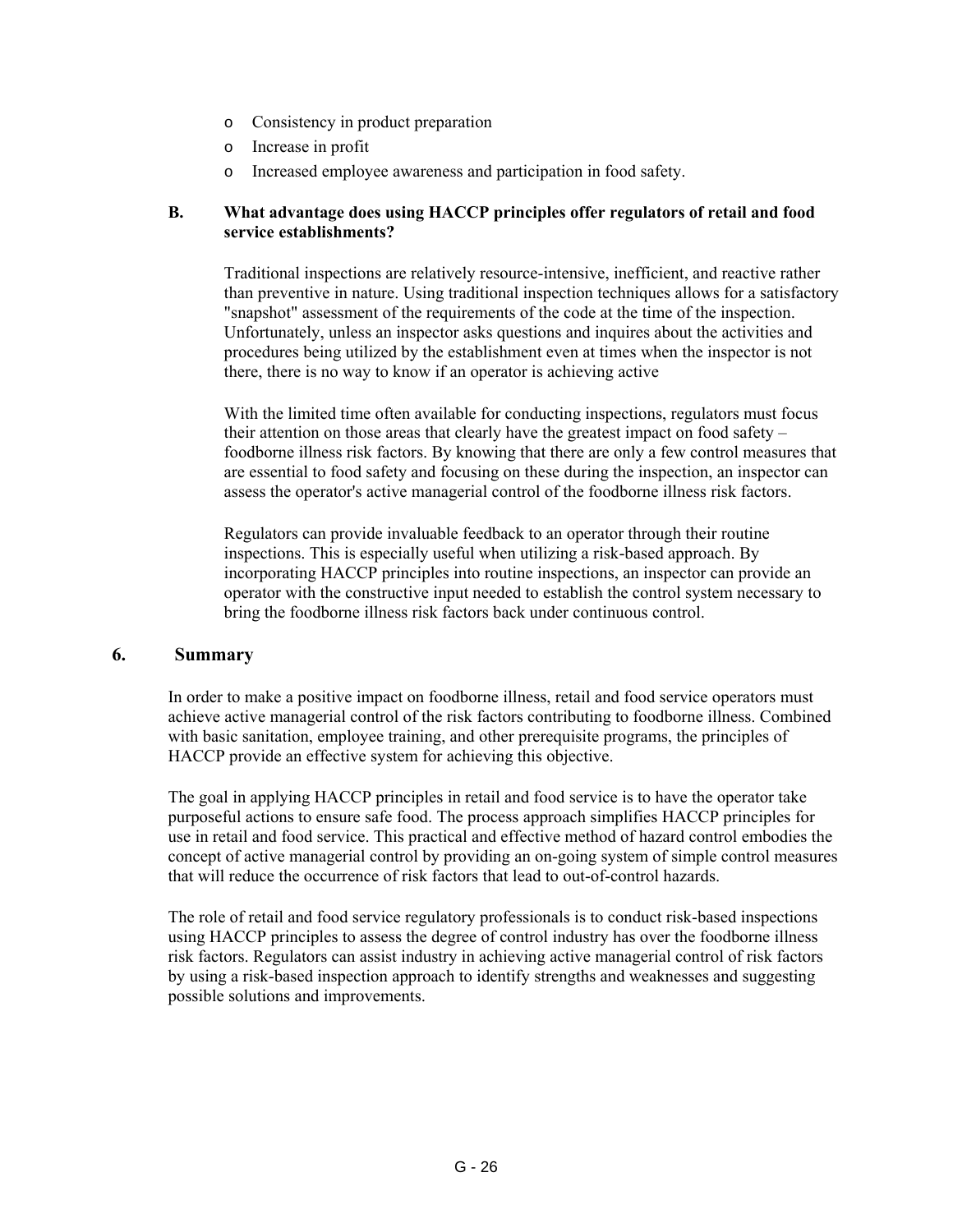#### **7. Acknowledgements**

Much of this Appendix is adapted from the National Advisory Committee on Microbiological Criteria for Foods, Hazard Analysis and Critical Control Point Principles and Guidelines, adopted August 14, 1997.

The physical hazards table (Table 3) was provided courtesy of "Overview of Biological, Chemical, and Physical Hazards" in "HACCP Principles and Applications," Merle Pierson and Donald A. Corlett, Jr. (Eds.), 1992. p. 8-28. Chapman and Hall, New York.

Based on a recommendation from the Retail HACCP Committee of the Conference for Food Protection, the two HACCP Manuals have been endorsed by the Conference.

#### **8. Resources and References**

#### **A. Articles**

Bryan, Frank "Hazard Analyses of Street Foods and Considerations for Food Safety." Dairy, Food and Environmental Sanitation, February 1995, pp. 64-69.

Bryan, Frank "HACCP: Present Status and Future in Contribution to Food Safety." Dairy, Food & Environmental Sanitation, November 1994, pp. 650-655.

Bryan, Frank "Procedures for Local Health Agencies to Institute a Hazard Analysis Critical Control Point Program for Food Safety Assurance in Food Service Operations." Journal of Environmental Health, March/April 1985, pp. 241-245.

Bryan, Frank "Hazard Analysis of Food Service Operation." Food Technology, February 1981, pp. 78-87.

Bryan, Frank "Hazard Analysis Critical Control Point Approach: Epidemiologic Rationale and Application to Food Service Operations." Journal of Environmental Health, August 1981, pp. 7-14.

Bryan, Frank "Factors that Contribute to Outbreaks of Foodborne Disease." Journal of Food Protection, October 1978, pp. 816-827.

Briley and Klaus "Using Risk Assessment as a Method of Determining Inspection Frequency." Dairy and Food Sanitation, December 1985, pp. 468-474.

Centers for Disease Control and Prevention. Surveillance for Foodborne Disease Outbreaks – United States, 1993-1997. Morbidity Mortality Weekly Report, #49 (SS01), USPHS, March 17, 2000, pp. 1-51.

Mead, P.S., Slutsker, L., Dietz, V., McCraig, L.F., Bresee, J.S., Shapiro, C., Griffin, P.M., Tauxe, R.V. "Food-related Illness and Death in the United States<sup>9</sup>." Emerg. Infect. Dis. Vol. 5, No. 5, 1999.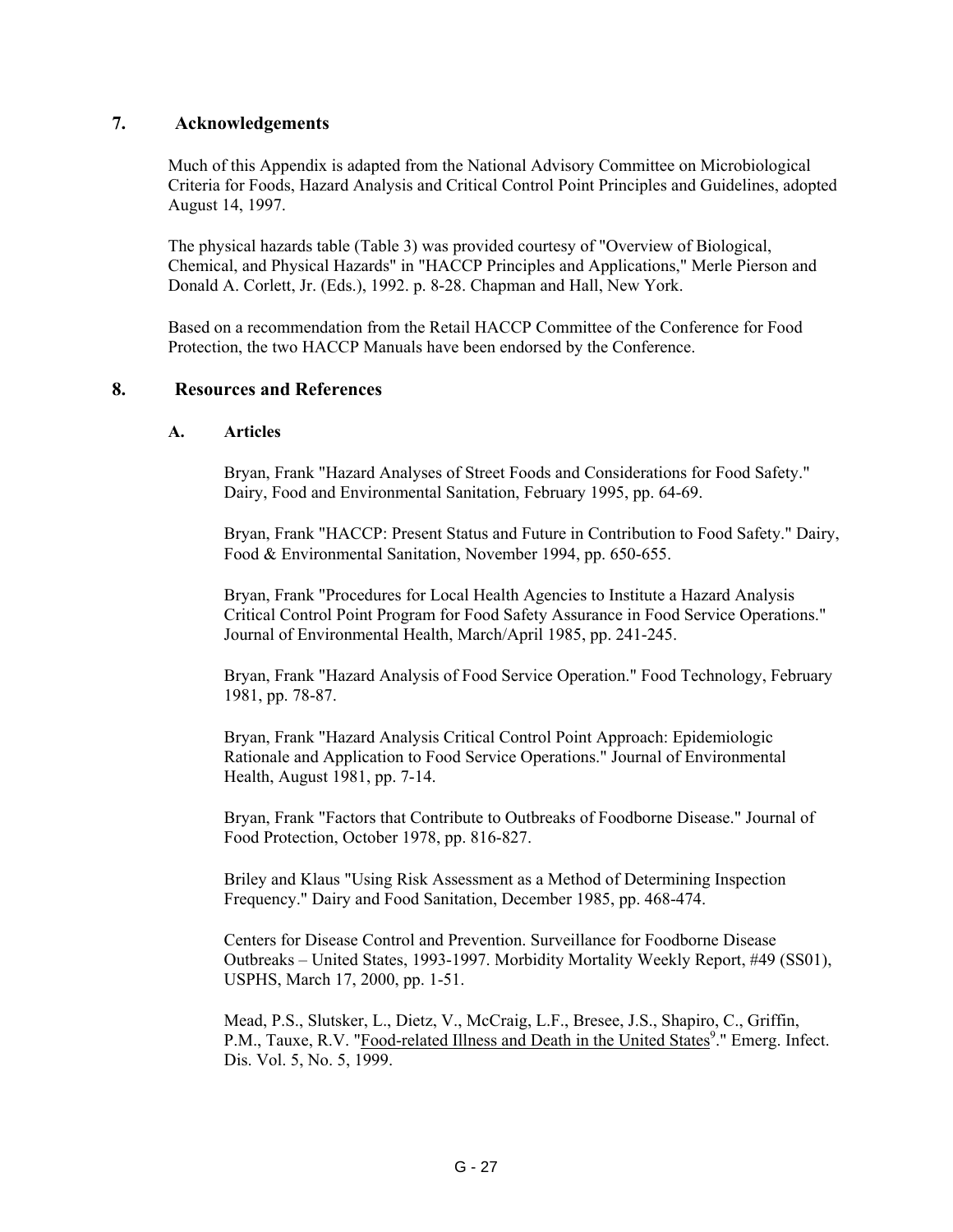National Advisory Committee on Microbiological Criteria for Food (NACMCF). 1997 Hazard Analysis and Critical Control Point System, USDA - FSIS Information Office, 1997.

National Advisory Committee on Microbiological Criteria for Food (NACMCF). 1992 Hazard Analysis and Critical Control Point System, Int. J. Food Microbiology, 16:1-23.

National Food Processors Assoc. "HACCP Implementation: A Generic Model for Chilled Foods." Journal of Food Protection, December, 1993, pp. 1077-1084.

President's Council on Food Safety. The Food Safety Strategic Plan, 2001. Ch. 2: Vision, Goals, Objectives, and Action items.

Silliker, John, Ph.D. "Microbiological Testing and HACCP Programs." Dairy, Food and Environmental Sanitation, October 1995, pp. 606-610.

Stier, R.F., and Blumenthal, M.M., Ph.D. "Will HACCP be Carrot or Stick." Dairy,Food and Environmental Sanitation, October 1995, pp. 616 - 620.

Tisler, J.M. "The Food and Drug Administration's Perspective on HACCP," Food Technology, June 1991, pp. 125-127.

Tompkin, R.B. "The Use of HACCP in the Production of Meat and Poultry Products." Journal of Food Protection, September 1990, pp. 795-803.

Weingold, S.E., et al. "Use of Foodborne Disease Data for HACCP Risk Assessment." Journal of Food Protection, September 1994, pp. 820-830.

#### **B. Books**

Corlett, D.A. and Pierson, M.D. HACCP, Principles & Applications, ed., Chapman and Hall, New York, 1992.

Diseases Transmitted by Foods, 2nd ed., Centers for Disease Control, USPHS, 1982.

Fellows, P.J. Food Processing Technology, Principles and Practice, Ellis Horwood, New York, 1990.

Fennema, O.R. Food Chemistry, 2nd ed., Marcel Dekker, Inc., New York, 1985.

Foodborne Diseases, ed. D.O. Cliver, Academic Press, San Diego, California, 1990.

HACCP Reference Book, National Restaurant Assoc., The Educational Foundation, Chicago, 1994.

Heymann, David L. MD, (Ed.), 2004. Control of Communicable Diseases Manual, 18th Ed., American Public Health Association, Washington D.C.

Jay, J.M. Modern Food Microbiology, 4th ed., Van Nostrand Reinhold, New York, 1992.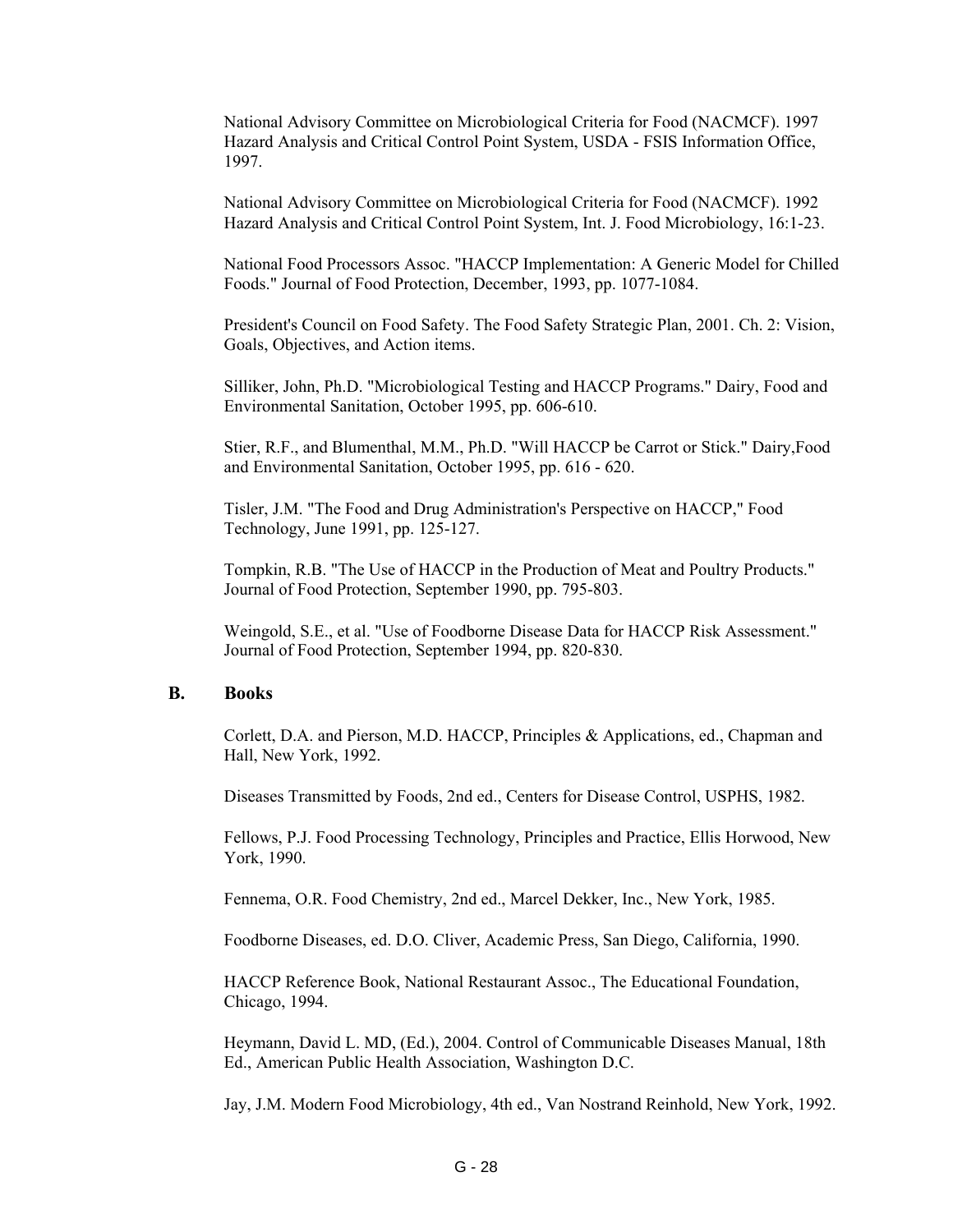Potter, N.N., J.H. Hotchkiss, 1999. Food Science, 5th ed., Kluwer Academic Publishers, Secaucus, NJ.

Stevenson, K.E., D.T. Bernard, 1999. HACCP: A Systematic Approach to Food Safety, 3rd ed., Food Processors Institute, Washington, DC, 1999.

#### **C. FDA Publications**

**Fish and Fishery Products - Code of Federal Regulations**, Title 21, Part 123 Fish and Fishery Products.

**Fish and Fishery Products Hazards and Controls Guide**, Third Edition, June 2001. Food and Drug Administration, Washington, D.C. May be purchased from:

National Technical Information Service, U.S. Department of Commerce, 703-487-4650.

The **Fish and Fishery Products Hazards and Controls Guide**10. Single copies may be obtained as long as supplies last from FDA district offices and from:

U.S. Food and Drug Administration Office of Seafood 5100 Paint Branch Parkway College Park , MD 20740-3835

Food and Drug Administration/U.S. Public Health Service, 2003. National Shellfish Sanitation Program Guide for the Control of Molluscan Shellfish<sup>11</sup>.

Report of the FDA Retail Food Program Database of Foodborne Illness Risk Factors,  $2000^{12}$ 

FDA Report on the Occurrence of Foodborne Illness Risk Factors in Selected Institutional Foodservice, Restaurant, and Retail Food Store Facility Types (2004).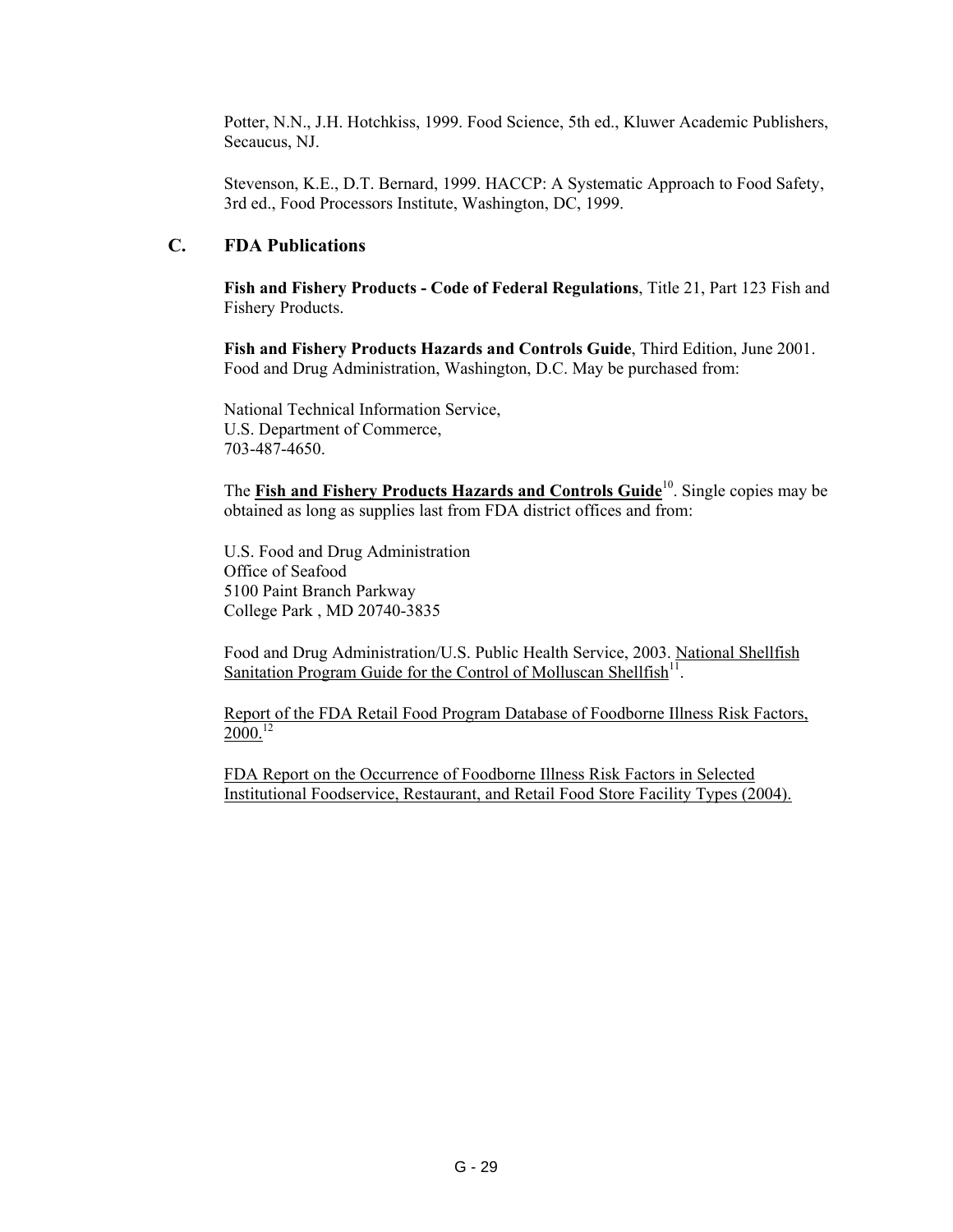**Flow Chart 1**

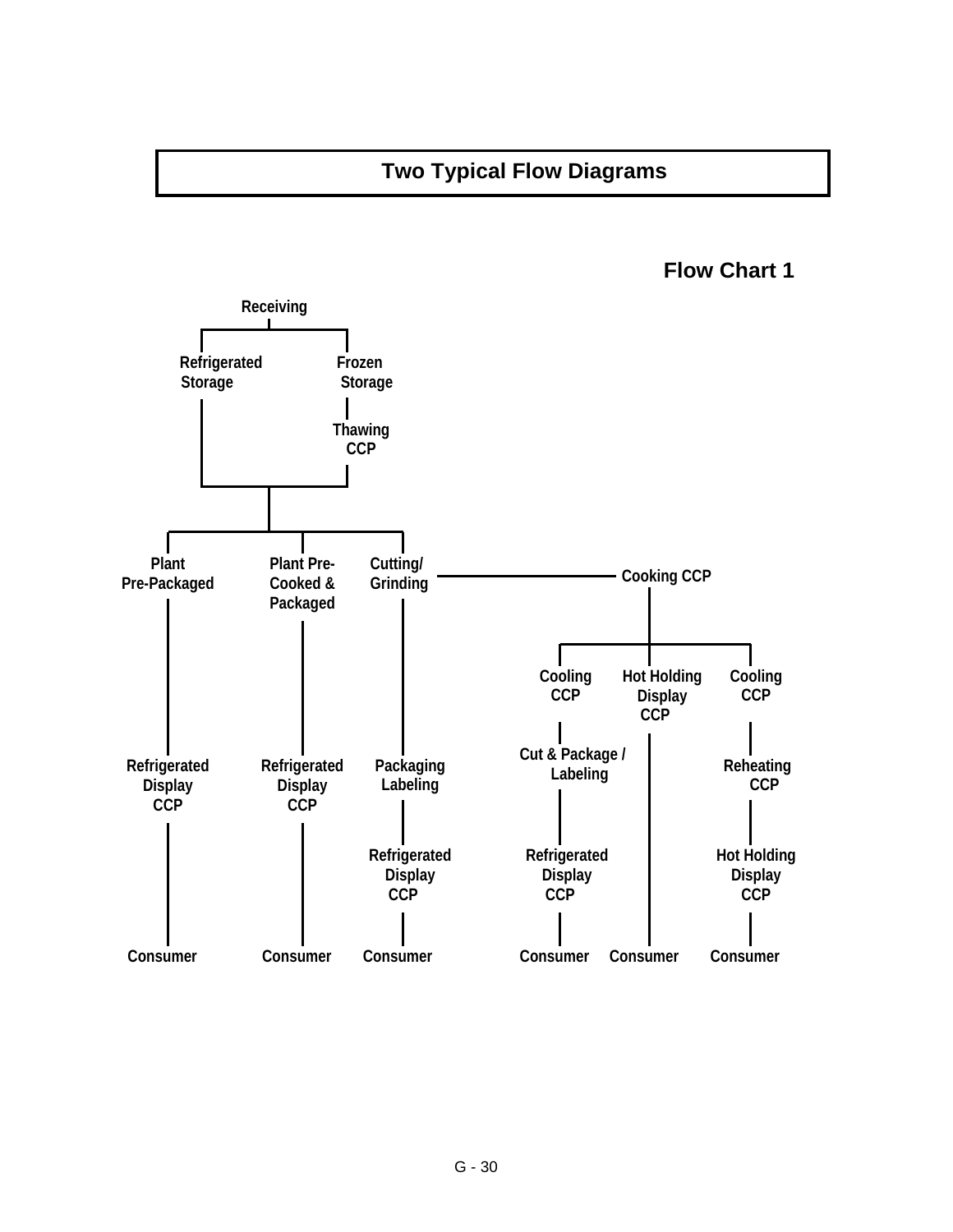

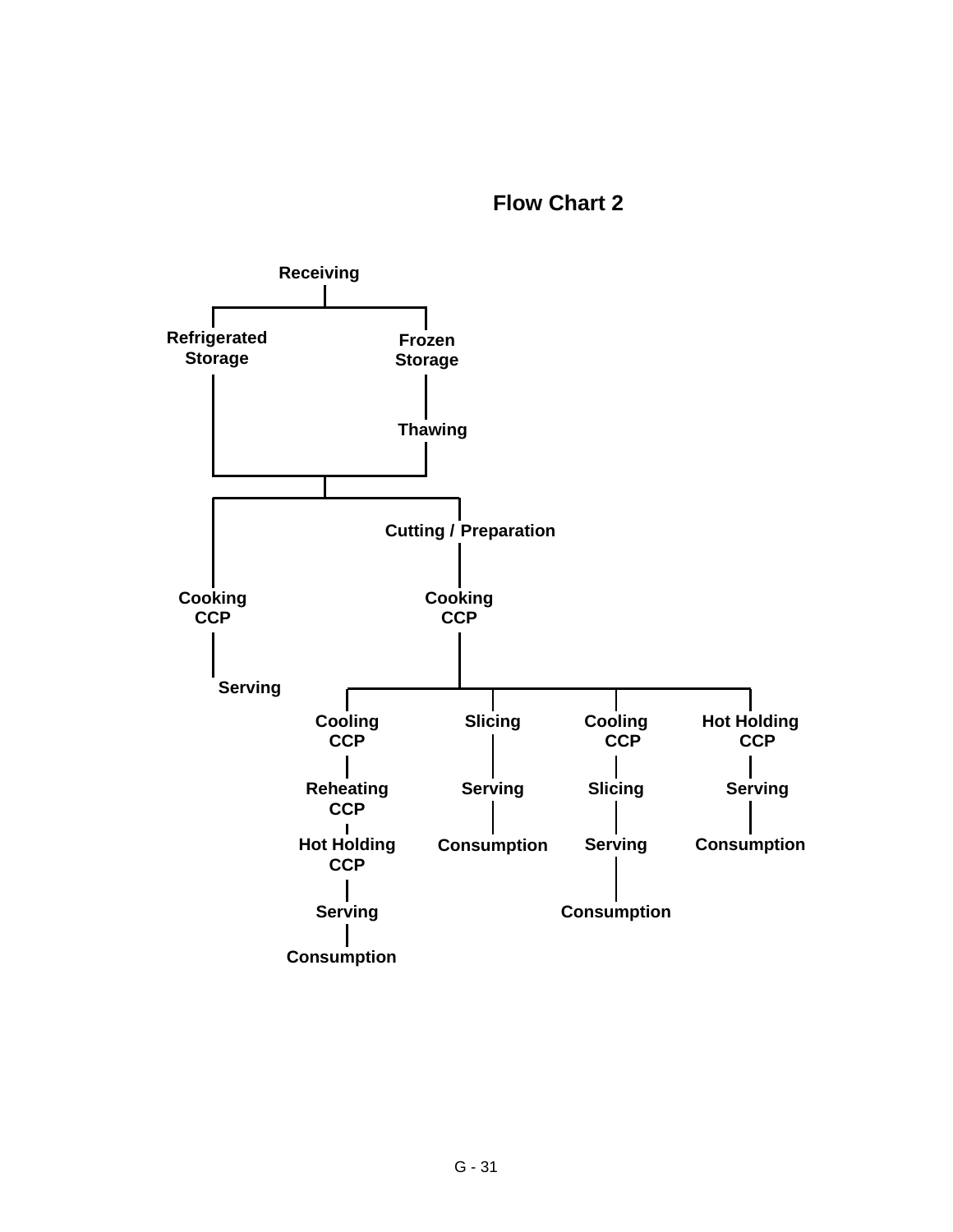# *Appendix H - RETAIL FOOD STORE SANITATION ACT*

25-4-1301. Legislative declaration. The general assembly hereby declares that the sanitary protection of bulk foods and the sanitary maintenance of equipment used to display and dispense bulk foods are matters of statewide concern and are affected with a public interest and that the provisions of this part 13 are enacted in the exercise of the police powers of this state for the purpose of protecting the health, peace, safety, and general welfare of the people of this state.

25-4-1302. Definitions. As used in this part 13, unless the context otherwise requires:

(1) "Bulk foods" means unpackaged or unwrapped foods, either processed or unprocessed, in aggregate containers from which quantities desired by the consumer are withdrawn. "Bulk foods" does not include fresh fruits, fresh vegetables, nuts in the shell, salad bar, bulk pet foods, potentially hazardous foods, and bulk nonfood items.

(2) "Department" means the department of health.

(3) "Display area" means a location including physical facilities and equipment, where bulk foods are offered for customer self-service.

(4) "Potentially hazardous foods" includes any food that consists in whole or in part, of milk or milk products, eggs, meat, poultry, fish, shellfish, edible crustacea, or other food products or ingredients, including synthetic ingredients, in a form capable of supporting rapid and progressive growth of infectious or toxigenic microorganisms. This term does not include refrigerated, clean, whole, uncracked, odor-free shell eggs.

(5) "Product module" means a food-contact container (multiuse or single-service) designed for customer self-service of bulk foods by either direct or indirect means.

(6) "Servicing area" means a designated location equipped for cleaning, sanitizing drying, or refilling product modules or for preparing bulk foods.

25-4-1303. Labeling - product modules - take-home containers. (1) product modules shall be labeled with either:

(a) The manufacturer's or processor's bulk food container labeling plainly in view; or

(b) A counter card, a counter sign, or any other appropriate device bearing prominently and conspicuously the common name of the product, a list of ingredients in their proper order of predominance, and a declaration of artificial color or flavor and chemical preservatives if contained in the product.

(2) any unpack aged bulk food need not comply with the labeling requirements of this section if the unpackaged bulk food is manufactured on the premises of a store or manufactured by the same store at the different location and if the manufactured bulk food is offered for retail sale on the store's premises and if there are no state requirements.

(3) Labels or marking pens shall be available to customers to identify their take-home containers with the common name of the product unless the product is readily identifiable on sight.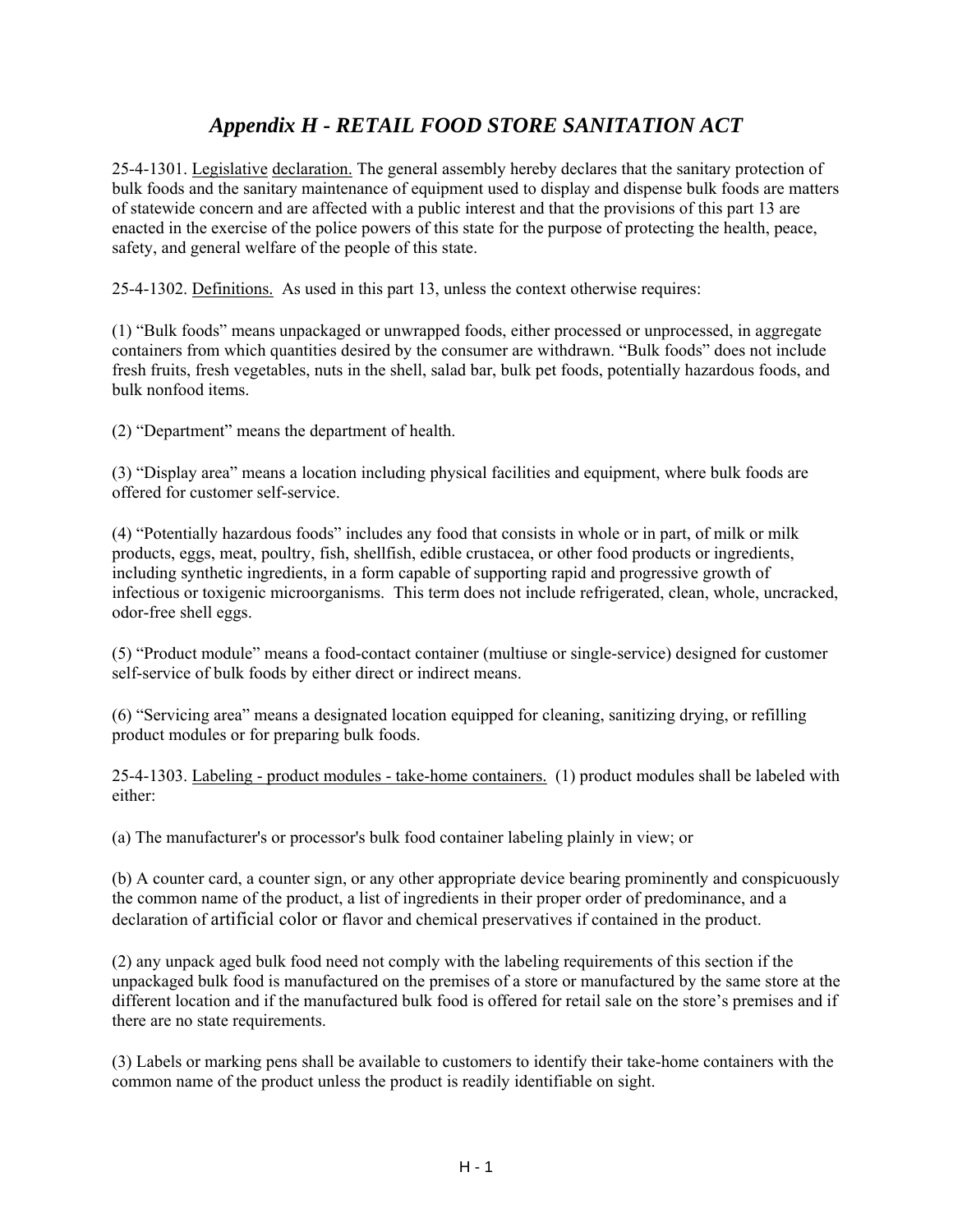25-4-1304. Bulk food protection. (1) Bulk foods and product modules shall be protected. from contamination during , display, customer self-service, refilling, and storage.

(2) Containers of bulk pet foods and bulk nonfood items shall be separated from product modules by a barrier or open space.

(3) Bulk foods returned to stores by customers shall not be offered for resale.

(4) Only containers provided by stores in their display areas shall be filled with bulk foods; except that any customer may fill or refill his own containers with vended or dispensed water; however, the risk that the customer's own container is unsafe, unpure, contaminated, or in a non sterile condition when it is filled or refilled by the customer, shall be borne solely by the customer, and, except for warranties, no liability shall attach thereto to the manufacturer, seller, or dispenser of such container.

25-4-1305. Bulk food display. (1) Bulk foods shall be dispensed only from product modules which are protected by close-fitting, individual covers. If any product module is to be opened by customers, the cover shall be self-closing and shall remain close when not in use.

(2) Customer access to bulk foods in product modules shall be limited and controlled to avoid the introduction of contaminants. All product modules shall have an access height of thirty inches or more above the floor and a depth of eighteen inches or less.

(3) Potentially hazardous foods shall not be made available for customer self-service.

25-4-1306. Dispensing utensils. (1) Manual handling of bulk foods by customers during dispensing shall by discouraged. Mechanical dispensing devices shall be used, including gravity dispensers, pumps, extruders, and augers. Manual dispensing utensils shall also be used, including tongs, scoops, ladles, and spatulas.

(2) If the dispensing devices and utensils listed in subsection (1) of this section do not discourage manual customer handling of bulk foods, such bulk foods must be wrapped or sacked prior to display.

(3) Manual dispensing utensils shall be protected against becoming contaminated and serving as vehicles for introducing contamination into bulk foods. A tether of easily cleanable material shall be attached to such a utensil and shall be of such length that the utensil cannot contact the floor. A sleeve or protective housing attached or adjacent to the display unit shall be available for storing a utensil when not in use.

(4) Ladles and spatulas shall be stored in bulk foods with handles extending to the outside of product modules. Handles shall not prevent lids from being self-closing.

25-4-1307. Materials. Product modules and utensils shall be constructed of safe materials and shall be corrosion resistant, nonabsorbent, smooth, easily cleanable, and durable under conditions of normal use. Wood shall not be used as a food-contact surface.

25-4-1308. Food-contact surfaces. Product modules, lids, dispensing units, and utensils shall be designed and fabricated to meet the requirements for food-contact surfaces, as provided in section 25-4-1307.

25-4-1309. Non-food-contact surfaces. Surfaces of product module display units, tethers, and display equipment which are not intended for food contact but which are exposed to splash, food debris, or other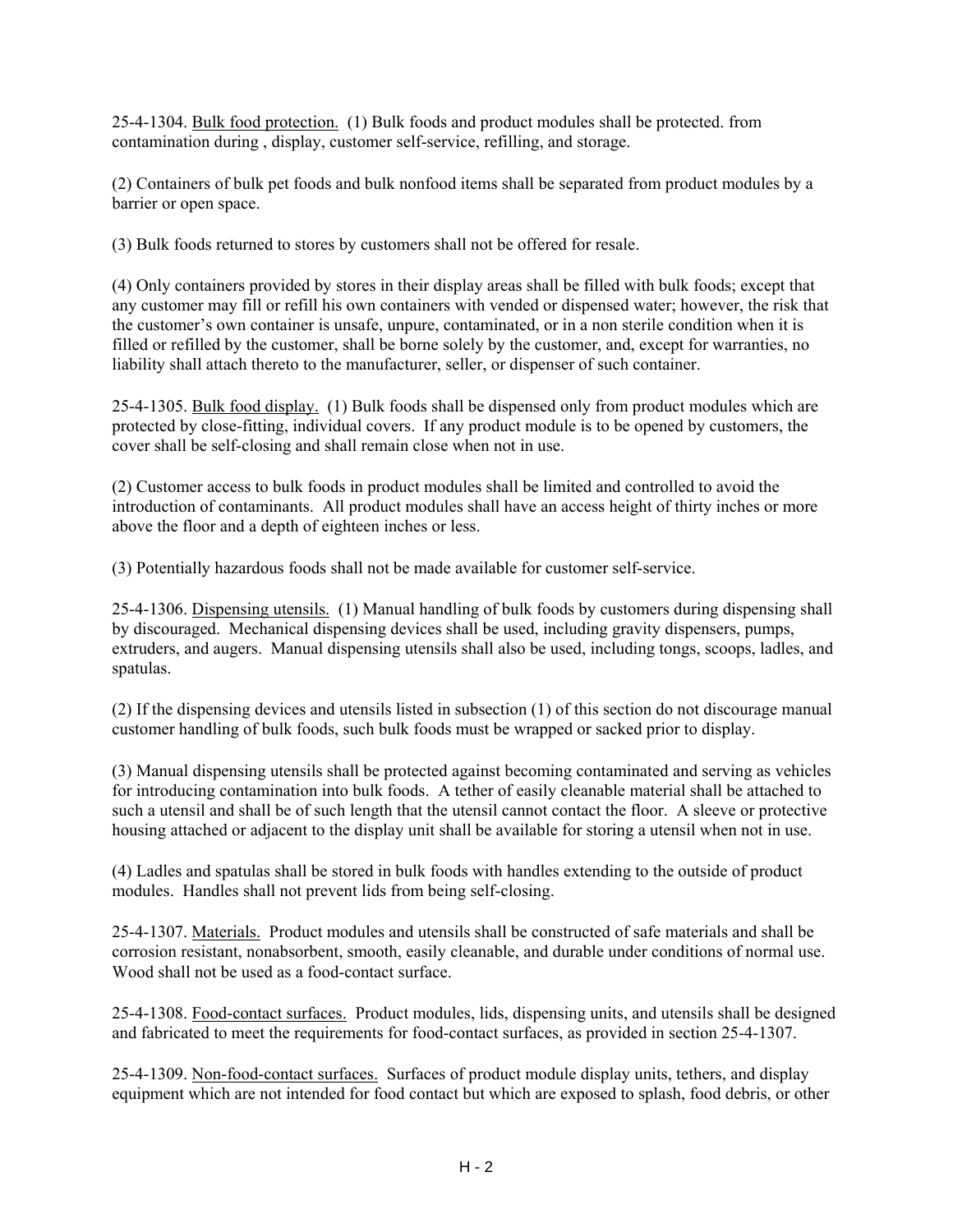soiling shall be designed and fabricated to be smooth, cleanable, durable under conditions of normal use, and free of unnecessary ledges, projections, and crevices. The materials for non-food-contact surfaces shall be nonabsorbent or made nonabsorbent by being finished and sealed with a cleanable coating.

25-4-1310. Accessibility. Individual product modules shall be designed to be easily removable from a display unit for servicing unless the product modules are so designed and fabricated that they can be effectively cleaned and sanitized when necessary through a manual in-place cleaning procedure that will not contaminate or otherwise adversely affect bulk foods or equipment in any adjoining display areas.

25-4-1311. Equipment sanitization. (1) Tongs, scoops, ladles, spatulas, and other appropriate utensils and tethers used by customers shall be cleaned and sanitized at least daily or at more frequent intervals based on the type of bulk food and the amount of food particle accumulation of soiling.

(2) When soiled, product modules, lids, and other equipment shall be cleaned and sanitized prior to restocking or at intervals of a schedule based on the type of bulk food and the amount of food particle accumulation.

(3) Food-contact surfaces shall be cleaned and sanitized immediately if contamination is observed or suspected.

(4) Facilities and equipment shall be available, either in a servicing area or in place, to provide for the proper cleaning and sanitizing of all food-contact surfaces, including product modules, lids, and dispensing utensils.

(5) Take-home containers, including but not limited to bags, cups, and lids, which are provided in a display area for customer use shall be stored and dispensed in a sanitary manner.

25-4-1312. Violation - Penalty. Any retail food store owner violating any of the provisions of this part 13 is guilty of a misdemeanor and, upon conviction thereof, shall be punished by a fine of not more than five hundred dollars, or by imprisonment in the county jail for not more than ninety days, or by both such fine and imprisonment. It is the duty of the district attorneys of the several districts of this state to prosecute for violations of this part 13 as for other crimes and misdemeanors.

25-4-1313. Rules and regulations. The department has the power to promulgate rules and regulations for the implementation of this part 13.

25-4-1314. Limitation. The provisions of this part 13 shall be expressly limited to retail food store outlets.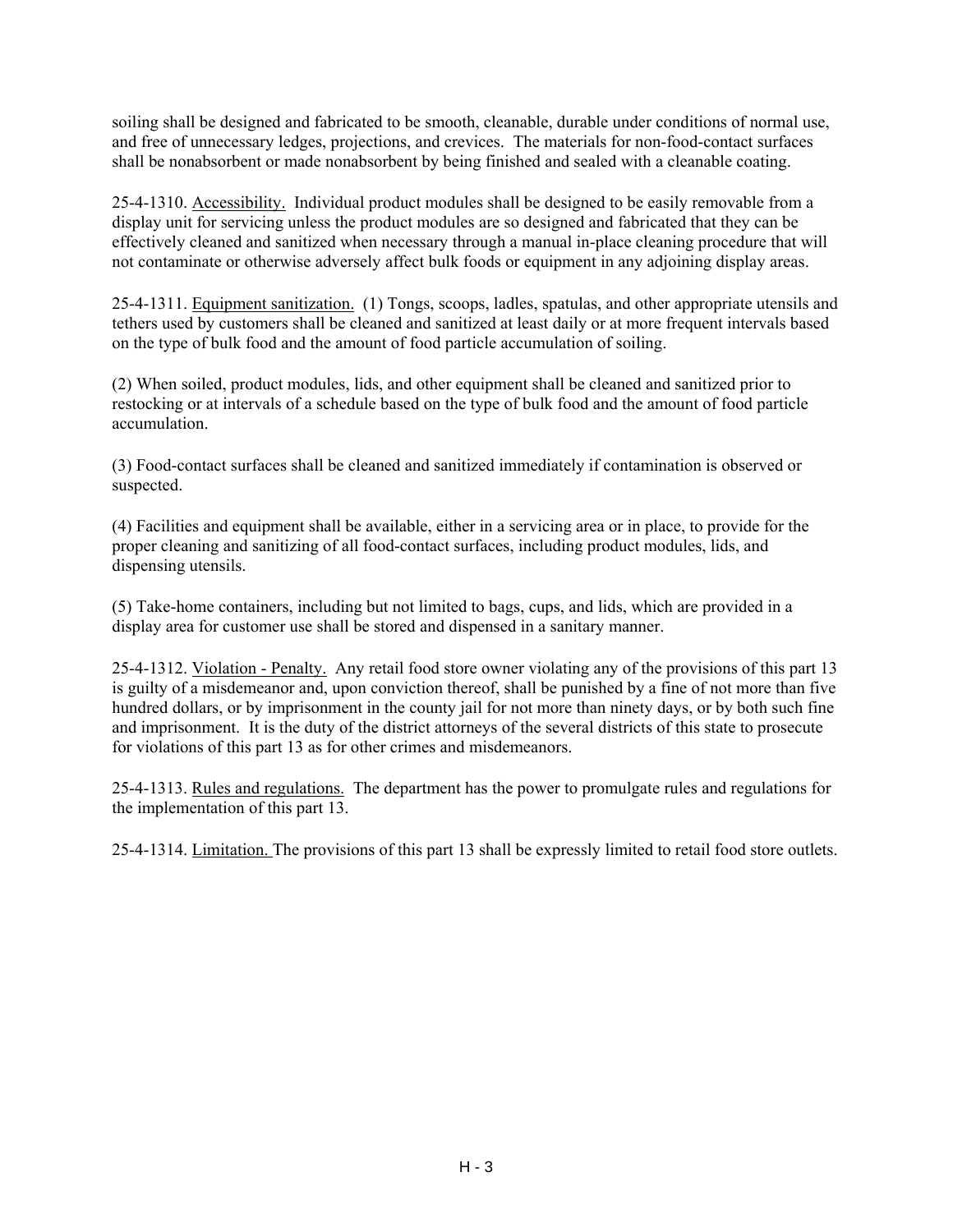# *APPENDIX I - Equipment Investigation Report*

Section 4-101 of the Colorado Retail Food Establishment Rules and Regulation specify all equipment, utensils and single-service articles shall be fabricated with safe materials; be of commercial design, that is certified or classified by an American National Standards Institute (ANSI) accredited certification program, such as the National Sanitation Foundation (NSF), Underwriters Laboratories (UL) sanitation standards, Environmental Testing Laboratories, Inc. (ETL) sanitation standards, Baking Industry Sanitation Standards Committee (BISSC), or other comparable design criteria as approved by the Department during a standardized equipment review.

If a retail food establishment intends to have any equipment, utensils and single-service articles approved by the Department, the approval will be based upon submission of the following information to be provided to the local public health agency and/or the Colorado Department of Public Health and Environment for evaluation.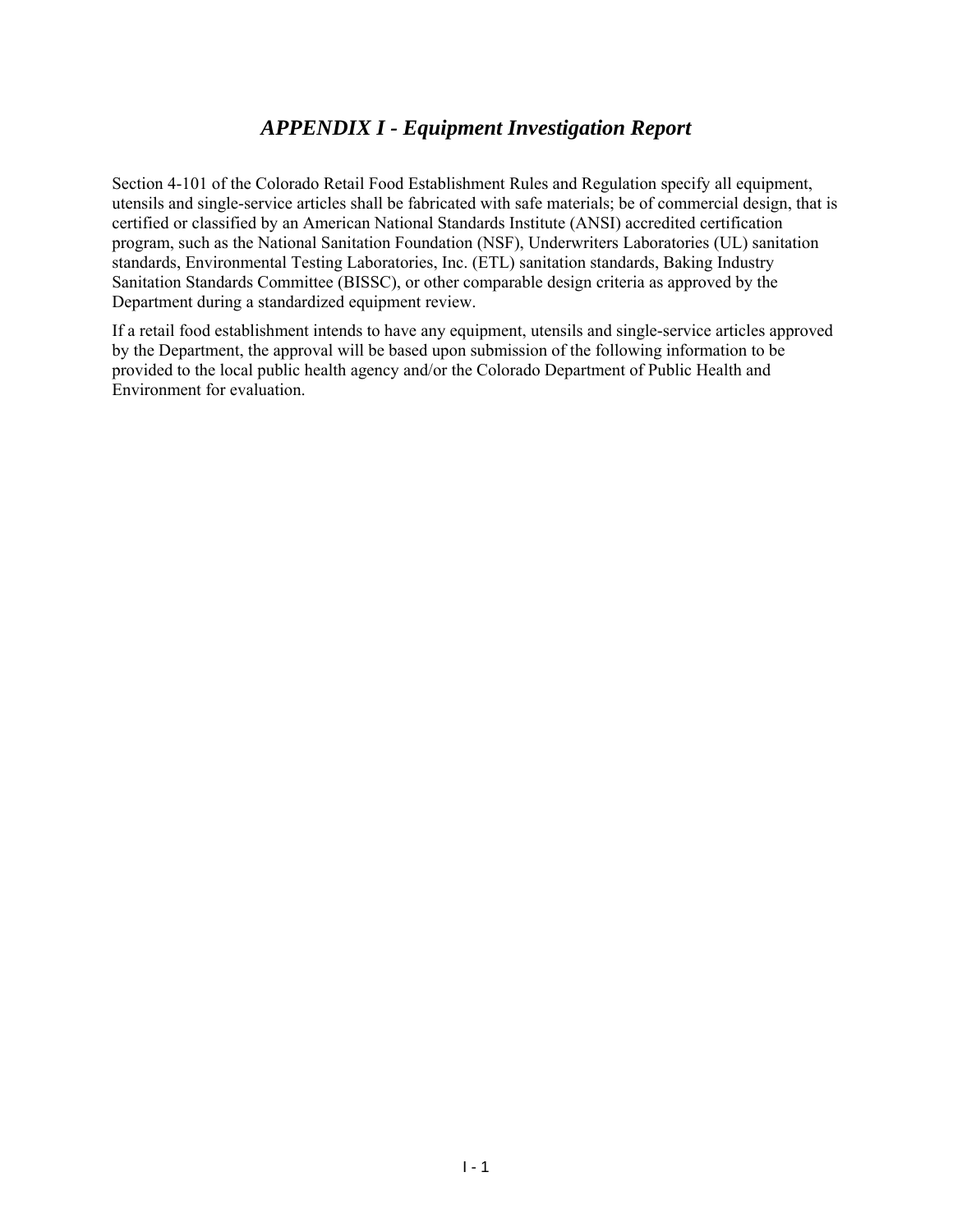## **COLORADO DEPARTMENT OF PUBLIC HEALTH AND ENVIRONMENT 4300 CHERRY CREEK DRIVE SOUTH DENVER, CO 80246-1530**

|     | EQUIPMENT INVESTIGATION REPORT                                                                                                                                                                                               |                          |                                                                                                                                      |  |  |  |  |
|-----|------------------------------------------------------------------------------------------------------------------------------------------------------------------------------------------------------------------------------|--------------------------|--------------------------------------------------------------------------------------------------------------------------------------|--|--|--|--|
| 1.  | LOCATION (STATE AND COUNTY)                                                                                                                                                                                                  |                          |                                                                                                                                      |  |  |  |  |
|     | 2. RECOMMENDATION                                                                                                                                                                                                            |                          |                                                                                                                                      |  |  |  |  |
|     | $\Box$ ACCEPT                                                                                                                                                                                                                |                          |                                                                                                                                      |  |  |  |  |
|     | $\Box$ REJECT                                                                                                                                                                                                                |                          |                                                                                                                                      |  |  |  |  |
| 3.  | PREPARED BY                                                                                                                                                                                                                  |                          |                                                                                                                                      |  |  |  |  |
|     | <b>NAME</b>                                                                                                                                                                                                                  |                          |                                                                                                                                      |  |  |  |  |
|     | <b>TITLE</b><br><u> 1989 - Johann Stoff, amerikansk politiker (d. 1989)</u>                                                                                                                                                  |                          |                                                                                                                                      |  |  |  |  |
|     | <u> 1989 - Johann John Stone, mars and de film and de film and de film and de film and de film and de film and d</u><br><b>AGENCY</b>                                                                                        |                          |                                                                                                                                      |  |  |  |  |
|     | <b>SIGNATURE</b><br><u> 1989 - Johann Barn, mars eta bainar eta bainar eta baina eta baina eta baina eta baina eta baina eta baina e</u>                                                                                     |                          | <b>DATE</b><br><u> 1989 - Johann Barbara, martin amerikan basal dan berasal dalam basal dalam basal dalam basal dalam basal dala</u> |  |  |  |  |
| 4.  | NAME/TITLE/ORGANIZATION REQUESTING INVESTIGATION                                                                                                                                                                             |                          | 5. DATE OF REQUEST                                                                                                                   |  |  |  |  |
| 6.  | NAME AND ADDRESS OF MANUFACTURER                                                                                                                                                                                             | 7. DATE OF INVESTIGATION |                                                                                                                                      |  |  |  |  |
| 8.  | NAME AND TITILE OF CONTACT                                                                                                                                                                                                   |                          |                                                                                                                                      |  |  |  |  |
|     | <b>EQUIPMENT INFORMATION</b>                                                                                                                                                                                                 |                          |                                                                                                                                      |  |  |  |  |
| 9.  | <b>TRADE NAME</b>                                                                                                                                                                                                            | 10. MODEL NUMBER         |                                                                                                                                      |  |  |  |  |
|     | 11. DESCRIPTION OF EQUIPMENT (CHECK APPROPRIATE LINE AND DESCRIBE)                                                                                                                                                           |                          |                                                                                                                                      |  |  |  |  |
|     | $\Box$ PROTOTYPE<br>$\Box$ PRODUCTION                                                                                                                                                                                        | $\Box$ IN USE            | $\Box$ OTHER                                                                                                                         |  |  |  |  |
| 12. | SPECIFIC USE OF EQUIPMENT                                                                                                                                                                                                    |                          |                                                                                                                                      |  |  |  |  |
|     | 13. FOOD-CONTACT SURFACE MATERIAL TYPE (CHECK APPROPRIATE LINE AND DESCRIBE)                                                                                                                                                 |                          |                                                                                                                                      |  |  |  |  |
|     |                                                                                                                                                                                                                              |                          |                                                                                                                                      |  |  |  |  |
|     | $\begin{tabular}{ c c c c } \hline \quad{} & \quad{} & \quad{} & \quad{} & \quad{} \\ \hline \quad{} & \quad{} & \quad{} & \quad{} & \quad{} \\ \hline \quad \quad {} & \quad{} & \quad{} & \quad{} \\ \hline \end{tabular}$ |                          |                                                                                                                                      |  |  |  |  |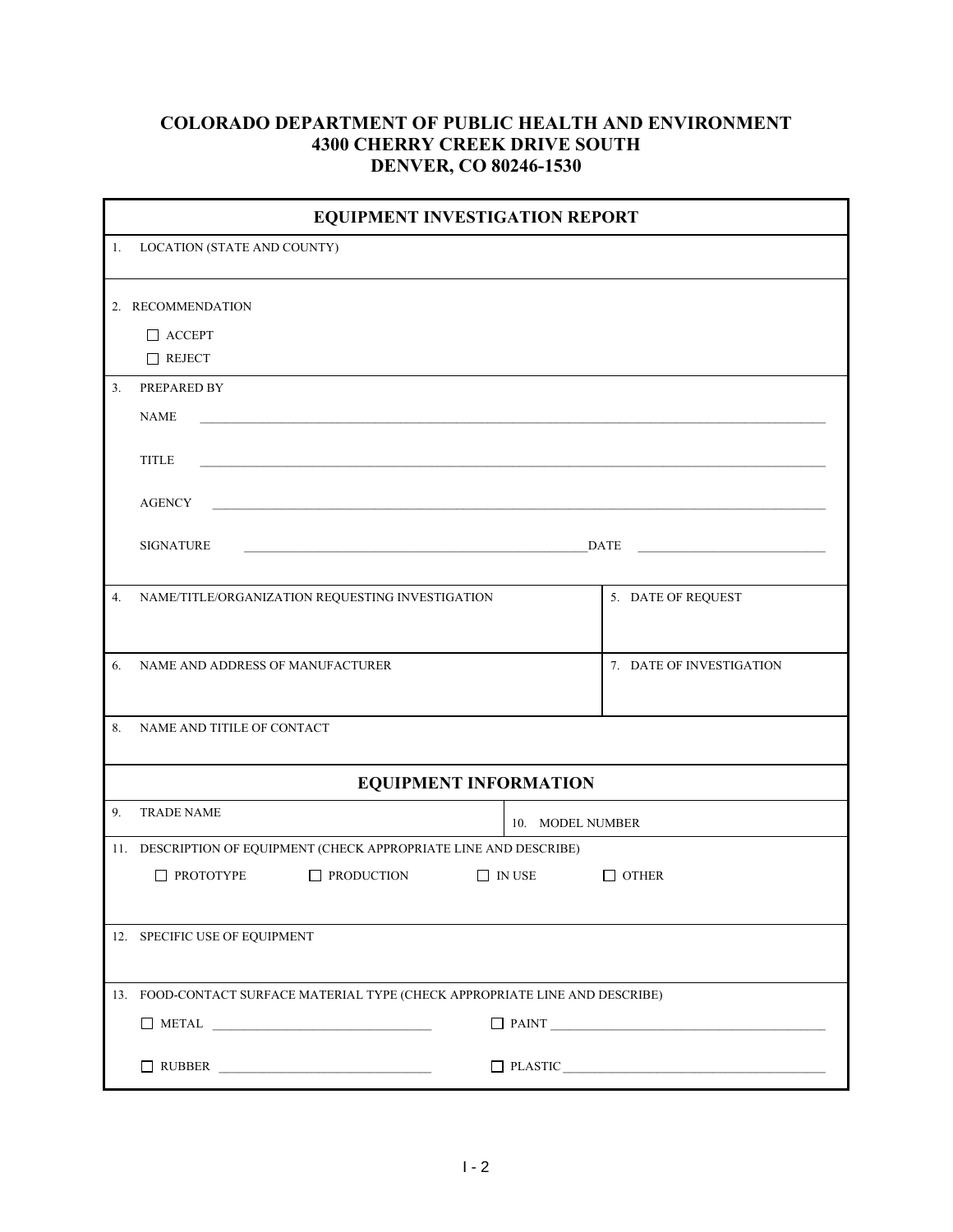14. PLEASE ATTACH A SPECIFICATION SHEET OR A BLUE PRINT DRAWING OF EQUIMENT

15. RESULTS OF INVESTIGATION

16. ACTION TAKEN